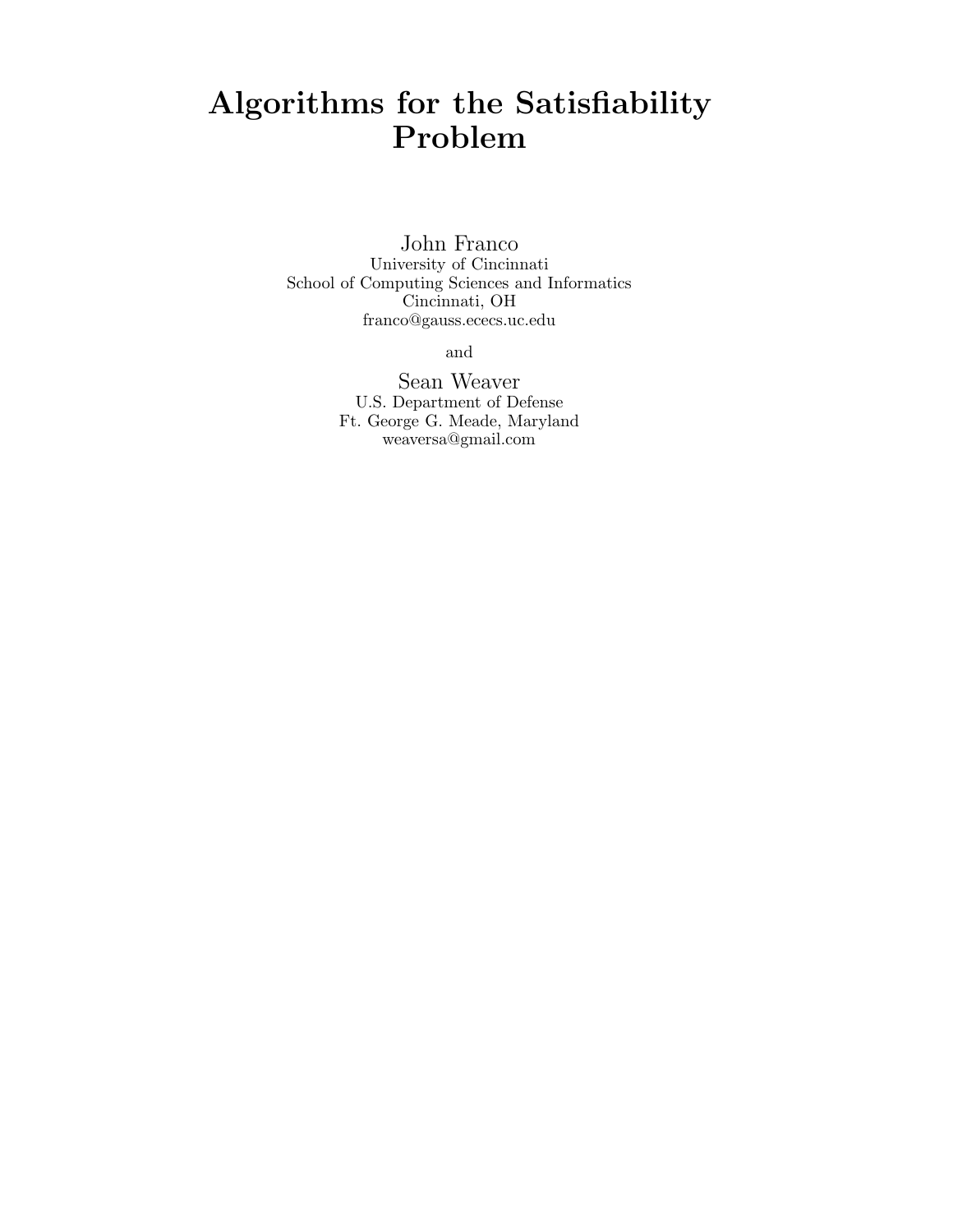## Contents

| 1        | Logic                          |                                            | 1  |  |  |  |  |
|----------|--------------------------------|--------------------------------------------|----|--|--|--|--|
| $\bf{2}$ | Representations and Structures |                                            |    |  |  |  |  |
|          | 2.1                            |                                            | 8  |  |  |  |  |
|          | 2.2                            |                                            | 9  |  |  |  |  |
|          | 2.3                            |                                            | 10 |  |  |  |  |
|          | 2.4                            | Propositional Connection Graph             | 11 |  |  |  |  |
|          | 2.5                            | Variable-Clause Matching Graph             | 11 |  |  |  |  |
|          | 2.6                            |                                            | 11 |  |  |  |  |
|          | 2.7                            |                                            | 12 |  |  |  |  |
|          | 2.8                            | And/Inverter Graphs                        | 13 |  |  |  |  |
| 3        |                                | Applications                               | 14 |  |  |  |  |
|          | 3.1                            | Consistency Analysis in Scenario Projects  | 14 |  |  |  |  |
|          | 3.2                            |                                            | 17 |  |  |  |  |
|          | 3.3                            | Diagnosis of Circuit Faults                | 19 |  |  |  |  |
|          | 3.4                            | Functional Verification of Hardware Design | 21 |  |  |  |  |
|          | 3.5                            |                                            | 25 |  |  |  |  |
|          | 3.6                            | Combinational Equivalence Checking         | 26 |  |  |  |  |
|          | 3.7                            | Transformations to Satisfiability          | 27 |  |  |  |  |
|          | 3.8                            | Boolean Data Mining                        | 32 |  |  |  |  |
| 4        |                                | <b>General Algorithms</b>                  | 34 |  |  |  |  |
|          | 4.1                            | Efficient Transformation to CNF Formulas   | 34 |  |  |  |  |
|          | 4.2                            |                                            | 41 |  |  |  |  |
|          | 4.3                            |                                            | 44 |  |  |  |  |
|          | 4.4                            |                                            | 44 |  |  |  |  |
|          | 4.5                            | Davis-Putnam Loveland Logemann Resolution  | 45 |  |  |  |  |
|          | 4.6                            | Conflict-Driven Clause Learning            | 50 |  |  |  |  |
|          |                                | 4.6.1                                      | 50 |  |  |  |  |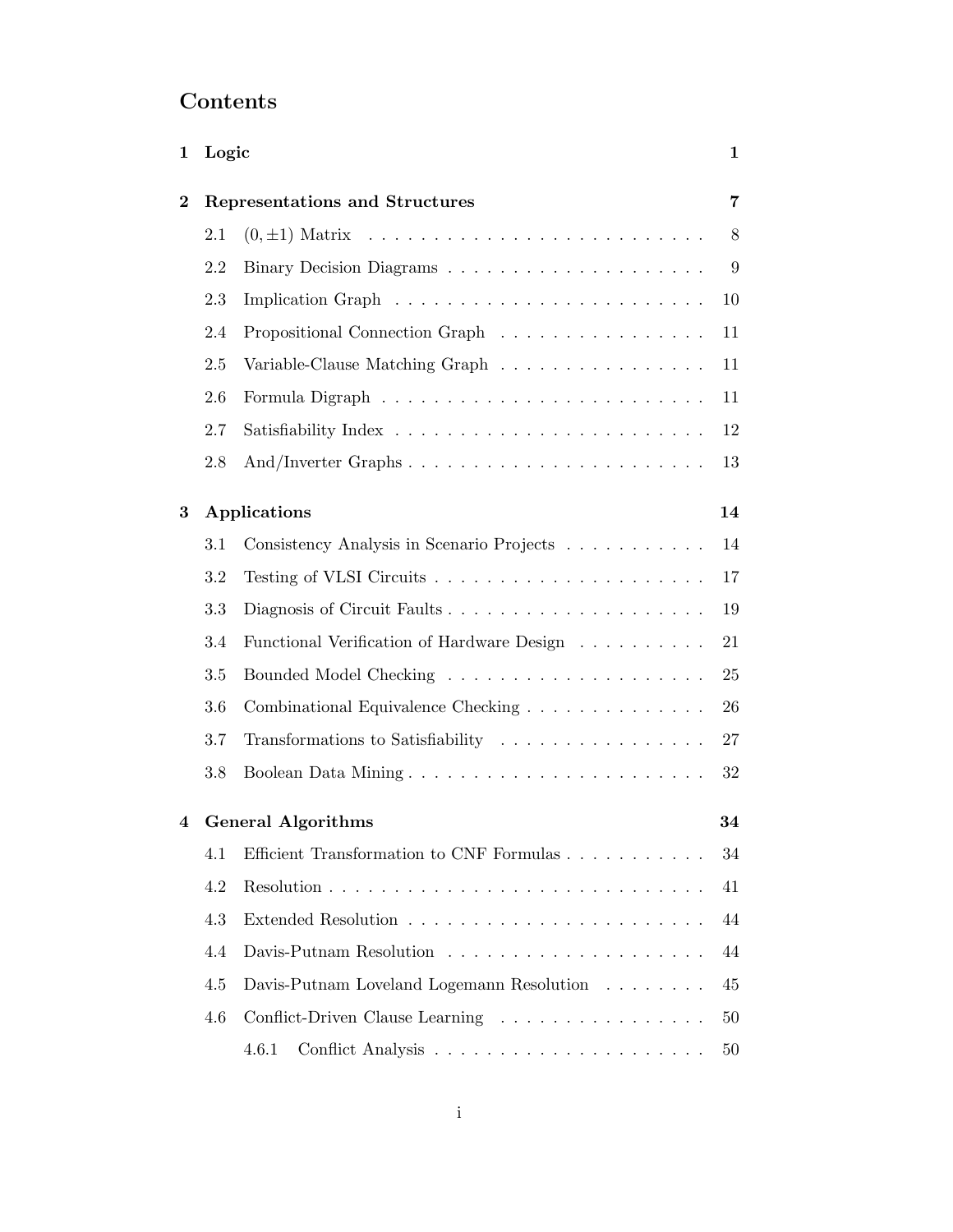|   |     | 4.6.2 | Conflict Clause Memory Management $\ldots \ldots \ldots$                              | 51     |
|---|-----|-------|---------------------------------------------------------------------------------------|--------|
|   |     | 4.6.3 |                                                                                       | 52     |
|   |     | 4.6.4 |                                                                                       | $53\,$ |
|   |     | 4.6.5 |                                                                                       | 53     |
|   | 4.7 |       |                                                                                       | 54     |
|   | 4.8 |       |                                                                                       | 60     |
|   |     | 4.8.1 |                                                                                       | 60     |
|   |     | 4.8.2 |                                                                                       | 62     |
|   |     | 4.8.3 | Discrete Lagrangian Methods                                                           | 63     |
|   | 4.9 |       |                                                                                       | 64     |
|   |     | 4.9.1 | Existential Quantification                                                            | 67     |
|   |     | 4.9.2 |                                                                                       | 68     |
|   |     | 4.9.3 |                                                                                       | 71     |
|   |     | 4.9.4 | Generalized Co-factor                                                                 | 73     |
|   |     | 4.9.5 | Strengthen $\ldots \ldots \ldots \ldots \ldots \ldots \ldots \ldots$                  | 75     |
|   |     |       |                                                                                       | 79     |
|   |     |       | 4.10.1 Monotone Decomposition                                                         | 79     |
|   |     |       | 4.10.2 Autarkies and Safe Assignments                                                 | 83     |
|   |     |       |                                                                                       | 85     |
|   |     |       |                                                                                       | 88     |
|   |     |       | 4.12.1 Gröbner Bases Applied to SAT                                                   | 88     |
|   |     |       | 4.12.2 Integer Programming                                                            | 94     |
|   |     |       |                                                                                       |        |
| 5 |     |       | Algorithms for Easy Classes of CNF Formulas                                           | 95     |
|   | 5.1 |       |                                                                                       | 95     |
|   | 5.2 |       |                                                                                       | 96     |
|   | 5.3 |       |                                                                                       | 99     |
|   | 5.4 |       | Linear Programming Relaxations                                                        | 99     |
|   | 5.5 |       |                                                                                       |        |
|   | 5.6 |       | Matched Formulas $\ldots \ldots \ldots \ldots \ldots \ldots \ldots \ldots \ldots 105$ |        |
|   | 5.7 |       | Generalized Matched Formulas $\ldots \ldots \ldots \ldots \ldots \ldots 106$          |        |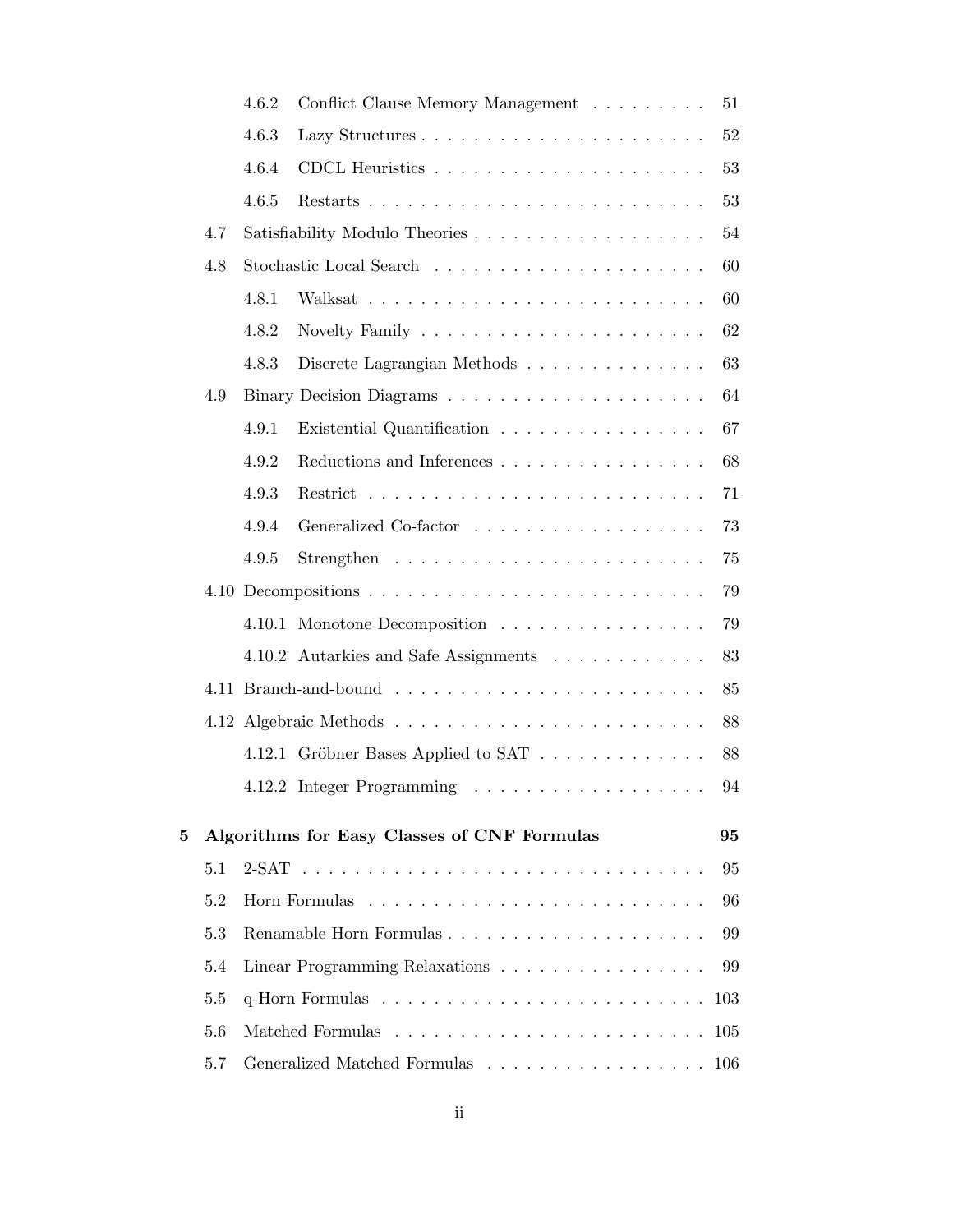|     | A Glossary                                                | 141 |
|-----|-----------------------------------------------------------|-----|
|     | 7 Acknowledgment                                          | 130 |
|     | 6 Other Topics                                            | 129 |
|     | 5.13 Probabilistic comparison of incomparable classes 126 |     |
|     |                                                           |     |
|     | 5.11 Bounded Resolvent Length Resolution 123              |     |
|     | 5.10 Minimally Unsatisfiable Formulas 116                 |     |
|     |                                                           |     |
| 5.8 |                                                           |     |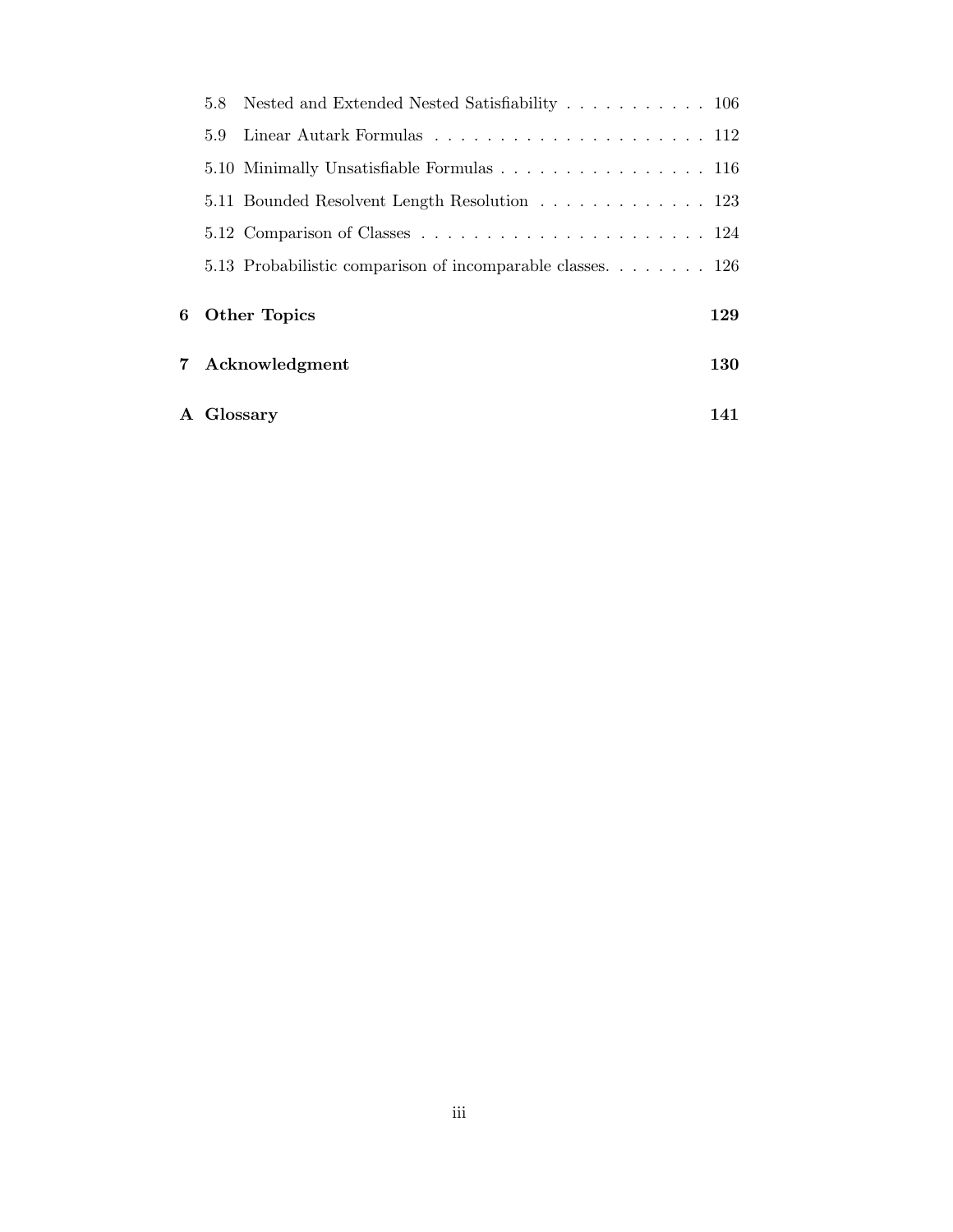#### Abstract

The Satisfiability problem (SAT) has gained considerable attention over the past decade for two reasons. First, the performance of competitive SAT solvers has improved enormously due to the implementation of new algorithmic concepts. Second, so many real-world problems that are not naturally expressed as instances of SAT can be transformed to SAT instances and solved relatively efficiently using one of the ever improving SAT solvers or solvers based on SAT. This chapter attempts to clarify these successes by presenting the important advances in SAT algorithm design as well as the classic implementations of SAT solvers. Some applications to which SAT solvers have been successfully applied are also presented.

The first section of the chapter presents some logic background and notation that will be necessary to understand and express the algorithms presented. The second section presents several representations for SAT instances in preparation for discussing the wide variety of SAT solver implementations that have been tried. The third section presents some applications of SAT. The final two sections presents algorithms for SAT, including search and heuristic algorithms plus systems that use SAT to manage the logic of complex computations.

## 1 Logic

An instance of Satisfiability is a propositional logic expression in Conjunctive Normal Form (CNF), the meaning of which is described in the next few paragraphs. The most elementary object comprising a CNF expression is the Boolean variable, shortened to *variable* in the context of this chapter. A variable takes one of two values from the set  $\{0, 1\}$ . A variable v may be negated in which case it is denoted  $\neg v$ . The value of  $\neg v$  is opposite that of v. A literal is either a variable or a negated variable. The term positive literal is used to refer to a variable and the term negative literal is used to refer to a negated variable. The polarity of a literal is positive or negative accordingly.

The building blocks of propositional expressions are binary Boolean operators. A binary Boolean operator is a function  $\mathcal{O}_b$ :  $\{0,1\} \times \{0,1\} \mapsto \{0,1\}.$ Often, such functions are presented in tabular form, called *truth tables*, as illustrated in Figure 10. There are 16 possible binary operators and the most common (and useful) are  $\vee$  (or),  $\wedge$  (and),  $\rightarrow$  (implies),  $\leftrightarrow$  (equivalent), and ⊕ (xor, alternatively exclusive-or). Mappings defining the common operators are shown in Figure 1. The only interesting unary Boolean operator, denoted  $\neg$  (negation), is a mapping from 0 to 1 and 1 to 0. If  $\neg$  is a literal then  $\neg\neg l$  is the same as l.

A formula is a propositional expression consisting of literals, parentheses, and operators which has some semantic content and whose syntax is described recursively as follows:

- 1. Any single variable is a formula.
- 2. If  $\psi$  is a formula, then so is  $\neg \psi$ .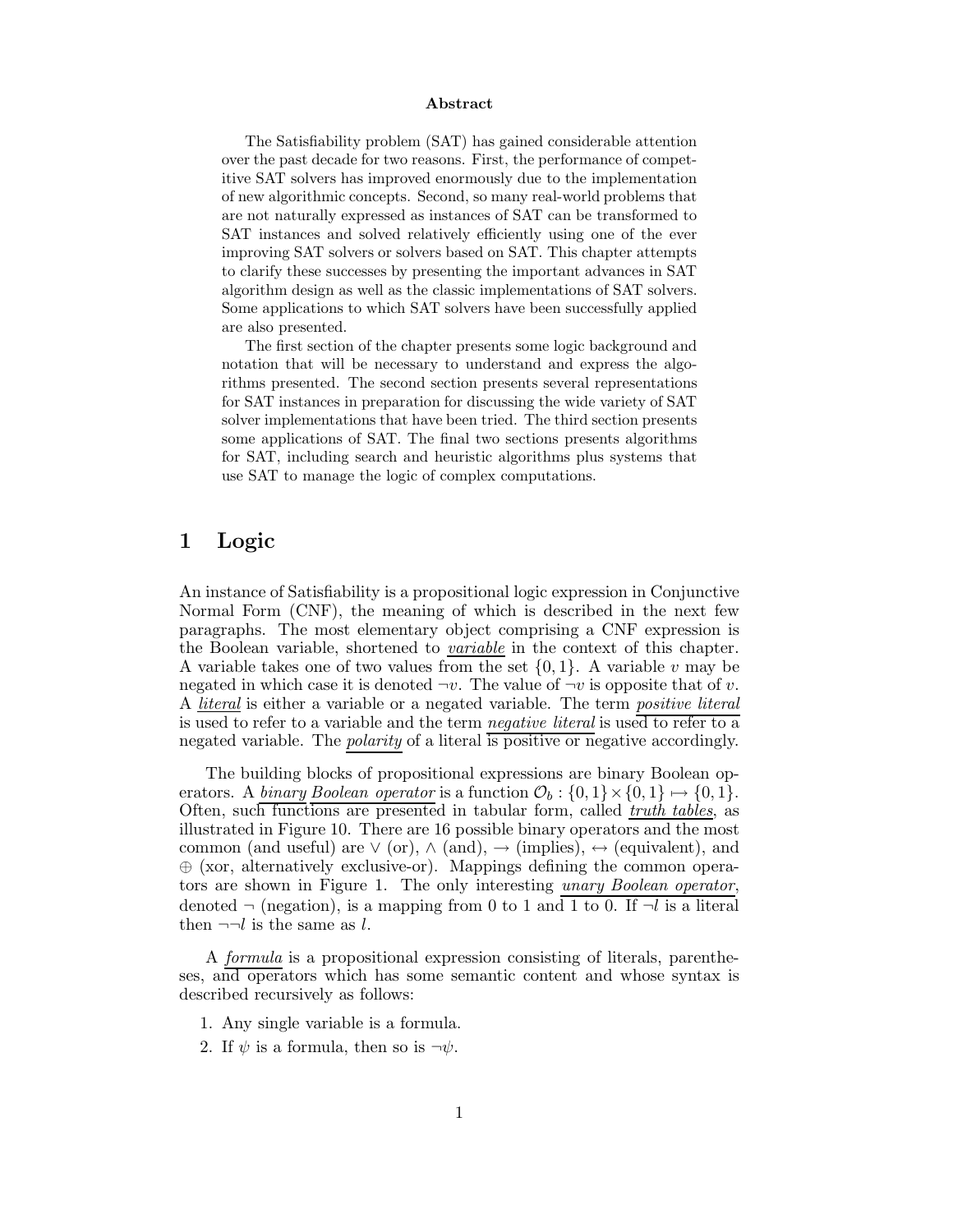| Operator Symbol |                   | Mapping                                  |
|-----------------|-------------------|------------------------------------------|
| Or              |                   | $\{00 \mapsto 0; 10, 01, 11 \mapsto 1\}$ |
| And             | $\wedge$          | $\{00, 01, 10 \mapsto 0; 11 \mapsto 1\}$ |
| Implies         | $\longrightarrow$ | $\{01 \mapsto 0; 00, 10, 11 \mapsto 1\}$ |
| Equivalent      | $\leftrightarrow$ | $\{01, 10 \mapsto 0; 00, 11 \mapsto 1\}$ |
| XOR.            | $\oplus$          | $\{00, 11 \mapsto 0; 01, 10 \mapsto 1\}$ |

Table 1: The most common binary Boolean operators and their mappings

| Operator Symbol |                          | Mapping                                                                                             |
|-----------------|--------------------------|-----------------------------------------------------------------------------------------------------|
| ()r             | V                        | $\{00 \mapsto 0; 10, 01, 11, 11, \perp 1 \mapsto 1; 0 \perp, \perp 0, \perp \perp \mapsto \perp \}$ |
| And             | $\wedge$                 | $\{00, 01, 10 \mapsto 0; 11 \mapsto 1; ? \perp, \perp ?, \perp \perp \mapsto \perp \}$              |
| Implies         | $\longrightarrow$        | $\{10 \mapsto 0; 00, 01, 11, 0 \perp \mapsto 1; 1 \perp, \perp? \mapsto \perp\}$                    |
| Equivalent      | $\leftrightarrow$        | $\{01, 10 \mapsto 0; 00, 11 \mapsto 1; ?\perp, \perp ?, \perp \perp \mapsto \perp \}$               |
| XOR             | $\oplus$                 | $\{00, 11 \mapsto 0; 01, 10 \mapsto 1; ?\perp, \perp ?, \perp \perp \mapsto \perp \}$               |
| Negate          | $\overline{\phantom{0}}$ | $\{0 \mapsto 1; 1 \mapsto 0, \perp \mapsto \perp\}$                                                 |

Table 2: Boolean operator mappings with ⊥. Symbol ? means 1 or 0.

3. If  $\psi_1$  and  $\psi_2$  are both formulas and  $\mathcal O$  is a Boolean binary operator, then  $(\psi_1 \mathcal{O} \psi_2)$  is a formula,  $\psi_1$  is called the *left operand* of  $\mathcal{O}$ , and  $\psi_2$ is called the *right operand* of  $O$ .

Formulas can be simplified by removing some or all parentheses. Parentheses around nestings involving the same associative operators such as ∨, ∧, and  $\leftrightarrow$  may be removed. For example,  $(\psi_1 \lor (\psi_2 \lor \psi_3))$ ,  $((\psi_1 \lor \psi_2) \lor \psi_3)$ , and  $(\psi_1 \vee \psi_2 \vee \psi_3)$  are considered to be the same formula. In the case of nonassociative operators such as  $\rightarrow$ , parentheses may be removed but right associativity is then assumed. The following is an example of a simplified formula:

$$
(\neg v_0 \lor v_1 \lor \neg v_7) \land (\neg v_2 \lor v_3) \land (v_0 \lor \neg v_6 \lor \neg v_7) \land (\neg v_4 \lor v_5 \lor v_9)
$$

A useful parameter associated with a formula is depth. The depth of a formula is determined as follows:

- 1. The depth of a formula consisting of a single variable is 0.
- 2. The depth of a formula  $\neg \psi$  is the depth of  $\psi$  plus 1.
- 3. The depth of a formula  $(\psi_1 \mathcal{O} \psi_2)$  is the maximum of the depth of  $\psi_1$ and the depth of  $\psi_2$  plus 1.

A truth assignment or assignment is a set of variables all of whom have value 1. If M is an assignment and V is a set of variables then, if  $v \in V$  and  $v \notin M$ , v has value 0. Any assignment of values to the variables of a formula induces a value on the formula. A formula is evaluated from innermost  $\neg$  or parentheses out using mappings associated with the Boolean operators that are found in Table 1.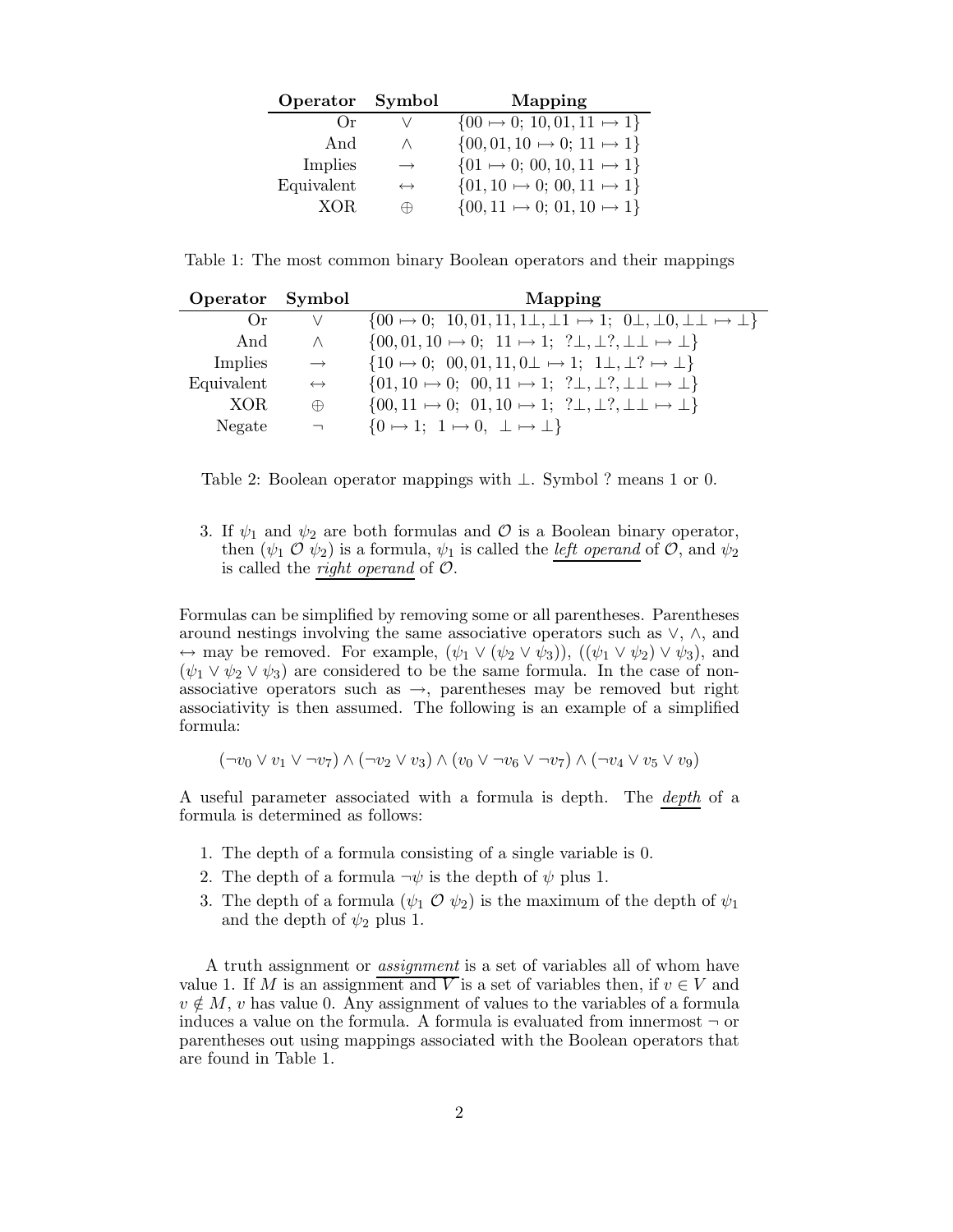Many algorithms that will be considered later iteratively build assignments and it will be necessary to distinguish variables that have been assigned a value from those that have not been. In such cases, a variable will be allowed to hold a third value, denoted ⊥, which means the variable is unassigned. This requires that the evaluation of operations be augmented to account for  $\perp$  as shown in Table 2. If M is an assignment of values to a set of variables where at least one variable has value  $\perp$  then M is said to be a partial assignment.

Formulas that are dealt with in this chapter often have many components of the same type which are called clauses. Two common special types of clauses are disjunctive and conjunctive clauses. A disjunctive clause is a formula consisting only of literals and the operator  $\overline{\vee}$ . If all the literals of a clause are negative (positive) then the clause is called a negative clause (respectively, positive clause). In this chapter disjunctive clauses will usually be represented as sets of literals. When it is understood that an object is a disjunctive clause, it will be referred to simply as a clause. The following two lines show the same formula of four clauses expressed, above, in conventional logic notation and, below, as a set of sets of literals.

$$
(\neg v_0 \lor v_1 \lor \neg v_7) \land (\neg v_2 \lor v_3) \land (v_0 \lor \neg v_6 \lor \neg v_7) \land (\neg v_4 \lor v_5 \lor v_9)
$$
  
{ $\{\neg v_0, v_1, \neg v_7\}, \{\neg v_2, v_3\}, \{v_0, \neg v_6, \neg v_7\}, \{\neg v_4, v_5, v_9\}\}\$ 

A conjunctive clause is a formula consisting only of literals and the operator ∧. A conjunctive clause will also usually be represented as a set of literals and called a clause when it is unambiguous to do so. The number of literals in any clause is referred to as the  $width$  of the clause.

Often, formulas are expressed in some normal form. Four of the most frequently arising forms are defined as follows.

A CNF formula is a formula consisting of a conjunction of two or more disjunctive clauses.

Given CNF formula  $\psi$  and  $L_{\psi}$ , the set of all literals in  $\psi$ , a literal l is said to be a *pure literal* in  $\psi$  if  $l \in L_{\psi}$  but  $\neg l \notin L_{\psi}$ . A clause  $c \in \psi$  is said to be a *unit clause* if  $c$  has exactly one literal.

A k-CNF formula, k fixed, is a CNF formula restricted so that the width of each clause is exactly  $k$ .

A Horn formula is a CNF formula with the restriction that all clauses contain at most one positive literal. Observe that a clause  $(\neg a \lor \neg b \lor \neg c \lor q)$ is functionally the same as  $(a \wedge b \wedge c \rightarrow g)$  so Horn formulas are closely related to logic programming. In fact, logic programming was originally the study of Horn formulas.

A DNF formula is a formula consisting of a disjunction of two or more conjunctive clauses.

When discussing a CNF or DNF formula  $\psi$ ,  $V_{\psi}$  is used to denote its variable set and  $C_{\psi}$  is used to denote its clause set. The subscripts are dropped when the context is clear.

As mentioned earlier, evaluation of a formula is from innermost paren-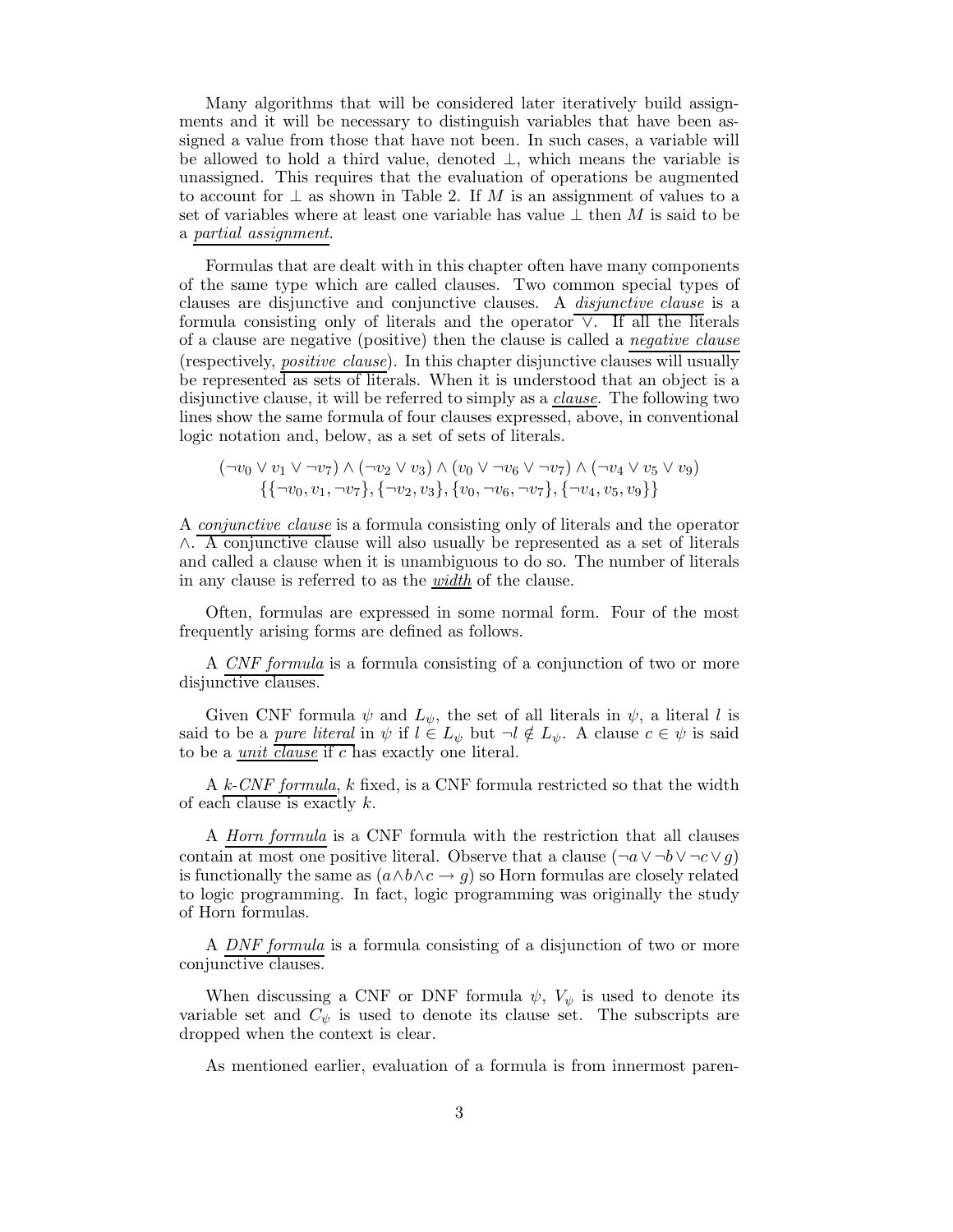theses out using the truth tables for each operator encountered and a given truth assignment. If the formula evaluates to 1, then the assignment is called a *satisfying assignment*, *model*, or a *solution*.

There are  $2^n$  ways to assign values to n Boolean variables. Any subset of those assignments is a Boolean function on  $n$  variables. Thus, the number of such functions is  $2^{2^n}$ . Any Boolean function f on n variables can be expressed as a CNF formula  $\psi$  where the set of assignments for which f has value 1 is identical to the set of assignments satisfying  $\psi$  [110]. However, k-CNF formulas express only a proper subset of Boolean functions: for example, since a width k clause eliminates the fraction  $2^{-k}$  of potential models, any Boolean function comprising more than  $2^{n}(1-2^{-k})$  assignments cannot be represented by a k-CNF formula. Similarly, all Boolean functions can be expressed by DNF formulas but not by k-DNF formulas [110].

The partial evaluation of a given formula  $\psi$  is possible when a subset of its variables are assigned values. A partial evaluation usually results in the replacement of  $\psi$  by a new formula which expresses exactly those assignments satisfying  $\psi$  under the given partial assignment. Write  $\psi|_{v=1}$  to denote the formula resulting from the partial evaluation of  $\psi$  due to assigning value 1 to variable v. An obvious similar statement is used to express the partial evaluation of  $\psi$  when v is assigned value 0 or when some subset of variables is assigned values. For example,

$$
(v_1 \vee \neg v_2) \wedge (\neg v_1 \vee v_3) \wedge (\neg v_2 \vee \neg v_3) |_{v_1=1} = (v_3) \wedge (\neg v_2 \vee \neg v_3)
$$

since  $(v_3) \wedge (\neg v_2 \vee \neg v_3)$  expresses all solutions to  $(v_1 \vee \neg v_2) \wedge (\neg v_1 \vee v_3) \wedge$  $(\neg v_2 \lor \neg v_3)$  given  $v_1$  has value 1.

If an assignment  $M$  is such that all the literals of a disjunctive (conjunctive) clause have value 0 (respectively, 1) under  $M$ , then the clause is said to be *falsified* (respectively, *satisfied*) by  $M$ . If  $M$  is such that at least one literal of a disjunctive (conjunctive) clause has value 1 (respectively, 0) under  $M$ , then the clause is said to be *satisfied* (respectively, *falsified*) by M. If a clause evaluates to  $\perp$  then it is neither satisfied nor falsified.

A formula  $\psi$  is *satisfiable* if there exists at least one assignment under which  $\psi$  has value 1. In particular, a CNF formula is *satisfiable* if there exists a truth assignment to its variables which satisfies all its clauses. Otherwise, the formula is unsatisfiable. Every non-empty DNF formula is satisfiable but a DNF formula that is satisfied by every truth assignment to its variables is called a tautology. The negation of a DNF tautology is an unsatisfiable CNF formula.

Several assignments may satisfy a given formula. Any satisfying assignment containing the smallest number of variables of value 1 among all satisfying assignments is called a *minimal model* with respect to 1. Thus, consistent with our definition of model as a set of variables of value 1, a minimal model is a set of variables of least cardinality. The usual semantics for Horn formula logic programming is the minimal model semantics: the only model considered is the (unique) minimal one<sup>1</sup>.

<sup>&</sup>lt;sup>1</sup>Each satisfiable set of Horn clauses has a unique minimal model with respect to 1, which can be computed in linear time by a well-known algorithm [41, 63] which is discussed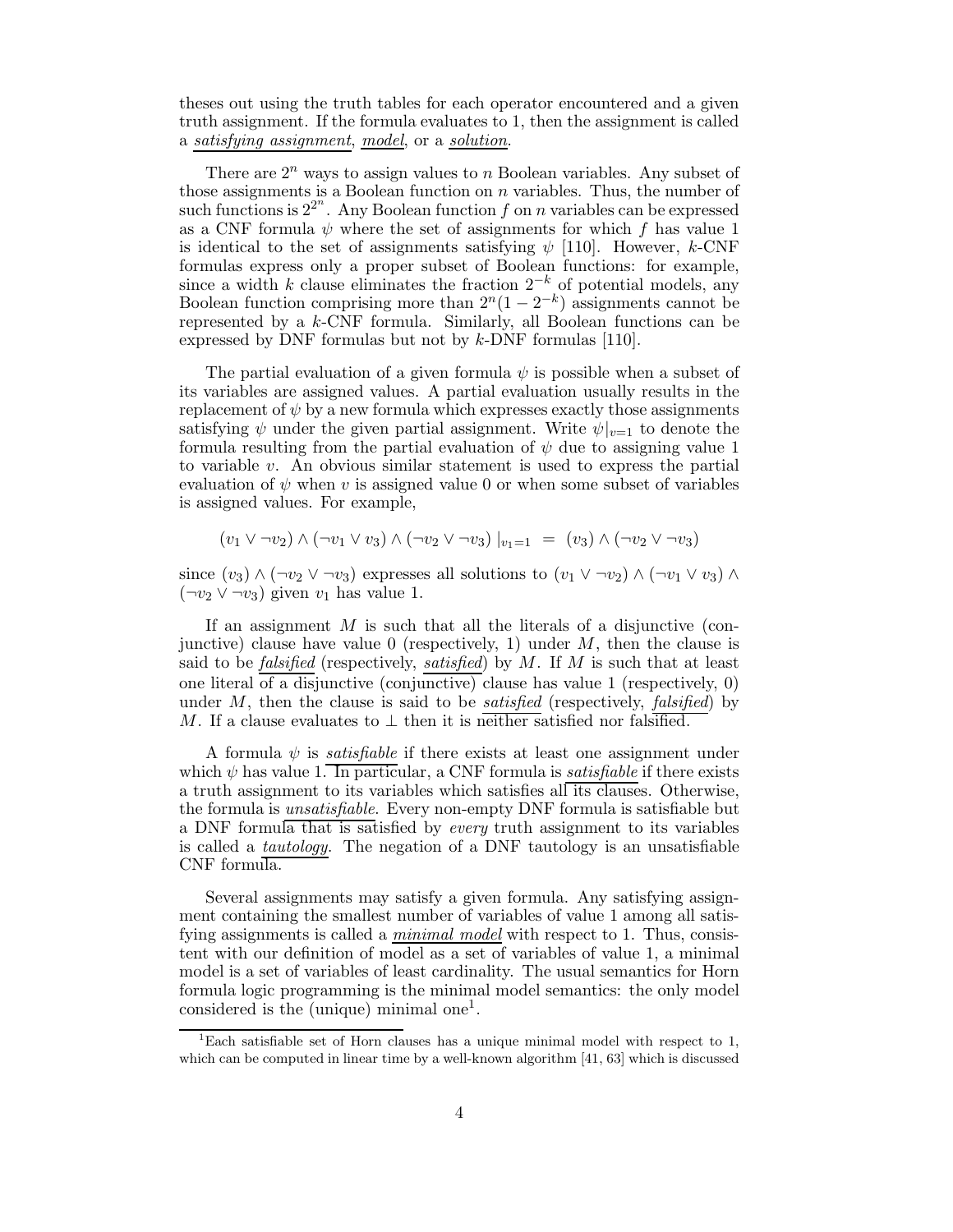If a CNF formula is unsatisfiable but removal of any clause makes it satisfiable, then the formula is said to be minimally unsatisfiable. Minimally unsatisfiable formulas play an important role in understanding the difference between "easy" and "hard" formulas.

This section ends with a discussion of formula equivalence. Three types of equivalence are defined along with symbols that are used to represent them as follows:

- 1. equality of formulas  $(\psi_1 = \psi_2)$ : two formulas are equal if they are the same string of symbols. Also "=" is used for equality of Boolean values, for example  $v = 1$ .
- 2. logical equivalence  $(\psi_1 \Leftrightarrow \psi_2)$ : two formulas  $\psi_1$  and  $\psi_2$  are said to be logically equivalent if, for every assignment M to the variables of  $\psi_1$ and  $\psi_2$ , M satisfies  $\psi_1$  if and only if M satisfies  $\psi_2$ . For example, in the following expression, the two leftmost clauses on each side of " $\Leftrightarrow$ " force  $v_1$  and  $v_3$  to have the same value so  $(v_2 \vee v_3)$  may be substituted for  $(v_1 \vee v_2)$ . Therefore, the expression on the left of " $\Leftrightarrow$ " is logically equivalent to the expression on the right.

$$
(\neg v_1 \lor v_3) \land (v_1 \lor \neg v_3) \land (v_1 \land v_2) \Leftrightarrow (\neg v_1 \lor v_3) \land (v_1 \lor \neg v_3) \land (v_2 \land v_3)
$$

Another example is:

$$
(v_1 \vee \neg v_2) \wedge (\neg v_1 \vee v_3) \wedge (\neg v_2 \vee \neg v_3) |_{v_1=1} \Leftrightarrow (v_3) \wedge (\neg v_2 \vee \neg v_3)
$$

In the second example, assigning  $v_1 = 1$  has the effect of eliminating the leftmost clause and the literal  $\neg v_1$ . After doing so, equivalence is clearly established.

It is important to point out the difference between  $\psi_1 \Leftrightarrow \psi_2$  and  $\psi_1 \leftrightarrow \psi_2$  $\psi_2$ . The former is an assertion that  $\psi_1$  and  $\psi_2$  are logically equivalent. The latter is just a formula of formal logic upon which one can ask whether there exists a satisfying assignment. The symbol "⇔" may not be included in a formula, and it makes no sense to ask whether a given assignment satisfies  $\psi_1 \Leftrightarrow \psi_2$ . It is easy to show that  $\psi_1 \Leftrightarrow \psi_2$ if and only if  $\psi_1 \leftrightarrow \psi_2$  is a tautology (that is, it is satisfied by every assignment to the variables of  $\psi_1$  and  $\psi_2$ ).

Similarly, define  $\psi_1$  *logically implies*  $\psi_2$  ( $\psi_1 \Rightarrow \psi_2$ ): for every assignment M to the variables in  $\psi_1$  and  $\psi_2$ , if M satisfies  $\psi_1$  then M also satisfies  $\psi_2$ . Thus,  $\psi_1 \Leftrightarrow \psi_2$  if and only if  $\psi_1 \Rightarrow \psi_2$  and  $\psi_2 \Rightarrow \psi_1$ . Also,  $\psi_1 \Rightarrow \psi_2$  if and only if  $\psi_1 \rightarrow \psi_2$  is a tautology.

- 3. functional equivalence  $(\psi_1 \leftrightharpoons_V \psi_2)$ : two formulas  $\psi_1$  and  $\psi_2$ , with variable sets  $V_{\psi_1}$  and  $V_{\psi_2}$ , respectively, are said to be functionally equivalent with respect to <u>base set</u>  $V \subseteq V_{\psi_1} \cap V_{\psi_2}$  if, for every assignment  $M_V$  to just the variables of  $V$ , either
	- (a) there is an assignment  $M_1$  to  $V_{\psi_1} \setminus V$  and an assignment  $M_2$  to  $V_{\psi_2} \setminus V$  such that  $M_V \cup M_1$  satisfies  $\psi_1$  and  $M_V \cup M_2$  satisfies  $\psi_2$ , or

in Section 5.2. Implications of the minimal model semantics may be found in Section 5.5, among others.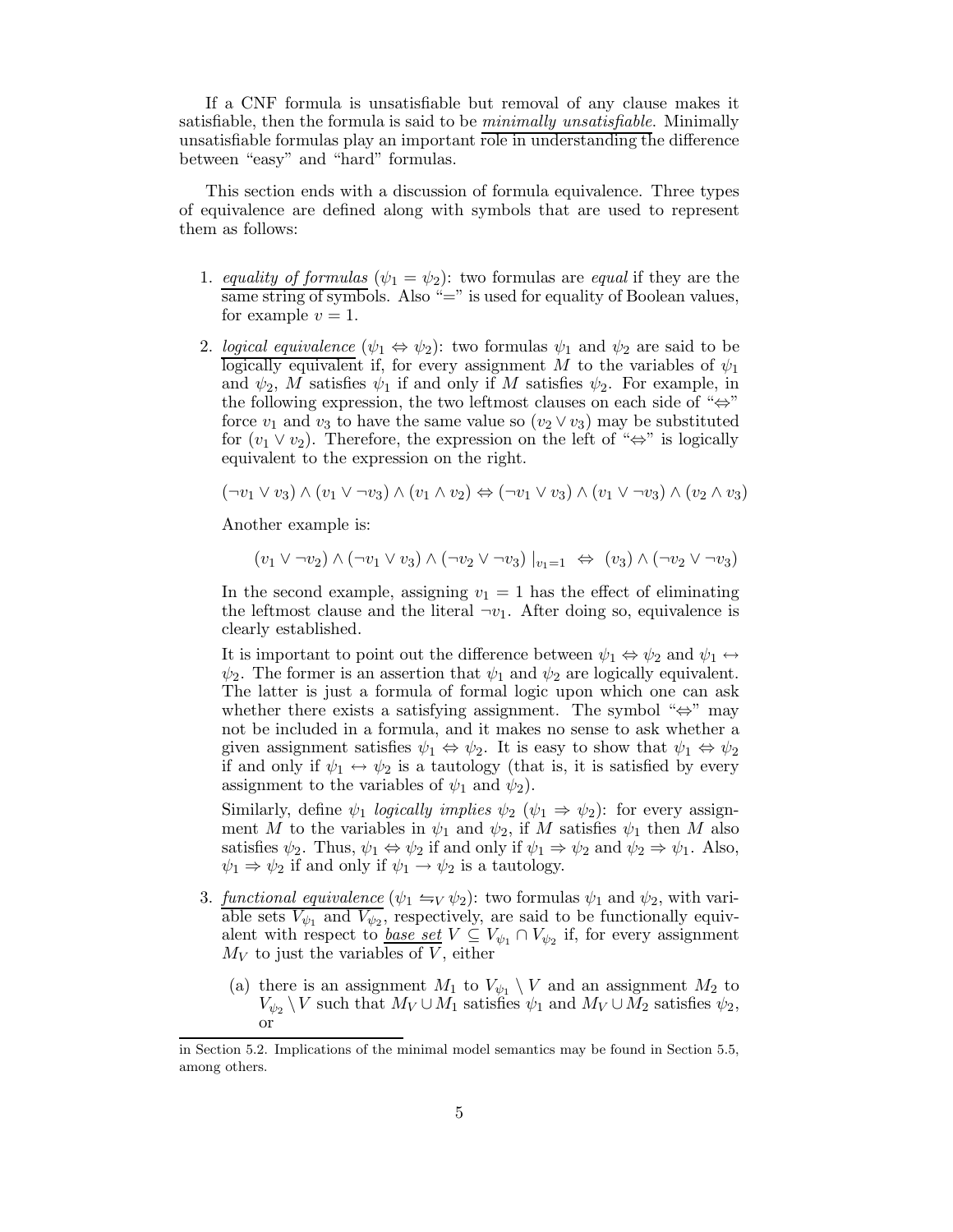(b) there is no assignment to  $V_{\psi_1} \cup V_{\psi_2}$  which contains  $M_V$  as a subset and satisfies either  $\psi_1$  or  $\psi_2$ .

The assignments  $M_V \cup M_1$  and  $M_V \cup M_2$  are called *extensions* to the assignment  $M_V$ .

The notation  $\psi_1 \leftrightharpoons_V \psi_2$  is used to represent the functional equivalence of formulas  $\psi_1$  and  $\psi_2$  with respect to base set V. The notation  $\psi_1 \Leftrightarrow \psi_2$  is used if  $V = V_{\psi_1} \cap V_{\psi_2}$ . In this case logical equivalence and functional equivalence are the same.

For example,  $(\neg a) \land (a \lor b) \Leftrightarrow_{\{a\}} (\neg a) \land (a \lor c)$  because  $\exists b : (\neg a) \land (a \lor b)$ if and only if  $\exists c : (\neg a) \land (a \lor c)$ . But  $(\neg a) \land (a \lor b) \neq (\neg a) \land (a \lor c)$  since  $a = 0, b = 1, c = 0$  satisfies  $(\neg a) \wedge (a \vee b)$  but falsifies  $(\neg a) \wedge (a \vee c)$ .

Functional equivalence is useful when transforming a formula to a more useful formula. For example, consider the Tseitin transformation [120] (Section 4.3) which extends resolution: for CNF formula  $\psi$  containing variables from set  $V_{\psi}$ , any pair of variables  $x, y \in V_{\psi}$ , and variable  $z \notin V_{\psi},$ 

$$
\psi \leftrightharpoons_{V_{\psi}} \psi \land (z \lor x) \land (z \lor y) \land (\neg z \lor \neg x \lor \neg y).
$$

The term "functional equivalence" is somewhat of a misnomer. For any set V of variables,  $\Rightarrow$  is an equivalence relation but  $\Rightarrow$  is not transitive: for example  $a \lor c = a \lor b$  and  $a \lor b = a \lor \neg c$  but  $a \lor c \neq a \lor \neg c$ .

The foundational problem considered in this chapter is the Satisfiability problem, commonly called SAT. It is stated as follows.

#### Satisfiability (SAT):

GIVEN: A Boolean formula  $\psi$ .

Question: Determine whether  $\psi$  is satisfied by some truth assignment to the variables of  $\psi$ .

For the class of CNF, even 3-CNF, formulas, SAT is  $\mathcal{NP}$  – hard. However, for the class of CNF formulas of maximum width 2, SAT can be solved in linear time using Algorithm 19 of Section 5.1. For the class of Horn formulas, SAT can be solved in linear time using Algorithm 20 of Section 5.2. If  $\psi$  is a CNF formula such that reversing the polarity of some subset of its variables results in a Horn formula, then  $\psi$  is *renamable Horn*. Satisfiability of a renamable Horn formula can be determined in linear time by Algorithm 21 of Section 5.4.

A second problem of interest is a generalization of the common problem of determining a minimal model for a given formula. The question of minimal models is considered in Section 5.2.

#### Variable Weighted Satisfiability: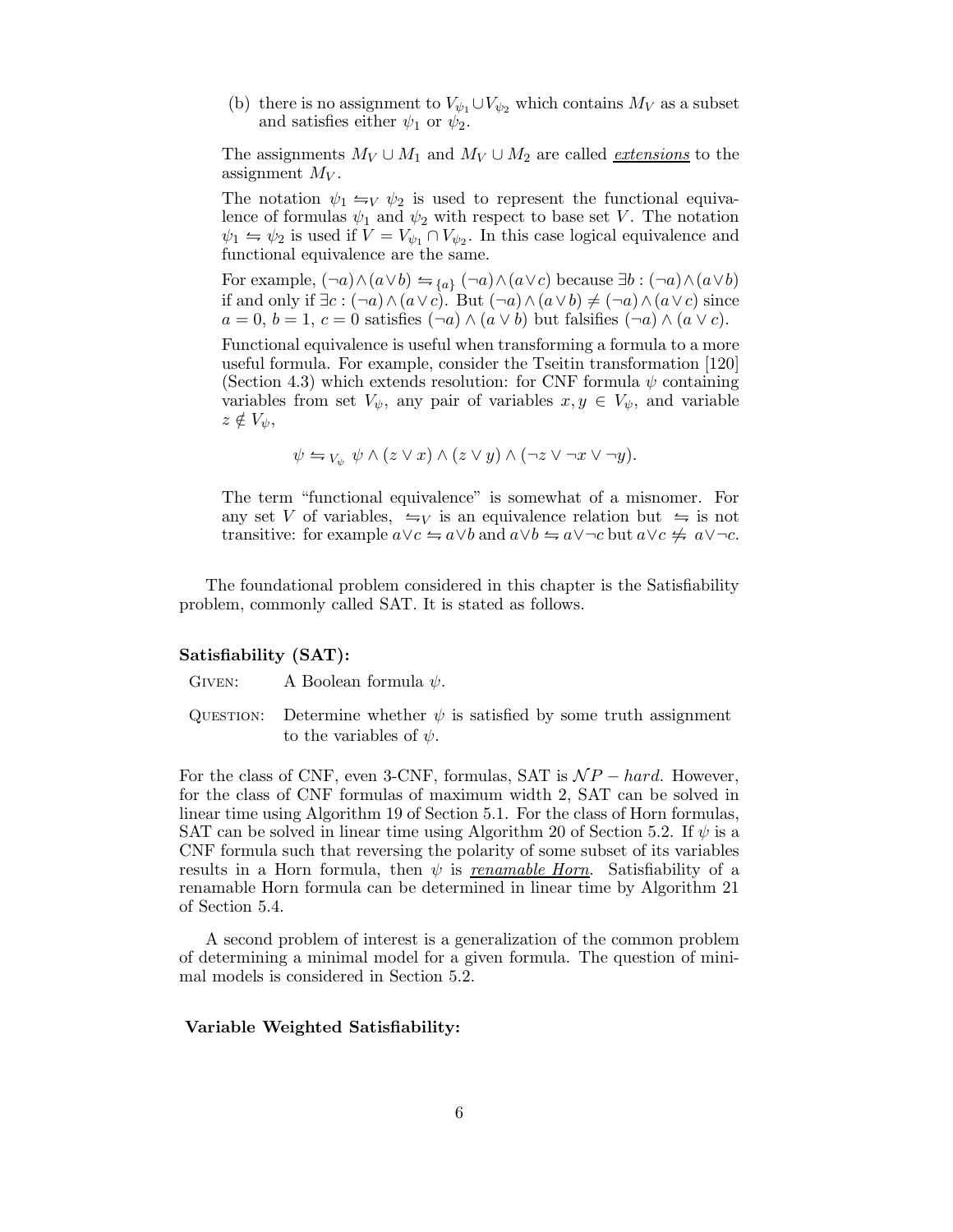- GIVEN: A CNF formula  $\psi$  and a function  $w: V \mapsto Z^+$  where  $w(v)$  is the weight of variable  $v$ .
- QUESTION: Determine whether  $\psi$  is satisfied by some truth assignment and, if so, determine the assignment M such that

$$
\sum_{v \in M} w(v) \quad \text{is minimized.}
$$

A third problem of interest is the fundamental optimization version of SAT. This problem is probably more important in terms of practical use than even SAT.

#### Maximum Satisfiability (MAX-SAT):

- GIVEN: A CNF formula  $\psi$ .
- QUESTION: Determine the assignment  $M$  that satisfies the maximum number of clauses in  $\psi$ .

The following is an important variant of MAX-SAT:

#### Weighted Maximum Satisfiability (Weighted MAX-SAT):

GIVEN: A CNF formula  $\psi$  and a function  $w: C_{\psi} \mapsto Z^+$  where  $w(c)$ is the weight of clause  $c \in C_{\psi}$ .

QUESTION: Determine the assignment  $M$  such that

$$
\sum_{c \in \psi} w(c) \cdot s_M(c) \quad \text{is maximized},
$$

where  $s_M(c)$  is 1 if clause c is satisfied by M and is 0 otherwise.

## 2 Representations and Structures

Algorithmic concepts are usually easier to specify and understand if a formula or a particular part of a formula is suitably represented. Many representations are possible for Boolean formulas, particularly when expressed as CNF or DNF formulas. As mentioned earlier, CNF and DNF formulas will often be represented as sets of clauses and clauses as sets of literals. In this section additional representations are presented; these will later be used to express algorithms and explain algorithmic behavior. Some of these representations involve only a part of a given formula.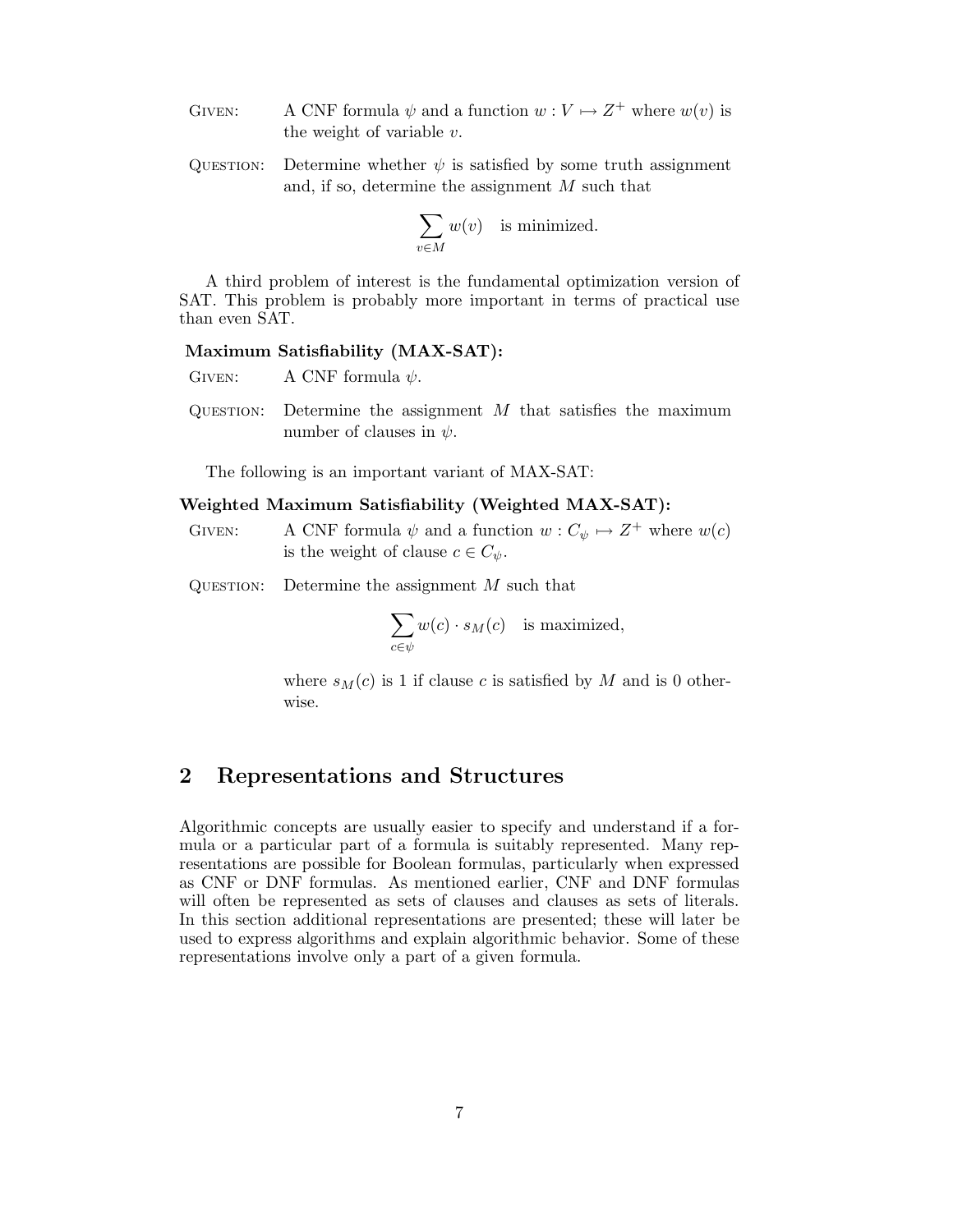v<sup>0</sup> v<sup>1</sup> v<sup>2</sup> v<sup>3</sup> v<sup>4</sup> v<sup>5</sup> v<sup>6</sup> v<sup>7</sup> v<sup>8</sup> v<sup>9</sup> c0 c1 c2 c3 c4 c5 c6 c7 -1 1 0 0 0 0 0 -1 0 0 0 -1 1 0 0 0 0 0 0 0 0 0 -1 1 0 0 0 0 0 0 -1 0 0 -1 0 0 0 0 1 0 1 0 0 0 0 -1 -1 0 0 0 0 0 0 0 0 -1 1 0 0 0 0 0 0 0 -1 1 0 0 0 1 1 0 0 1 0 0 0 0 0 0 ((¬v<sup>0</sup> ∨ v<sup>1</sup> ∨ ¬v7) ∧ (¬v<sup>1</sup> ∨ v2) ∧ (¬v<sup>2</sup> ∨ v3) ∧ (¬v<sup>0</sup> ∨ ¬v<sup>3</sup> ∨ v8) ∧ (v<sup>0</sup> ∨ ¬v<sup>6</sup> ∨ ¬v7) ∧ (¬v<sup>5</sup> ∨ v6) ∧ (¬v<sup>4</sup> ∨ v<sup>5</sup> ∨ v9) ∧ (v<sup>0</sup> ∨ v4))

Figure 1:  $A(0,\pm 1)$  matrix representation and associated CNF formula where clauses are labeled  $c_0, c_1, \ldots, c_7$ , from left to right, top to bottom

## **2.1**  $(0, \pm 1)$  Matrix

A CNF formula of m clauses and n variables may be represented as an  $m \times n$  $(0, \pm 1)$ -matrix M where the rows are indexed on the clauses, the columns are indexed on the variables, and a cell  $\mathcal{M}(i,j)$  has the value +1 if clause i contains variable j as a positive literal, the value  $-1$  if clause i contains variable  $j$  as a negative literal, and the value 0 if clause  $i$  does not contain variable  $j$  as a positive or negative literal. Figure 1 shows an example of a CNF formula and its  $(0, \pm 1)$  matrix representation.

It is well known that the question of satisfiability of a given CNF formula  $\psi$  can be cast as an Integer Program as follows:

$$
\mathcal{M}_{\psi}\alpha + b \geq \mathbf{Z},
$$
  
\n
$$
\alpha_i \in \{0, 1\}, \quad \text{for all } 0 \leq i < n,
$$
\n
$$
(1)
$$

where  $\mathcal{M}_{\psi}$  is the  $(0, \pm 1)$  matrix representation of  $\psi$ , **b** is an integer vector with  $b_i$  equal to the number of -1 entries in row i of  $\mathcal{M}_{\psi}$ , and **Z** is a vector of 1s. A solution to this system of inequalities certifies  $\psi$  is satisfiable. In this case a model can be obtained directly from  $\alpha$  as  $\alpha_i$  is the value of variable  $v_i$ . If there is no solution to the system, then  $\psi$  is unsatisfiable.

In addition to the well-known matrix operations, two matrix operations that are relevant to SAT algorithms on  $(0, \pm 1)$  matrix representations are applied in this chapter. The first is column scaling: a column may be multiplied or scaled by -1 which has the effect of reversing the polarity of a single variable. Every solution before scaling corresponds to a solution after scaling; the difference is that the values of variables associated with scaled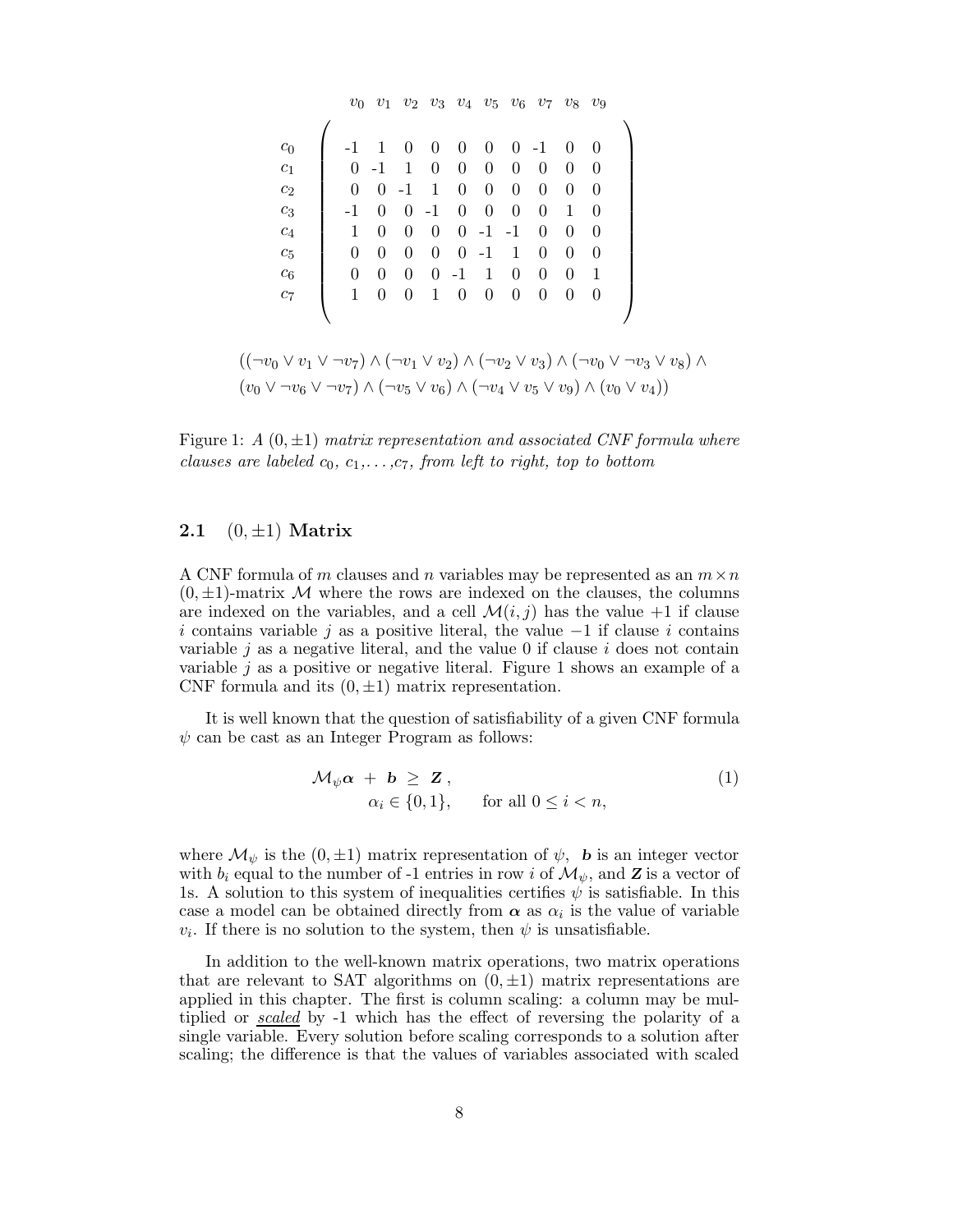columns are reversed. The second is row and column reordering: rows and columns may be permuted with the effect on a solution being only a possible relabeling of variables taking value 1.

#### 2.2 Binary Decision Diagrams

Binary Decision Diagrams [3, 85] are a general, graphical representation for arbitrary Boolean functions. Various forms have been put into use, especially for solving VLSI design and verification problems. A canonical form  $([21, 22])$  has been shown to be quite useful for representing some particular, commonly occurring, Boolean functions. An important advantage of BDDs is that the complexity of binary and unary operations such as existential quantification, logical or, and logical and, among others, is efficient with respect to the size of the BDD operands. Typically, a given formula  $\psi$  is represented as a large collection of BDDs and operations such as those stated above are applied repeatedly to create a single BDD which expresses the models, if any, of  $\psi$ . Intermediate BDDs are created in the process. Unfortunately, the size of intermediate BDDs may become extraordinarily and impractically large even if the final BDD is small. So, in some applications BDDs are useful and in some they are not.

A Binary Decision Diagram (BDD) is a rooted, directed acyclic graph. A BDD is used to compactly represent the truth table, and therefore complete functional description, of a Boolean function. Vertices of a BDD are called *terminal* if they have no outgoing edges and are called *internal* otherwise. There is one internal vertex, called the <u>root</u>, which has no incoming edge. There is at least one terminal vertex, labeled 1, and at most two terminal vertices, labeled 0 and 1. Internal vertices are labeled to represent the variables of the corresponding Boolean function. An internal vertex



Figure 2: The formula  $(v_1 \vee \neg v_3) \wedge (\neg v_1 \vee v_2) \wedge (\neg v_1 \vee \neg v_2 \vee v_3)$  represented as a BDD. The topmost vertex is the root. The two bottom vertices are terminal vertices. Edges are directed from upper vertices to lower vertices. Vertex labels (variable names) are shown inside the vertices. The 0 branch out of a vertex labeled v means v takes the value 0. The 1 branch out of a vertex labeled  $v$  means  $v$  takes the value 1. The *index* of a vertex is, in this case, the subscript of the variable labeling that vertex.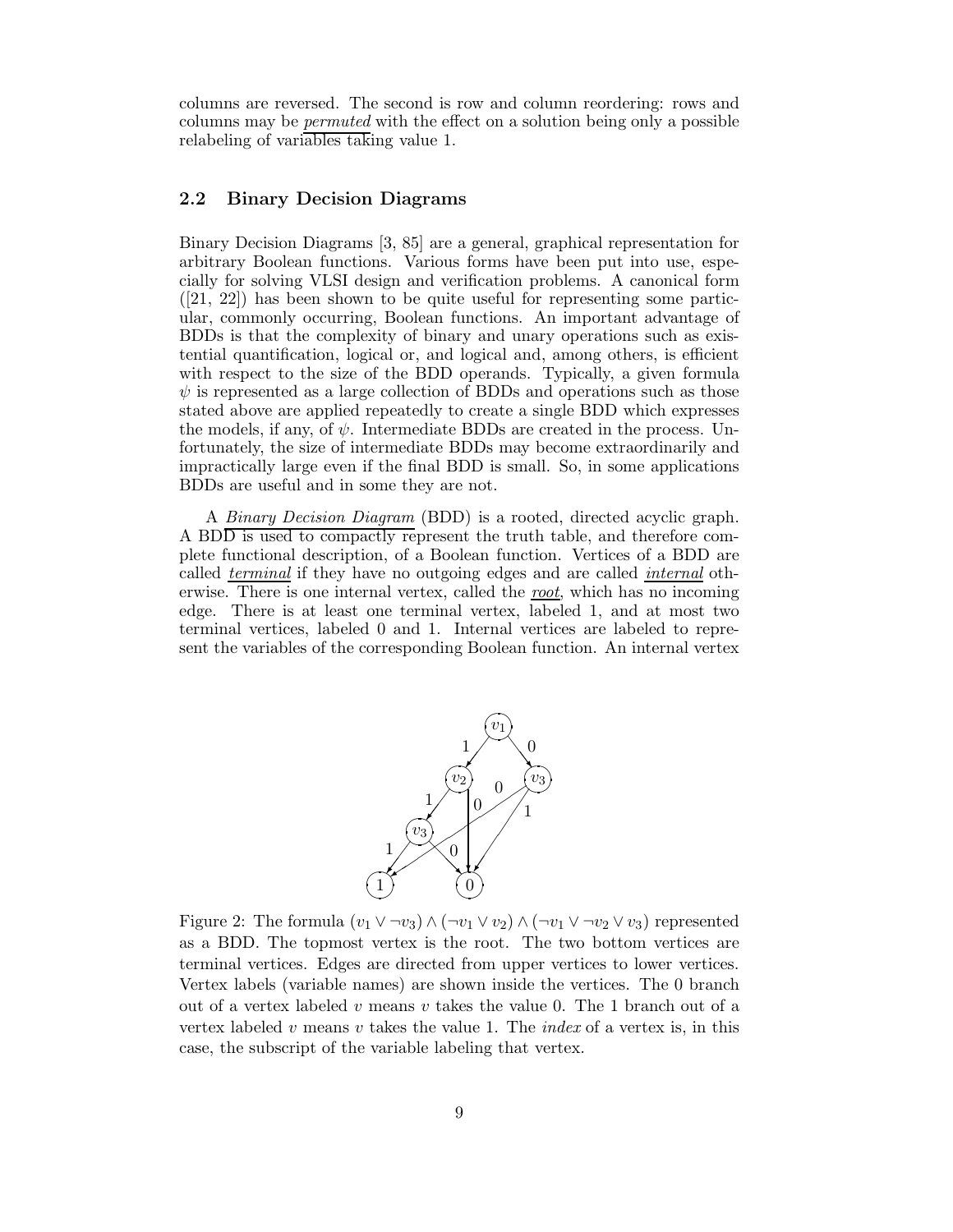has exactly two outgoing edges, labeled 1 and 0. The vertices incident to edges outgoing from vertex v are called then(v) and  $else(v)$ , respectively. Associated with any internal vertex v is an attribute called  $index(v)$  which satisfies the properties  $index(v) < min{index(then(v))}, index(else(v))$ } and  $index(v) = index(w)$  if and only if vertices v and w have the same labeling (that is, correspond to the same variable). Thus, the index attribute imposes a linear ordering on the variables of a BDD. An example of a formula and one of its BDD representations is given in Figure 2.

Clearly, there is no unique BDD for a given formula. In fact, for the same formula, one BDD might be extraordinarily large and another might be rather compact. It is usually advantageous to use the smallest BDD possible. At least one canonical form of BDD, called reduced ordered BDD, does this [21, 22]. The idea is to order the variables of a formula and construct a BDD such that: 1) variables contained in a path from the root to any leaf respect that ordering; and 2) each vertex is the root of a BDD that represents a Boolean function that is unique with respect to all other vertices. Two Boolean functions are equivalent if their reduced ordered BDDs are isomorphic. A more detailed explanation is given in Section 4.9.

#### 2.3 Implication Graph

An  $\emph{implication graph}$  of a CNF formula  $\psi$  is a directed graph  $\vec{G}_{\psi}(V,\vec{E})$  where V consists of one special vertex  $T$  which corresponds to the value 1, other vertices which correspond to the literals of  $\psi$ , and the edge set E such that



Figure 3: An implication graph and associated 2-CNF formula.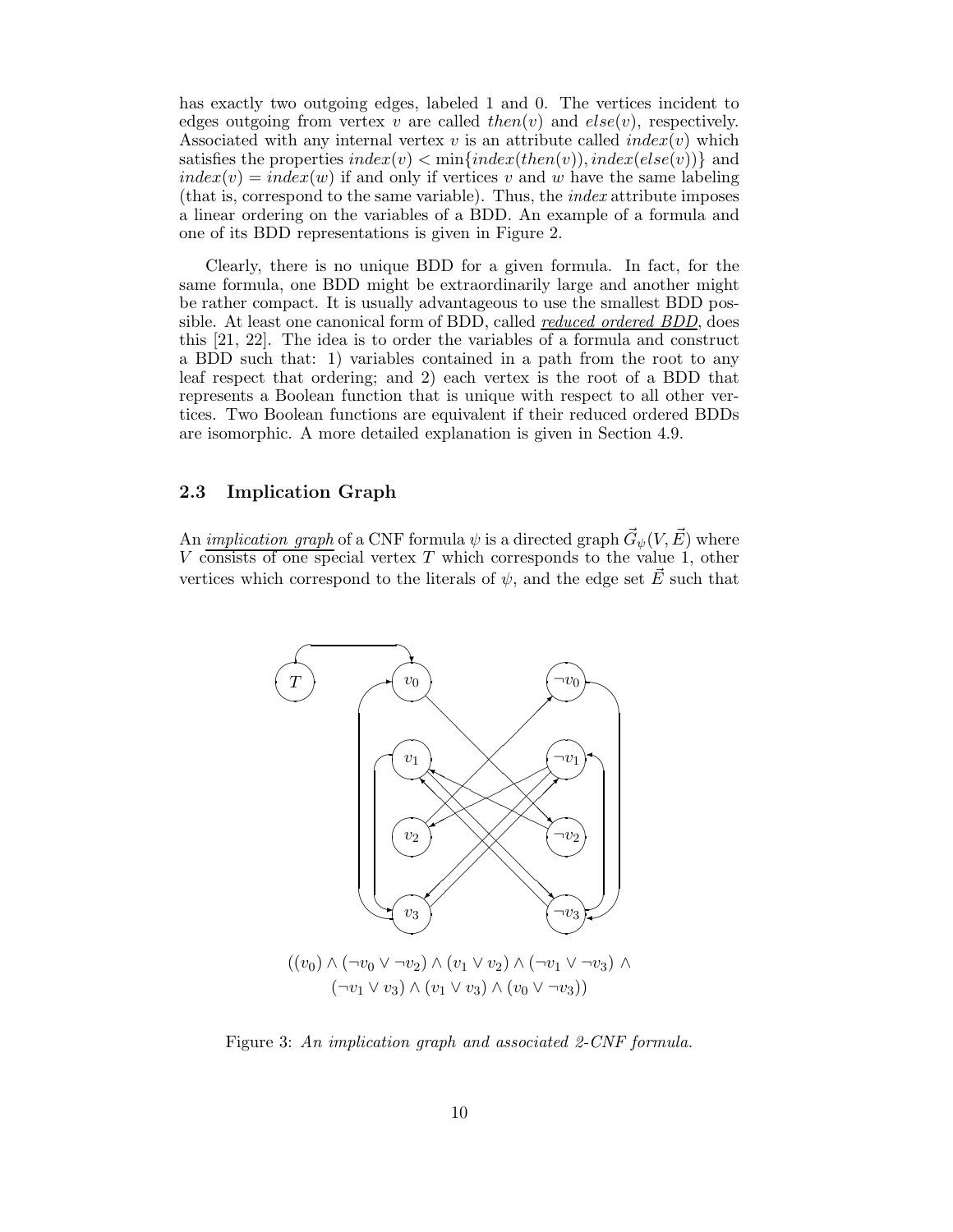

Figure 4: A propositional connection graph and associated CNF formula.

there is an edge  $\langle v_i, v_j \rangle \in \vec{E}$  if and only if there is a clause  $(\neg v_i \vee v_j)$  in  $\psi$ , and an edge  $\langle T,v_i\rangle \in \vec{E}$   $(\langle T,\neg v_i\rangle \in \vec{E})$  if and only if there is a unit clause  $(v_i)$  (respectively,  $(\neg v_i)$ ) in  $\psi$ . Figure 3 shows an example of an implication graph for a particular 2-CNF formula.

Implication graphs are most useful for, but not restricted to, 2-CNF formulas. In this role the meaning of an edge  $\langle v_i, v_j \rangle$  is: if variable  $v_i$  is assigned the value 1 then variable  $v_i$  is inferred to have value 1 or else the clause  $(\neg v_i \vee v_j)$  will be falsified.

#### 2.4 Propositional Connection Graph

A propositional connection graph for a CNF formula  $\psi$  is an undirected graph  $G_{\psi}(V,E)$  whose vertex set corresponds to the clauses of  $\psi$ , and whose edge set is such that there is an edge  $\{c_i, c_j\} \in E$  if and only if the clause in  $\psi$ represented by vertex  $c_i$  has a literal that appears negated in the clause represented by vertex  $c_j$ , and there is no other literal in  $c_i$ 's clause that appears negated in  $c_j$ 's clause. An example of a connection graph for a particular CNF formula is given in Figure 4. Propositional connection graphs are a specialization of the first-order connection graphs developed by Kowalski [84].

#### 2.5 Variable-Clause Matching Graph

A variable-clause matching graph for a CNF formula is an undirected bipartite graph  $G = (V_1, V_2, E)$  where  $V_1$  vertices correspond to clauses and  $V_2$ vertices correspond to variables, and whose edge set contains an edge  $\{v_i, v_j\}$ if and only if  $v_i \in V_1$  corresponds to a variable that exists, either as positive or negative literal, in clause  $v_i \in V_2$ . An example of a variable-clause matching graph is shown in Figure 5.

#### 2.6 Formula Digraph

Formulas are defined recursively on page 1. Any Boolean formula can be adapted to fit this definition with the suitable addition of parentheses and its structure (as opposed to its functionality) can be represented by a binary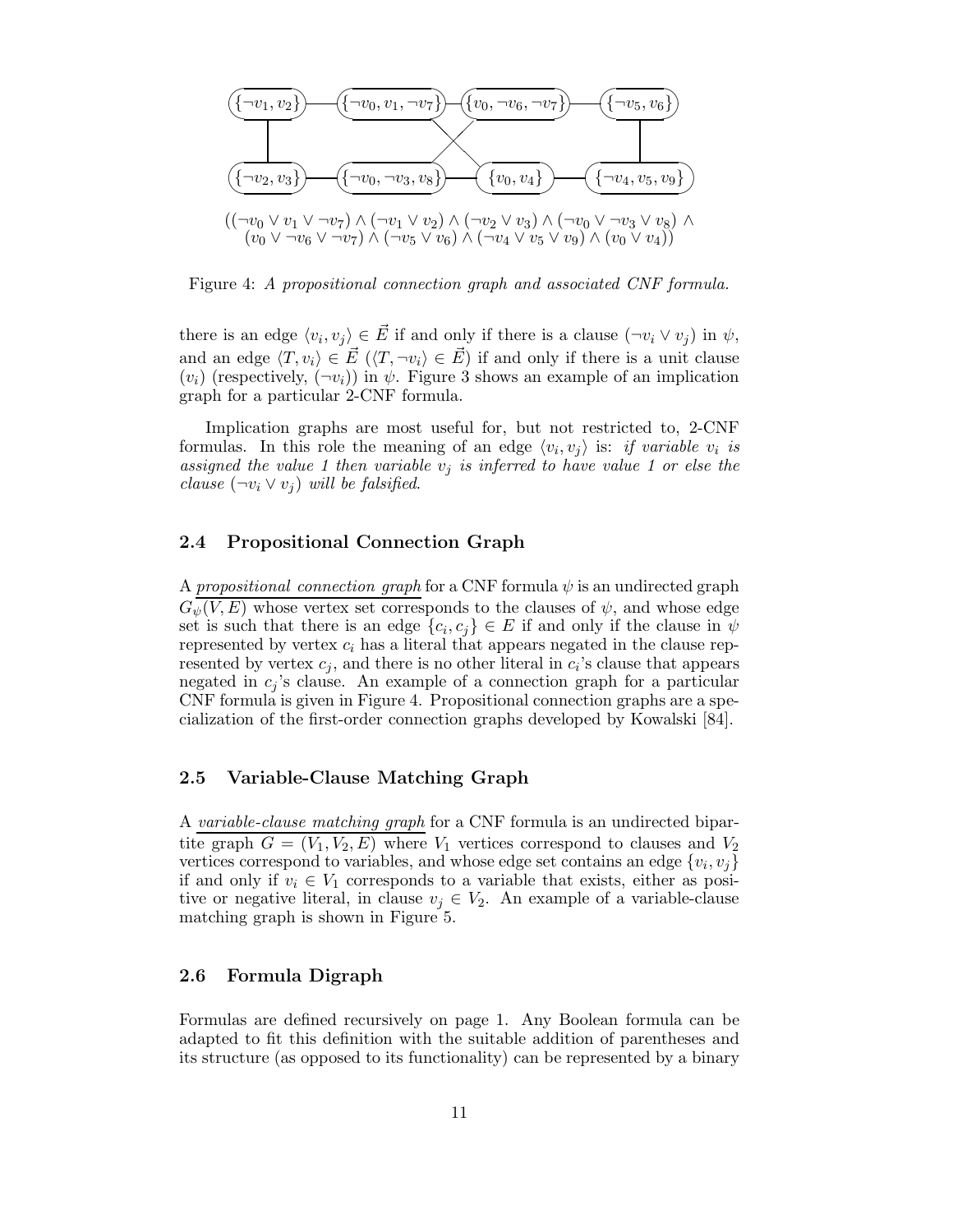

Figure 5: A variable-clause matching graph and associated CNF formula.



Figure 6: A formula digraph and associated formula.

rooted acyclic digraph. In such a digraph, each internal vertex corresponds to a binary operator or a unary operator  $\neg$  that occurs in the formula. A vertex corresponding to a binary operator has two outward oriented edges: the left edge corresponds to the left subformula and the right edge to the right subformula operated on. A vertex corresponding to  $\neg$  has one outward directed edge. The root represents the operator applied at top level. The leaves are variables. Call such a representation a wff digraph. An example is given in Figure 6. An efficient algorithm for constructing a wff digraph is given in Section 4.1.

#### 2.7 Satisfiability Index

Let  $\psi$  be a CNF formula and let  $\mathcal{M}_{\psi}$  be its  $(0, \pm 1)$  matrix representation. Let  $\alpha = (\alpha_0, \alpha_1, \ldots, \alpha_{n-1})$  be an *n* dimensional vector of real variables. Let z be a real variable and let  $\mathbf{Z} = (z, z, \dots, z)$  be an m dimensional vector where every component is the variable z. Finally, let  $\mathbf{b} =$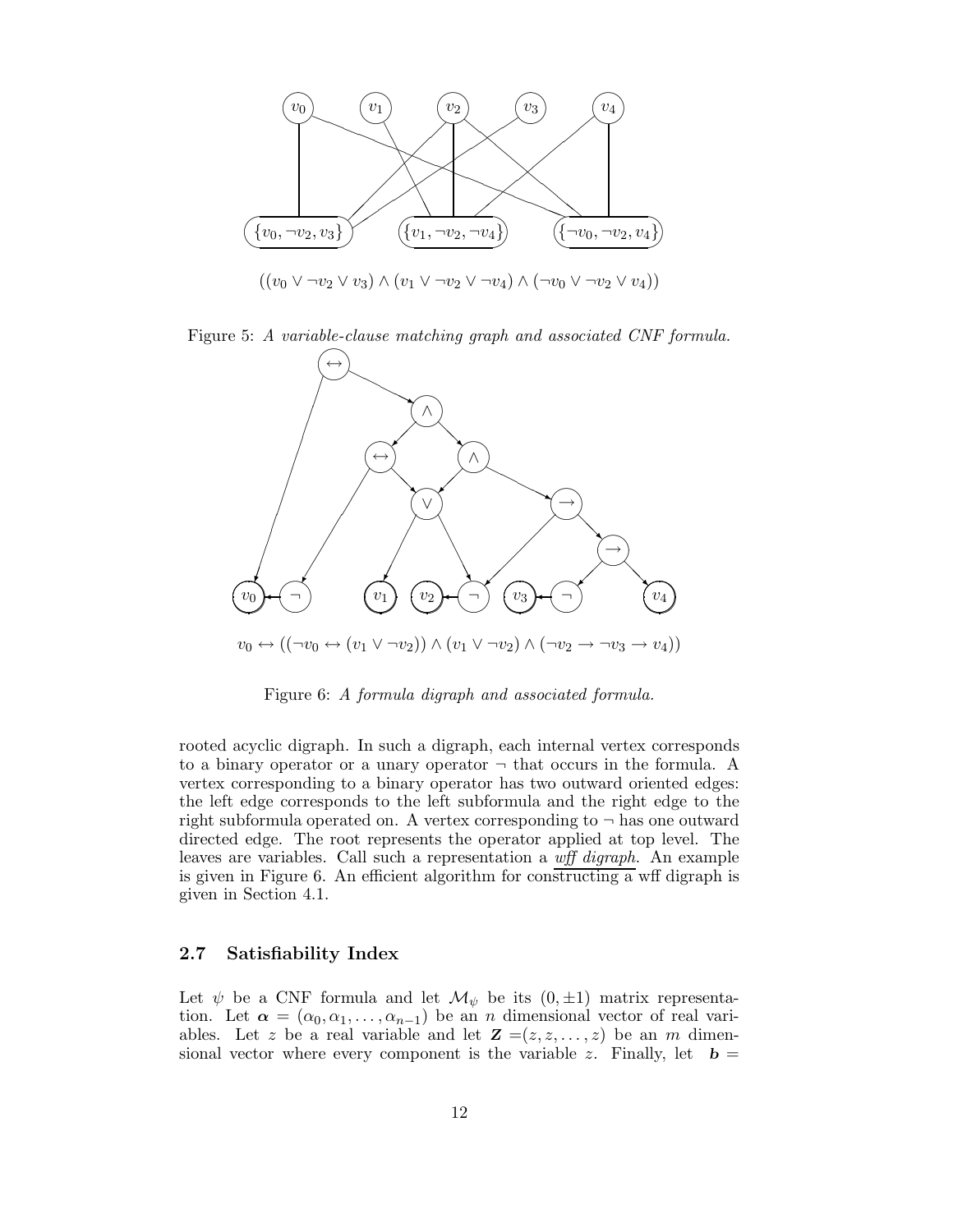

Figure 7: Examples of AIGs. Edges with white circles are negated. Edges without a white circle are not negated.

 $(b_0, b_1, \ldots, b_{m-1})$  be an m dimensional vector such that for all  $0 \leq i < m$ ,  $b_i$ is the number of negative literals in clause  $c_i$ . Form the system of inequalities

$$
\mathcal{M}_{\psi}\alpha + \mathbf{b} \leq \mathbf{Z},
$$
  
 
$$
0 \leq \alpha_i \leq 1 \quad \text{for all } 0 \leq i < n. \tag{2}
$$

The satisfiability index of  $\psi$  is the minimum z for which no constraints of the system are violated. For example, the CNF formula

$$
((x_1 \vee \neg x_2) \wedge (x_2 \vee \neg x_3 \vee x_5) \wedge (x_3 \vee \neg x_4 \vee \neg x_5) \wedge (x_4 \vee \neg x_1))
$$

has satisfiability index of 5/4.

#### 2.8 And/Inverter Graphs

An AIG is a directed acyclic graph where all "gate" vertices have in-degree 2, all "input" vertices have in-degree 0, all "output" vertices have in-degree 1, and edges are labeled as either "negated" or "not negated." Any combinational circuit can be equivalently implemented as a circuit involving only 2-input "and" gates and "not" gates. Such a circuit has an AIG representation: "gate" vertices correspond directly to the "and" gates, negated edges correspond directly to the "not" gates, and inputs and outputs represent themselves directly. Negated edges are typically labeled by overlaying a white circle on the edge: this distinguishes them from non-negated edges which are unlabeled. Examples are shown in Figure 7.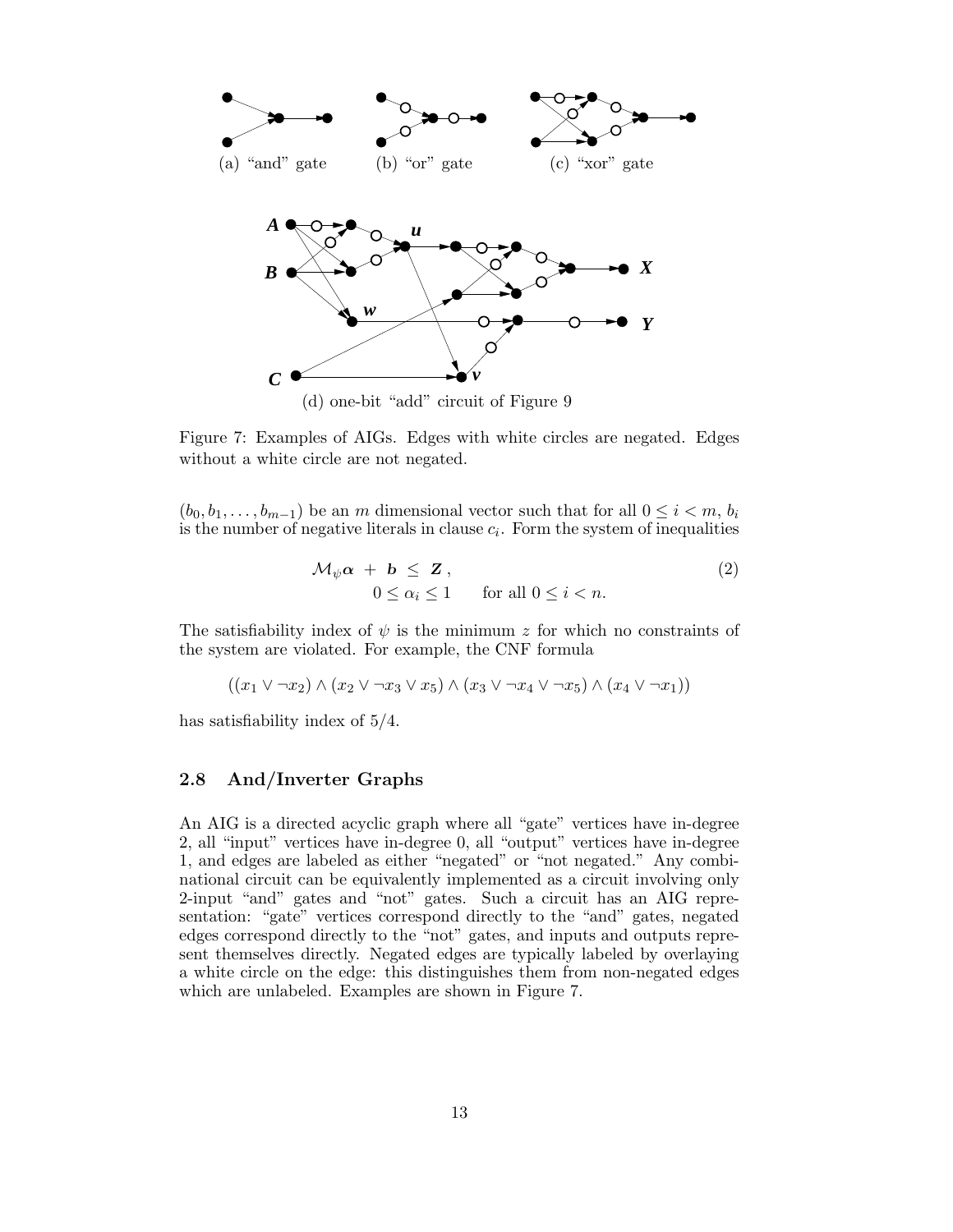## 3 Applications

This section presents a sample of real-world problems that may be viewed as, or transformed to, instances of SAT. Of primary interest is to explore the thinking process required for setting up logic problems, and gauging the complexity of the resulting systems. Since it is infeasible to meet this objective and thoroughly discuss a large number of known applications, a small but varied and interesting collection of problems are discussed.

#### 3.1 Consistency Analysis in Scenario Projects

This application, taken from the area of scenario management [5, 42, 51], is contributed by Feldmann and Sensen [45] of Burkhard Monien's  $PC<sup>2</sup>$  group at Universität Paderborn, Germany. A scenario consists of  $(i)$  a progression of events from a known base situation to a possible terminal future situation, and  $(ii)$  a means to evaluate its likelihood. Scenarios are used by managers and politicians to strategically plan the use of resources needed for solutions to environmental, social, economic and other such problems.

A systematic approach to scenario management due to Gausemeier, Fink, and Schlake [50] involves the realization of scenario projects with the following properties:

- 1. There is a set S of key factors. Let the number of key factors be n.
- 2. For each key factor  $s_i \in S$  there is a set  $D_i = \{d_{i,1}, d_{i,2}, \ldots d_{i,m_i}\}\$  of  $m_i$  possible *future developments*. In the language of data bases, key factors are *attributes* and future developments are attribute *values*.
- 3. For all  $1 \leq i \leq n, 1 \leq k \leq m_i$ , denote by  $(s_i, d_{i,k})$  a feasible projection of development  $d_{i,k} \in D_i$  from key factor  $s_i$ . For each pair of projections  $(s_i, d_{i,k}), (s_j, d_{j,l})$  a consistency value, usually an integer ranging from 0 to 4, is defined. A consistency value of 0 typically means two projections are completely inconsistent, a value of 4 typically means the two projections support each other strongly, and the other values account for intermediate levels of support. Consistency values may be organized in a  $\sum_{i=1}^{n} m_i \times \sum_{i=1}^{n} m_i$  matrix with rows and columns indexed on projections.
- 4. Projections for all key factors may be *bundled* into a vector  $x =$  $(x_{s_1},...,x_{s_n})$  where  $x_{s_i}$  is a future development of key factor  $s_i$ ,  $i =$  $1, 2, \ldots, n$ . In the language of data bases, a bundle is a *tuple* which describes an assignment of values to each attribute.
- 5. The *consistency* of bundle  $x$  is the sum of the consistency values of all pairs  $(s_i, x_{s_i}), (s_j, x_{s_j})$  of projections represented by x if no pair has consistency value of 0, and is 0 otherwise.

Bundles with greatest (positive) consistency are determined and clustered. Each cluster is a scenario.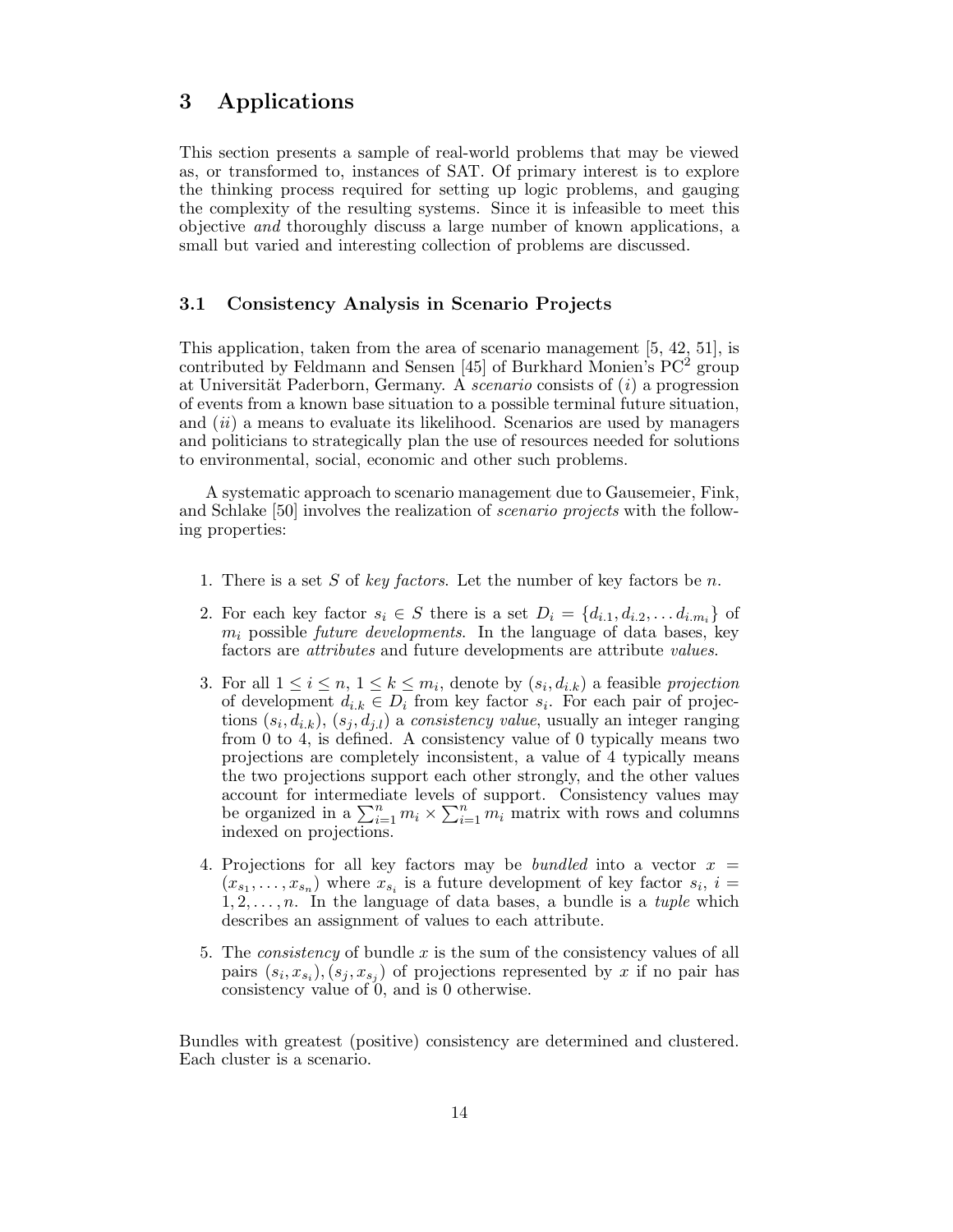To illustrate, consider a simplified example from [45] which is intended to develop likely scenarios for the German school system over the next 20 years. It was felt by experts that 20 key factors are needed for such forecasts; to keep the example small, only the first 10 are shown. The first five key factors and their associated future developments are:  $[s_1]$  continuing education ([d<sub>1.1</sub>] lifelong learning); [s<sub>2</sub>] importance of education ([d<sub>2.1</sub>] important,  $[d_{2,2}]$  unimportant);  $[s_3]$  methods of learning  $([d_{3,1}]$  distance learning,  $[d_{3,2}]$ classroom learning); [s<sub>4</sub>] *organization and policies of universities* ([ $d_{4,1}$ ] enrollment selectivity,  $[d_{4.2}]$  semester schedules); [ $s_5]$  adequacy of trained people  $([d_{5.1}]$  sufficiently many,  $[d_{5.2}]$  not enough).

The table in Figure 8, called a *consistency matrix*, shows the consistency values for all possible pairs of future developments. The  $s_i, s_j$  cell of the matrix shows the consistency values of pairs  $\{(s_i, d_{i.x}), (s_j, d_{j.y}) : 1 \leq x \leq$  $m_i, 1 \leq y \leq m_j$ , with all pairs which include  $(s_i, d_{i.x})$  on the  $x^{th}$  row of the cell. For example,  $|D_5| = 2$  and  $|D_2| = 2$  so there are 4 numbers in cell  $s_5, s_2$ and the consistency value of  $(s_5, d_{5.2})$ ,  $(s_2, d_{2.2})$  is the bottom right number of that cell. That number is 0 because experts have decided the combination of there being too few trained people  $(d_{5.2})$  at the same time education is considered unimportant  $(d_{2,2})$  is unlikely.

It is relatively easy to compute the consistency of a given bundle from this table. One possible bundle of future developments is  $\{(s_i, d_{i,1}) : 1 \leq i \leq n\}$ 10. Since the consistency value of  $\{(s_5,d_{5.1}), (s_2,d_{2.1})\}$  is 0, this bundle is inconsistent. Another possible bundle is

$$
\{(s_1, d_{1.1}), (s_2, d_{2.1}), (s_3, d_{3.1}), (s_4, d_{4.1}), (s_5, d_{5.2}), (s_6, d_{6.3}), (s_7, d_{7.1}), (s_8, d_{8.2}), (s_9, d_{9.1}), (s_{10}, d_{10.2})\}.
$$

Its consistency value is 120 (the sum of the 45 relevant consistency values from the table).

Finding good scenarios from a given consistency matrix requires efficient answers to the following questions:

- 1. Does a consistent bundle exist?
- 2. How many consistent bundles exist?
- 3. What is the bundle having the greatest consistency?

Finding answers to these questions is  $\mathcal{NP}$ -hard [45]. But transforming to CNF formulas, in some cases with weights on proposition letters, and solving a variant of SAT, is sometimes a reasonable way to tackle such problems. This context provides the opportunity to use our vast knowledge of SAT structures and analysis to apply an algorithm that has a reasonable chance of solving the consistency problems efficiently. It is next shown how to construct representative formulas so that, often, a large subset of clauses is polynomial time solvable and the whole formula is relatively easy to solve.

Consider, first, the question whether a consistent bundle exists for a given consistency matrix of n key factors with  $m_i$  projections for factor i,  $1 \leq i \leq n$ . Let  $C_{i,k,j,l}$  denote the consistency of the pair  $(s_i, d_{i,k})(s_j, d_{j,l})$  and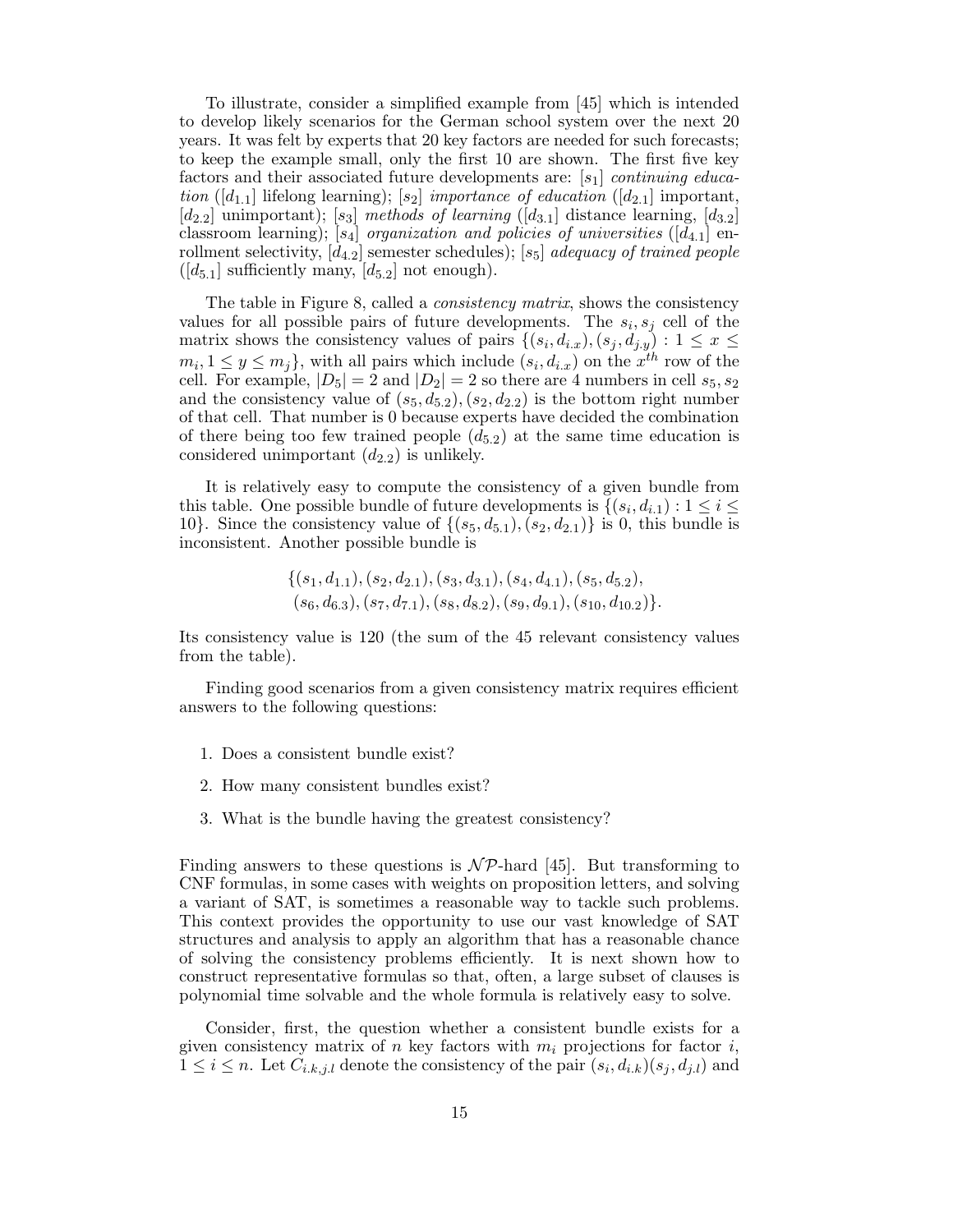| $s_{2}$           | 4                       |                |                |         |                |         |                |              |             |
|-------------------|-------------------------|----------------|----------------|---------|----------------|---------|----------------|--------------|-------------|
|                   | $\,1\,$                 |                |                |         |                |         |                |              |             |
|                   | $\overline{\mathbf{c}}$ | 23             |                |         |                |         |                |              |             |
| $s_{3}$           | $\overline{3}$          | 23             |                |         |                |         |                |              |             |
| $s_{4}$           | $\mathfrak{Z}$          | 23             | 23             |         |                |         |                |              |             |
|                   | $\overline{\mathbf{3}}$ | 13             | 23             |         |                |         |                |              |             |
| s <sub>5</sub>    | $\overline{c}$          | 04             | 04             | 23      |                |         |                |              |             |
|                   | $\overline{3}$          | 40             | 40             | 23      |                |         |                |              |             |
|                   | $\overline{c}$          | 23             | 32             | 23      | 13             |         |                |              |             |
| $s_{6}$           | $\overline{c}$          | 23             | 23             | $3\;2$  | 21             |         |                |              |             |
|                   | $\overline{\mathbf{3}}$ | 23             | 23             | 23      | 23             |         |                |              |             |
| s <sub>7</sub>    | $\overline{3}$          | 40             | $3\,0$         | 23      | 04             | 303     |                |              |             |
|                   | $\mathbf{1}$            | 04             | 03             | $2\;3$  | 40             | 132     |                |              |             |
|                   | $\overline{c}$          | 23             | 42             | 23      | 03             | 234     | 40             |              |             |
| $s_{\delta}$      | $\overline{c}$          | 23             | 31             | $2\;3$  | 04             | 232     | 23             |              |             |
|                   | $\overline{2}$          | $2\;3$         | 02             | $2\;3$  | $3\;2$         | 231     | 04             |              |             |
| $s_{\mathcal{Q}}$ | $\overline{\mathbf{3}}$ | 23             | 23             | $2\;3$  | 13             | 232     | 40             | 421          |             |
|                   | $\overline{\mathbf{3}}$ | 23             | 23             | 23      | 14             | 232     | 41             | 321          |             |
|                   | $\overline{\mathbf{3}}$ | 30             | 04             | 23      | 40             | 232     | 23             | 123          | 12          |
| $s_{10}$          | $\overline{c}$          | 23             | 40             | 23      | 04             | 232     | 32             | 232          | 23          |
|                   | $\overline{c}$          | 23             | $2\;0$         | 23      | 23             | 232     | 23             | 323          | 23          |
|                   | s <sub>I</sub>          | s <sub>2</sub> | s <sub>3</sub> | $s_{4}$ | s <sub>5</sub> | $s_{6}$ | s <sub>7</sub> | $s_{\delta}$ | $s_{\rm g}$ |

Figure 8: A consistency matrix for a scenario project.

| Clause of $\psi^{S,D}$                 | <b>Subscript Range</b>                      | Meaning                         |
|----------------------------------------|---------------------------------------------|---------------------------------|
| $(\neg v_{i,j} \vee \neg v_{i,k})$     | $1 \leq i \leq n, 1 \leq j \leq k \leq m_i$ | $\leq$ 1 development/key factor |
| $(v_{i,1} \vee \ldots \vee v_{i,m_i})$ | $1 \leq i \leq n$                           | $\geq 1$ development/key factor |
| $(\neg v_{i,k} \vee \neg v_{i,l})$     | $i, j, k, l: C_{i,k,j,l} = 0$               | Consistent developments only    |

Table 3: Formula to determine existence of a consistent bundle.

let  $\mathcal{D} = \bigcup_{i=1}^n D_i$ . For each future development  $d_{i,j}$ , define variable  $v_{i,j}$  which is intended to take the value 1 if and only if  $d_{i,j}$  is a future development for key attribute  $s_i$ . The CNF formula  $\psi^{S,D}$  with the clauses described in Table 3 then "says" that there is a consistent bundle. That is, the formula is satisfiable if and only if there is a consistent bundle.

The second question to be considered is how many consistent bundles exist for a given consistency matrix? This is the same as asking how many satisfying truth assignments there are for  $\psi^{S,D}$ . A simple inclusion-exclusion algorithm exhibits very good performance for some actual problems of this sort [45].

The third question is which bundle has the greatest consistency value? This question can be transformed to an instance of the Variable Weighted Satisfiability problem (defined on Page 6). The transformed formula consists of  $\psi^{S,D}$  plus some additional clauses as follows. For each pair  $(s_i, d_{i,k})(s_j, d_{j,l}),$  $i \neq j$ , of projections such that  $C_{i,k,j,l} > 0$ , create a new Boolean variable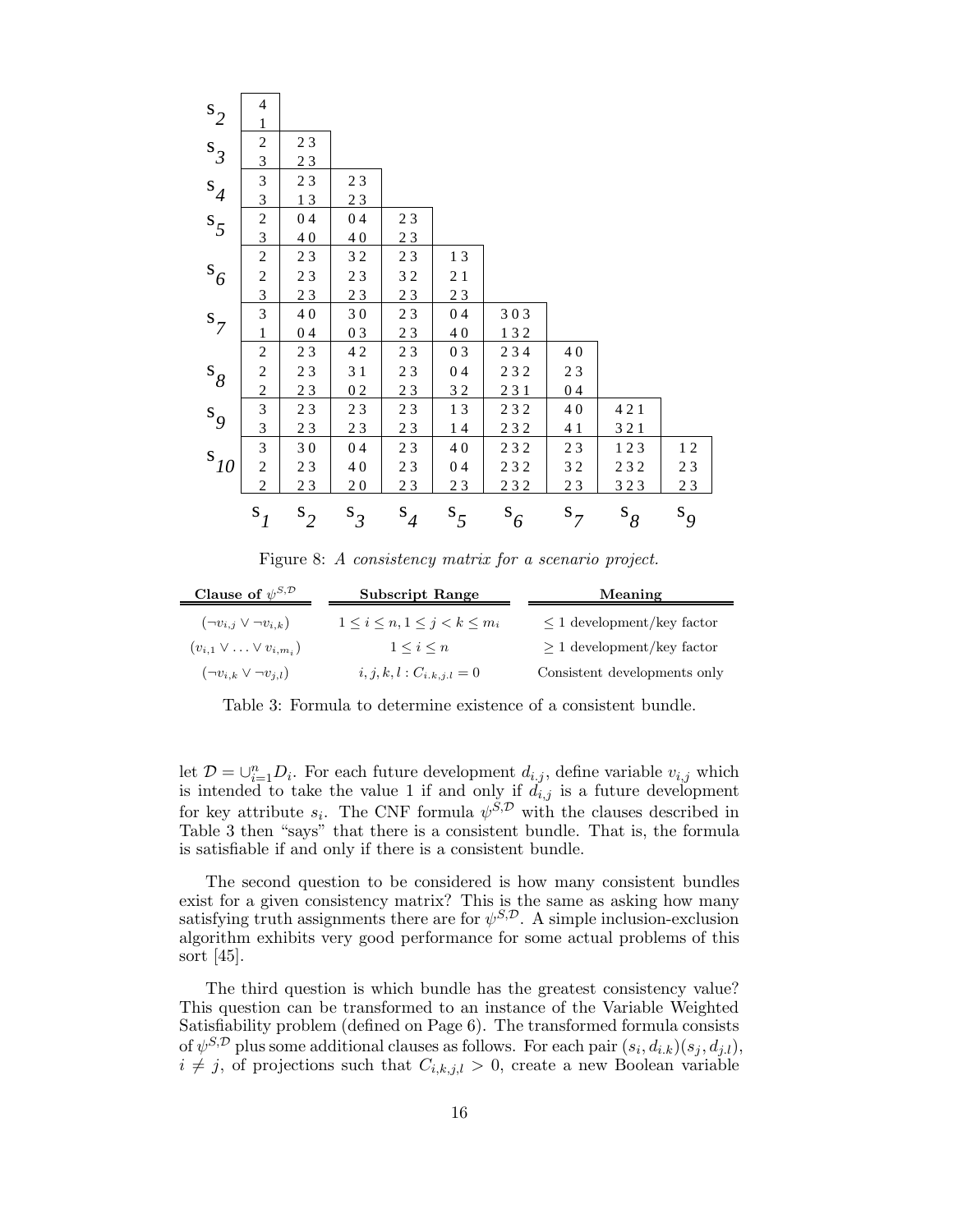$p_{i,k,j,l}$  of weight  $C_{i,k,j,l}$  and add the following subexpression to  $\psi^{S,\mathcal{D}}$ :

$$
(\neg v_{i,k} \lor \neg v_{j,l} \lor p_{i,k,j,l}) \land (v_{i,k} \lor \neg p_{i,k,j,l}) \land (v_{j,l} \lor \neg p_{i,k,j,l}).
$$

Observe that a satisfying assignment requires  $p_{i,j,k,l}$  to have value 1 if and only if  $v_{i,k}$  and  $v_{j,l}$  both have value 1, i.e., if and only if the consistency value of  $\{(s_i, d_{i,k}), (s_j, d_{j,l})\}$  is included in the calculation of the consistency value of the bundle.

If weight 0 is assigned to all variables other than the  $p_{i,k,j,l}$ 's, a maximum weight solution specifies a maximum consistency bundle. It should be pointed out that, although the number of clauses added to  $\psi^{S,D}$  might be significant compared to the number of clauses originally in  $\psi^{S,D}$ , the total number of clauses will be linearly related to the size of the consistency matrix. Moreover, the set of additional clauses is a Horn subformula<sup>2</sup>. A maximum weight solution can be found by means of a branch-and-bound algorithm such as that discussed in Section 4.11.

#### 3.2 Testing of VLSI Circuits

A classic application is the design of test vectors for VLSI circuits. At the specification level, a combinational VLSI circuit is regarded to be a function mapping n 0-1 inputs to m 0-1 outputs<sup>3</sup>. At the design level, the interconnection of numerous 0-1 logic gates are required to implement the function. Each connection entails an actual interconnect point that can fail during or soon after manufacture. Failure of an interconnect point usually causes the point to become "stuck-at" value 0 or value 1.

Traditionally, VLSI circuit testing includes testing all interconnect points for stuck-at faults. This task is difficult because interconnect points are encased in plastic and are therefore inaccessible directly. The solution is to apply an input pattern to the circuit which excites the point under test and sensitizes a path through the circuit from the test point to some output so that the correct value at the test point can be determined at the output.

We illustrate how such an input pattern and output is found for one internal point of a 1-bit full adder: an elementary but ubiquitous functional hardware block that is depicted in Figure 9. For the sake of discussion, assume a given circuit will have at most one stuck-at failure. The 1-bit full adder uses logic gates that behave according to the truth tables in Figure 10 where  $a$  and  $b$  are gate inputs and  $c$  is a gate output. Suppose none of the interconnect points enclosed by the dashed line of Figure 9 are directly accessible and suppose it is desired to develop a test pattern to determine whether point w is stuck at 0. Then inputs must be set to give point  $w$ the value 1. This is accomplished by means of the Boolean expression  $\psi_1 =$  $(A \wedge B)$ . The value of point w can only be observed at output Y. But, this requires point  $v$  be set to 0. This can be accomplished if either the value of C is 0 or u is 0, and u is 0 if and only if A and B have the same value. Therefore, the Boolean expression representing sensitization of a path from w to Y is  $\psi_2 = (\neg C \vee (A \wedge B) \vee (\neg A \wedge \neg B))$ . The conjunction  $\psi_1 \wedge \psi_2$  is the

 $2$ Horn formulas are solved efficiently (see Section 5.2)

 ${}^{3}\mathrm{Actual}$  circuit voltage levels are abstracted to the values 0 and 1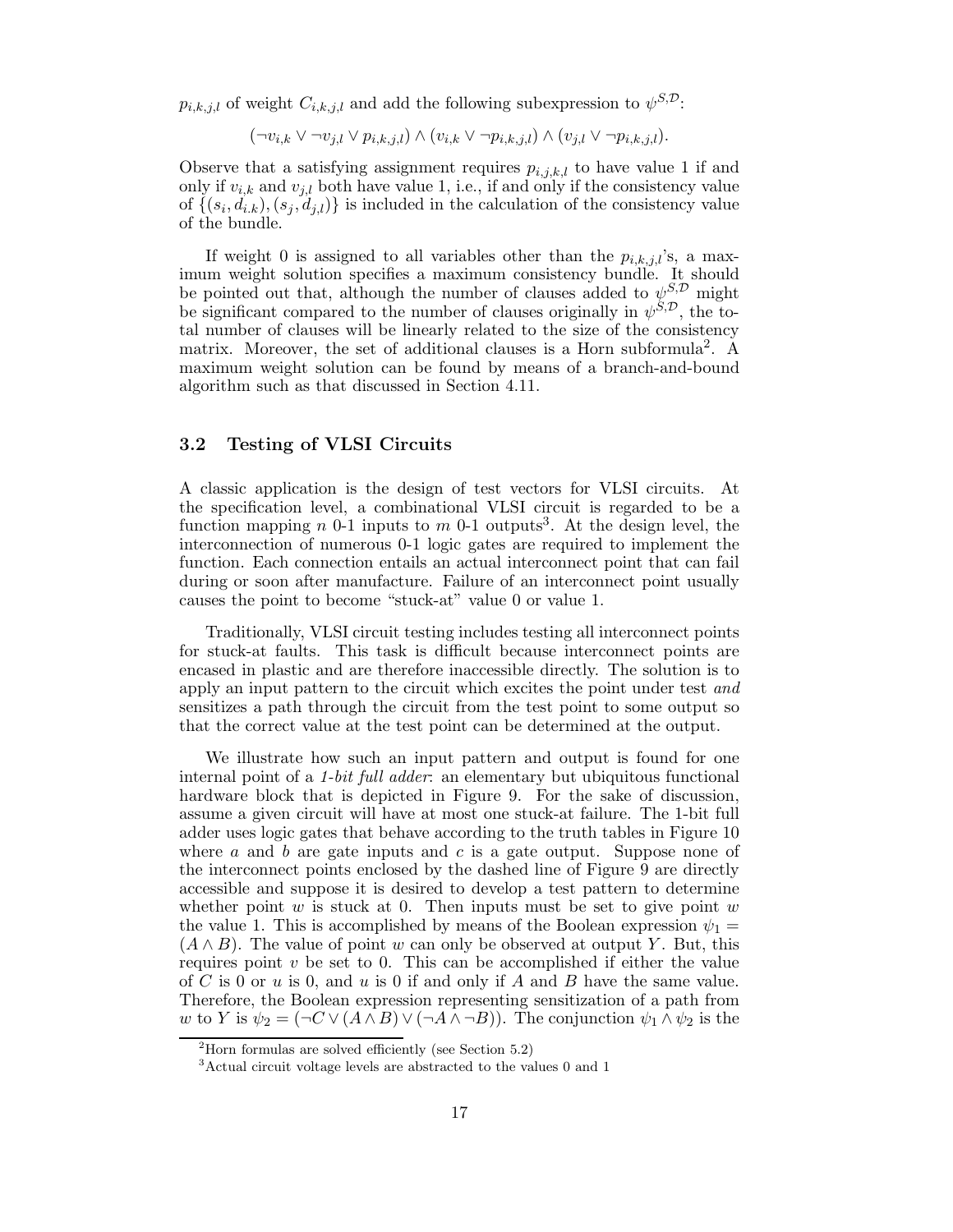

Figure 9: A 1-bit full adder circuit.



Figure 10: Truth tables for logic elements of a 1-bit full adder.

CNF expression  $(A \wedge B)$ . This expression is satisfied if and only if A and B are set to 1. Such an input will cause output Y to have value 1 if w is not stuck at  $0$  and value  $0$  if  $w$  is stuck at  $0$ , assuming no other interconnect point is stuck at some value.

Test patterns must be generated for all internal interconnect points of a VLSI circuit. There could be millions of these and the corresponding expressions could be considerably more complex than that of the example above. Moreover, testing is complicated by the fact that most circuits are not combinational: that is, they contain feedback loops. This last case is mitigated by adding circuitry for testing purposes only. The magnitude of the testing problem, although seemingly daunting, is not great enough to cause major concern at this time because it seems that SAT problems arising in this domain are usually easy. Thus, at the moment, the VLSI testing problem is considered to be under control. However, this may change in the near future since the number of internal points in a dense circuit is expected to continue to increase dramatically.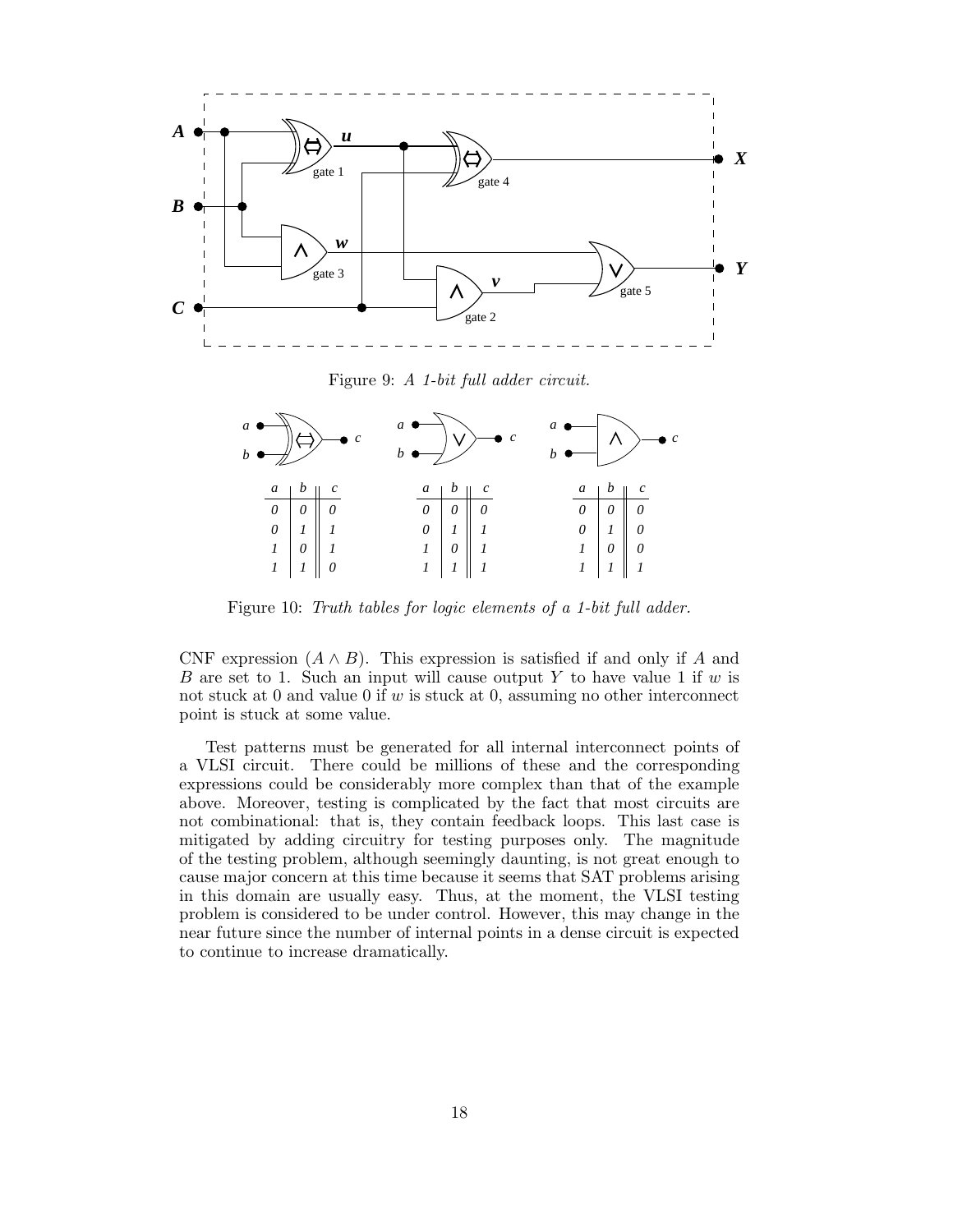#### 3.3 Diagnosis of Circuit Faults

A natural extension of the test design discussed in Section 3.2 is finding a way to automate the diagnosis of, say, bad chips, starting with descriptions of their bad outputs. How can one reason backwards to identify likely causes of the malfunction? Also, given knowledge that some components are more likely to fail than others, how can the diagnosis system be tailored to suggest the most likely causes first? The first of these questions is discussed in this section.

The first step is to write the Boolean expression representing both the normal and abnormal behavior of the analyzed circuit. This is illustrated using the circuit of Figure 9. The expression is assembled in stages, one for each gate, starting with gate 3 of Figure 9, which is an and-gate. The behavior of a correctly functioning and-gate is specified in the right-hand truth table in Figure 10. The following formula expresses the truth table:

$$
(a \land b \land c) \lor (\neg a \land \neg b \land c) \lor (\neg a \land b \land \neg c) \lor (\neg a \land \neg b \land \neg c)
$$

If gate 3 is possibly stuck at 0, its functionality can be described by adding variable  $Ab_3$  (for "gate 3 is abnormal") and substituting  $A, B$ , and w for a,b, and c, to get the following abnormality expression:

$$
(A \land B \land w \land \neg Ab_3) \lor (\neg A \land \neg B \land w \land \neg Ab_3) \lor (\neg A \land B \land \neg w \land \neg Ab_3) \lor (\neg A \land \neg B \land \neg w \land \neg Ab_3) \lor (\neg w \land Ab_3)
$$

which has value 1 if and only if gate 3 is functioning normally for inputs A and  $B$  or it is functioning abnormally and  $w$  is stuck at 0. The extra variable may be regarded as a switch which allows toggling between abnormal and normal states for gate 3. Similarly, switches  $Ab_1, Ab_2, Ab_4, Ab_5$  may be added for all the other gates in the circuit and corresponding expressions may be constructed using those switches. Then the set

$$
\Delta = \{Ab_1, Ab_2, Ab_3, Ab_4, Ab_5\}
$$

represents all possible explanations for stuck-at-0 malfunctions. The list of assignments to the variables of  $\Delta$  which satisfy the collection of abnormality expressions, given particular inputs and observations, determines all possible combinations of stuck-at-0 failures in the circuit. The next task is to choose the most likely failure combination from the list. This requires some assumptions which are motivated by the following examples.

Suppose that, during some test, inputs are set to  $A = 0$  and  $B, C = 1$ and the observed output values are  $Y = 0$  and  $X = 1$  whereas  $Y = 1$ and  $X = 0$  are the correct outputs. One can reason backwards to try to determine which gates are stuck at 0. Gate 4 cannot be stuck at 0 since its output is 1. Suppose gate 4 is working correctly. Since the only gate that gate 4 depends on is gate 1, that gate must be stuck. One cannot tell whether gates 2,3,5 are functioning; normally it would be assumed that they are functioning correctly until evidence to the contrary is obtained. Thus the natural diagnosis is gate 1 is defective (only  $Ab<sub>1</sub>$  has value 1).

Alternatively, suppose under the same inputs it is observed that  $X, Y =$ 0. Possibly, gate 5 and gate 4 are malfunctioning. If so, all other combinations of gate outputs will lead to the same observable outputs. If gate 5 is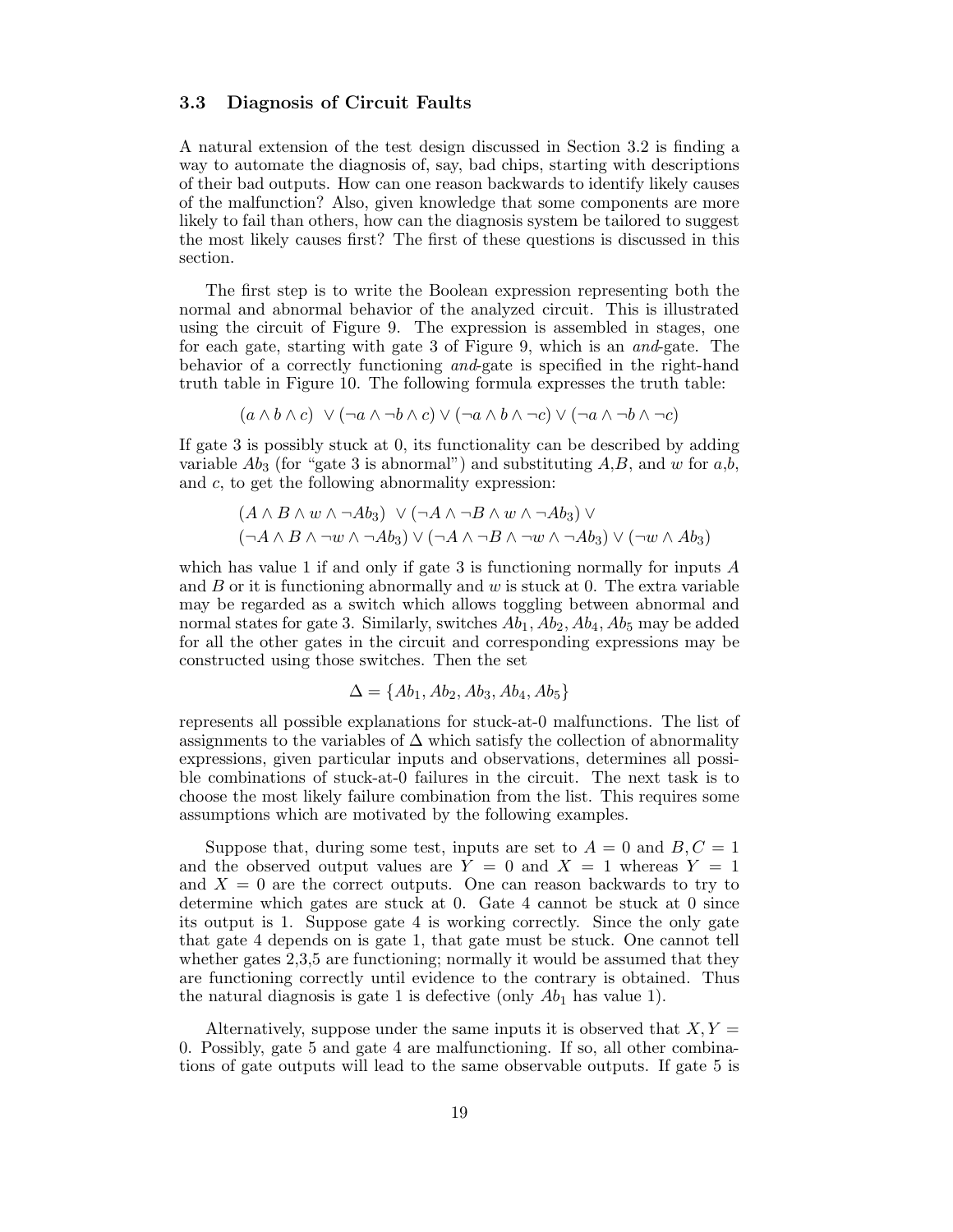| IDs       | $Ab_1$ | $Ab_2$  | $Ab_3$ | $Ab_4$  | $Ab_5$ |
|-----------|--------|---------|--------|---------|--------|
| $1 - 16$  |        | $^\ast$ |        |         |        |
| 17-24     | ∗      |         | ∗      | $^\ast$ |        |
| $25 - 26$ |        |         |        |         |        |

Table 4: Possible stuck-at 0 failures of 1-bit adder gates (see Figure 9) assuming given inputs are  $A = 0$  and  $B, C = 1$  and observed outputs are  $X, Y = 0$ . This is the list of assignments to  $\Delta$  which satisfy the abnormality predicates for the 1-bit adder. A '1' in the column for  $Ab<sub>i</sub>$  means gate i is stuck at 0. The symbol '\*' means either '0' or '1'.

defective but gate 4 is good, then  $u = 1$  so gate 1 is good, and any possible combinations of  $w$  and  $v$  lead to the same observable outputs. If gate 5 is good and gate 4 is defective the bad Y value may be caused by a defective gate 2. In that case gate 1 and gate 3 conditions do not affect the observed outputs. But, if gate 2 is not defective, the culprit must be gate 1. If gate 4 and gate 5 are good then  $u = 1$  so gate 2 is defective. Nothing can be determined about the condition of gate 3 through this test. The results of this paragraph lead to 26 abnormal  $\Delta$  values that "witness" the observed outputs: these are summarized in Table 4, grouped into three cases. In the first two of these cases the minimum number of gates stuck at 0 is 1.

As before, it is assumed that the set of malfunctioning gates is as small as possible, so only those two diagnoses are considered: that is, either  $(i)$ gate 5, or  $(ii)$  gate 2 is defective. In general, it is argued, commonsense leads us to consider only minimal sets of abnormalities: sets, like gate 2 above, where no proper subset is consistent with the observations. This is Reiter's Principle of Parsimony[99]:

A diagnosis is a conjecture that some minimal set of components are faulty.

This sort of inference is called non-monotonic because it is inferred, above, that gate 3 was functioning correctly, since there is no evidence it was not. Later evidence may cause that inference to be withdrawn.

Yet a further feature of non-monotonic logic may be figured into such systems; the following illustrates the idea. Suppose it is known that one component, say gate 5, is the least likely to fail. Then, if there are any diagnoses in which gate 5 does not fail, it will report only such diagnoses. If gate 5 fails in all diagnoses, then it will report all the diagnoses. Essentially, this reflects a kind of preference relationship among diagnoses.

There is now software which automates this diagnosis process (e.g., [53]). Although worst-case performance of such systems is provably bad, such a system can be useful in many circumstances. Unfortunately, implementations of non-monotonic inference are new enough that there is not yet a sufficiently large body of standard benchmark examples.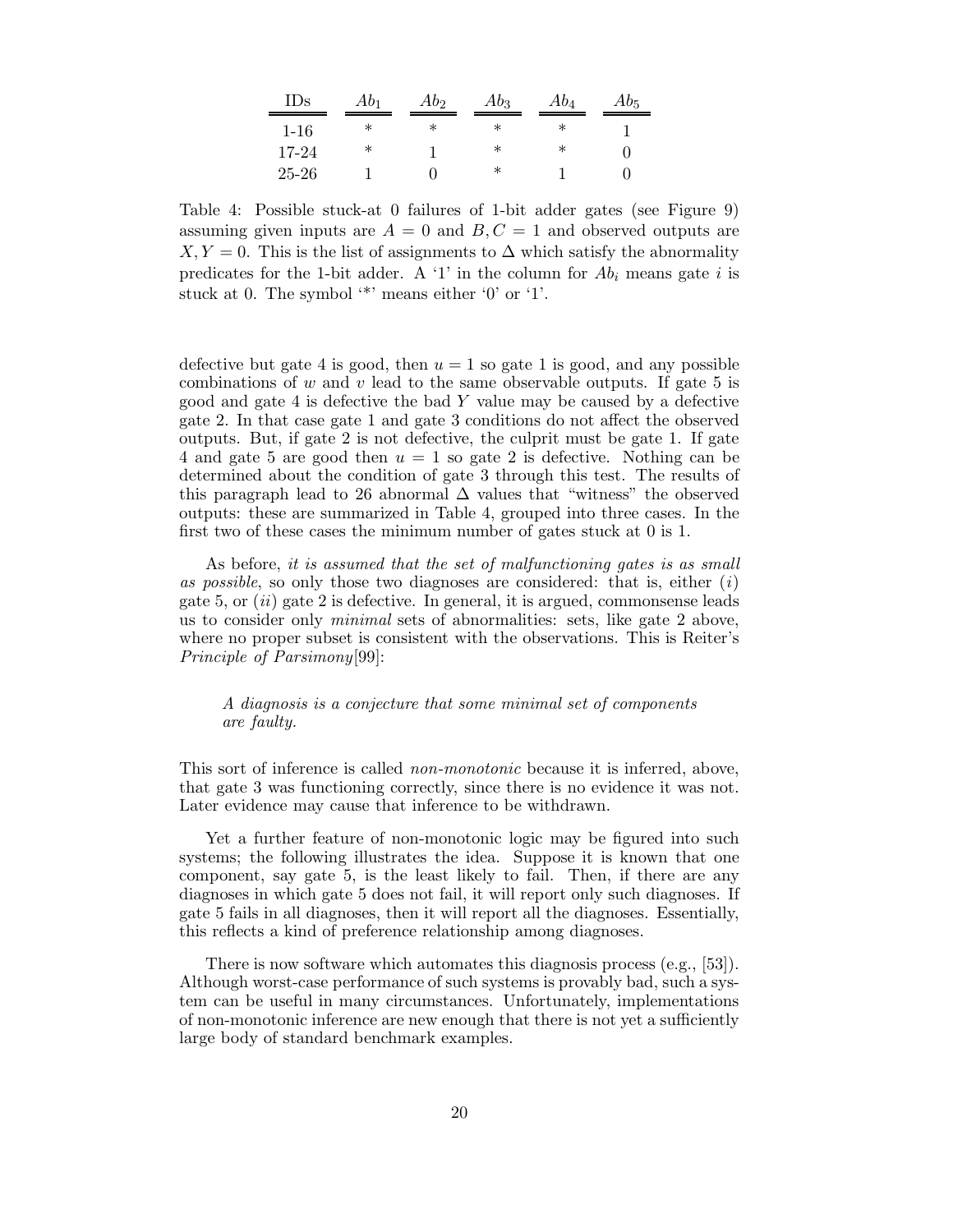#### 3.4 Functional Verification of Hardware Design

Proving correctness of the design of a given block of hardware has become a major concern due to the complexity of present day hardware systems and the economics of product delivery time. Prototyping is no longer feasible since it takes too much time and fabrication costs are high. Bread-boarding no longer gives reliable results because of the electrical differences between integrated circuits and discrete components. Simulation based methodologies are generally fast but do not completely validate a design since there are many cases left unconsidered. Formal verification methods can give better results, where applicable, since they will catch design errors that may go undetected by a simulation.

Formal verification methods are used to check correctness by detecting errors in translation between abstract levels of the design hierarchy. Design hierarchies are used because it is impractical to design a VLSI circuit involving millions of components at the substrate, or lowest, level of abstraction. Instead, it is more reasonable to design at the specification or highest level of abstraction and use software tools to translate the design, through some intermediate stages such as the logic-gate level, to the substrate level. The functionality between a pair of levels may be compared. In this case, the more abstract level of the pair is said to be the *specification* and the other level is the implementation level of the pair. If functionality is equivalent between all adjacent pairs of levels, the design is said to be verified.

Determining functional equivalence (defined on Page 5) between levels amounts to proving a theorem of the form implementation I realizes specification S in a particular, suitable formal proof system. For illustration purposes only, consider the 1-bit full adder of Figure 9. Inputs A and B represent a particular bit position of two different binary addends. Input C is the carry due to the addition at the next lower valued bit position. Output X is the value of the same bit position of the sum and output Y is the carry to the next higher valued bit position. The output  $X$  must have value 1 if and only if all inputs have value 1 or exactly one input has value 1. The output Y has value 1 if and only if at least two out of three inputs have value 1. Therefore, the following simple Boolean expression offers a reasonable specification of any 1-bit full adder:

$$
(X \Leftrightarrow (A \land \neg B \land \neg C) \lor (\neg A \land B \land \neg C) \lor (\neg A \land \neg B \land C) \lor (A \land B \land C)) \land (Y \Leftrightarrow (A \land B) \lor (A \land C) \lor (B \land C)).
$$

A proposed implementation of this specification is given in the dotted region of Figure 9. Its behavior may be described by a Boolean expression that equates each gate output to the corresponding logical function applied to its inputs. The following is such an expression:

$$
(u \Leftrightarrow (A \wedge \neg B) \vee (\neg A \wedge B)) \wedge
$$
  
\n
$$
(v \Leftrightarrow u \wedge C) \wedge
$$
  
\n
$$
(w \Leftrightarrow A \wedge B) \wedge
$$
  
\n
$$
(X \Leftrightarrow (u \wedge \neg C) \vee (\neg u \wedge C)) \wedge
$$
  
\n
$$
(Y \Leftrightarrow w \vee v).
$$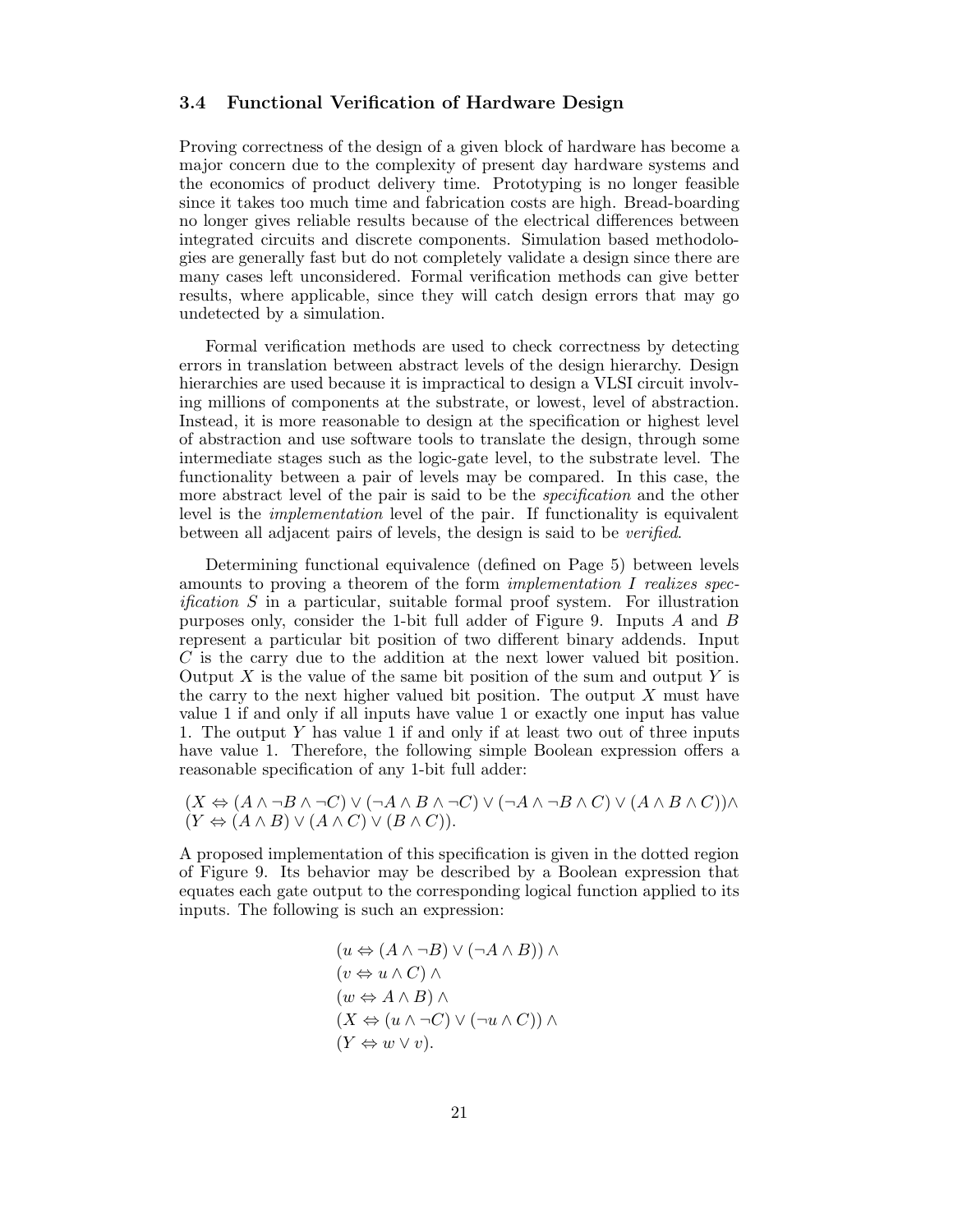Designate these formulas  $\psi_S(A, B, C, X, Y)$  and  $\psi_I(A, B, C, X, Y, u, v, w)$ , respectively. The adder correctly implements the specification if, for all possible inputs  $A, B, C \in \{0, 1\}$ , the output of the adder matches the specified output. For any individual inputs,  $A, B, C$ , that entails checking whether  $\psi_I(A, B, C, X, Y, u, v, w)$  has value 1 for the appropriate  $u, v, w$ :

$$
\psi_S(A, B, C, X, Y) \Leftrightarrow \exists u, v, w \ \psi_I(A, B, C, X, Y, u, v, w),
$$

where the quantification  $\exists u, v, w$  is over *Boolean values u,v,w.* For *specific*  $A, B, C$ , the problem is a satisfiability problem: can values for  $u, v, w$  which make the formula have value 1 be found? (Of course, it's an easy satisfiability problem in this case.) Thus, the question of whether the adder correctly implements the specification for all 32 possible input sequences is answered using the formula:

 $\forall A, B, C, X, Y(\psi_S(A, B, C, X, Y) \Leftrightarrow \exists u, v, w \ \psi_I(A, B, C, X, Y, u, v, w)),$ 

which has a second level of Boolean quantification. Such formulas are called quantified Boolean formulas.

The example of the 1-bit full adder shows how combinational circuits can be verified. A characteristic of combinational circuits is that output behavior is strictly a function of the current values of inputs and does not depend on past history. However, circuits frequently contain components, such as registers, which exhibit some form of time dependency. Such effects may be modeled by some form of *propositional temporal logic*.

Systems of temporal logic have been applied successfully to the verification of some sequential circuits including microprocessors. One may think of a sequential circuit as possessing one of a finite number of valid states at any one time. The current state of such a circuit embodies the complete electrical signal history of the circuit beginning with some distinguished initial state. A change in the electrical properties of a sequential circuit at a particular moment in time is represented as a fully deterministic movement from one state to another based on the current state and a change in some subset of input values only. Such a change in state is accompanied by a change in output values.

A description of several temporal logics can be found in [129]. For illustrative purposes one of these is discussed below, namely the Linear Time Temporal Logic (LTTL). LTTL formulas take value 1 with respect to an infinite sequence of states  $S = \{s_0, s_1, s_2, ...\}$ . States of S obey the following: state  $s_0$  is a *legal* initial state of the system; state  $s_i$  is a *legal* state of the system at time step *i*; every pair  $s_i$ ,  $s_{i+1}$  must be a *legal* pair of states. Legal pairs of states are forced by some of the components of the formula itself (the latch example at the end of this section illustrates this). Each state is just an interpretation of an assignment of values to a set of Boolean variables.

LTTL is an extension of the propositional calculus that adds one binary and three unary temporal operators which are described below and whose semantics are outlined in Table 5 along with the standard propositional operators  $\neg$ ,  $\wedge$ , and  $\vee$  (the definition of  $(S, s_i)$ ) = is given below). The syntax of LTTL formulas is the same as for propositional logic except for the additional operators.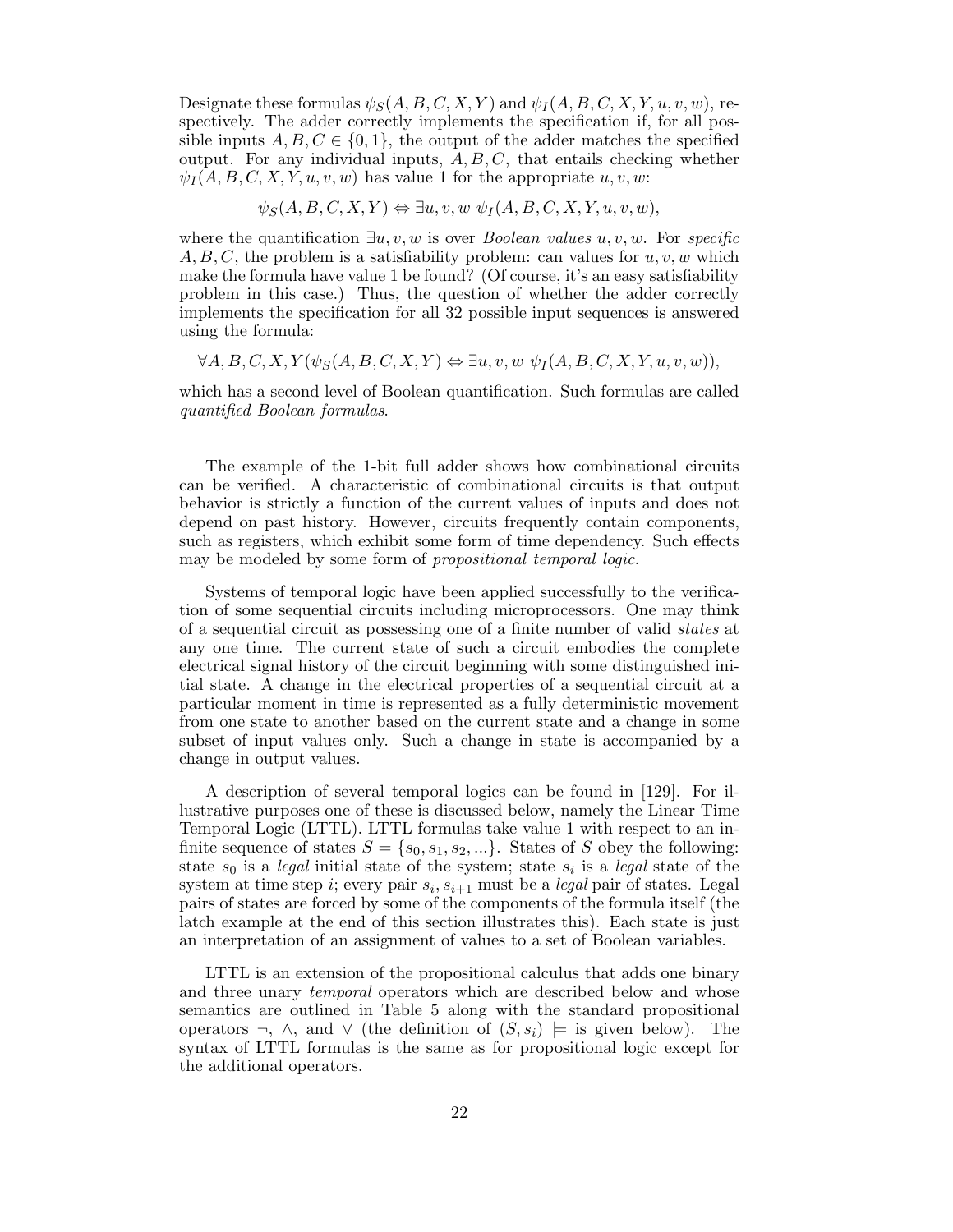| Op. name        | $(\mathbf{S},\mathbf{s_i}) \models$ | if and only if                                                                                                          |
|-----------------|-------------------------------------|-------------------------------------------------------------------------------------------------------------------------|
|                 | $p(p \text{ a variable})$           | $s_i(p) = 1.$                                                                                                           |
| not             | $\neg \psi_1$                       | $(S,s_i)\not\models \psi_1$                                                                                             |
| and             | $\psi_1 \wedge \psi_2$              | $(S, s_i) \models \psi_1$ and $(S, s_i) \models \psi_2$                                                                 |
| $\overline{or}$ | $\psi_1 \vee \psi_2$                | $(S, s_i) \models \psi_1$ or $(S, s_i) \models \psi_2$                                                                  |
| henceforth      | $\square\psi_1$                     | $(S, s_i) \models \psi_1$ for all states $s_i, j \geq i$ .                                                              |
| eventually      | $\infty \psi_1$                     | $(S, s_i) \models \psi_1$ for some state $s_i, j \geq i$ .                                                              |
| next            | $\circ \psi_1$                      | $(S, s_{i+1}) \models \psi_1.$                                                                                          |
| until           | $\psi_1\mathcal{U}\psi_2$           | For some $i > i$ ,<br>$(S, s_i), (S, s_{i+1}), \ldots, (S, s_{i-1}) \models \psi_1,$<br>and $(S, s_i) \models \psi_2$ . |

Table 5: The operators of temporal logic

Let  $\psi$  be a LTTL expression that includes a component representing satisfaction of some desired property in a given circuit. An example of a property for a potential JK flip-flop might be that it is eventually possible to have a value of 1 for output Q while input J has value 1 which has a corresponding formula  $\diamond (J \wedge Q)$ . The event that  $\psi$  has value 1 for state  $s_i$ in  $S$  is denoted by

 $(S,s_i) \models \psi$ .

Also, say

 $S \models \psi$  if and only if  $(S, s_0) \models \psi$ .

Finally, two LTTL formulas  $\psi_1$  and  $\psi_2$  are *equivalent* if, for all sequences S,

 $S \models \psi_1$  if and only if  $S \models \psi_2$ .

Our example concerns a hardware device of two inputs and one output called a set-reset latch. The electrical behavior of such a device is depicted in Figure 11 as a set of six waveforms which show the value of the output q in terms of the history of the values of inputs  $r$  and  $s$ . For example, consider waveform (a) in the Figure. This shows the value of the output q, as a function of time, if initially q, r and s have value 0 and then s is pulsed or raised to value 1 then some time later dropped to value 0. The waveform shows the value of  $q$  rises to 1 some time after  $s$  does and stays at value 1 after the value of s drops. The waveform (a) also shows that if q has value 1 and r and s have value 0 and then r is pulsed, the value of q drops to 0. Observe the two cases where  $(i)$  r and s have value 1 at the same moment and  $(ii)$  q changes value after s or r pulses are not allowed. The six waveforms are enough to specify the behavior of the latch because the device is simple enough that only "recent" history matters.

The specification of this behavior is given by the LTTL formula of Table 6. Observe that the first three expressions of Table 6 represent assumptions needed for the latch to work correctly and do not necessarily reflect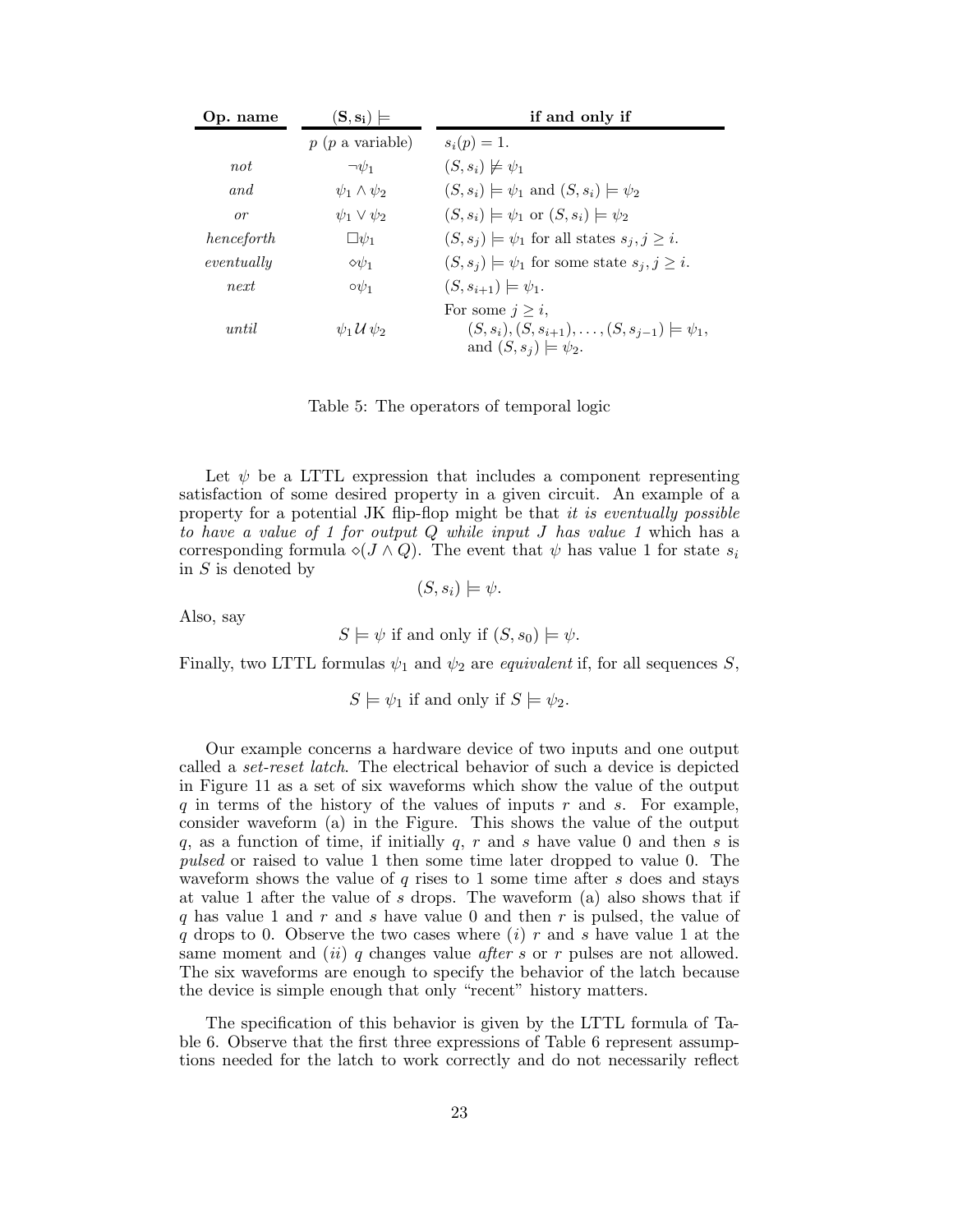

Figure 11: A set-reset latch and complete description of signal behavior. Inputs are s and r, output is q. The horizontal axis represents time. The vertical axis represents signal value for both inputs and output. Values of all signals are assumed to be either  $\theta$  (low) or 1 (high) at any particular time. Two rows for q values are used to differentiate between the cases where the initial value of q is 0 or 1.

| <b>Expressions</b>                                                    | Comments                                        |
|-----------------------------------------------------------------------|-------------------------------------------------|
| $\Box \neg (s \land r)$                                               | No two inputs have value 1 simultaneously.      |
| $\Box((s \land \neg q) \rightarrow ((s \mathcal{U} q) \lor \Box s))$  | Input s cannot change if $s$ is 1 and $q$ is 0. |
| $\Box((r \land q) \rightarrow ((r\mathcal{U} \neg q) \lor \Box r))$   | Input r cannot change if r is 1 and q is 1.     |
| $\square(s \rightarrow \diamond q)$                                   | If $s$ is 1, $q$ will eventually be 1.          |
| $\Box(r \rightarrow \Diamond \neg q)$                                 | If $r$ is 1, $q$ will eventually be 0.          |
| $\Box((\neg q \rightarrow ((\neg q \mathcal{U}s) \vee \Box \neg q)))$ | Output $q$ rises to 1 only if $s$ becomes 1.    |
| $\Box((q \rightarrow ((q \mathcal{U} r) \vee \Box q)))$               | Output $q$ drops to 0 only if $r$ becomes 1.    |

Table 6: Temporal logic formula for a set-reset latch

requirements that can be realized within the circuitry of the latch itself. Care must be taken to insure that the circuitry in which a latch is placed meets those requirements.

Latch states are triples representing values of  $s, r$ , and  $q$ , respectively. Some examples, corresponding to state sequences depicted by waveforms  $(a) - (f)$  in Figure 11, that satisfy the formula of Table 6 are:

| $S_a$ : ( $\langle 000 \rangle$ , $\langle 100 \rangle$ , $\langle 101 \rangle$ , $\langle 001 \rangle$ , $\langle 011 \rangle$ , $\langle 010 \rangle$ , $\langle 000 \rangle$ ,) |
|------------------------------------------------------------------------------------------------------------------------------------------------------------------------------------|
| $S_b$ : ( $\langle 000 \rangle$ , $\langle 100 \rangle$ , $\langle 101 \rangle$ , $\langle 001 \rangle$ , $\langle 101 \rangle$ , $\langle 001 \rangle$ ,                          |
| $S_c$ : $(\langle 000 \rangle, \langle 010 \rangle, \langle 000 \rangle, \langle 010 \rangle, \langle 000 \rangle, )$                                                              |
| $S_d$ : ( $\langle 001 \rangle$ , $\langle 101 \rangle$ , $\langle 001 \rangle$ , $\langle 011 \rangle$ , $\langle 010 \rangle$ , $\langle 000 \rangle$ ,                          |
| $S_e$ : $(\langle 001 \rangle, \langle 101 \rangle, \langle 001 \rangle, \langle 101 \rangle, \langle 001 \rangle, )$                                                              |
| $S_f$ : $(\langle 001 \rangle, \langle 011 \rangle, \langle 010 \rangle, \langle 000 \rangle, \langle 010 \rangle, \langle 000 \rangle, )$                                         |

Clearly, infinitely many sequences satisfy the formula of Table 6, so the problem of verifying functionality for sequential circuits appears daunting.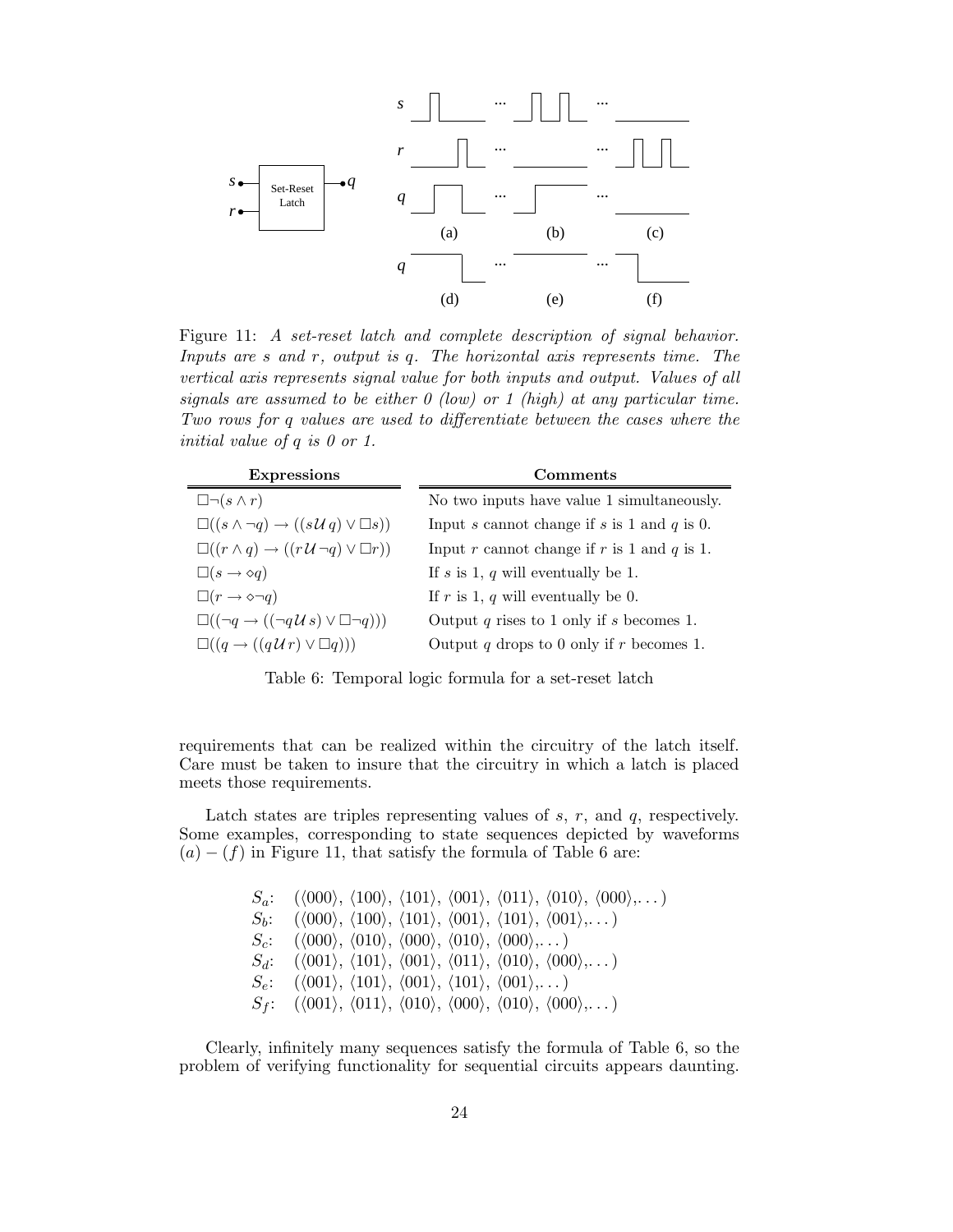However, by means of careful algorithm design, it is sometimes possible to produce such verifications and successes have been reported. In addition, other successful temporal logic systems such as Computation Tree Logic and Interval Temporal Logic have been introduced, along with algorithms for proving theorems in these logics. The reader is referred to [129], Chapter 6 for details and citations.

#### 3.5 Bounded Model Checking

Section 3.4 considered solving verification problems of the form  $S \models \psi_1 \equiv$  $S \models \psi_2$ . If it is desired instead to determine whether there exists an S such that  $S \models \psi$  temporal operators can be traded for Boolean variables, the sentence can be expressed as a propositional formula, and a SAT solver applied. The propositional formula must have the following parts:

- 1. Components which force the property or properties of the time dependent expression to hold.
- 2. Components which establish the starting state.
- 3. Components which force legal state transitions to occur.

In order for the Boolean expression to remain of reasonable size it is generally necessary to bound the number of time steps in which the time-dependent expression is to be verified. Thus the name Bounded Model Checking.

As an example, consider a simple 2-bit counter whose outputs are represented by variables  $v_1$  (LSB) and  $v_2$  (MSB). Introduce variables  $v_1^i$  and  $v_2^i$  whose values are intended to be the same as those of variables  $v_1$  and  $v_2$ , respectively, on the *i*th time step. Suppose the starting state is the case where both  $v_1^0$  and  $v_2^0$  have value 0. The transition relation is

| <b>Current Output</b> |   | Next Output |
|-----------------------|---|-------------|
|                       |   | 01          |
| 01                    | ٠ | 10          |
| 10                    |   | 11          |
|                       | ٠ | <b>M</b>    |

the  $i^{th}$  line of which can be expressed as the following Boolean function:

$$
(v_1^{i+1} \leftrightarrow \neg v_1^i) \land (v_2^{i+1} \leftrightarrow v_1^i \oplus v_2^i).
$$

Suppose the time-dependent expression to be proved is:

Can the two-bit counter reach a count of 11 in exactly three time steps?

Assemble the propositional formula having value 1 if and only if the above query holds as the conjunction of the following three parts: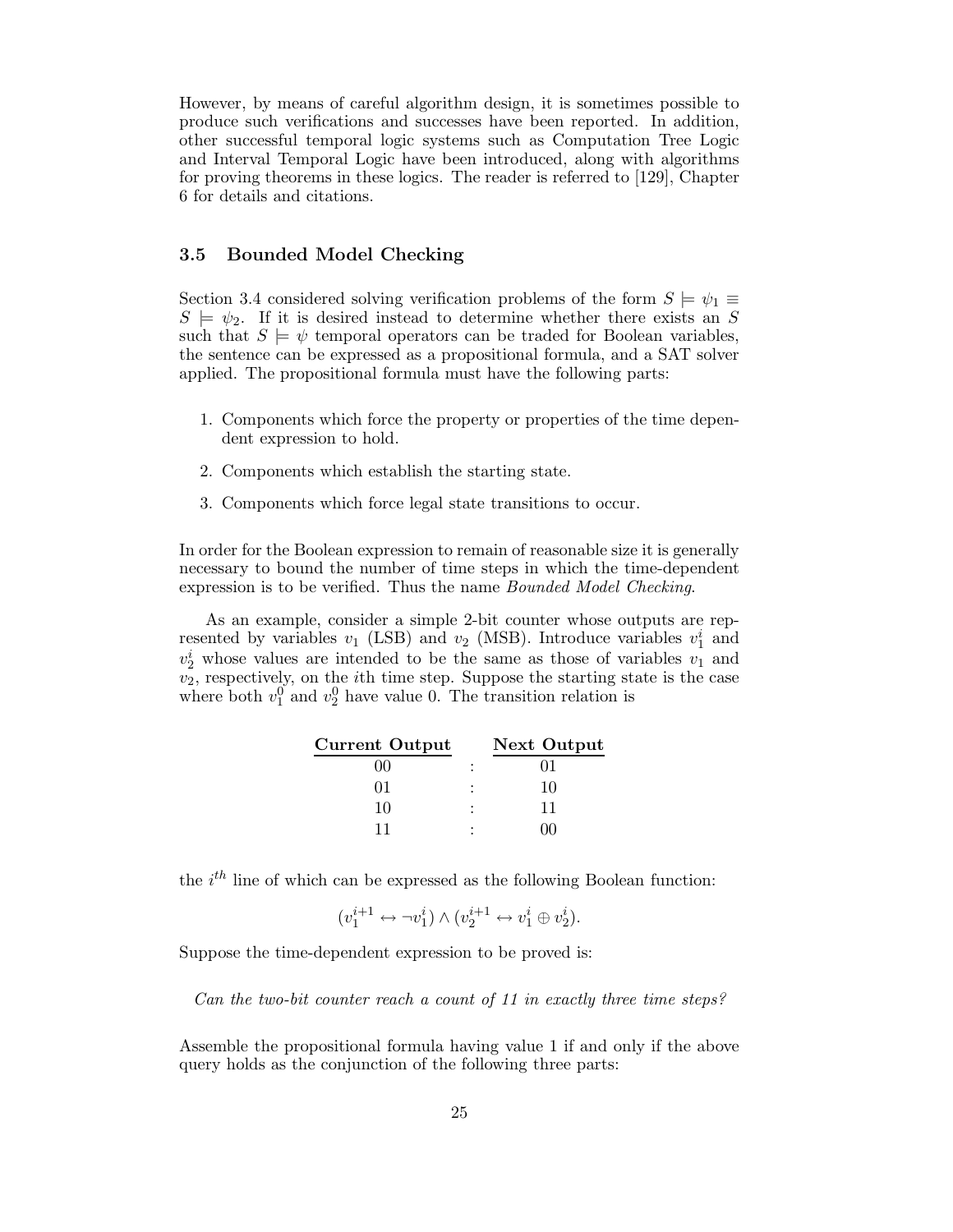1. Force the property to hold:

$$
(\neg(v_1^0 \land v_2^0) \land \neg(v_1^1 \land v_2^1) \land \neg(v_1^2 \land v_2^2) \land (v_1^3 \land v_2^3))
$$

2. Express the starting state:

 $(\neg v_1^0 \wedge \neg v_2^0)$ 

3. Force legal transitions (repetitions of the transition relation):

$$
(v_1^1 \leftrightarrow \neg v_1^0) \land (v_2^1 \leftrightarrow v_1^0 \oplus v_2^0) \land (v_1^2 \leftrightarrow \neg v_1^1) \land (v_2^2 \leftrightarrow v_1^1 \oplus v_2^1) \land (v_1^3 \leftrightarrow \neg v_1^2) \land (v_2^3 \leftrightarrow v_1^2 \oplus v_2^2)
$$

Since  $(a \leftrightarrow b) \Leftrightarrow (a \lor \neg b) \land (\neg a \lor b)$ , the last expression can be directly turned into a CNF expression. Therefore, the entire formula can be turned into a CNF expression and solved with an off-the-shelf SAT solver.

The reader may check that the following assignment satisfies the above expressions:

$$
v_1^0 = 0, v_2^0 = 0, v_1^1 = 1, v_2^1 = 0, v_1^2 = 0, v_2^2 = 1, v_1^3 = 1, v_2^3 = 1.
$$

It may also be verified that no other assignment of values to  $v_1^i$  and  $v_2^i$ ,  $0 \leq i \leq 3$ , satisfies the above expressions. Information on the use and success of Bounded Model Checking may be found in [12, 26].

#### 3.6 Combinational Equivalence Checking

The power of Bounded Model Checking is not needed to solve the Combinational Equivalence Checking (CEC) problem which is to verify that two given combinational circuit implementations are functionally equivalent. CEC problems are easier, in general, because they carry no time dependency and there are no feedback loops in combinational circuits. It has recently been discovered that CEC can be solved very efficiently, in general [74, 76, 77], by incrementally building a single-output And/Inverter Graph (AIG), representing the mitre [20] of both input circuits, and checking whether the output has value 0 for all combinations of input values. The AIG is built one vertex at a time, working from input to output. Vertices are merged if they are found to be "functionally equivalent." Vertices can be found functionally equivalent in two ways: 1) candidates are determined by random simulation [20, 75] and then checked by a SAT solver for functional equivalence; 2) candidates are hashed to the same location in the data structure representing vertices of the AIG (for the address of a vertex to represent function, it must depend solely on the opposite endpoints of the vertex's incident edges and, therefore, an address change typically takes place on a merge). AIG construction continues until all vertices have been placed into the AIG and no merging is possible. The technique exploits the fact that checking the equivalence of two "topologically similar" circuits is relatively easy [52] and avoids testing all possible input-output combinations, which is  $CoN\overline{P}$ -hard.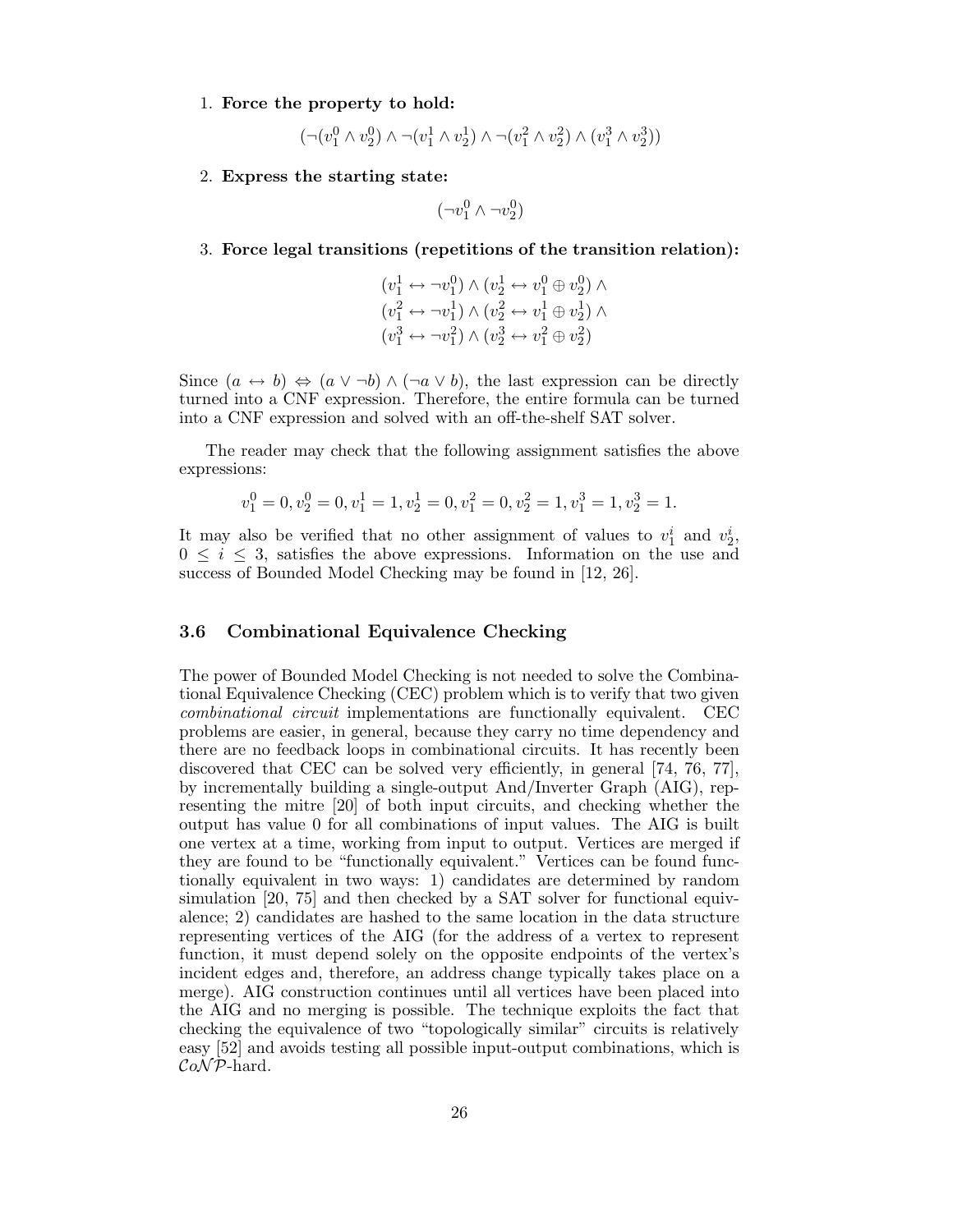In CEC the AIG is incrementally developed from gate level representations. For example, Figure  $7(a)$  shows the AIG for an "and" gate, Figure  $7(b)$ shows the AIG for an "or" gate, Figure 7(c) shows the AIG for "exclusive-or" and Figure 7(d) shows the AIG for the adder circuit of Figure 9. Vertices may take 0-1 values. Values are assigned independently to input vertices. The value of a gate vertex (a dependent vertex) is the product  $x_1x_2$  where  $x_i$  is either the value of the non-arrow side endpoint of incoming edge i,  $1 \leq i \leq 2$ , if the edge is not negated or 1 minus the value of the endpoint if it is negated.

CEC begins with the construction of the AIG for one of the circuits as exemplified in Figure  $12(a)$  which shows an AIG and a circuit it is to be compared against. Working from input to output, a node of the circuit is determined to be functionally equivalent to an AIG vertex and is merged with the vertex. The output lines from the merged node become AIG edges outgoing from the vertex involved in the merge. Figure 12(b) shows the first two nodes of the circuit being merged with the AIG and Figure  $12(c)$  shows the completed AIG.

CEC proceeds with the application of many random input vectors to the input vertices of the AIG for the purpose of partitioning the vertices into potential equivalence classes (two vertices are in the same equivalence class if they take the same value under all random input vectors). In the case of Figure 12(c), suppose the potential equivalence classes are  $\{1, 2\}, \{3, 4\}, \{5, 6\}.$ 

The next step is to use a SAT solver to verify that the equivalences actually hold. Those that do are merged, resulting in a smaller AIG. The cycle repeats until merging is no longer possible. If the output vertices hash to the same address, the circuits are equivalent. Alternatively, the circuits are equivalent if the AIG is augmented by adding a vertex corresponding to an "xor" gate with incident edges connecting to the two output vertices of the AIG and the resulting graph represents an unsatisfiable formula, determined by using a SAT solver.

Above, CEC has been shown to check the equivalence of two combinational circuits but it can also be used for checking a specification against a circuit implementation or for reverse engineering a circuit.

### 3.7 Transformations to Satisfiability

It is routine in the operations research community to transform a given optimization problem into another, solve the new problem, and use the solution to construct a solution or an approximately optimal solution for the given problem. Usual targets of transformations are Linear Programming and Network Flows. In some cases, where the given problem is  $N\mathcal{P}$ -complete, it may be more efficient to obtain a solution or approximate solution by transformation to a Satisfiability problem than by solving directly. However, care must be taken to choose a transformation that keeps running time down and supports low error rates. In this section a successful transformation from Network Steiner Tree Problems to weighted MAX-SAT problems is considered (taken from [68]).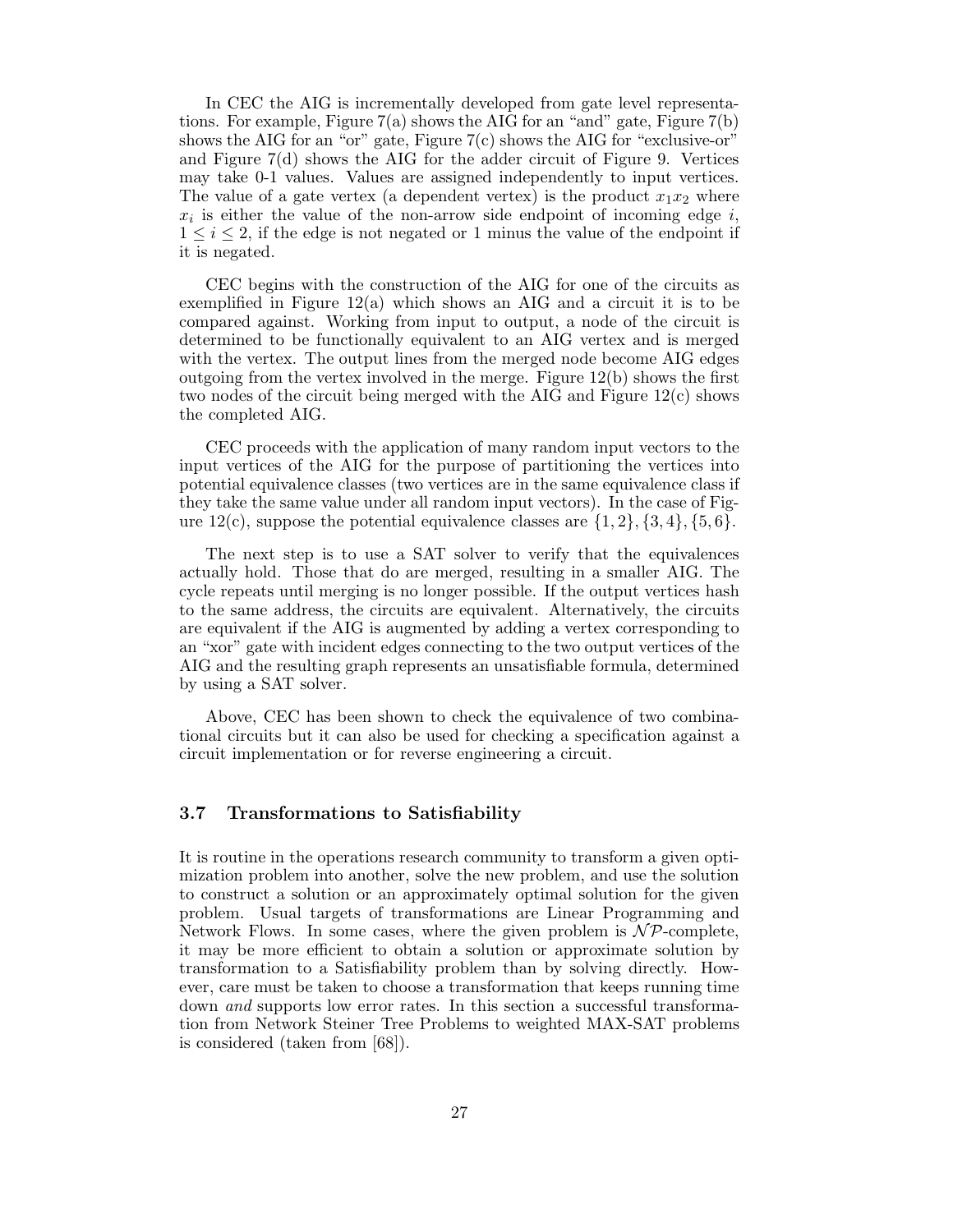

(a) The beginning of the equivalency check - one circuit has been transformed to an AIG.



(b) Node  $a$  of the circuit (Figure 12(a)) has been merged with vertex  $b$  of the AIG.



(c) The completed AIG.

Figure 12: Creating the AIG.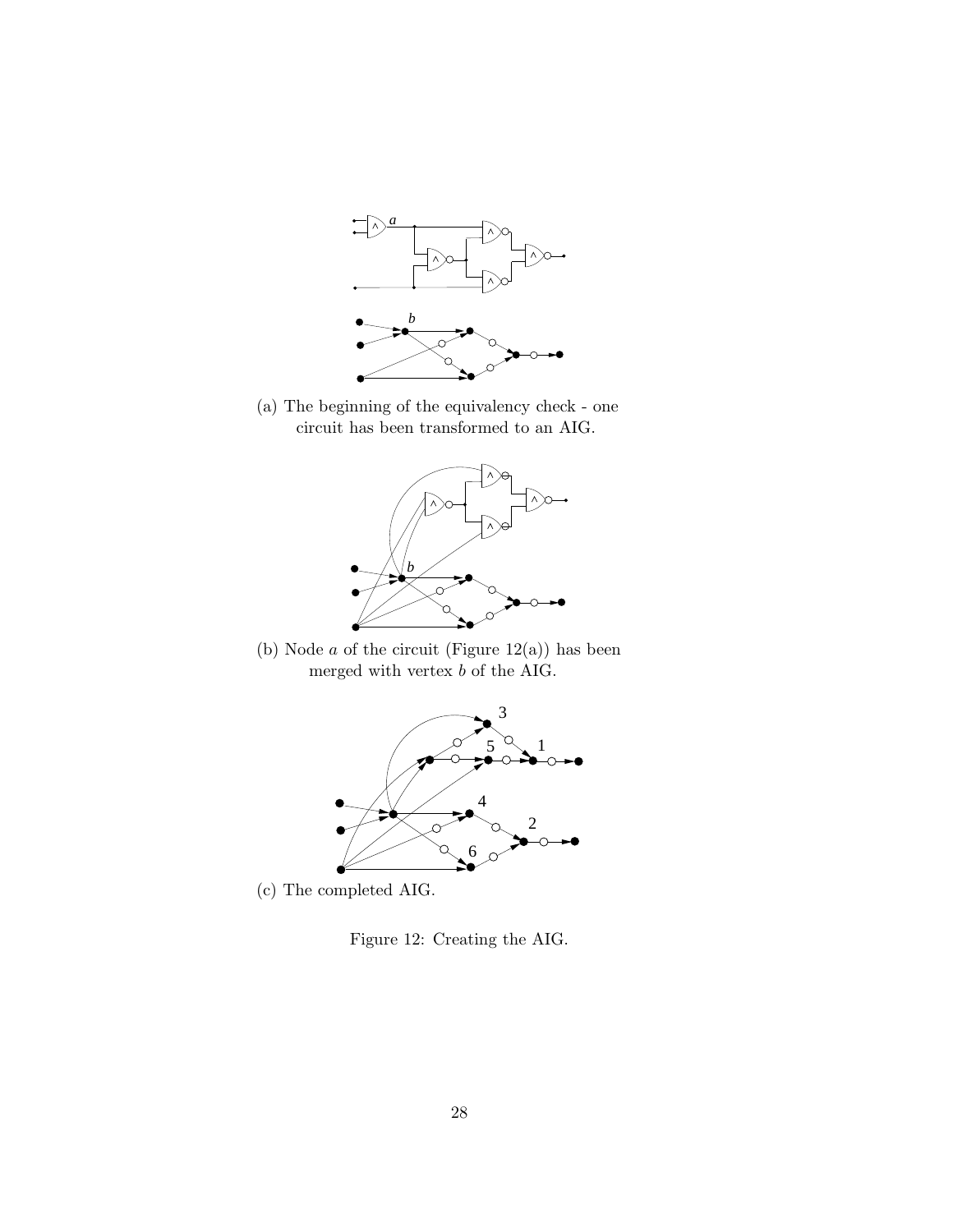

Figure 13: An example of a Network Steiner Tree Problem (top) and its optimal solution (bottom). The white nodes are terminals and the numbers represent hypothetical costs of laying fiber-optic cables between pairs of cities.

The Network Steiner Tree Problem originates from the following important network cost problem (see, for example, [1]). Suppose a potential provider of communications services wants to offer private intercity service for all of its customers. Each customer specifies a collection of cities it needs to have connected in its own private network. Exploiting the extraordinary bandwidth of fiber-optic cables, the provider intends to save cable costs by "piggy-backing" the traffic of several customers on single cables when possible. Assume there is no practical limit on the number of customers piggy-backed to a single cable. The provider wants an answer to the following question: Through what cities should the cables be laid to meet all customer connectivity requirements and minimize total cabling cost?

This problem can be formalized as follows. Let  $G(V, E)$  be a graph whose vertex set  $V = \{c_1, c_2, c_3, \dots\}$  represents all cities and whose edge set E represents all possible connections between pairs of cities. Let  $w : E \mapsto Z^+$ be such that  $w(\lbrace c_i, c_j \rbrace)$  is the cost of laying fiber-optic cable between cities  $c_i$  and  $c_j$ . Let R be a given set of vertex-pairs  $\{c_i, c_j\}$  representing pairs of cities that must be able to communicate with each other due to at least one customer's requirement. The problem is to find a minimum total weight subgraph of  $G$  such that there is a path between every vertex-pair of  $R$ .

Consider the special case of this problem in which the set  $T$  of all vertices occurring in at least one vertex-pair of  $R$  is a proper subset of all vertices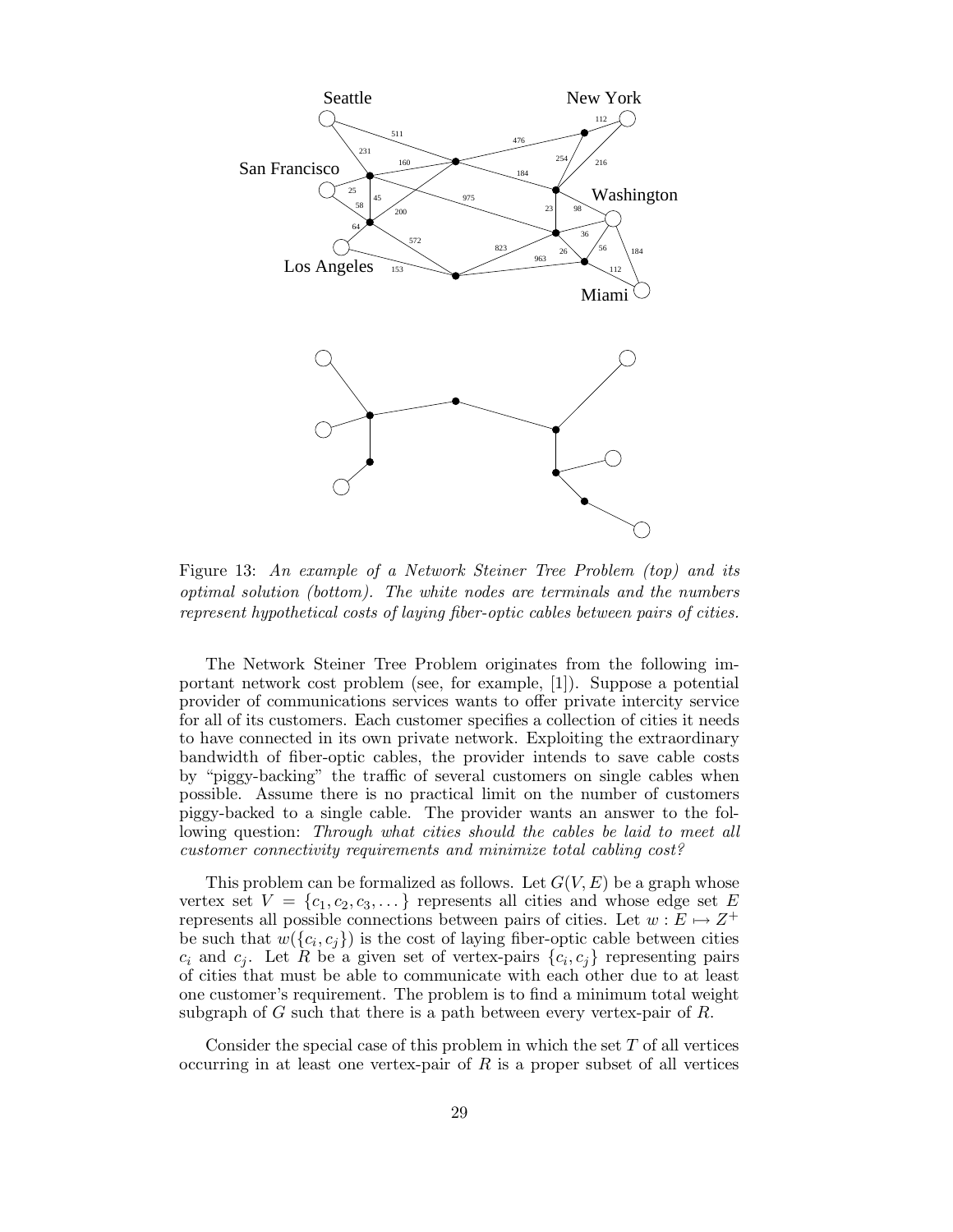of G (that is, the provider has the freedom to use as connection points cities not containing customers' offices) and R requires that all vertices of T be connected. This is known as the Network Steiner Tree Problem. An example and its optimal solution are given in Figure 13. This problem is one of the first shown to be  $N\mathcal{P}$ -complete [67]. The problem appears in many applications and has been extensively studied. Many enumeration algorithms, heuristics and approximation algorithms are known (see [1] for a list of examples).

A feasible solution to an instance  $(G, T, w)$  of the Network Steiner Tree Problem is a tree spanning all vertices of a subgraph of G which includes T. Such a subgraph is called a *Steiner Tree.* A transformation from  $(G, T, w)$  to an instance of Satisfiability is a uniform method of encoding of  $G, T$ , and w by a CNF formula  $\psi$  with non-negative weights on its clauses. A necessary (feasibility) property of any transformation is that a truth assignment to the variables of  $\psi$  which maximizes the total weight of all satisfied clauses specifies a feasible solution for  $(G, T, w)$ . A desired (optimality) property is, in addition, that feasible solution have minimum total weight. Unfortunately, known transformations that satisfy both properties produce formulas of size that is superlinearly related to the number of edges and vertices in G. Such encodings are useless for large graphs. More practical linear transformations satisfying the feasibility property are possible but these do not satisfy the optimality property. However, it has been demonstrated that, using a carefully defined linear transformation, one can achieve close to optimal results.

As an example, consider the linear transformation introduced in [68]. This transformation has a positive integer parameter k which controls the quality of the approximation. Without losing any interesting cases, assume that  $G$  is connected. We also assume that no two paths in  $G$  between the same nodes of  $T$  have the same weight; this can be made true, if necessary, by making very small adjustments to the weights of the edges.

#### Preprocessing:

1. Define an auxiliary weighted graph  $((T, E'), w')$ , as follows:

Graph  $G' = (T, E')$  is the complete graph on all vertices in T.

For edge  $e' = \{c_i, c_j\}$  of G', let  $w'(e')$  be the total cost of the minimum cost path between  $c_i$  and  $c_j$  in G. (This can be found, for example, by Dijkstra's algorithm.)

2. Let W be a minimum-cost spanning tree of  $(G', w')$ . We intend to choose, for each edge  $\{c_i, c_j\}$  of W, (all the edges on) one entire path in  $(G, w)$  between  $c_i$  and  $c_j$  to be included in the Steiner tree. This will produce a Steiner tree for  $T, G$ , as long as no cycles in G are included, although perhaps not a minimum-cost tree.

For some pre-specified, fixed  $k$ : Find the  $k$  minimum-cost paths in  $G$ between  $c_i$  and  $c_j$  (again, for example, by a variation of Dijkstra's algorithm); call them  $P_{i,j,1},\ldots,P_{i,j,k}$ . Thus, the algorithm will choose one of these  $k$  paths between each pair of elements of  $W$ .

#### The Formula: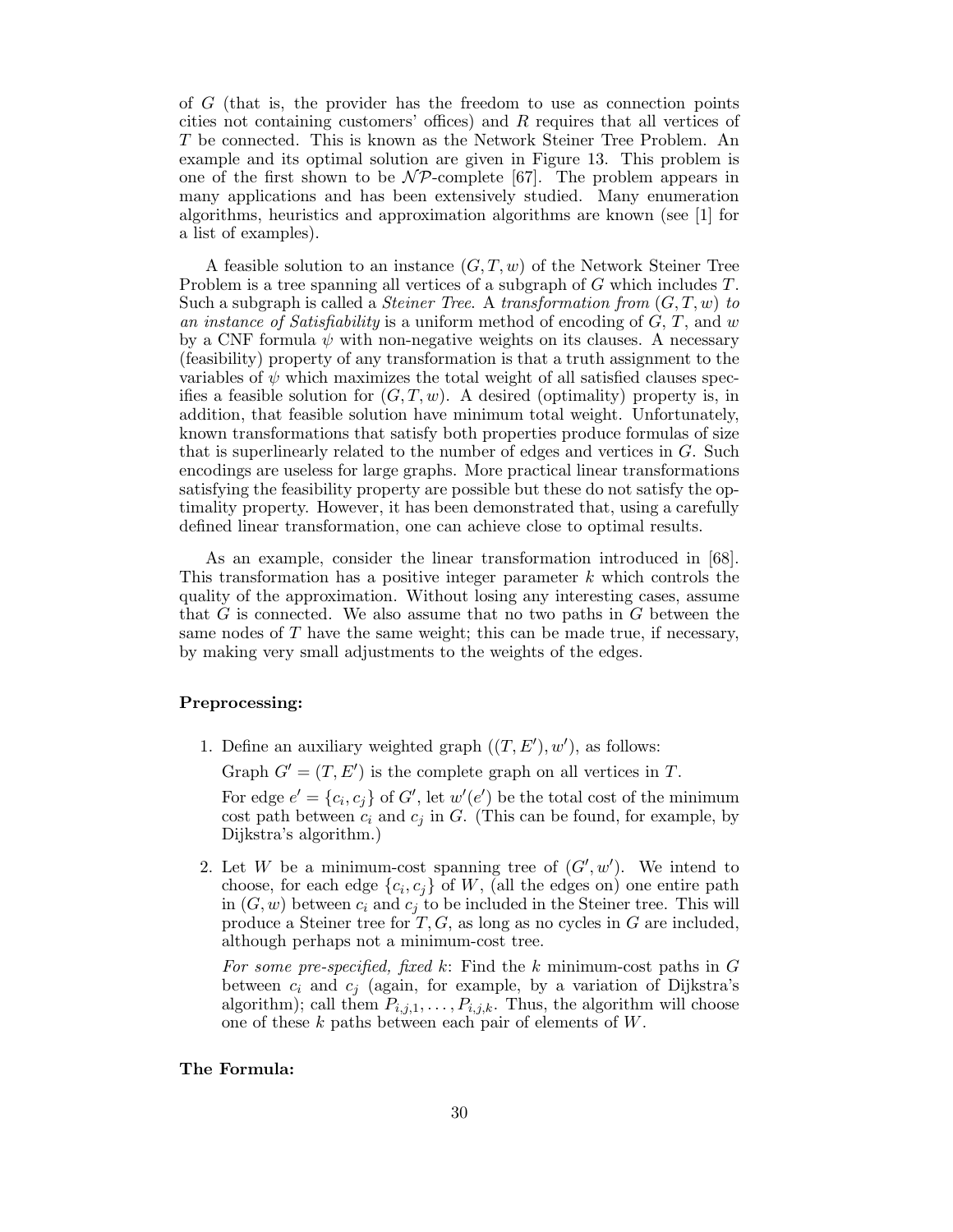| Variable                                 | <b>Subscript Range</b>              | Meaning                                                              |
|------------------------------------------|-------------------------------------|----------------------------------------------------------------------|
| $e_{i,j}$                                | edge $\{c_i, c_j\} \in E$           | ${c_i, c_j} \in \text{the Steiner Tree}$                             |
| $p_{i,j,l}$                              | ${c_i, c_j} \in W, 1 \leq l \leq k$ | $P_{i,j,l} \subseteq$ the Steiner Tree                               |
| Clause                                   | <b>Subscript Range</b>              | Meaning                                                              |
| $(\neg e_{i,j})$                         | $\{c_i, c_j\} \in E$                | $e_{i,j} \notin \text{Steiner Tree}$                                 |
| $(p_{i,j,1} \vee \ldots \vee p_{i,j,k})$ | $\{c_i, c_j\} \in W$                | Include at least one of<br>k shortest paths between<br>$c_i, c_i.$   |
| $(\neg p_{i,j,l} \vee e_{m,n})$          | $\{c_m, c_n\} \in P_{i,j,l}$        | Include all edges of<br>that path.                                   |
| Clause                                   | Weight                              | Significance                                                         |
| $(\neg e_{i,j})$                         | $w(\lbrace i,j \rbrace)$            | Maximize weights of<br>edges not included                            |
| $(p_{i,j,1} \vee \ldots \vee p_{i,j,k})$ | $\overline{I}$                      | Force connected subgraph<br>of $G$ containing all<br>vertices of $T$ |
| $(\neg p_{i,j,l} \vee e_{m,n})$          | Ι                                   | Force connected subgraph<br>of $G$ containing all<br>vertices of $T$ |

j.

Table 7: Transformation from an instance of the Network Steiner Tree Problem to a CNF formula. The instance has already been preprocessed to spanning tree W plus lists of k shortest paths  $P_{i,j,x}$ ,  $1 \leq x \leq k$ , corresponding to edges  $\{c_i, c_j\}$  of W. The edges of the original graph are given as set E. Boolean variables created expressly for the transformation are defined at the top and clauses are constructed according to the middle chart. Weights are assigned to clauses as shown at the bottom. The number  $I$  is chosen to be greater than the sum of all weights of edges in E.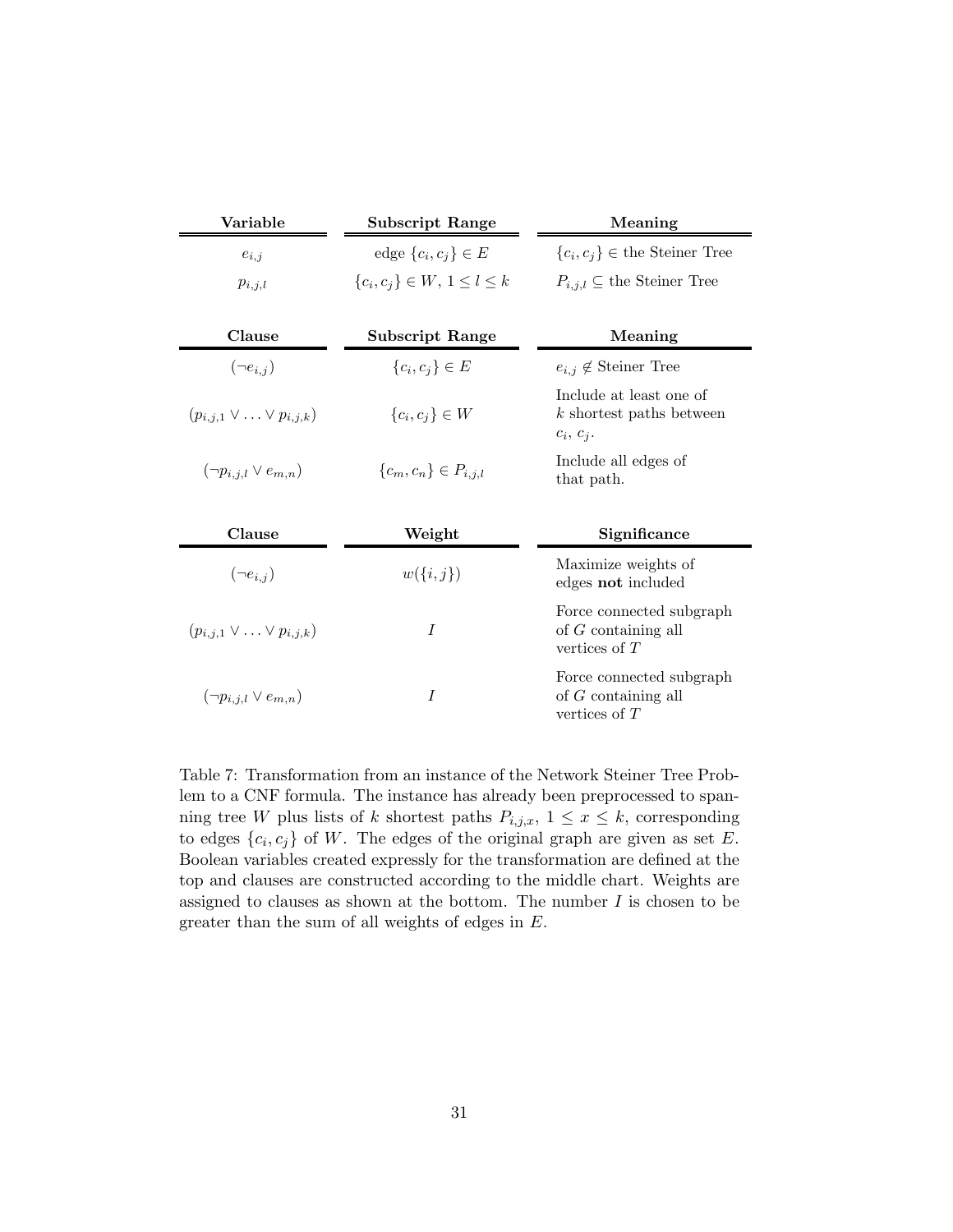The output of the preprocessing step is a tree W spanning all vertices of T. Each edge  $\{c_i, c_j\} \in W$  represents one of the paths  $P_{i,j,1}, \ldots, P_{i,j,k}$ in  $G$ . The tree  $W$ , the list of edges in  $G$ , the lists of edges comprising each of the k shortest paths between pairs of vertices of  $W$ , and the number  $k$  are input to the transformation step. The path weights are not needed by the transformation step and are therefore not provided as an input. The transformation is then carried out as shown in Table 7. In the table,  $E$  is the set of edges of  $G$  and  $I$  is any number greater than the sum of the weights of all edges of G.

A maximum weight solution to a formula of Table 7 must satisfy all non-unit clauses because the weights assigned to those clauses are so high. Satisfying those clauses corresponds to choosing all the edges of at least one path between pairs of vertices in the list. Therefore, since the list represents a spanning tree of  $G'$ , a maximum weight solution specifies a connected subgraph of G which includes all vertices of T.

On the other hand, the subgraph must be a tree. If there is a cycle in the subgraph then there is more than one path from a T vertex u to a non-T vertex  $v$ , so there is a shorter path that may be substituted for one of the paths going from u through v to some  $T$  vertex. Choosing a shorter path is always possible because it will still be one of the  $k$  shortest. Doing so removes at least one edge and cycle. This process may be repeated until all cycles are broken and the number of edges remaining is minimal for all T vertices to be connected. Due to the unit clauses, all edge variables whose values are not set to 1 by an assignment add their edge weights to that of the formula. Therefore, the maximum weight solution contains only edges "forced" by p variables and must specify a Steiner Tree.

A maximum weight solution specifies an optimal Steiner Tree only if k is sufficiently large to admit all the shortest paths in an optimal solution. Generally this is not practical since too large a  $k$  will cause the transformation to be too large. However, good results can be obtained even with k values up to 30.

Once the transformation to Satisfiability is made, an incomplete algorithm such as Walksat (see Section 4.8.1) or even a branch-and-bound variant (see Section 4.11) can be applied to obtain a solution. The reader is referred to [68] for empirical results showing speed and approximation quality.

#### 3.8 Boolean Data Mining

The field of *data mining* is concerned with discovering *hidden* structural information in databases; it is a form of (or variant of) machine learning. In particular, it is concerned with finding hidden correlations among apparently weakly-related data. For example, a credit card company might look for patterns of charging purchases that are frequently correlated with using stolen credit card numbers. Using this data, the company can look more closely at suspicious patterns in an attempt to discover thefts before they are reported by the card owners.

Many of the methods for data mining involve essentially numerical cal-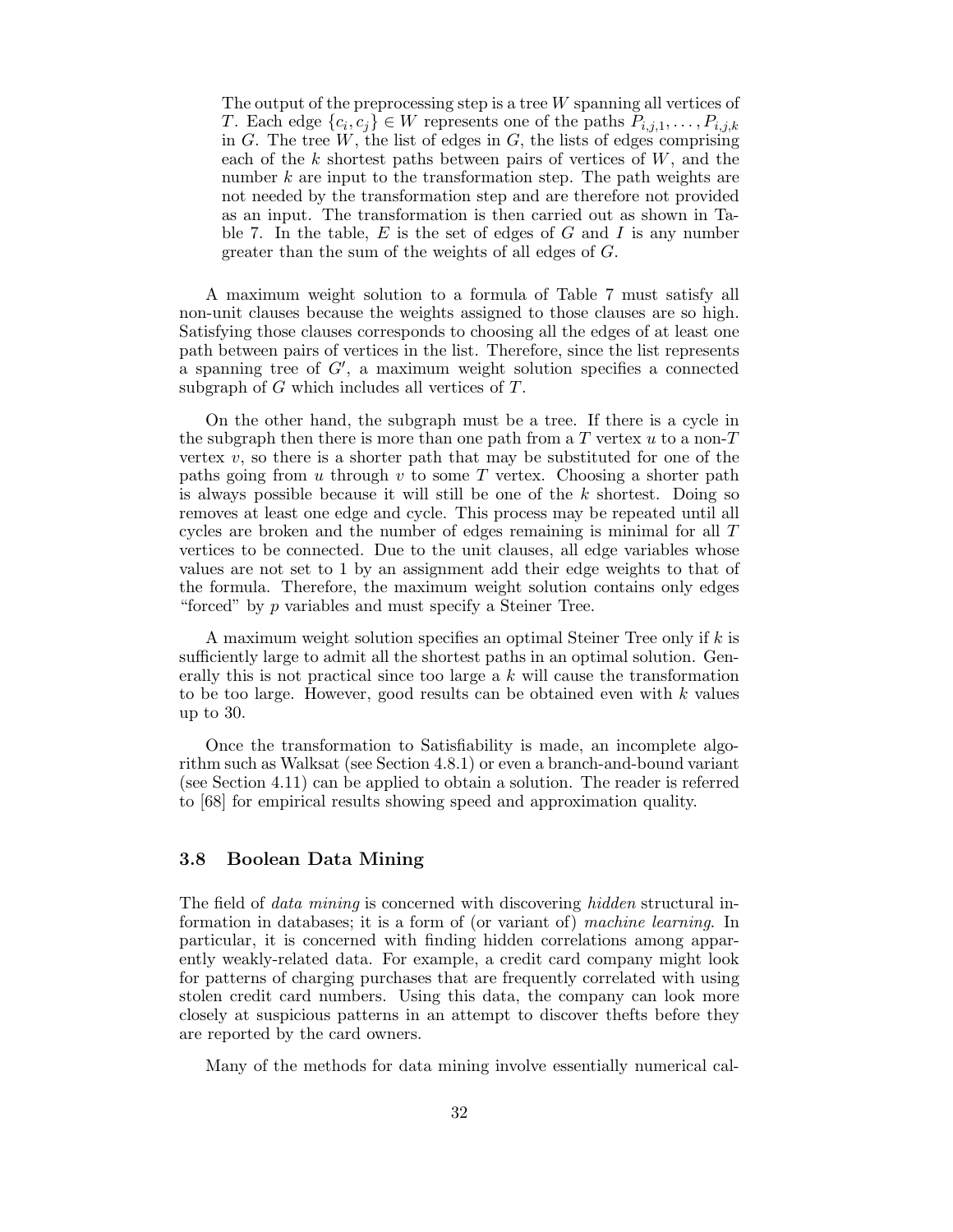culations. However, others work on Boolean data. Typically, the relevant part of the database consists of a set B of m Boolean n-tuples (plus keys to distinguish tuples, which presumably are unimportant here). Each of these n attributes might be the results of some monitoring equipment or experts' answers to questions.

Some of the tuples in  $B$  are known to have some property; the others are known not to have the property. Thus, what is known is a partially defined Boolean function  $f_B$  of the *n* variables. An important problem is to predict whether tuples to be added later will have the same property. This amounts to finding a completely defined Boolean function f which agrees with  $f_B$  at every value for which it is defined. Frequently, the goal is also to find such an f with, in some sense, a simple definition: such a definition, it is hoped, will reveal some interesting structural property or explanation of the data points.

For example, binary vectors of dimension two describing the condition of an automobile might have the following interpretation:

| Vector | Value | Overheating | Coolant Level |
|--------|-------|-------------|---------------|
| 00     |       | No          | Low           |
| 01     |       | No          | Normal        |
| 10     |       | Yes         | Low           |
| 11     |       | Yes         | Normal        |

where the value associated with each vector is 1 if and only if the automobile's thermostat is defective.

One basic method is to search for such a function  $f$  with a relatively short disjunctive normal form (DNF) definition. An example formula in DNF is

$$
(v_1 \wedge v_2 \wedge \neg v_3) \vee (\neg v_1 \wedge v_4) \vee (v_3 \wedge v_4 \wedge v_5 \wedge v_6) \vee (\neg v_3).
$$

DNF formulas have the same form as that of CNF formulas except that the positions of the ∧'s and the ∨'s are reversed. In this case the formula is in 4-DNF since each disjunct contains at most 4 conjuncts. Each term, e.g.,  $(v_1 \wedge v_2 \wedge \neg v_3)$  is an *implicant*: whenever it is true, the property holds.

There is extensive research upon the circumstances under which, when some random sample points  $f_B$  from an actual Boolean function f are supplied, a program can, with high probability, learn a good approximation to f within reasonable time  $(e.g., [121])$ . Of course, if certain additional properties of  $f$  are known, or assumed, more such functions  $f$  can be determined.

Applications are driving interest in the field. The problem has become more interesting due to the use of binarization which allows non-binary data sets to be transformed to binary data sets [19]. Such transformations allow the application of special binary tools for cause-effect analysis that would otherwise be unavailable and may even sharpen "explainability." For example, for a set of 290 data points containing 9 attributes related to Chinese labor productivity, it was observed in [18] that the short clause

Not in the Northwest Region and Time is later than 1987,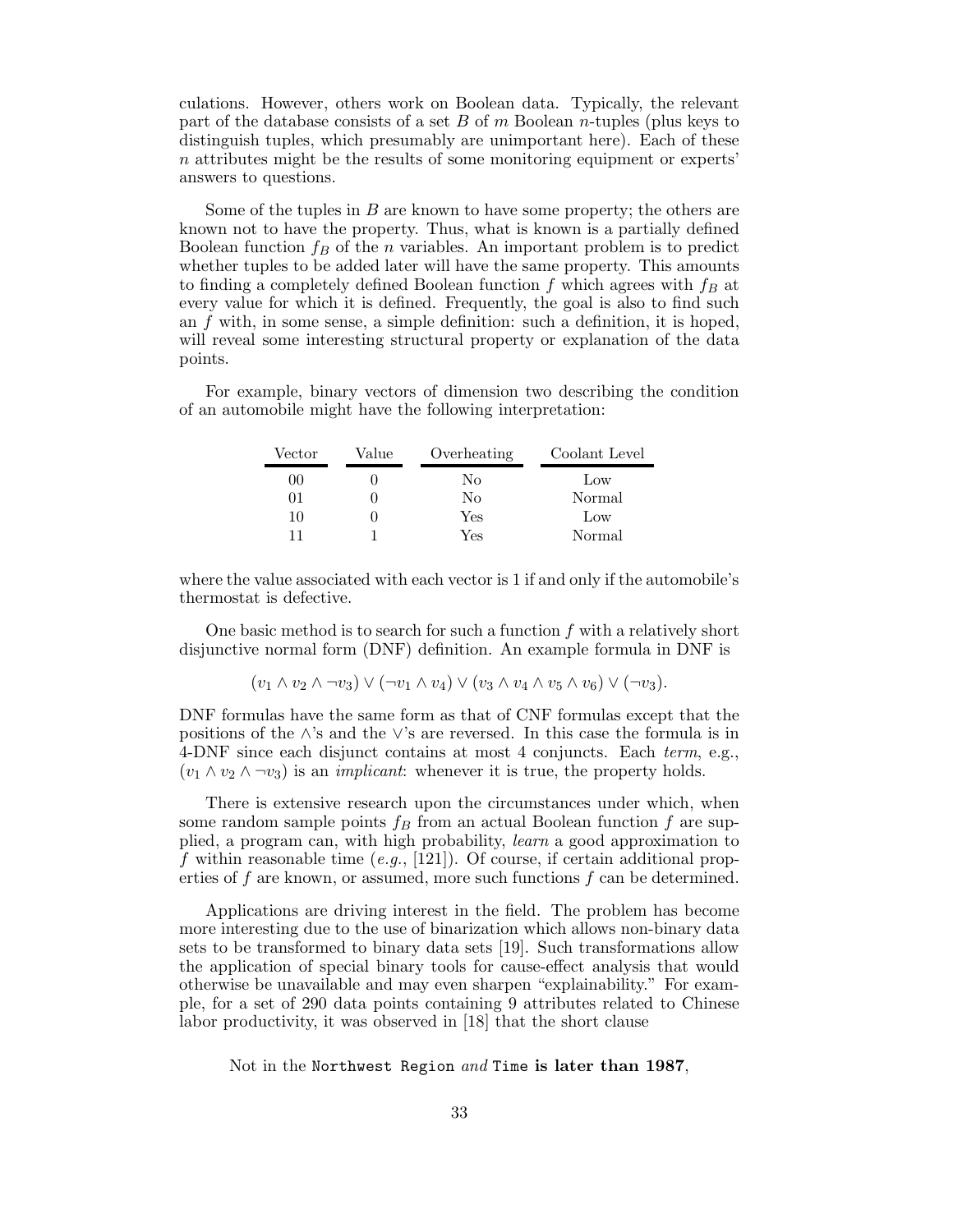where Time ranges over the years 1985 to 1994, explains all the data, and the clause

SOE is at least 71.44% and Time is earlier than 1988,

where SOE means *state owned enterprises*, explains  $94\%$  of the data. The technique of logical analysis of data has been successfully applied to inherently non-binary problems of oil exploration, psychometric analysis, and economics, among others.

# 4 General Algorithms

In this section some algorithms for solving various SAT problems are presented. Most of these algorithms operate on CNF formulas. Therefore, the following efficient transformation to CNF formulas is needed to demonstrate the general applicability of these algorithms.

### 4.1 Efficient Transformation to CNF Formulas

An algorithm due to Tseitin [120] efficiently transforms an arbitrary Boolean formula  $\phi$  to a CNF formula  $\psi$  such that  $\psi$  has a model if and only if  $\phi$  has a model and if a model for  $\psi$  exists, it is a model for  $\phi$ . The transformation is important because it supports the general use of many of the algorithms which are described in following sections and require CNF formulas as input.

The transformation can best be visualized graphically. As discussed in Section 2.6, any Boolean formula  $\phi$  can be represented as a binary rooted acyclic digraph  $W_{\phi}$  where each internal vertex represents some operation on one or two operands (an example is given in Figure 6). Associate with each internal vertex x of  $W_{\phi}$  a new variable  $v_x$  not occurring in  $\phi$ . If x represents a binary operator  $\mathcal{O}_x$ , let  $v_l$  and  $v_r$  be the variables associated with the left and right endpoints, respectively, of the two outward oriented edges of  $x(v<sub>l</sub>)$ and  $v_r$  may be variables labeling internal or leaf vertices). If x represents the operator  $\neg$  then call the endpoint of the outward oriented edge  $v_q$ . For each internal vertex x of  $W_{\phi}$  write

> $v_x \Leftrightarrow (v_l \mathcal{O}_x v_r)$  if  $\mathcal{O}_x$  is binary, or  $v_x \Leftrightarrow \neg v_y$  if vertex x represents  $\neg$ .

For each equivalence there is a short, functionally equivalent CNF expression. The table of Figure 14 shows the equivalent CNF expression for all 16 possible binary operators where each bit pattern in the left column expresses the functionality of an operator for each of four assignments to  $v_l$ and  $v_r$ , in increasing order, from 00 to 11. The equivalent CNF expression for  $\neg$  is  $(v_g \vee v_x) \wedge (\neg v_g \vee \neg v_x)$ .

The target of the transformation is a CNF formula consisting of all clauses in every CNF expression from Figure 14 that corresponds to an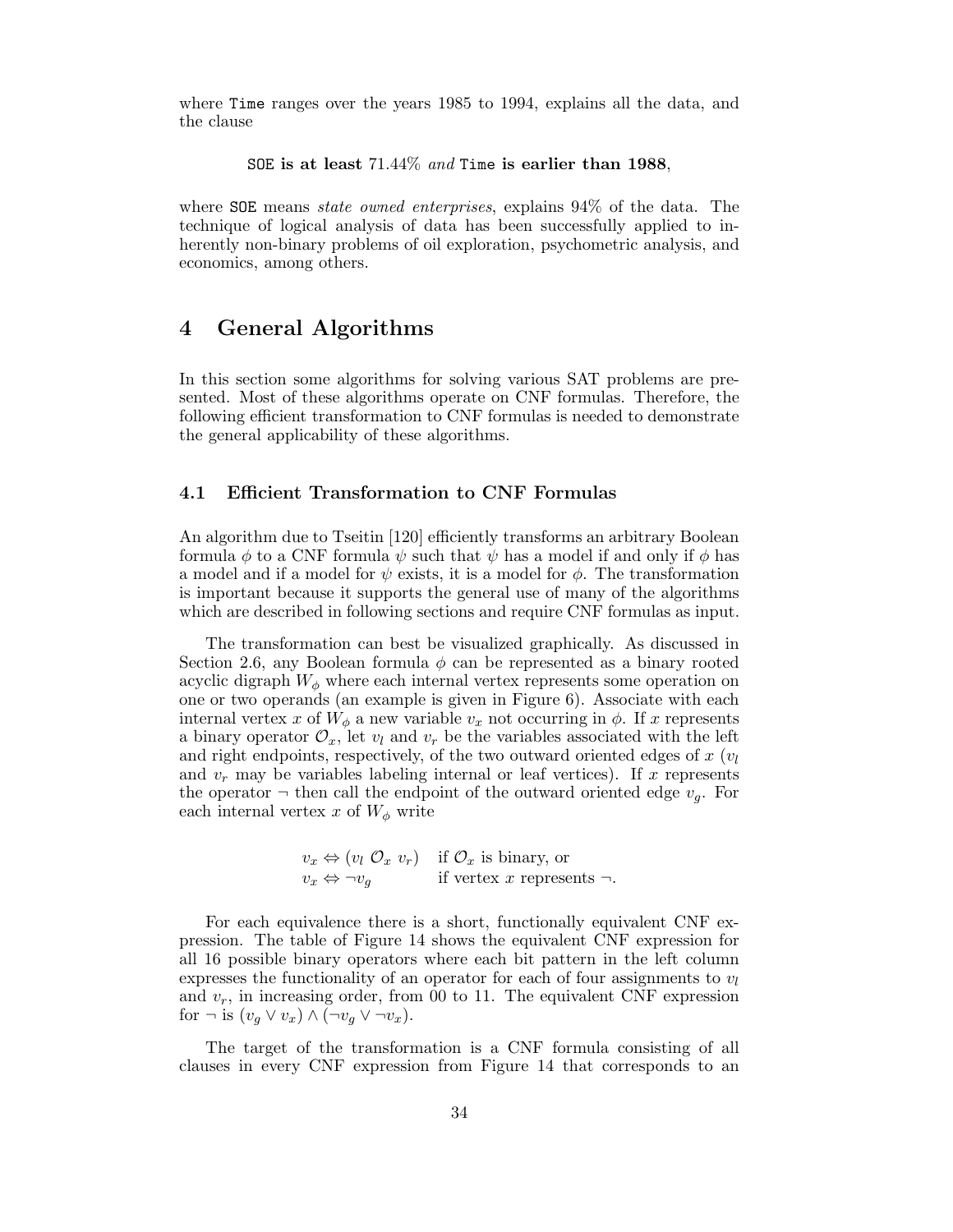| $\mathcal{O}_x$ | <b>Equivalent CNF Expression</b>                                                          | Comment                                          |
|-----------------|-------------------------------------------------------------------------------------------|--------------------------------------------------|
| 0000            | $(\neg v_x)$                                                                              | $v_x \Leftrightarrow 0$                          |
| 1111            | $(v_x)$                                                                                   | $v_x \Leftrightarrow 1$                          |
| 0011            | $(v_l \vee \neg v_x) \wedge (\neg v_l \vee v_x)$                                          |                                                  |
| 1100            | $(v_l \vee v_x) \wedge (\neg v_l \vee \neg v_x)$                                          | $v_r \Leftrightarrow \neg v_l$                   |
| 0101            | $(v_r \vee \neg v_x) \wedge (\neg v_r \vee v_x)$                                          |                                                  |
| 1010            | $(v_r \vee v_x) \wedge (\neg v_r \vee \neg v_x)$                                          |                                                  |
| 0001            | $(v_l \vee \neg v_x) \wedge (v_r \vee \neg v_x) \wedge (\neg v_l \vee \neg v_r \vee v_x)$ | $v_x \Leftrightarrow (v_l \wedge v_r)$           |
| 1110            | $(v_l \vee v_x) \wedge (v_r \vee v_x) \wedge (\neg v_l \vee \neg v_r \vee \neg v_x)$      | $v_x \Leftrightarrow (\neg v_l \vee \neg v_r)$   |
| 0010            | $(\neg v_l \vee \neg v_x) \wedge (v_r \vee \neg v_x) \wedge (v_l \vee \neg v_r \vee v_x)$ |                                                  |
| 1101            | $(v_l \vee v_x) \wedge (\neg v_r \vee v_x) \wedge (\neg v_l \vee v_r \vee \neg v_x)$      | $v_x \Leftrightarrow (v_l \rightarrow v_r)$      |
| 0100            | $(v_l \vee \neg v_x) \wedge (\neg v_r \vee \neg v_x) \wedge (\neg v_l \vee v_r \vee v_x)$ |                                                  |
| 1011            | $(\neg v_l \vee v_x) \wedge (v_r \vee v_x) \wedge (v_l \vee \neg v_r \vee \neg v_x)$      | $v_x \Leftrightarrow (v_l \leftarrow v_r)$       |
| 1000            | $(\neg v_l \vee \neg v_x) \wedge (\neg v_r \vee \neg v_x) \wedge (v_l \vee v_r \vee v_x)$ | $v_x \Leftrightarrow (\neg v_l \wedge \neg v_r)$ |
| 0111            | $(\neg v_l \vee v_x) \wedge (\neg v_r \vee v_x) \wedge (v_l \vee v_r \vee \neg v_x)$      | $v_x \Leftrightarrow (v_l \vee v_r)$             |
| 1001            | $(v_l \vee \neg v_r \vee \neg v_x) \wedge (\neg v_l \vee v_r \vee \neg v_x) \wedge$       | $v_x \Leftrightarrow (v_l \leftrightarrow v_r)$  |
|                 | $(\neg v_l \vee \neg v_r \vee v_x) \wedge (v_l \vee v_r \vee v_x)$                        |                                                  |
| 0110            | $(\neg v_l \vee v_r \vee v_x) \wedge (v_l \vee \neg v_r \vee v_x) \wedge$                 | $v_x \Leftrightarrow (v_l \oplus v_r)$           |
|                 | $(v_l \vee v_r \vee \neg v_x) \wedge (\neg v_l \vee \neg v_r \vee \neg v_x)$              |                                                  |

Figure 14: CNF expressions equivalent to  $v_x \Leftrightarrow (v_l \mathcal{O}_x v_r)$  for  $\mathcal{O}_x$  as shown.

equivalence expressed at a non-leaf vertex of  $W_{\phi}$  plus a unit clause that forces the root expression to evaluate to 1. For example, the expression of Figure 6, namely

$$
v_0 \leftrightarrow ((\neg v_0 \leftrightarrow (v_1 \vee \neg v_2)) \wedge (v_1 \vee \neg v_2) \wedge (\neg v_2 \rightarrow \neg v_3 \rightarrow v_4)),
$$

transforms to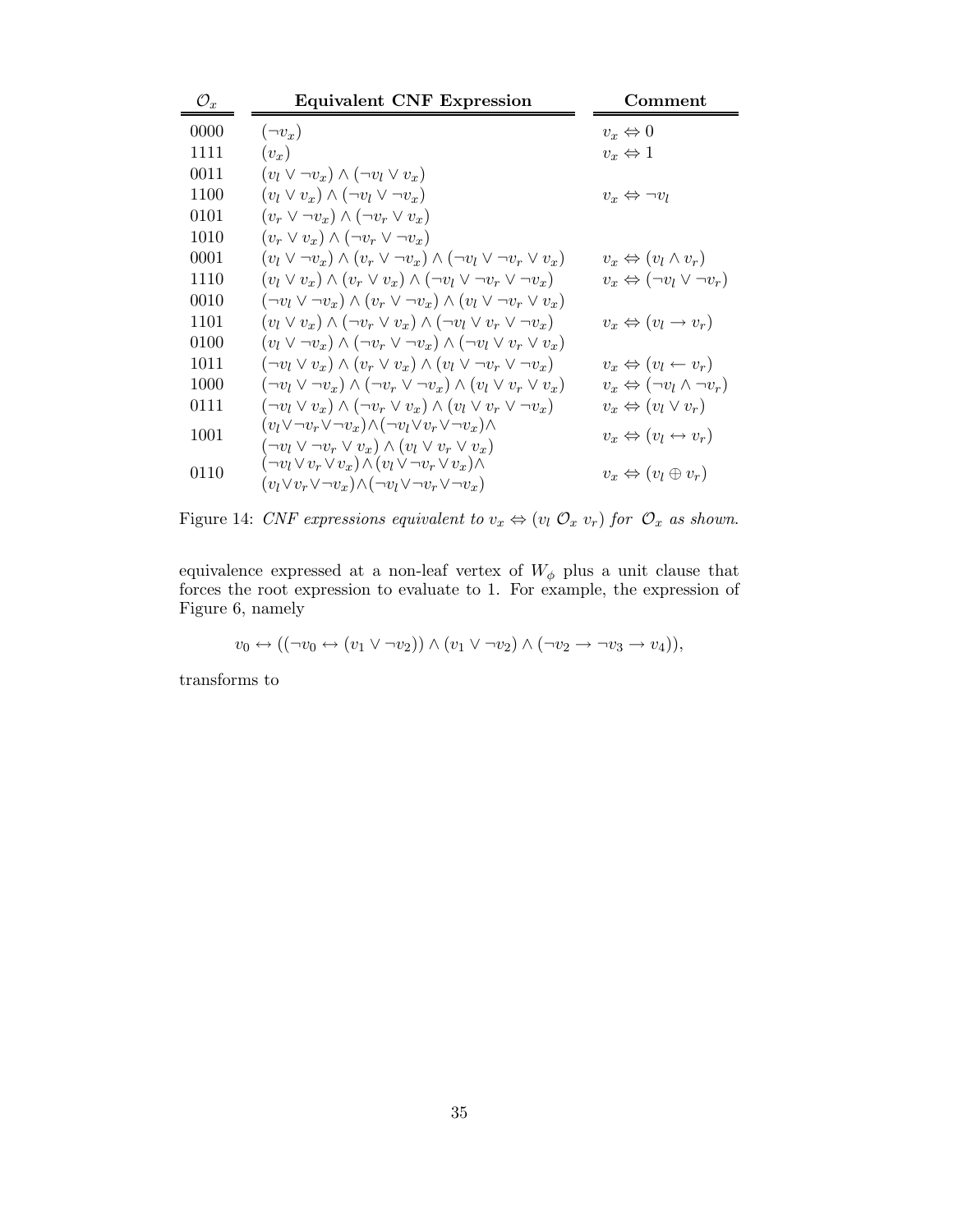$$
(v_0 \vee v_{x_1}) \wedge (\neg v_0 \vee \neg v_{x_1}) \wedge (v_2 \vee v_{x_2}) \wedge (\neg v_2 \vee \neg v_{x_2}) \wedge (v_3 \vee v_{x_3}) \wedge (\neg v_3 \vee \neg v_{x_3}) \wedge (\neg v_1 \vee v_{x_4}) \wedge (\neg v_3 \vee v_{x_4}) \wedge (v_1 \vee v_{x_2} \vee \neg v_{x_4}) \wedge (v_{x_3} \vee v_{x_5}) \wedge (\neg v_4 \vee v_{x_5}) \wedge (\neg v_{x_3} \vee v_4 \vee \neg v_{x_5}) \wedge (v_{x_1} \vee \neg v_{x_4} \vee \neg v_{x_6}) \wedge (\neg v_{x_1} \vee v_{x_4} \vee \neg v_{x_5}) \wedge (\neg v_{x_1} \vee \neg v_{x_4} \vee v_{x_6}) \wedge (v_{x_1} \vee v_{x_4} \vee v_{x_6}) \wedge (v_{x_2} \vee v_{x_7}) \wedge (\neg v_{x_5} \vee v_{x_7}) \wedge (\neg v_{x_2} \vee v_{x_5} \vee \neg v_{x_7}) \wedge (v_{x_4} \vee \neg v_{x_8}) \wedge (v_{x_7} \vee \neg v_{x_8}) \wedge (\neg v_{x_4} \vee \neg v_{x_7} \vee v_{x_8}) \wedge (v_{x_6} \vee \neg v_{x_9}) \wedge (v_{x_8} \vee \neg v_{x_9}) \wedge (\neg v_{x_6} \vee \neg v_{x_8} \vee v_{x_9}) \wedge (v_0 \vee \neg v_{x_9} \vee \neg v_{x_{10}}) \wedge (\neg v_0 \vee v_{x_9} \vee \neg v_{x_{10}}) \wedge (\neg v_0 \vee \neg v_{x_9} \vee v_{x_{10}}) \wedge (v_0 \vee v_{x_9} \vee v_{x_{10}}) \wedge (v_{x_{10}})
$$

where each line except the last corresponds to an internal vertex  $x_i$  of  $W_\phi$ of Figure 6, i increasing from 1 in left-to-right and bottom-to-top order, and the new variables labeling those vertices are  $v_{x_1}, \ldots, v_{x_{10}}$  correspondingly. The last line forces the root expression to evaluate to 1. The algorithm of Figure 15 expresses these ideas formally. For simplicity, it is assumed that the input is a formula with syntax consistent with that described on Page 1.

The next lemma and theorems show that the algorithm correctly transforms a given expression to a CNF formula and size of the target formula is linearly related to the size of the original expression.

**Lemma 1.** Let  $\mathcal O$  be any binary Boolean operator except the two trivial ones that evaluate to 0 or 1 regardless of the value of their operands. Given formulas  $\psi_1$  and  $\psi_2$ , variables  $v_1 \in V_{\psi_1} \setminus V_{\psi_2}$  and  $v_2 \in V_{\psi_2} \setminus V_{\psi_1}$ , and some base set V such that  $\psi_1|_{v_1=1} \leftrightharpoons_V \psi_1|_{v_1=0}$  and  $\psi_2|_{v_2=1} \leftrightharpoons_V \psi_2|_{v_2=0}$ ,

 $(v_1 \n\mathcal{O} v_2) \wedge \psi_1 \wedge \psi_2 \leftrightharpoons_V \neg(v_1 \n\mathcal{O} v_2) \wedge \psi_1 \wedge \psi_2.$ 

*Proof.* It must be shown that for every truth assignment  $M_V$  to V: 1) if there is an extension that satisfies  $\psi_1$ ,  $\psi_2$ , and  $(v_1 \mathcal{O} v_2)$ , then there is an extension that satisfies  $\psi_1$ ,  $\psi_2$ , and  $\neg$ ( $v_1 \mathcal{O} v_2$ ); and 2) if there is an extension that satisfies  $\psi_1$ ,  $\psi_2$ , and  $\neg$ ( $v_1 \mathcal{O} v_2$ ), then there is an extension that satisfies  $\psi_1, \psi_2$ , and  $(v_1 \mathcal{O} v_2)$ . It is only necessary to take care of 1) since a similar argument applies for 2).

Assume there is an extension  $M_1$  that satisfies  $\psi_1$ ,  $\psi_2$ , and  $(v_1 \mathcal{O} v_2)$ . From  $\psi_1 |_{v_1=1}$   $\Rightarrow_V \psi_1 |_{v_1=0}$  and  $\psi_2 |_{v_2=1}$   $\Rightarrow_V \psi_2 |_{v_2=0}$  and the fact that  $M_1$ satisfies both  $\psi_1$  and  $\psi_2$ , all four extensions identical to  $M_1$  except in  $v_1$  and  $v_2$  will satisfy  $\psi_1$  and  $\psi_2$ . One of those will also satisfy  $\neg(v_1 \mathcal{O} v_2)$  since  $\mathcal{O}$  is non-trivial. Hence, if there is an extension to  $M_V$  that satisfies  $\psi_1$ ,  $\psi_2$ , and  $(v_1 \mathcal{O} v_2)$  there is also an extension that satisfies  $\psi_1, \psi_2$ , and  $\neg(v_1 \mathcal{O} v_2)$ .  $\Box$ 

**Theorem 2.** Let  $\phi$  be a formula and  $V_{\phi} = \{v_0, v_1, \ldots, v_{n-1}\}\)$  the set of n variables contained in it. The output of Algorithm 1 on input  $\phi$  represents a CNF formula  $\psi$ , written  $(v_0)$  if  $\phi$  has no operators and otherwise written  $(v_i) \wedge \psi_{\phi}, n \leq i$ , where clause  $(v_i)$  is due to the line "Set  $\psi \leftarrow {\text{Pop } S}$ ", and  $\psi_{\phi}$  is such that  $\psi_{\phi}|_{v_i=1} \Leftrightarrow \psi_{\phi}|_{v_i=0}^{q}$ . In addition,  $\psi =_{V_{\phi}} \phi$ . That is, any truth assignment  $M_{V_{\phi}} \subset V_{\phi}$  is a model for  $\phi$  if and only if there is a truth assignment  $M_1 \subset \{v_n, v_{n+1}, \ldots, v_i\}$  such that  $M_{V_\phi} \cup M_1$  is a model for  $\psi$ .

<sup>&</sup>lt;sup>4</sup>The meaning of  $\leftrightharpoons$  is given on Page 6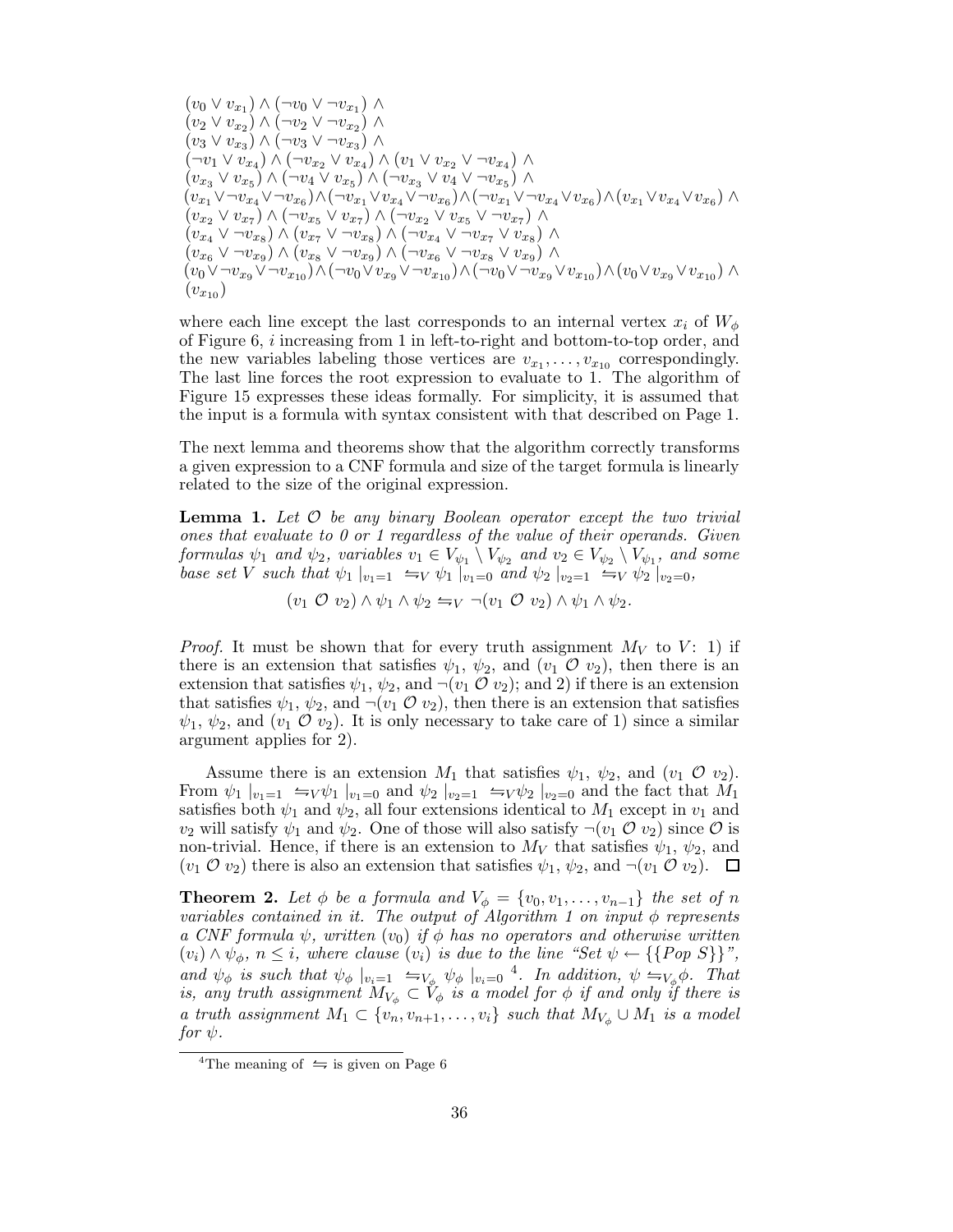### Algorithm 1.

Transformation to CNF  $(\phi)$ /\* Input  $\phi$ : formula consistent with syntax described on Page 1 \*/<br>/\* Output  $\psi$ : CNF expression functionally equivalent to  $\phi$  \*/ /\* Output  $\psi$ : CNF expression functionally equivalent to  $\phi$  \*/<br>/\* Assume variables of  $\phi$  are labeled  $v_0, v_1, \ldots, v_{n-1}$  \*/<br>/\* Additional variables  $v_n, v_{n+1}, v_{n+2}, \ldots$  are created as needed \*/ /\* Assume variables of  $\phi$  are labeled  $v_0, v_1, \ldots, v_{n-1}$ /\* Additional variables  $v_n, v_{n+1}, v_{n+2}, \ldots$  are created as needed  $\gamma^*$  Locals: stack S, integer i, quoted expression  $\phi^q$ , set of clauses  $\phi$  $*/$ Set  $\phi^q \leftarrow "\phi".$ Next  $s \leftarrow \phi^q$ . Repeat the following while  $\phi^q \neq \emptyset$ : If s is a variable and the symbol at the top of S is  $\neg$ , Set  $i \leftarrow i + 1$ . // Evaluate '¬s' Replace the top of S with  $v_i$ . Append  $L \leftarrow "v_i \Leftrightarrow \neg s$ ". Next  $s \leftarrow \phi^q$ . Otherwise, if  $s$  is ')', Pop  $w \leftarrow S$ . // Evaluate ' $(v\mathcal{O}w)$ ' Pop  $\mathcal{O} \leftarrow S$ . Pop  $v \leftarrow S$ . Pop S. Set  $i \leftarrow i + 1$ . Append  $L \leftarrow "v_i \Leftrightarrow (v \mathcal{O} w)^"$ . Set  $s \leftarrow v_i$ . Otherwise,  $//$  Push an operator, positive variable, or '(' onto S Push  $S \leftarrow s$ . Next  $s \leftarrow \phi^q$ . Set  $\psi \leftarrow {\text{Pop } S}$ Repeat the following while  $L \neq \emptyset$ : Pop  $\psi^q \leftarrow L$ . If  $\psi^q$  equals " $v_j \Leftrightarrow \neg v_g$ " for some  $v_j$  and  $v_g$ , Set  $\psi \leftarrow \psi \cup \{\{v_j, v_q\}, \{\neg v_j, \neg v_q\}\}.$ Otherwise,  $\psi^q$  equals " $v_j \Leftrightarrow (v_i \mathcal{O} v_r)$ " so do the following: Build  $\phi^c$  based on  $\mathcal{O}, v_j, v_l, v_r$  using the table of Figure 14. Set  $\psi \leftarrow \psi \cup \phi^c$ . Output  $\psi$ . 囗

Figure 15: Algorithm for transforming a formula to a functionally equivalent CNF formula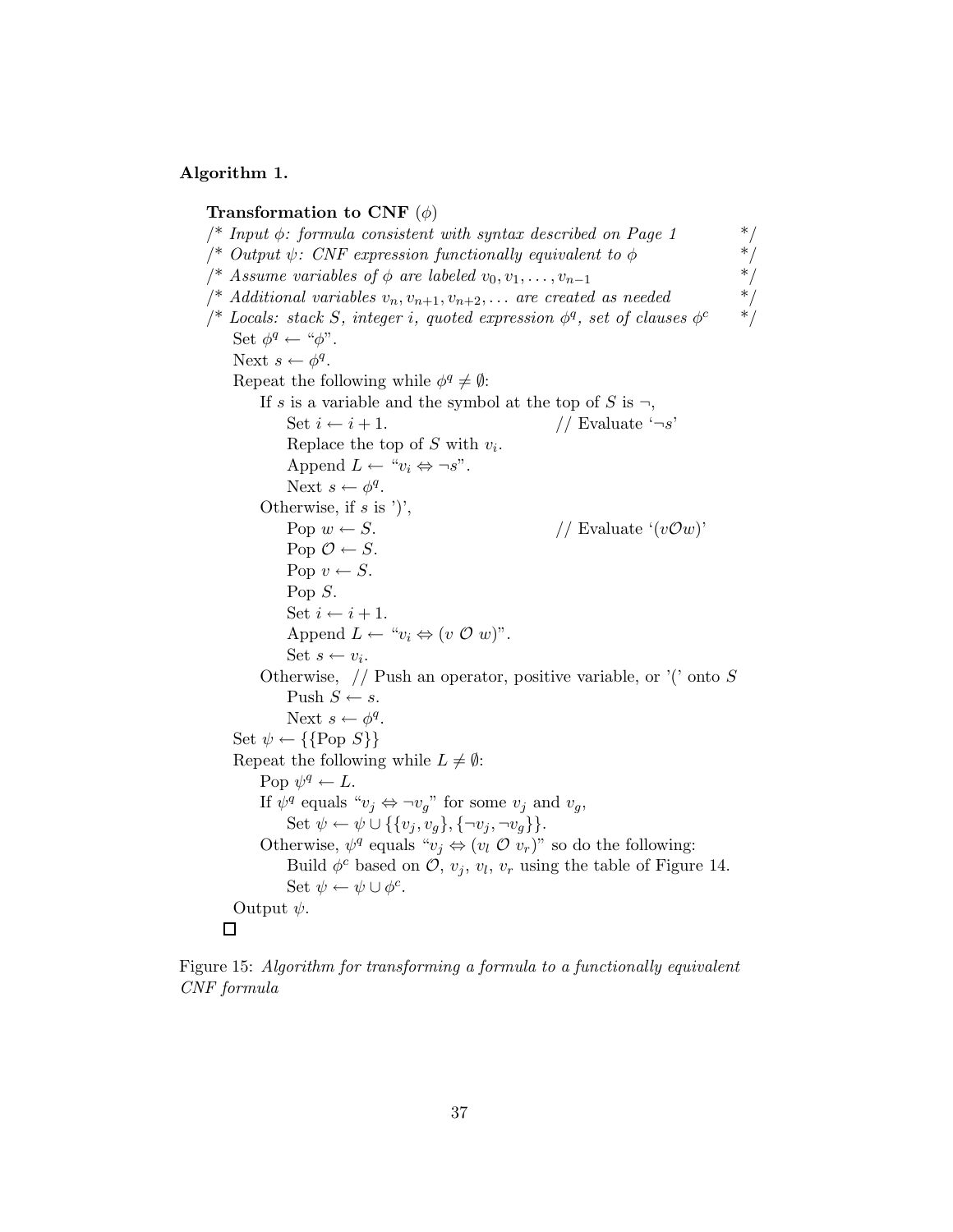Proof. The output is a set of sets of variables and therefore represents a CNF formula. The line "Set  $\psi \leftarrow {\text{Pop } S}$ " is reached after all input symbols are read. This happens only after either the "Evaluate ' $\neg s$ ' " block or the "Push  $S \leftarrow s$ " line. In the former case,  $v_i$  is left at the top of the stack. In the latter case, s must be  $v_0$ , in the case of no operators, or  $v_i$  from execution of the "Evaluate  $(v\mathcal{O}w)$ " block immediately preceding execution of the "Push"  $S \leftarrow s$ " line (otherwise the input is not a formula). Therefore, either  $v_0$ , or  $v_i$  is the top symbol of S when "Set  $\psi \leftarrow {\text{ }\{ \text{Pop } S \}}$ " is executed so  $\{v_0\}$  or  ${v_i}$  is a clause of  $\psi$ .

We show  $\psi'$  and  $\psi$  have the stated properties by induction on the depth of the input formula  $\phi$ . For improved clarity,  $\Rightarrow$  is used instead of  $\Rightarrow_{V_{\psi_{\mathcal{A}}}}$ below.

The base case is depth 0. In this case  $\phi$  is the single variable  $v_0$  and  $n = 1$ . The line "Push  $S \leftarrow s$ " is executed in the first Repeat block, then the line "Set  $\psi \leftarrow {\text{Pop } S}$ " is executed so  $\psi = {\text{v_0}}$ . Since  $L = \emptyset$ , execution terminates. Obviously,  $\psi = \phi$  so both hypotheses are satisfied.

For the induction step, suppose  $\phi$  is a formula of positive depth  $k+1$  and the hypotheses hold for all formulas of depth k or less. We show they hold for  $\phi$ . Consider first the case  $\phi = \neg \phi'$  ( $\phi'$  has depth k). Algorithm 1 stacks  $\neg$  in the line "Push  $S \leftarrow s$ " and then, due to the very next line, proceeds as though it were operating on  $\phi'$ . The algorithm reaches the same point it would have if  $\phi'$  were input. However, in this case,  $\neg$  and a variable are on the stack. This requires one pass through the "Evaluate ' $\neg s$ ' " block which adds " $v_i \Leftrightarrow \neg s$ " to L and leaves  $v_i$  as the only symbol in S. Thus, upon termination,

$$
\psi = (v_i) \land \psi_{\phi} = (v_i) \land (v_{i-1} \lor v_i) \land (\neg v_{i-1} \lor \neg v_i) \land \psi_{\phi'}
$$

and  $v_i$  is not in  $\psi_{\phi'}$ . Hence,

$$
\psi_{\phi} |_{v_i=1} = ((v_{i-1} \vee v_i) \wedge (\neg v_{i-1} \vee \neg v_i)) |_{v_i=1} \wedge \psi_{\phi'}
$$
  
\n
$$
= (\neg v_{i-1}) \wedge \psi_{\phi'}
$$
  
\n
$$
\Rightarrow (v_{i-1}) \wedge \psi_{\phi'} \quad \text{(by the induction hypothesis and Lemma 1, Page 36)}
$$
  
\n
$$
= ((v_{i-1} \vee v_i) \wedge (\neg v_{i-1} \vee \neg v_i)) |_{v_i=0} \wedge \psi_{\phi'}
$$
  
\n
$$
= \psi_{\phi} |_{v_i=0}.
$$

Next, it is shown that  $\psi = \phi$  for this case. The expression  $(v_i) \wedge \psi_{\phi}$  can evaluate to 1 only when the value of  $v_i$  is 1. Therefore,

$$
\psi = (v_i) \wedge \psi_{\phi} \Rightarrow \psi_{\phi} |_{v_i=1}
$$
  
\n
$$
= (\neg v_{i-1}) \wedge \psi_{\phi'}
$$
  
\n
$$
\Rightarrow (v_{i-1}) \wedge \psi_{\phi'} \quad \text{(from above)}
$$
  
\n
$$
\Rightarrow \phi' \quad \text{(by } \psi \Rightarrow \phi \text{ induction hypothesis)}
$$
  
\n
$$
\Rightarrow \phi.
$$

Finally, consider the case that  $\phi = (\phi_l \circ \phi_r)$  ( $\phi_l$  and  $\phi_r$  have depth at most  $k$ ). The Algorithm stacks a '(' then, by the inductive hypothesis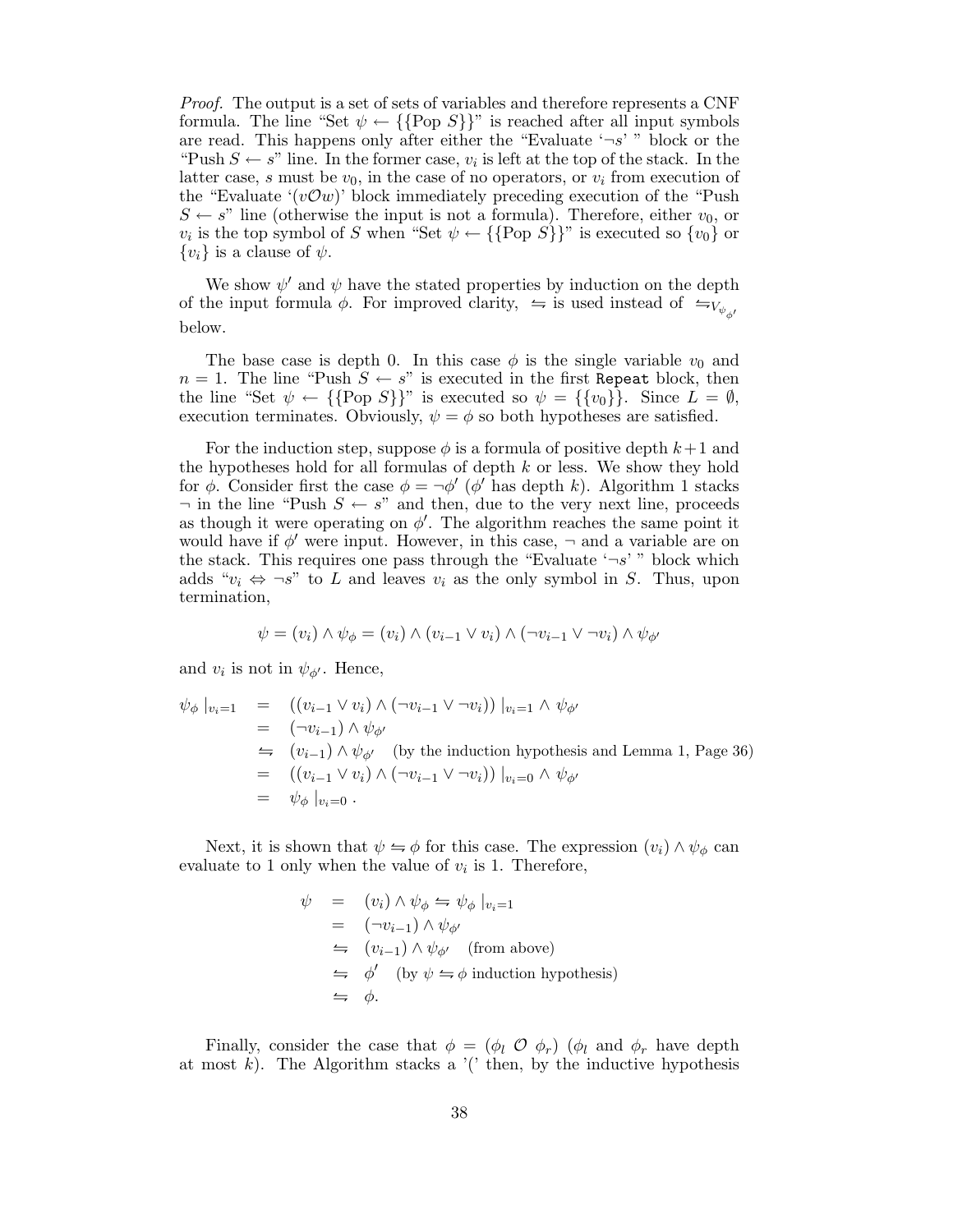and the recursive definition of a formula, completes operations on  $\phi_a$  which results in  $\psi_{\phi_l}$  in L. The line "Set  $\psi \leftarrow {\text{Pop } S}$ " is avoided because there are still unread input symbols. Thus, there are two symbols on the stack at this point: a '(' which was put there initially and a variable. The symbol  $\mathcal O$ is read next and pushed on S by the line "Push  $S \leftarrow s$ ". Then  $\psi_{\phi_r}$  is put in L but again the line "Set  $\psi \leftarrow {\text{ }\{ \text{Pop } S \}}$ " is avoided because there is still a ')' to be read. Thus, the stack now contains '(', a variable, say  $v_l$ , an operator symbol  $\mathcal{O}$ , and another variable, say  $v_r$ . The final ')' is read and the "Evaluate ' $(v\mathcal{O}w)$ '" section causes the stack to be popped,  $v \Leftrightarrow (v_l\mathcal{O}v_r)$ to be added to L, and variable  $v_i$  to be put on S (in the final iteration of the first loop). Therefore, upon termination,

$$
\psi = (v_i) \wedge \psi_{\phi} = (v_i) \wedge (v_i \Leftrightarrow (v_l \mathcal{O} v_r)) \wedge \psi_{\phi_l} \wedge \psi_{\phi_r}
$$

where  $(v_l) \wedge \psi_{\phi_l}$  is what the algorithm output represents on input  $\phi_l$  and  $(v_r) \wedge \psi_{\phi_r}$  is represented by the output on input  $\phi_r$  (some clauses may be duplicated to exist both in  $\psi_{\phi_l}$  and  $\psi_{\phi_r}$ ). Then,

$$
\psi_{\phi} |_{v_i=1} = (v_i \Leftrightarrow (v_l \mathcal{O} v_r)) |_{v_i=1} \wedge \psi_{\phi_l} \wedge \psi_{\phi_r}
$$
  
\n
$$
= (v_l \mathcal{O} v_r) \wedge \psi_{\phi_l} \wedge \psi_{\phi_r}
$$
  
\n
$$
\leq \neg (v_l \mathcal{O} v_r) \wedge \psi_{\phi_l} \wedge \psi_{\phi_r}
$$
 (induction hypothesis and Lemma 1)  
\n
$$
= (v_i \Leftrightarrow (v_l \mathcal{O} v_r)) |_{v_i=0} \wedge \psi_{\phi_l} \wedge \psi_{\phi_r}
$$
  
\n
$$
= \psi_{\phi} |_{v_i=0} .
$$

It remains to show  $\psi = \phi$  for this case. By the induction hypothesis,  $\psi_{\phi_l}|_{v_l=1}$  $\Rightarrow \psi_{\phi_l} \mid_{v_l=0}$ . Therefore, for a given truth assignment  $M_{V_{\phi}}$ , if there is an extension such that  $v_l$  has value 1 (0) and  $\psi_{\phi_l}$  has value 0, then there is always an extension such that  $v_l$  has value 0 (1), respectively, and  $\psi_{\phi_l}$  has value 1. Since, by the induction hypothesis,  $\phi_l \leftrightharpoons (v_l) \wedge \psi_{\phi_l}$ , there is always an extension such that  $\psi_{\phi_l}$  has value 1 and  $v_l$  has the same value as  $\phi_l$ . The same holds for  $v_r$  and  $\phi_r$ . Therefore,

$$
\psi = (v_i) \wedge \psi_{\phi} \Leftrightarrow \psi_{\phi} |_{v_i=1}
$$
  
\n
$$
= ((v_i) \wedge (v_i \Leftrightarrow (v_l \ O \ v_r))) |_{v_i=1} \wedge \psi_{\phi_l} \wedge \psi_{\phi_r}
$$
  
\n
$$
\Leftrightarrow (v_l \ O \ v_r) \wedge \psi_{\phi_l} \wedge \psi_{\phi_r}
$$
  
\n
$$
\Leftrightarrow (\phi_l \ O \ \phi_r) \Leftrightarrow \phi
$$

Theorem 3. Algorithm 1 produces a representation using a number of symbols that is no greater than a constant times the number of symbols the input formula has if there are no double negations in the input formula.

 $\Box$ 

Proof. Each binary operator in the input string accounts for a pair of parentheses in the input string plus itself plus a literal. Hence, if there are  $m$ binary operators, the string has at least 4m symbols.

If there are  $m$  binary operators in the input string,  $m$  new variables associated with those operators will exist in  $\psi$  due to the Append of the "Evaluate  $(v\mathcal{O}w)$ " block. For each, at most 12 symbols involving literals, 12 involving operators (both  $\land$  and  $\lor$  represented as ","), and 8 involving parentheses (represented as "{" "}") are added to  $\psi$  (see Figure 14), for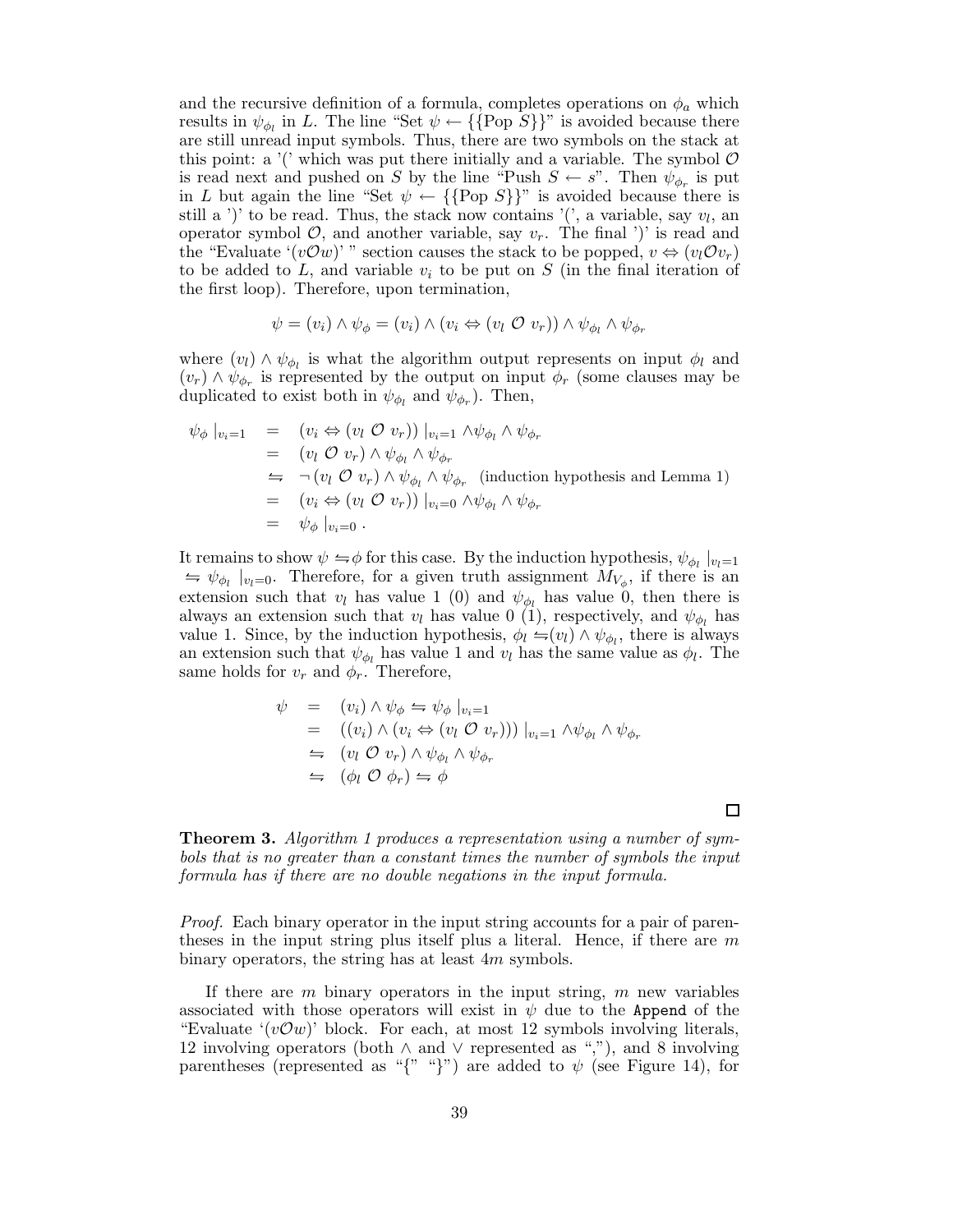a total of at most  $32m$  symbols. At most  $m + n$  new variables associated with negations are added to  $\psi$  (both original variables and new variables can be negated) due to the Append of the "Evaluate  $\sim s$ " block. For each, at most 4 literals, 4 operators, and 4 parentheses are added to  $\psi$  (from  $\{v_i, v_j\}, \{\neg v_i, \neg v_j\}$ , for a total of  $12(m+n)$  symbols. Therefore, the formula output by Algorithm 1 has at most  $44m + 12n$  symbols.

Since  $n-1 \leq m$ ,  $44m+12n \leq 56m+12$ . Therefore, the ratio of symbols of  $\psi$  to  $\phi$  is not greater than  $(56m+12)/4m = 14 + 3/m < 17$ .

The next result shows that the transformation is computed efficiently.

 $\Box$ 

**Theorem 4.** Algorithm 1 has  $O(m)$  worst case complexity if input formulas do not have double negations, where m is the number of operators, and one symbol is used per parenthesis, operator, and variable.

Proof. Consider the first Repeat block. Every right parenthesis is read once from the input, is never stacked, and results in an extra loop of the Repeat block due to the line "Set  $s \leftarrow v_i$ " in the first **Otherwise** block. Since all other symbols are read once during an iteration of the Repeat block, the number of iterations of this block is the number of input symbols plus the number of right parentheses. Since the number of operators  $(m)$  must be at least one fifth of the number of input symbols, the number of iterations of the Repeat block is no greater than  $10m$ . Since all lines of the Repeat block require unit time, the complexity of the block is  $O(m)$ .

The second Repeat block checks items in  $L$ , in order, and for each makes one of a fixed number of substitutions in which the number of variables is bounded by a constant. An item is appended to L every time  $a \neg$  or right parenthesis is encountered and there is one right parenthesis for every binary operator. Thus there are  $m$  items in  $L$  and the complexity of the second Repeat block is  $O(m)$ . Therefore, the complexity of the algorithm is  $O(m)$ .  $\Box$ 

If  $\phi$  contains duplicate subformulas, the output will consist of more variables and CNF blocks than are needed to represent a CNF formula equivalent to  $\phi$ . This is easily remedied by implementing L as a balanced binary search tree keyed on  $v_l$ ,  $v_r$ , and  $\mathcal O$  and changing the Append to a tree insertion operation. If, before insertion in the "Evaluate  $(v\mathcal{O}w)$ " block, it is discovered that ' $v_j \Leftrightarrow (v\mathcal{O}w)$ ' already exists in L for some  $v_j$ , then s can be set to  $v_j$ , i need not be incremented, and the insertion can be avoided. A similar change can be made for the "Evaluate ' $\neg s$ ' " block. With L implemented as a balanced binary search tree, each query and each insertion would take at most  $log(m)$  time since L will contain no more than m items. Hence, the complexity of the algorithm with the improved data structure would be  $O(m \log(m)).$ 

We remark that there is no comparable, efficient transformation from a formula to a DNF formula.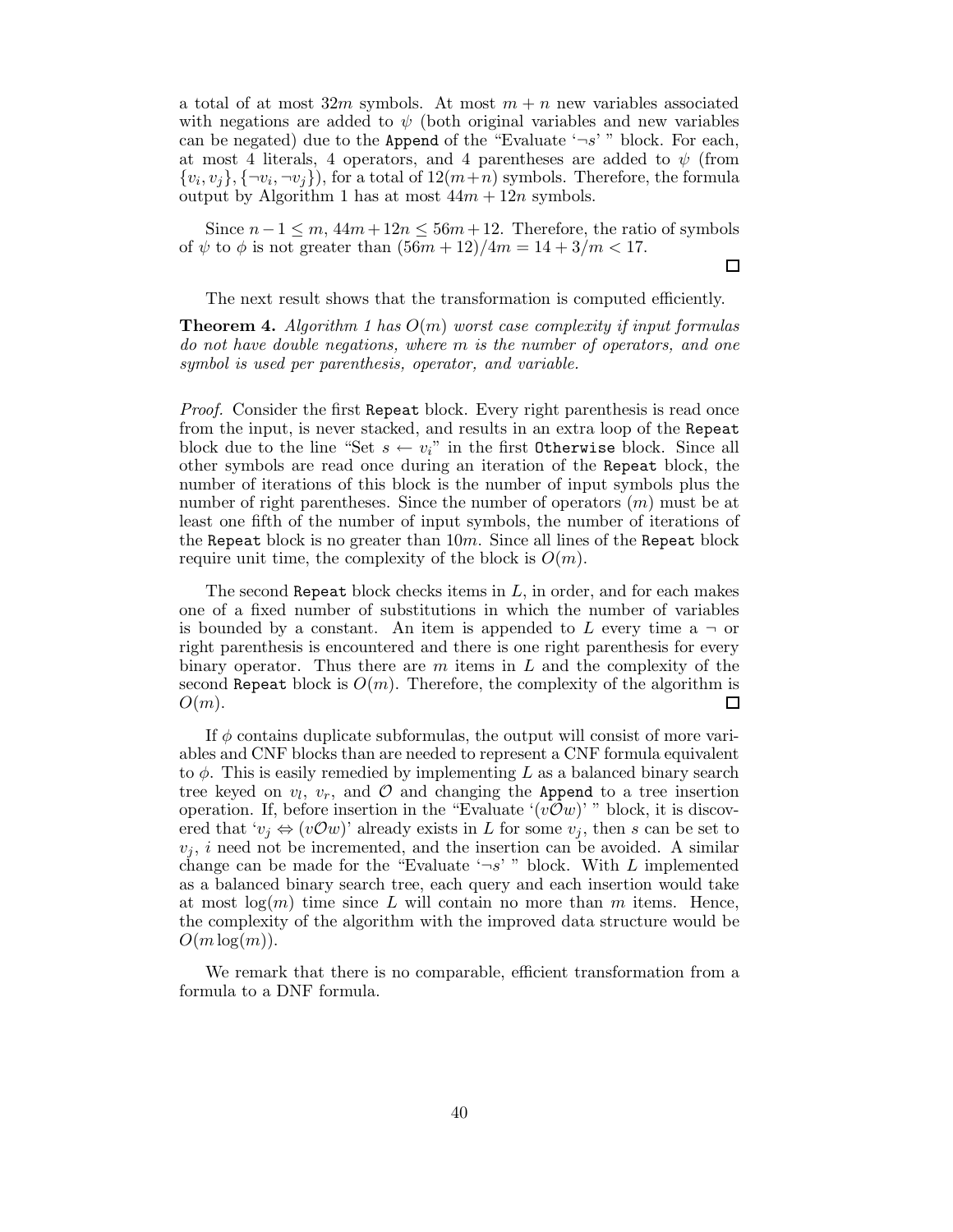### 4.2 Resolution

Resolution is a general procedure that is primarily used to certify that a given CNF formula is unsatisfiable, but can also be used to find a model, if one exists. The idea originated as consensus in [14] and [110] (ca. 1937) and was applied to DNF formulas in a form exemplified by the following:

$$
(x \wedge y) \vee (\neg x \wedge z) \Leftrightarrow (x \wedge y) \vee (\neg x \wedge z) \vee (y \wedge z)
$$

Consensus in DNF was rediscovered in [102] and [98] (ca. 1954) where it was given its name. A few years later its dual, as resolution in propositional logic, was applied to CNF [38] (1958), for example:

$$
(x \lor y) \land (\neg x \lor z) \Leftrightarrow (x \lor y) \land (\neg x \lor z) \land (y \lor z)
$$

The famous contribution of Robinson [100] in 1965 was to lift resolution to first-order logic.

Let  $c_1$  and  $c_2$  be disjunctive clauses such that there is exactly one variable v that occurs negated in one clause and unnegated in the other. Then, the resolvent of  $c_1$  and  $c_2$ , denoted by  $\mathcal{R}_{c_2}^{c_1}$ , is a disjunctive clause which contains all the literals of  $c_1$  and all the literals of  $c_2$  except for v or its complement. The variable v is called a *pivot* variable. If  $c_1$  and  $c_2$  are treated as sets, their resolvent is  $\{l : l \in c_1 \cup c_2 \setminus \{v, \neg v\}\}.$ 

The usefulness of resolvents derives from the following Lemma.

**Lemma 5.** Let  $\psi$  be a CNF formula represented as a set of sets. Suppose there exists a pair  $c_1, c_2 \in \psi$  of clauses such that  $\mathcal{R}_{c_2}^{c_1} \notin \psi$  exists. Then  $\psi \Leftrightarrow \psi \cup \{ \mathcal{R}_{c_2}^{c_1} \}.$ 

*Proof.* Clearly, any assignment that does not satisfy CNF formula  $\psi$  cannot satisfy a CNF formula which includes a subset of clauses equal to  $\psi$ . Therefore, no satisfying assignment for  $\psi$  implies none for  $\psi \cup \{ \mathcal{R}_{c_2}^{c_1} \}.$ 

Now suppose M is a model for  $\psi$ . Let v be the pivot variable for  $c_1$ and c<sub>2</sub>. Suppose  $v \in M$ . One of c<sub>1</sub> or c<sub>2</sub> contains  $\neg v$ . That clause must also contain a literal that has value 1 under  $M$  or else it is falsified by  $M$ . But, that literal exists in the resolvent  $\mathcal{R}_{c_2}^{c_1}$ , by definition. Therefore,  $\mathcal{R}_{c_2}^{c_1}$  is satisfied by M and so is  $\psi \cup \{ \mathcal{R}_{c_2}^{c_1} \}$ . A similar argument applies if  $v \notin \tilde{M}$ .  $\Box$ 

The <u>resolution</u> method makes use of Lemma 5 and the fact that a clause containing no literals cannot be satisfied by any truth assignment. A resolution algorithm for CNF formulas is presented in Figure 16. It uses the notion of pure literal (Page 3) to help find a model, if one exists. Recall, a literal is pure in formula  $\psi$  if it occurs in  $\psi$  but its complement does not occur in  $\psi$ . If the algorithm outputs "unsatisfiable" then the set of all resolvents generated by the algorithm is a resolution refutation for the input formula.

**Theorem 6.** Let  $\psi$  be a CNF formula represented as a set of sets. The output of Algorithm 2 on input  $\psi$  is "unsatisfiable" if and only if  $\psi$  is unsatisfiable. If the output is a set of variables, then it is a model for  $\psi$ .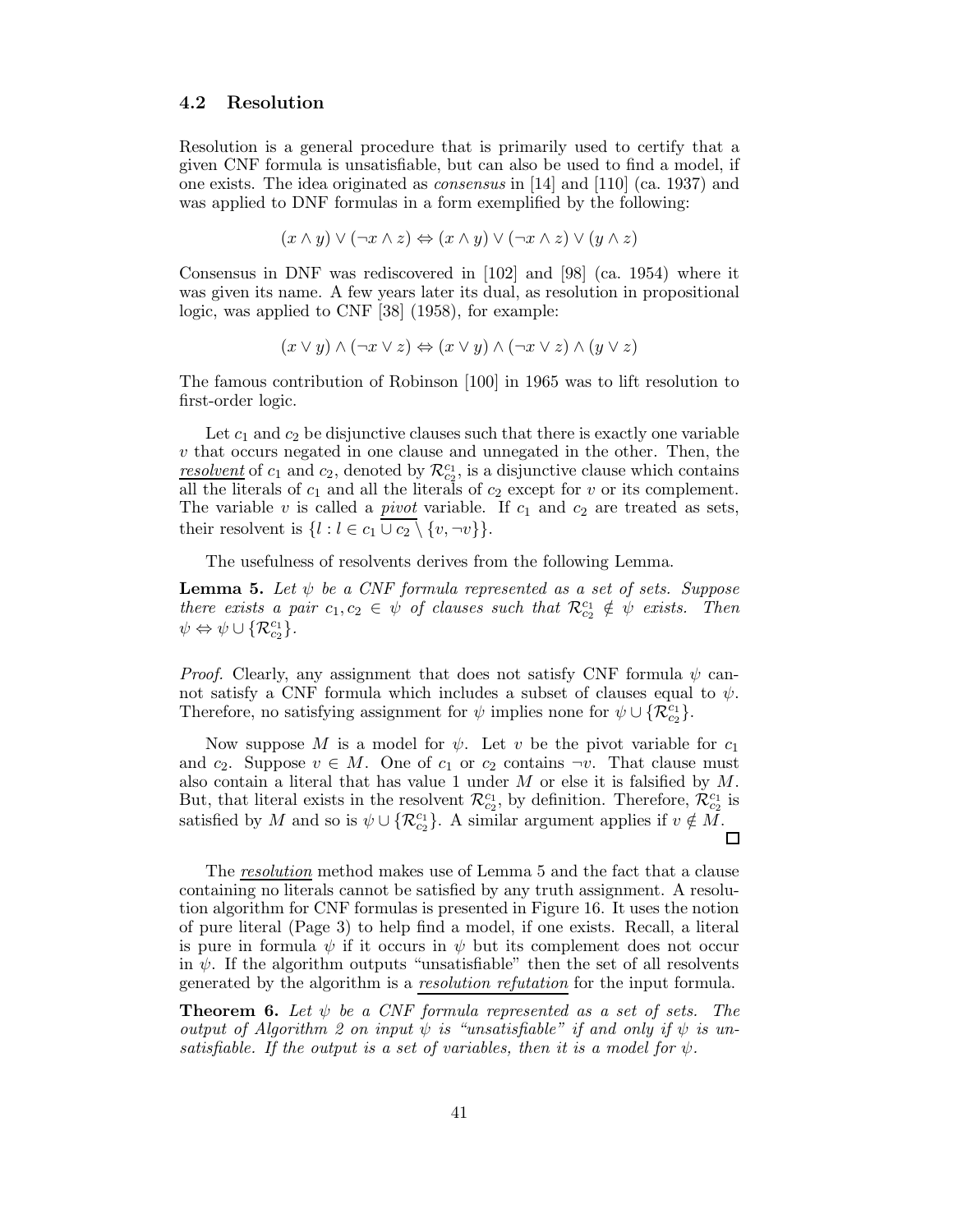Proof. If the algorithm returns "unsatisfiable" one resolvent is the empty clause. From Lemma 5 and the fact that an empty clause cannot be satisfied,  $\psi$  is unsatisfiable.

If the algorithm does not return "unsatisfiable" the Otherwise block is entered because new resolvents cannot be generated from  $\psi$ . Next, a Repeat block to remove clauses containing pure literals is executed, followed by a final Repeat block which adds some variables to  $M$ .

Consider the result of the Repeat block on pure literals. All the clauses removed in this block are satisfied by  $M$  because all variables associated with negative pure literals are absent from  $M$  and all variables associated with positive pure literals are in  $M$ . Call the set of clauses remaining after this Repeat block  $\psi'$ . Now, consider the final Repeat block. If  $\psi' = \bar{\emptyset}$  then all clauses are satisfied by M from the previous Repeat block, and  $M_{1:i}$  will never falsify a clause for any  $i$ . In that case  $M$  is returned and is a model for  $\psi$ . So, suppose  $\psi' \neq \emptyset$ . The only way a clause can be falsified by  $M_{1:1}$ is if it is  $\{v_1\}$ . In that case, the line "Set  $M \leftarrow M \cup \{v_i\}$ " changes M to satisfy that clause. The clause  $\{\neg v_1\} \notin \psi'$  because otherwise it would have resolved with  $\{v_1\}$  to give  $\emptyset \in \psi$  which violates the hypothesis that the pure literal Repeat block was entered. Therefore, no clauses are falsified by  $M_{1:1}$ at the beginning of the second iteration of the Repeat block when  $M_{1:2}$  is considered.

Assume the general case that no clause is falsified for  $M_{1:i-1}$  at the beginning of the  $i^{th}$  iteration of the final Repeat block. A clause  $c_1$  will be falsified by  $M_{1:i}$  but not by  $M_{1:i-1}$  if it contains literal  $v_i$ , which cannot be a pure literal that was processed in the previous Repeat block. Then, the line "Set  $M \leftarrow M \cup \{v_i\}$ " changes M to satisfy  $c_1$  without affecting any previously satisfied clauses. However, it is possible that a clause that was not previously satisfied becomes falsified by the change. If there were such a clause  $c_2$  it must contain literal  $\neg v_i$  and no other literal in  $c_2$  would have a complement in  $c_1$  otherwise it would already have been satisfied by  $M_{1:i-1}$ . That means  $\psi$ , before the pure literal Repeat block, would contain  $\mathcal{R}^{c_1}$ ) $c_2$ . Moreover,  $\mathcal{R}_{c_2}^{c_1}$  could not be satisfied by  $M_{1:i-1}$  because such an assignment would have satisfied  $c_1$  and  $c_2$ . But then  $\mathcal{R}_{c_2}^{c_1}$  must be falsified by  $M_{1:i-1}$ because it contains literals associated only with variables  $v_1, \ldots, v_{i-1}$ . But this is impossible by the inductive hypothesis. It follows that the line "Set  $M \leftarrow M \cup \{v_i\}$ " does not cause any clauses to be falsified and that no clause is falsified for  $M_{1:i}$ . Since no clause is falsified by  $M_{1:n}$ , all clauses must be satisfied by  $M$  which is then a model. The statement of the Theorem follows. □

Resolution is a powerful tool for mechanizing the solution to variants of SAT. However, in the case of an unsatisfiable input formula, since the resolution algorithm offers complete freedom to choose which pair of clauses to resolve next, it can be difficult to control the total number of clauses resolved and therefore the running time of the algorithm. The situation in the case of satisfiable input formulas is far worse since the total number of resolvents generated can be quite large even when a certificate of satisfiability can be generated quite quickly using other methods.

It is easy to find examples of formulas on which the resolution algo-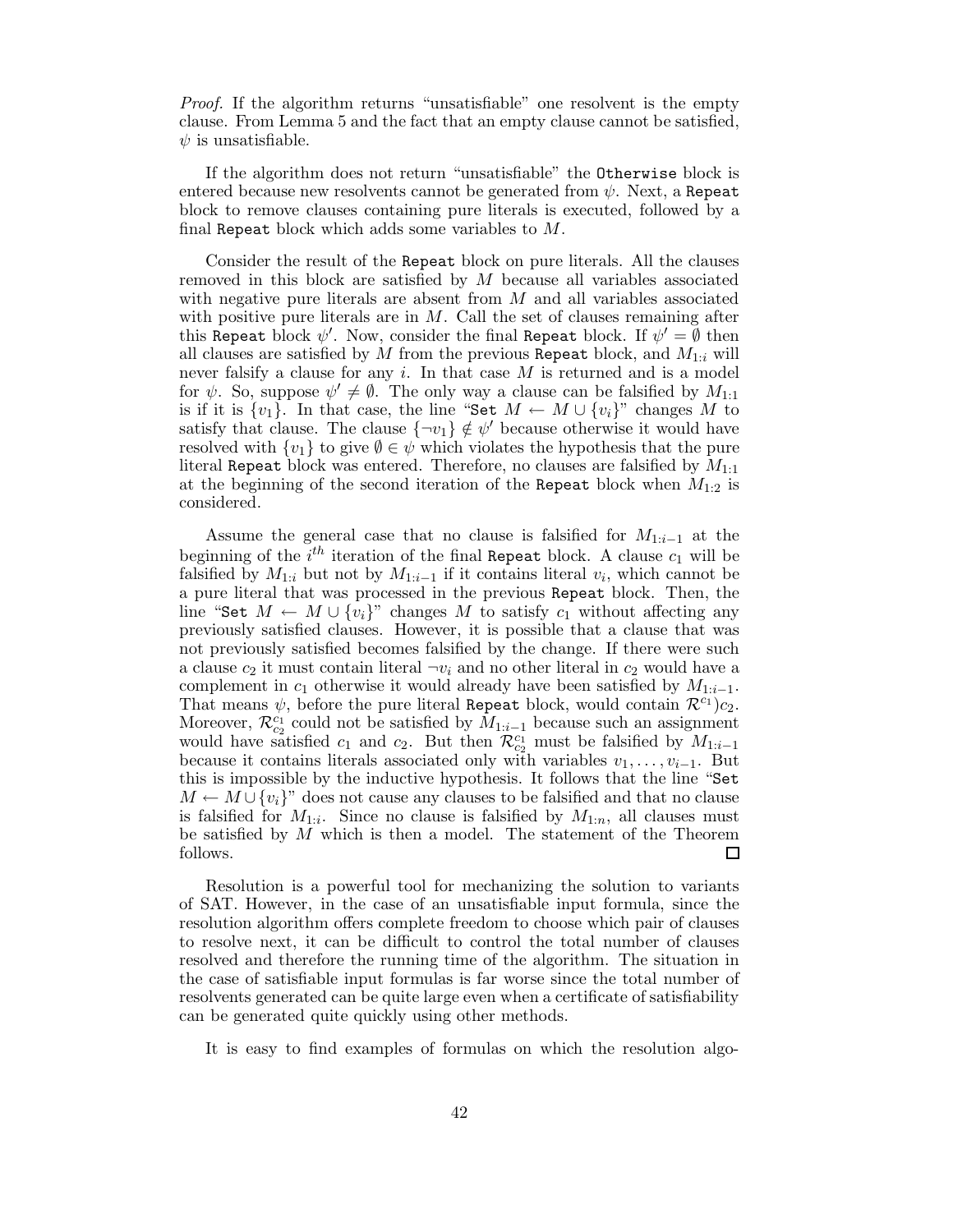### Algorithm 2.

Resolution  $(\psi)$  $/*$  Input  $\psi$  is a set of sets of literals representing a CNF formula  $\frac{1}{2}$  /\* Output is either "unsatisfiable" or a model for  $\psi$  \*/  $\frac{1}{\sqrt{2}}$  Locals: set of variables M  $\frac{1}{\sqrt{2}}$ Set  $M \leftarrow \emptyset$ . Repeat the following until some statement below outputs a value: If  $\emptyset \in \psi$ , Output "unsatisfiable." If there are two clauses  $c_1, c_2 \in \psi$  such that  $\mathcal{R}_{c_2}^{c_1} \notin \psi$  exists, Set  $\psi \leftarrow \psi \cup \{ \mathcal{R}_{c_2}^{c_1} \}.$ Otherwise, Repeat the following while there is a pure literal l in  $\psi$ : If l is a positive literal, Set  $M \leftarrow M \cup \{l\}.$ Set  $\psi \leftarrow \{c : c \in \psi, l \notin c\}.$ Arbitrarily index all variables in  $V_{\psi}$  as  $v_1, v_2, \ldots, v_n$ . Repeat the following for  $i$  from 1 to  $n$ : If  $M_{1:i}$  falsifies some clause in  $\psi$ , Set  $M \leftarrow M \cup \{v_i\}$ . Output M.

 $\Box$ 

Figure 16: Resolution algorithm for CNF formulas.

rithm may perform poorly or well, depending on the order of resolvents, and one infinite family is presented here. Let there be  $n$  "normal" variables  $\{v_0,v_1,\ldots,v_{n-1}\}\$  and  $n-1$  "selector" variables  $\{z_1,z_2,\ldots,z_{n-1}\}\$ . Let each clause contain one normal variable and one or two selector variables. For each  $0 \leq i \leq n-1$  let there be one clause with  $v_i$  and one with  $\neg v_i$ . The selector variables allow the clauses to be "chained" together by resolution to form any n-literal clause consisting of normal variables. Therefore, the number of resolvents generated could be as high as  $2^{O(n)}$  although the input length is  $O(n)$ . The family of input formulas is specified as follows:

$$
\{\{v_0, \neg z_1\}, \{z_1, v_1, \neg z_2\}, \{z_2, v_2, \neg z_3\}, \dots, \{z_{n-2}, v_{n-2}, \neg z_{n-1}\}, \{z_{n-1}, v_{n-1}\},
$$
  

$$
\{\neg v_0, \neg z_1\}, \{z_1, \neg v_1, \neg z_2\}, \dots, \{z_{n-2}, \neg v_{n-2}, \neg z_{n-1}\}, \{z_{n-1}, \neg v_{n-1}\}\}.
$$

The number of resolvents generated by the resolution algorithm greatly depends on the order in which clauses are chosen to be resolved. Resolving vertically, the 0th column adds resolvent  $\{\neg z_1\}$ . This resolves with the clauses of column 1 to add  $\{v_1, \neg z_2\}$  and  $\{\neg v_1, \neg z_2\}$  and these two add resolvent  $\{\neg z_2\}$ . Continuing, resolvents  $\{\neg z_3\}, \ldots, \{\neg z_{n-1}\}$  are added. Finally,  $\{\neg z_{n-1}\}\)$  resolves with the two clauses of column  $n-1$  to generate resolvent  $\emptyset$  showing that the formula is unsatisfiable. The total number of resolutions executed is  $O(n)$  in this case. On the other hand, resolving horizontally (resolve one clause of column 0 with a clause of column 1, then resolve the resolvent with a clause from column 2, and so on), all  $2^n$  *n*-literal clauses of "normal" variables can be generated before  $\emptyset$  is.

The number of resolution steps executed on a satisfiable formula can be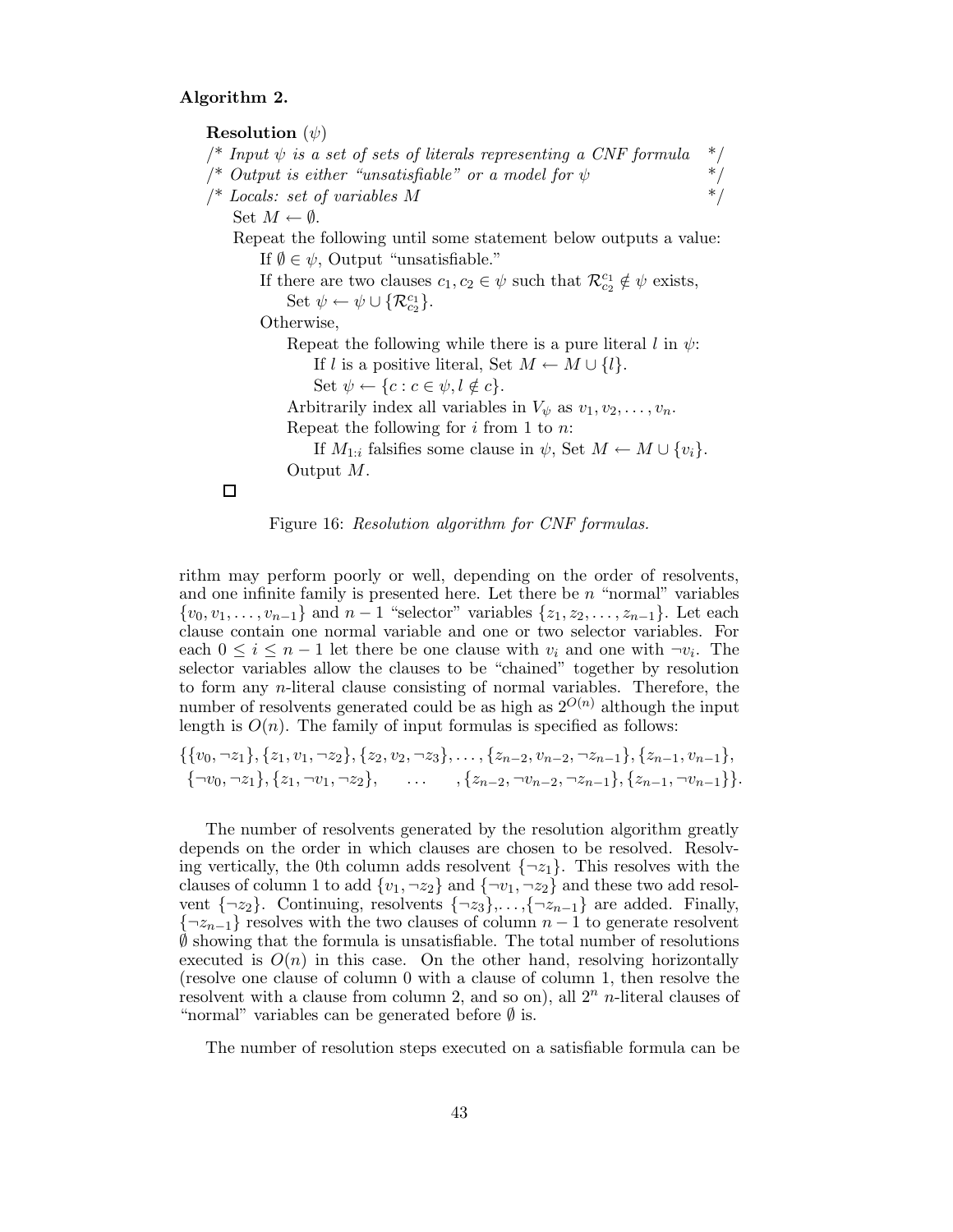outrageous. Remove column  $n-1$  from the above formulas. They are then satisfiable. But that is not known until  $2^{O(n)}$  resolutions fail to generate  $\emptyset$ .

This example may suggest that something is wrong with resolution and that it should be abandoned in favor of faster algorithms. While this is reasonable for satisfiable formulas, it may not be for unsatisfiable formulas. As illustrated by Theorem 8, in the case of providing a certificate of unsatisfiability, the resolution algorithm can always "simulate" the operation of many other algorithms in time bounded by a polynomial on input length. So, the crucial problem for the resolution algorithm, when applied to unsatisfiable formulas, is determining the order in which clauses should be resolved to keep the number of resolvents generated at a minimum. A significant portion of this chapter deals with this question. However, first consider an extension to resolution that has shown improved ability to admit short refutations.

# 4.3 Extended Resolution

In the previous section it was shown that the size of a resolution refutation can vary enormously depending on the order resolvents are formed. That is, for at least one family of formulas there are both exponentially long and linearly long refutations. But for some families of formulas nothing shorter than exponential size resolution refutations is possible. However, the simple idea of extended resolution can yield short refutations in such cases.

Extended resolution is based on a result of Tseitin [120] who showed that, for any pair of variables v, w in a given CNF formula  $\psi$ , the following expression may be appended to  $\psi$ :

$$
(z \lor v) \land (z \lor w) \land (\neg z \lor \neg v \lor \neg w) \tag{3}
$$

where z is a variable that is not in  $\psi$ . From Figure 14 this is equivalent to:

$$
z \leftrightarrow (\neg v \lor \neg w)
$$

which means either v and w both have value 1 (then  $z = 0$ ) or at least one of v or w has value 0 (then  $z = 1$ ). Observe that as long as z is never used again, any of the expressions of Figure 14 can be used in place of or in addition to (3). More generally,

$$
z \leftrightarrow f(v_1, v_2, \ldots, v_k)
$$

can be used as well where  $f$  is any Boolean function of arbitrary arity. Judicious use of such extensions can result in polynomial size refutations for problems that have no polynomial size refutations without extension, a notable example being the pigeon hole formulas.

By adding variables not in  $\psi$  one obtains, in linear time, a satisfiabilitypreserving translation from any propositional expression to CNF with at most a constant factor blowup in expression size as shown in Section 4.1.

# 4.4 Davis-Putnam Resolution

The Davis-Putnam procedure (DPP) [39] is presented here mainly for historical reasons. In DPP, a variable  $v$  is chosen and then all resolvents with  $v$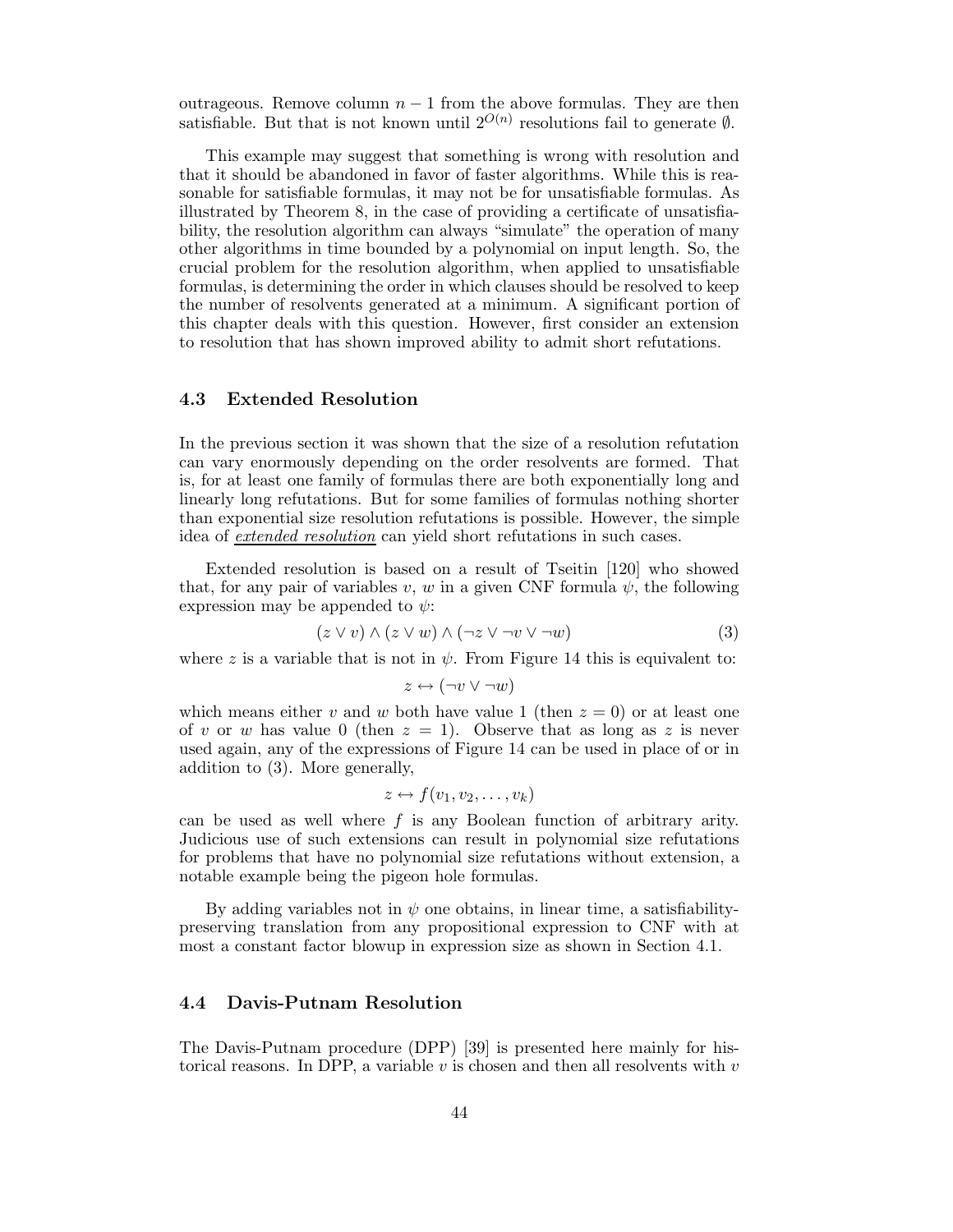as pivot are generated. When no more such resolvents can be generated, all clauses containing v or  $\neg v$  are removed and the cycle of choosing a variable, generating resolvents, and eliminating clauses is repeated to exhaustion. The fact that it works is due to the following result.

**Lemma 7.** Let  $\psi$  be a CNF formula. Perform the following operations:

 $\psi_1 \leftarrow \psi$ . Choose any variable v from  $\psi_1$ . Repeat the following until no new resolvents with v as pivot can be added to  $\psi_1$ : If there is a pair of clauses  $c_1, c_2 \in \psi_1$  such that  $\mathcal{R}_{c_2}^{c_1}$  with v as pivot exists and  $\mathcal{R}_{c_2}^{c_1} \notin \psi_1$ ,  $\psi_1 \leftarrow \psi_1 \cup \{ \mathcal{R}_{c_2}^{c_1} \}.$  $\psi_2 \leftarrow \psi_1$ . Repeat the following while there is a clause  $c \in \psi_2$  such that  $v \in c$  $or \neg v \in c$ :  $\psi_2 \leftarrow \psi_2 \setminus \{c\}.$ 



*Proof.* By Lemma 5  $\psi_1$  is functionally equivalent to  $\psi$ . Since removing clauses cannot make a satisfiable formula unsatisfiable, if  $\psi$  and therefore  $\psi_1$ is satisfiable, then so is  $\psi_2$ .

Now, suppose  $\psi$  is unsatisfiable. Consider any pair of assignments M (without v) and  $M \cup \{v\}$ . Either both assignments falsify some clause not containing v or  $\neg v$  or else all clauses not containing v or  $\neg v$  are satisfied by both M and  $M \cup \{v\}$ . In the former case, some clause common to  $\psi$  and  $\psi_2$ is falsified by  $M$  so both formulas are falsified by  $M$ . In the latter case,  $M$ must falsify a clause  $c_1 \in \psi$  containing v and  $M \cup \{v\}$  must falsify a clause containing  $\neg v$ . Then the resolvent  $\mathcal{R}_{c_2}^{c_1} \in \psi_2$  is falsified by M. Therefore, since every assignment falsifies  $\psi$ ,  $\psi_2$  is unsatisfiable.  $\Box$ 

Despite the apparent improvement in the management of clauses over the resolution algorithm, DPP is not considered practical. However, it has spawned some other commonly used variants, especially the next algorithm to be discussed.

### 4.5 Davis-Putnam Loveland Logemann Resolution

Here a reasonable implementation of the key algorithmic idea in DPP is presented. The idea is to repeat the following: choose a variable, take care of all resolutions due to that variable, and then erase clauses containing it. The algorithm, called DPLL [40], is shown in Figure 17. It was developed when Loveland and Logemann attempted to implement DPP but found that it used too much RAM. So they changed the way variables are eliminated by employing the splitting rule: assignments are recursively extended by one variable in both possible ways, looking for a satisfying assignment. Thus, DPLL is of the divide-and-conquer family.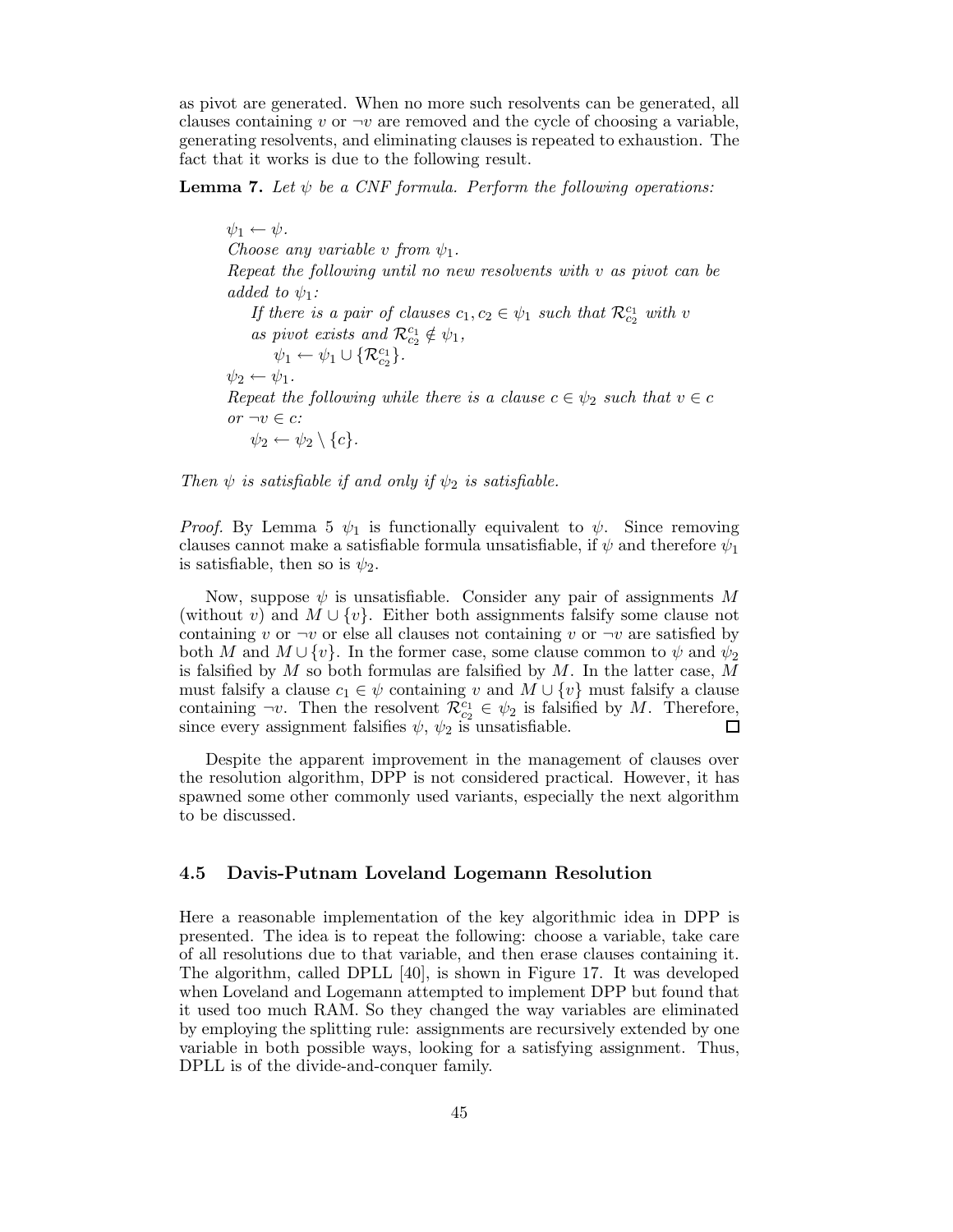# Algorithm 3.

DPLL  $(\psi)$  $\frac{1}{2}$  Input  $\psi$  is a set of sets of literals representing a CNF formula  $\frac{1}{2}$ /\* Output is either "unsatisfiable" or a model for  $\psi$  \*/<br>/\* Locals: integer d, variable stack  $V_P$ , list of formulas  $\psi_0, \psi_1, ...$  \*/<br>/\* antial assignments  $M_{1,1}$ /\* Locals: integer d, variable stack  $V_P$ , list of formulas  $\psi_0, \psi_1, ...$  $\frac{1}{k}$  partial assignments  $M_{1:d}$ . Set  $d \leftarrow 0$ ; Set  $M_{1:0} \leftarrow \emptyset$ ; Set  $\psi_0 \leftarrow \psi$ ; Set  $V_P \leftarrow \emptyset$ . Repeat the following until some statement outputs a value: If  $\psi_d = \emptyset$ , Output  $M_{1:d}$ . If  $\emptyset \in \psi_d$ , Repeat the following until  $l$  is "tagged." If  $V_P = \emptyset$ , Output "unsatisfiable." Pop  $l \leftarrow V_P$ . Set  $d \leftarrow d - 1$ . Push  $V_P \leftarrow \neg l$ . /\* l and  $\neg l$  are not tagged \*/ If l is a negative literal then  $M_{1:d+1} \leftarrow M_{1:d} \cup \{\neg l\}.$ Otherwise,  $M_{1:d+1} \leftarrow M_{1:d}$ . Set  $\psi_{d+1} \leftarrow \{c - \{\neg l\} : c \in \psi_d, l \notin c\}.$ Set  $d \leftarrow d + 1$ . Otherwise, If there exists a pure literal in  $\psi_d$ , Choose a pure literal l. Otherwise, if there is a unit clause in  $\psi_d$ , Choose a literal  $l$  in a unit clause and "tag"  $l$ . Otherwise, Choose a literal l in  $\psi_d$  and "tag" l. Push  $V_P \leftarrow l$ . If l is a positive literal,  $M_{1:d+1} \leftarrow M_{1:d} \cup \{l\}.$ Otherwise,  $M_{1:d+1} \leftarrow M_{1:d}$ . Set  $\psi_{d+1} \leftarrow \{c - \{\neg l\} : c \in \psi_d, l \notin c\}.$ Set  $d \leftarrow d + 1$ .

 $\Box$ 

Figure 17: DPLL algorithm for CNF formulas.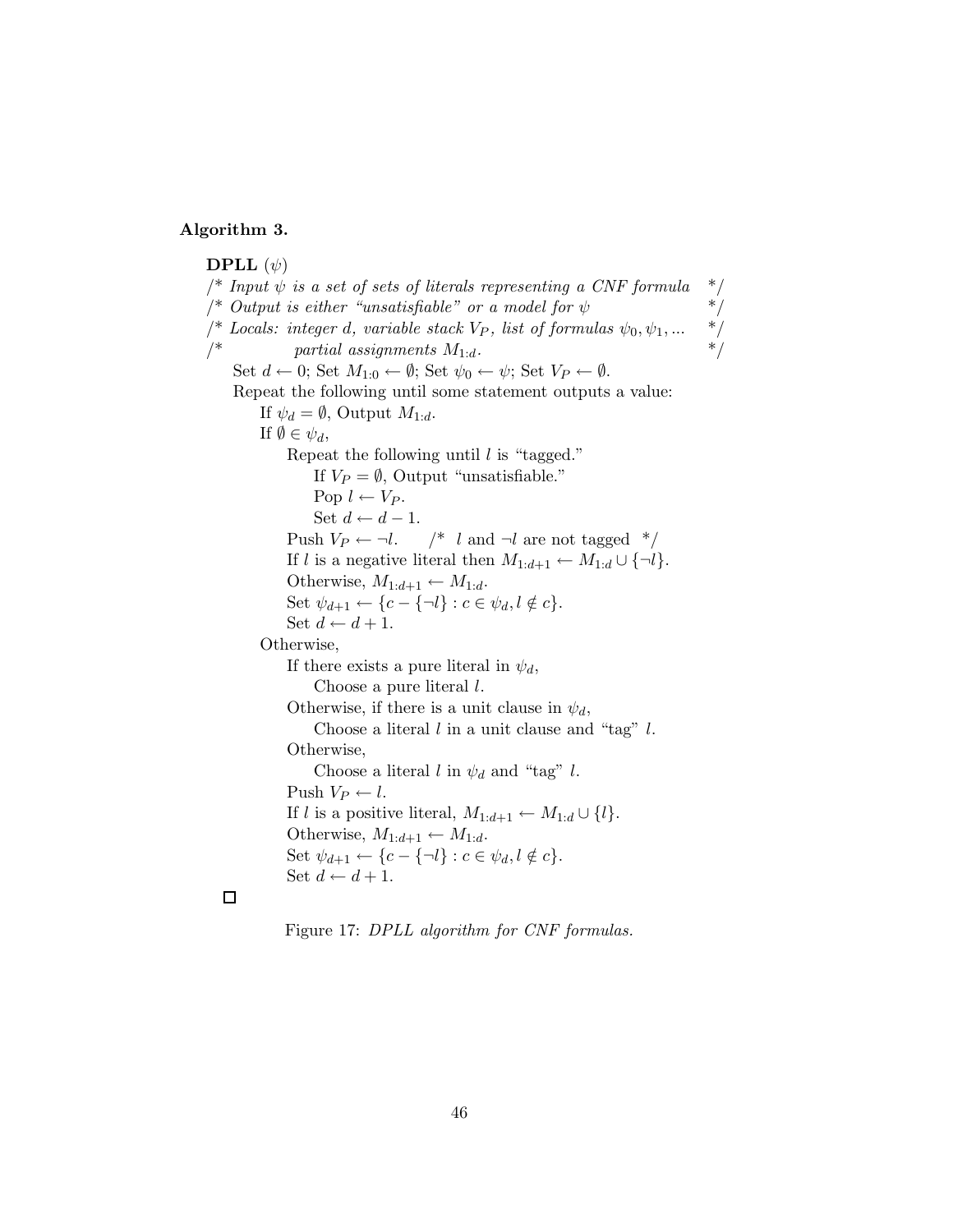

 $\{\neg v_0, \neg v_1, \neg v_2\}, \{\neg v_0, \neg v_2, \neg v_3\}, \{v_2, \neg v_3\}, \{v_2, v_3\}\}$ 

Figure 18: A DPLL refutation tree for the above CNF formula.

The DPLL algorithm of Figure 17 is written iteratively instead of recursively for better comparison with other algorithms to be discussed later. Omitted is a formal proof of the fact that the output of DPLL on input  $\psi$  is "unsatisfiable" if and only if  $\psi$  is unsatisfiable, and if the output is a set of variables, then it is a model for  $\psi$ . The reader may consult [40] for details.

A common visualization of the flow of control of DPLL and similar algorithms involves a graph structure known as a search tree. Since search trees will be used several times in this chapter to assist in making some difficult points clear, this concept is explained here. A search tree is a rooted acyclic digraph where each vertex has out degree at most two, and in degree one except for the root. Each internal vertex represents some Boolean variable and each leaf may represent a clause or may have no affiliation. If an internal vertex represents variable v and it has two outward oriented edges then one is labeled v and the other is labeled  $\neg v$ ; if it has one outward oriented edge, that edge is labeled either v or  $\neg v$ . All vertices encountered on a path from root to a leaf represent distinct variables. The labels of edges on such a path represent a truth assignment to those variables:  $\neg v$  means set the value of  $v$  to 0 and  $v$  means set the value of  $v$  to 1.

The remaining details are specific to a particular CNF formula  $\psi$  which is input to the algorithm modeled by the search tree. A leaf is such that the partial truth assignment represented by the path from the root either minimally satisfies all clauses of  $\psi$ , or minimally falsifies at least one clause of  $\psi$ . In the latter case, one of the clauses falsified becomes the label for the leaf. If  $\psi$  is unsatisfiable, all leaves are labeled and the search tree is a refutation tree. A fully labeled refutation tree modeling one possible run of DPLL on a particular unsatisfiable CNF formula is shown in Figure 18. With reference to Figure 17, a path from the root to any vertex represents the state of  $V_P$  at some point in the run. For a vertex with out degree two, the left edge label is a "tagged" literal. For vertices with out degree one, the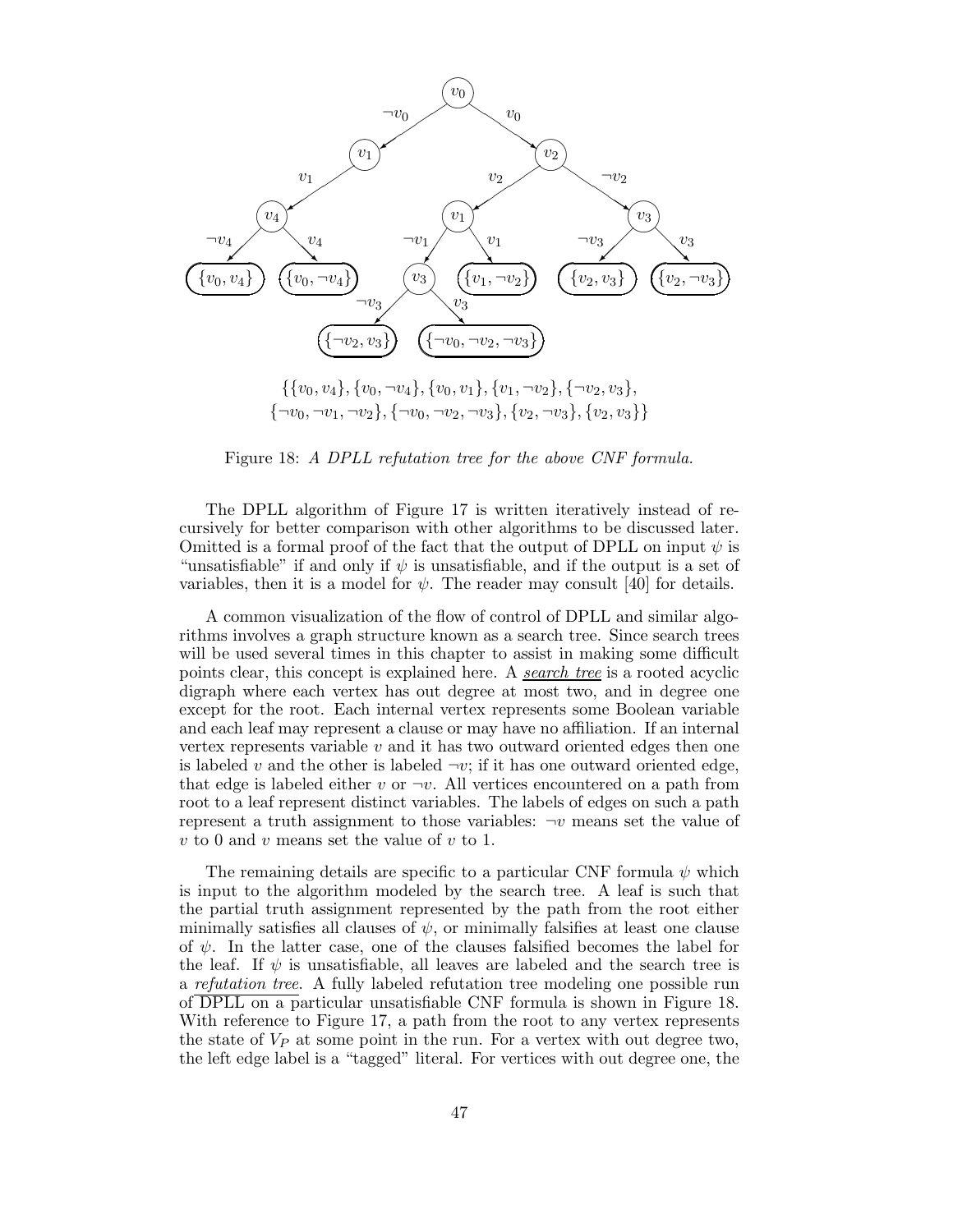single edge label is a "pure" literal.

The DPLL algorithm is a performance compromise. Its strong point is sets of resolvents are constructed incrementally, allowing some sets of clauses and resolvents to be entirely removed from consideration long before the algorithm terminates. But this is offset by the weakness that some freedom in choosing the order of forming resolvents is lost, so more resolvents may have to be generated. Applied to a satisfiable formula, DPLL can be a huge winner over the resolution algorithm: if the right choices for variable elimination are made, models may be found in  $O(n)$  time. However, for an unsatisfiable formula it is not completely clear which algorithm performs best generally. Theorem 8 below shows that if there is a short DPLL refutation for a given unsatisfiable formula, then there must be a short resolution refutation for the same formula<sup>5</sup>. But, in  $[4]$  a family for formulas for which a shortest resolution proof is exponentially smaller than the smallest DPLL refutation is presented. These facts seem to give the edge to resolution. On the other hand, it may actually be relatively easy to find a reasonably short DPLL refutation but very hard to produce an equally short or shorter resolution refutation. An important determining factor is the order in which variables or resolutions are chosen and the best order is often sensitive to structural properties of the given formula. For this reason, quite a number of choice heuristics have been studied and some results on these are presented later in this chapter.

Many modern SAT solvers augment DPLL with other features such as restarts and conflict-driven clause learning. The refutation complexity of a solver so modified is then theoretically similar to that of resolution. More will be said about this in subsequent sections.

This section concludes with the following classic result.

Theorem 8. Suppose DPLL is applied to a given unsatisfiable CNF formula  $\psi$  and suppose the two lines "Set  $\psi_{d+1} \leftarrow \{c - \{\neg l\} : c \in \psi_d, l \notin c\}$ ." are together executed p times. Then there is a resolution refutation in which no more than  $p/2$  resolvents are generated.

*Proof.* Run DPLL on  $\psi$  and, in parallel, generate resolvents from clauses of  $\psi$  and other resolvents. At most one resolvent will be generated every time the test "If  $V_P = \emptyset$ " succeeds or the line "Pop  $l \leftarrow V_P$ " is executed and l is neither tagged nor a pure literal. But this is at most half the number of times  $\psi_{d+1}$  is set. Hence, when DPLL terminates on an unsatisfiable formula, at most  $p/2$  resolvents will be generated. Next, it is shown how to generate resolvents and show that  $\emptyset$  is a resolvent of two of them.

The idea can be visualized as a series of destructive operations on a DPLL refutation tree. Assume clauses in  $\psi$  label leaves as discussed on Page 47. Repeat the following: if there are two leaf siblings, replace the subtree of the two siblings and their parent either with the resolvent of the leaf clauses, if they resolve, or with the leaf clause that is falsified by the assignment represented by the path from root to the parent (there must be one if  $\psi$  is unsatisfiable); otherwise there is a pair of vertices consisting of one leaf and a parent so replace this pair with the leaf. Replacement entails setting the

<sup>&</sup>lt;sup>5</sup>See [29] for other results along these lines.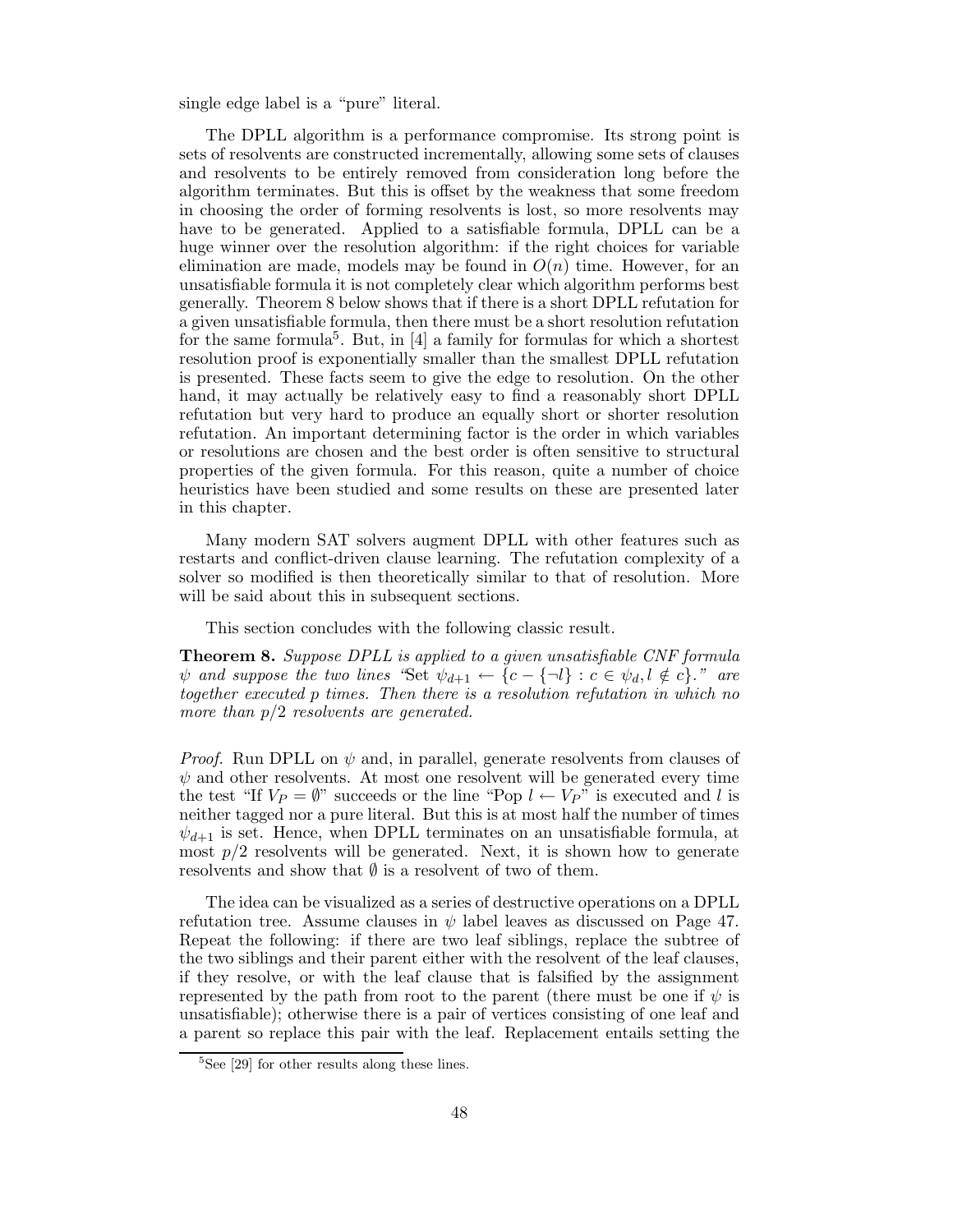edge originally pointing to the parent to point to the replacement vertex. Eventually, the tree consists of a root only and its label is the empty clause.

This visualization is implemented as follows. Define a stack S and set  $S \leftarrow \emptyset$ . The stack will hold clauses of  $\psi$  and resolvents. Run DPLL on  $\psi$ . In parallel, manipulate S as follows:

1. The test "If  $\emptyset \in \psi_d$ ":

Whenever this test succeeds, there is a clause  $c \in \psi$  whose literals can only be complements of those in  $V_P$  so push  $S \leftarrow c$ .

2. The line "Pop  $l \leftarrow V_P$ ":

Immediately after execution of this line, if l is not "tagged," and is not a pure literal then do the following. Pop  $c_1 \leftarrow S$  and pop  $c_2 \leftarrow S$ . If  $c_1$  and  $c_2$  can resolve, push  $S \leftarrow \mathcal{R}_{c_2}^{c_1}$ ; otherwise, at least one of  $c_1$  or  $c_2$ , say  $c_1$ , does not contain l or  $\neg l$ , so push  $S \leftarrow c_1$ .

3. The line "If  $V_P = \emptyset$ , Output "unsatisfiable."": The algorithm terminates so pop  $c_1 \leftarrow S$ , pop  $c_2 \leftarrow S$ , and form the resolvent  $c_t = \mathcal{R}_{c_2}^{c_1}$ .

We claim that, when the algorithm terminates,  $c_t = \emptyset$ .

To prove this claim it is shown that when  $c_1$  and  $c_2$  are popped in Step 2,  $c<sub>2</sub>$  contains literals that are only complementary to those of a subset of  $V_P \cup \{l\}$  and  $c_1$  contains literals that are only complementary to those of a subset of  $V_P \cup \{\neg l\}$  and if l is a pure literal in the same step then  $c_1$  contains literals complementary to those of a subset of  $V_P$ . Since  $V_P = \emptyset$  when  $c_1$ and  $c_2$  are popped to form the final resolvent,  $c_t$ , it follows that  $c_t = \emptyset$ .

By induction on the maximum depth of stacking of  $c_2$  and  $c_1$ . The base case has  $c_2$  and  $c_1$  as clauses of  $\psi$ . This can happen only if  $c_2$  had been stacked in Step 1 then Step 2 was executed and then  $c_1$  was stacked soon after in Step 1. It is straightforward to check that the hypothesis is satisfied in this case.

Suppose the hypothesis holds for maximum depth up to  $k$  and consider a situation where the maximum depth of stacking is  $k + 1$ . There are two cases. First, suppose l is a pure literal. Then neither l nor  $\neg l$  can be in  $c_1$  so, by the induction hypothesis, all of the literals of  $c_1$  must be complementary to literals of  $V_P$ . Second, suppose l is not "tagged" and not a pure literal. Then  $c_1$  and  $c_2$  are popped. By the induction hypothesis,  $c_1$  contains only literals complementary to some in  $V_P \cup \{\neg l\}$  and  $c_2$  contains only literals complementary to some in  $V_P \cup \{l\}$ . Therefore, if they resolve, the pivot must be l and the resolvent contains only literals complementary to some in  $V_P$ . If they don't resolve, by the induction hypothesis, one must not contain l or  $\neg l$ . That one has literals only complementary to those of  $V_P$ , so the hypothesis holds in this case. hypothesis holds in this case.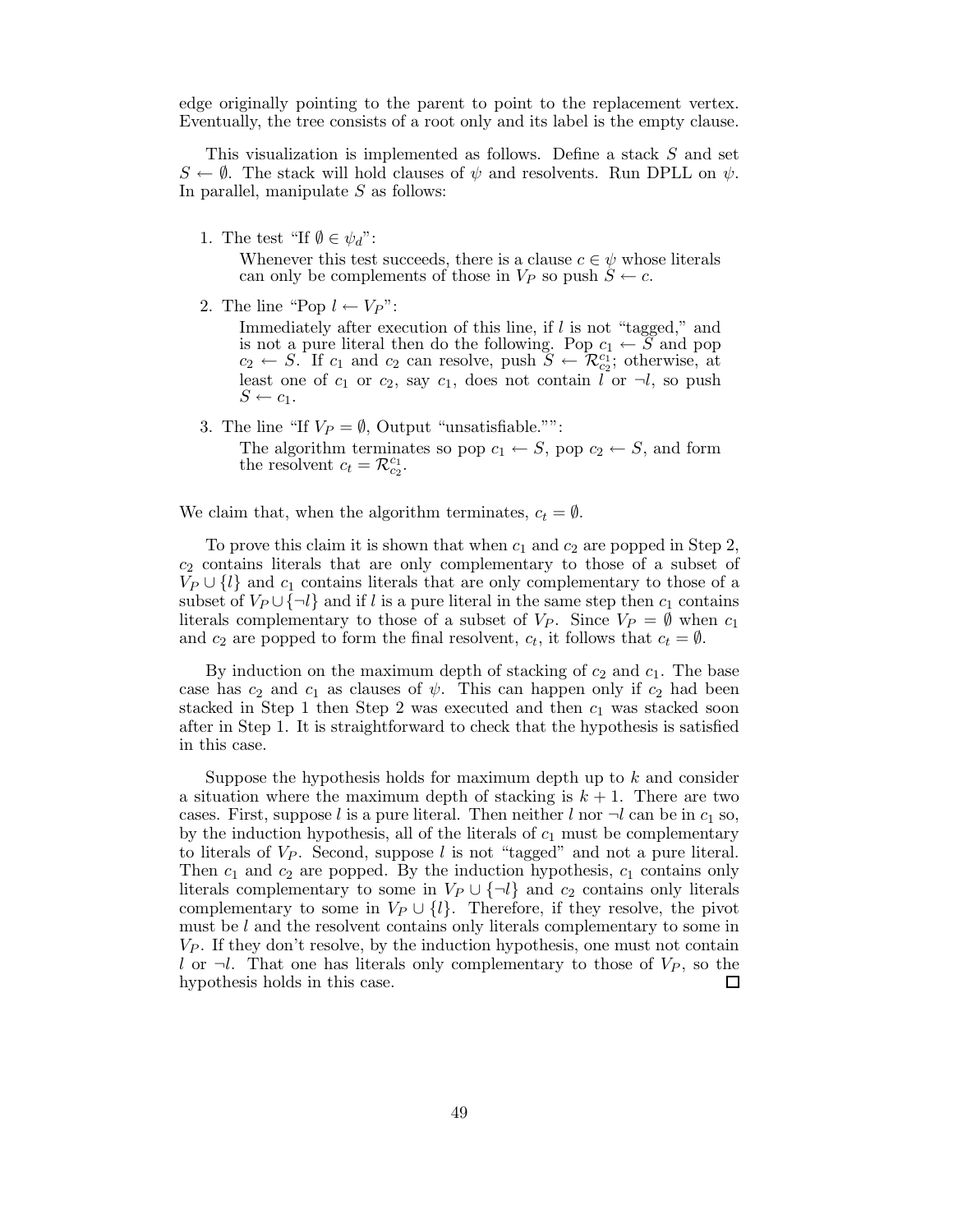# 4.6 Conflict-Driven Clause Learning

Early SAT solvers used refinements and enhancements to DPLL to solve SAT instances. Recently, these refinements and enhancements have been standardized and developed into a parameterized algorithm. This algorithm is far enough removed from DPLL that it is commonly referred to as Conflict Driven Clause Learning (CDCL) [111, 101, 112]).

The reasons for the increased solving power and efficiency of modern SAT solvers lie in specialized CDCL techniques tailored to support core CDCL operations such as Binary Constraint Propagation (BCP) and heuristic computation. Each technique on its own is not very impressive but, when all of these techniques are fitted together in the DPLL framework, orders of magnitude improvement can be seen. For example, conflict clause learning helps to create a dynamic search space that is DAG-like instead of tree-like as was the case for early DPLL-based algorithms [10]. This technique, when used in conjunction with dynamic restarts, is as strong as general resolution and exponentially more powerful than DPLL [10]. The combination of such techniques have allowed SAT solvers to be used practically in a wide range of fields such as bioinformatics [89], cryptography [93, 113], and planning [36, 131] as well as on many hard combinatorial problems such as van der Waerden numbers [82, 83]. Also, the recent integration of SAT-based techniques with theory solvers (this technology is named SMT [106] - details are given in Section 4.7) is enabling push-button solutions to industrial-strength problems that previously required expert human interaction to solve (for example, see [62]).

Two chapters in the Handbook of Satisfiability [13] cover CDCL extensively. The reader is referred to [37] and [112] for details. The remainder of this section highlights the main points.

### 4.6.1 Conflict Analysis

DPLL explores both sides of a choicepoint before backtracking over it. This is called chronological backtracking, and is not generally conducive to good SAT solving. It is often the case that the same conflict exists on both sides of a choicepoint. Analyzing the conflict on one side may prevent recomputation of the same conflict on the other side, in which case the choicepoint can be backjumped over. Performing conflict analysis in the framework of DPLL enables non-chronological backtracking, which, in effect, works to counteract bad decisions made by the search heuristic.

Conflict analysis is often depicted in terms of an implication graph, though, in practice, the implication graph is not actually built. In modern SAT solvers, new clauses are generated by resolution steps ordered by the current search tree path. Specifically, a conflict is reached when two asserting clauses infer opposing literals during BCP. These two clauses can be resolved together to create a new clause called a conflict clause. This clause will either be the empty clause (in which case the formula is unsatisfiable), or it will, if evaluated under the current partial assignment, be falsified. Consider the most recently assigned literal in the conflict clause.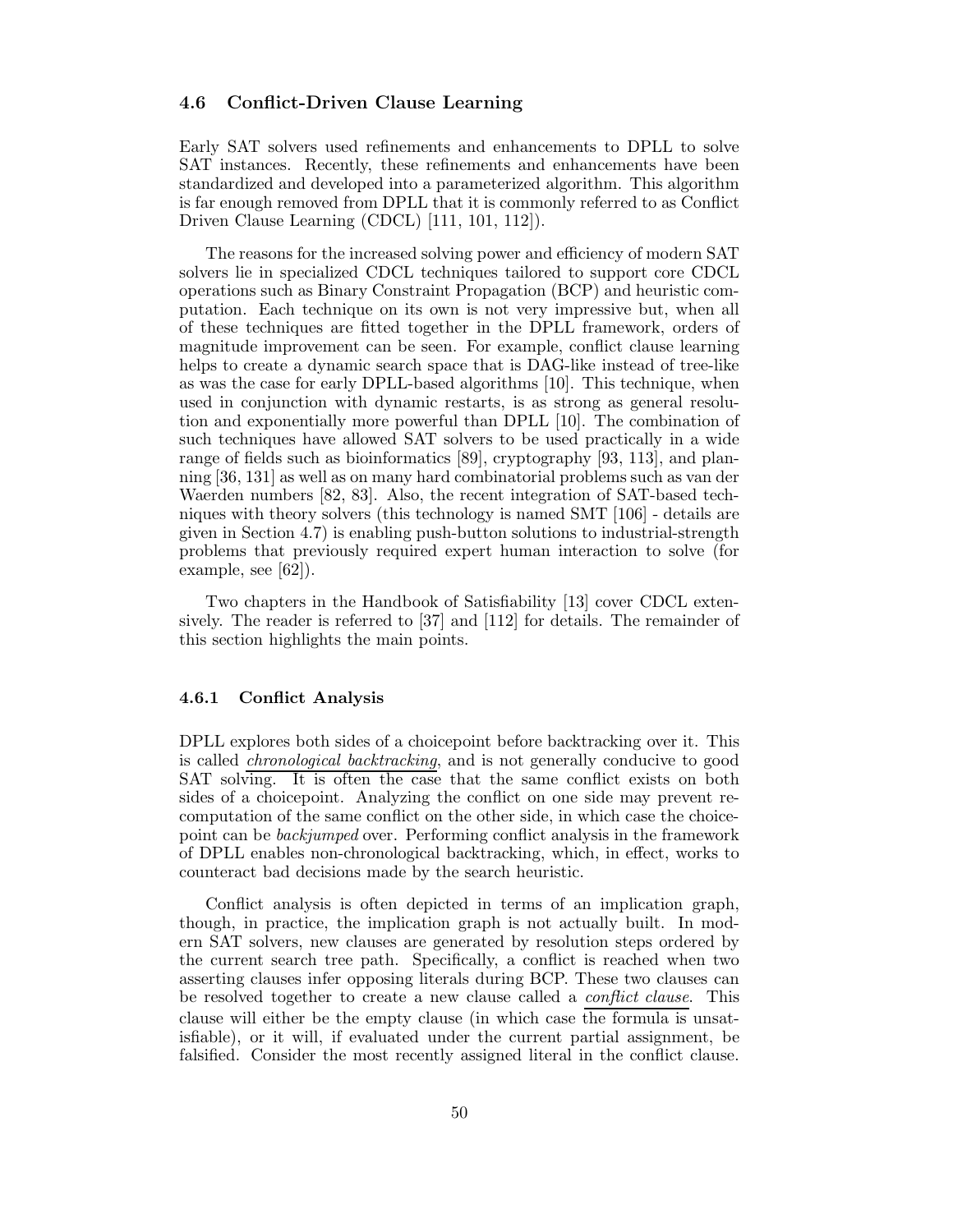If the literal was assigned by an asserting clause, the conflict clause and the asserting clause are resolved, creating a new conflict clause, and the process is repeated. If the literal was assigned by a choicepoint, the current search tree up to the literal is undone and the value assigned by the choicepoint is flipped. All new conflict clauses may be safely added to the original CNF formula (i.e. learned) because they are logical consequences of the original formula [111]. Learning conflict clauses helps to prune the search space by preventing re-exploration of shared search structure, especially when used in conjunction with restarts. Also, prior to adding newly learned clauses, it may be beneficial to attempt to minimize the clauses by performing a restricted version of resolution with other asserting clauses [11, 125].

There is at least one special case to consider when learning conflict clauses. If a conflict clause contains only one literal at the current decision level, called a Unique Implication Point (UIP), the search state can backjump to the second most recently assigned literal in the clause. This will cause the UIP literal will be naturally inferred via BCP [95] and has the effect of promoting those parts of the search tree relevant to the current conflict.

Conflict analysis is also used to generate resolution proofs of unsatisfiable instances. In the same way that an assignment to a satisfiable instance acts as a polynomial time checkable certificate that an instance is satisfiable, a resolution proof acts as a certificate of unsatisfiability, checkable in linear time and space on the number of learned clauses (though the number of learned clauses can be exponential on the number of variables in the best case). More information on this topic can be found in  $[130]$ ,  $[11]$ , and  $[124]$ .

#### 4.6.2 Conflict Clause Memory Management

Not all derived conflict clauses can be stored. Too many conflict clauses increases the overhead of finding an applicable one, too few conflict clauses reduces the chance that a good one can be found to prune the search space. Therefore, the size of the conflict clause data base, what goes into it, and how long entries should stay there has been well studied. The number of conceivable schemes is quite large. A good one was recently discovered and reported in [8]. In that paper the learned clause measure LBD (for Literals Block Distance) is defined to be the number of different levels at which literals of a clause were assigned values as choicepoints up to the current assignment. A small LBD suggests a learned clause that was useful in generating a long sequence of unit resolutions. It was found in experiments on all SAT-Race '06 benchmarks that 40% of unit resolutions occur in clauses of LBD=2 versus 20% on 2-literal clauses and, generally, the lower the LBD, the more significant the contribution to BCP. Due to this, the following "cleaning strategy" was proposed: remove half of the learned clauses, not including a class of easy discovered clauses of least LBD, every  $20000+500*x$ conflicts, where x is the number of times this operation has been performed before on the current input. Adding this strategy to existing solvers resulted in a significant improvement in performance.

Many other ideas for determining the life of conflict clauses have been proposed and tried. Several of these are mentioned in [112] near the end of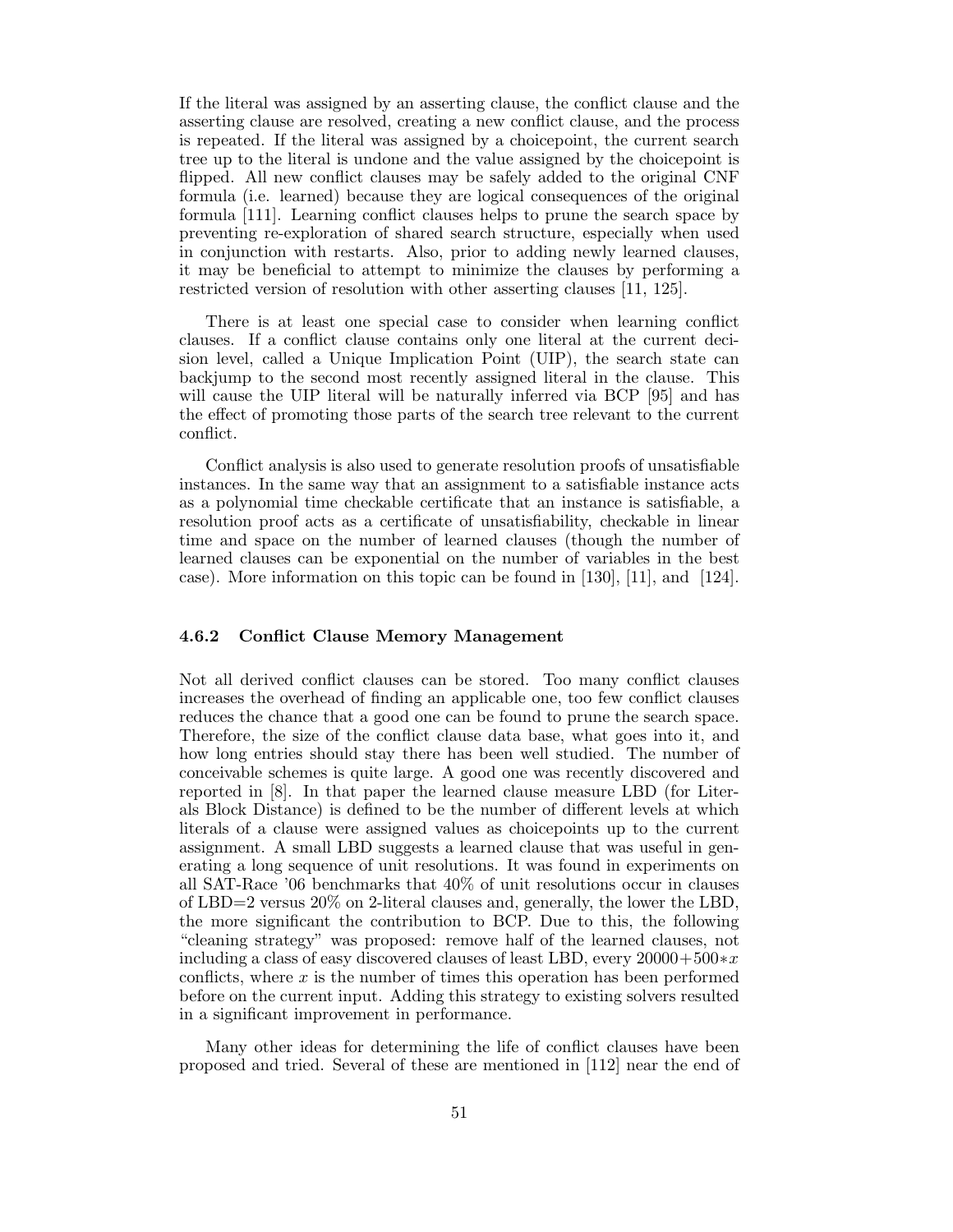the chapter.

#### 4.6.3 Lazy Structures

An important aspect of CDCL associated with performance has to do with maintaining data structures that store solver state. The degree to which these structures are managed lazily has an impact on the optimal choice of other solver mechanisms. For example, lazy structures result in faster backtracking so "the authors of Chaff proposed to always stop clause learning at the first UIP" and "always take the backtrack step" [112]. In addition, the implementation of BCP and conflict analysis is influenced by the implementation of lazy structures. Using lazy structures, the fact that a clause becomes satisfied by a state change may not be reported to solver mechanisms immediately or even at all. This presents potential savings by preventing some unnecessary computation and does not affect the correctness of the solver. Next, in this section the classic notion of watched literals [95] is used to illustrate this point.

Suppose a clause is stored as a sequence of literals and suppose the number of literals is at least 2. For each clause, assign two pointers each pointing to one of the literals but both pointing to different literals of the clause. The literals pointed to are called *watched literals* and are distinguished in name as the "first" and "second" watched literal. The following properties are maintained always:

- 1. A clause is satisfied if and only if its first watched literal has value 1
- 2. A clause is falsified if and only if its first and second watched literals have value 0
- 3. A clause is "unit" if and only if one watched literal is unassigned and the other has value 0
- 4. A clause is unassigned and not "unit" if and only if both watched literals are unassigned

Initially, a clause is unassigned and the pointers are pointing to arbitrary literals. If a clause is unassigned, not "unit," and a literal other than the second watched literal takes value 1, then that literal becomes the first watched literal. If the literal taking value 1 is the second watched literal, the first and second watched literals are swapped. If both watched literals are unassigned and one of them takes value 0, a check must be made to determine whether the clause has another unassigned literal. If it doesn't, the clause becomes a unit clause and the single unassigned literal takes value 1 and becomes the first watched literal swapping title, if necessary, with the watched literal of value 0. Otherwise the pointer referencing the recently assigned watched literal gets set to point to the unassigned literal that was found during the check. The search for an unassigned literal can proceed in any direction among the literals of the clause. Observe that the watch literal pointers do not have to be reset on backtrack. Further savings are obtained by associating a "level" and "value" field with every literal: when a clause is satisfied or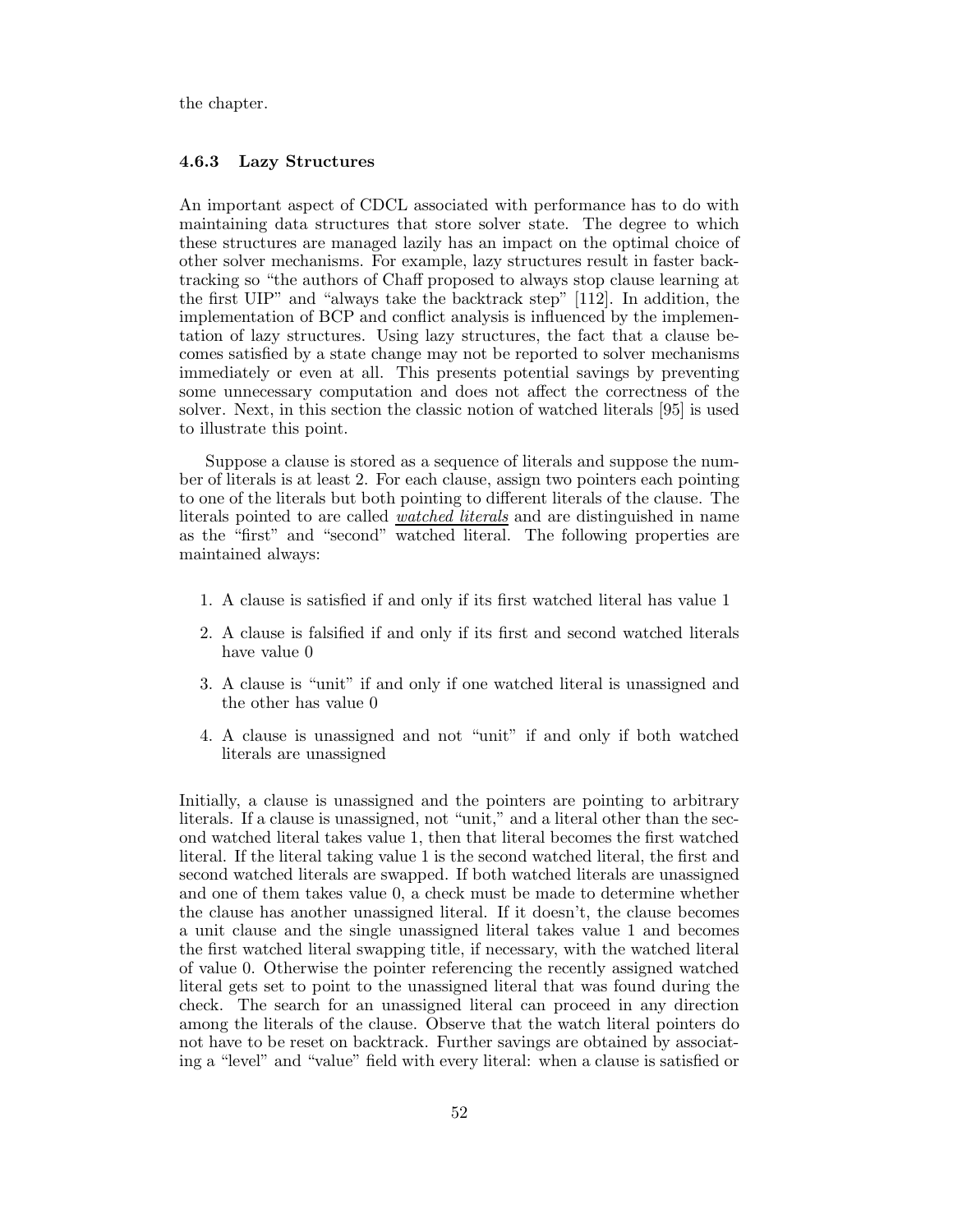falsified it is the level and value of the first watched literal that is set. Since watched literals do not change during backtrack, this information represents clause status as well. Earlier schemes for managing clause status during backtrack associate level and value fields with clauses and require searching the literals of a clause to determine status. Thus, implementing the watched literal concept results in much less backtracking overhead and significantly increases the number of backtracks handled per second.

As can be observed from the above discussion, watched literals are useful in reacting to single-variable inferences. But, more advanced techniques look at multi-variable inferences, for example two-variable equivalence. Watched literals cannot help in this case. Additional clause references, of course, may be used support these advances [123] at added expense. Another idea [88] is to maintain an order of assigned literals in a clause by non-decreasing level while the unassigned literals remain watched as above. As a variable is assigned a value, it is "sifted" into its proper place in the ordered list. The problem with this idea is that all literals in the ordered list may need to be visited on a backtrack.

# 4.6.4 CDCL Heuristics

Lazy data structures can drastically increase the speed of BCP, but, since the current state of the search is not readily available, traditional heuristics such as MOMs (see [48] for a complete discussion), Jeroslow-Wang [64], and Johnson [65], cannot be used. The first CDCL heuristic is the Variable State Independent Decaying Sum (VSIDS) [95] heuristic. VSIDS maintains one counter per literal in the SAT instance, initialized to the number of clauses each literal occurs in. VSIDS branches on the literal with the highest count, though this requires sorting the counters, which is expensive, and so is only done periodically. When a new clause is learned, the counts for each literal in the clause are incremented. Also periodically, the counters are halved. This heuristic, and many similar variants, efficiently glean information from learned clauses to guide the solver towards unsatisfiable cores, enabling modern solvers to solve large SAT instances (millions of variables and clauses) that have small resolution proofs.

#### 4.6.5 Restarts

Conflict directed heuristics can sometimes cause a solver to focus too heavily one particular region of the search space, leading to heavy-tailed runtime distribution (where progress seems to exponentially decrease the longer a solver runs). One way to positively modify this behavior [54] is to restart. A dynamic restart [69, 61] clears a solver's current partial assignment; heuristic information and learned clauses are kept, and a short preprocessing phase may follow a restart that typically garbage collects the learned clause database. As reported empirically in the literature, "it is advantageous to restart often" [37].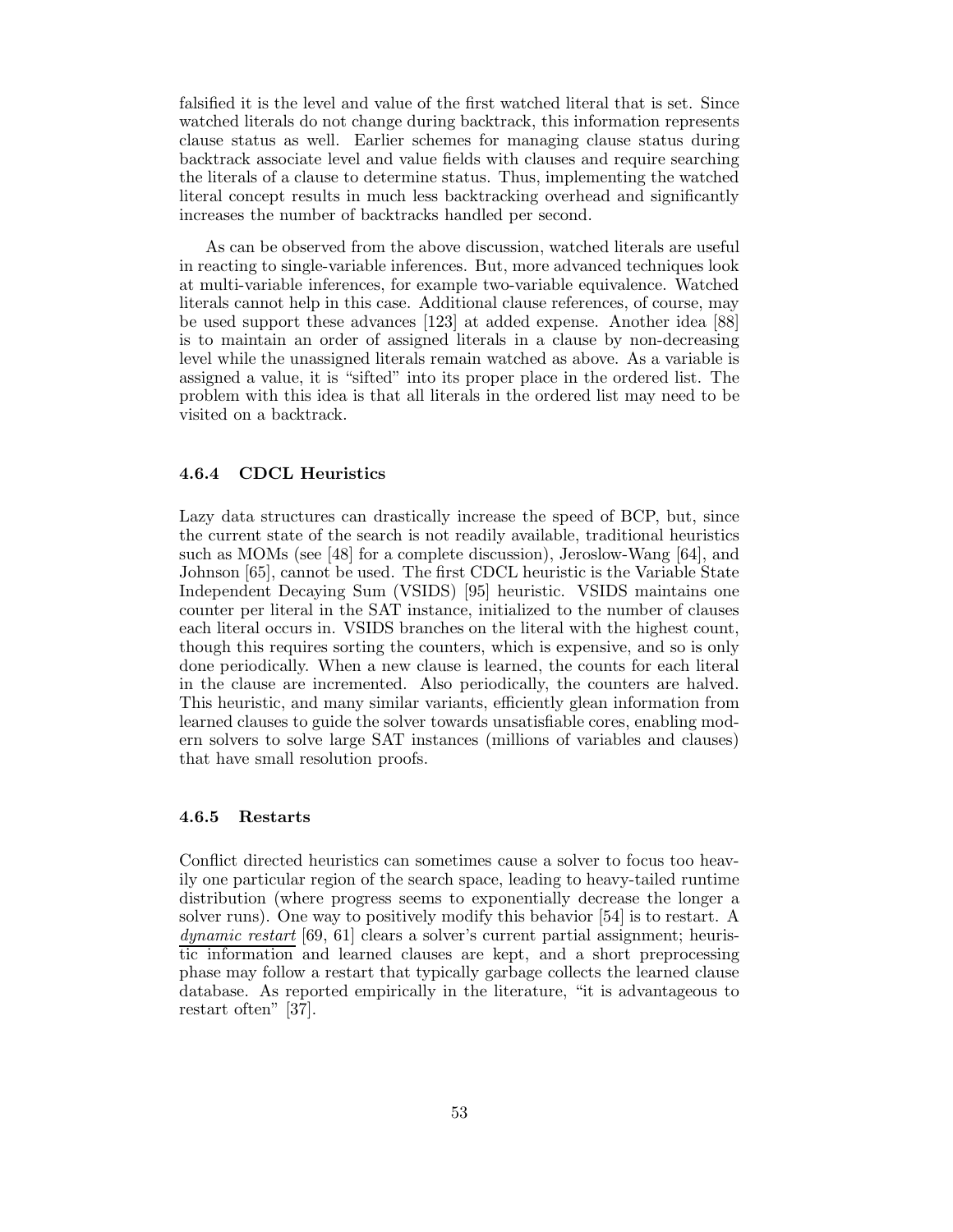## 4.7 Satisfiability Modulo Theories

Despite highly significant and broad advances to SAT solver design, there are still many problems for which DPLL and CDCL variants are a challenge. For example, it is well known that verifying correctness of arithmetic circuits is generally difficult for SAT solvers. The problem is that datapath operations are over a fixed bit-width and, beyond modular arithmetic, some operations such as multiplication are not linear and particularly vexing for SAT solvers. An accepted method, called bit-blasting, for dealing with small bit-widths is to describe operations as propositional formulas over vectors of Boolean variables, convert to CNF using the results of Section 4.1, and solve with a SAT solver. But, it is doubtful that bit-blasting is going to be universally practical for 64 bit or even 32 bit logic. As another, more universally occurring example, SAT solvers have a difficult time handling cardinality constraints and, more generally, constraints comparing numeric expressions. To mitigate these and other problems a significant body of research has studied the use of a SAT solver to manage a collection of special purpose solvers for first order theories, including bit-vector arithmetic. This extension of SAT has found applications in hardware verification, software model checking, and testing, and vulnerability detection, among other applications, and is called Satisfiability Modulo Theories or SMT.

A formal specification of SMT is not given here; the reader is invited to check [9] for the syntax and semantics of SMT-LIB, the official documented language of SMT solvers. Most importantly, with respect to SAT, an instance of SMT is a formula in first-order logic where uninterpreted functions are admitted and Boolean variables are used to tie predicates from disparate theories and allow a SAT solver to decide the consistency of the constraints of the instance. The scope of SMT is made apparent through the SMT examples shown in Figures 19 and 20. The examples are expressed in a lisp-like language that is native to YICES [43], one of the leading available SMT solvers, and may actually be input to YICES.

```
(set-evidence! true)
(detine f::(-> int int))(define g::(-> int int))
(define a::int)
(\text{assert} (\text{for all } (x::\text{int}) (-f(x))))(assert (forall (x::int) (= (g (g x)) x))
(\text{assert } (/ = (g (f (g a))) a))(check)
```
Figure 19: An SMT instance with uninterpreted functions and quantifiers.

In Figure 19, f and g are uninterpreted functions: note that only their signatures, namely a single int as input and an int as output, are defined in the 2nd and 3rd lines. However, the 5th and 6th lines force  $f(x)=x$ ,  $g(y)=x$ , and  $g(x)=y$  for all integers. This is inconsistent with the 7th line which requires, for any integer a, that  $g(f(g(a)))$ , which is  $g(g(a))$  and therefore a from the above, is not equal to a. On this input YICES returns unsat. If  $\ell$  (not equal) is changed to = YICES returns unknown with the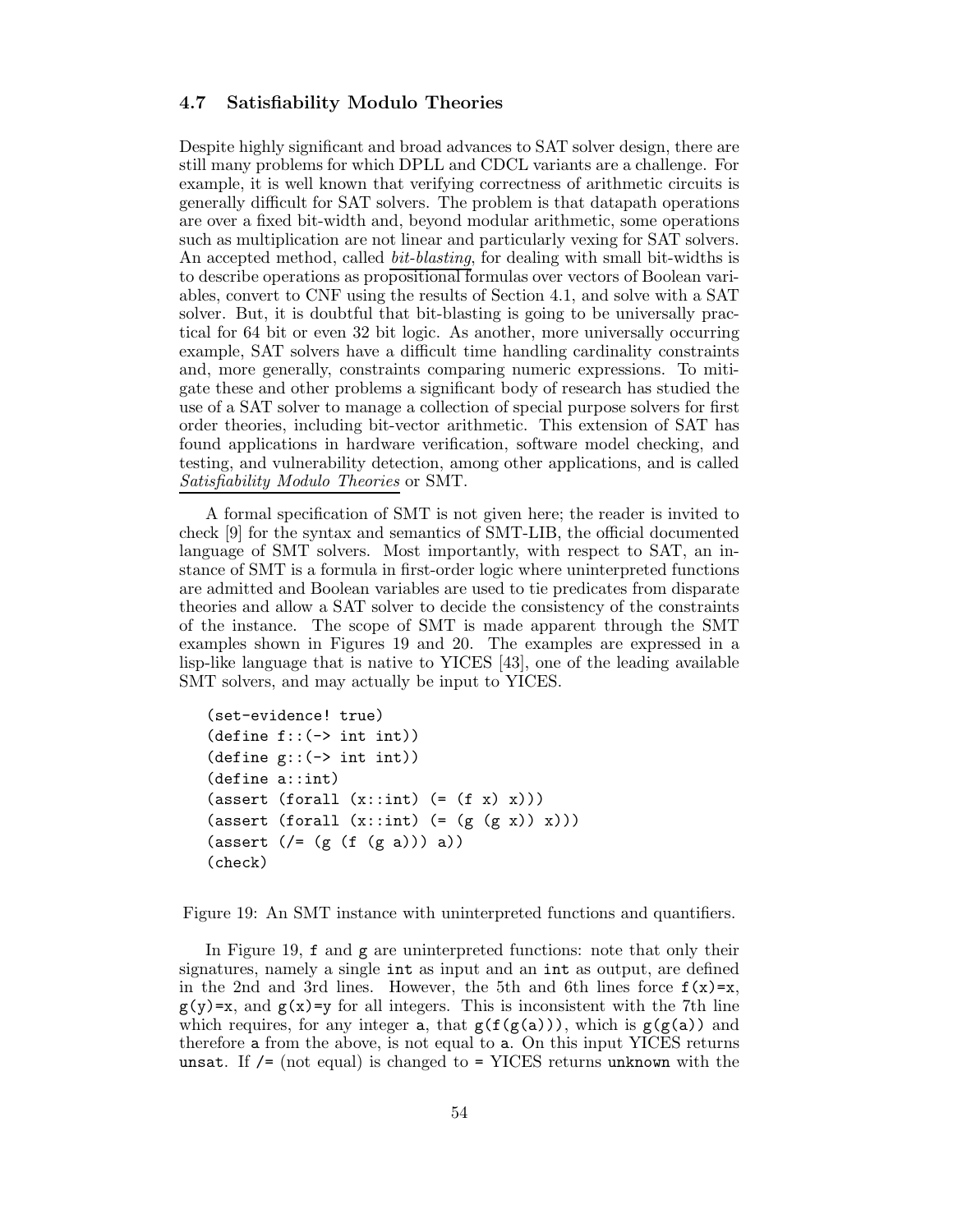following interpretation:  $a=2$ ,  $g(2)=1$ ,  $f(1)=1$ ,  $g(1)=a2$ . The 1st and 8th lines are YICES-specific directives.

Figure 20 shows constraints expressed in terms of bit-vector operations. This instance is satisfied by 8-bit numbers b1 and v2 such that multiplying b1 by 17, shifting right by 2 bits and adding v2 results in 39.

```
(set-evidence! true)
(define b1::(bitvector 8))
(define b2::(bitvector 8))
(define v1::(bitvector 8))
(assert (= v1 (mk-bv 8 39)))
(define v2::(bitvector 8))
(\text{assert } (= (\text{by--mul } b1 (\text{mk-by } 8 17)) b2))(\text{assert } (= (\text{bv-add } (\text{bv-shift-right0 b2 2}) v1))(check)
```
Figure 20: An SMT instance with bit-vector expressions

YICES output on this example is:

sat  $(= v1 0b00100111)$ (= b1 0b01110110) (= b2 0b11010110) (= v2 0b11110010)

That is, b1 is 118 and v2 is 242, which is one of many possible solutions.

Clearly, admitting bit-vector operations is important as it makes circuit design and verification problems easier to express and solve: trying to express the constraints of such problems as a CNF formula is unnatural and timeand-space consuming. A special solver for the theory of bit-vector arithmetic and logic may be developed to handle bit-vector predicates such as those in Figure 20. Other theory solvers may be designed to handle other problems that are difficult for CNF solvers. Examples of such theories, including the theory of bit-vectors, are as follows:

- 1. Linear arithmetic (LA): constraints are equations or inequalities involving addition and subtraction over rational variables, constants, or constants times variables.
- 2. Uninterpreted functions (UF): all uninterpreted function, constant and predicate symbols together with Leibniz's law that allows substitution of equals for equals.
- 3. Difference arithmetic: this is linear arithmetic restricted to equations or inequalities of the form  $x - y \leq c$  where x and y are variables and c is a constant.
- 4. Non-linear arithmetic: constraints are like linear arithmetic except that variables may be multiplied by other variables.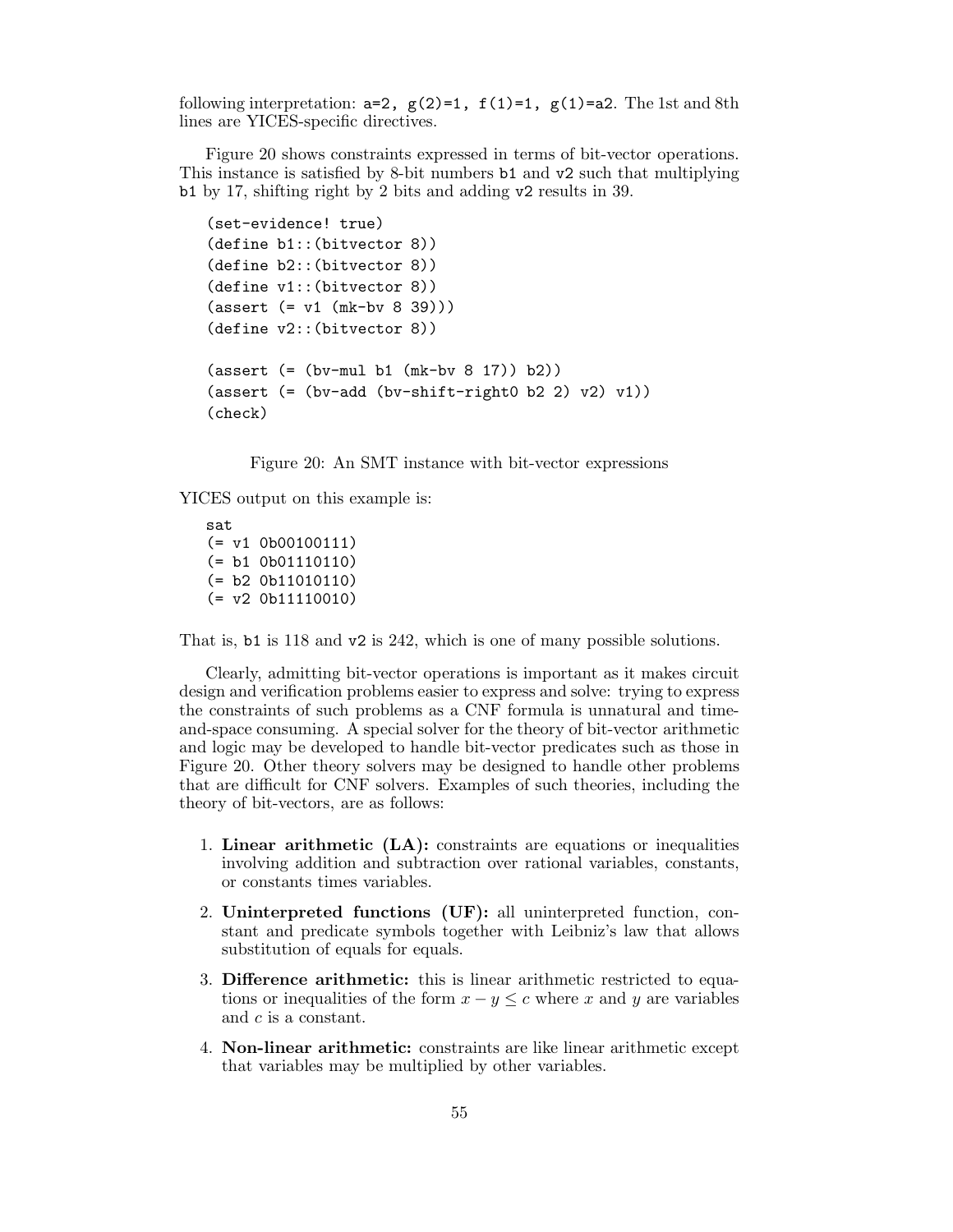5. Arrays: array constraints ensure that the value of a memory location does not change unless a specific write operation on that location with a different value is executed and that a value written to a location may be accessed by a read operation. Symbols of this theory might be select and store with semantics given by the following:

```
\texttt{select}(\texttt{store}(v,i,e),j) = \text{ if } i = j \text{ then } e \text{ else } \texttt{select}(v,j)store(v, i, select(v, i)) = v\texttt{store}(\texttt{store}(v,i,e),i,f) = \texttt{store}(v,i,f)i \neq j \Rightarrow \texttt{store}(\texttt{store}(v,i,e),j,f) = \texttt{store}(\texttt{store}(v,j,f),i,e)
```
where  $\texttt{select}(v,j)$  means read the  $j^{\text{th}}$  value from array  $v$  and  $\texttt{store}(v,i,e)$ means store the value  $e$  into the  $i<sup>th</sup>$  element of array  $v$ .

6. Lists: symbols of this theory might be car, cdr, cons, and atom with semantics given by the following:

```
car(cons(x,y)) = xcdr(cons(x,y)) = y\neg \texttt{atom}(x) \Rightarrow \texttt{cons}(\texttt{car}(x), \texttt{cdr}(x)) = x\negatom(\text{cons}(x,y))
```
- 7. Fixed width bit-vectors: the main reason for including a bit-vector theory is to remove the burden of solving bit-level formulas from the SAT solver. As seen in Figure 20, constraints are expressed at wordlevel and may involve any machine-level operations on words.
- 8. Recursive data types: this is an abstraction for common data structures that may be defined recursively such as linked lists and for common data types that may be defined recursively such as a tree or the natural numbers.

It is not within the scope of this chapter to discuss the construction of decision procedures for theories. The interested reader may begin a search for such information by consulting [107]. The remainder of this section will show how a SAT solver can be made to interact with constraints from several theories.

Some definitions are given now to make the procedures to be discussed later easier to express and analyze. A first-order formula is an expression consisting of a set V of variables, symbols  $(,), \neg, \vee, \wedge, \rightarrow, \exists, \forall,$  a set P of predicate symbols, a set  $\mathcal F$  of function symbols, each with associated positive arity, and a set  $C \subset \mathcal{F}$  of constant symbols which are just 0-arity function symbols, for example x or f. A signature, denoted  $\Sigma$ , is a subset of  $\mathcal{F} \cup \mathcal{P}$ . A first-order structureA specifies  $\overline{a}$  semantics for the above: that is, a domain A of elements, mappings of every n-ary function symbol  $f \in \Sigma$  to a total function  $f^{\mathcal{A}}: A^n \mapsto A$  and mappings of every *n*-ary predicate symbol  $p \in \Sigma$ to a relation  $p^{\mathcal{A}} \subseteq A^n$ . The symbols  $\exists$  and  $\forall$  are quantifiers and the scope of one of these is the entire formula. A <u>sentence</u> is a formula all of whose variables are bound by a quantifier (that is, the formula has no free variables) and therefore evaluates either to true or false, depending on the structure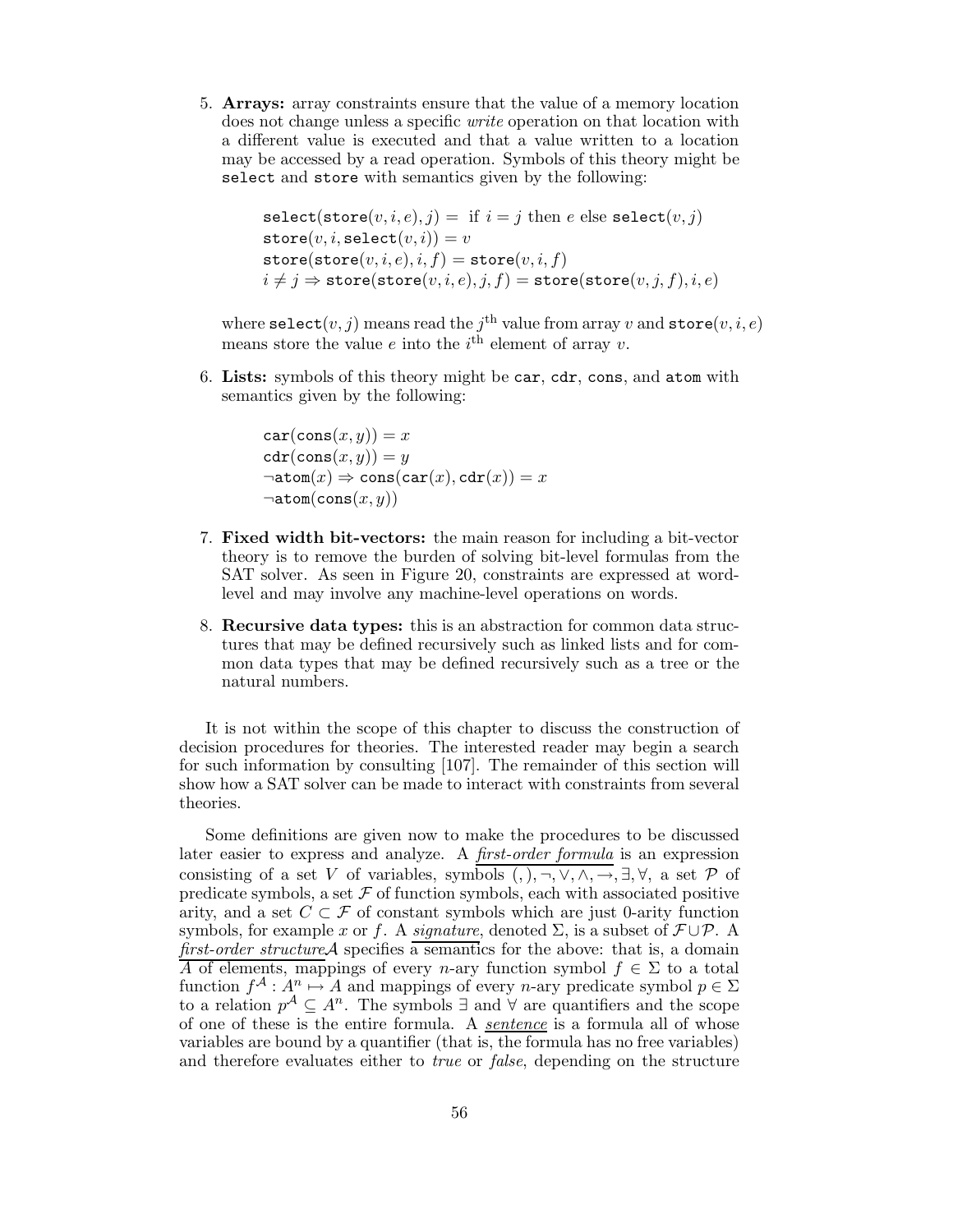it is evaluated over. A formula is a ground formula if it has no variables. Observe that  $x + 1 \leq y$  has no variables because x and y are constants in the theory of linear arithmetic, and is therefore a ground formula. Denote  $(\mathcal{A}, \alpha) \models \phi$  to mean the sentence  $\phi$  evaluates to *true* in structure A under variable assignment  $\alpha: V \mapsto A^{|V|}$ . Sentence  $\phi$  is said to be *satisfiable* in A if  $(A, \alpha) \models \phi$  for some  $\alpha$ . Sentence  $\phi$  is said to be valid in  $\overline{A}$  if  $(A, \alpha) \models \phi$ for every  $\alpha$ . If A is finite, the question  $(A, \alpha) \models \phi$  for some  $\alpha$  and given  $\phi$  is decidable. However, for infinite structures, the question may be undecidable.

A theory T is a set of first-order sentences expressed in the language of some signature  $\Sigma$ . Equality is implicit in the theories mentioned earlier so their signatures do not contain the symbol  $=$ . A model of T is a structure A in which every sentence of T is valid. Denote by  $T \models \phi$  the condition where A is a model for T and  $(A, \alpha) \models \phi$  for all  $\alpha$ . Then  $\phi$  is said to be T-valid. Let  $\perp$  denote a formula that is not satisfied by any structure. Then  $\phi$  is said to be T-satisfiable if  $T \cup {\phi} \neq \bot$ , also written  $T, \phi \neq \bot$ . T-validity and T-satisfiability are seen as dual concepts since  $T, \neg \phi \models \bot$  if and only if  $T \models \phi$ .

One is generally interested in combining theories: that is, proving that statements with terms from more than one theory are valid over those combined theories. Suppose, for two theories  $T_1$  of  $\Sigma_1$  and  $T_2$  of  $\Sigma_2$ , there exist procedures  $P_1$  and  $P_2$  that determine whether a given formula  $\phi_1$  expressed in the language of  $\Sigma_1$  is  $T_1$ -valid and whether a given formula  $\phi_2$  expressed in the language of  $\Sigma_2$  is  $T_2$ -valid, respectively. It is generally not possible to the solve the problem of determining whether  $\{\phi_1\} \cup \{\phi_2\}$  in the language of  $\Sigma_1 \cup \Sigma_2$  is  $(T_1 \cup T_2)$ -valid with  $P_1$  and  $P_2$ . However, it can be under some modest restrictions that usually do not get in the way in practice. These restrictions will be assumed for the rest of this section and are: theories  $T_1$ and  $T_2$  are decidable,  $\Sigma_1 \cup \Sigma_2 = \emptyset$ , and  $T_1$  and  $T_2$  are stably infinite: let C be an infinite set of constants not in signature  $\Sigma$  and define a theory T of  $\Sigma$ to be *stably infinite* if every T-satisfiable ground formula of signature  $\Sigma \cup C$ is satisfiable in a model of  $T$  with an infinite domain of elements.

By the duality noted above, the validity problem can be treated as a satisfiability problem where it is more conveniently solved. Suppose  $\phi$  is a formula that is logically equivalent to a DNF formula with  $m$  conjuncts  $\phi_{i,1} \wedge \phi_{i,2}, i \in \{1,2,\ldots,m\},\$  where  $\phi_{i,1}$  and  $\phi_{i,2}$  are expressed in the language of  $\Sigma_1\cup C$  and  $\Sigma_2\cup C$ , respectively, and C is a set of constants that are shared by  $\phi_{i,1}$  and  $\phi_{i,2}$ . Terms  $\phi_{i,1} \wedge \phi_{i,2}$  are said to be in pure form. Clearly,  $\phi$ is  $(T_1 \cup T_2)$ -unsatisfiable if and only if for all  $i \in \{1, 2, ..., m\}, \phi_{i,1} \wedge \phi_{i,2}$ is  $(T_1 \cup T_2)$ -unsatisfiable. It is desirable to use  $P_1$  and  $P_2$  individually to determine this. By Craig's interpolation lemma [35], a pure form term  $\phi_{i,1} \wedge$  $\phi_{i,2}$  is  $(T_1 \cup T_2)$ -unsatisfiable if and only if there is a formula  $\psi$ , called an interpolant, whose free variables are a subset of the free variables contained in both  $\phi_{i,1}$  and  $\phi_{i,2}$  such that  $T_1, \phi_{i,1} \models \psi$  and  $T_2, \phi_{i,2}, \psi \models \bot$ . Finding an interpolant is a primary goal of an SMT solver and the subject of much of the remainder of this section, the exposition of which is strongly influenced by [72]. Although combining only two theories is considered here, the process generalizes to more than two theories.

The first step in combining theories is to produce a pure-form formula from  $\phi$ . This is accomplished by introducing variables to C which remove the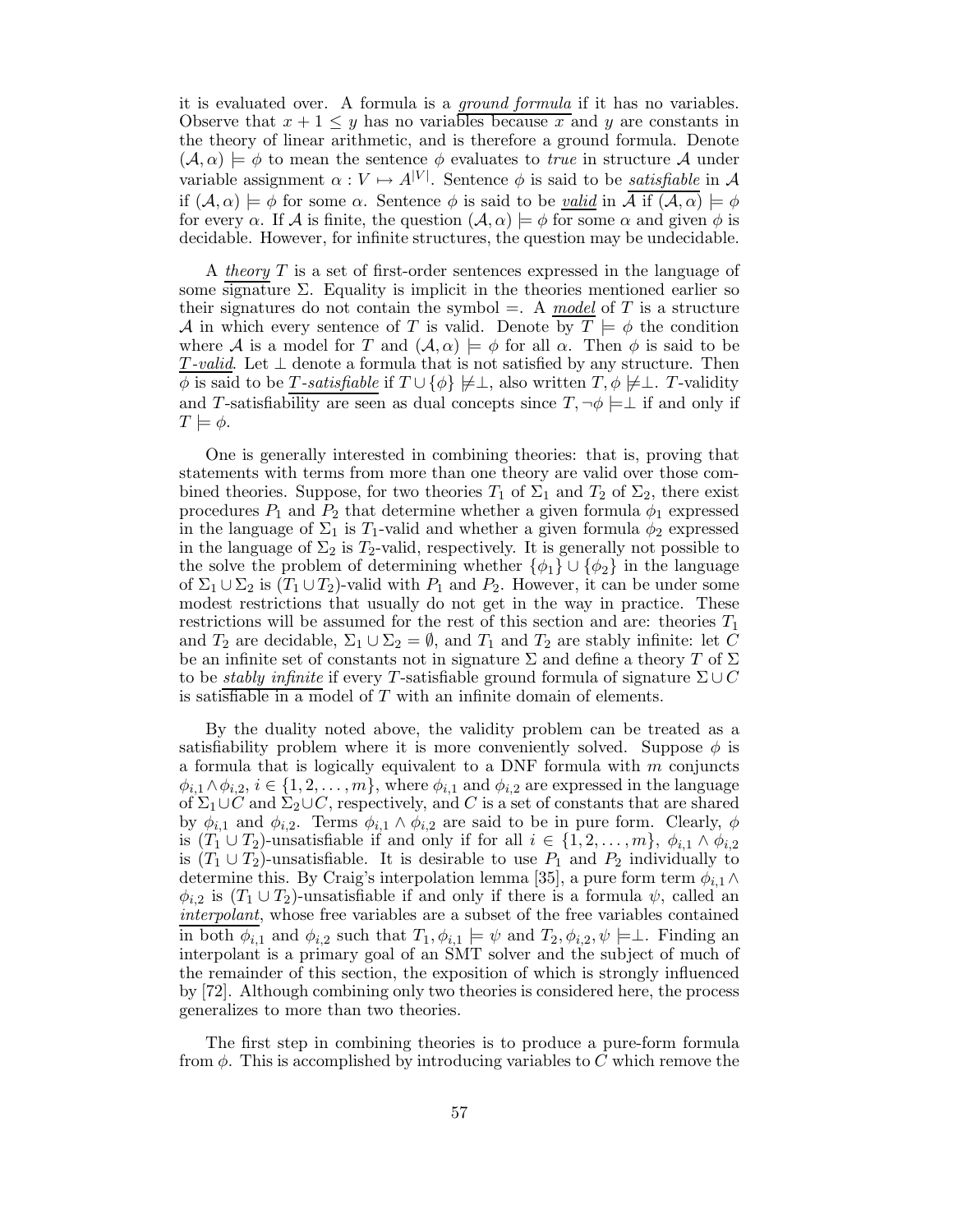dependence on objects from an "alien" theory through substitution. More specifically, suppose function  $f \in \Sigma_1$  and one of its arguments t is a term, possibly a constant, expressed in  $\Sigma_2$ . Then create a new w, set  $C = C \cup \{w\}$ , add a new constraint  $w = t$ , and replace t by w in the argument list of f. Similarly, for predicates  $p \in \Sigma_1$ ,  $p \in \Sigma_2$  and function  $f \in \Sigma_2$ . If there is a constraint  $s = t$  where  $s \in \Sigma_1$  and  $t \in \Sigma_2$  then create a new w, and replace the constraint with  $w = s$  and  $w = t$ . If there is a constraint  $s \neq t$  then add a new  $w_1$  and new  $w_2$  and replace the constraint with  $w_1 = s$ ,  $w_2 = t$ , and  $w_1 \neq w_2$ . For example, consider

$$
\phi = \{x \leq y, \ y \leq x + \texttt{car}(\texttt{cons}(0, x)), \ p(h(x) - h(y)), \ \neg p(0)\}
$$

which mixes uninterpreted functions, linear arithmetic, and lists. For this  $\phi$ ,  $C = \{x, y\}$ . The constraint on the left need not be touched because it only contains symbols from linear arithmetic. The subterm  $h(x) - h(y)$ is mixed so create new constants  $g_1 = h(x)$  and  $g_2 = h(y)$  and substitute  $g_1 - g_2$  for  $h(x) - h(y)$ . The term  $p(g_1 - g_2)$  is mixed so create constant  $g_3 = g_1 - g_2$  and substitute. The remaining term  $p(g_3)$  has no "alien" subterms. The symbol 0 is alien to the theory of uninterpreted functions. Hence, create  $g_4 = 0$  and substitute making the rightmost constraint  $\neg p(g_4)$ , and changing the list theory subterm to  $car(cons(g_4, x))$ , both of which may be left alone. However, the 2<sup>nd</sup> constraint from the left is still mixed so create  $g_5 = \text{car}(\text{cons}(g_4, x))$  and substitute. This leaves:

$$
C = \{x, y, g_1, g_2, g_3, g_4, g_5\}, \qquad \text{(Shared constants)}
$$
  
\n
$$
\phi_1 = \{x \le y, y \le x + g_5, g_3 = g_1 - g_2, g_4 = 0\}, \qquad \text{(LA)}
$$
  
\n
$$
\phi_2 = \{g_1 = h(x), g_2 = h(y), p(g_4) = \text{false}, p(g_3) = \text{true}\}, \qquad \text{(UF)}
$$
  
\n
$$
\phi_3 = \{g_5 = \text{car}(\text{cons}(g_4, x))\}, \qquad \text{(Lists)}
$$

so  $\phi$  has become a pure formula whose constraints are partitioned according to the theories of linear arithmetic, uninterpreted functions, and lists, and are tied by newly created constants and equality constraints.

The next step is to propagate inferred equalities between the partitioned sections. First, this is illustrated using the above example, then a general procedure for propagation is presented. By the first axiom of the theory of lists, the constraint  $g_5 = \text{car}(\text{cons}(g_4, x))$  infers  $g_4 = g_5$ . This propagates to section LA where  $g_5 = 0$  is inferred. Then  $y \leq x$  is inferred and  $x = y$  is inferred from  $x \leq y$  and  $y \leq x$ . The inferred constraint  $x = y$  propagates to section UF where  $g_1 = g_2$  is inferred. Propagating back to LA infers  $g_3 = 0$ and finally  $g_3 = g_4$ . But this contradicts UF constraints which say  $p(g_3)$  = true and  $p(g_4)$  = false. Hence, the conclusion is that  $\phi$  is unsatisfiable in the combined theories of linear arithmetic, lists, and uninterpreted functions. Observe that  $\phi_1$ ,  $\phi_2$ , and  $\phi_3$  are all satisfiable in their respective theories.

Figure 21 shows an algorithm for determining satisfiability of a formula  $\phi_1 \wedge \phi_2$  that is in pure form with  $\phi_1$  of signature  $\Sigma_1 \cup C$ ,  $\phi_2$  of signature  $\Sigma_2 \cup C$ , C a set of shared constants,  $\Sigma_1 \cap \Sigma_2 = \emptyset$ , and assumes there exist decision procedures  $P_1$  and  $P_2$  for theories  $T_1$  and  $T_2$  over  $\Sigma_1$  and  $\Sigma_2$ , respectively. It is straightforward to generalize this to any number of theories; it is also possible to use the generalized algorithm to decide any mixed theory formula by converting to DNF in pure form and applying the algorithm to the conjuncts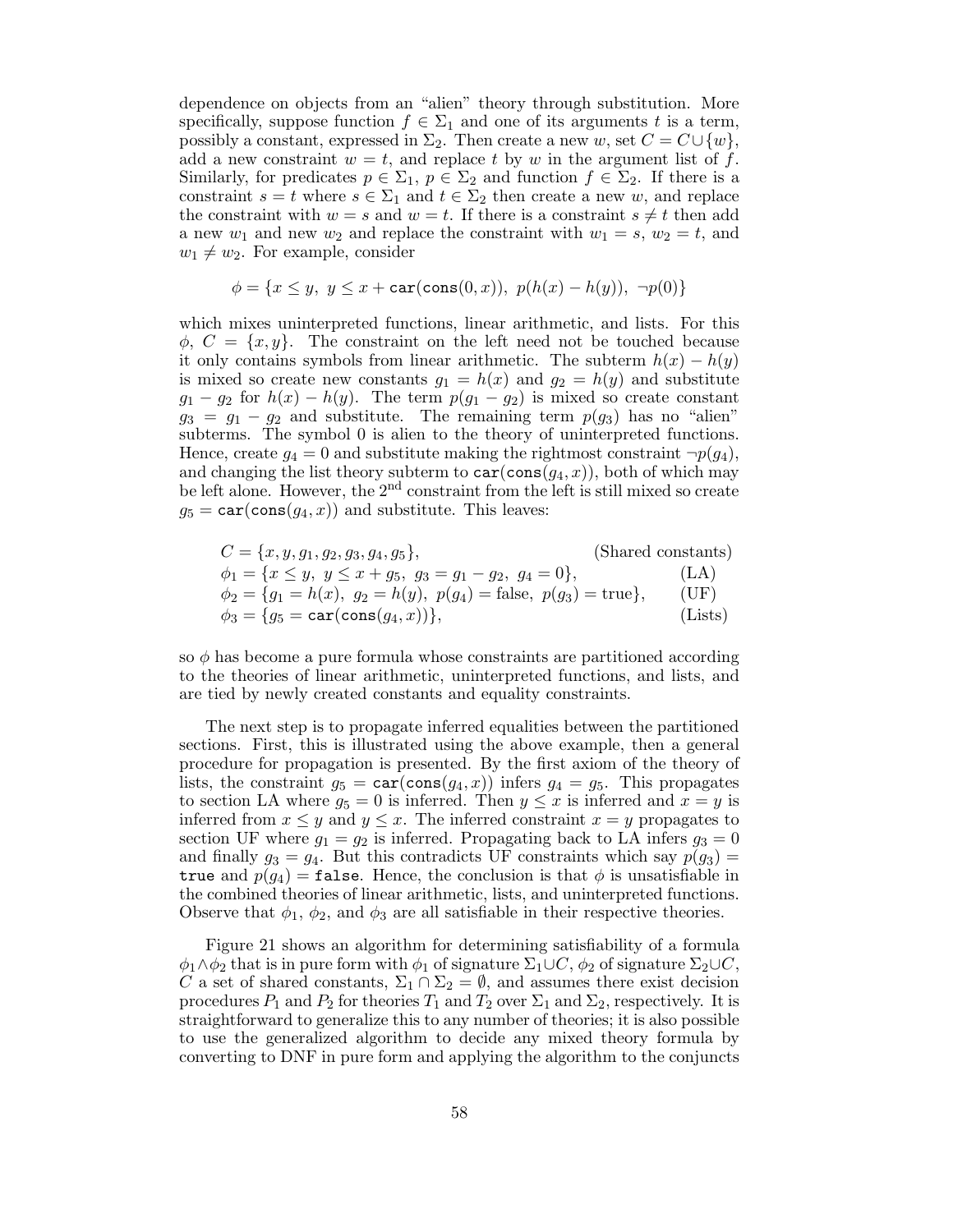#### Algorithm 4.

CTSolver  $(\phi_1, \phi_2, P_1, P_2)$ /\* Input: formulas  $\phi_1$  over  $\Sigma_1 \cup C$ ,  $\phi_2$  over  $\Sigma_2 \cup C$ , where  $\Sigma_1 \cap \Sigma_2 = \emptyset$ , and decision procedures  $P_1$ ,  $P_2$  for theories  $T_1$  over  $\Sigma_1$  and  $T_2$  over  $\Sigma_2$  \*/ /\* Output: satisfiable if  $\phi_1 \wedge \phi_2$  is  $(T_1 \cup T_2)$ -satisfiable,  $otherwise$  unsatisfiable  $*$  /

- 1. Apply  $P_1$  to  $\phi_1$ , and apply  $P_2$  to  $\phi_2$  collecting all inferences of equality made within  $T_1$  and  $T_2$ . If  $\phi_1$  or  $\phi_2$  is unsatisfiable, return unsatisfiable. Otherwise, if there is an inferred equality between constants  $u = v$  that is not inferred by one of  $\phi_1$  or  $\phi_2$ , then add  $u = v$  to the set that does not infer it and repeat this step.
- **2.** If  $\phi_1$  or  $\phi_2$  infers a disjunction of equalities between constants without inferring any of the equalities alone, then, for every such equality  $u = v$  inferred by  $\phi_1$ , call **CTSolver** $(\phi_1, \phi_2 \cup \{u = v\}, P_1, P_2)$  and for every such equality  $u = v$  inferred by  $\phi_2$ , call **CTSolver** $(\phi_1 \cup \{u =$  $v\},\phi_2,P_1,P_2)$ . If, for every inferred equality both calls to **CTSolver** return unsatisfiable, then return unsatisfiable, otherwise return satisfiable.
- **3.** If neither  $\phi_1$  nor  $\phi_2$  infers an equality or a disjunction of equalities, then return satisfiable.
- $\Box$



separately. Step 1. applies decision procedures  $P_1$  and  $P_2$  to  $\phi_1$  and  $\phi_2$ . Both  $P_1$  and  $P_2$  not only decide whether their respective theories are consistent, but also infer the maximum number of equalities from  $\phi_1$  and  $\phi_2$  within their respective theories. If no inconsistencies are found, these inferences are propagated out of their theories and the step is repeated, otherwise "unsatisfiable" is returned. Step 2. does a case split in case a disjunction of equalities is inferred by one of the partitioned sets of constraints. Step 3. returns "satisfiable" if nothing else can be inferred and no inconsistencies between current sets  $\phi_1$  and  $\phi_2$  have been discovered. The algorithm always terminates since the number of shared constants is finite and the number of equalities added is directly related to that number. The algorithm closely follows the algorithm of the original Nelson-Oppen paper [96].

Completeness of Algorithm 4. is not difficult to see. Soundness is proved by observing that the algorithm produces an interpolant for  $\phi_1$  and  $\phi_2$ : namely the residue of  $\phi_1 \wedge \phi_2$ . The residue of a formula  $\phi$ , denoted  $Res(\phi)$ , is the strongest collection of equalities between constants that are inferred by the formula. The important property of residues is that if  $\phi_1$  and  $\phi_2$ are formulas whose signatures overlap only in constants, then  $Res(\phi_1 \wedge \phi_2)$ is logically equivalent to  $Res(\phi_1) \wedge Res(\phi_2)$ . Thus, the residue of the con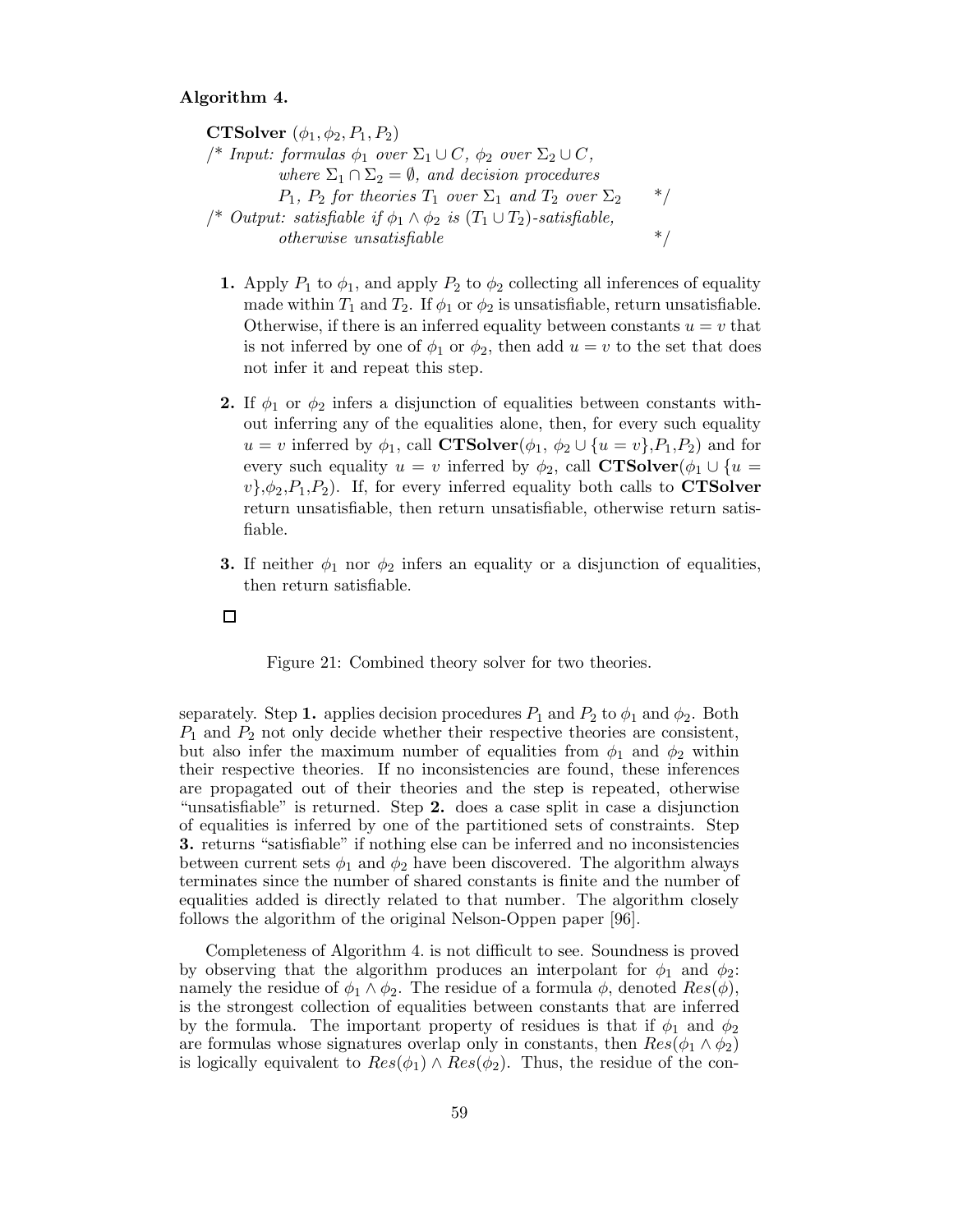junction of all formulas derived within each theory is the conjunction of the residues of formulas for each theory. The algorithm returns "satisfiable" only if all theories are consistent and no additional equalities of constants can be inferred. In this case the residues of all theories are satisfiable. It may be observed that the conjunction of the residues is therefore satisfiable. Hence, the residue of the conjunction of theories is satisfiable. This means if the algorithm returns satisfiable, then  $\phi_1 \wedge \phi_2$  is satisfiable.

The purpose of this section is to acquaint the reader with procedures for implements SMT solvers. As such, much has been left out. We have not considered elimination of the purification step by shifting the burden of handling alien terms to the theory solvers themselves, application of theory specific rewrites, Shostak's theories and method, how to lift the requirement of stably infinite theories for completeness by propagating cardinality constraints in addition to equalities. Nelson-Oppen only works for quantifier free formulas but there are some techniques for allowing quantifiers which we will not talk about here. For more information about these topics the reader may start by consulting [107].

## 4.8 Stochastic Local Search

In DPLL and CDCL variants a search for a satisfying assignment proceeds by extending a partial assignment as long as no constraint is falsified. In Stochastic Local Search (SLS) there is a "current" complete assignment at every point in the search: if some clauses are not satisfied by the current assignment, one of a set of functions, each designed to create a new assignment from the given formula and current assignment, is applied according to some probability schedule to determine a new current assignment. This process continues until either all clauses are satisfied or until some function determines it is time to give up. Thus, SLS algorithms are generally incomplete and are not typically designed to provide a certificate for an unsatisfiable formula. A main strength of SLS algorithms is that they admit "long jumps" through the search space, and thereby avoid the condition of becoming mired in an unnecessarily long exploration of a search sub-space, particularly that for which all search trajectories lead to a local minimum number of satisfied clauses: deterministic solvers must take special measures to avoid that condition. On the other hand, it is difficult for SLS solvers to use the systematic tabulation and learning techniques that have made the deterministic variants successful.

# 4.8.1 Walksat

A successful early implementation of SLS for SAT is Walksat [108]. The Walksat algorithm is shown in Figure 22. It is safe to assume that all clauses in the input formula  $\psi$  have at least two literals since elementary and prudent preprocessing of  $\psi$  would have assigned a value to any variable in a unit clause to satisfy that clause and would have propagated the effect of that change to the remainder of  $\psi$ .

This algorithm has a few interesting features worth pointing out. One is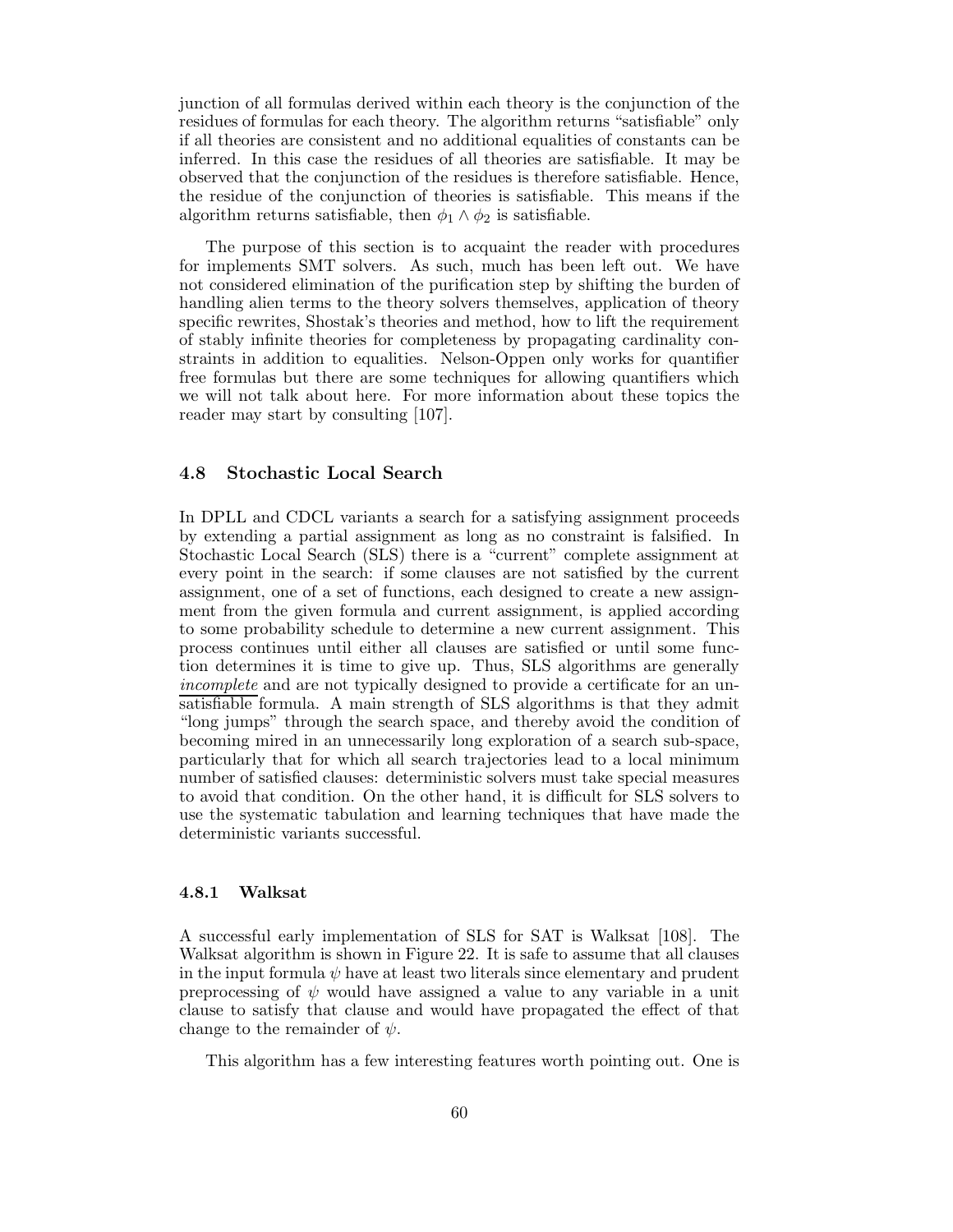### Algorithm 5.

**Walksat**  $(\psi, mt, mf, p)$  $\frac{1}{2}$  Input:  $\psi$  is a set of sets of literals representing a CNF formula,  $\frac{1}{2}$ /\* mt is the maximum number of solution attempts,  $\frac{\partial f}{\partial t}$   $\begin{array}{c} m f \text{ is the maximum number of assignment changes,} \\ h \end{array}$  $mf$  is the maximum number of assignment changes,  $*$  $\mathcal{P}$  is a probability  $\mathcal{P}$  \*/  $/*$  Output is either a model for  $\psi$  or "give up" \*/ Repeat the following mt times: Set  $M \leftarrow$  a random truth assignment for  $\psi$ . Repeat the following  $mf$  times: If M is a model for  $\psi$ , Output M. Set  $c \leftarrow$  a random falsified clause of  $\psi$ . If  $\exists l \in c$  such that flipping  $var(l)$  does not falsify a satisfied clause, Set  $v \leftarrow var(l)$ . Otherwise, Set  $v \leftarrow var(l)$  where, with probability p, l is chosen randomly from c; and otherwise is the literal  $l \in c$ for which the number of satisfied clauses that become falsified by flipping  $var(l)$  is minimum. Flip v. Output "give up"  $\Box$ 

Figure 22: Walksat.

the probability  $p$  which is used to choose a variable whose value should be reversed (from now on the word 'flipped' is used to mean just this): whether a random literal or the one whose flipped value results in the minimum number of satisfied clauses that become falsified. Experiments suggest the optimal value for  $p$  depends on and is sensitive to the particular class of problem the algorithm is applied to [71]. For example, it has been found that  $p = 0.57$  is best for random 3-SAT formulas and this point sits at the minimum of an upward facing, cup-shaped curve with steeply increasing slopes on either side of the minimum. A second interesting feature is that a flip is chosen randomly only if there is not a variable in c which does not "break" any satisfied clauses. Thus, emphasizing positive movement to the goal of satisfying the most clauses as early as possible, Walksat has weakened some of the protection against loop stagnation that random flips provide. A third feature is the parameter  $mf$  which limits exploration of a local search space: if significant progress is not being made for a while then exploration of this local space terminates and a long jump to a different local search space is made and search resumed. This "restart" mechanism compensates for the possible problem non-random flips may get into as mentioned above. Walksat may be applied to MAX-SAT problems. A version for weighted MAX-SAT problems is available [70].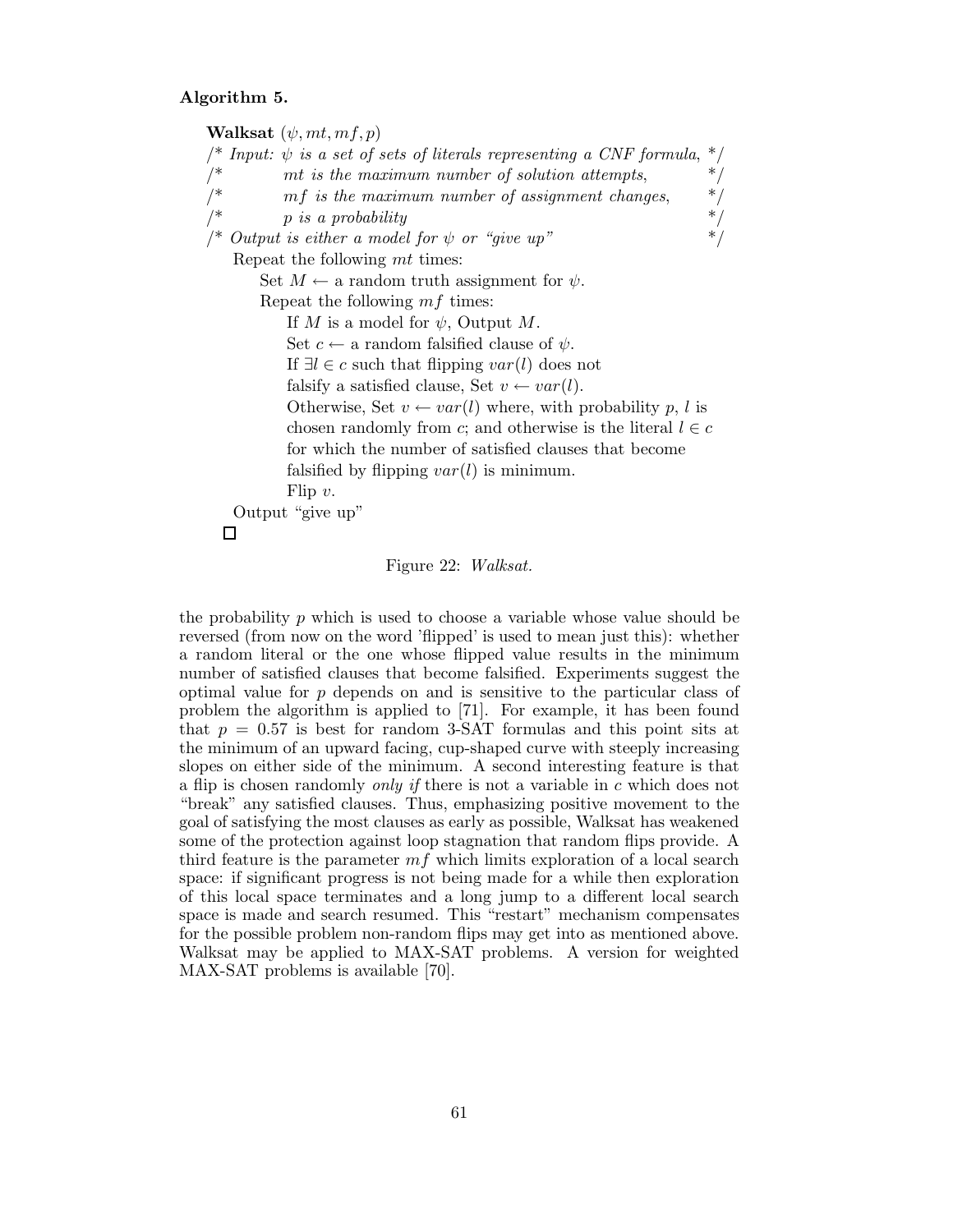# 4.8.2 Novelty Family

Novelty [92] is a variant of Walksat that uses a more sophisticated variable selection algorithm. Once a falsified clause  $c$  is chosen, a score is computed for each variable v represented in c, based on the total number of satisfied clauses that would result if  $v$  were flipped. If the variable with highest score is not the variable that was most recently flipped, it is flipped now. Otherwise, it becomes the flipped variable with probability  $1 - p$  or the second highest scoring variable becomes the flipped variable with probability p.

Although Novelty is an improvement over Walksat in many empirical cases it has the problem that its inner loop may not terminate for a given  $M$  [58]. Novelty + is a slight modification that eliminates this problem by introducing a second probability wp: a variable is randomly selected from  $c$  and flipped with probability  $wp$  and otherwise the Novelty flip heuristic is applied. It is reported that  $wp = 0.01$  is sufficient to eliminate the nontermination problem [60] (that is, a solution will be found with arbitrarily high probability, if one exists, even if  $mt = 1$ , as long as  $mf$  is set arbitrarily high).

Adaptive Novelty+ provides one more tweak to the Walksat/Novelty+ approach: the noise parameter  $p$  is allowed to vary during search. It has been mentioned above that algorithm performance is sensitive to  $p$ : thus, the optimal value for  $p$  depends significantly on the particular class of input formulas. Adaptive Novelty+ [59] attempts to mitigate this problem. If  $p$  is increased, the probability of inner loop stagnation is reduced. If  $p$  is decreased, the ability of the algorithm to follow a gradient to a solution is improved. These two counteracting conditions are thought to explain the sensitivity of p to problem domain. Adaptive Novelty+ begins at  $p = 0$  and witnesses a rapid improvement in the number of clauses satisfied. When stagnation is detected  $p$  is increased. Such increases continue periodically until stagnation is overcome and then  $p$  is reduced. The cycle is continued until termination. Stagnation is detected when it is noticed that an objective function has not changed over a certain number of steps, called the Stagnation Detection Interval. The usual objective function is the number of satisfied clauses. One specific adaptation strategy is the following:

| <b>Stagnation Detection Interval:</b> $m/6$ , $m=$ number of clauses |                       |
|----------------------------------------------------------------------|-----------------------|
| Incremental increase in $p$ :                                        | $p = p + (1-p) * 0.2$ |
| Incremental decrease in $p$ :                                        | $p = p - 0.4 * p$     |

The asymmetry between increases and decreases in  $p$  is motivated by the fact that detecting search stagnation is computationally more expensive than detecting search progress and that it is advantageous to approximate optimal noise levels from above rather than from below [59]. After  $p$  has been reset the current objective function value is stored and becomes the basis for detecting stagnation. Observe that the factors  $1/6$ , 0.4, and 0.2 are parameters that could be adjusted but according to [59] performance appears to be less sensitive to these parameters than it is to p.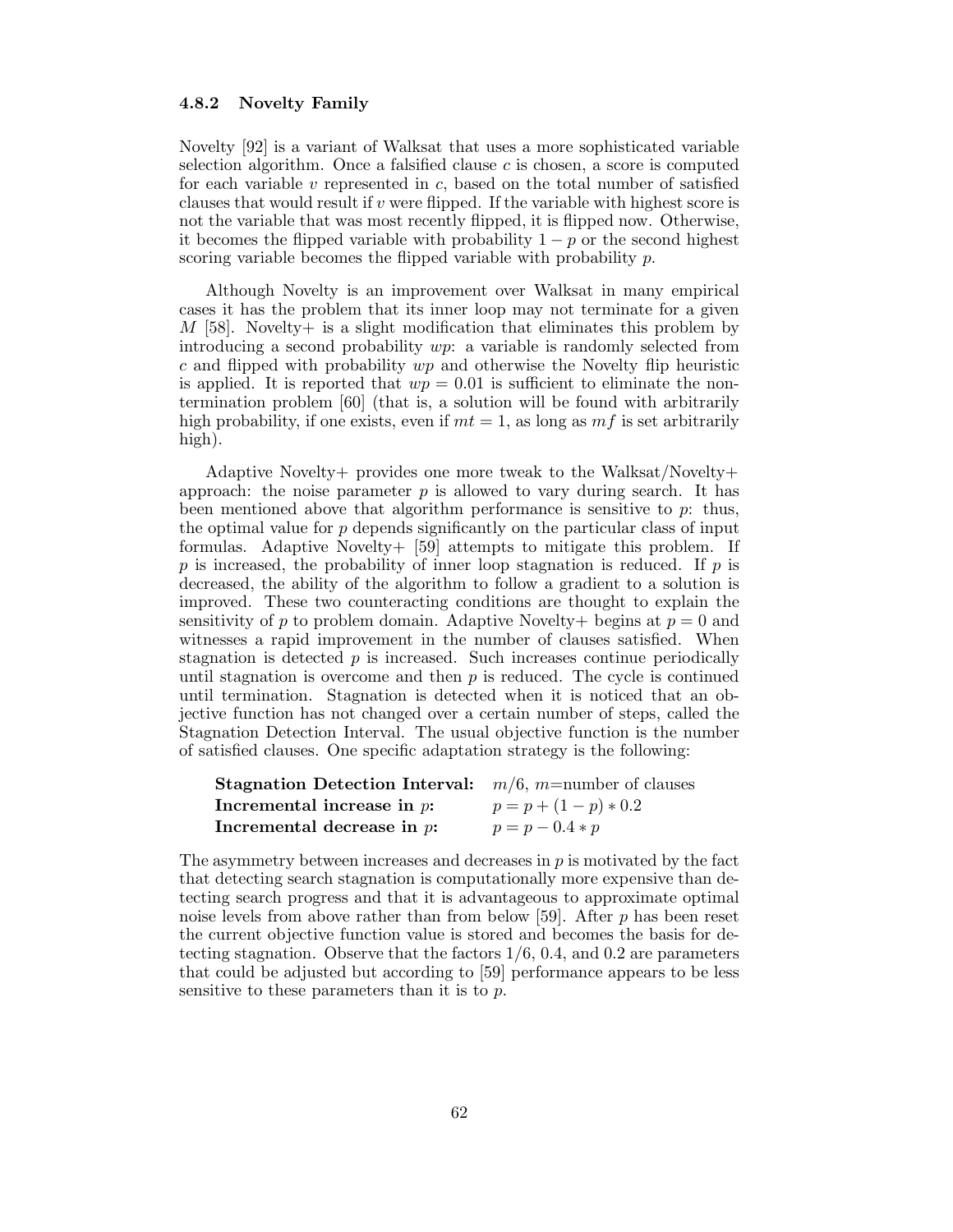#### 4.8.3 Discrete Lagrangian Methods

Discrete Lagrangian Methods are another class of SLS algorithms which control the ability of a search to escape a sub-space that contains a local minimum [109]. Let  $\psi = \{c_1, c_2, \dots, c_m\}$  be a CNF formula with clauses  $c_1,\ldots,c_m$ , let  $V = \{v : \exists c \in \psi \text{ s.t. } v \in c \text{ or } \neg v \in c\}$ , and attach labels to variables to write  $V = \{v_1, v_2, \ldots, v_n\}$ . Define, for all  $c_i \in \psi$  and  $v_j \in V$ :

$$
Q_{i,j}(v_j) = \begin{cases} 1 - v_j & \text{if } v_j \in c_i \\ v_j & \text{if } \neg v_j \in c_i \\ 1 & \text{otherwise.} \end{cases}
$$

Let x be an n-dimensional 0-1 vector where  $x_j$  holds the value of variable  $v_j$ and let  $C_i(x) = \prod_{j=1}^n Q_{i,j}(v_j)$ . Define

$$
N(x) = \sum_{i=1}^{m} C_i(x).
$$

Then  $N(x)$  is the number of unsatisfied clauses in  $\psi$  under the assignment x. Consider the following optimization problem:

minimize over 
$$
x \in \{0, 1\}^n
$$
  $N(x) = \sum_{i=1}^m C_i(x)$   
subject to  $C_i(x) = 0 \quad \forall i \in \{1, 2, ..., m\}.$ 

The objective function (the first line of the above) is enough to specify the SAT problem. The extra constraints are added to guide the search. In particular, the extra constraints help bring the search out of a local minimum.

The above overconstrained optimization problem may be converted to an unconstrained optimization problem by applying a Lagrange multiplier  $\lambda_i$  to each constraint  $C_i(x)$  and adding the result to the objective function. Writing  $\lambda$  to represent the vector  $\langle \lambda_1,\ldots,\lambda_m \rangle$  of Lagrange multipliers and  $\mathbf{C}(\mathbf{x})$  to represent the vector  $\langle C_1(x),\ldots, C_m(x)\rangle$ , define

$$
L(x, \lambda) = N(x) + \lambda^T \mathbf{C}(x)
$$

where  $x \in \{0,1\}^n$  and  $\lambda_i$  can be real valued. A saddle point  $(x^*,\lambda^*)$  of  $L(x, \lambda)$  is defined to satisfy the following condition:

$$
L(x^*, \lambda) \le L(x^*, \lambda^*) \le L(x, \lambda^*)
$$

for all  $\lambda$  sufficiently close to  $\lambda^*$  and for all x whose Hamming distance between  $x^*$  and x is 1. The Discrete Lagrangian Method (DLM) for solving CNF SAT can be defined as a set of equations which update x and  $\lambda$ :

$$
x^{k+1} = x^k - \Delta_x L(x^k, \lambda^k)
$$

$$
\lambda^{k+1} = \lambda^k + \mathbf{C}(x^k)
$$

where  $\Delta_x L(x,\lambda)$  is the *discrete gradient operator* with respect to x such that  $\Delta_x L(x,\lambda) = \langle \delta_1, \delta_2, \ldots, \delta_n \rangle$ ,  $\forall_{1 \leq i \leq n} \delta_i \in \{-1, 0, 1\}$ ,  $\sum_{1 \leq i \leq n} |\delta_i| = 1$ , and  $(x - \Delta_x L(x, \lambda)) \in \{0, 1\}^n$  (that is,  $\Delta_x L(x, \lambda)$  identifies a variable to be flipped and  $x-\Delta_x\widetilde{L}(x,\lambda)$  is a neighbor of  $x$  - that is, at Hamming distance 1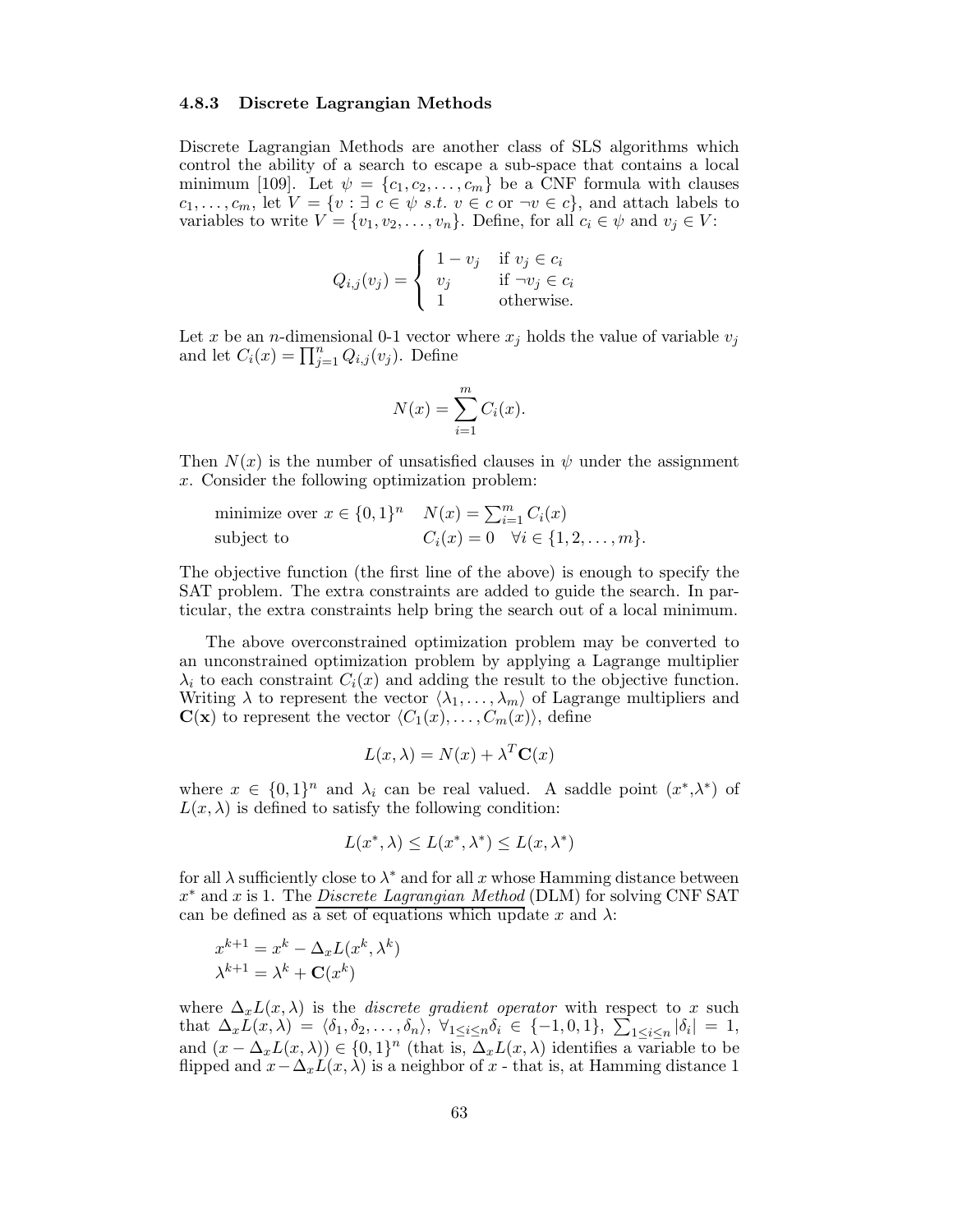## Algorithm 6.

 $\mathbf{DLM} \left( \psi \right)$  $\frac{1}{2}$  Input:  $\psi$  is a set of sets of literals representing a CNF formula,  $\frac{*}{2}$ /\* Output is either a model for  $\psi$  or "give up" Set  $x \leftarrow$  a random *n*-dimensional 0-1 vector. Set  $\lambda \leftarrow \langle 0, 0, \ldots, 0 \rangle$ . Construct  $\mathbf{C}(x)$  from  $\psi$ . Repeat the following while  $N(x) > 0$ : Set  $x \leftarrow x - \Delta_x L(x, \lambda)$ . If condition to update  $\lambda$  is satisfied, do this:  $\lambda \leftarrow \lambda + \gamma \cdot \mathbf{C}(x)$ . Output x □

Figure 23: Discrete Lagrangian Method.

from x). There are two ways to calculate  $\Delta_x L(x, \lambda)$ . One way, termed greedy, replaces the current assignment with a neighboring assignment leading to the maximum decrease in the Lagrangian function value. Another way, termed hill−climbing, replaces the current assignment with a neighboring assignment that leads to a decrease in the value of the Lagrangian function. Both involve some local search in the neighborhood of the current assignment but, for every greedy update the complexity of this search is  $O(n)$  whereas the hill-climbing update generally is less expensive.

An algorithmic sketch of DLM is shown in Figure 23. The parameter  $\gamma$ controls the magnitude of the changes to  $\lambda_i$ . A value of  $\gamma = 1$  is reported to be sufficient for many benchmarks but a smaller  $\gamma$  has resulted in improved performance for some difficult ones. Experiments have shown that  $\lambda$ should not be updated every time the current assignment is replaced. This is because the changes in  $L(x,\lambda)$  are usually very small and relatively larger changes in  $\lambda$  can overcompensate causing the search to become lost. Therefore, the DLM algorithm contains a line stating that a condition must be satisfied before  $\lambda$  can be updated. One possibility is that  $\lambda$  is not updated until  $\Delta_x L(x,\lambda) = 0$ . When that happens the local minimum is reached and the change in  $\lambda$  is needed to jump to a different section of the search space. This strategy may cause a problem if a search-space plateau is entered. In that case, it will be prudent to change  $\lambda$  sooner. For improved variants of DLM see [127, 128].

# 4.9 Binary Decision Diagrams

Binary Decision Diagrams (BDDs) as graphs were discussed in Section 2.2. In this section the associated BDD data structure and efficient operations on that data structure are discussed. Attention is restricted to Reduced Ordered Binary Decision Diagrams (ROBDDs) due to its compact, efficient, canonical properties.

The following is a short review of Section 2.2. A ROBDD is a BDD such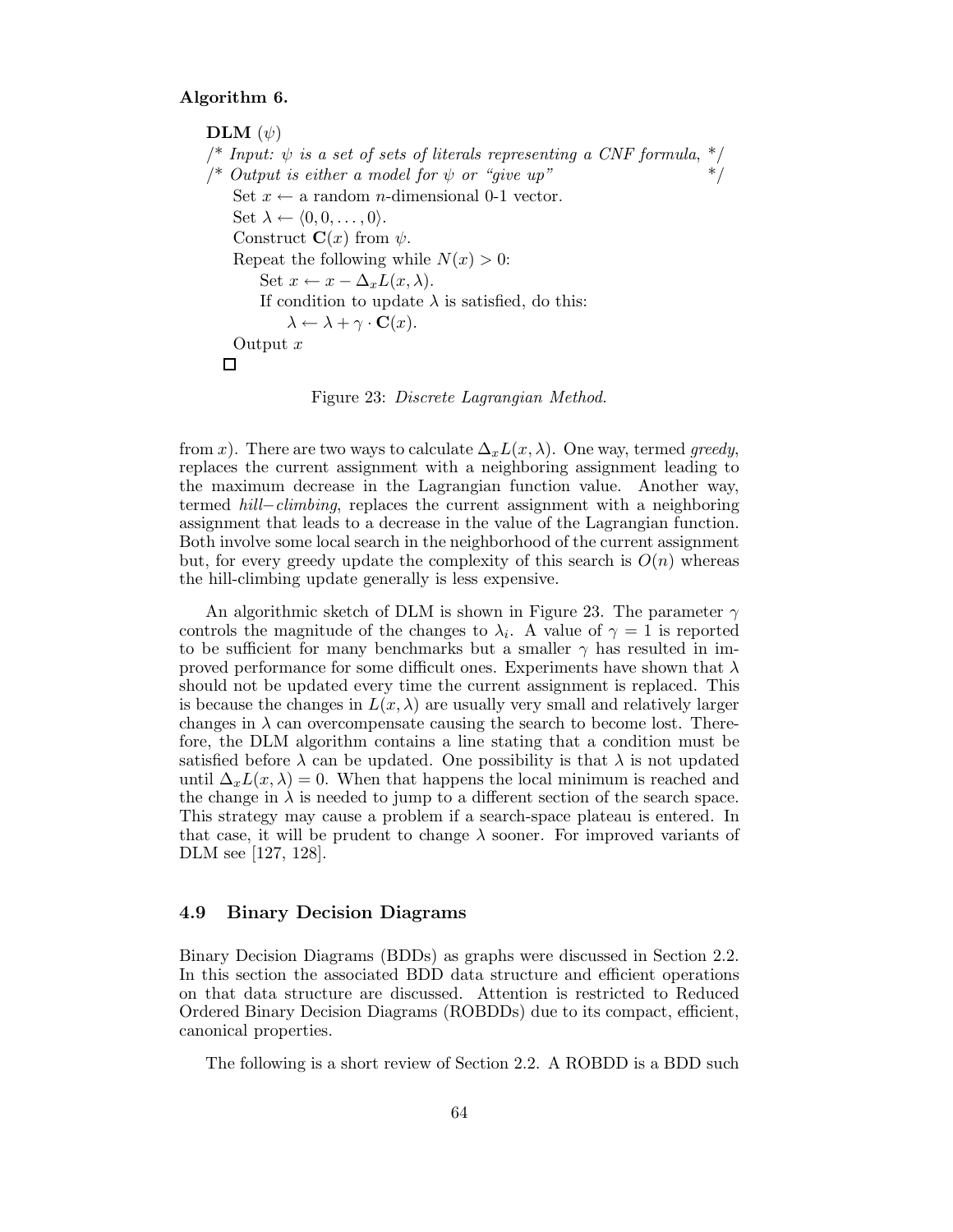that: 1) There is no vertex v such that  $then(v) = else(v); 2)$  The subgraphs of two distinct vertices v and w are not isomorphic. A ROBDD represents a Boolean function uniquely in the following way (symbol  $v$  will represent both a vertex of a ROBDD and a variable labeling a vertex). Define  $f(v)$ recursively as follows:

- 1. If v is the terminal vertex labeled 0, then  $f(v) = 0$ ;
- 2. If v is the terminal vertex labeled 1, then  $f(v) = 1$ ;
- 3. Otherwise,  $f(v) = (v \wedge f(then(v))) \vee (\neg v \wedge f(else(v))).$

Then  $f(root(v))$  is the function represented by the ROBDD. A Boolean function has different ROBDD representations, depending on the variable order imposed by index, but there is only one ROBDD for each ordering. Thus, ROBDDs are known as a canonical representation of Boolean functions. From now on BDD will be used to refer to a ROBDD.

A data structure representing a BDD consists of an array of Node objects (or nodes), each corresponding to a BDD vertex and each containing three elements: a variable label v, then(v), and  $else(v)$ , where the latter two elements are BDD array indices. The first two nodes in the BDD array correspond to the 0 and 1 terminal vertices of a BDD. For both,  $then(...)$ and  $else...$ ) are empty. Denote by  $terminal(1)$  and  $terminal(0)$  the BDD array locations of these nodes. All other nodes fill up the remainder of the BDD array in the order they are created. A node that is not in the BDD array can be created, added to the BDD array, and its array index returned in constant time. A hashtable, commonly referred to as a unique table, is maintained for the purpose of finding a node's array location given  $v, then(v), else(v).$  If there is no corresponding entry in the hashtable a new node is created and recorded in the hashtable with key v, then(v), else(v). A single procedure called  $findOrCreateNode$  takes  $v, then(v), else(v)$  as arguments and returns the BDD array index of a node, either a newly created one or an existing one. This procedure is shown in Figure 24.

The main BDD construction operation is to find and attach two descendant nodes  $then(v)$  and  $else(v))$  to a parent node (v). The procedure findOrCreateNode is used to ensure that no two nodes in the final BDD data structure represent the same function. The procedure for building a BDD data structure is buildBDD, shown in Figure 25. It is assumed that variable indices match the value of index applied to that variable (thus,  $i = index(v_i)$ . The complexity of **buildBDD** is proportional to the number of nodes that must be created. In all interesting applications, many BDDs are constructed. But they may all share the BDD data structure above. Thus, a node may belong to many BDDs.

The operations reduce<sub>1</sub> and reduce<sub>0</sub>, shown in Figure 26 are used to describe several important BDD operations in subsequent sections. Assuming v is the root of the BDD representing f, the operation  $reduce_1(v, f)$  returns f constrained by the assignment of 1 to variable v and  $reduce_0(v, f)$  returns f constrained by the assignment of 0 to the variable  $v$ .

Details on performing the common binary operations of ∧ and ∨ on BDDs will be ignored here. The reader may refer to [6] for detailed descriptions.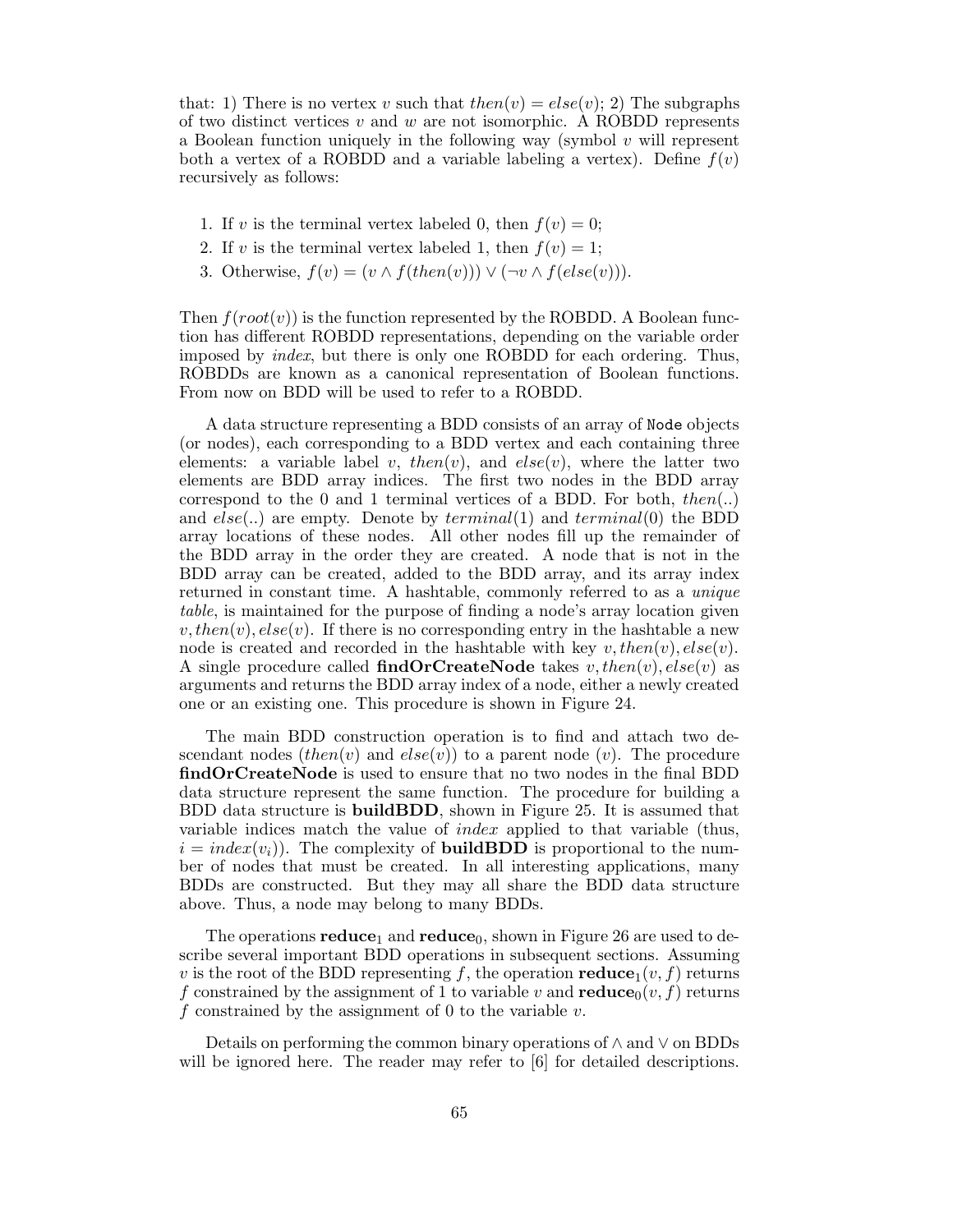# Algorithm 7.

findOrCreateNode  $(v, t, e)$  $/*$  Input: variable label v, Node object indices t and e \*/ /\* Output: an array index of a Node object  $\langle v,t,e \rangle$  \*/ If  $t == e$  then Return  $t$ . Set  $node \leftarrow lookup(\langle v,t,e \rangle)$ . If  $node \neq null$  then Return node. Set  $node \leftarrow createNode(\langle v, t, e \rangle).$  $insert(\langle v,t,e \rangle, node).$ Return node.  $\Box$ 

Figure 24: Procedure for finding a node or creating and inserting it.

## Algorithm 8.

buildBDD  $(f, i)$  $\frac{1}{\sqrt{2}}$  Input: Boolean function f, index i  $\frac{1}{\sqrt{2}}$  $/*$  Output: root Node of BDD representing f  $*$ If  $f \Leftrightarrow 1$  return terminal(1). If  $f \Leftrightarrow 0$  return terminal(0). Set  $t \leftarrow \text{buildBDD}(f|_{v_i=1}, i+1)$ . Set  $e \leftarrow \textbf{buildBDD}(f|_{v_i=0}, i+1)$ .  $\operatorname{Return~findOrCreateNode}(v_i, \, t, \, e).$  $\Box$ 

Figure 25: Algorithm for building a BDD: invoked using **buildBDD** $(f,1)$ .

# Algorithm 9.

 $reduce_1(v, f)$  reduce<sub>0</sub>  $(v, f)$  $\frac{1}{2}$  /\* Input: variable v, BDD f \*/  $\frac{1}{2}$  /\* Input: variable v, BDD f \*/  $\frac{1}{2}$  /\* Output: reduced BDD  $\frac{1}{2}$  /\* Output: reduced BDD  $\frac{1}{2}$ If  $root(f) == v$  then If  $root(f) == v$  then Return  $then(root(f))$ . Return  $else(root(f))$ . Return f. Return f.  $\Box$ 

Figure 26: Operations reduce<sub>1</sub> and reduce<sub>0</sub>.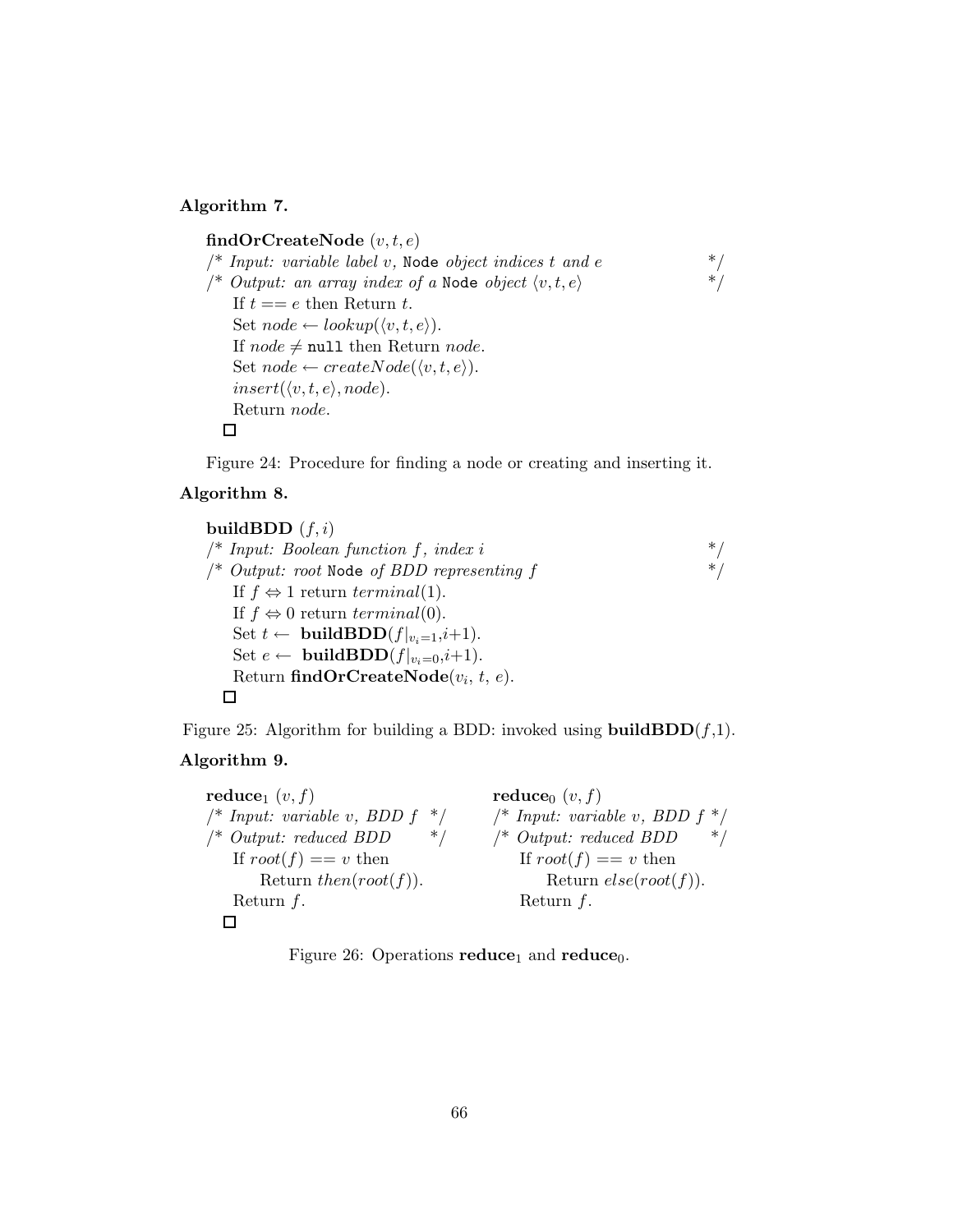#### Algorithm 10.

exQuant  $(f, v)$  $\frac{1}{2}$  /\* Input: BDD f, variable v \*/  $\frac{1}{2}$  /\* Output: BDD f with v existentially quantified away  $\frac{1}{2}$  /\* If  $root(f) == v$  then Return  $then(root(f)) \vee else(root(f)).$ If  $index(v) > index(root(f))$  then Return 0. // If v is not in f do nothing Set  $h_{f_1} \leftarrow \textbf{exQuant}(then(root(f)), v).$ Let  $h_{f_0} \leftarrow \textbf{exQuant}(else(root(f)), v).$ If  $h_{f_0} = h_{f_1}$  then Return  $h_{f_1}$ .  $\mathrm{Return}\ \mathbf{FindOrCreateNode}(root(f), h_{f_1}, h_{f_0}).$ 囗

Figure 27: Algorithm for existentially quantifying variable v away from BDD f. The  $\vee$  denotes the "or" of BDDs.

Here, it is only mentioned that, using a dynamic programming algorithm, the complexity of these operations is proportional to the product of the sizes of the operands and the size of the result of the operation can be that great as well. Therefore, using  $\land$  alone, for example (as so many problems would require), could lead to intermediate structures that are too large to be of value. This problem is mitigated somewhat by operations of the kind discussed in the next four subsections, particularly existential quantification.

The operations considered next are included not only because they assist BDD-oriented solutions but mainly because they can assist search-oriented solutions when used properly. For example, if inputs are expressed as a collection of BDDs, then they may be preprocessed to reveal information that may be exploited later, during search. In particular, inferences<sup>6</sup> may be determined and used to reduce input complexity. The discussion of the next four sections emphasizes this role.

#### 4.9.1 Existential Quantification

A Boolean function which can be written

$$
f(v, \vec{x}) = (v \wedge h_1(\vec{x})) \vee (\neg v \wedge h_2(\vec{x}))
$$

can be replaced by

$$
f(\vec{x}) = h_1(\vec{x}) \vee h_2(\vec{x})
$$

where  $\vec{x}$  is a list of one or more variables. There is a solution to  $f(\vec{x})$  if and only if there is a solution to  $f(v,\vec{x})$  so it is sufficient to solve  $f(\vec{x})$  to get a solution to  $f(v,\vec{x})$ . Obtaining  $f(\vec{x})$  from  $f(v,\vec{x})$  is known as existentially quan*tifying v away from*  $f(v,\vec{x})$ *.* This operation is efficiently handled if  $f(v,\vec{x})$  is represented by a BDD. However, since most interesting BDD problems are formulated as a conjunction of functions, and therefore as conjunctions of BDDs, existentially quantifying away a variable v succeeds easily only when

 ${}^{6}$ Finding inferences is referred to in the BDD literature as finding *essential* values to variables and a set of inferences (a conjunction of literals) is referred to as a cube.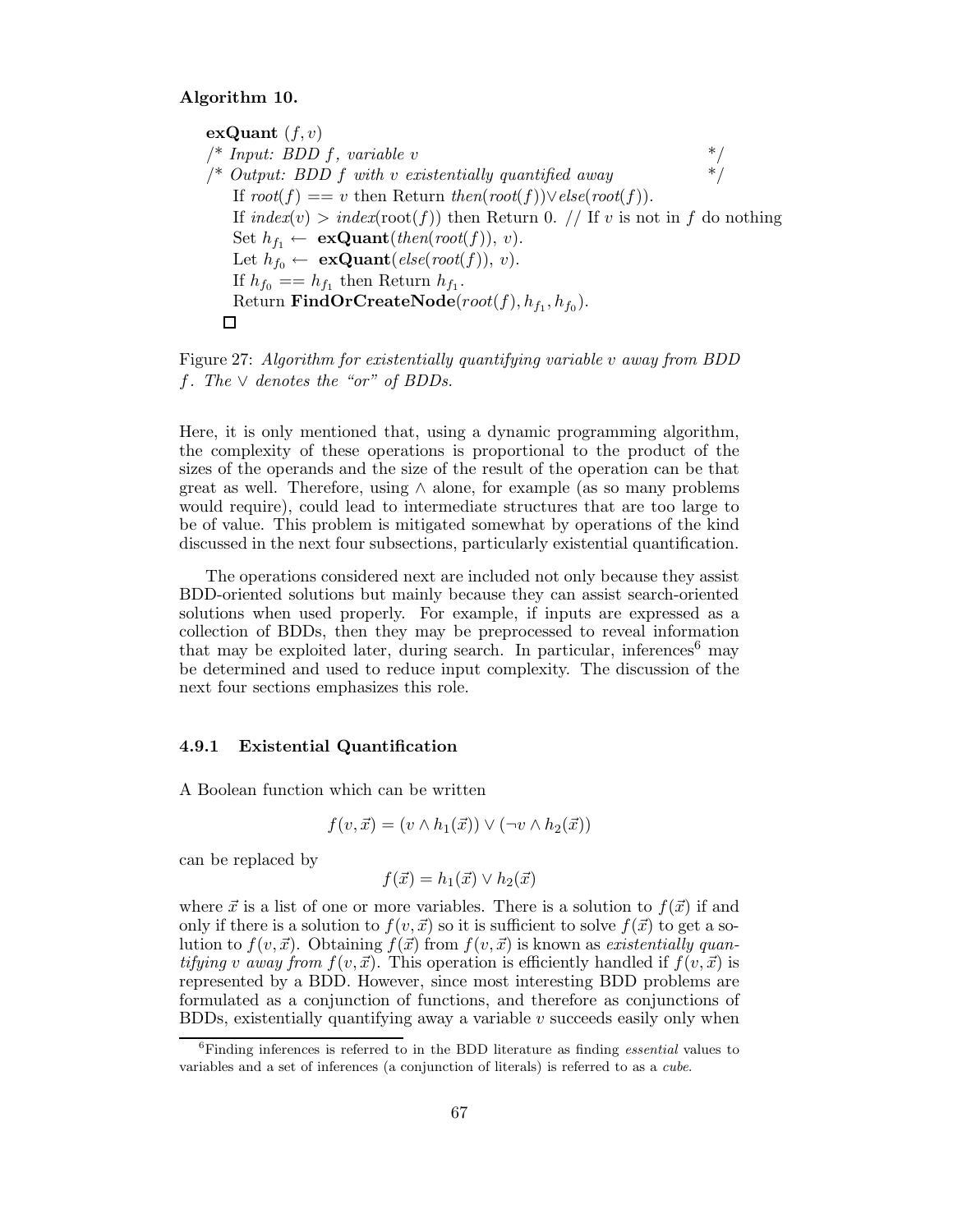just one of the input BDDs contains  $v$ . Thus, this operation is typically used together with other BDD operations for maximum effectiveness. The algorithm for existential quantification is shown in Figure 27.

If inferences can be revealed in preprocessing they can be applied immediately to reduce input size and therefore reduce search complexity. Although existential quantification can, by itself, uncover inferences (see, for example, Figure 28), those same inferences are revealed during BDD construction if inference lists for each node are built and maintained. Therefore, a more effective use of existential quantification is in support of other operations, such as strengthening (see Section 4.9.5), to uncover those inferences that cannot be found during BDD construction or in tandem with ∧ to retard the growth of intermediate BDDs.

Existential quantification, if applied as a preprocessing step prior to search, can increase the number of choicepoints expanded per second but can increase the size of the search space. The increase in choicepoint speed is because existentially quantifying a variable away from the function has the same effect as branching from a choicepoint in both directions. Then overhead is reduced by avoiding heuristic computations. However, search space size may increase since the elimination of a variable can cause subfunctions that had been linked only by that variable to become merged with the result that the distinction between the subfunctions becomes blurred. This is illustrated in Figure 29. The speedup can overcome the lost intelligence but it is sometimes better to turn it off.

### 4.9.2 Reductions and Inferences

Consider the truth tables corresponding to two BDDs  $f$  and  $c$  over the union of variable sets of both f and c. Build a new BDD  $q$  with variable set no larger than the union of the variable sets of  $f$  and  $c$  and with a truth table such that on rows which c maps to 1 q maps to the same value that f maps to, and on other rows g maps to any value, independent of  $f$ . It should be clear that  $f \wedge c$  and  $g \wedge c$  are identical so g can replace f in a collection of BDDs without changing its solution space.

The are at least three reasons why this might be done. The superficial reason is that  $g$  can be made smaller than  $f$ . A more important reason is that inferences can be discovered. The third reason is that BDDs can be removed from the collection without loss. Consider, for example, BDDs representing functions

$$
f = (v_1 \lor \neg v_2 \lor v_3) \land (\neg v_1 \lor v_2)
$$
 and  

$$
c = (v_1 \lor \neg v_2).
$$

Let a truth table row be represented by a 0-1 vector which reflects assignments of variables indexed in increasing order from left to right. Let  $g$  have the same truth table as f except for row  $\langle 011 \rangle$  which c maps to 0 and g maps to 1. Then  $g = (v_1 \leftrightarrow v_2)$  and  $f \wedge c$  is the same as  $g \wedge c$  but g is smaller than f. As an example of discovering inferences consider

$$
f = (v_1 \rightarrow v_2) \land (\neg v_1 \rightarrow (\neg v_3 \land v_4))
$$
 and  

$$
c = (v_1 \lor v_3).
$$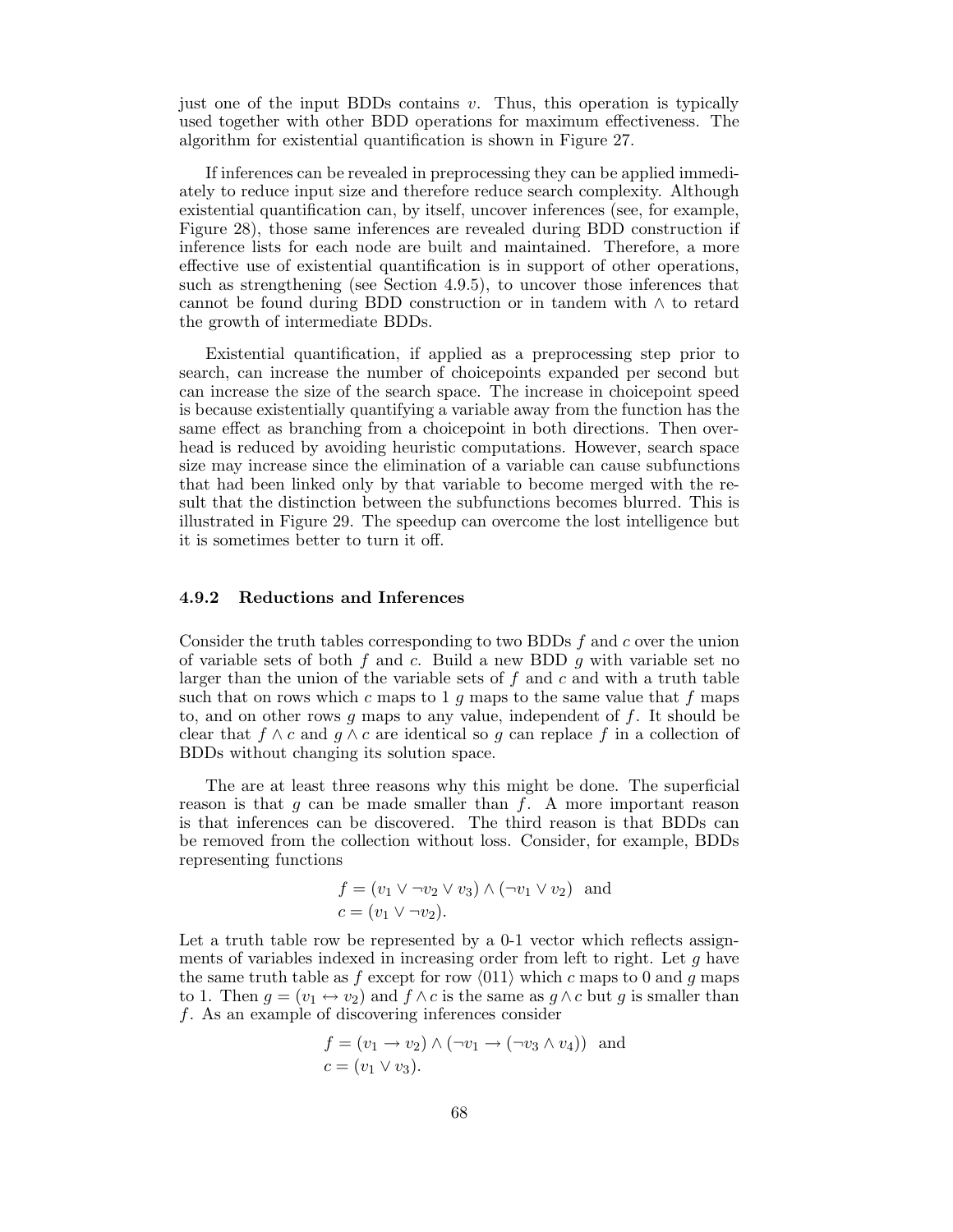

Figure 28: Two examples of existentially quantifying a variable away from a function. Functions are represented as BDDs on the left. Variable  $v_3$ is existentially quantified away from the top BDD leaving 1, meaning that regardless of assignments given to variables  $v_1$  and  $v_2$  there is always an assignment to  $v_3$  which satisfies the function. Variable  $v_2$  is existentially quantified away from the bottom BDD leaving the inference  $v_1 = 1$ .

Let g have the same truth table as f except g maps rows  $\langle 0001 \rangle$  and  $\langle 0101 \rangle$ to 0, as does c. Then  $g = (v_1) \wedge (v_2)$  which reveals two inferences. The BDDs for  $f$ ,  $c$ , and  $g$  of this example are shown in Figure 31. The example showing BDD elimination is deferred to Theorem 9, Section 4.9.4.

Clearly, there are numerous strategies for creating  $g$  from  $f$  and  $c$  and replacing f with q. An obvious one is to have q map to 0 all rows that c maps to 0. This strategy, which will be called zero-restrict in this chapter, turns out to have weaknesses. Its obvious dual, which has g map to 1 all rows that c maps to 0, is no better. For example, applying zero-restrict to  $f$  and c of Figure 33 produces  $g = \neg v_3 \wedge (v_1 \vee (\neg v_1 \wedge \neg v_2))$  instead of the inference  $g = \neg v_3$  which is obtained from a more intelligent replacement strategy. An alternative approach, one of many possible ones, judiciously chooses some rows of g to map to 1 and others to map to 0 so that g's truth table reflects a logic pattern that generates inferences. The truth table of  $c$  has many 0 rows and this is exploited. Specifically, c maps rows  $\langle 010 \rangle$ ,  $\langle 011 \rangle$ ,  $\langle 101 \rangle$ , and  $\langle 111 \rangle$  to 0. The more intelligent strategy lets g map rows  $\langle 011 \rangle$  and  $\langle 111 \rangle$  to 0 and rows  $\langle 010 \rangle$  and  $\langle 101 \rangle$  to 1. Then  $g = \neg v_3$ .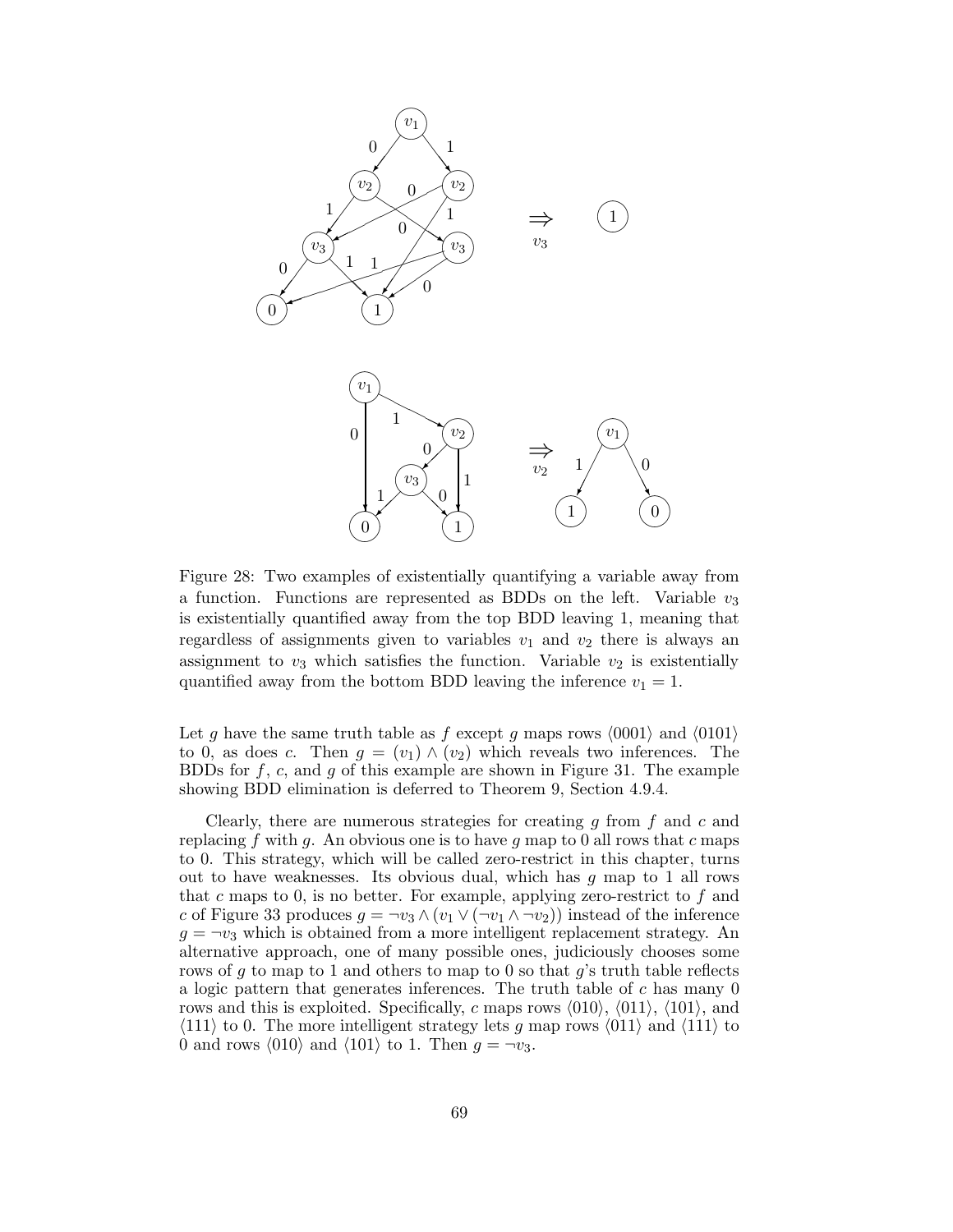

Figure 29: Existential quantification can cause blurring of functional relationships. The top function is seen to separate variables  $v_6$ ,  $v_7$ , and  $v_8$  from  $v_3, v_4$ , and  $v_5$  if  $v_2$  is chosen during search first. Existentially quantifying  $v_2$  away from the top function before search results in the bottom function in which no such separation is immediately evident. Without existential quantification the assignment  $v_1 = 0$ ,  $v_2 = 1$ ,  $v_3 = 1$  reveals the inference  $v_4 = 1$ . With existential quantification the assignment must be augmented with  $v_7 = 0$  and  $v_8 = 0$  (but  $v_2$  is no longer necessary) to get the same inference.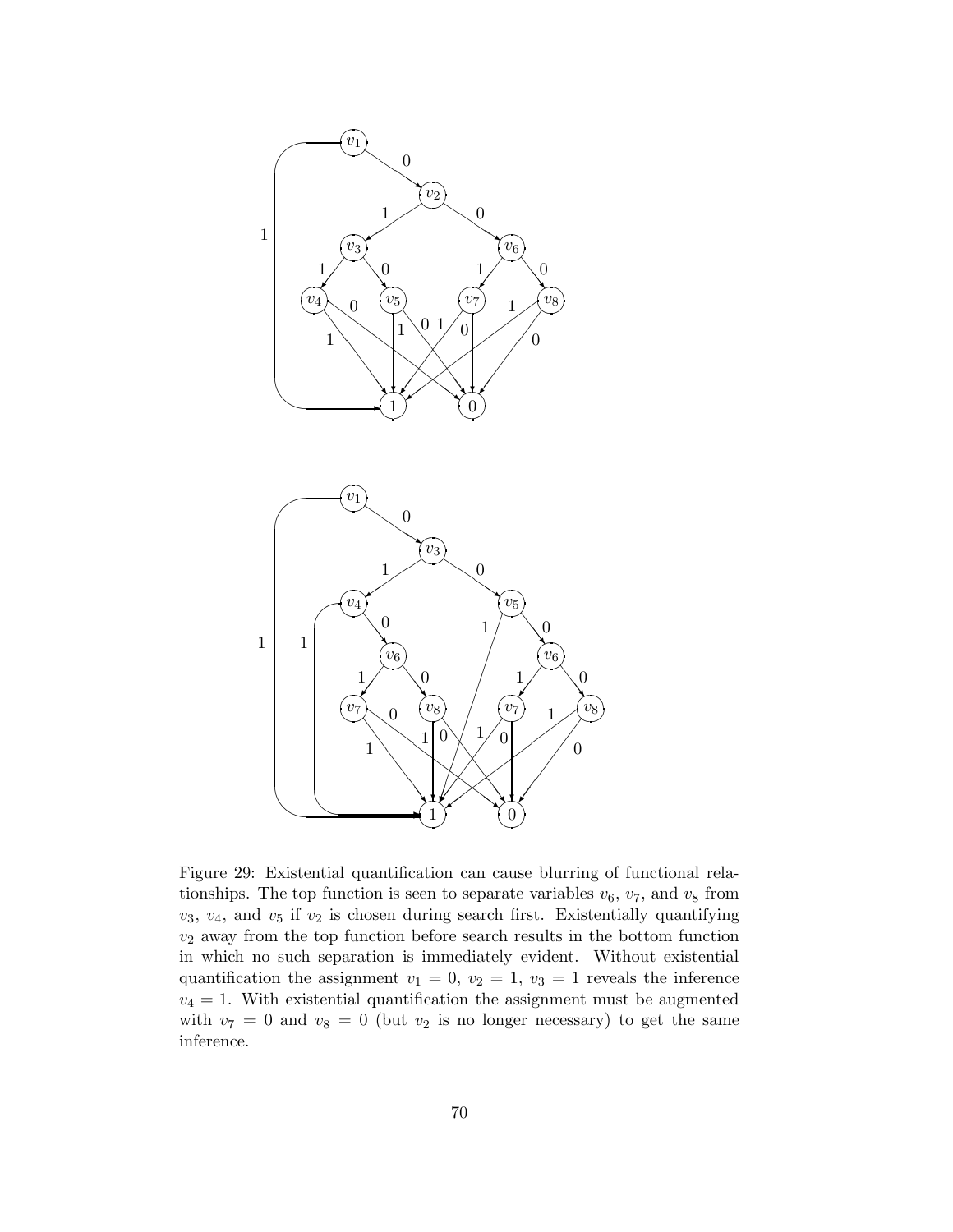#### Algorithm 11.

restrict  $(f, c)$  $\frac{1}{2}$  /\* Input: BDD f, BDD c  $\frac{1}{2}$  $\frac{1}{2}$  Output: BDD f restricted by c  $\frac{1}{2}$ If c or f is terminal(1) or if f is terminal(0) return f. If  $c == \neg f$  return terminal(0). If  $c == f$  return terminal(1).  $\frac{1}{\sqrt{2}}$  and c have a non-trivial relationship Set  $v_f \leftarrow root(f)$ . //  $v_f$  is a variable Set  $v_c \leftarrow root(c)$ . //  $v_c$  is a variable If  $index(v_f) > index(v_c)$  return  $\text{restrict}(f, \text{exQuant}(c, v_c)).$ If  $reduce_0(v_f, c)$  is  $terminal(0)$  then Return restrict(reduce<sub>1</sub>( $v_f$ , f), reduce<sub>1</sub>( $v_f$ , c)). If  $reduce_1(v_f, c)$  is  $terminal(0)$  then Return restrict(reduce<sub>0</sub> $(v_f, f)$ , reduce<sub>0</sub> $(v_f, c)$ ). Set  $h_{f_1} \leftarrow \text{ restrict}(\text{reduce}_1(v_f, f), \text{reduce}_1(v_f, c)).$ Set  $h_{f_0} \leftarrow \text{ restrict}(\text{reduce}_0(v_f, f), \text{reduce}_0(v_f, c)).$ If  $h_{f_1} == h_{f_0}$  then Return  $h_{f_1}$ .  $\mathrm{Return~findOrCreateNode}(v_{f}, h_{f_1}, h_{f_0}).$ 囗

Figure 30: Algorithm for restricting a BDD  $f$  by a BDD  $c$ .

Improved replacement strategies might target particular truth table patterns, for example equivalences, or they might aim for inference discovery. Since there is more freedom to manipulate g if the truth table of c has many zeros, it is important to choose  $c$  as carefully as the replacement strategy. This is illustrated by the examples of Figure 32 and Figure 33 where, in the first case, no inference is generated but after  $f$  and  $c$  are swapped an inference is generated. The next two subsections show two replacement strategies that are among the more commonly used.

#### 4.9.3 Restrict

The original version of restrict is what is called zero-restrict above. That is, the original version of restrict is intended to remove paths to  $terminal(1)$ from  $f$  that are made irrelevant by  $c$ . The idea was introduced in [31]. In this chapter an alternative version which is implemented as Algorithm 11 of Figure 30 is considered. Use the symbol  $\Downarrow$  to denote the restrict operator. Then  $q = f \nightharpoonup c$  is the result of zero-restrict after all variables in c that are not in  $f$  are existentially quantified away from  $c$ . Figures 31 to 33 show examples that were referenced in the previous subsection.

Procedure restrict is similar to a procedure called generalized co-factor (gcf) or constrain (see the next subsection for a description). Both restrict(f,c) and  $\gcd(f, c)$  agree with f on interpretations where c is satisfied, but are generally somehow simpler than f. Procedure restrict can be useful in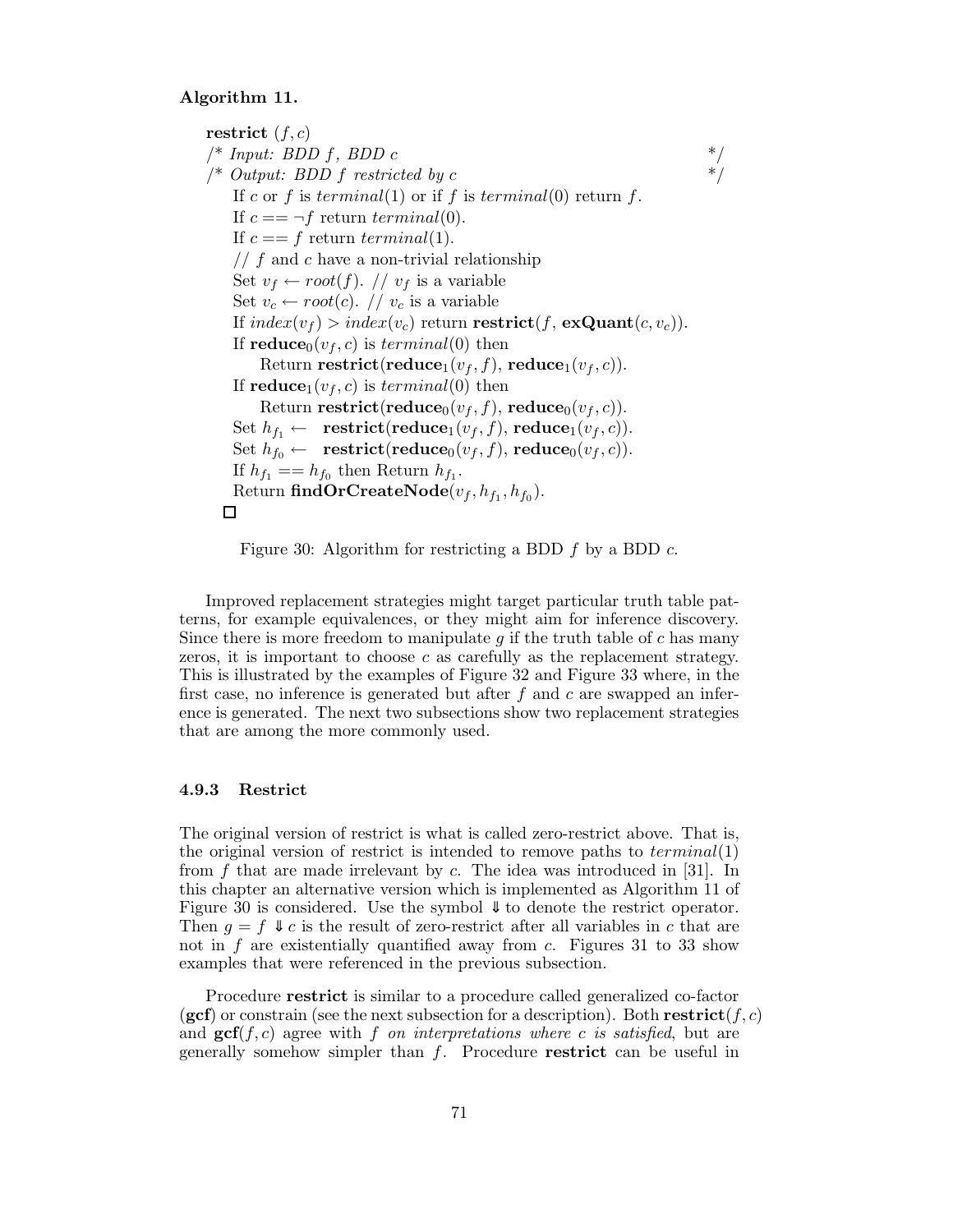

Figure 31: A call to  $\text{restrict}(f, c)$  returns the BDD g shown on the right. In this case inferences  $v_1 = 1$  and  $v_2 = 1$  are revealed. The symbol  $\Downarrow$  denotes the operation.



Figure 32: A call to **restrict** $(f, c)$  results in no change.



Figure 33: Reversing the roles of f and c in Figure 32, a call to  $\text{restrict}(f,c)$ results in the inference  $g = \neg v_3$  as shown on the right. In this case, the large number of 0 truth table rows for c was exploited to advantage.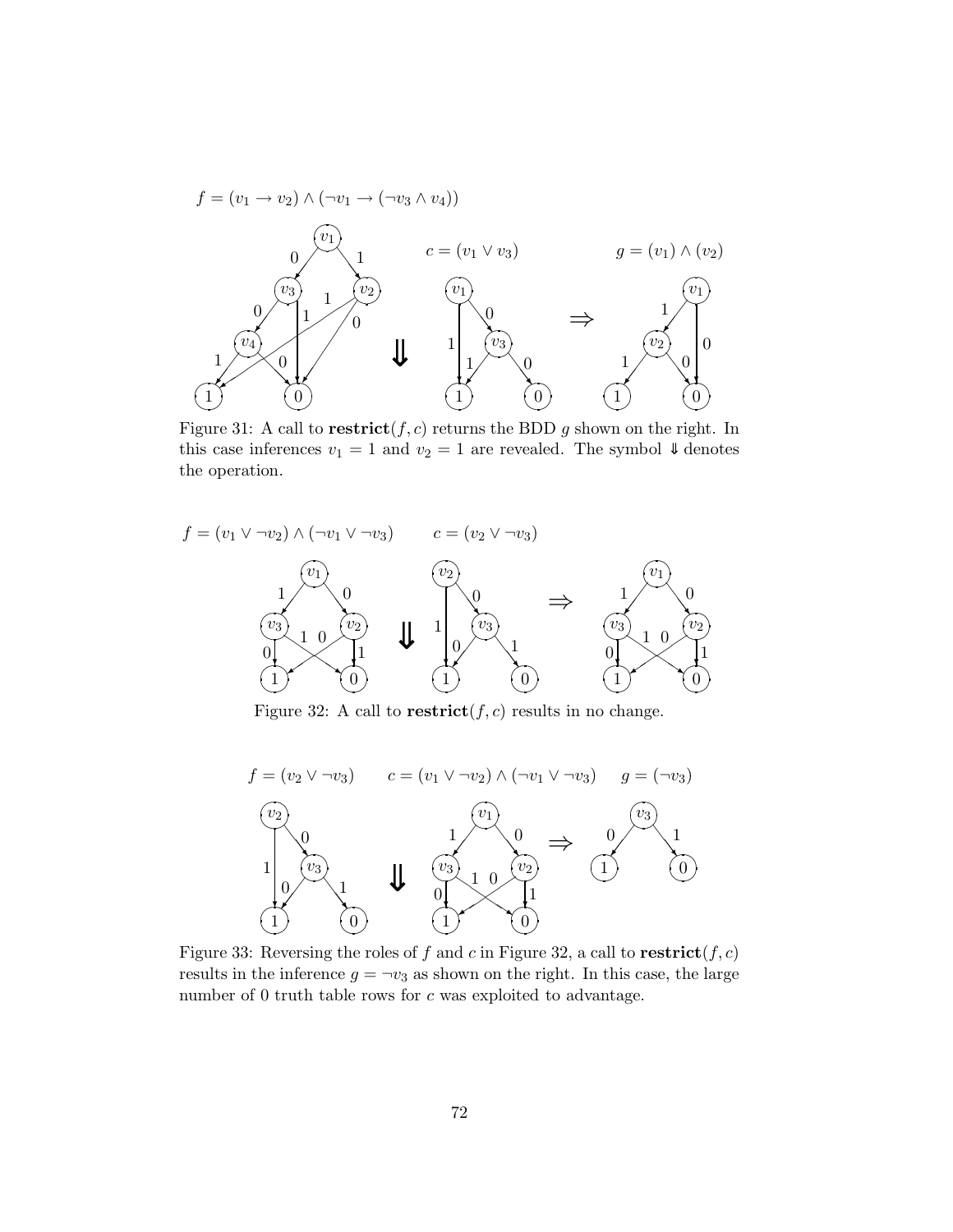

Figure 34: A call to  $\text{restrict}(f,c)$  spreads an inference that is evident in one BDD over multiple BDDs. If  $v_3$  is assigned 0 in f then  $v_1 = 0$  and  $v_2 = 0$ are inferred. After replacing f with  $g = \text{restrict}(f,c)$ , to get the inference  $v_2 = 0$  from the choice  $v_3 = 0$ , visit c to get  $v_1 = 0$  and then g to get  $v_2 = 0$ . Thus, restrict can increase work if not used properly. In this case, restricting in the reverse direction leads to a better result.

preprocessing because the BDDs produced from it can never contain more variables than the BDDs they replace.

On the negative side, it can, in odd cases, cause a garbling of local information. Moreover, although restrict may reveal some of the inferences that strengthening would (see below), it can still cause the number of search choicepoints to increase. Both these issues are related: restrict can spread an inference that is evident in one BDD over multiple BDDs (see Figure 34 for an example).

## 4.9.4 Generalized Co-factor

The generalized co-factor operation, also known as constrain, is denoted here by | and implemented as gcf (Algorithm 12) in Figure 35. It takes BDDs f and c as input and produces  $g = f|c$  by *sibling substitution*. BDD g may be larger or smaller than  $f$  but, more importantly, systematic use of this operation can result in the elimination of BDDs from a collection. Unfortunately, by definition, the result of this operation depends on the underlying BDD variable ordering so it cannot be regarded as a logical operation. It was introduced in [32].

BDD g is a generalized co-factor of f and c if for any truth assignment t,  $g(t)$  has the same value as  $f(t')$  where  $t'$  is the "nearest" truth assignment to  $t$  that maps  $c$  to 1. The notion of "nearest" truth assignment depends on a permutation  $\pi$  of the numbers  $1, 2, \ldots, n$  which states the variable ordering of the input BDDs. Represent a truth assignment to  $n$  variables as a vector in  $\{0,1\}^{\tilde{n}}$  and, for truth assignment t, let  $\tilde{t}_i$  denote the  $i^{th}$  bit of the vector representing t. Then the distance between two truth assignments  $t'$  and  $t''$ is defined as  $\sum_{i=1}^n 2^{n-i} (t'_{\pi_i} \oplus t''_{\pi_i})$ . One pair of assignments is nearer to each other than another pair if the distance between that pair is less. It should be evident that distances between pairs are unique for each pair.

For example, Figure 36 shows BDDs  $f$  and  $c$  under the variable ordering given by  $\pi = \langle 1, 2, 3, 4 \rangle$ . For assignment vectors  $\langle * \ast 01 \rangle$ ,  $\langle * \ast 10 \rangle$ ,  $\langle * \ast 11 \rangle$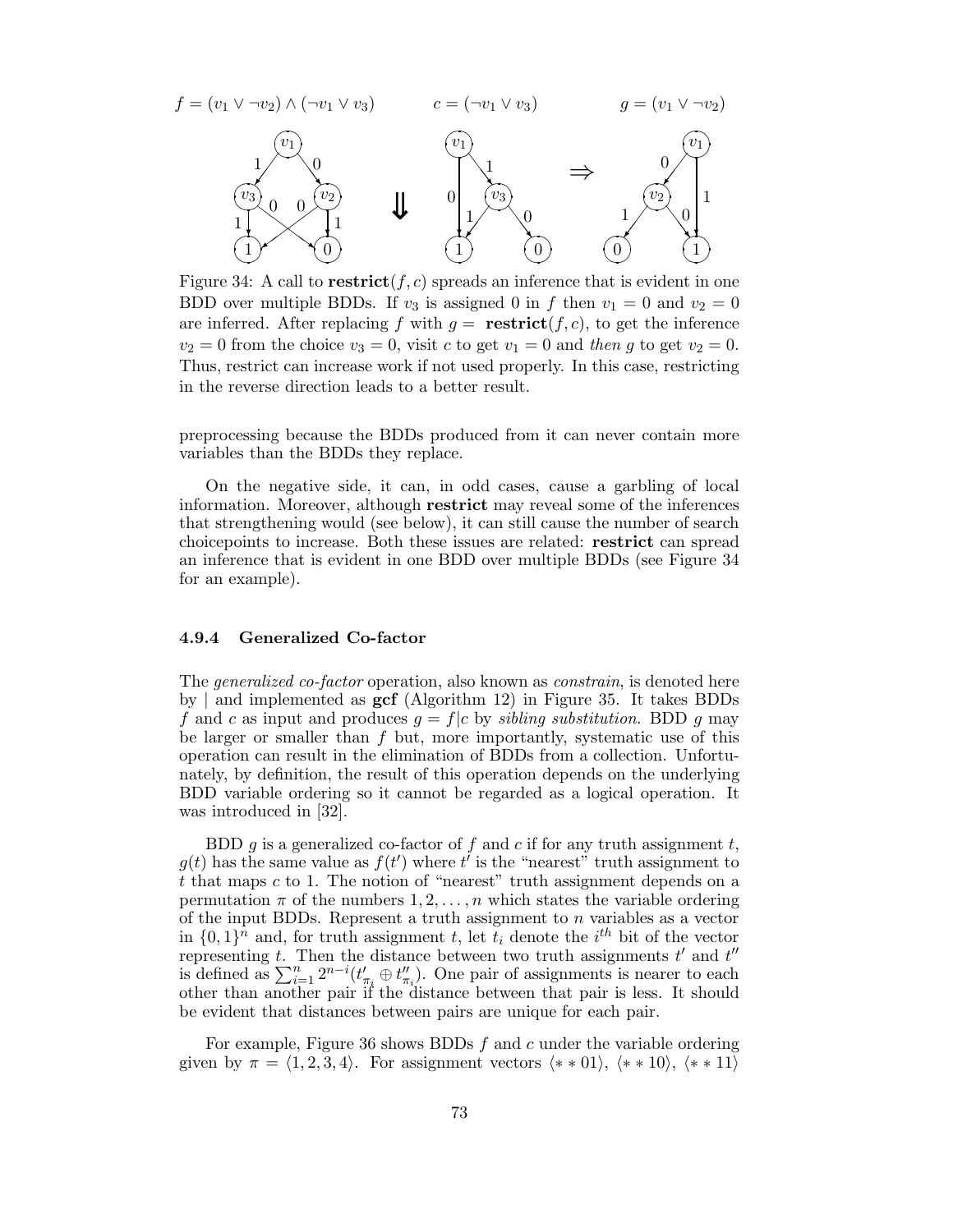#### Algorithm 12.

 $\gcd(f,c)$  $\frac{*}{\pm}$  Input: BDD f, BDD c  $\frac{*}{\pm}$  $\frac{1}{2}$  Output: greatest co-factor of f by c  $\frac{1}{2}$ If  $f = \text{terminal}(0)$  or  $c = \text{terminal}(0)$  return terminal(0). If  $c == terminal(1)$  or  $f == terminal(1)$  return f. Set  $v_m \leftarrow index^{-1}(\min\{index(root(c)), index(root(f))\}).$ //  $v_m$  is the top variable of f and c If  $\text{reduce}_0(v_m,c) == terminal(0)$  then Return  $\text{gcf}(\text{reduce}_1(v_m, f), \text{reduce}_1(v_m, c)).$ If  $\text{reduce}_1(v_m, c) == terminal(0)$  then Return  $\text{gcf}(\text{reduce}_0(v_c, f), \text{reduce}_0(v_c, c)).$ Set  $h_1 \leftarrow \textbf{gcf}(\textbf{reduce}_1(v_m, f), \textbf{reduce}_1(v_m, c)).$ Set  $h_0 \leftarrow \textbf{gcf}(\textbf{reduce}_0(v_m, f), \textbf{reduce}_0(v_m, c)).$ If  $h_1 == h_0$  then Return  $h_1$ . Return FindOrCreateNode $(v_m, h_1, h_0)$ .  $\Box$ 

Figure 35: Algorithm for finding a greatest common co-factor of a BDD.

(where  $*$  is a wildcard meaning 0 or 1),  $\gcd(f, c)$ , shown as the BDD at the bottom of Figure 36, agrees with f since those assignments cause c to evaluate to 1. The closest assignment to  $\langle 0000 \rangle$ ,  $\langle 0100 \rangle$ ,  $\langle 1000 \rangle$ , and  $\langle 1100 \rangle$ causing c to evaluate to 1 is  $\langle 0001 \rangle$ .  $\langle 0101 \rangle$ ,  $\langle 1001 \rangle$ , and  $\langle 1101 \rangle$ , respectively. On all these inputs  $\gcd(f,c)$  has value 1, which the reader can check in Figure 36.

The following expresses the main property of | that makes it useful.

**Theorem 9.** Given BDDs  $f_1, ..., f_k$ , for any  $1 \leq i \leq k$ ,  $f_1 \wedge f_2 \wedge ... \wedge f_k$ is satisfiable if and only if  $(f_1|f_i) \wedge ... \wedge (f_{i-1}|f_i) \wedge (f_{i+1}|f_i) \wedge ... \wedge (f_k|f_i)$  is satisfiable. Moreover, any assignment satisfying the latter can be mapped to an assignment that satisfies  $f_1 \wedge ... \wedge f_k$ .

Proof. If it can be shown that

$$
(f_1|f_i) \wedge \ldots \wedge (f_{i-1}|f_i) \wedge (f_{i+1}|f_i) \wedge \ldots \wedge (f_k|f_i)
$$
\n
$$
\tag{4}
$$

is satisfiable if and only if

$$
(f_1|f_i) \wedge \cdots \wedge (f_{i-1}|f_i) \wedge (f_{i+1}|f_i) \wedge \cdots \wedge (f_k|f_i) \wedge f_i \qquad (5)
$$

is satisfiable then, since (5) is equivalent to  $f_1 \wedge \ldots \wedge f_k$ , the first part of the theorem will be proved. Suppose  $(5)$  is satisfied by truth assignment t. That t represents a truth table row that  $f_i$  maps to 1. Clearly that assignment also satisfies (4). Suppose no assignment satisfies (5). Then all assignments for which  $f_i$  maps to 1 do not satisfy (4) since otherwise (5) would be satisfied by any that do. We only need to consider truth assignments  $t$  which  $f_i$  maps to 0. Each  $(f_i | f_i)$  in (4) and (5) maps to the same value that  $f_i$  maps the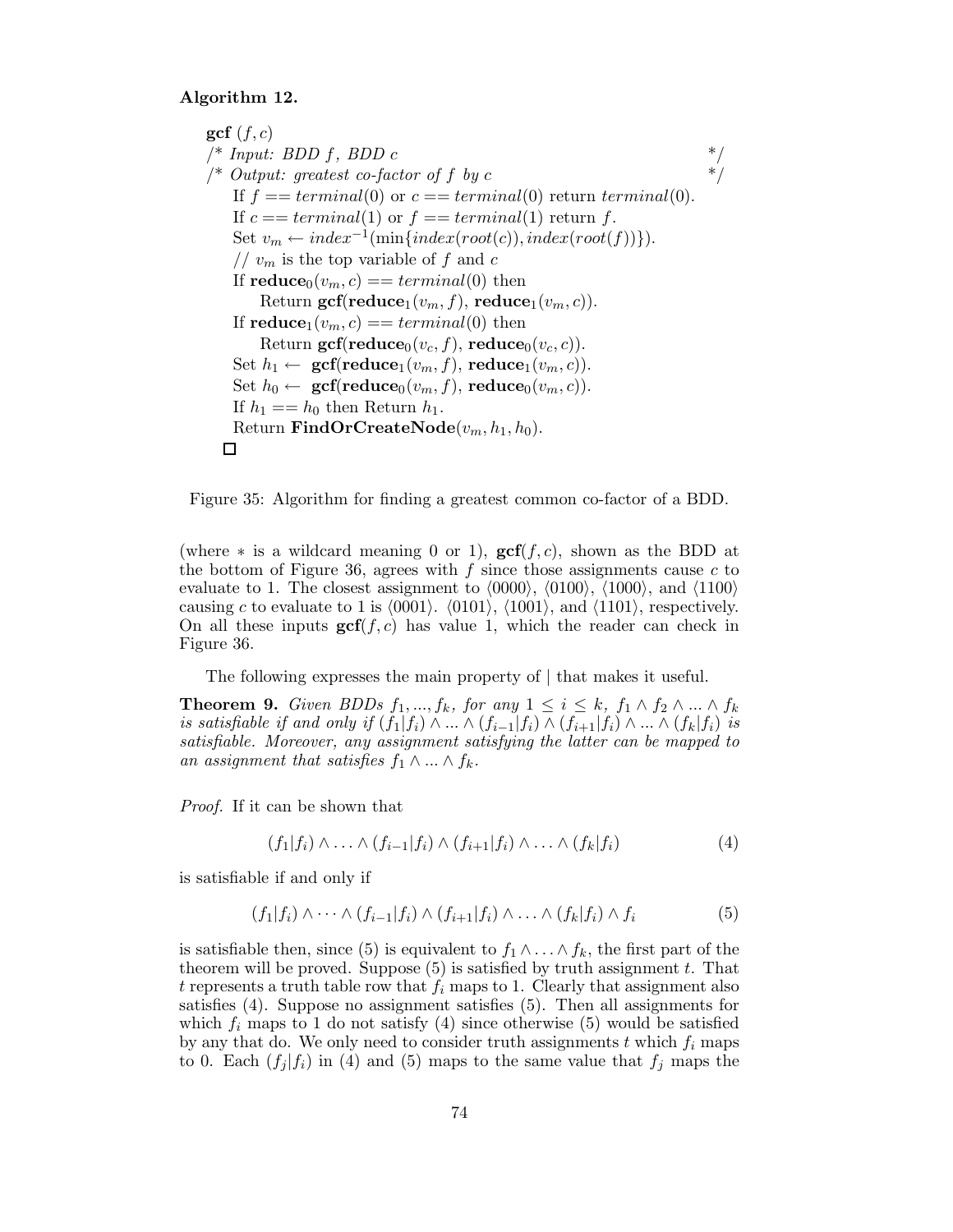"nearest" truth assignment, say r, to t that satisfies  $f_i$ . But r cannot satisfy (5) because it cannot satisfy (4) by the argument above. Hence, there is no truth assignment falsifying  $f_i$  but satisfying (4) so the first part is proved.

For the second part, observe that any truth assignment that satisfies (4) and (5) also satisfies  $f_i \wedge \ldots \wedge f_k$  so it is only necessary to consider assignments t that satisfy (4) but not (5). In that case, by construction of  $(f_i | f_i)$ , the assignment that is "nearest" to t and satisfies  $f_i$  also satisfies  $(f_j | f_i)$ . That assignment satisfies  $f_1 \wedge \ldots \wedge f_k$ . П

This means that, for the purposes of a solver, generalized co-factoring can be used to eliminate one of the BDDs among a given conjoined set of BDDs: the solver finds an assignment satisfying  $\mathbf{gcf}(f_1,f_i)\wedge...\wedge \mathbf{gcf}(f_k,f_i)$  and then extends the assignment to satisfy  $f_i$ , otherwise the solver reports that the instance has no solution. However, unlike restrict, generalized co-factoring cannot by itself reduce the number of variables in a given collection of BDDs. Other properties of the gcf operation, all of which are easy to show, are:

- 1.  $f = c \wedge \text{gcf}(f, c) \vee \neg c \wedge \text{gcf}(f, \neg c)$ .
- 2.  $\gcd(\gcd(f,g),c) = \gcd(f,g \wedge c)$ .
- 3.  $\operatorname{gcf}(f \wedge g, c) = \operatorname{gcf}(f, c) \wedge \operatorname{gcf}(g, c).$
- 4.  $\operatorname{gcf}(f \wedge c, c) = \operatorname{gcf}(f, c)$ .
- 5.  $\operatorname{gcf}(f \wedge g, c) = \operatorname{gcf}(f, c) \wedge \operatorname{gcf}(g, c).$
- 6.  $\operatorname{gcf}(f \vee g, c) = \operatorname{gcf}(f, c) \vee \operatorname{gcf}(g, c)$ .
- 7.  $\operatorname{gcf}(f \vee \neg c, c) = \operatorname{gcf}(f, c)$ .
- 8.  $\gcd(\neg f, c) = \neg \gcd(f, c)$ .
- 9. If c and f have no variables in common and c is satisfiable then  $\textbf{gcf}(f,c) = f.$

Care must be taken when co-factoring in "both" directions (exchanging f for c). For example,  $f \wedge g \wedge h$  cannot be replaced by  $(g|f) \wedge (f|g) \wedge h$  since the former may be unsatisfiable when the latter is satisfiable.

Examples of the application of gcf are shown in Figures 36 and 37. Figure 36 illustrates the possibility of increasing BDD size. Figure 37 presents the same example after swapping  $v_1$  and  $v_3$  under the same variable ordering and shows that the result produced by gcf is sensitive to variable ordering. Observe that the functions produced by gcf in both figures have different values under the assignment  $v_1 = 1$ ,  $v_2 = 1$ , and  $v_3 = 0$ . Thus, the function returned by gcf depends on the variable ordering as well.

## 4.9.5 Strengthen

This binary operation on BDDs helps reveal inferences that are missed by restrict due to its sensitivity to variable ordering. Given two BDDs,  $b_1$  and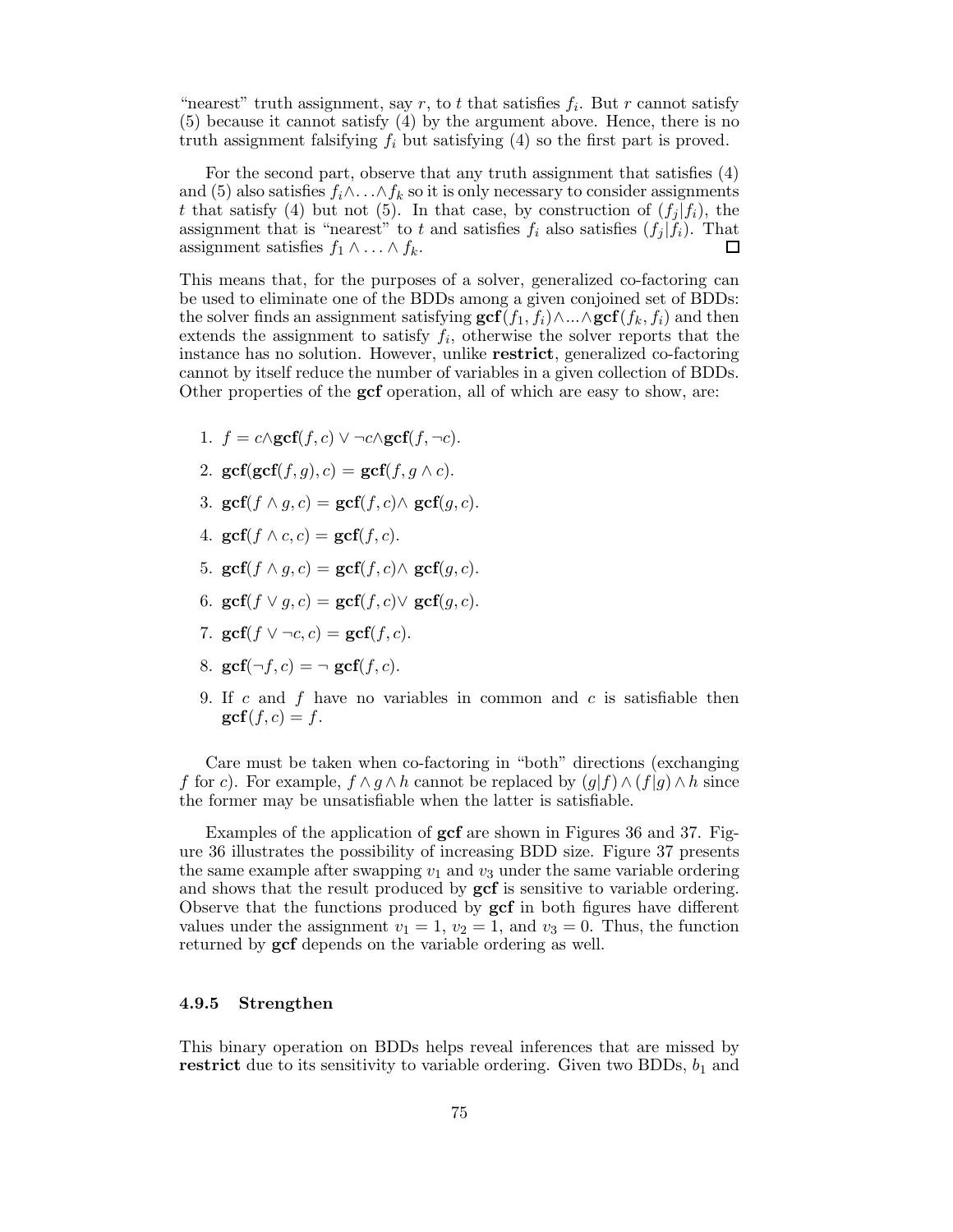

Figure 36: Generalized co-factor operation on  $f$  and  $c$  as shown. In this case the result is more complicated than  $f$ . The variable ordering is  $v_1 < v_2 < v_3$ .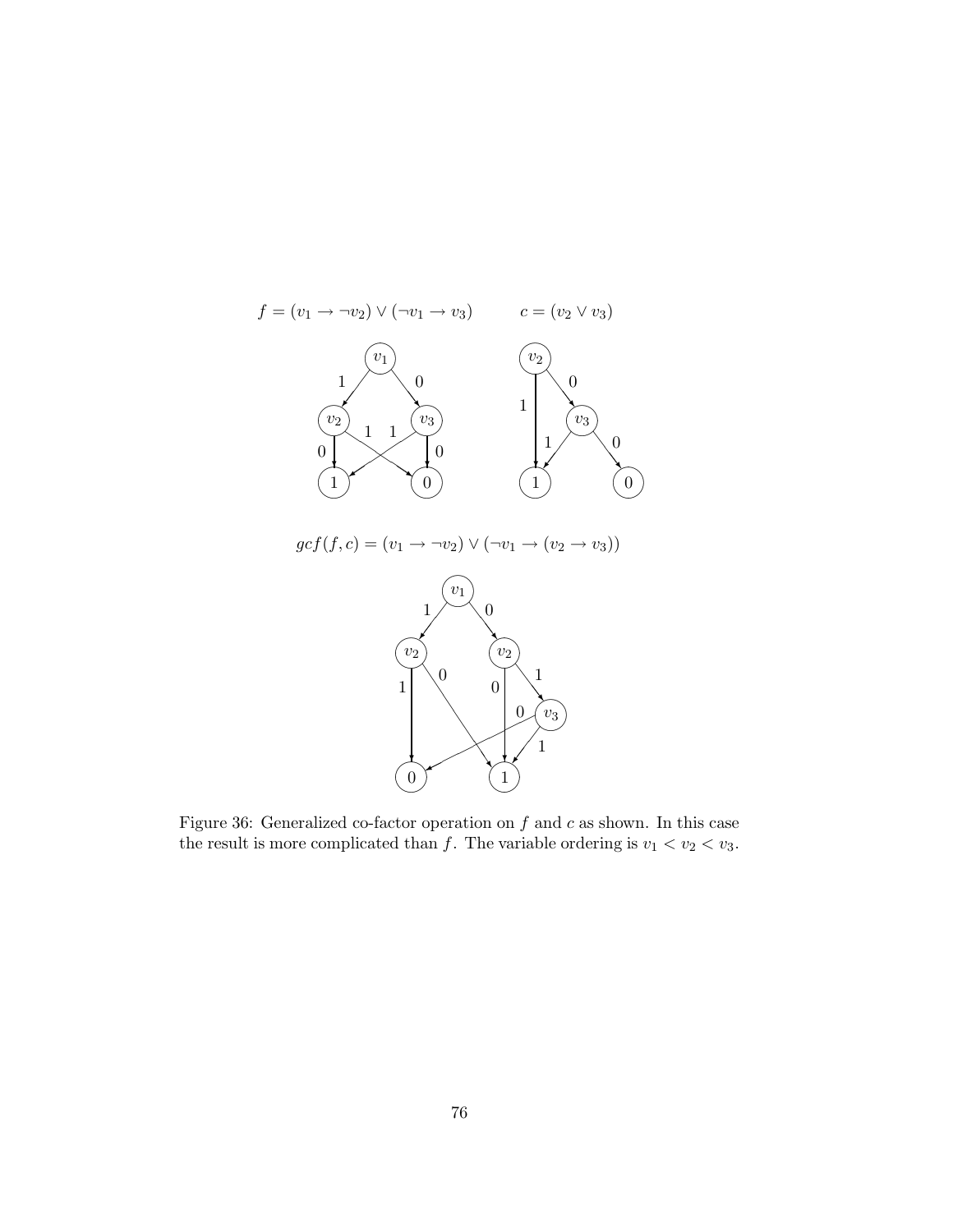

Figure 37: Generalized co-factor operation on the same  $f$  and  $c$  of Figure 36 and with the same variable ordering but with  $v_1$  and  $v_3$  swapped. In this case the result is less complicated than f and the assignment  $\{v_1,v_2\}$  causes the output of gcf in this figure to have value 1 whereas the output of gcf in Figure 36 has value 0 under the same assignment.

# Algorithm 13.

```
Strengthen (b_1, b_2)\frac{*}{n} Input: BDD b_1, BDD b_2 */<br>
\frac{*}{n} Output: BDD b_1 strengthened by b_2 */
/* Output: BDD b_1 strengthened by b_2Set \vec{x} \leftarrow \{x : x \in b_2, x \notin b_1\}.Repeat the following for all x \in \vec{x}:
         Set b_2 \leftarrow \textbf{exQuant}(b_2, x).
    Return b_1 \wedge b_2.
  口
```
Figure 38: Algorithm for strengthening a BDD by another.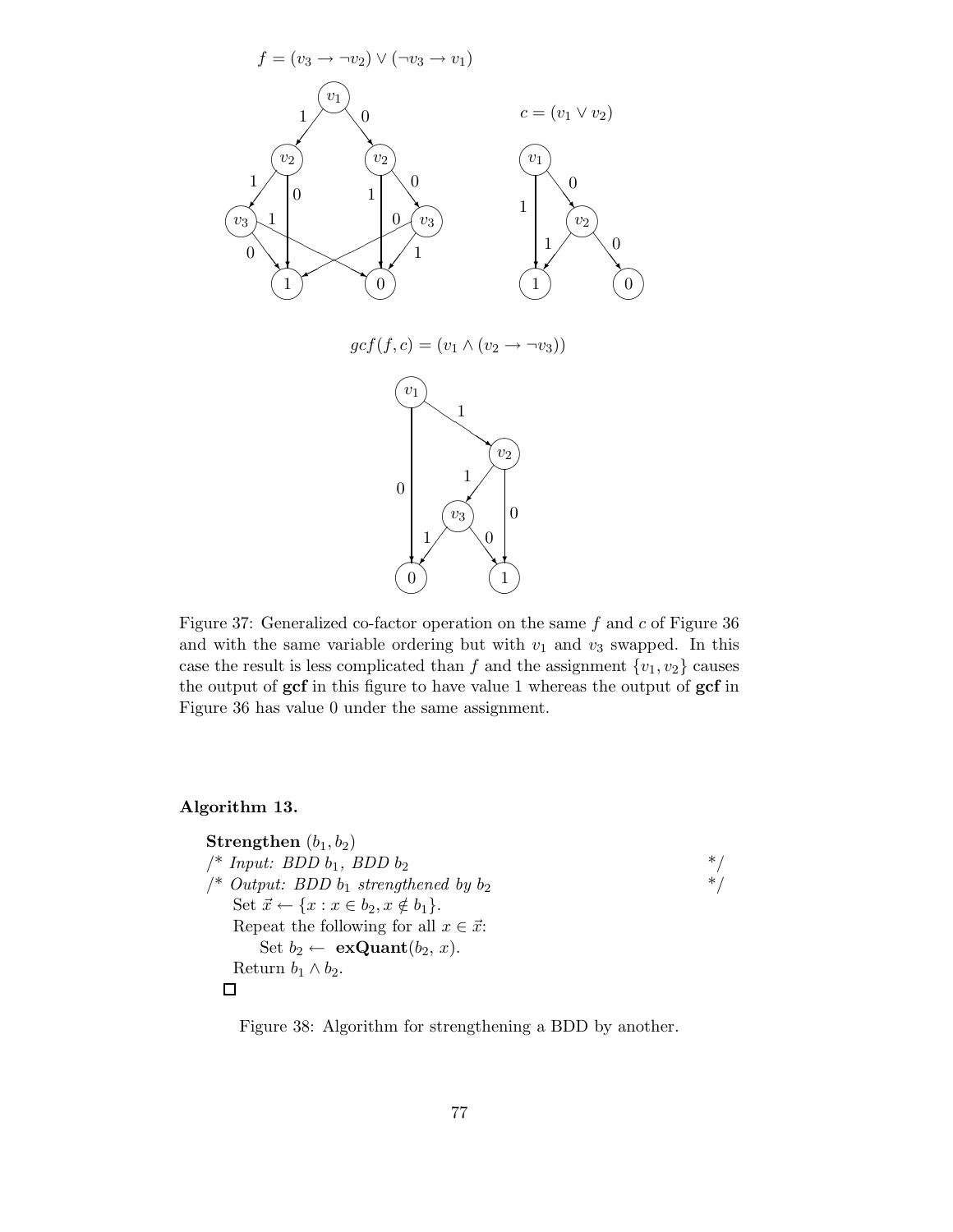$b_2$ , strengthening conjoins  $b_1$  with the *projection* of  $b_2$  onto the variables of  $b_1$ : that is,  $b_1 \wedge \exists \vec{v} \; b_2$ , where  $\vec{v}$  is the set of variables appearing in  $b_2$  but not in  $b_1$ . Strengthening each  $b_i$  against all other  $b_j$ s sometimes reveals additional inferences or equivalences. Algorithm strengthen is shown in Figure 38. Figure 39 shows an example.

Strengthening provides a way to pass important information from one BDD to another without causing a size explosion. No size explosion can occur because, before  $b_1$  is conjoined with  $b_2$ , all variables in  $b_2$  that don't occur in  $b_1$  are existentially quantified away. If an inference (of the form  $v = 1, v = 0, v = w, \text{ or } v = \neg w$  exists due to just two BDDs, then strengthening those BDDs against each other (pairwise) can move those inferences, even if originally spread across both BDDs, to one of the BDDs. Because strengthen shares information between BDDs, it can be thought of as sharing intelligence and strengthening the relationships between functions; the added intelligence in these strengthened functions can be exploited by a smart search heuristic. We have found that strengthen usually decreases the number of choicepoints when a particular search heuristic is employed, but sometimes it causes more choicepoints. It may be conjectured this is due to the delicate nature of some problems where duplicating information in the BDDs leads the heuristic astray.



**Strengthening example:** Existentially quantify  $v_1$  away from  $b_2...$ 



Figure 39: ...then conjoin the two BDDs. Inference  $v_3 = 0$  is revealed.

Procedure strengthen may be applied to CNF formulas and in this case it is the same as applying Davis-Putnam resolution selectively on some of the clauses. When used on more complex functions it is clearer how to use it effectively as the clauses being resolved are grouped with some meaning. Evidence for this comes from Bounded Model Checking examples.

We close this section by mentioning that for some classes of problems res-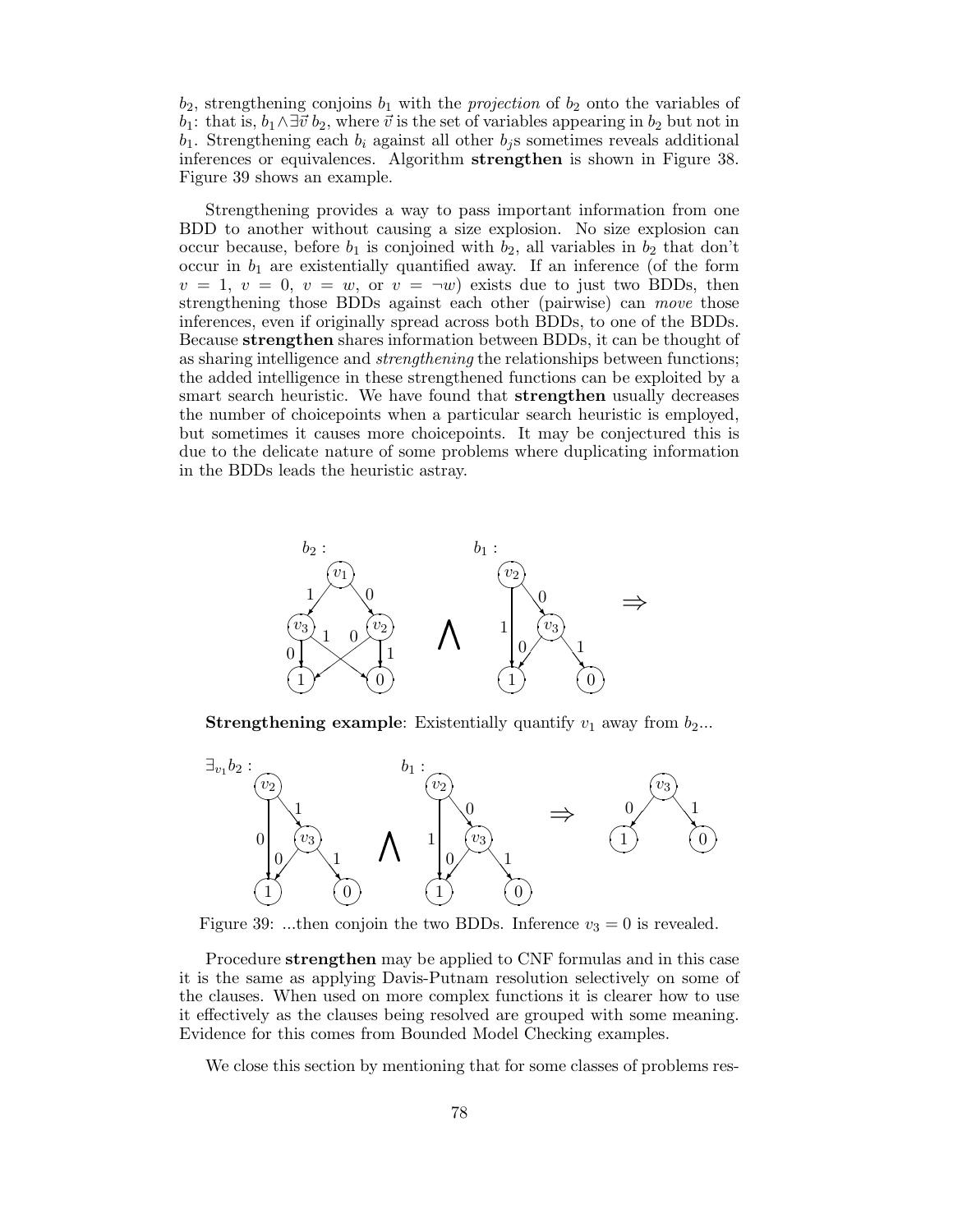olution has polynomial complexity while strictly BDD manipulations require exponential time and for other classes of problems resolution has exponential complexity while BDD manipulations require polynomial time.

## 4.10 Decompositions

The variable elimination methods of Sections 4.5 and 4.11 recursively decompose a given formula  $\psi$  into overlapping subformulas  $\psi_1$  and  $\psi_2$  such that the solution to  $\psi$  can be inferred from the solutions to  $\psi_1$  and  $\psi_2$ . The decompositions are based on occurrences of a selected variable  $v$  in clauses of  $\psi$  and each subformula has at least as many clauses as those of  $\psi$  which contain neither literal v nor literal  $\neg v$ . Intuitively, the speed of the methods usually depends on the magnitude of the size reduction from  $\psi$  to  $\psi_1$  and  $\psi_2$ . However, it is often the case that the number of occurrences of most variables in a formula or subformula is small which usually means small size reductions for most variables. For example, the average number of occurrences of a variable in a random k-SAT formula of m clauses developed from n variables is  $km/n$ : so, if  $k = 3$  and  $m/n$  is, say 4, then the average number of occurrences of a randomly chosen variable is only 12. Hence, the methods often suffer computational inadequacies which can make them unusable in some cases. On the positive side, such methods can be applied to any CNF formula.

But there are other decomposition methods that sacrifice some generality for the sake of producing subformulas of relatively small size. Truemper's book [119] presents quite a few of these, all of which are capable of computationally efficient solutions to some problems that would be considered difficult for the more general variable elimination methods. This section presents one of these, called monotone decomposition, for illustration and because it is related to material that is elsewhere in this chapter.

#### 4.10.1 Monotone Decomposition

Let CNF formula  $\psi$  of m clauses and n variables be represented as a  $m \times n$  $(0, \pm 1)$ -matrix  $\mathcal{M}_{\psi}$  (defined in Section 2.1). A monotone decomposition of  $\mathcal{M}_{\psi}$ , is a permutation of rows and columns of  $\overline{\mathcal{M}}_{\psi}$  and the multiplication by −1 of some or all of its columns, referred to below as a column scaling, resulting in a partition into four submatrices as follows:

$$
\left(\begin{array}{c|c}\n\mathcal{A}^1 & \mathcal{E} \\
\hline\n\mathcal{D} & \mathcal{A}^2\n\end{array}\right) (6)
$$

where the submatrix  $\mathcal{A}^1$  has at most one +1 entry per row, the submatrix D contains only  $-1$  or 0 entries, the submatrix  $\mathcal{A}^2$  has no restrictions other than the three values of  $-1$ ,  $+1$ , and 0 for each entry, and the submatrix  $\mathcal E$ has only 0 entries.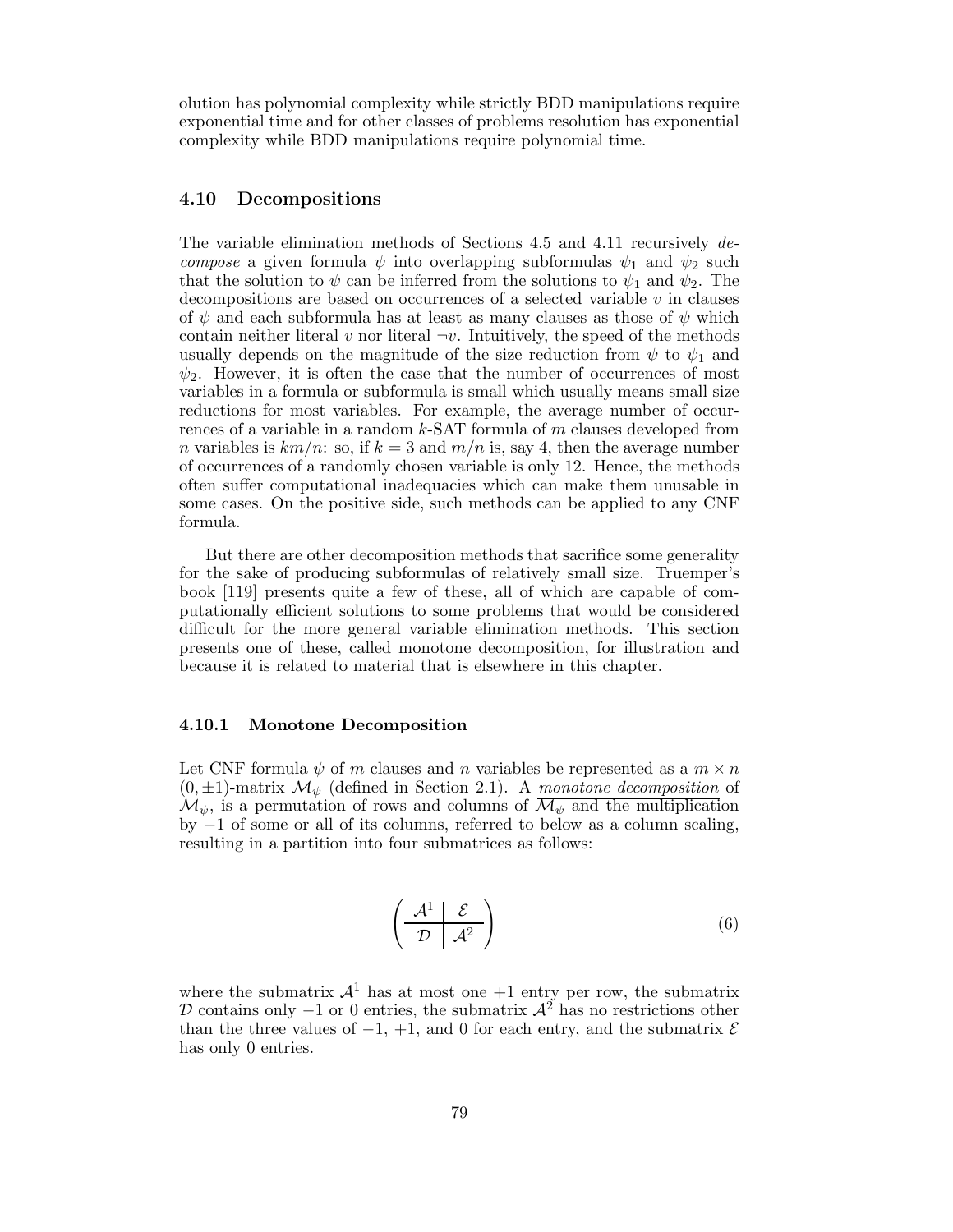Monotone Decomposition Solver  $(\psi)$ <sup>\*</sup> Input: CNF formula  $\psi$  as  $(0, \pm 1)$   $\mathcal{M}_{\psi}$  monotone decomposition  $\psi$  $\frac{1}{2}$  Output: "unsatisfiable" or a model for  $\psi$  \*/  $\frac{1}{2}$  Locals: set of variables  $M_1, M_2$  \*/ Let  $\mathcal{M}_{\psi}$  be partitioned according to (6). If Horn formula  $\mathcal{A}^1$  is unsatisfiable, Output "unsatisfiable." Let  $M_1$  be a unique minimum model for the Horn formula  $\mathcal{A}^1$ . Remove from  $\mathcal{A}^2$  all rows common to D's that are satisfied by  $M_1$ . If  $\mathcal{A}^2$  is unsatisfiable, Output "unsatisfiable." Let  $M_2$  be a model for  $\mathcal{A}^2$ . Output  $M_1 \cup M_2$ . □

Figure 40: Algorithm for determining satisfiability of a Monotone Decomposition.

The submatrix  $\mathcal{A}^1$  represents a *Horn Formula*. In Section 5.2 Horn formulas are shown to have the following two important properties: they are solved efficiently, for example by Algorithm 20 of Figure 46, and, by Theorem 20, there is always a unique minimum model for a satisfiable Horn formula. The second property means there is always a satisfying assignment M such that, for any other satisfying assignment  $M'$ , the variables that have value 1 according to  $M'$  are a superset of the variables set to 1 according to M (more succinctly,  $M \subset M'$ ). This property, plus the nature of submatrices  $\mathcal D$  and  $\mathcal E$ , effectively allow a split of the problem of determining the satisfiability of  $\psi$  into two independent problems: namely, determine satisfiability for the Horn formula represented by  $\mathcal{A}^1$  and determine satisfiability for the subformula represented by  $\mathcal{A}^2$ . The algorithm of Figure 40 shows this in more detail. The following theorem proves correctness of this algorithm.

**Theorem 10.** Let CNF formula  $\psi$  be represented as a monotone decomposition  $(0, \pm 1)$ -matrix. On input  $\psi$ , Algorithm 14 outputs "unsatisfiable" if and only if  $\psi$  is unsatisfiable and if  $\psi$  is satisfiable, then the output set  $M_1 \cup M_2$  is a model for  $\psi$ .

*Proof.* Clearly, if Horn formula  $\mathcal{A}^1$  is unsatisfiable then so is  $\psi$ . So, suppose there is a model  $M_1$  for  $\mathcal{A}^1$  and consider the rows of  $\mathcal{A}^2$  remaining after rows common to those of  $D$  which are satisfied by  $M_1$  are removed. Since  $M_1$  is a unique minimum model for  $\mathcal{A}^1$ , no entries of  $\mathcal D$  are  $+1$ , and variables of  $\mathcal{A}^1$ are distinct from variables of  $\mathcal{A}^2$ , no remaining row of  $\mathcal{A}^2$  can be satisfied by any model for  $\mathcal{A}^1$ . Therefore, if these rows of  $\mathcal{A}^2$  are unsatisfiable, then so is  $\psi$ . On the other hand, if these rows are satisfied by model  $M_2$ , then clearly,  $M_1 \cup M_2$  is a model for  $\psi$ . clearly,  $M_1 \cup M_2$  is a model for  $\psi$ .

A  $(0, \pm 1)$  matrix  $\mathcal{M}_{\psi}$  representing CNF formula  $\psi$  may have more than one monotone decomposition. Of particular interest is the maximum monotone decomposition of  $\mathcal{M}_{\psi}$ . That is, the monotone decomposition of  $\psi$  such that  $\mathcal{A}^1$  has the greatest number of rows and columns. A monotone decomposition is said to be maximal with respect to the dimensions of  $\mathcal{A}^1$ . The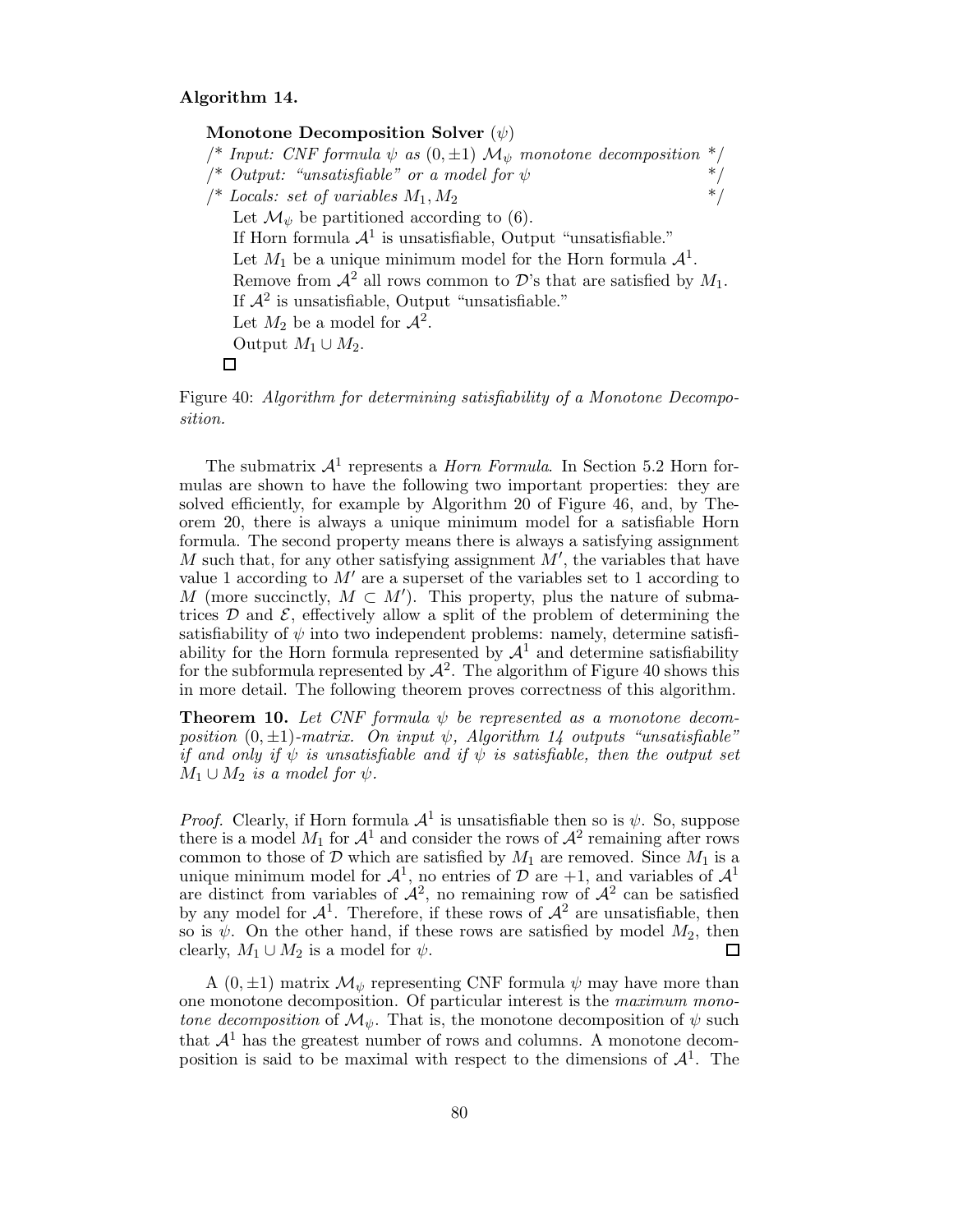following theorem says a unique maximal monotone decomposition is always possible.

**Theorem 11.** Any  $(0, \pm 1)$  matrix M has a unique maximal monotone decomposition.

*Proof.* Suppose  $M$  has two distinct maximal monotone decompositions, say  $\mathcal{M}_1$  and  $\mathcal{M}_2$ . Let  $\mathcal{A}_i^1$ ,  $\mathcal{A}_i^2$ , and  $\mathcal{D}_i$ ,  $i \in \{1,2\}$ , be the partition of  $\mathcal{M}$ , after column scaling, corresponding to  $\mathcal{M}_i$  (see the partition (6) on page 79). Construct a new partition M' of M into  $\mathcal{A}'^1$ ,  $\mathcal{A}'^2$  and  $\mathcal{D}'$  such that  $\mathcal{A}'^1$ includes all rows and columns of  $\mathcal{A}_1^1$  and  $\mathcal{A}_2^1$ . For those columns of  $\mathcal{M}'$  that are also columns of  $\mathcal{A}_1^1$  use a column scaling that is exactly the same as the one used in  $\mathcal{M}_1$ . For all other columns use the same scaling as in  $\mathcal{M}_2$ . The submatrix of  $\mathcal{A}'^1$  that includes rows and columns of  $\mathcal{A}^1_1$  is the same as  $\mathcal{A}^1_1$ because the scaling of those columns is the same as for  $\mathcal{M}_1$ . The submatrix of  $\mathcal{A}^1$  including rows of  $\mathcal{A}^1_1$  and columns not in  $\mathcal{A}^1_1$  must be a 0 submatrix by the monotone decomposition  $\mathcal{M}_1$ . The submatrix of  $\mathcal{A}'^1$  including columns of  $\mathcal{A}_1^1$  and no rows of  $\mathcal{A}_1^1$  must contain only 0 or -1 entries due to the  $\mathcal{M}_1$ scaling and the submatrix including neither columns or rows of  $\mathcal{A}_1^1$  must be Horn due to  $\mathcal{M}_2$  column scaling. It follows that submatrix  $\mathcal{A}'^1$  is Horn (at most one +1 in each row). It is similarly easy to check that the submatrix of M' consisting of rows of  $\mathcal{A}^{\prime 1}$  and columns other than those of  $\mathcal{A}^{\prime 1}$  is 0 and that the submatrix of  $\mathcal{M}'$  consisting of columns of  $\mathcal{A}'^1$  and rows other than those of  $\mathcal{A}^{\prime 1}$  contains no +1 entries. It follows that  $\mathcal{M}'$  is a monotone decomposition. Since  $\mathcal{A}_1^1 \supset \mathcal{A}'^1$  and  $\mathcal{A}_2^1 \supset \mathcal{A}'^1$  neither  $\mathcal{M}_1$  nor  $\mathcal{M}_2$  is a maximal monotone decomposition in violation of the hypothesis. The theorem follows. 口

From Theorem 11 there is always a maximum monotone decomposition for  $\mathcal{M}_{\psi}$ .

A maximum monotone decomposition is useful because: 1)  $\mathcal{A}^1$ , representing a Horn formula, is as large as possible so  $\mathcal{A}^2$  is as small as possible; 2) Horn formulas may be efficiently solved by Algorithm 20; and 3) a maximum monotone decomposition can be found efficiently, as will now be shown.

A maximum monotone decomposition can be found using Algorithm 15 of Figure 41. The algorithm completes one or more stages where each stage produces a proper monotone decomposition of some matrix. All submatrices change dimensions during the algorithm so primes are used as in  $\mathcal{E}'$  to refer to the current incantation of corresponding submatrices. Initially, that matrix is  $\mathcal{M}_{\psi}$ . At the end of a stage, if the algorithm needs another stage to produce a bigger decomposition,  $\mathcal{A}^2$  of the current stage becomes the entire input of the next stage and the next stage proceeds independently of previous stages. This can be done since the operation to be mentioned next does not multiply by -1 any of the rows and columns of the  $\mathcal{A}'^1$  and  $\mathcal{D}'$  matrices of previous stages. The important operation is to move a non-positive column that intersects  $\mathcal{A}'^2$  to just right of the border of the current stage's  $\mathcal{A}'^1$  matrix, move the border of  $\mathcal{A}'^T$  and  $\mathcal{D}'$  to the right by one column, tag and move the rows containing 1 on the right boundary of the changed  $\mathcal{D}^{\prime}$  up to just below the border of  $\mathcal{A}'^1$ , and finally lower the border of  $\mathcal{A}'^1$  and  $\mathcal{E}'$  down to include the tagged rows. Doing so keeps  $\mathcal{A}^{\prime 1}$  Horn and  $\mathcal{D}'$  non-positive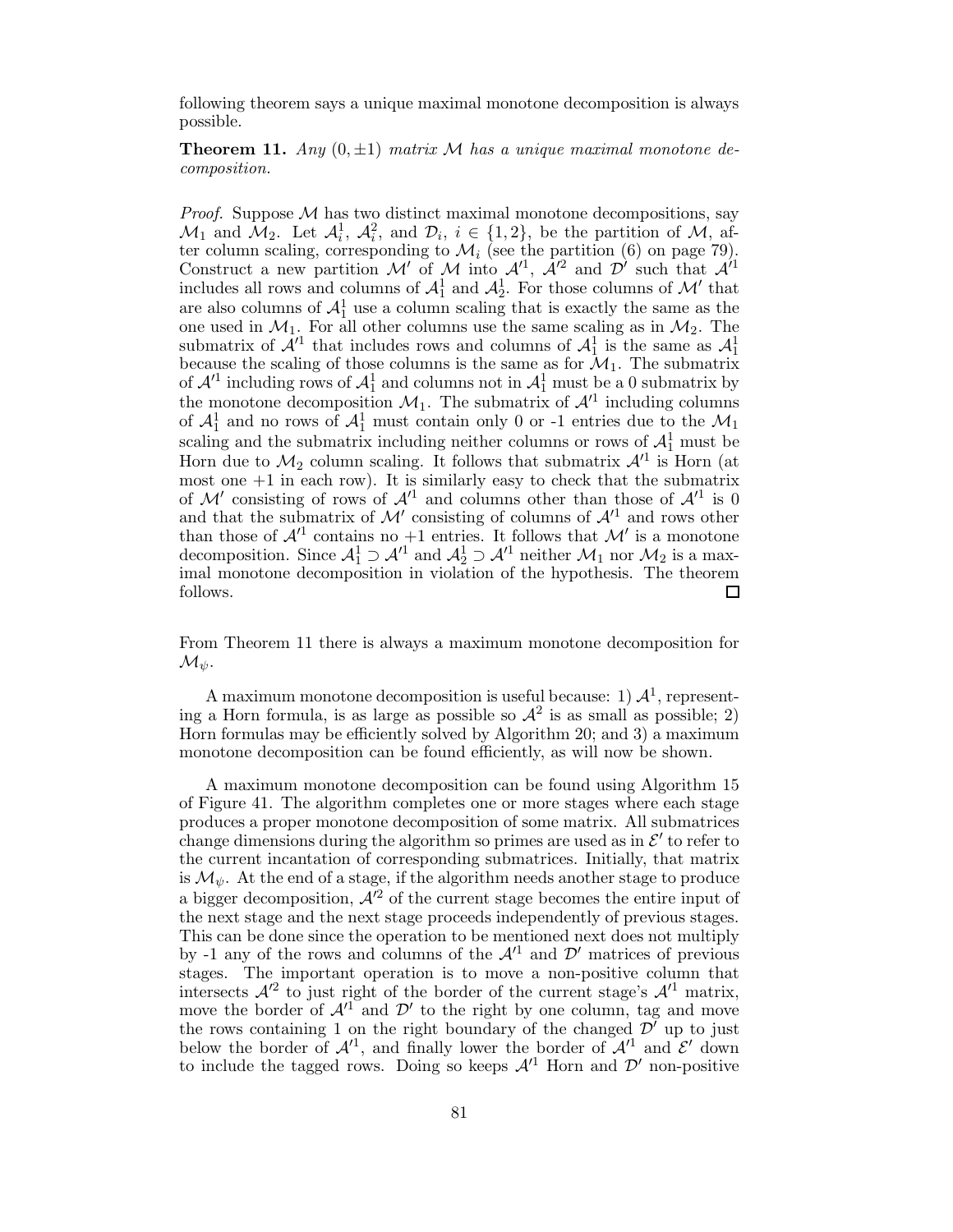and enlarges  $\mathcal{A}'^1$ . If no non-positive column exists through  $\mathcal{A}'^2$ , no column can be made non-positive through  $A<sup>2</sup>$  by a -1 multiplication, and the initial moved column is not multiplied by -1, then the initial moved column of the stage is multiplied by -1 and the stage is restarted.

Because of the following theorem, backtracking is limited to just one per stage and is used only to try to decompose with the initial moved column of the stage multiplied by -1.

Theorem 12. Refer to Algorithm 15 for specific variable names and terms.

- 1. If z is not a non-positive column in  $\mathcal{E}'$ , and z multiplied by -1 is not non-positive in  $\mathcal{E}^{\prime}$ , then there is no monotone decomposition at the current stage with the initial moved column v of the stage left as is.
- 2. If multiplying v by -1 also fails because a z cannot be made non-positive in  $\mathcal{E}'$ , then not only does z block a monotone decomposition but multiplying any of the other columns in  $\mathcal{A}^{\prime 1}$  except v by -1 blocks a monotone decomposition as well.

#### Proof.

1. There is no way to extend the right boundary of  $\mathcal{A}'^1$  and stay Horn while making  $\mathcal{E}'$  0 because column z prevents it.

2. Consider columns in  $\mathcal{A}'^1$  first. The proof is by induction on the number of columns processed in  $\mathcal{A}'^1$ . The base case has no such column: that is,  $\mathcal{A}^{\prime 1}$  only contains the column v, and is trivially satisfied. For the inductive step, change the column scaling to 1 for all columns and run the algorithm in the same column order it had been when it could not continue. Assume the hypothesis holds to k columns and consider processing at the  $k + 1$ st column, call it column x. At this point  $\mathcal{A}^{\prime 1}$  has one 1 in each row,  $\mathcal{D}'$  is non-positive, and since  $x$  is multiplied by 1, it is non-zero and non-positive through  $\mathcal{E}'$ . If there is a monotone decomposition where x is multiplied by -1, then x goes through  $\mathcal{A}^1$  of that decomposition. The multiplication by -1 changes the non-zero non-positive elements of x through  $\mathcal{E}'$  to non-zero non-negative elements. Therefore, at least one of these elements, say in row r, is +1. But  $\mathcal{A}^1$  of the decomposition must have a +1 in each row so it must be that row r has this  $+1$  in say column c, a column of  $\mathcal{A}'^1$  that is multiplied by  $-1$ . But c cannot be the same as v since v multiplied by  $-1$ blocks a monotone decomposition by hypothesis. On the other hand, if c is not v, then by the inductive hypothesis c cannot be multiplied by  $-1$  in a monotone decomposition. Therefore, by contradiction, there is no monotone decomposition and the hypothesis holds to  $k + 1$  columns.

Now consider column z. No scaling of column z can make z non-positive in  $\mathcal{E}'$ . Then that part of z that goes through  $\mathcal{E}'$  has -1 and 1 entries. The hypothesis follows from the same induction argument as above. □

Any column blocking a monotone decomposition need never be checked again.

The algorithm keeps track of blocking columns with set  $N$ , the long term record of blocking columns, and set  $L$ , the temporary per stage record.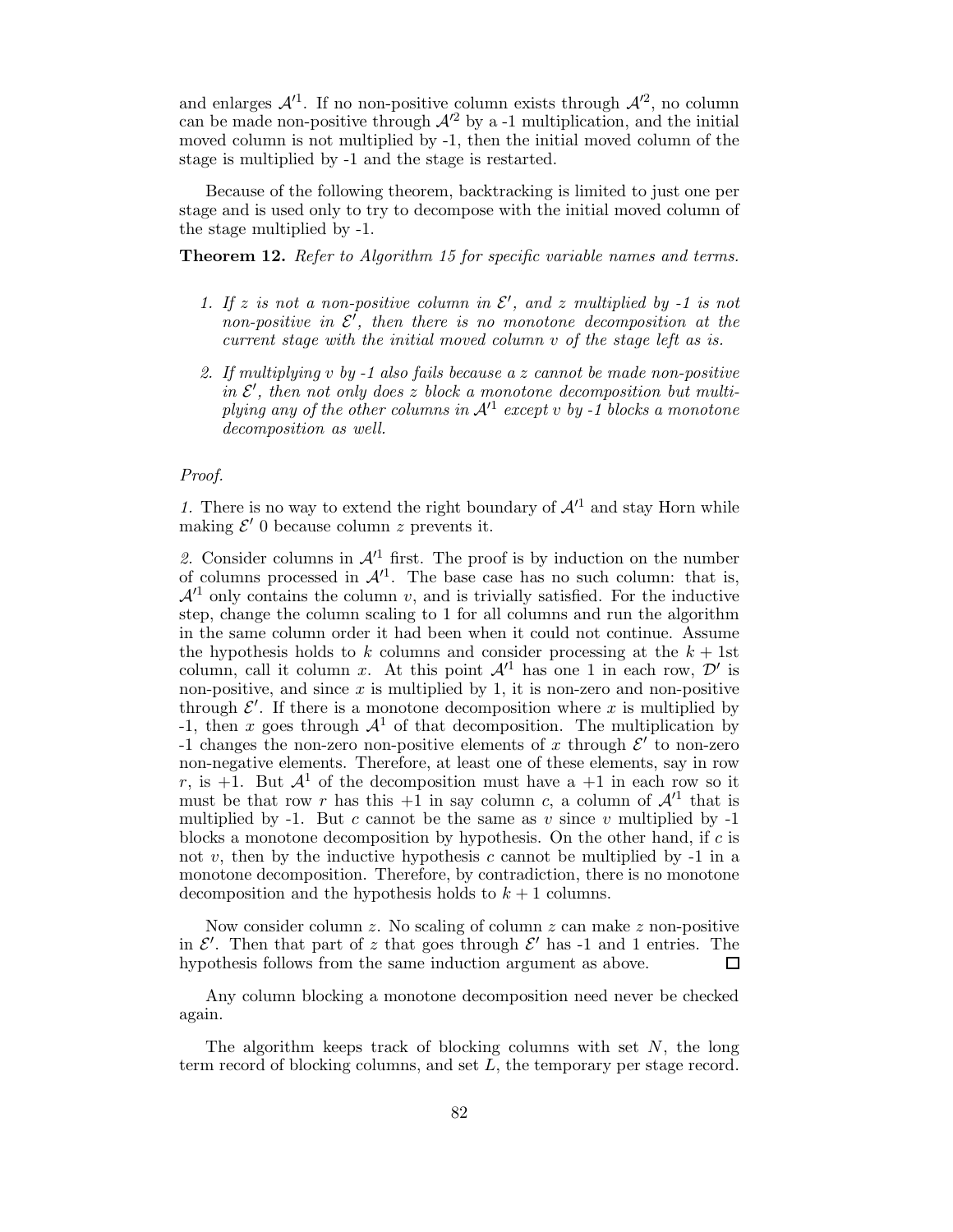If column indicator  $w$  is placed in  $N$  it means the unmultiplied column  $w$ blocks, and if  $\neg w$  is placed in N it means column w multiplied by -1 blocks.

The algorithm has quadratic complexity. Complexity can be made linear by running the two possible starting points of each stage, namely using column  $v$  as is and multiplying column  $v$  by  $-1$ , concurrently and breaking off computation when one of the two succeeds.

A formula  $\psi$  which has a maximum monotone decomposition where  $\mathcal{A}^2$ is a member of an efficiently solved subclass of Satisfiability obviously may be solved efficiently by Algorithm 14 if  $\mathcal{A}^2$  can efficiently be recognized as belonging to such a subclass. Chapter 5 discusses several efficiently solved subclasses of Satisfiability problems which may be suitable for testing. If  $\mathcal{A}^2$ represents a 2-SAT formula (See Section 5.1) then  $\psi$  is said to be q-Horn. The class of q-Horn formulas was discovered and efficiently solved in [15, 16] and it was the results of that that work led to the development of maximum monotone decompositions [118].

#### 4.10.2 Autarkies and Safe Assignments

Definition 13. An assignment to a set of variables is said to be autark or an autarky if all clauses that contain at least one of those variables are satisfied by the assignment. We will call a set of variables that is associated with an autarky an autark set.

If all clauses satisfied by an autarky are removed from a CNF formula  $\psi$ , then the resulting formula is equivalent in satisfiability to  $\psi$ . A simple example of an autark set is a collection of one or more pure literals. A simple decomposition is to remove all clauses that contain pure literals. One can do the same for any autarky. However, discovering autarkies can be expensive. In some cases, though, an autarky can be found in polynomial time. This is treated in Section 5.9.

A similar decomposition exists for BDDs. Let  $f$  be a Boolean function and let  $f|_v$  ( $f|_{\neg v}$ ) denote the function obtained by setting variable v to 1 (respectively, 0).

**Lemma 14.** ([126]) Given a conjunction of BDDs  $f = f_1 \wedge ... \wedge f_m$  and variable v occurring in one or more BDDs of f, let  $f'$  be the conjunction of all BDDs in f which contain v. Let  $f'_v = \neg(f' \mid_v) \wedge (f' \mid_{\neg v})$ . Let  $f'_{\neg v} = (f' \mid_v)$  $) \wedge \neg (f' \mid_{\neg v}).$ 

1. If  $f'_v$  has value 0, then  $f|_v$  is satisfiable if and only if  $f$  is satisfiable.

2. If  $f'_{\neg v}$  has value 0, then  $f \mid_{\neg v}$  is satisfiable if and only if f is satisfiable.

Lemma 14 states that if any of the BDDs in  $f$  are falsified or if all of the BDDs in  $f$  are satisfied by setting  $v$  to 1 (respectively, 0) then it is safe to make that assignment because the satisfiability of  $f$  does not change by doing so. We emphasize that the safe value for  $v$  is not necessarily inferred. This lemma provides a way to test whether a safe value exists for a variable, i.e. if  $f'_v(f'_{\neg v})$  has value 0 then it is safe to set v to 1 (0) in f. However, to use this lemma directly requires conjoining all BDDs containing  $v$  and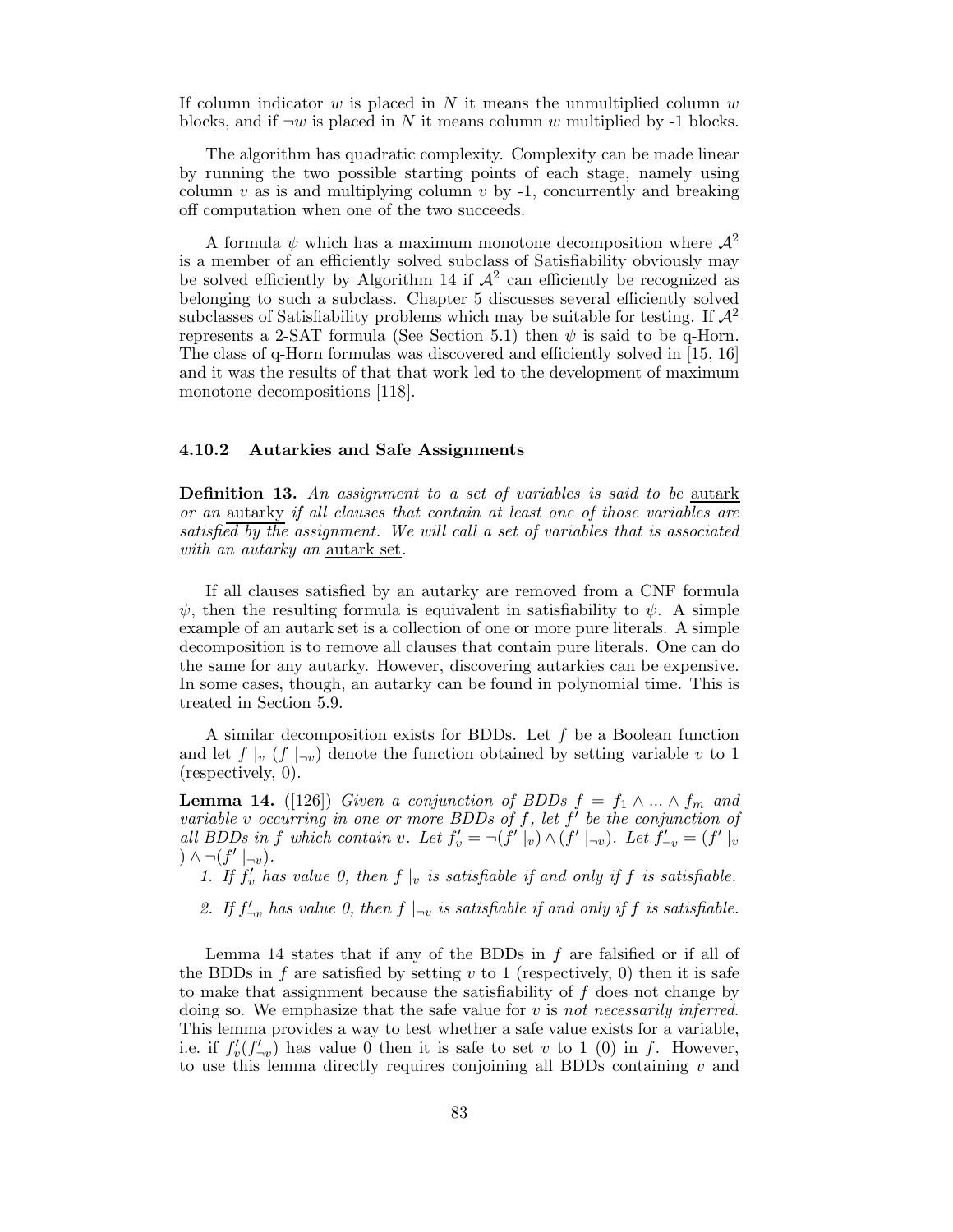#### Algorithm 15.

Find Maximum Monotone Decomposition  $(\psi)$ <sup>/\*</sup> Input: CNF formula  $\psi$  as  $(0, \pm 1)$  matrix  $\mathcal{M}_{\psi}$  \*/<br>
/\* Output: A maximum monotone decomposition of  $\mathcal{M}_{\psi}$  \*/ /\* Output: A maximum monotone decomposition of  $\mathcal{M}_{\psi}$  $\frac{1}{2}$  Locals: set of variables  $M_1, M_2$ , set of unusable literals  $N, L \rightarrow \frac{1}{2}$ Set  $N \leftarrow \emptyset$ . Set  $\mathcal{A}^2 \leftarrow \mathcal{M}_{\psi}$ . Repeat while there is a column v of  $\mathcal{A}^2$  such that  $v \notin N$  or  $\neg v \notin N$ : Remove 0 rows from  $\mathcal{A}^2$ . Choose any v such that either  $v \notin N$  or  $\neg v \notin N$ . Set  $L \leftarrow \emptyset$  and  $\alpha \leftarrow 1$ . If  $v \in N$ : Multiply all entries in column v of  $\mathcal{A}^2$  by  $-1$ . Set  $\alpha \leftarrow -1$ . Set  $N \leftarrow N \setminus \{v\} \cup \{\neg v\}.$ Set  $p \leftarrow v$ . Define  $\mathcal{A}'^1 = \mathcal{D}' = \mathcal{E}' = 0$ ,  $\mathcal{A}'^2 = \mathcal{A}^2$ , the initial partition of  $\mathcal{A}^2$ . Repeat the following: Move column p of  $\mathcal{A}'^2$  to the right border of  $\mathcal{A}'^1$ . Move the right border of  $\mathcal{A}^{\prime 1}$  to the right by 1 column. Move and tag rows of  $\mathcal{D}'$  with 1 in its right column to the top. Move the bottom border of  $A<sup>1</sup>$  down to include tagged rows. If  $\mathcal{E}' = 0$ , Set  $\mathcal{A}^2 \leftarrow \mathcal{A}'^2$  and Break. Choose column z through  $\mathcal{E}'$  with a non-zero entry in  $\mathcal{E}'$ . If  $(z \in N \text{ and } \neg z \in N)$  or  $(z \in N \text{ and column } z \text{ has } -1 \text{ entry})$  or  $(\neg z \in N \text{ and column } z \text{ has } +1 \text{ entry})$  or (column  $z$  has  $+1$  and  $-1$  entries): If  $\neg v \in N$  or  $\alpha = -1$ : Set  $N \leftarrow N \cup \{v, \neg v, z, \neg z\} \cup L$ . Break. Otherwise, If  $\neg z \notin N$  and column z has no -1 entries: Multiply all entries in column z of  $\mathcal{A}^2$  by  $-1$ . If  $z \in N$ : Set  $N \leftarrow N \setminus \{z\} \cup \{\neg z\}.$ If  $\neg z \in L$ : Set  $L \leftarrow L \setminus {\neg z} \cup {\{z\}}$ . Set  $L \leftarrow L \cup \{\neg z\}.$ Set  $p \leftarrow z$ . Remove 0 rows from  $\mathcal{A}^2$ . Let M be the permuted and scaled  $\mathcal{M}_{\psi}$  with lower right matrix  $\mathcal{A}^2$ . Output M. 口

Figure 41: Algorithm for finding the maximum monotone decomposition of  $a(0,\pm 1)$  matrix.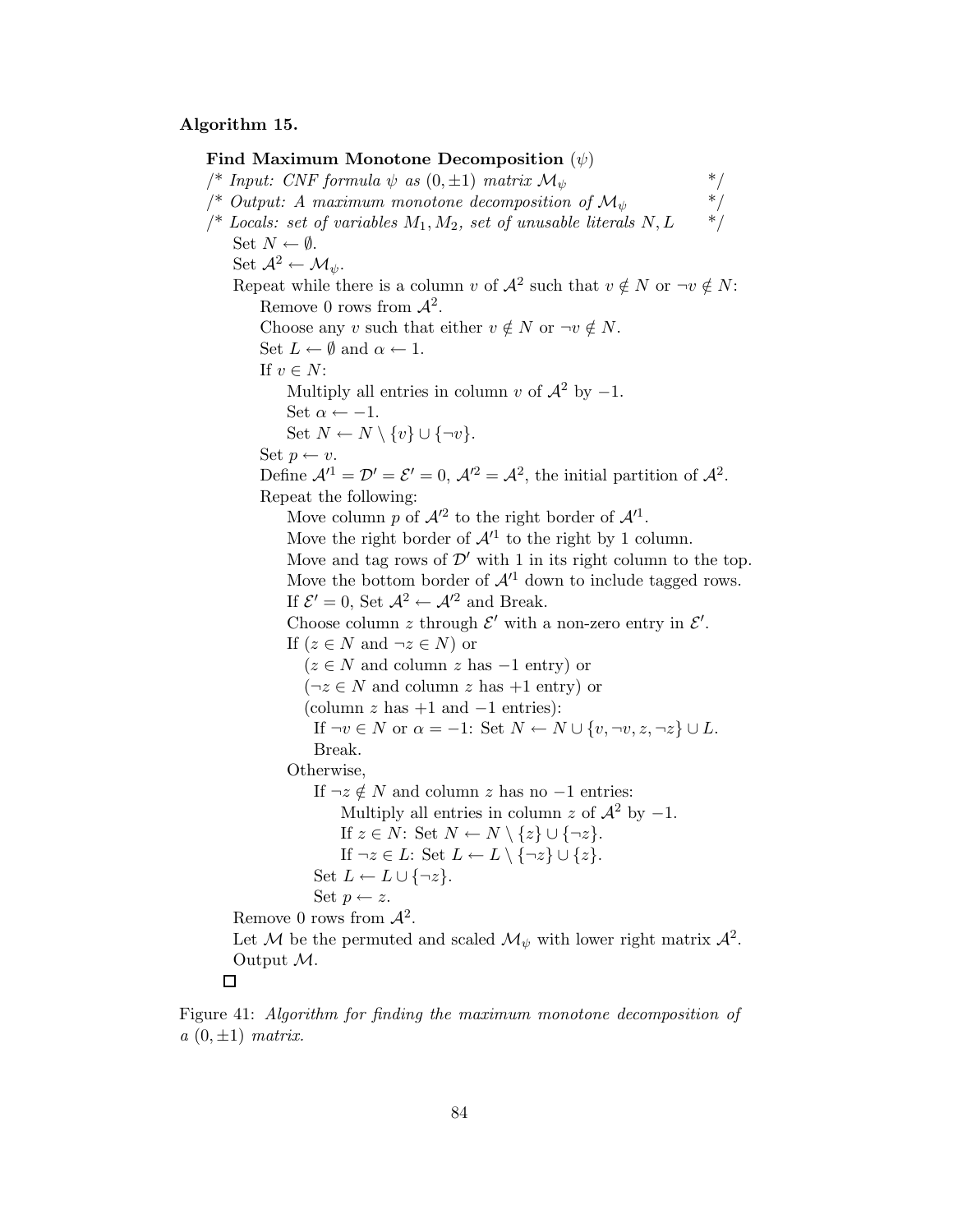from Section 4.9 this could be expensive. In pursuit of an efficient method for finding safe assignments Lemma 14 may be used to derive the following weaker result:

**Theorem 15.** ([126]) Given a conjunction of BDDs  $f = f_1 \wedge ... \wedge f_m$  and variable  $v$  occurring in one or more BDDs of  $f$ , let  $f'$  be the conjunction of all BDDs in f which contain v. Without loss of generality, suppose  $f' =$  $f_1 \wedge ... \wedge f_n$  where  $n \leq m$ . Let  $f'_v = (\neg(f_1|_v) \wedge f_1|_{\neg v}) \vee ... \vee (\neg(f_n|_v) \wedge f_n|_{\neg v})$ . Let  $f'_{\neg v} = (f_1|_v \wedge \neg(f_1|_{\neg v})) \vee ... \vee (f_n|_v \wedge \neg(f_n|_{\neg v}))$ .

1. If  $f'_v$  has value 0, then  $f|_v$  is satisfiable if and only if  $f$  is satisfiable.

2. If  $f'_{\neg v}$  has value 0, then  $f \mid_{\neg v}$  is satisfiable if and only if f is satisfiable.

According to Theorem 15 a safe assignment may be found without having to conjoin BDDs containing v. This is practical when BDDs are fairly small and is more practical than conjoining BDDs if  $v$  appears in many of them. However, it is possible than a safe assignment discovered using Lemma 14 may be undiscoverable using Theorem 15.

The following is the corresponding theorem for safe assignments involving more than one variable:

**Theorem 16.** ([126]) Given a conjunction of BDDs  $f = f_1 \wedge ... \wedge f_m$  and a set of variables  $V = \{v_1, ..., v_k\}$  each occurring in one or more BDDs of f, let f' be the conjunction of all BDDs in f which contain at least one of the variables in V. Let  $M = \{M_1, ..., M_{2^k}\}\$ be the set of all possible truth assignments to the variables in V. Without loss of generality, suppose  $f' = f_1 \wedge ... \wedge f_n$  where  $n \leq m$ .  $\forall_{1 \leq i \leq 2^k}$ , if  $(\neg(f' |_{M_i}) \wedge (f' |_{M_1} \vee ... \vee f' |_{M_{2^k}}))$ has value 0 then  $f|_{M_i}$  is satisfiable if and only if f is satisfiable.

It is straightforward to turn Theorems 15 and 16 into an algorithm but this is not done here because numerous variants to speed up the search are possible and it is impractical to list all of them.

#### 4.11 Branch-and-bound

The DPLL algorithm of Figure 17 is sequential in nature. At any point in the search only one node, representing a partial assignment  $M_{1:}$ , of the search tree is active: that is, open to exploration. This means exploration of a promising branch of the search space may be delayed for a potentially considerable period until search finally reaches that branch. Branch-andbound aims to correct this to some extent. In branch-and-bound, quite a few nodes of the search space may be active at any point in the search. Each of the active nodes has a number  $l(M_1)$  which is an aggregate estimate of how close the assignment represented at a node is to a solution or confirms that assignment cannot be extended to a "best" solution. Details concerning how  $l(M_1)$  is computed will follow. A variable v is chosen for assignment from the subformula of the active node of lowest  $l$  value and that node is expanded. The expansion eliminates one active node and may create up to two others, one for each value to v. To help control the growth of active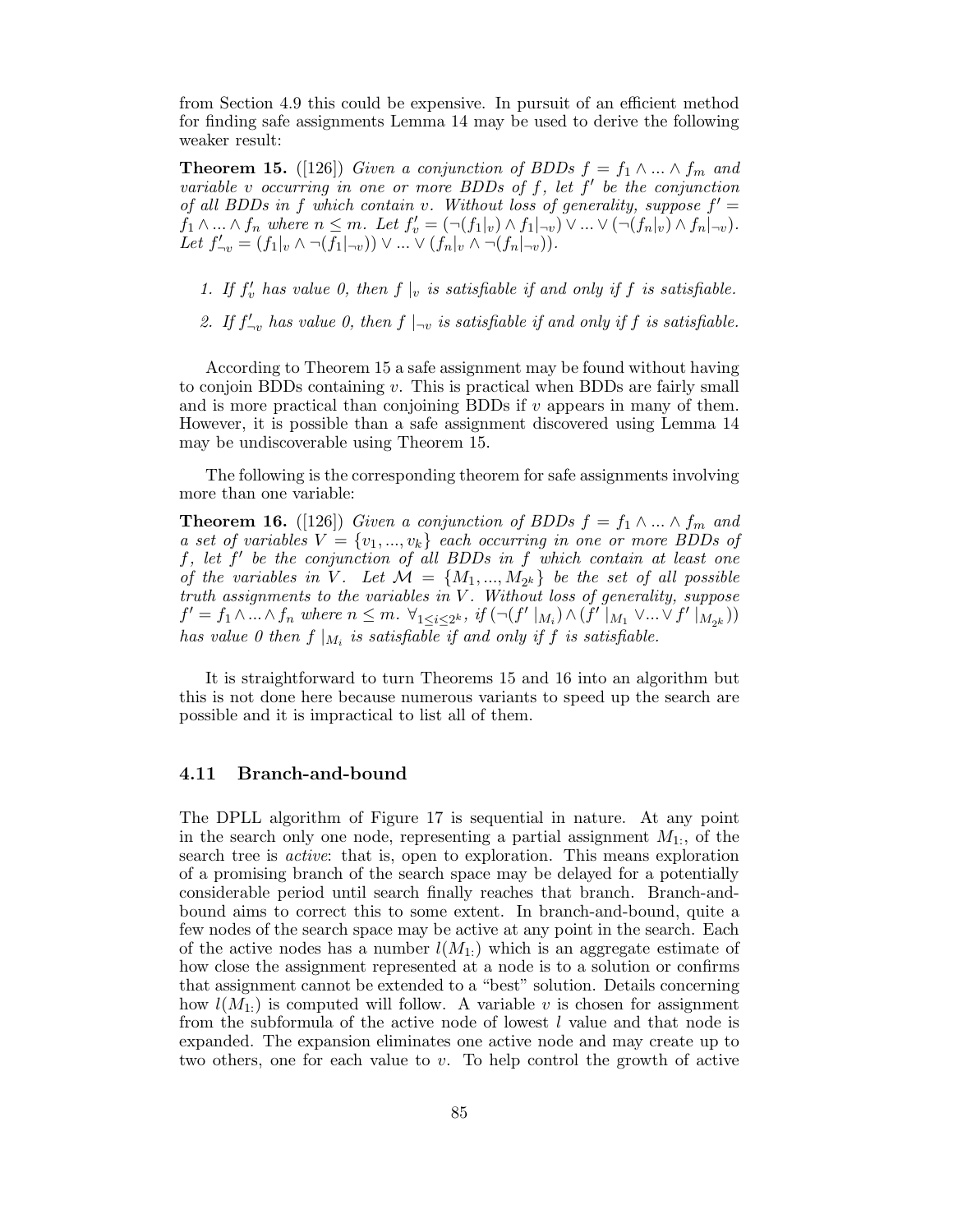nodes branch-and-bound maintains a monotonically decreasing number  $u$ for preventing nodes known to be unfruitful from becoming active. If the l value of any potential active node is greater than  $u$ , it is thrown out and not made active. Eventually, there are no active nodes left and the algorithm completes.

Branch-and-bound is intended to solve more problems than SAT, one of the most important being MAX-SAT (Page 7). It requires a function  $g_{\psi}(M_1)$ . which maps a given formula  $\psi$  and partial or total truth assignment  $M_1$ : to a non-negative number. The objective of branch-and-bound is to return an assignment M such that  $g_{\psi}(M)$  is minimum over all truth assignments, partial or complete. That is,

$$
M: \forall x, g_{\psi}(X) \ge g_{\psi}(M).
$$

For example, if  $g_{\psi}(M_1)$  is just the number of clauses in  $\psi_{M_1}$ , then branchand-bound seeks to find M which satisfies the greatest number of clauses, maybe all.

Branch-and-bound discovers and discards search paths that are known to be fruitless, before they are explored, by means of a heuristic function  $h(\psi_{M_1})$  where  $\psi_{M_1}$  is obtained from  $\psi$  by removing clauses satisfied by and literals falsified by  $M_{1}$ . The heuristic function returns a non-negative number which, when added to  $g_{\psi}(M_1)$ , is a lower bound on  $g(\psi_X)$  over all possible extensions X to  $M_1$ . That sum is the  $l(M_1)$  that was referred to above. That is,

$$
l(M_{1:}) = h(\psi_{M_{1:}}) + g_{\psi}(M_{1:}) \le \min\{g_{\psi}(X) : X \text{ is an extension of } M_{1:}\}.
$$

The algorithm maintains a number u that records the lowest  $g_{\psi}$  value that has been seen so far during search. If partial assignment  $M_{1:i}$  is extended by one variable to  $M_{1:i+1}$  and  $g_{\psi}(M_{1:i+1}) < u$  then u is updated to that value and  $M_{1:i+1}$ , the assignment that produced that value, is saved as M. In that case,  $l(M_{1:i+1})$  must also be less than u because it is less than  $g_{\psi}(M_{1:i+1})$ . But, if  $l(M_{1:i+1}) > u$  then there is no chance, by definition of  $l(M_{1:})$ , that any extension to  $M_{1:i+1}$  will yield the minimum  $g_{\psi}$ . Hence, if that test succeeds, the node that would correspond to  $M_{1:i+1}$  is thrown out, eliminating exploration of that branch.

The algorithm in its general form for Satisfiability is shown in Figure 42 as Algorithm 16. A priority queue  $P$  is used to hold all active nodes as pairs where each pair contains a reduced formula and its corresponding partial assignment. Pairs are stored in P in increasing order of  $l(M_1)$ . It is easy to see, by definition of  $l(M_1)$ , that no optimal assignment gets thrown out. It is also not difficult to see that, given two heuristic functions  $h_1$  and  $h_2$ , if  $h_1(\psi_{M_1}) \leq h_2(\psi_{M_1})$  for all M, then the search explored using  $h_1$  will be no larger than the search space explored using  $h_2$ . Thus, to keep the size of the search space down, as tight a heuristic function as possible is desired. However, since overall performance is most important and since tighter heuristic functions typically mean more overhead, it is sometimes more desirable to use a weaker heuristic function which generates a larger search space in less time. Section 4.12.2 shows how Linear Programming relaxations of Integer Programming representations of search nodes can be used as heuristic functions. This section concludes with an alternative to illustrate what else is possible.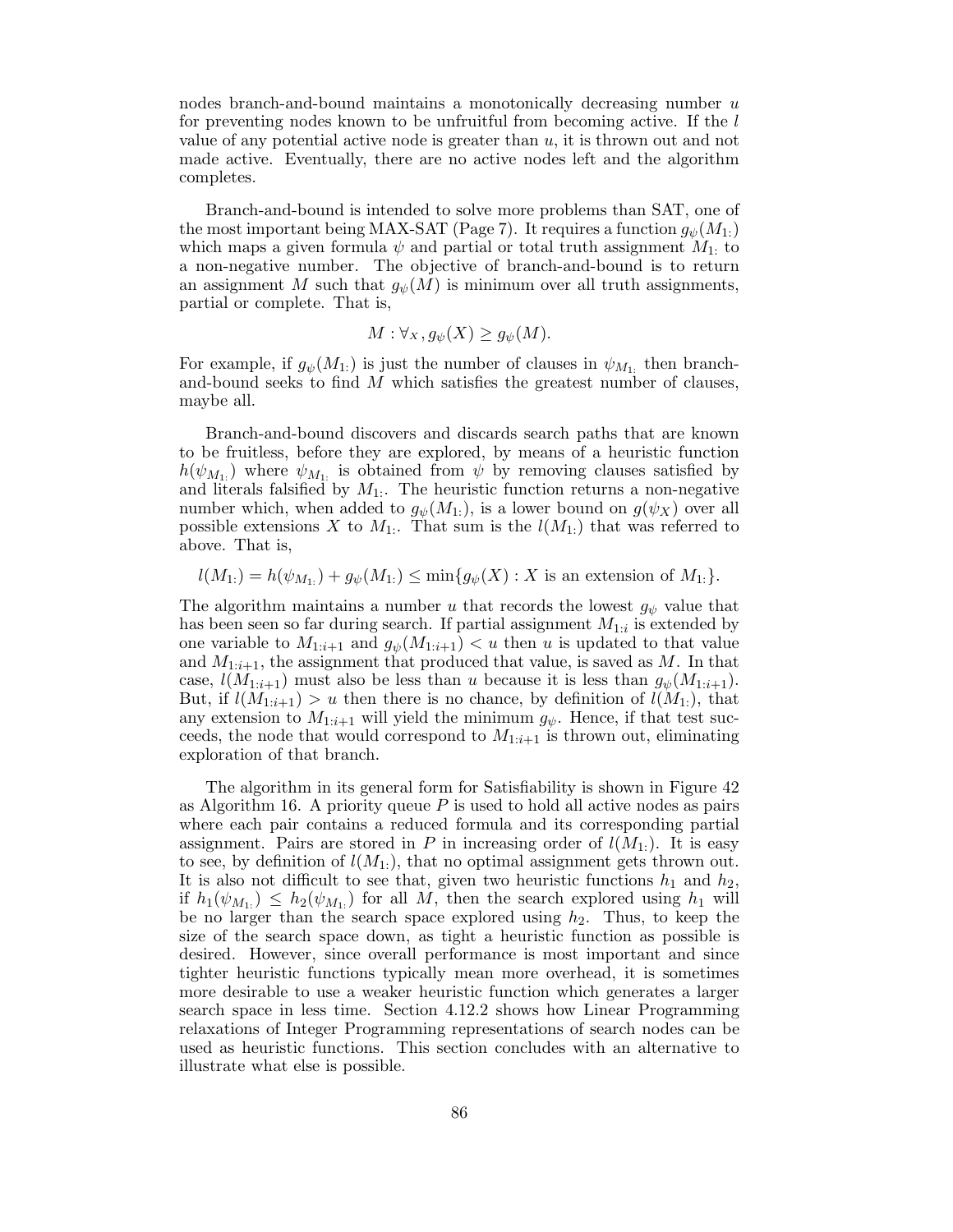## Algorithm 16.

Branch-and-bound  $(\psi, h, g_{\psi})$ /\* Input: n variable CNF formula  $\psi$ , heuristic function h,<br>
/\* objective function  $q_{\psi}$  mapping partial assignments to Z \*/ /\* objective function  $g_{\psi}$  mapping partial assignments to Z \*/<br>
/\* Output: Assignment M such that  $g_{\psi}(M)$  is minimized \*/<br>
/\* Locals: Integer u, priority queue P \*/  $\gamma^*$  Output: Assignment M such that  $g_{\psi}(M)$  is minimized  $/*$  Locals: Integer u, priority queue P Set  $M \leftarrow \emptyset$ ; Set  $M_{1:0} \leftarrow \emptyset$ ; Set  $u \leftarrow \infty$ . Insert  $P \leftarrow \langle \langle \psi, M_{1:0} \rangle, 0 \rangle$ . Repeat the following while  $P \neq \emptyset$ : Pop  $\langle \psi', M_{1:i} \rangle \leftarrow P$ . If  $\psi' = \emptyset$  then Output M. Choose variable v from  $\psi'$ . Set  $\psi'_1 \leftarrow \{c \setminus \{v\} : c \in \psi' \text{ and } \neg v \notin c\}.$ Set  $\psi_2' \leftarrow \{c \setminus \{\neg v\} : c \in \psi' \text{ and } v \notin c\}.$ Repeat the following for  $j = 1$  and  $j = 2$ : If  $j = 1$  then do the following: Set  $M_{1:i+1} \leftarrow M_{1:i}$ . **Otherwise** Set  $M_{1:i+1}$  ←  $M_{1:i}$  ∪ {*v*}. If  $h(\psi'_j) + g_{\psi}(M_{1:i+1}) < u$  then do the following: Insert  $P \leftarrow \langle \langle \psi'_j, M_{1:i+1} \rangle, h(\psi'_j) + g_{\psi}(M_{1:i+1}) \rangle.$ If  $g_{\psi}(M_{1:i+1}) \leq u$  then do the following: Set  $u \leftarrow g_{\psi}(M_{1:i+1}).$ Set  $M \leftarrow M_{1:i+1}$ . Output M.  $\Box$ 

Figure 42: Classic branch-and-bound procedure adapted to Satisfiability.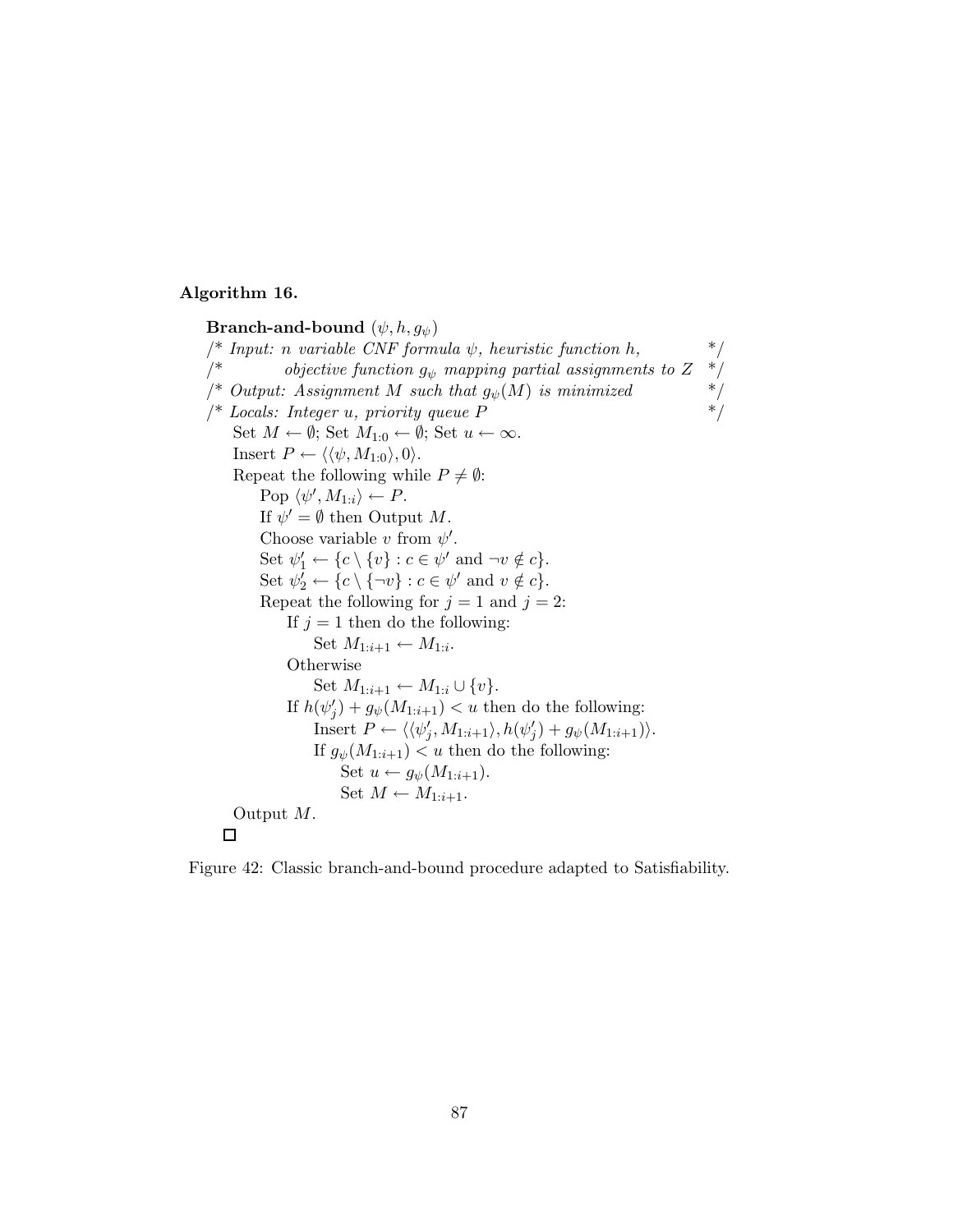Recall the problem of Variable Weighted Satisfiability which was defined in Section 1: given CNF formula  $\psi$  and positive weights on variables, find a satisfying assignment for  $\psi$ , if one exists, such that the sum of weights of variables of value 1 is minimized. Let  $\psi_{M_1}$  be defined as above and let  $Q_{\psi_{M_1}}$  be a subset of positive clauses of  $\psi_{M_1}$  such that no variable appears twice in  $Q_{\psi_{M_1}}$ . For example,  $Q_{\psi_{M_1}}$  might look like this:

$$
(v_1 \vee v_3 \vee v_7) \wedge (v_2 \vee v_6) \wedge (v_4 \vee v_5 \vee v_8).
$$

A strictly lower bound on the minimum weight solution over all extensions to  $M_1$ : is  $g_{\psi}(M_1) + h(\psi_{M_1})$ , the sum of the weights of the minimum weight variable in each of the clauses of  $Q_{\psi_{M_1}}$ . Clearly, this is not a very tight bound. But, it is computationally fast to acquire this bound, and the trade off of accuracy for speed often favors this approach [49], particularly when weight calculations are made incrementally. Additionally, there are some tricks that help to find a "good"  $Q_{\psi_{M_1\cdot}}$  . For example, a greedy approach may be used as follows: choose a positive clause  $c$  with variables independent of clauses already in  $Q_{\psi_{M_1}}$  and such that the ratio of the weight of the minimum weight variable in c to the number of variables in c is maximum [91]. The interested reader can consult [91] and [33] for additional ideas.

## 4.12 Algebraic Methods

A collection of Boolean constraints may be expressed as a system of algebraic equations or inequalities which has a solution if and only if the constraints are satisfiable. The attraction of these methods is that, in some cases, a single algebraic operation can simulate a large number of resolution operations. The problem is that it is not always obvious how to choose the optimal sequence of operations to take advantage of this and often performance is disappointing due to non-optimal choices.

#### 4.12.1 Gröbner Bases Applied to SAT

It is interesting that at the same time resolution was being developed and understood as a search tool in the 1960's, an algebraic tool for computing a basis for highly "non-linear" systems of equations was introduced: the basis it found was given the name Gröbner basis and the tool was called the Gröbner basis algorithm [23]. But it wasn't until the mid 1990's that Gröbner bases crossed paths with Satisfiability when it was shown that Boolean expressions can be written as systems of multi-linear equations which a simplified Gröbner basis algorithm can solve using a number of derivations that is quaranteed to be within a polynomial of the minimum number possible [27]. Also in that paper it is shown that the minimum number of derivations cannot be much greater than, and may sometimes be far less than, the minimum number needed by resolution. Such powerful results led the authors to say "these results suggest the Gröbner basis algorithm might replace resolution as a basis for heuristics for NP-complete problems."

This has not happened, perhaps partly because of the advances in the development of CNF SAT solvers in the 1990's and partly because, as is the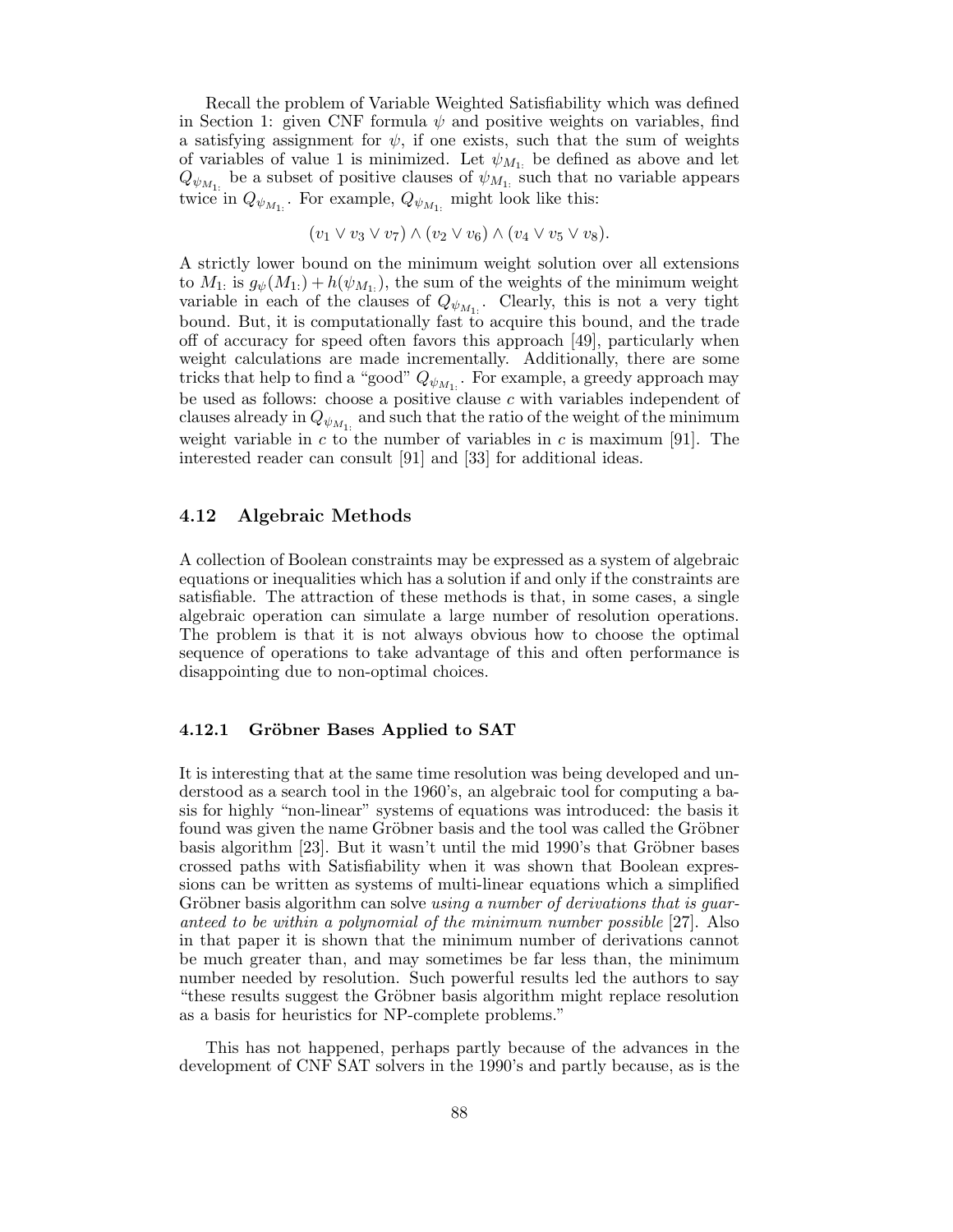case for resolution, it is generally difficult to find a minimum sequence of derivations leading to the desired conclusion. However, the complementary nature of algebraic and logic methods makes them an important alternative to resolution. Generally, in the algebraic world, problems that can be solved essentially using Gaussian elimination with a small or modest increase in the degree of polynomials are easy. A classic example where this is true is systems of equations involving only the exclusive-or operator. By contrast, just expressing the exclusive-or of n variables in CNF requires  $2^{n-1}$  clauses.

In the algebraic proof system outlined here, facts are represented as multi-linear equations and new facts are derived from a database of existing facts using rules described below. Let  $\langle c_0,c_1,\ldots,c_{2n-1}\rangle$  be a 0-1 vector of  $2^n$ coefficients. For  $0 \leq j \leq n$ , let  $b_{i,j}$  be the  $j^{th}$  bit in the binary representation of the number  $i$ . An input to the proof system is a set of equations of the following form:

$$
\sum_{i=0}^{2^{n}-1} c_{i}v_{1}^{b_{i,0}}v_{2}^{b_{i,1}}\dots v_{n}^{b_{i,n-1}} = 0
$$
\n(7)

where all variables  $v_i$  can take values 0 or 1, and addition is taken modulo 2. An equation of the form (7) is said to be multi-linear. A product  $t_i =$  $v_1^{b_{i,0}}$  $_{1}^{b_{i,0}}v_{2}^{b_{i,1}}$  $2^{b_{i,1}} \ldots v_n^{b_{i,n-1}}$ , for any  $0 \leq i \leq 2^n - 1$ , will be referred to as a multi-linear term or simply a term. The degree of  $t_i$ , denoted  $deg(t_i)$ , is  $\sum_{0 \leq j < n} b_{i,j}$ . A term that has a coefficient of value 1 in an equation is said to be a non-zero term of that equation.

New facts may be derived from known facts using the following rules:

- 1. Any even sum of like non-zero terms in an equation may be replaced by 0. Thus,  $v_1v_2 + v_1v_2$  reduces to 0 and  $1+1$  reduces to 0. This reduction rule is needed to eliminate terms when adding two equations (see below).
- 2. A factor  $v^2$  in a term may be replaced by v. This reduction rule is needed to ensure terms remain multi-linear after multiplication (see below).
- 3. An equation of the form (7) may be multiplied by a term and the resulting equation may be reduced to the form (7) by rule 2. above. Thus,  $v_3v_4(v_1 + v_3 = 0)$  becomes  $v_1v_3v_4 + v_3v_4 = 0$ .
- 4. Two equations may be added to produce an equation that may be reduced by rule 1. above to the form (7). Examples will be given below.

An equation that is created by rule 3. or 4. is said to be derived. All derived equations are reduced by rules 1. and 2. before being added to the proof.

Observe that the solution spaces of two equations are complementary if they differ only in that  $c_0 = 0$  for one and  $c_0 = 1$  for the other. For example, the sets of solutions for the two equations

$$
v_1v_2v_3 + v_1v_2 + v_2v_3 + v_1 + 1 = 0
$$
 and  

$$
v_1v_2v_3 + v_1v_2 + v_2v_3 + v_1 = 0
$$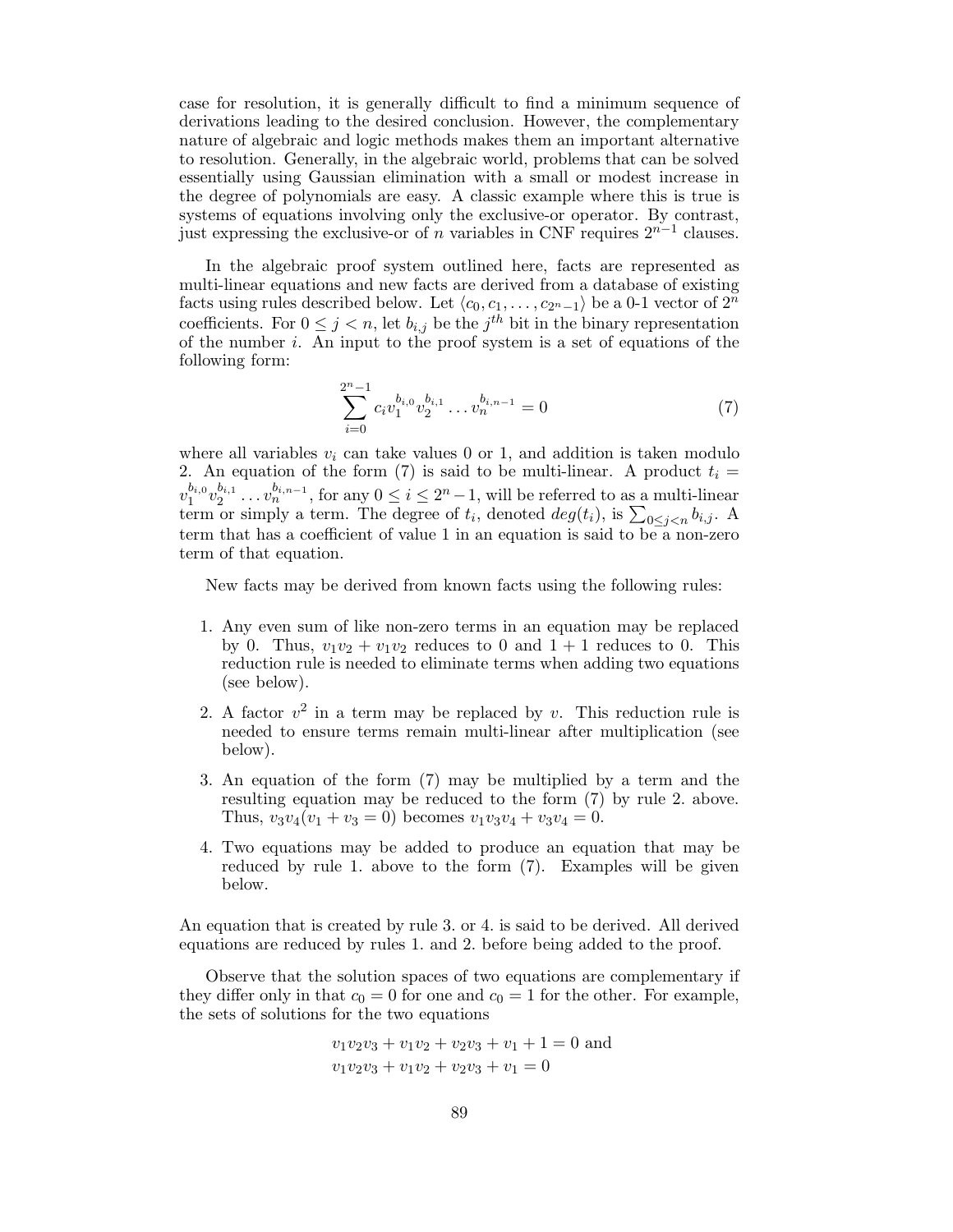are complementary.

It is left as evident that performing operations 3. and 4. with reductions 1. and 2. as needed results in a set of derived equations whose solution space is a superset of the original set. The set of all possible derived equations has a solution space which is identical to that of the original set of equations.

**Theorem 17.** The equation  $1=0$  is always derivable using rules 3. and 4. (and implicitly rules 1. and 2.) from an inconsistent input set of multi-linear equations and never derived from a consistent set.

*Proof.* Assume  $1=0$  is not one of the input equations. Suppose  $1=0$  is derived from a consistent input set. Then two equations were added to derive  $1=0$ . But the solution space of both must be complementary and therefore the solution space of the entire system must be empty. That is not possible since application of rules 3. and 4. do not reduce the solution space below that of the original set of equations and there is at least one solution because the input set is consistent.

Suppose  $1=0$  is not derivable from an inconsistent input set. We re-index terms, with the term of degree 0 taking the lowest index, and construct a sequence of derivations such that no two derived equations have the same non-zero term. If the derivation cannot continue to the lowest  $(0<sup>th</sup>)$  term then the resulting system of equations is linearly independent and therefore must have a solution. But that is impossible by assumption.

Re-indexing is as follows: terms of degree  $i$  all have higher index than terms of degree j if  $i > j$ ; among terms of the same degree, the order of index is decided lexicographically. Call the equations  $\psi$  and create set B, initially empty. Repeat the following until  $\psi$  is empty. Pick an equation e of  $\psi$  that has the highest index, non-zero term. As long as there is an equation  $g$  in  $B$  whose highest non-zero term has the same index as the highest index non-zero term of e, replace e with  $e + g$ . If  $0=0$  is not produced, add e to B. This ensures  $B$  remains linearly independent. Create as many as  $n$  new equations by multiplying e by every variable and add those equations to  $\psi$ that have never been in  $\psi$ . This sets up the addition of e with all other equations in B. When  $\psi$  is empty, all original equations have been replaced by equations with the same solution space and are such that no two of them have the same highest index non-zero term. 口

Next we show some examples of inputs and then two short derivations. The CNF clause

$$
(v_1 \vee v_2 \vee v_3)
$$

is represented by the equation

$$
v_1(1 + v_2)(1 + v_3) + v_2(1 + v_3) + v_3 + 1 = 0
$$

which may be rewritten

$$
v_1v_2v_3 + v_1v_2 + v_1v_3 + v_2v_3 + v_1 + v_2 + v_3 + 1 = 0.
$$

The reader can verify this from the truth table for the clause. Negative literals in a clause are handled by replacing variable symbol v with  $(1 + v)$ .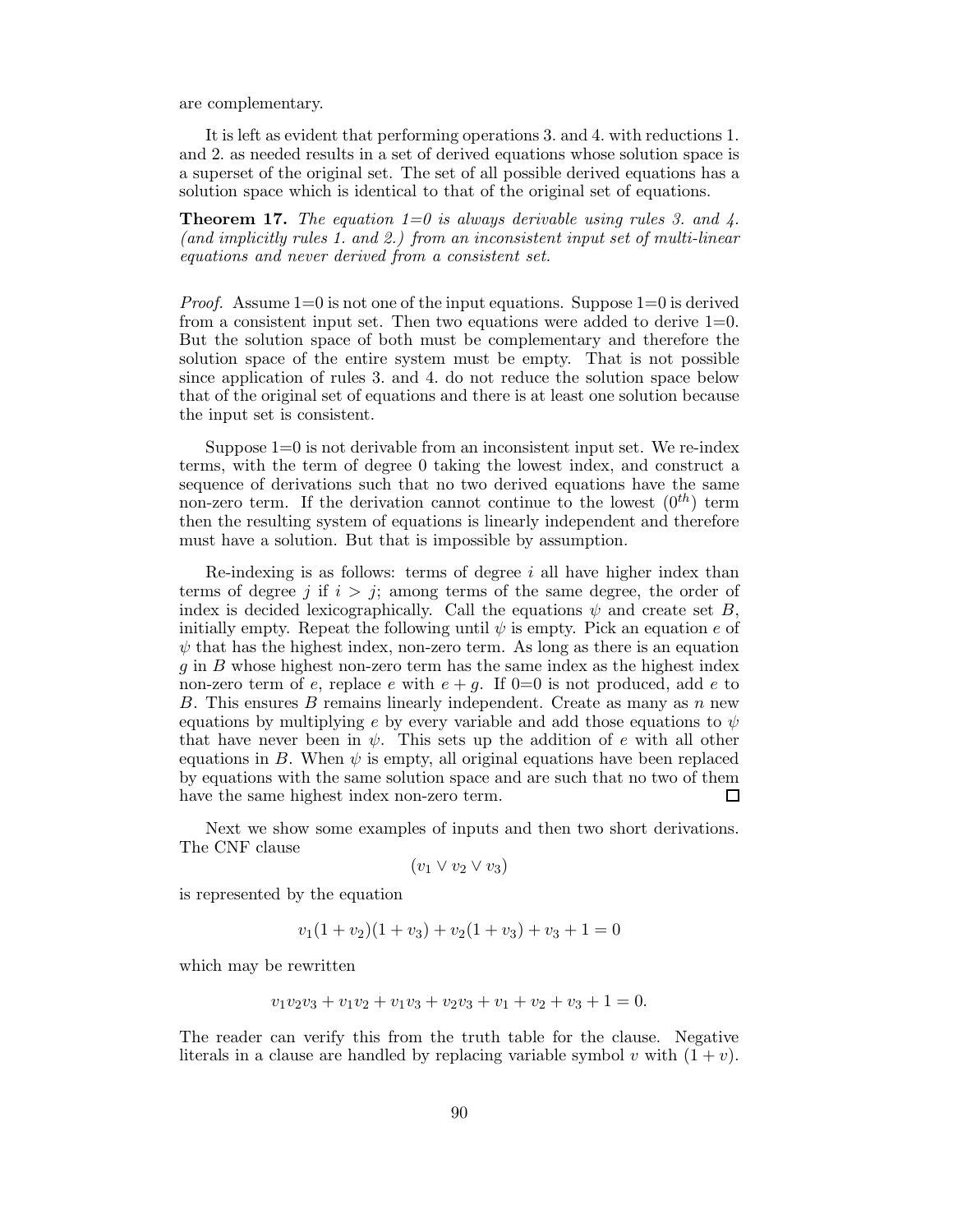For example, the clause

$$
(\neg v_1 \lor v_2 \lor v_3)
$$

is represented by

$$
(1 + v1)(1 + v2)(1 + v3) + v2(1 + v3) + v3 + 1 = 0
$$

which reduces to

$$
v_1v_2v_3 + v_1v_2 + v_1v_3 + v_1 = 0.
$$
\n(8)

As can be seen, just the expression of a clause introduces non-linearities. However, this is not the case for some Boolean functions. For example, the exclusive-or formula

$$
v_1\oplus v_2\oplus v_3\oplus v_4
$$

is represented by

$$
v_1 + v_2 + v_3 + v_4 + 1 = 0.
$$

An equation representing a BDD (Section 4.9) can be written directly from the BDD as a sum of algebraic expressions constructed from paths to 1 because each path represents one or more rows of a truth table and the intersection of rows represented by any two paths is empty. Each expression is constructed incrementally while tracing a path as follows: when a 1 branch is encountered for variable v, multiply by v, and when a 0 branch is encountered for variable v, multiply by  $(1 + v)$ . Observe that for any truth assignment, at most one of the expressions has value 1. The equation corresponding to the BDD at the upper left in Figure 28 is

$$
(1 + v1)(1 + v2)(1 + v3) + (1 + v1)v2v3 + v1(1 + v2)v3 + v1v2 + 1 = 0
$$

which reduces to

$$
v_1 + v_2 + v_3 + v_1 v_2 v_3 = 0.
$$

Since there is a BDD for every Boolean function, this example illustrates the fact that a single equation can represent any complex function. It should be equally clear that a single equation addition may have the same effect as many resolution steps.

Addition of equations and the Gaussian-elimination nature of algebraic proofs is illustrated by showing steps that solve the following simple formula:

$$
(v_1 \lor \neg v_2) \land (v_2 \lor \neg v_3) \land (v_3 \lor \neg v_1) \tag{9}
$$

The equations corresponding to  $(9)$  are expressed below as  $(1), (2),$  and  $(3)$ . All equations following those equations are derived as stated on the right.

| $v_1v_2$                   | $v_1v_3$ | $v_2v_3$  | $+v2$<br>$+v_1$ | $+v_3$ | $= 0$<br>$= 0$<br>$= 0$ | (1)<br>$\left( 2\right)$<br>(3)                              |
|----------------------------|----------|-----------|-----------------|--------|-------------------------|--------------------------------------------------------------|
| $v_1v_2v_3$<br>$v_1v_2v_3$ |          | $+v_2v_3$ |                 | $+v_3$ | $= 0$<br>$= 0$          | $(4) \Leftarrow v_3 \cdot (1)$<br>$(5) \Leftarrow (4) + (2)$ |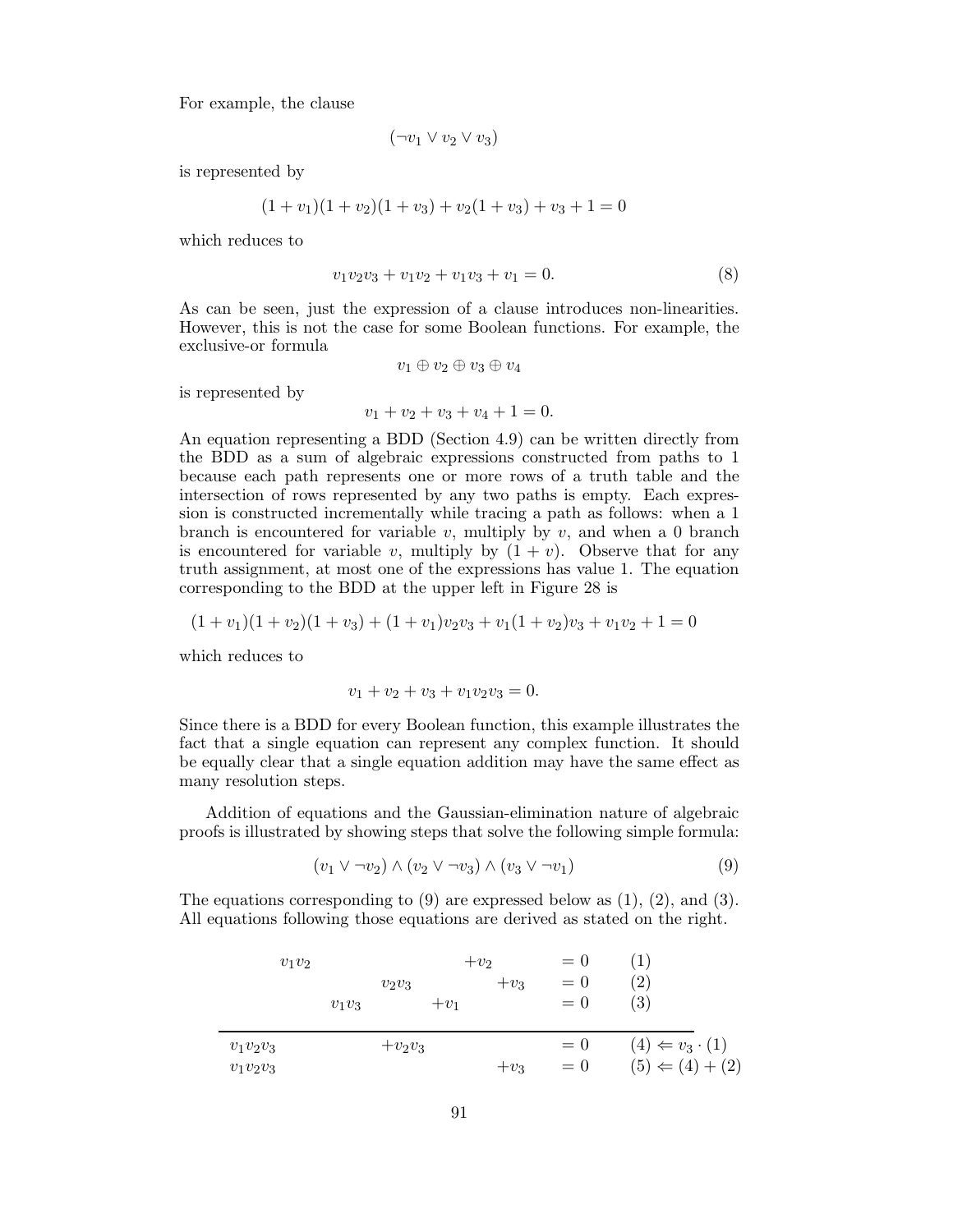#### Algorithm 17.

An Algebraic Solver  $(\psi, d)$ /\* Input: List of equations  $\psi = \langle e_1, ..., e_m \rangle$ , integer d  $\frac{1}{2}$  Output: "satisfiable" or "unsatisfiable" \*/\*  $/*$  Locals: Set B of equations \*/ Set  $B \leftarrow \emptyset$ . Repeat while  $\psi \neq \emptyset$ : Pop  $e \leftarrow \psi$ . Repeat while  $\exists e' \in B : first\_non-zero(e) = first\_non-zero(e')$ : Set  $e \leftarrow reduce(e + e')$ /\* Rule 4.  $*/$ If  $e$  is  $1 = 0$ : Output "unsatisfiable" If  $e$  is not  $0 = 0$ : Set  $B \leftarrow B \cup \{e\}.$ If  $degree(e) < d$ : Repeat for all variables v: If  $reduce(ve)$  has not been in  $\psi$ : Append  $\psi \leftarrow reduce(ve)$ . /\* Rule 3. \*/ Output "satisfiable".

#### $\Box$

Figure 43: Simple algebraic algorithm for SAT.

| $+v_1v_3$<br>$v_1v_2v_3$ |                 | $= 0$ | $(6) \Leftarrow v_1 \cdot (2)$ |
|--------------------------|-----------------|-------|--------------------------------|
| $v_1v_2v_3$              | $+v_1$          | $= 0$ | $(7) \Leftarrow (6) + (3)$     |
| $v_1v_2v_3 + v_1v_2$     |                 | $= 0$ | $(8) \Leftarrow v_2 \cdot (3)$ |
| $v_1v_2v_3$              | $+v2$           | $= 0$ | $(9) \Leftarrow (8) + (1)$     |
|                          | $+v2$<br>$v_1$  | $= 0$ | $(10) \Leftarrow (9) + (7)$    |
|                          | $+v_3$<br>$v_1$ | $= 0$ | $(11) \Leftarrow (5) + (7)$    |

The solution is given by the bottom two equations which state that  $v_1 =$  $v_2 = v_3$ . If, say, the following two clauses are added to (9)

$$
(\neg v_1 \lor \neg v_2) \land (v_3 \lor v_1)
$$

the equation  $v_1 + v_2 + 1 = 0$  could be derived. Adding this to (10) would give  $1 = 0$  which proves that no solution exists.

Ensuring a derivation of reasonable length is difficult. One possibility is to limit derivations to equations of bounded degree where the degree of a term t,  $deg(t)$ , is defined in the proof of Theorem 17 and the degree of an equation is  $degree(e) = \max\{deg(t) : t \text{ is a non-zero term in } e\}.$  An example is Algorithm 17 of Figure 43 which is adapted from [27]. In the algorithm terms are re-indexed as in Theorem 17. Then  $first\_non-zero(e_i)$ is used to mean the highest index of a non-zero term of  $e_i$ . The function  $reduce(e)$  is an explicit statement that says reduction rules 1. and 2. are applied as needed to produce a multi-linear equation.

We close by comparing equations and the algebraic method with BDDs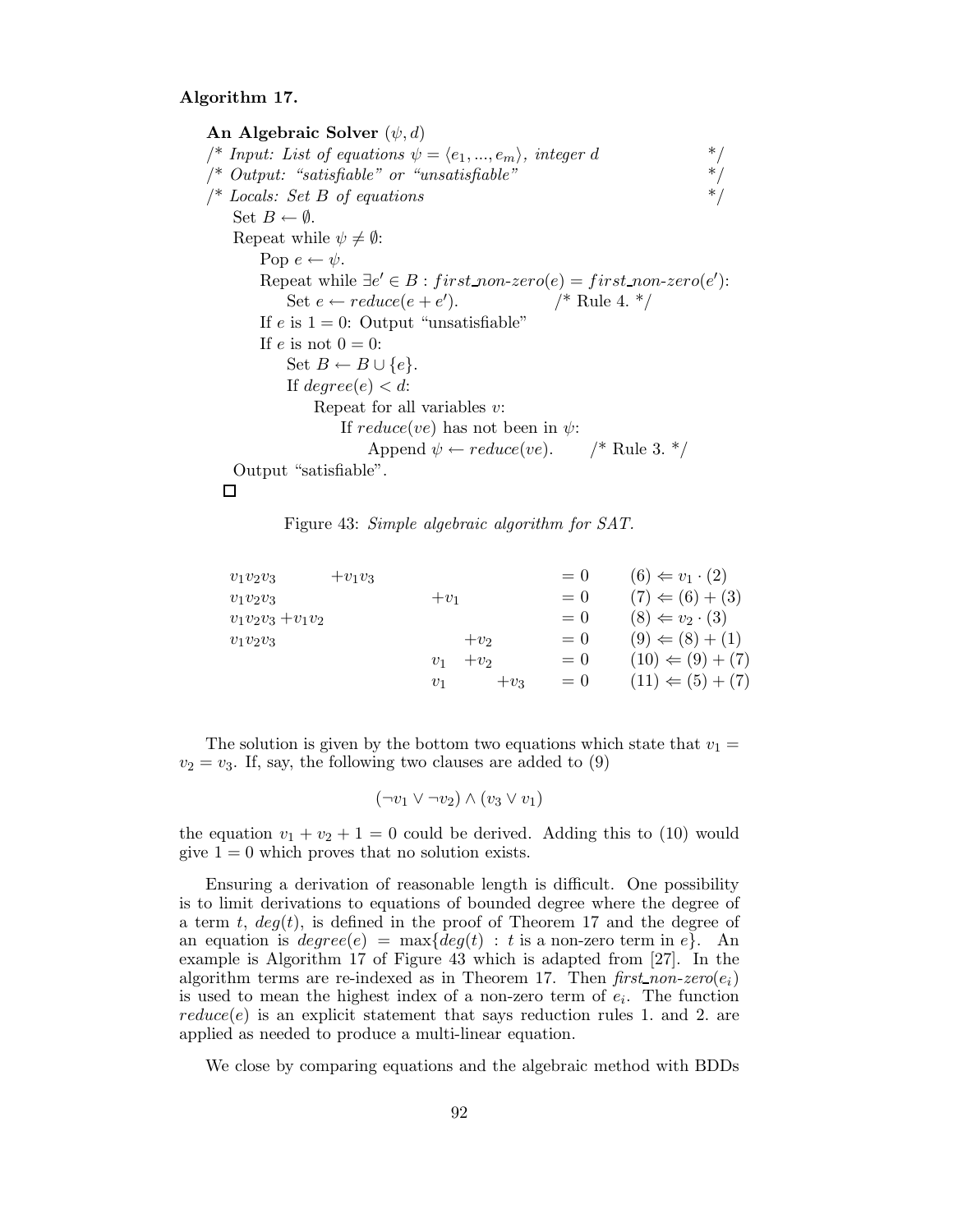and BDD operations. Consider an example taken from Section 4.9. Equations corresponding to f and c in Figure 32 are

$$
f: \quad v_1v_3 + v_2 + v_1v_2 = 0
$$
  

$$
c: \quad v_2v_3 + v_3 = 0
$$

Multiply f by  $v_2v_3$  to get  $v_2v_3 = 0$  which adds with c to get  $v_3 = 0$ , the inference that is missed by **restrict** $(f, c)$  in Figure 32. The inference can be derived from BDDs by reversing the role of  $f$  and  $c$  as shown in Figure 33. Consider what multiplying  $f$  by  $v_2v_3$  and adding to  $c$  means in the BDD world. The BDD representing  $v_2v_3$ , call it d, consists of two internal nodes  $v_2$  and  $v_3$ , a path to 0 following only 1 branches, and all other paths terminating at 1. Every path that terminates at 1 in  $f$  also terminates at 1 in  $d$ . Therefore,  $d \wedge c$  can safely be added as a BDD as long as f remains. But it is easy to check that  $d \wedge c$  is simply  $v_3 = 0$ .

The process used in the above example can be applied more generally. All that is needed is some way to create a "best" factor  $d$  from  $f$  and  $c$ . This is something a generalized co-factor, which is discussed in Section 4.9.4, can sometimes do. However, the result of finding a generalized co-factor depends on BDD variable ordering. For the ordering  $v_1 < v_2 < v_3$  the generalized co-factor  $g = \text{gcf}(f, c)$  turns out to be  $(v_1 \vee \neg v_2 \vee v_3) \wedge (\neg v_2 \vee \neg v_3)$  which is different from d in the leading clause but is sufficient to derive the inference when conjoined with c. By the definition of gcf, since  $f \wedge c = g \wedge c$ , g may replace  $f$  - this is not the case for  $d$  above.

Existentially quantifying  $v$  away from a BDD has a simple counterpart in algebra: just multiply two polynomials, one with restriction  $v = 1$  and the other with restriction  $v = 0$ . For example, the BDD of Figure 28 may be expressed as

$$
v_1v_2v_3 + v_1v_3 + v_1 + 1 = 0.
$$

The equations under restrictions  $v_2 = 1$  and  $v_2 = 0$ , respectively, are

$$
v_1 + 1 = 0
$$
 and  $v_1v_3 + v_1 + 1 = 0$ .

The result of existential quantification is

$$
(v_1 + 1)(v_1v_3 + v_1 + 1) = v_1 + 1 = 0
$$

which reveals the same inference. As with BDDs, this can be done only if the quantified variable is in no other equation.

The counterpart to strengthening is just as straightforward. The BDDs of Figure 39 have equation representations

$$
b2: \quad v_1v_3 + v_2 + v_1v_2 = 0
$$
  

$$
b1: \quad v_3 + v_2v_3 = 0.
$$

Existentially quantify  $v_1$  away from  $b_2$  to get  $v_2v_3 = 0$  and add this to  $b_1$  to get  $v_3 = 0$ .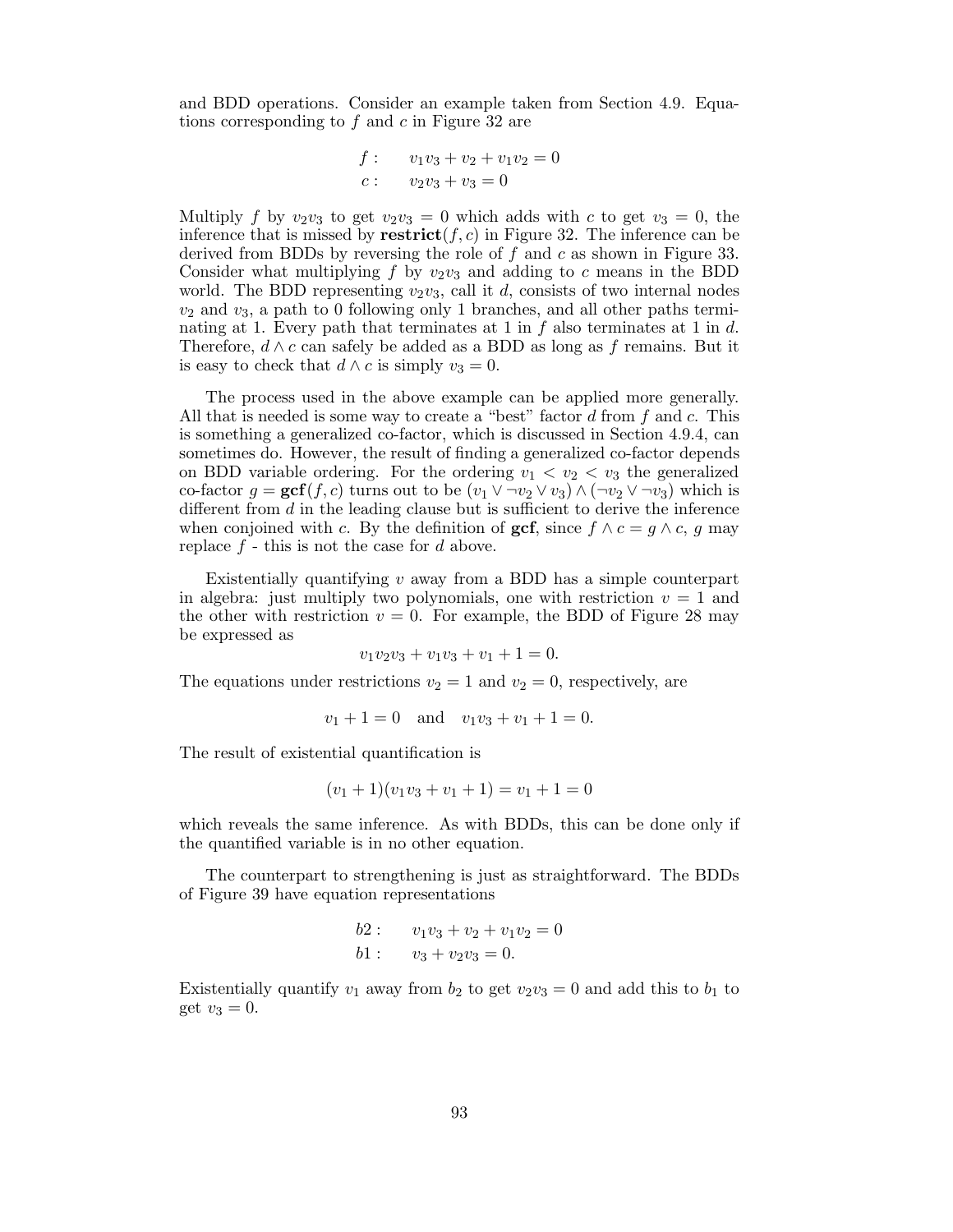## 4.12.2 Integer Programming

An Integer Program models the problem of maximizing or minimizing a linear function subject to a system of linear constraints, where all  $n$  variables are integral:

maximize or minimize 
$$
c \alpha
$$
 (10)  
\nsubject to  $\mathcal{M}\alpha \leq b$   
\n $l \leq \alpha \leq u$   
\n $\alpha_i$  integral,  $1 \leq i \leq n$ 

where  $M$  is a constraint matrix, c is a linear objection function, b is a constant vector, and  $\alpha$  is a variable vector.

The Integer Programming problem and its relaxation to Linear Programming are very well studied and a large body of techniques have been developed to assist in establishing an efficient solution to (10). They are divided into the categories of preprocessing and solving. However, an important third aspect concerns the matrix  $\mathcal M$  that is used to model a given instance.

Modeling is important because the effective solution of Integer Programs often entails the use of Linear Programming relaxations. A solution to such a relaxation generally provides a bound on the actual solution and the relaxation of one formulation of the input may provide a tighter bound than another. Generally, the tighter the bound, the better.

For example, consider two formulations of the pigeon-hole problem. The pigeon-hole problem is: can  $n + 1$  pigeons be placed in n holes so that no two pigeons are in the same hole? Define Boolean variables  $v_{i,j}$ ,  $1 \leq i \leq n$ ,  $1 \leq j \leq n+1$  with the interpretation that  $v_{i,j}$  will take the value 1 if and only if pigeon  $j$  is in hole  $i$  and otherwise will take value 0. The following equations, one per pigeon, express the requirement that every pigeon is to be assigned to a single hole:

$$
\sum_{i=1}^{n} v_{i,j} = 1, \qquad 1 \le j \le n+1,
$$
\n(11)

and the following inequalities express the requirement that two pigeons cannot occupy the same hole:

$$
v_{i,j} + v_{i,k} \le 1, \qquad 1 \le i \le n, 1 \le j < k \le n+1. \tag{12}
$$

There is no solution to this system of equations and inequalities. Relaxing integrality constraints, there is a solution at  $v_{i,j} = 1/n$  for all i, j. If running the algorithm to be shown later, practically complete enumeration is necessary before finally it is determined that no solution exists [66]. However, the requirement that at most one pigeon is in a hole may alternatively be represented by

$$
\sum_{j=1}^{n+1} v_{i,j} \le 1, \qquad 1 \le i \le n. \tag{13}
$$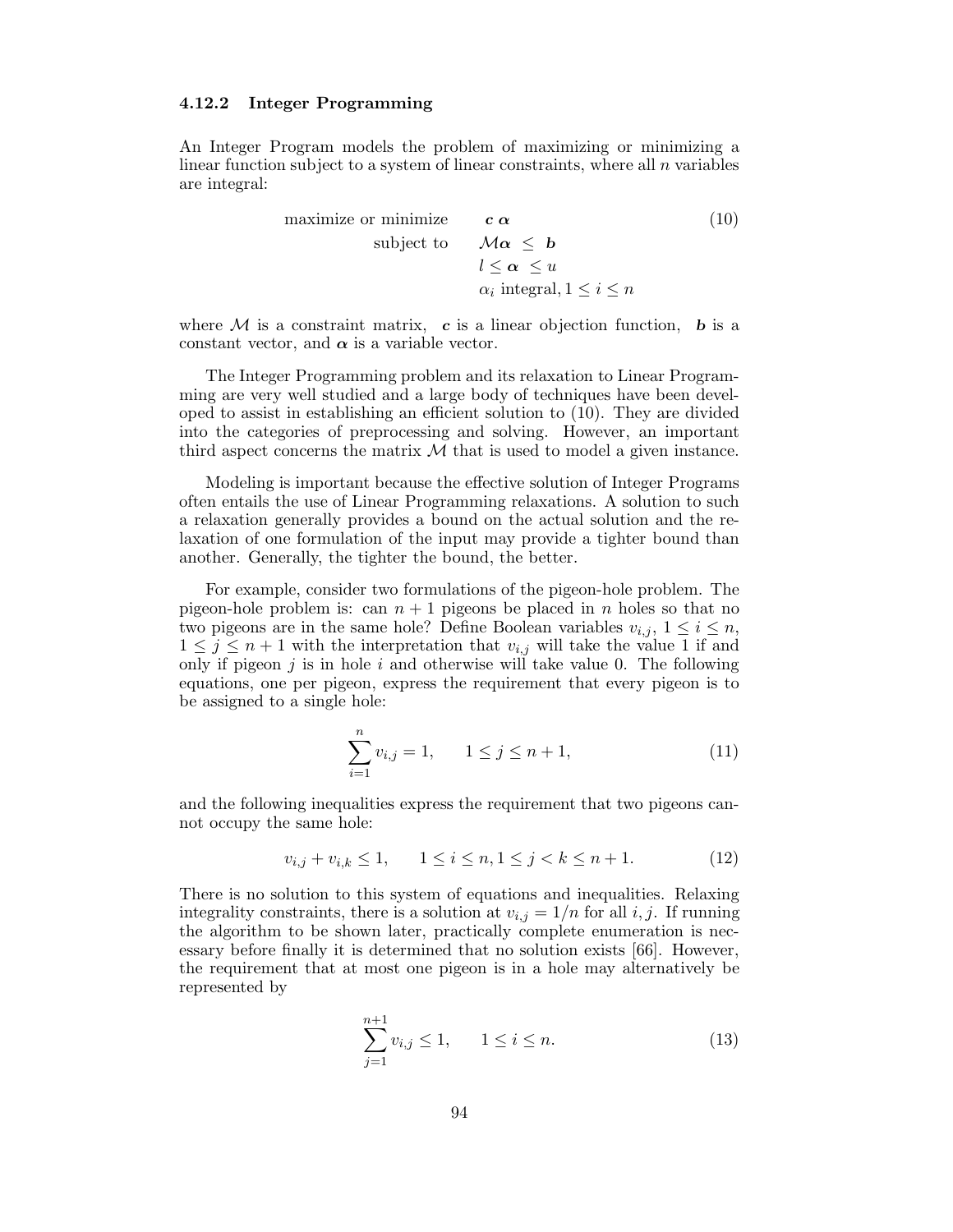which may be used instead of (12). The new constraints are much tighter than  $(12)$  and the system  $(11)$  and  $(13)$  is easily solved [66].

The purpose of preprocessing is to reformulate a given Integer Program and tighten its Linear Programming relaxation. In the process it may eliminate redundant constraints and may even be able to discover unsatisfiability.

# 5 Algorithms for Easy Classes of CNF Formulas

For certain classes of CNF formulas, the Satisfiability problem is known to be solved efficiently by specially designed algorithms. Some classes, such as the 2-SAT and Horn classes are quite important because they show up in real applications and others are quite interesting because results on these add to our understanding of the structural properties that make formulas hard or easy. Such an understanding can help develop a search heuristic that will obtain a solution more efficiently. In particular, knowledge that a large subset of clauses of a given formula belongs to some easy class of formulas can help reduce the size of the search space needed to determine whether some partial truth assignment can be extended to a solution. Because CNF formulas are so rich in structure much space in this section is devoted to a few special cases. Hopefully this will help to fully appreciate the possibilities. In particular, results on minimally unsatisfiable and nested formulas are greatly detailed.

The reader may have the impression that the number of polynomial time solvable classes is quite small due to the famous dichotomy theorem of Schaefer [103]. But this is not the case. Schaefer proposed a scheme for defining classes of propositional formulas with a generalized notion of "clause." He proved that every class definable within his scheme was either  $\mathcal{N}P$ -complete or polynomial-time solvable, and he gave criteria to determine which. But not all classes can be defined within his scheme. The class of Horn formulas can be, but several others including q-Horn, extended Horn, CC-balanced and SLUR that cannot be so defined will be described. The reason is that Schaefer's scheme is limited to classes that can be recognized in log space.

Below, some of the more notable easy classes and present algorithms for their solution are identified. A crucial component of many of these algorithms is unit resolution. An implementation is given in Figure 44.

# 5.1 2-SAT

All clauses of a 2-SAT formula contain at most two literals. A given 2-SAT formula  $\psi$  may be solved efficiently by constructing the implication graph  $\vec{G}_{\psi}$  of  $\psi$  (see Section 2.3) and traversing its vertices, ending either at a cycle containing complementary literals or with no additional vertices to explore. The algorithm of Figure 45 implicitly does this.

Unit resolution drives the exploration of strongly connected components of  $\vec{G}_{\psi}$ . The initial application of unit resolution, if necessary, is analogous to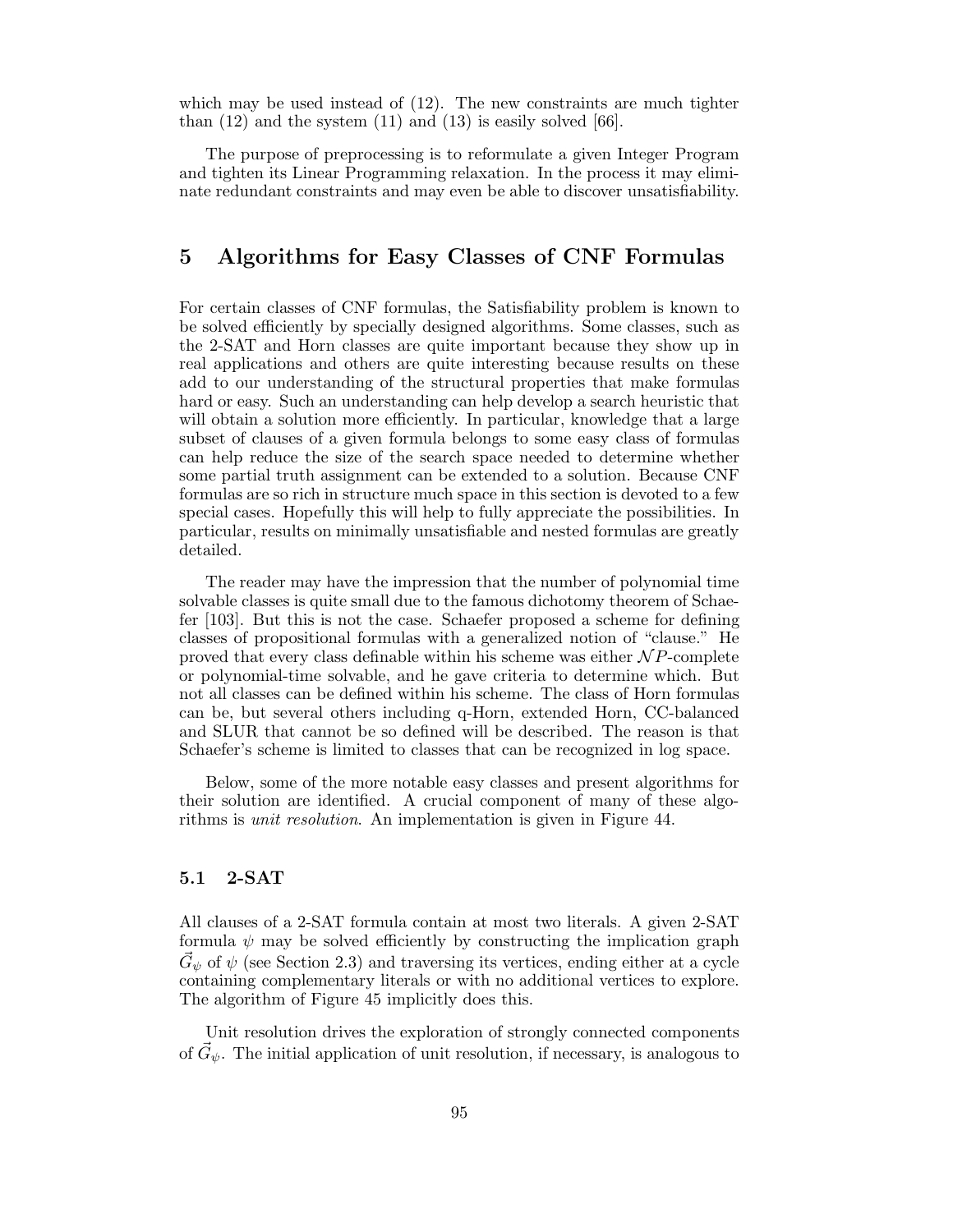#### Algorithm 18.

Unit Resolution  $(\psi)$  $\begin{array}{lll} \n \text{\#} & Input: \ set \ of \ sets \ CNF \ formula \ \psi & \ \text{\#} & Output: \ pair \ \ \ \text{\#} & String \ for \ model \ \ \phi \, \ partition \ \text{\#} & \ \text{\#} & \ \ \text{\#} & \ \text{\#} & \ \ \text{\#} & \ \text{\#} & \ \text{\#} & \ \text{\#} & \ \end{array} \ \begin{array}{lll} \text{\#} & \ \text{\#} \ \ \text{\#} & \ \text{\#} \ \ \text{\#} & \ \ \text{\#} \ \ \text{\#} &$ /\* Output: pair  $\langle CNF$  formula φ, partial assignment P) /\*  $\psi$  is satisfiable if and only if  $\phi$  is satisfiable  $/*$  φ has no unit clauses \*/ /\* Locals: set of variables P, set of sets CNF formula  $\phi$ Set  $\phi \leftarrow \psi$ ; Set  $P \leftarrow \emptyset$ . Repeat the following while  $\emptyset \notin \phi$  and there is a unit clause in  $\phi$ : Let  $\{l\} \in \phi$  be a unit clause. If l is a positive literal, Set  $P \leftarrow P \cup \{l\}.$ Set  $\phi \leftarrow \{c - \{\neg l\} : c \in \phi, l \notin c\}.$ Output  $\langle \phi, P \rangle$ .  $\Box$ 

Figure 44: Unit resolution for CNF formulas.

traversing all vertices reachable from the special vertex F. Choosing a literal l arbitrarily and temporarily assigning it the value 1 after unit resolution completes is analogous to starting a traversal of some strongly connected component with another round of unit resolution. If that round completes with an empty clause, a contradiction exists so l is set to 0,  $\phi$  and M are reset to what they were just before l was set to 1, and exploration resumes. If an empty clause is encountered before the entire component is visited (that is, while there still exist unit clauses) then the formula is unsatisfiable. Otherwise, the value of  $l$  is made permanent and so are values that were given to other variables during traversal of the component. This process repeats until the formula is found to be unsatisfiable or all components have been explored. The variable named  $s$  keeps track of whether variable  $l$  has been given one value or two, the variable  $M'$  holds the temporary assignments to variables during traversal of a component, and the variables  $\phi'$  and  $l'$  save the point to return to if a contradiction is found. This algorithm is adapted from  $[44]$ .

The next two theorems are stated without proof.

**Theorem 18.** On input CNF formula  $\psi$ , Algorithm 2-SAT Solver outputs "unsatisfiable" if and only if  $\psi$  is unsatisfiable and if it outputs a set M, then M is a model for  $\psi$ .  $\Box$ 

**Theorem 19.** On input CNF formula  $\psi$  containing m clauses and n variables, Algorithm 2-SAT Solver has  $O(m+n)$  worst case complexity.  $\Box$ 

# 5.2 Horn Formulas

A CNF formula is Horn if every clause in it has at most one positive literal. This class is widely studied, in part because of its close association with Logic Programming. To illustrate, a Horn clause  $(\neg v_1 \lor \neg v_2 \lor \dots \lor \neg v_i \lor v)$ is equivalent to the rule  $v_1 \wedge v_2 \wedge \ldots \wedge v_i \rightarrow v$  or the implication  $v_1 \rightarrow$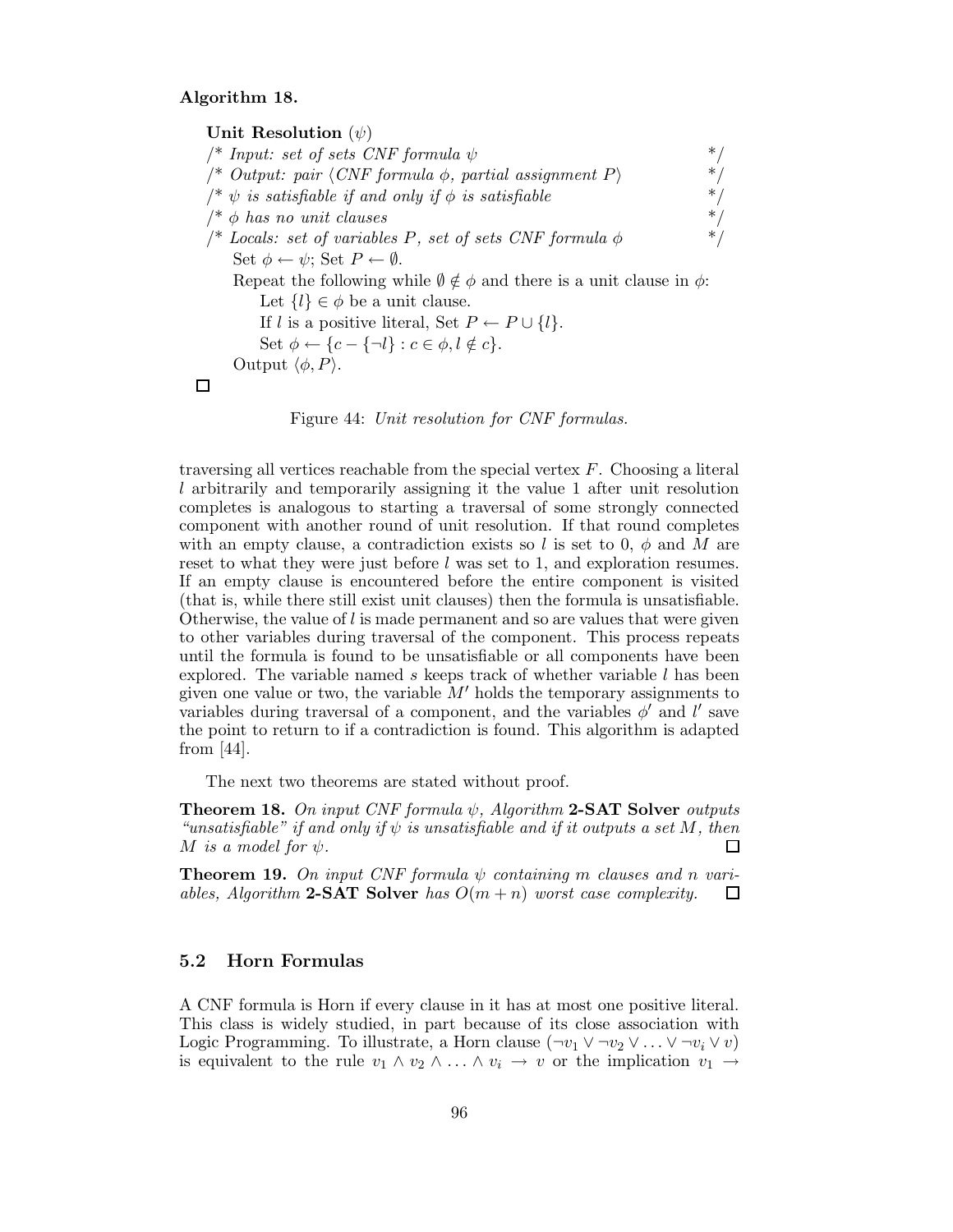# Algorithm 19.

2-SAT Solver  $(\psi)$  $\frac{1}{\sqrt{\pi}}$  Input: set of sets 2-CNF formula  $\psi$  \*/<br>  $\frac{1}{\sqrt{\pi}}$  Output: "unsatisfiable" or a model for  $\psi$  \*/  $/*$  Output: "unsatisfiable" or a model for  $\psi$  $\mathcal{L}^*$  Locals: variable s, set of variables  $M, M'$ , set of sets formula  $\phi * \mathcal{L}$ Set  $\phi \leftarrow \psi$ ; Set  $s \leftarrow 1$ ; Set  $M \leftarrow \emptyset$ ; Set  $M' \leftarrow \emptyset$ ; Set  $\phi' \leftarrow \emptyset$ . Repeat the following until some statement outputs a value: Set  $\langle \phi, M' \rangle \leftarrow$  Unit Resolution ( $\phi$ ). If  $\emptyset \in \phi$  then do the following: If s has value 1 or  $\phi' = \emptyset$  then Output "unsatisfiable". Set  $s \leftarrow 1$ Set  $M' \leftarrow \emptyset$ ;  $\phi \leftarrow \phi'$ ;  $l \leftarrow l'$ . If l is a negative literal, Set  $M' \leftarrow \neg l$ . Set  $\phi \leftarrow \{c - \{l\} : c \in \phi, \neg l \notin c\}.$ Otherwise, if  $\phi \neq \emptyset$  then do the following: Set  $s \leftarrow 0$ . Choose a literal l arbitrarily from a clause of  $\phi$ . Set  $M \leftarrow M \cup M'$ . Set  $M' \leftarrow \emptyset$ . Set  $\phi' \leftarrow \phi$ . Set  $l' \leftarrow l$ . If l is a positive literal, Set  $M' \leftarrow \{l\}.$ Set  $\phi \leftarrow \{c - \{\neg l\}\} : c \in \phi, l \notin c\}.$ Otherwise, Output  $M \cup M'$ .

# $\Box$

Figure 45: Algorithm for determining satisfiability of 2-CNF formulas.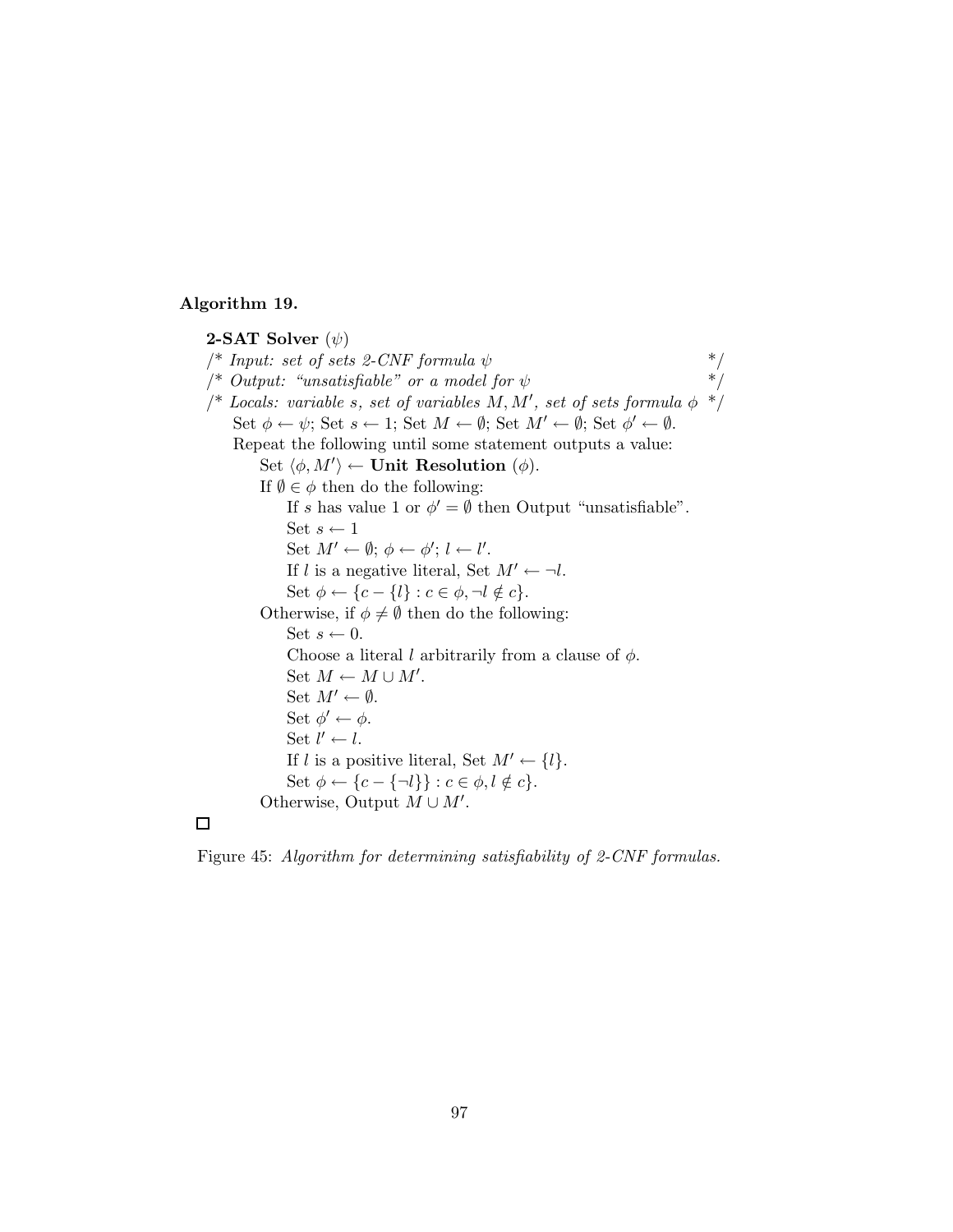#### Algorithm 20.

Horn Solver  $(\psi)$  $\frac{1}{\gamma}$  Input: set of sets Horn formula  $\psi$  \*/<br>  $\frac{1}{\gamma}$  Output: "unsatisfiable" or a model for  $\psi$  \*/  $/*$  Output: "unsatisfiable" or a model for  $\psi$  $/*$  Locals: set of variables M  $*$ Set  $M \leftarrow \emptyset$ . Repeat the following until no positive literal unit clauses are in  $\psi$ : Choose v from a positive literal unit clause  $\{v\} \in \psi$ . Set  $M \leftarrow M \cup \{v\}.$ Set  $\psi \leftarrow \{c - \{\neg v\} : c \in \psi, v \notin c\}.$ If  $\emptyset \in \psi$ , Output "unsatisfiable." Output M.

```
\Box
```
Figure 46: Algorithm for determining satisfiability of Horn formulas.

 $v_2 \rightarrow \ldots \rightarrow v_i \rightarrow v$ . However, the notion of causality is generally lost when translating from rules to Horn formulas.

The following states an important property of Horn formulas.

Theorem 20. Every Horn formula has a unique minimum model.

*Proof.* Let  $\psi$  be a Horn formula. Let M be a minimal model for  $\psi$ , that is, a smallest subset of variables of value 1 that satisfies  $\psi$ . Choose any  $v \in M$ . Since  $M \setminus \{v\}$  is not a model for  $\psi$ , there must be a clause  $c \in \psi$  such that positive literal  $v \in c$ . Since all other literals of c are negative and M is minimal, all assignments not containing v cannot satisfy c and therefore  $\psi$ . It follows that all models other than M must have cardinality greater than |M|. Hence M is a unique minimum model for  $\psi$ . □

The satisfiability of Horn formulas can be determined in linear time using unit resolution [41, 63, 105]. One of several possible variants is shown in Figure 46.

**Theorem 21.** Given Horn formula  $\psi$  as input, Algorithm **Horn Solver** outputs "unsatisfiable" if and only if  $\psi$  is unsatisfiable and if it outputs a set of variables M, then M is a unique minimum model for  $\psi$ .

*Proof.* When Algorithm **Horn Solver** completes with output set  $M$ , all remaining clauses have at least one negative literal. Since none of the remaining clauses are null and since  $v$  added to  $M$  serves to falsify negative literals, at least one of the remaining negative literals in a remaining clause has not been added to  $M$  and is therefore satisfied by  $M$ . Therefore, all remaining clauses are satisfied by  $M$ . A clause is removed when adding  $v$ to  $M$  only because it contains literal  $v$ . Therefore all removed clauses are satisfied by M. Hence, M satisfies  $\psi$ .

Suppose M is not the unique minimum model for  $\psi$ . Then, for some variable v, the assignment  $M \setminus \{v\}$  satisfies  $\psi$ . Variable v was added to M because some clause  $c \in \psi$  containing positive literal v became a unit clause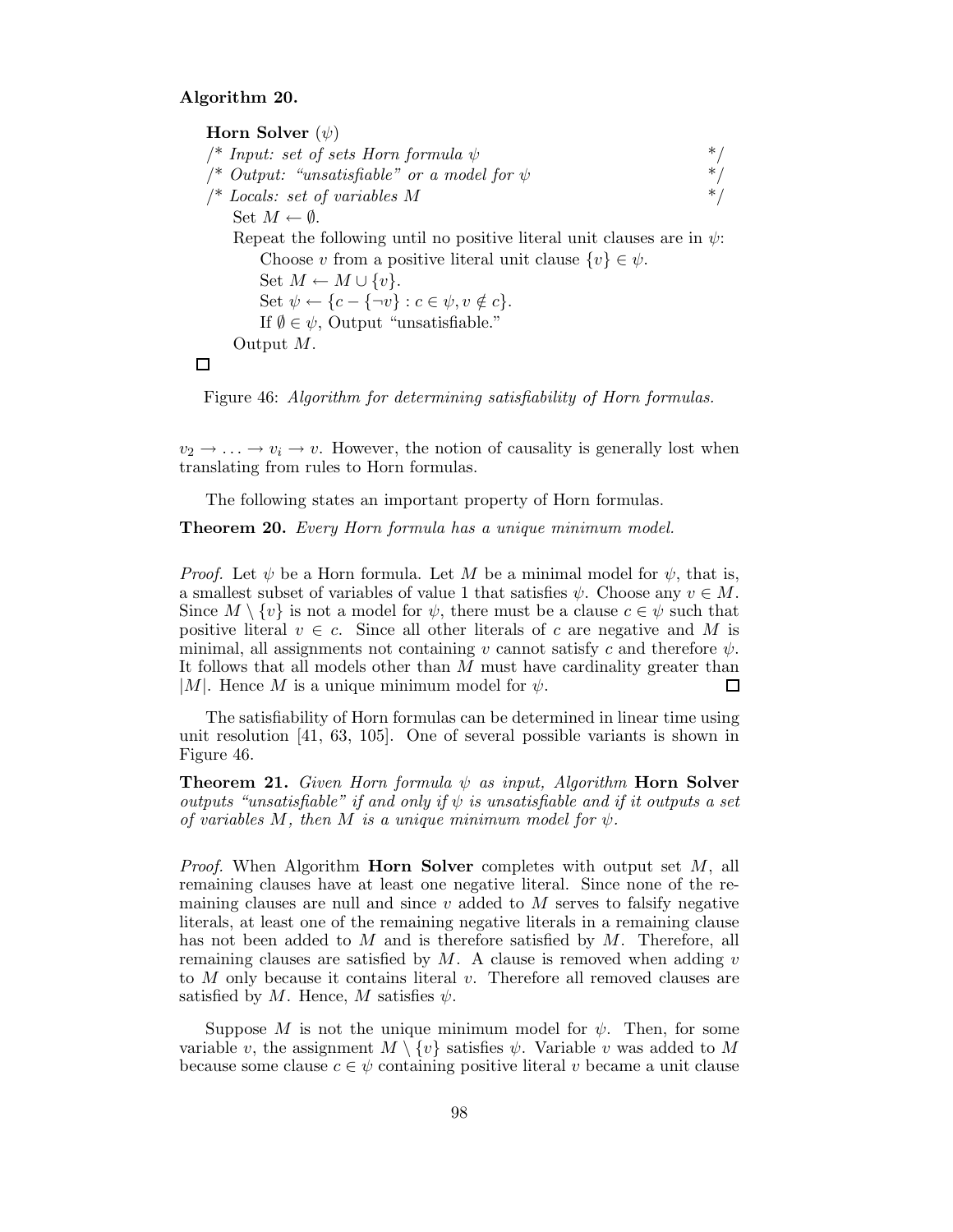after all variables associated with the negative literals of c were placed in M. But then  $M \setminus \{v\}$  cannot satisfy c. Therefore M is the unique minimum model.

Now suppose the algorithm outputs "unsatisfiable" but there is a model for  $\psi$ . Let M' be the unique minimum model. Run the algorithm until reaching the point at which an empty clause is generated. Let this happens on the  $\bar{i}^{th}$  iteration of the Repeat block and let  $\psi'$  be the set of all clauses removed up to the test for an empty clause on the  $i - 1$ st iteration. Let v be the last variable added to  $M$  and  $c$  be the unit clause from which it was obtained. Clearly,  $\psi'$  is Horn and  $M \setminus \{v\}$  is its unique minimum model. M' must contain all variables of  $M \setminus \{v\}$  since it is the unique minimum model for  $\psi$ . Therefore, it cannot contain  $\{v\}$ . But then c is not satisfied by M', a contradiction. □

Algorithm Horn Solver is only useful if the input formula is known to be Horn. It is easy to see that this can be checked in linear time.

## 5.3 Renamable Horn Formulas

Given CNF formula  $\psi$  and variable subset  $V'_{\psi} \subset V_{\psi}$ , define switch $(\psi, V'_{\psi})$  to be the formula obtained from  $\psi$  by reversing the polarity of all occurrences of v and  $\neg v$  in  $\psi$  for all  $v \in V_{\psi}'$ . If there exists a  $V_{\psi}' \subset V_{\psi}$  such that  $switch(\psi, V'_{\psi})$  is Horn, then  $\psi$  is said to be <u>renamable Horn</u> or <u>hidden Horn</u>.

Renamable Horn formulas can be recognized and solved in  $O(|\psi|)$  time [7, 86]. Algorithm SLUR on Page 102 solves renamable Horn formulas in linear time.

### 5.4 Linear Programming Relaxations

Let  $\mathcal{M}_{\psi}$  be a  $(0,\pm 1)$  matrix representing a CNF formula  $\psi$ . If  $\mathcal{M}_{\psi}$  has a particular structure it is possible to solve the inequalities 1 with noninteger constraints  $0 \leq \alpha_i \leq 1$  to obtain a solution to  $\psi$  either directly or by rounding. Notable classes based on particular matrix structures are the extended Horn formulas and what in this chapter are called the CC-balanced formulas.

The class of extended Horn formulas was introduced by Chandru and Hooker [25] who were looking for conditions under which a Linear Programming relaxation could be used to find solutions to propositional formulas. It is based on a theorem of Chandrasekaran [24] which characterizes sets of linear inequalities for which 0-1 solutions can always be found (if one exists) by rounding a real solution obtained using an LP relaxation. Extended Horn formulas can be expressed as linear inequalities that belong to this family of 0-1 problems.

We choose to present an equivalent graph theoretic definition. A formula  $\psi$  is in the class of extended Horn formulas if one can construct a rooted directed tree T, called an extended Horn tree, indexed on the variables of  $\psi$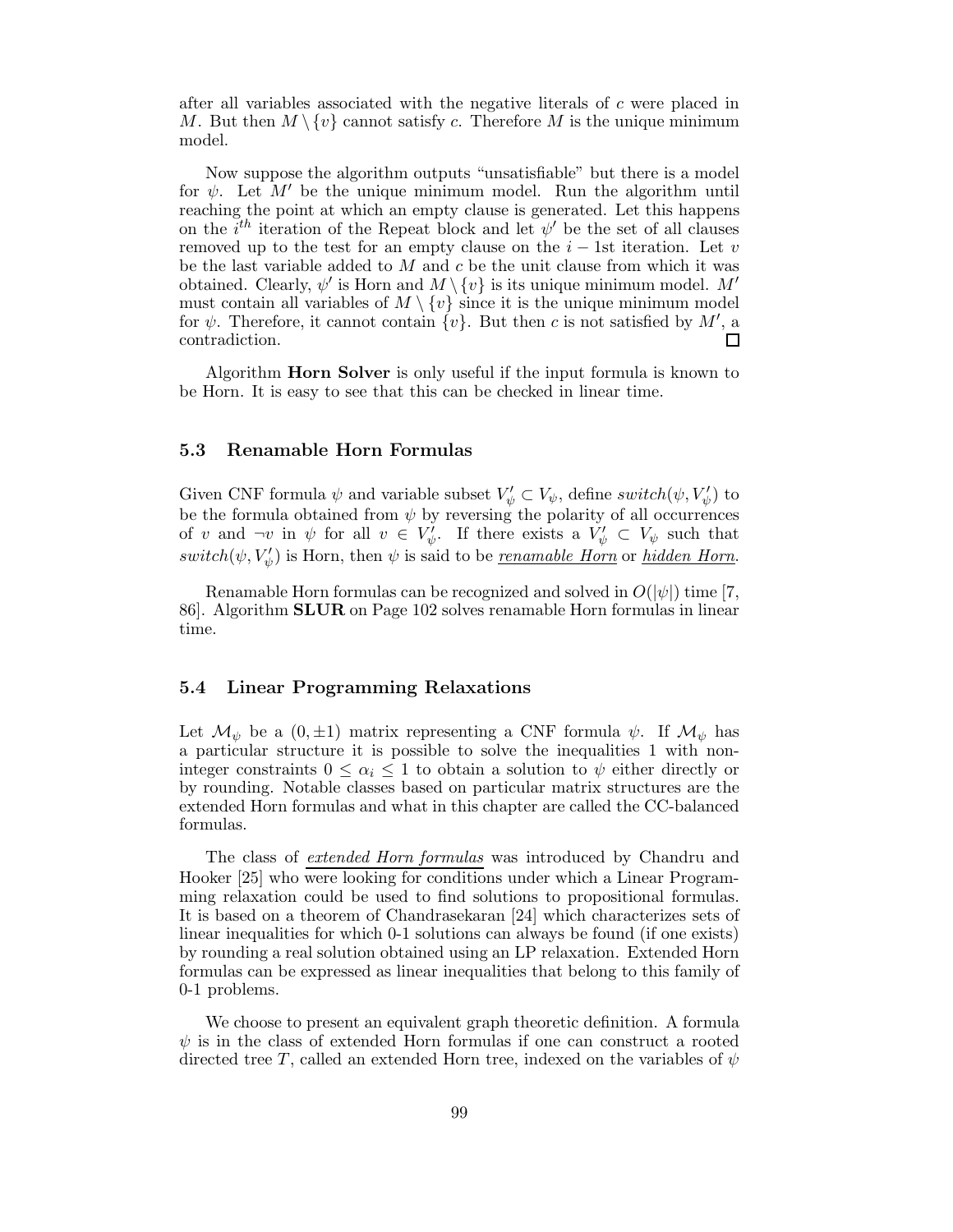such that, for every clause  $c \in \psi$ :

- 1. All the positive literals of c are consecutive on a single path of T.
- 2. There is a partition of the negative literals of c into sets  $N_1, N_2..., N_{n_c}$ , where  $n_c$  is at least 1, but no greater than the number of negative literals of c, such that for all  $1 \leq i \leq n_c$ , all the variables of  $N_i$  are consecutive on a single path of T.
- 3. For at most one i, the path in T associated with  $N_i$  begins at the vertex in T from which the path associated with positive literals begins.
- 4. For all remaining i, the path in T associated with  $N_i$  begins at the root of T.

Disallowing negative paths that do not originate at the root (point 3. above) gives a subclass of extended Horn called simple extended Horn [114]. Extended Horn formulas can be solved in polynomial time by Algorithm SLUR on Page 102 [104].

Chandru and Hooker showed that unit resolution alone can determine whether or not a given extended Horn formula is satisfiable. This is due to the following two properties of an extended Horn formula:

- 1. If  $\psi$  is extended Horn and has no unit clauses then  $\psi$  is satisfiable.
- 2. If  $\psi$  is extended Horn and v is a variable in  $\psi$  then  $\psi_1 = \{c - \{v\} : c \in \psi, \neg v \notin c\}$  and  $\psi_2 = \{c - \{\neg v\} : c \in \psi, v \notin c\}$ are both extended Horn.

Chandru and Hooker proposed an algorithm that finds a model for a satisfiable extended Horn formula. First, apply unit resolution, setting values of unassigned variables to  $1/2$  when no unit clauses remain. Then round the result by a matrix multiplication. Their algorithm cannot, however, be reliably applied unless it is known that a given formula is extended Horn. Unfortunately, the problem of recognizing extended Horn formulas is not known to be solved in polynomial time. As will be shown later in this section, this problem has become moot since Algorithm SLUR solves extended Horn formulas in linear time without the need for recognition.

The class of CC-balanced formulas has been studied by several researchers (see [28] for a detailed account of balanced matrices and a description of CCbalanced formulas). The motivation for this class is the question, for SAT, when do Linear Programming relaxations have integer solutions? A formula  $\psi$  with  $(0, \pm 1)$  matrix representation  $\mathcal{M}_{\psi}$  is *CC-balanced* if in every submatrix of  $\mathcal{M}_{\psi}$  with exactly two nonzero entries per row and per column, the sum of the entries is a multiple of four (this definition is taken from [119]). Recognizing that a formula is CC-balanced takes linear time. However, the recognition problem is moot because Algorithm SLUR solves CC-balanced formulas in linear time without the need for recognition.

As alluded to above, both extended Horn and CC-balanced formulas are subsets of a larger efficiently solved class of formulas solved by Single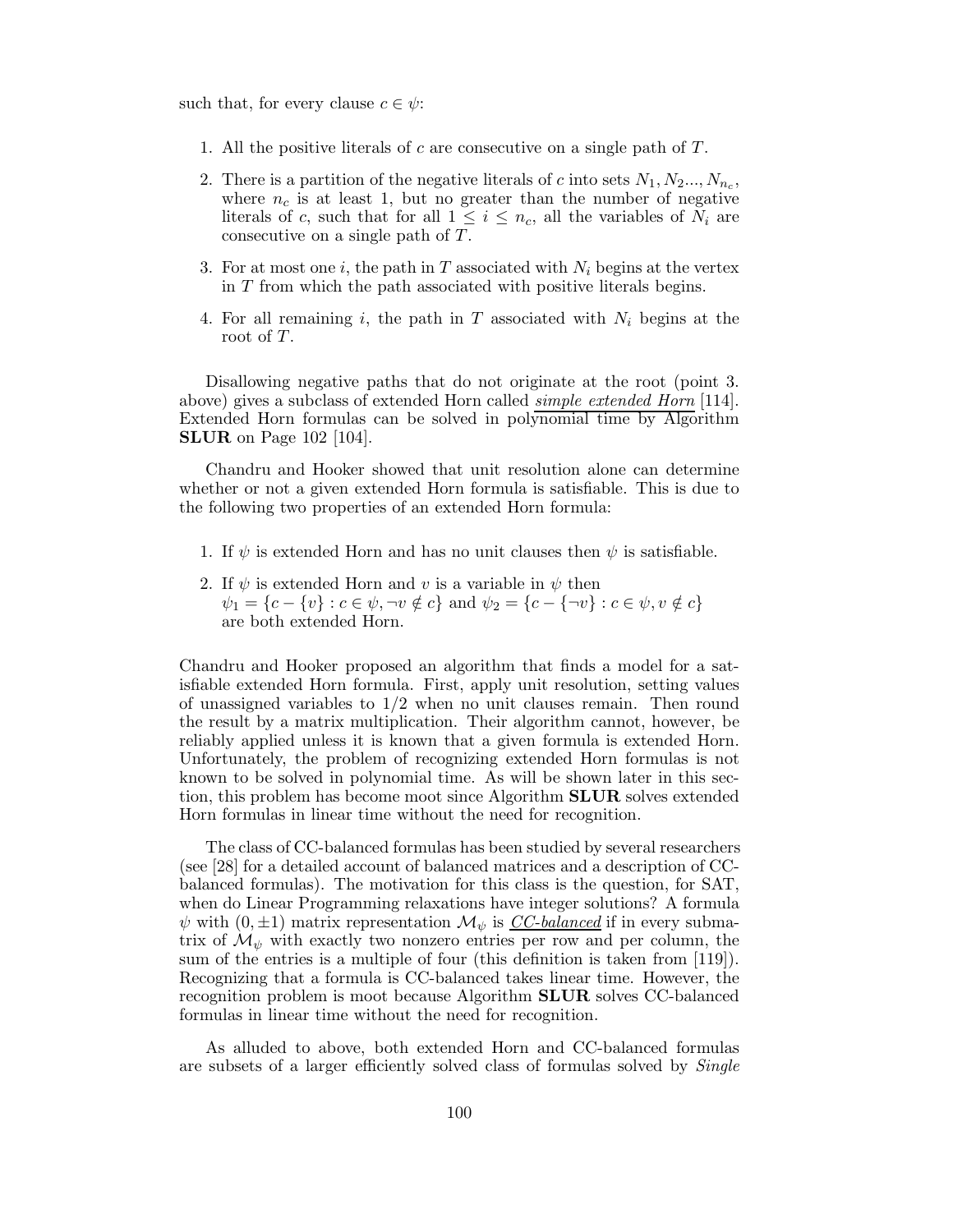Lookahead Unit Resolution [104] (SLUR). The SLUR class is peculiar in that it is defined based on an algorithm rather than on properties of formulas. Algorithm SLUR of Figure 47), selects variables sequentially and arbitrarily and considers a one-level lookahead, under unit resolution, of both possible values that the selected variable can take. If unit resolution does not result in an empty clause in one direction, the assignment corresponding to that value choice is made permanent and variable selection continues. If all clauses are satisfied after a value is assigned to a variable (and unit resolution is applied), the algorithm returns a satisfying assignment. If unit resolution, applied to the given formula or to both sub-formulas created from assigning values to the selected variable on the first iteration, results in a clause that is falsified, the algorithm reports that the formula is unsatisfiable. If unit resolution results in falsified clauses as a consequence of both assignments of values to the selected variable on any iteration except the first, the algorithm reports that it has given up.

A formula is in the class SLUR if, for all possible sequences of selected variables, Algorithm SLUR does not give up on that formula. Observe that due to the definition of this class, the question of class recognition is avoided.

The worst case complexity of Algorithm **SLUR**, as written, is quadratic in the length of the input formula. The complexity is dominated by the execution of  $\{c - \{v\} : c \in \psi, \neg v \notin c\}, \{c - \{\neg v\} : c \in \psi, v \notin c\}$ , and the number of unit clauses eliminated by unit resolution. The total number of times a clause is checked and a literal removed due to the first two expressions is at most the number of literals existing in the given formula if the clauses are maintained in a linked list indexed on the literals. However, the same unit clause may be removed by unit resolution on successive iterations of the Repeat block of Algorithm SLUR since once branch of execution is always cut. This causes quadratic worst case complexity.

A simple modification to Algorithm SLUR brings the complexity down to linear time: run both calls of unit resolution simultaneously, alternating execution of their Repeat blocks. When one terminates without an empty clause in its output formula, abandon the other call.

**Theorem 22.** Algorithm **SLUR** has  $O(|\psi|)$  worst case complexity if both calls to unit resolution are applied simultaneously and one call is immediately abandoned if the other finishes first without falsifying a clause.

*Proof.* For reasons mentioned above, only the number of steps used by unit resolution is considered. The number of times a literal from a unit clause is chosen and satisfied clauses and falsified literals removed in non-abandoned calls of unit resolution is  $O(|\psi|)$  since no literal is chosen twice. Since the Repeat blocks of abandoned and non-abandoned calls alternate, the time used by abandoned calls is no greater than that used by non-abandoned ones. Thus, the worst case complexity of Algorithm SLUR, with the interleave modification, is  $O(|\psi|)$ . □

All Horn, renamable Horn, extended Horn, and CC-balanced formulas are in the class SLUR. Thus, an important outcome of the results on SLUR is the observation that no special preprocessing or testing is needed for some of the special polynomial time solvable classes of SAT when using a reasonable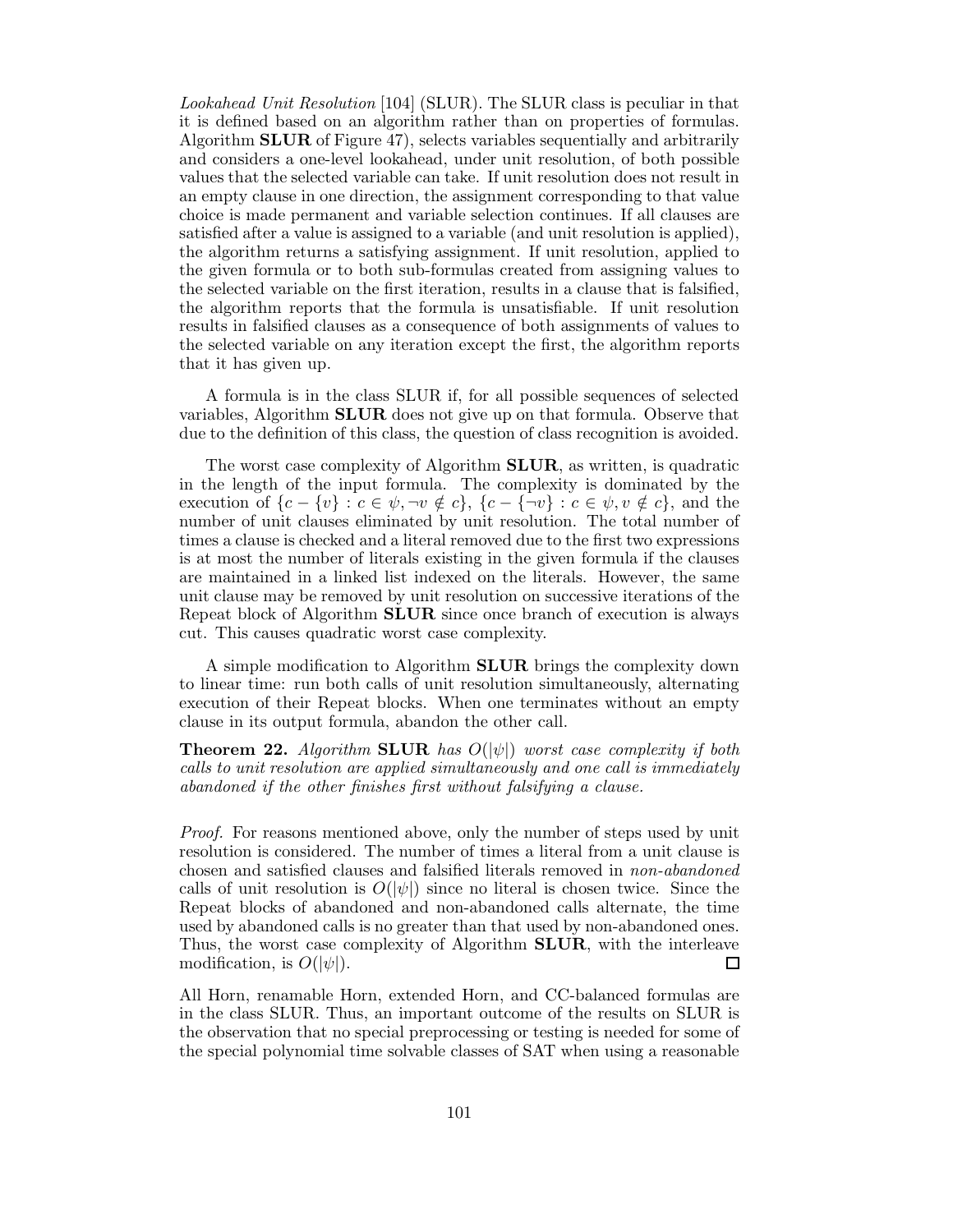## Algorithm 21.

SLUR  $(\psi)$  $\frac{1}{\ast}$  Input: a set of sets CNF formula  $\psi$  \*/<br>  $\frac{1}{\ast}$  Output: "unsatisfiable" or a model for  $\psi$  \*/  $/*$  Output: "unsatisfiable" or a model for  $\psi$  $\prime$  \*/  $\gamma^*$  Locals: set of variables M, flag d, formula  $\psi'$ Set  $\langle \psi', M \rangle \leftarrow$  Unit Resolution  $(\psi)$ . If  $\emptyset \in \psi'$  then Output "unsatisfiable." Set  $d \leftarrow 0$  /\*  $d = 0$  iff execution is at the top level. \*/ Repeat the following while  $\psi' \neq \emptyset$ : Choose arbitrarily a variable  $v \in V_{\psi'}$ . Set  $\langle \psi_1, M_1 \rangle \leftarrow$  Unit Resolution  $(\{c - \{v\} : c \in \psi', \neg v \notin c\}).$ Set  $\langle \psi_2, M_2 \rangle \leftarrow$  Unit Resolution  $(\{c - \{\neg v\} : c \in \psi', v \notin c\}).$ If  $\emptyset \in \psi_1$  and  $\emptyset \in \psi_2$  then do the following: If  $d = 0$  then Output "unsatisfiable." Otherwise, Output "give up." Otherwise, do the following: Arbitrarily choose i so that  $\emptyset \notin \psi_i$ Set  $\psi' \leftarrow \psi_i$ . If  $i = 1, M \leftarrow M \cup M_1$ . Otherwise,  $M \leftarrow M \cup M_2 \cup \{v\}.$ Set  $d \leftarrow 1$ Output M  $\Box$ 

Figure 47: Algorithm for determining satisfiability of SLUR formulas.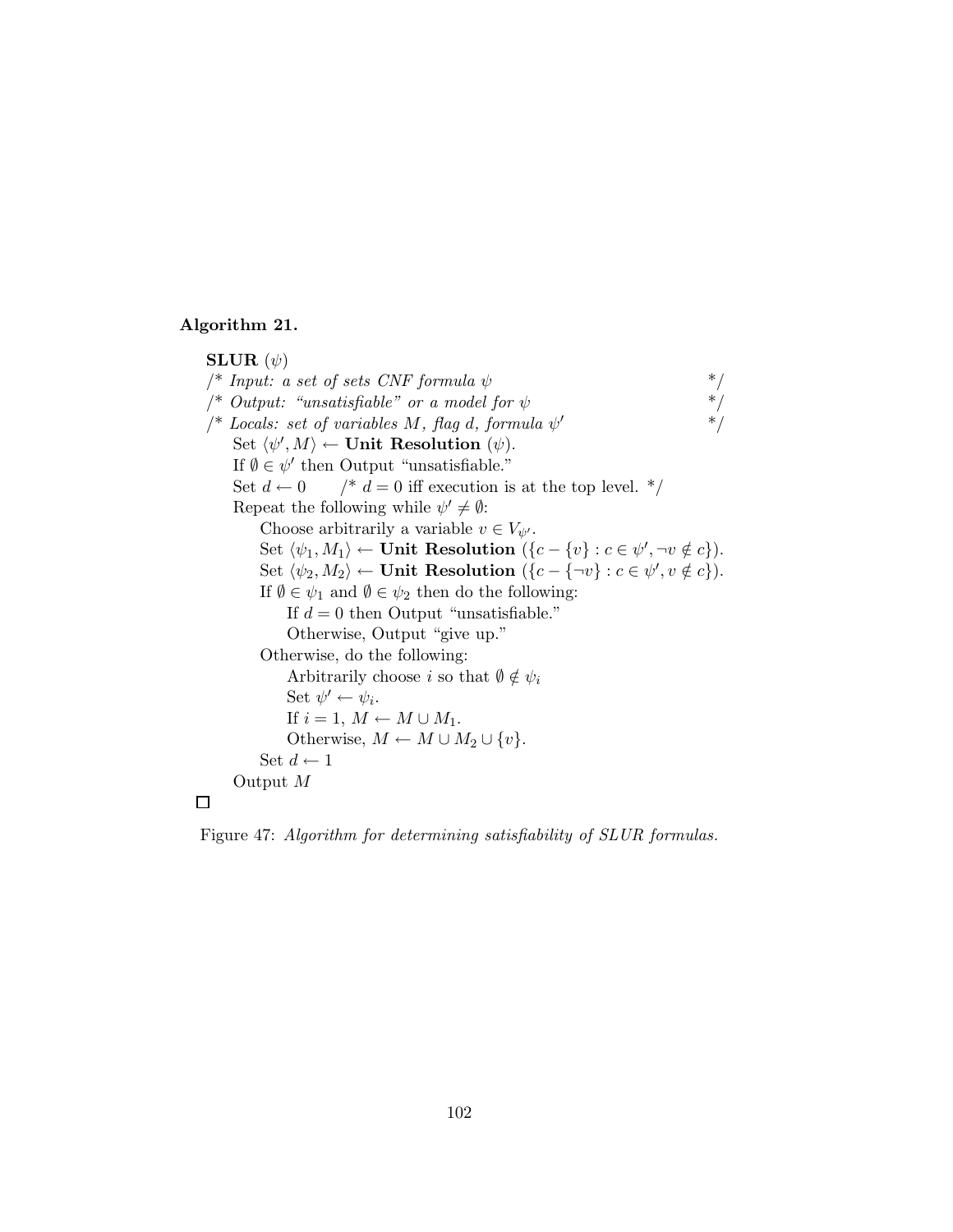variant of the DPLL algorithm.

A limitation of all the classes of this section is they do not represent many interesting unsatisfiable formulas. There are several possible extensions to the SLUR class which improve the situation. One is to add a 2-SAT solver to the unit resolution steps of Algorithm SLUR. This extension is at least able to handle all 2-SAT formulas which is something Algorithm SLUR cannot do. It can be elegantly incorporated due to the following observation: whenever Algorithm **SLUR** completes a sequence of unit resolutions, and if at that time the remaining clauses are nothing but a subset of the original clauses (which they would have to be if all clauses have at most two literals), then effectively the algorithm can start all over. That is, if fixing of a variable to both values leads to an empty clause, then the formula has been proved to be unsatisfiable. Thus, one need not augment Algorithm SLUR by the 2- SAT algorithm, because the 2-SAT algorithm (at least one version of it) does exactly what the extended algorithm does. Another extension of Algorithm SLUR is to allow a polynomial number of backtracks, giving up if at least one branch of the search tree does not terminate at a leaf where a clause is falsified. This enables unsatisfiable formulas with short search trees to be solved efficiently by Algorithm SLUR.

## 5.5 q-Horn Formulas

This class of propositional formulas was developed in [16] and [17]. The class of q-Horn formulas may be characterized as a special case of maximum monotone decomposition of matrices [118, 119]. Express a CNF formula of m clauses and n variables as an  $m \times n$  (0,  $\pm$ 1)-matrix M. In the monotone decomposition of  $M$ , columns are scaled by  $-1$  and the rows and columns are partitioned into submatrices as follows:

$$
\left(\begin{array}{c|c}\n\mathcal{A}^1 & \mathcal{E} \\
\hline\n\mathcal{D} & \mathcal{A}^2\n\end{array}\right)
$$

where the submatrix  $\mathcal{A}^1$  has at most one +1 entry per row, the submatrix D contains only  $-1$  or 0 entries, the submatrix  $\mathcal{A}^2$  has no restrictions other than the three values of  $-1$ ,  $+1$ , and 0 for each entry, and the submatrix  $\mathcal E$  has only 0 entries. If  $\mathcal A^1$  is the largest possible over columns then the decomposition is a maximum monotone decomposition. If the maximum monotone decomposition of M is such that  $\mathcal{A}^2$  has no more than two nonzero entries per row, then the formula represented by  $\mathcal M$  is q-Horn.

Truemper [119] shows that a maximum monotone decomposition for a matrix associated with a q-Horn formula can be found in linear time (this is discussed in Section 4.10.1). Once a q-Horn formula is in its decomposed form it can be solved in linear time by Algorithm q-Horn Solver of Figure 48.

**Theorem 23.** Given q-Horn formula  $\psi$ , Algorithm q-Horn Solver outputs "unsatisfiable" if and only if  $\psi$  is unsatisfiable and if  $\psi$  is satisfiable, then the output set  $M_1 \cup M_2$  is a model for  $\psi$ .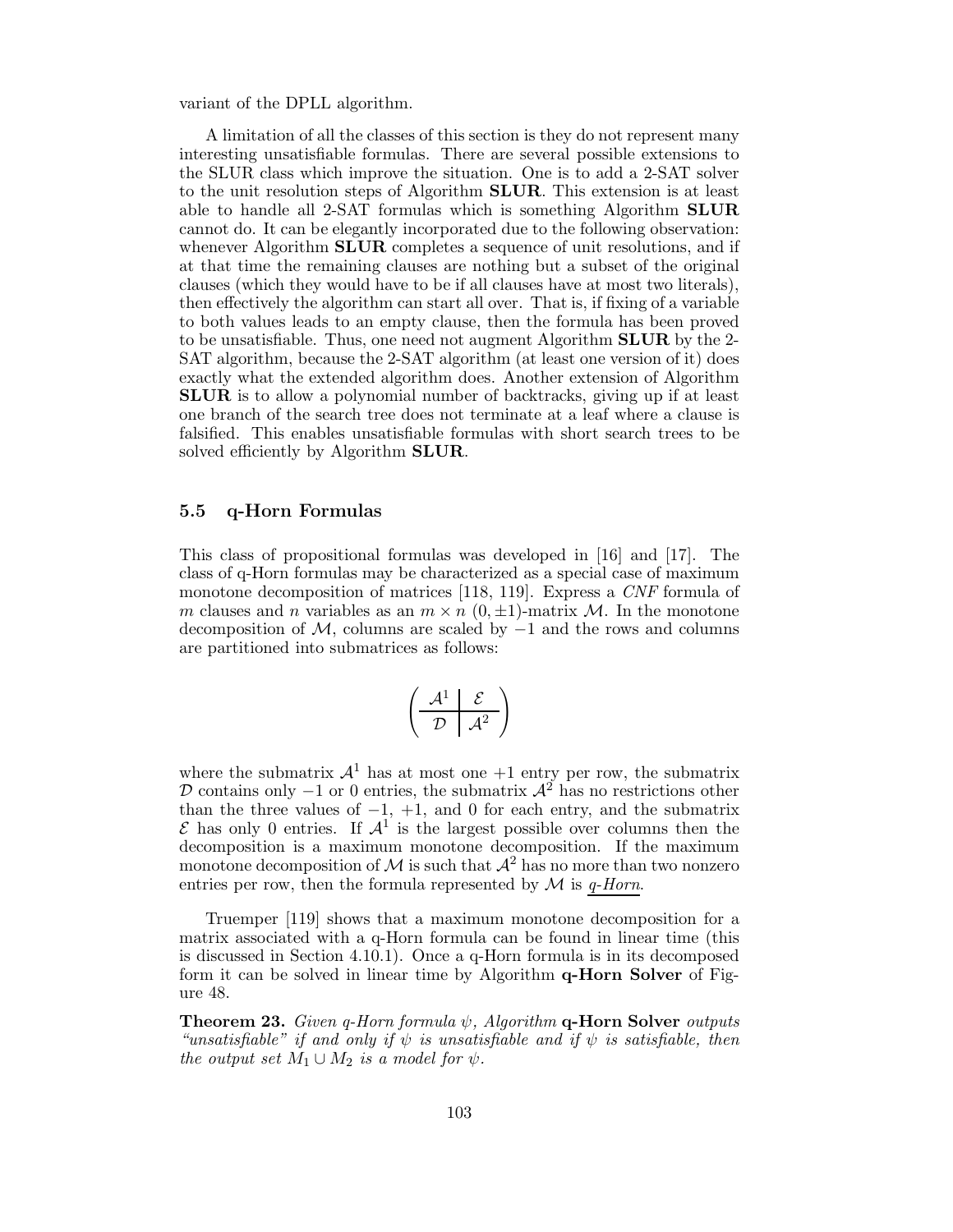q-Horn Solver  $(\mathcal{M}_{\psi})$ /\* Input: a  $(0, \pm 1)$  matrix representation for q-Horn formula  $\psi$  $\frac{1}{2}$  Output: "unsatisfiable" or a model for  $\psi$  \*/  $\frac{1}{2}$  Locals: set of variables  $M_1, M_2$  \*/ Find the maximum monotone decomposition of  $\mathcal{M}_{\psi}$  (Page 84). If Horn formula  $\mathcal{A}^1$  is unsatisfiable then Output "unsatisfiable". Let  $M_1$  be a unique minimum model for the Horn formula  $\mathcal{A}^1$ . Remove from  $\mathcal{A}^2$  all rows whose columns in  $\mathcal D$  are satisfied by  $M_1$ . If  $\mathcal{A}^2$  is unsatisfiable then Output "unsatisfiable". Let  $M_2$  be a model for the 2-SAT formula  $\mathcal{A}^2$ . Output  $M_1 \cup M_2$ .

 $\Box$ 

Figure 48: Algorithm for determining satisfiability of q-Horn formulas.

*Proof.* Clearly, if Horn formula  $\mathcal{A}^1$  is unsatisfiable then so is  $\psi$ . Suppose  $\mathcal{A}^2$ is unsatisfiable after rows whose columns in  $\mathcal D$  are removed because they are satisfied by  $M_1$ . Since  $M_1$  is a unique minimum model for  $\mathcal{A}^1$  and no entries of D are  $+1$ , no remaining row of  $\mathcal{A}^2$  can be satisfied by any model for  $\mathcal{A}^1$ . Therefore,  $\psi$  is unsatisfiable in this case. The set  $M_1 \cup M_2$  is a model for  $\psi$ if it is output since  $M_1$  satisfies rows in  $\mathcal{A}^1$  and  $M_2$  satisfies rows in  $\mathcal{A}^2$ .

An equivalent definition of q-Horn formulas comes from the following.

Theorem 24. A CNF formula is q-Horn if and only if its satisfiability index is no greater than 1.

*Proof.* Let  $\psi$  be a q-Horn formula with variable set  $V_{\psi}$  and suppose  $|V_{\psi}|$  = n. Let  $\mathcal{M}_{\psi}$  be a monotone decomposition for  $\psi$ . Let  $n_a$  be such that for  $0 \leq i < n_a$ , column i of  $\mathcal{M}_{\psi}$  coincides with submatrices  $\mathcal{A}^1$  and  $\mathcal{D}$ , and for  $n_a \leq i < n$ , column *i* coincides with submatrix  $\mathcal{A}^2$ . Form the inequalities 2 from  $\mathcal{M}_{\psi}$ . Assign value 1 to all  $\alpha_i$ ,  $0 \leq i < n_a$ , and value 1/2 to all  $\alpha_i$ ,  $n_a \leq i < n$ . This satisfies  $0 \leq \alpha_i \leq 1$  of system 2. Since rows of  $\mathcal{A}^1$  have non-zero entries in columns 0 to  $n_a - 1$  only and at most one of those is  $+1$ , the maximum sum of the elements of the corresponding row of inequality 2 is 1. Since all rows of  $\mathcal D$  and  $\mathcal A^2$  have at most two non-zero entries in columns  $n_a$  to  $n-1$  and no +1 entries in columns 0 to  $n_a - 1$ , the sum of elements of a corresponding row of inequality 2 has maximum value 1 too. Thus, inequality 2 is satisfied with  $z = 1$ .

Now, suppose  $\psi$  has satisfiability index  $I_{\psi}$  which is no greater than 1. Choose values for all  $\alpha_i$  terms such that inequality 2 is satisfied for  $z = I_{\psi}$ . Let  $\pi$  be a permutation of the columns of  $\mathcal{M}_{\psi}$  so that  $\alpha_{\pi_i} \leq \alpha_{\pi_j}$  if and only if  $i < j$ . Form  $\mathcal{M}'_{\psi}$  from  $\mathcal{M}_{\psi}$  by permuting columns according to  $\pi$ . Let  $n_b$ be such that  $\alpha_{\pi_i} < 1/2$  for  $0 \leq i < n_b$  and  $1/2 \leq \alpha_{\pi_i}$  for  $n_b \leq i < n$ . Scale columns 0 through  $n_b - 1$  of  $\mathcal{M}'_{\psi}$  by -1. Then inequality 2, using  $\mathcal{M}'_{\psi}$  for  $\mathcal{M}_{\psi}$ , is satisfied with  $z = I_{\psi}$  and  $1/2 \leq \alpha_i$  for all  $0 \leq i < n$ . It follows that each row of  $\mathcal{M}'_{\psi}$  can have at most two +1 entries or else the elements of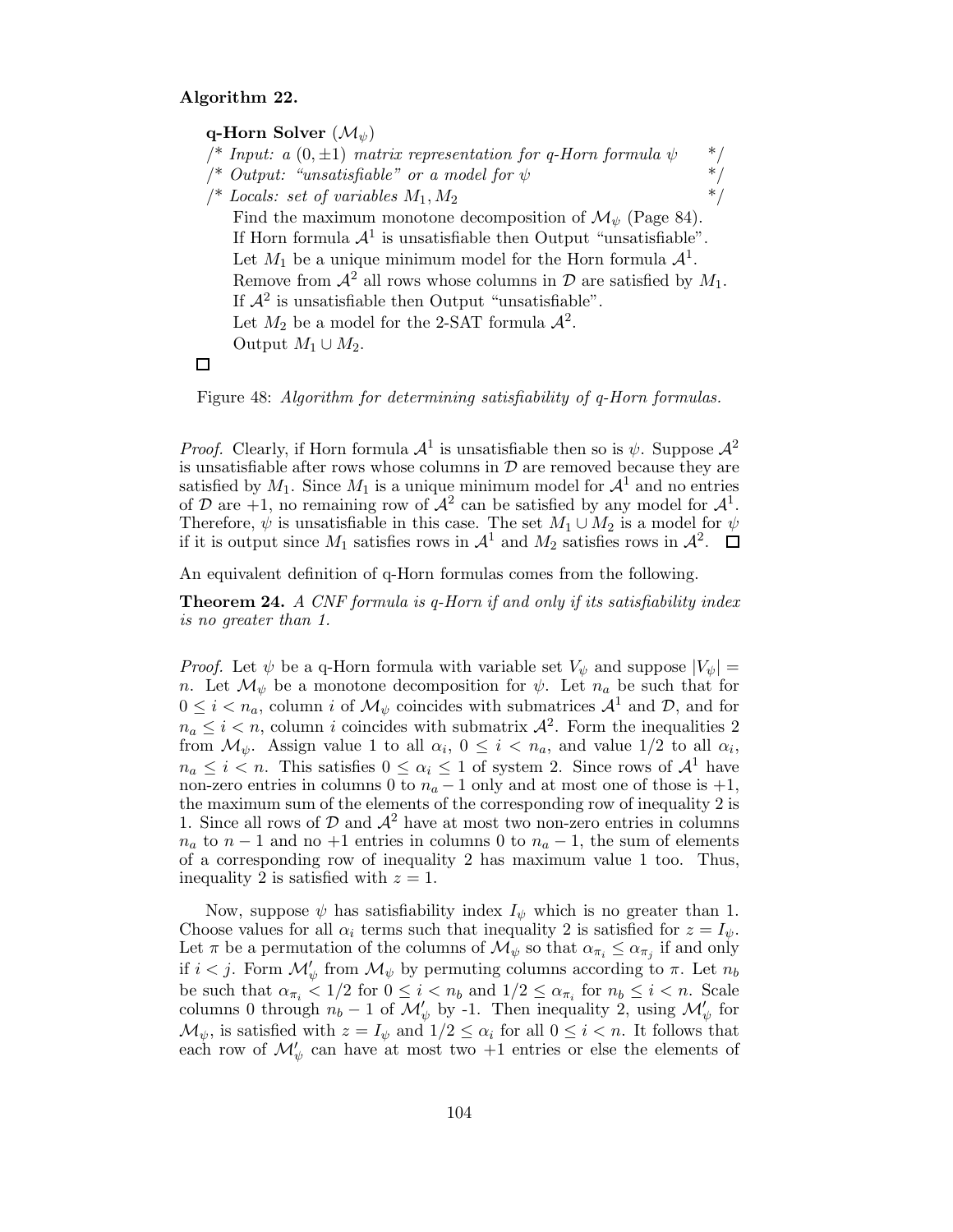the corresponding row of inequality 2 sums to greater than 1. Consider all rows of  $\mathcal{M}'_{\psi}$  with two +1 entries and mark all columns that contain at least one of those entries. Let  $\rho$  be a permutation of the columns of  $\mathcal{M}'_{\psi}$  so that all marked columns have higher index than all unmarked columns. Form  $\mathcal{M}_{\psi}''$  from  $\mathcal{M}_{\psi}'$  by permuting columns according to  $\rho$  and permuting rows so that all rows with only 0 entries in marked columns are indexed lower than rows with at least one non-zero entry in a marked column. Let  $n_c$  be such that columns  $n_c$  to  $n-1$  in  $\mathcal{M}_{\psi}''$  are exactly the marked columns. The value of  $\alpha_{\rho_{\pi_i}}$ ,  $n_c \leq i < n$ , must be exactly 1/2 or else the elements of some row of inequality 2 must sum to greater than 1. It follows that the number of non-zero entries in columns  $n_c$  to  $n-1$  in any row of  $\mathcal{M}''_{\psi}$  must be at most two or else the elements of some row of the inequality sums to greater than 1. By construction of  $\mathcal{M}_{\psi}''$ , every row can have at most one  $+1$  entry in columns 0 to  $n_c - 1$ . Hence  $\mathcal{M}''_{\psi}$  is a monotone decomposition for  $\psi$ .  $\Box$ 

The following result from [17] is also interesting in light of Theorem 24. It is stated without proof.

**Theorem 25.** The class of all formulas with a satisfiability index greater than  $1 + 1/n^{\epsilon}$ , for any fixed  $\epsilon < 1$ , is NP-complete. □

There is an almost obvious polynomial time solvable class larger than that of the q-Horn formulas: namely, the class of formulas which have a satisfiability index no greater than  $1 + a \ln(n)/n$ , where a is any positive constant. The  $M$  matrix for any formula in this class can be scaled by  $-1$ and partitioned as follows:

$$
\left(\begin{array}{c|c}\nA^1 & \mathcal{E} & \mathcal{B}^1 \\
\hline\n\mathcal{D} & A^2 & \mathcal{B}^2\n\end{array}\right)
$$

where submatrices  $\mathcal{A}^1$ ,  $\mathcal{A}^2$ ,  $\mathcal{E}$ , and  $\mathcal{D}$  have the properties required for q-Horn formulas and the number of columns in  $\mathcal{B}^1$  and  $\mathcal{B}^2$  is no greater than  $O(\ln(n))$ . Satisfiability for such formulas can be determined in polynomial time by solving the q-Horn system obtained after substitution of each of  $2^{O(\ln(n))}$  partial truth assignments to the variables of  $\mathcal{B}^1$  and  $\mathcal{B}^2$ .

#### 5.6 Matched Formulas

The matched formulas have been considered in the literature (see [117]) but not extensively studied, probably because this seems to be a rather useless and small class of formulas. Our interest in matched formulas is to provide a basis of comparison with other, well known, well studied classes. Let  $G_{\psi}(V_1,V_2,E)$  be the variable-clause matching graph (see Section 2.5) for CNF formula  $\psi$ , where  $V_1$  is the set of clause vertices and  $V_2$  is the set of variable vertices. A total matching with respect to  $V_1$  is a subset of edges  $E' \subset E$  such that no two edges in  $E'$  share an endpoint but every vertex  $v \in V_1$  is an endpoint for some edge in E'. Formula  $\psi$  is a matched formula if its variable-clause matching graph has a total matching with respect to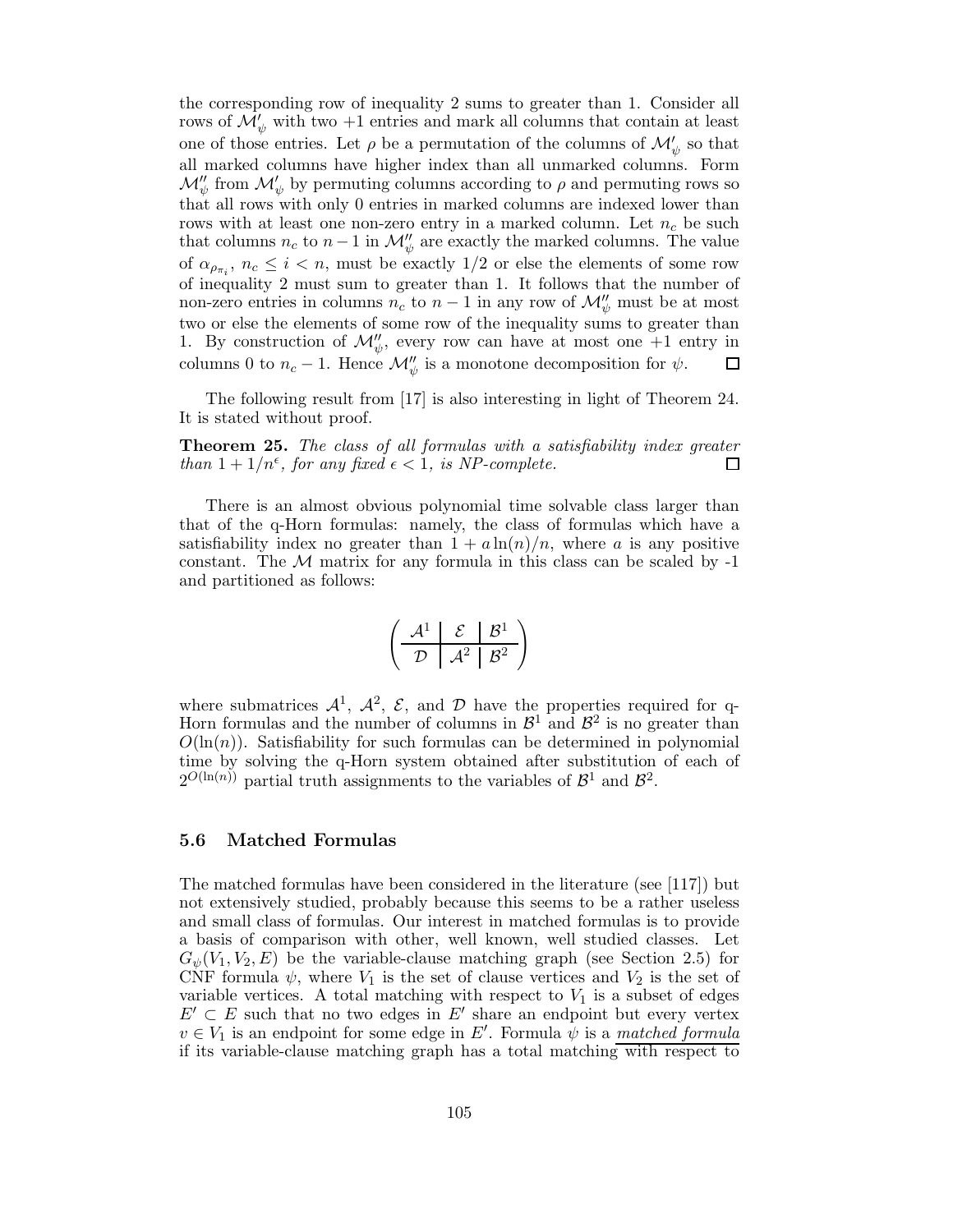V<sub>1</sub>. A matched formula is trivially satisfied: for each edge  $e \in E'$  assign the variable represented by the variable vertex in e a value that satisfies the clause represented by the clause vertex in e. The comparison with other classes is discussed in Section 5.12.

# 5.7 Generalized Matched Formulas

The class of matched formulas has been generalized by Szeider [116]. Let  $G_{\psi}(V_1,V_2,E)$  be the variable-clause matching graph of  $\psi$  as above. Let  $V'_1 \subset V_1$  and  $V'_2 \subset V_2$  and suppose the subgraph  $G'_{\psi}(V'_1, V'_2, E')$  induced by  $V'_1$  and  $V'_2$  is complete: that is, for every pair of vertices  $v_1 \in V'_1$  and  $v_2 \in V'_2$ there is an edge  $e \in E'$ . Call such a subgraph a *biclique*.

**Theorem 26.** Let  $G_{\psi}(V_1, V_2, E)$  be the variable-clause graph for  $\psi$ . Let  $\{X_1, X_2, \ldots, X_r\}$  be a collection of bicliques in  $G_{\psi}(V_1, V_2, E)$  and suppose (1) the number of clause vertices in  $X_1$  is less than 2 raised to the number of variable vertices in  $X_i$ ,  $1 \leq i \leq r$ , (2) every  $v_1 \in V_1$  (representing a clause) is in some  $X_i$ ,  $1 \leq i \leq r$ , and (3) every  $v_2 \in V_2$  (representing a variable) is in at most one  $X_i$ ,  $1 \leq i \leq r$ . Then  $\psi$  is satisfiable.

*Proof.* Let  $V^{X_i}$  be the variables represented by vertices of  $X_i$  and let  $C^{X_i}$ be the clauses represented by the remaining vertices of  $X_{i}$ . Remove from all  $c \in C^{X_i}$  all literals not associated with variables of  $V^{X_i}$ . Since  $X_i$  is complete, the number of literals in c is  $|V^{X_i}|$  and the number of assignments to the variables of  $V^{X_i}$  which are falsified by c is 1. By condition (1), the total number of falsifying assignments for  $C^{X_i}$  is less than all possible assignments to  $V^{X_i}$ , hence some assignment satisfies  $C^{X_i}$ . By condition (3),  $V^{X_i} \cap V^{X_j} = \emptyset$ ,  $i \neq j$ , so satisfying assignments for both  $C^{X_i}$  and  $C^{X_j}$ cannot conflict. By condition (2), every clause in  $\psi$  is in some biclique and is therefore satisfied by some assignment.  $\Box$ 

Clause width is typically fixed. In that case, a model for a formula satisfying the conditions of Theorem 26 can be found in time linear in the number of clauses of  $\psi$ . If the bicliques of  $G_{\psi}$  are all single edges, then  $\psi$  is a matched formula.

Unfortunately, the problem of recognizing a generalized matched formula is  $\mathcal{N}P$ -complete, even for 3-CNF formulas.

# 5.8 Nested and Extended Nested Satisfiability

The complexity of nested satisfiability, inspired by Lichtenstein's theorem of planar satisfiability [87], has been studied in [73]. Index all variables in a  $CNF$  formula consecutively from 1 to n and let positive and negative literals take the index of their respective variables. A clause  $c_i$  is said to *straddle* another clause  $c_j$  if the index of a literal of  $c_j$  is strictly between two indices of literals of  $c_i$ . Two clauses are said to *overlap* if they straddle each other. A formula is said to be nested if no two clauses overlap. For example, the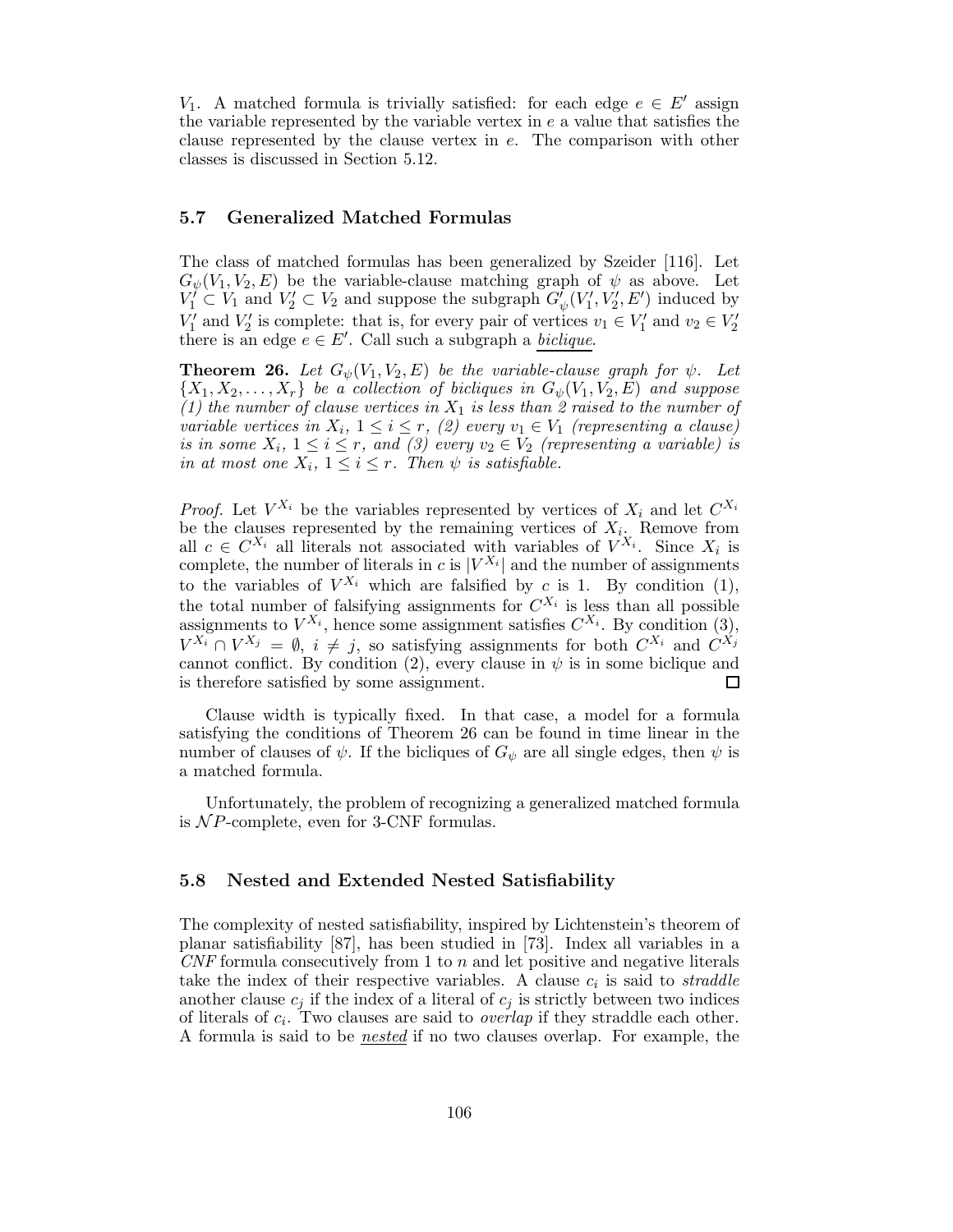following formula is nested

$$
(v_6 \vee \neg v_7 \vee v_8) \wedge (v_2 \vee v_4) \wedge (\neg v_6 \vee \neg v_9) \wedge (v_1 \vee \neg v_5 \vee v_{10}).
$$

The class of nested formulas is quite limited in size. A variable cannot show up in more than one clause of a nested formula where its index is strictly between the greatest and least of the clause: otherwise, two clauses overlap. Therefore, a nested formula of m clauses and n variables has at most  $2m+n$  literals. Thus, no CNF formula consisting of k-literal clauses is a nested formula unless  $m/n < 1/(k-2)$ . This particular restriction will be understood better from the probabilistic perspective taken in Section 5.13. Despite this, the class of nested formulas is not contained in either of the SLUR or q-Horn classes as shown in Section 5.12. This adds credibility to the potential usefulness of the algorithm presented here. However, our main interest in nested formulas is due to an enlightening analysis and efficient dynamic programming solution which appears in [73] and is presented here.

Strong dependencies between variables of nested formulas may be exploited for fast solutions. In a nested formula, if clause  $c_i$  straddles clause  $c_j$ then  $c_j$  does not straddle  $c_i$ , and if clause  $c_i$  straddles clause  $c_j$  and clause  $c_i$  straddles  $c_k$  then  $c_i$  straddles  $c_k$ . Thus, the straddling relation induces a partial order on the clauses of a nested formula. It follows that the clauses can be placed in a total ordering using a standard linear time algorithm for topologically sorting a partial order: in the total ordering a given clause does not straddle any clauses following it. In the example above, if clauses are numbered  $c_0$  to  $c_3$  from left to right,  $c_2$  straddles  $c_0$ ,  $c_3$  straddles  $c_1$  and  $c_2$ , and no other clause straddles any other, so these clauses are in the desired order already.

Once clauses are topologically sorted into a total order, the satisfiability question may be solved in linear time by a dynamic programming approach where clauses are processed one at a time, in order. The idea is to maintain a partition of variables as a list of intervals such that all variables in any clause seen so far are in one interval. Associated with each interval are four "D" values that express the satisfiability of corresponding processed clauses under all possible assignments of values to the endpoints of the interval. As more clauses are considered, intervals join and  $D$  values are assigned. By introducing two extra variables,  $v_0$  and  $v_{n+1}$  and an extra clause  $(v_0 \vee v_{n+1})$ which straddles all others and is the last one processed, there is one interval  $[v_0,v_{n+1}]$  remaining at the end. A D value associated with that interval determines satisfiability for the given formula. What remains is to determine how to develop the interval list and associated D values incrementally. This task is made easy by the fact that a variable which appears in a clause c with index strictly between the highest and lowest indices of variables in c never appears in a following clause.

An efficient algorithm for determining the satisfiability of nested formulas is shown in Figure 49. The following lemma is needed to prove correctness. The actual dependence of h values on i is not shown to prevent the notation from going out of control. However, from the context, this dependence should be clear.

**Lemma 27.** Assume, at the start of any iteration  $0 \le i \le m$  of the outer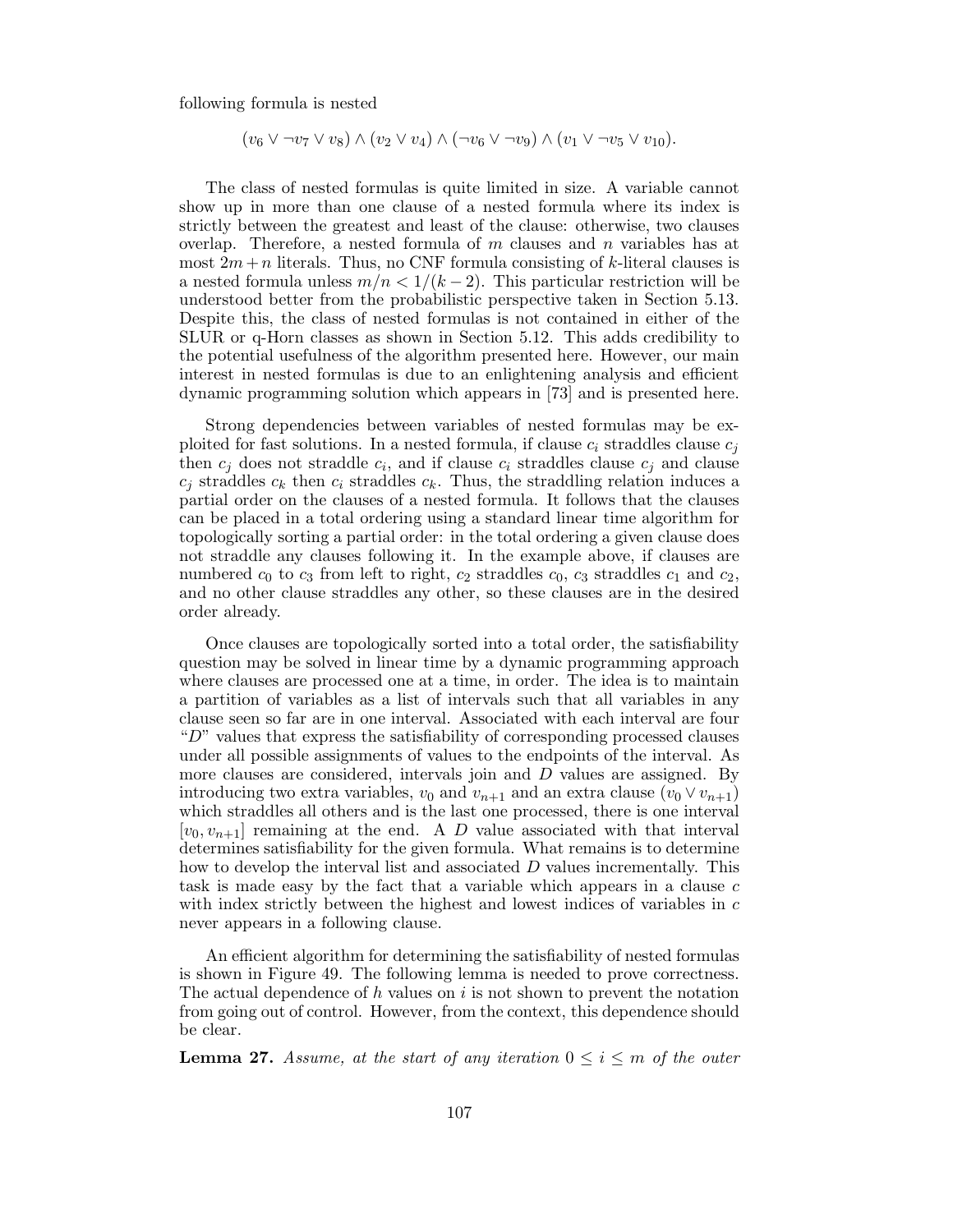#### Algorithm 23.

Nested Solver  $(\psi)$ /\* Input: set of sets CNF formula  $\psi$ , with variables indexed 1 to n  $\frac{1}{\ast}$  and m clauses indexed from 0 to m – 1  $/*$  Output: "unsatisfiable" or "satisfiable" \*/  $\begin{array}{ll}\n\text{\textbackslash} & \text{\textbackslash} & \text{\textnormal{F}} & \text{\textnormal{F}} & \text{\textnormal{F}} & \text{\textnormal{F}} & \text{\textnormal{F}} & \text{\textnormal{F}} & \text{\textnormal{F}} & \text{\textnormal{F}} & \text{\textnormal{F}} & \text{\textnormal{F}} & \text{\textnormal{F}} & \text{\textnormal{F}} & \text{\textnormal{F}} & \text{\textnormal{F}} & \text{\textnormal{F}} & \text{\textnormal{F}} & \text{\textnormal{F}} & \text{\textnormal{F}} & \text{\textnormal{F}} & \text{\textnormal{F}} & \text{\textnormal{F}} & \text{\textnormal{F$  $/*$  set  $\mathcal D$  of Boolean variables. Apply unit resolution to eliminate all unit clauses in  $\psi$ . Topologically sort the clauses of  $\psi$  as explained in the text. Let  $c_0, \ldots, c_{m-1}$  denote the clauses, in order. Add the clause  $c_m = \{v_0, v_{n+1}\}.$ Set  $\mathcal{D} \leftarrow \{D_{j,j+1}(s,t) \leftarrow 1: 0 \leq j \leq n, s,t \in \{0,1\}\}.$ Repeat the following for  $0 \leq i \leq m$ : Let  $0 < h_1 < h_2 < \ldots < h_k < n+1$  be the intervals for  $D \in \mathcal{D}$ . // That is,  $\mathcal{D} = \{D_{0,h_1}(*, *), D_{h_1,h_2}(*, *), \ldots, D_{h_k,n+1}(*, *)\}.$ Let  $c_i = \{l_{h_p}, \ldots, l_{h_q}\}\$ , where  $l_{h_r} \in \{v_{h_r}, \neg v_{h_r}\}\$ ,  $p \le r \le q$ . Set  $E_{h_p,h_p}(s,t) \leftarrow 0$  for all  $s \in \{0,1\}, t \in \{0,1\}.$ Set  $G_{h_p,h_p}(s,t) \leftarrow 0$  for all  $s \in \{0,1\}, t \in \{0,1\}.$ If  $l_{h_p} = v_{h_p}$  then do the following: Set  $E_{h_p,h_p}(1,1) \leftarrow G_{h_p,h_p}(0,0) \leftarrow 1$ . Set  $E_{h_p,h_p}(0,0) \leftarrow G_{h_p,h_p}(1,1) \leftarrow 0.$ Otherwise, if  $l_{h_p} = \neg v_{h_p}$  then do the following: Set  $E_{h_p,h_p}(1,1) \leftarrow G_{h_p,h_p}(0,0) \leftarrow 0.$ Set  $E_{h_p,h_p}(0,0) \leftarrow G_{h_p,h_p}(1,1) \leftarrow 1$ . Repeat the following for  $0 \leq j < q - p$ ,  $s \in \{0, 1\}$ ,  $t \in \{0, 1\}$ : If  $t = 1$  then Set  $l \leftarrow v_{h_{p+j+1}}$ , Otherwise Set  $l \leftarrow \neg v_{h_{p+j+1}}$ . Set  $E_{h_p,h_{p+j+1}}(s,t) \leftarrow$  $(E_{h_p,h_{p+j}}(s,1) \wedge D_{h_{p+j},h_{p+j+1}}(1,t))$  ∨  $(E_{h_p,h_{p+j}}(s,0) \wedge D_{h_{p+j},h_{p+j+1}}(0,t))$  ∨  $(G_{h_p,h_{p+j}}(s,1) \wedge D_{h_{p+j},h_{p+j+1}}(1,t) \wedge l \in c_i)$   $\vee$  $(G_{h_p,h_{p+j}}(s,0) \wedge D_{h_{p+j},h_{p+j+1}}(0,t) \wedge l \in c_i).$ Set  $G_{h_p,h_{p+i+1}}(s,t) \leftarrow$  $(G_{h_p,h_{p+j}}(s,1) \wedge D_{h_{p+j},h_{p+j+1}}(1,t) \wedge \neg(l \in c_i))$   $\vee$  $(G_{h_p,h_{p+j}}(s,0) \wedge D_{h_{p+j},h_{p+j+1}}(0,t) \wedge \neg(l \in c_i)).$ Repeat for  $s \in \{0, 1\}, t \in \{0, 1\}$ : Set  $D_{h_p, h_q}(s, t) \leftarrow E_{h_p, h_q}(s, t)$ . Set  $\mathcal{D} \leftarrow \mathcal{D} \setminus \{D_{h_p,h_{p+1}}(*,*)\dots D_{h_{q-1},h_q}(*,*)\} \cup \{D_{h_p,h_q}(*,*)\}.$ If  $D_{0,n+1}(1,1) = 1$ , Output "satisfiable," Otherwise Output "unsatisfiable."  $\Box$ 

Figure 49: Algorithm for determining satisfiability of nested formulas.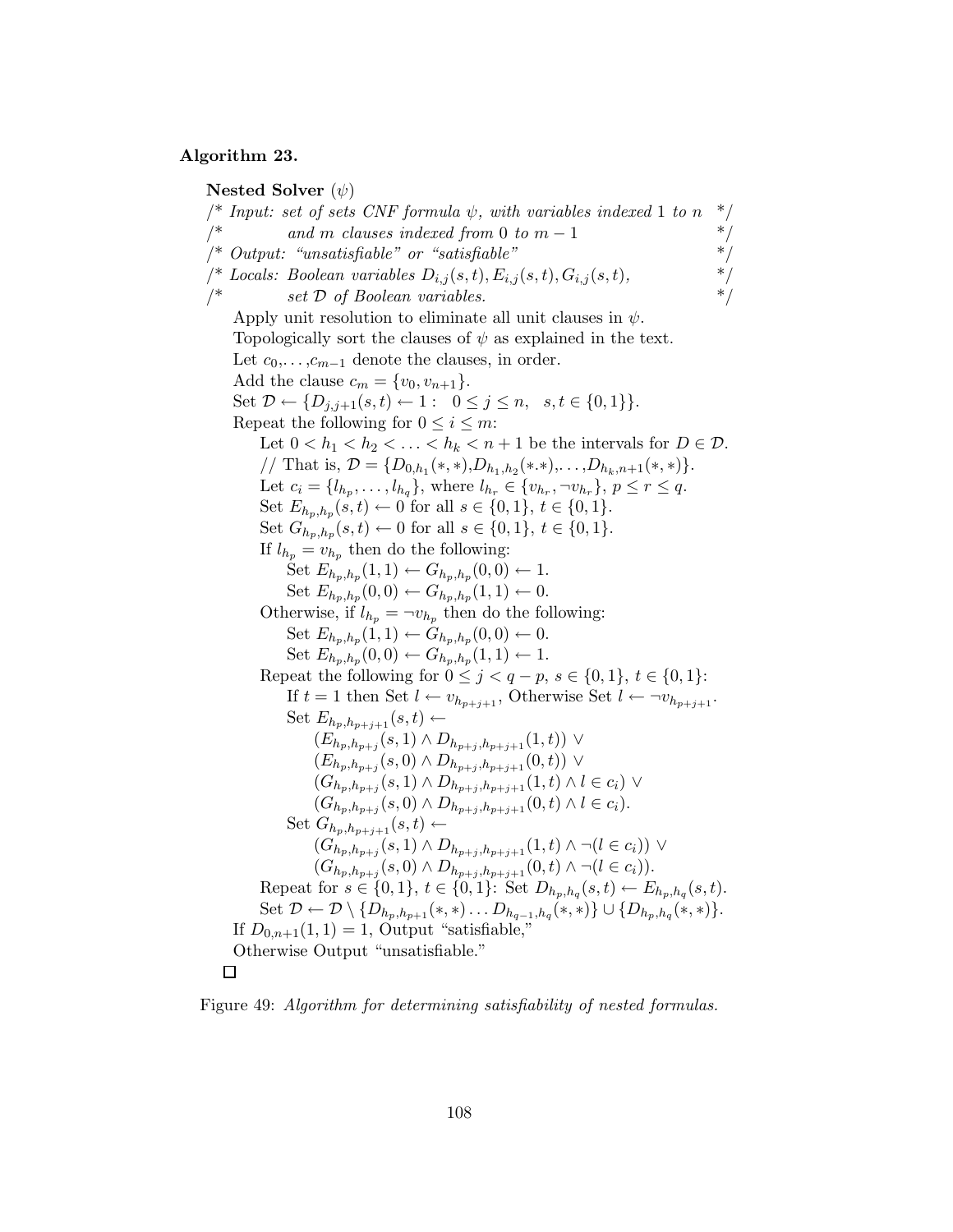Repeat loop of Algorithm Nested Solver, that

$$
\mathcal{D} = \{D_{h_0, h_1}(*, *), D_{h_1, h_2}(*, *), \ldots, D_{h_k, h_{k+1}}(*, *)\},\
$$

where  $h_0 = 0$  and  $h_{k+1} = n + 1$ . Let

 $\psi_{p,p+j}^i = \{c : c \in \{c_0, \ldots, c_{i-1}\}, h_p \leq minIndex(c) < maxIndex(c) \leq h_{p+j}\},\$ for any  $0 \leq j \leq k - p + 1$ . Then the following hold:

- 1. At the start of iteration i of the outer Repeat loop, each variable in  $c_i$  is the same as one of  $\{v_{h_0}, v_{h_1}, \ldots, v_{h_{k+1}}\}$  and for every clause  $c \in \mathbb{R}$  ${c_0, \ldots, c_{i-1}}$  there exists an  $0 \leq r \leq k$  such that all the variables of c have index between  $h_r$  and  $h_{r+1}$ . Moreover, for every  $h_r$  and  $h_{h+1}$ there is at least one clause whose minimum indexed variable has index  $h_r$  and whose maximum indexed variable has index  $h_{r+1}$ .
- 2. At the start of iteration i of the outer Repeat loop,  $D_{h_j,h_{j+1}}(s,t)$ ,  $0 \leq$  $j \leq k$ , has value 1 if and only if  $\psi^i_{j,j+1}$  is satisfiable with variable  $v_{h_j}$ set to value s and variable  $v_{h_{i+1}}$  set to value t.
- 3. At the start of iteration  $0 \leq j \leq q p$  of the main inner Repeat loop,  $E_{h_p,h_{p+j}}(s,t)$  has value 1 if and only if  $\psi_{p,p+j}^i \cup \{\{l_x: l_x \in c_i, x \leq h_{p+j}\}\}\$ is satisfiable with variable  $v_{h_p}$  set to value s and variable  $v_{h_{p+j}}$  set to value t.
- 4. At the start of iteration  $0 \leq j \leq q-p$  of the main inner Repeat loop,  $G_{h_p,h_{p+j}}(s,t)$  has value 1 if and only if  $\psi_{p,p+j}^i \cup \{\{l_x: l_x \in c_i, x \leq h_{p+j}\}\}\$ is not satisfiable but  $\psi^i_{p,p+j}$  is satisfiable with variable  $h_p$  set to value s and variable  $v_{h_{p+j}}$  set to value t.

Proof. Consider Point 1. At the start of iteration 0 of the outer Repeat loop Point 1 holds because all variables are in the set  $\{h_0,\ldots,h_{n+1}\}$ . Suppose Point 1 holds at the beginning of iteration  $i$ . As a result of the topological sort,  $c_i$  cannot be straddled by any clause in  $\{c_0 \ldots c_{i-1}\}$ . If one variable of  $c_i$  is indexed strictly between  $h_r$  and  $h_{r+1}$ , by Point 1, there is a clause in  $\{c_0,\ldots,c_{i-1}\}\$  whose variable indices are as high as  $h_{r+1}$  and as low as  $h_r$ . But, such a clause would straddle  $c_i$ . Hence, for every variable  $v \in c_i$ ,  $v \in \{v_{h_p}, v_{h_{p+1}}, \ldots, v_{h_q}\}.$  Since the last line of the outer Repeat loop replaces all  $D_{h_p,h_{p+1}} \ldots D_{h_{q-1},q}$  with  $D_{h_p,h_q}$ , Point 1 holds at the beginning of iteration  $i+1$  of the outer loop.

Consider Point 2. At the start of iteration  $i = 0$  all defined variables are  $D_{j,j+1}(*,*), 0 \leq j \leq n$ , and these have value 1. From the definition of  $\psi_{p,j}^i$ ,  $\psi_{j,j+1}^0 = \emptyset$ . Thus, Point 2 holds before iteration  $i = 0$ . Suppose Point 2 holds at the start of iteration i. Since  $c_i$  contains no variables indexed less than  $h_p$  or greater than  $h_q$  and all  $D_{h_r,h_{r+1}}(*,*)$  are unchanged by the algorithm for  $r < p$  and  $r \ge q$ , then these D values are correct for iteration  $i+1$  (but the subscripts on h values change because there are fewer  $D$  variables on the next iteration). So, due to the short inner Repeat loop following the main inner Repeat loop, Point 2 holds at the start of iteration  $i+1$  if  $E_{h_p,h_q}(s,t)$ has value 1 if and only if  $\psi_{p,q}^i \cup \{c_i\}$  is satisfiable with variable  $v_{h_p}$  set to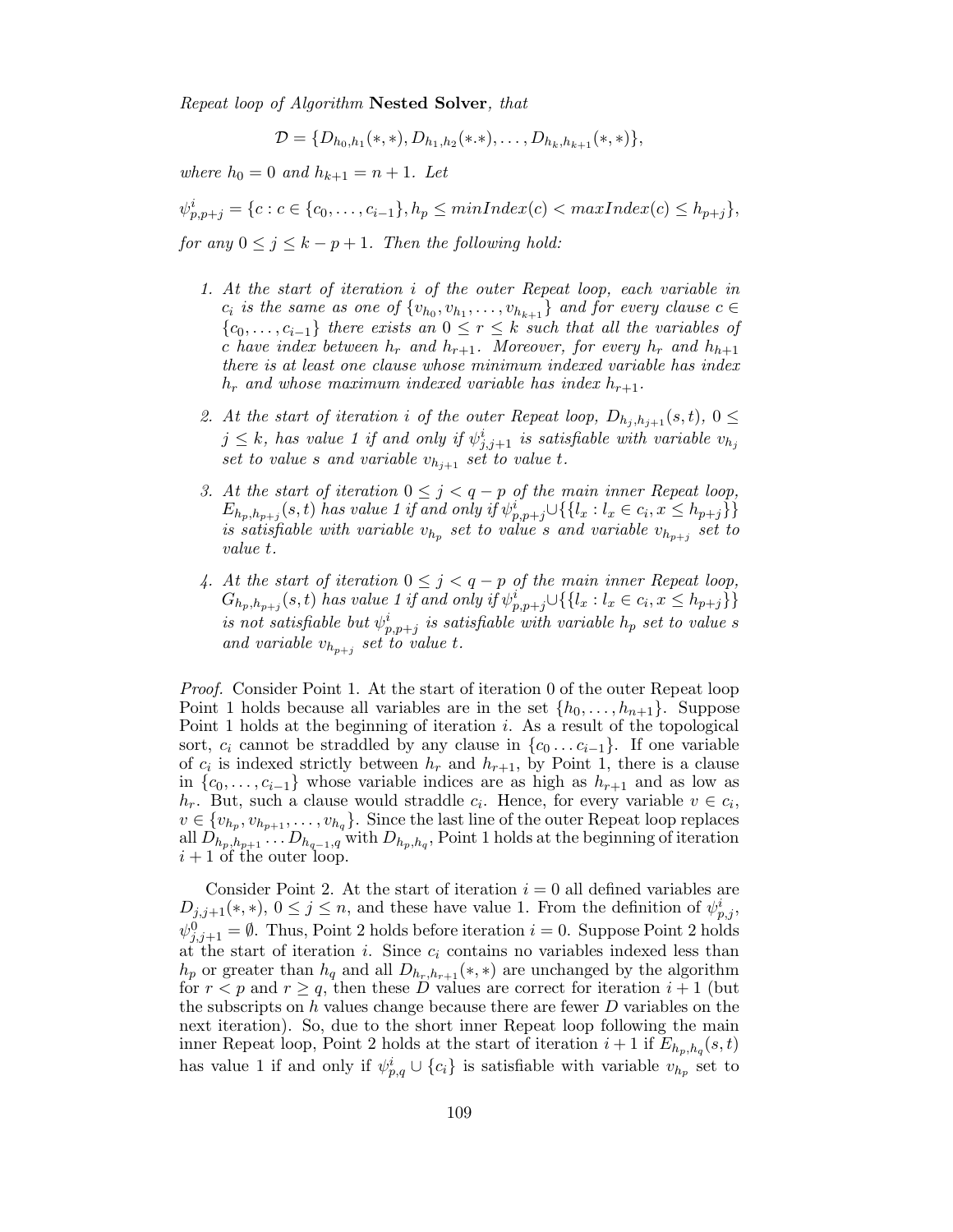value s and variable  $v_{h_q}$  set to value t. This is shown below, thus taking care of Point 2.

Assume, during iteration i of the outer loop and before the start of the main inner loop, that Point 1 and Point 2 hold. Consider the iteration  $j = 0$  of the main inner loop. As above,  $\psi_{*,*}^0 = \emptyset$ . Moreover, by Point 1,  ${l_x : l_x \in c_0, x \le h_p} = {l_{h_p}}$  so  $\psi_{p,p}^0 \cup {l_{h_p}} = {l_{h_p}}$ . There is no satisfying assignment for this set if the value of the highest and lowest indexed variables of  $c_0$  are opposite each other since the highest and lowest indexed variables are the same. Accordingly,  $E_{p,p}(s,t)$  and  $G_{p,p}(s,t)$  are set to 0 in the algorithm when s and t are of opposite value. However, if  $s = t = 1$  and if  $l_{h_p} = v_{h_p}$ , then  $\psi_{p,p}^0 \cup \{\{v_{h_p}\}\}\$ is satisfiable. Accordingly,  $E_{p,p}(1,1)$  is set to 1 and  $\tilde{G}_{p,p}(1,1)$  is set to 0 in the algorithm. Otherwise, if  $s=t=1$  and  $l_{h_p} = \neg v_{h_p}$ , then  $\psi_{p,p}^0 \cup \{\{\neg v_{h_p}\}\}\$ is unsatisfiable. Accordingly,  $E_{p,p}(1,1)$  is set to 0 and  $G_{p,p}(1,1)$  is set to 1 in the algorithm. Similar reasoning applies to the case  $s = t = 0$ . Thus, Points 3 and 4 hold for the case  $j = 0$ .

Now consider iteration i of the outer loop and iteration  $j > 0$  of the main inner loop. Assume, at the start of iteration  $j-1$ , that Points 3 and 4 hold. Points 1 and 2 hold from before since no changes to these occur in the main inner loop. Let  $c_i^{j-1} = \{l_x : l_x \in c_i, x \leq p + j - 1\}$  be the subset of literals of  $c_i$  that have index no greater than  $h_{p+j-1}$ . From Point 1, for every clause  $c \in \{c_0,\ldots,c_{i-1}\},\$  there exists a positive integer  $0 \leq r \leq k$  such that all variables of c have index between  $h_r$  and  $h_{r+1}$ . It follows that

$$
\psi_{p,p+j}^i \cup \{c_i^{j-1}\} = (\psi_{p,p+j-1}^i \cup \{c_i^{j-1}\}) \cup \psi_{p+j-1,p+j}^i,
$$

and  $(\psi^i_{p,p+j-1} \cup \{c_i^{j-1}$  $\{\psi_i^{j-1}\}\cap \psi_{p+j-1,p+j}^i = \emptyset$ . For the sake of visualization, define  $\psi_1 = \psi_{p,p+j-1}^i$  and  $\psi_2 = \psi_{p+j-1,p+j}^i$ . At most one variable, namely  $v_{h_{p+j-1}}$ , is common to both  $\psi_1$  and  $\psi_2$ . Hence, when  $v_{h_{p+j-1}}$  is set to some value, the following holds: both  $\psi_1 \cup \{c_i^{j-1}$  $\{y_i^{j-1}\}\$  and  $\psi_2$  are satisfiable if and only if  $\psi^i_{p,p+j} \cup \{c_i^{j-1}$  $\{\psi^j_i\}$  is satisfiable. Now consider  $\psi^i_{p,p+j} \cup \{c^j_i\}$  $i<sub>i</sub>$ . Since every variable of  $c_i$  has an index matching one of  $\{h_p, h_{p+1}, \ldots, h_q\}, c_i^j$  $\frac{j}{i} \setminus c_i^{j-1}$  $i^{j-1}$  either is the empty set or  $\{v_{h_{p+j}}\}$  or  $\{\neg v_{h_{p+j}}\}$ . Therefore, given  $v_{h_{p+j-1}}, v_{p,p+j-1}^i \cup \{c_i^j\}$  $\big\}^{\jmath}_{i}$ is satisfiable if and only if either both  $\psi_1 \cup \{c_i^{j-1}$  $\{y_i^{j-1}\}\$ and  $\psi_2$  are satisfiable or  $\psi_1$  and  $\psi_2$  are satisfiable,  $\psi_1 \cup \{c_i^{j-1}$  $\{i^{j-1}\}\$  in unsatisfiable, but  $\psi_1\cup\{c_i^{j-1}\cup\{l\}\}\$ satisfiable where  $l \in \{v_{h_{p+j}}, \neg v_{h_{p+j}}\}$  or  $\{l\} = \emptyset$ . But, since l does not occur in  $\psi_1, \psi_1 \cup \{c_i^{j-1}$  $\{e_i^{j-1}\}$  can be unsatisfiable with  $\psi_1$  and  $\psi_1 \cup \{c_i^{j-1} \cup \{l\}$  satisfiable only for assignments which satisfy l. Then, by hypothesis, the association of the E and G variables with  $\psi^i_{p,p+j-1}$  and  $\psi^i_{p+j-1,p+j}$ , and the assignments to  $E$  and  $G$  in the main inner loop of Algorithm 23, the values of  $E$  and  $G$ match Points 3 and 4 for the *j*th iteration of the main inner loop.

From Point 3, upon completion of the main inner loop  $E_{h_p,h_q}(s,t)$  has value 1 if and only if  $\psi_{h_p,h_q}^i \cup \{c_i\}$  is satisfiable. This matches the hypothesis of Point 2 thereby completing the proof that Point 2 holds. □

Corollary 28. Algorithm Nested Solver correctly determines satisfiability for a given nested formula.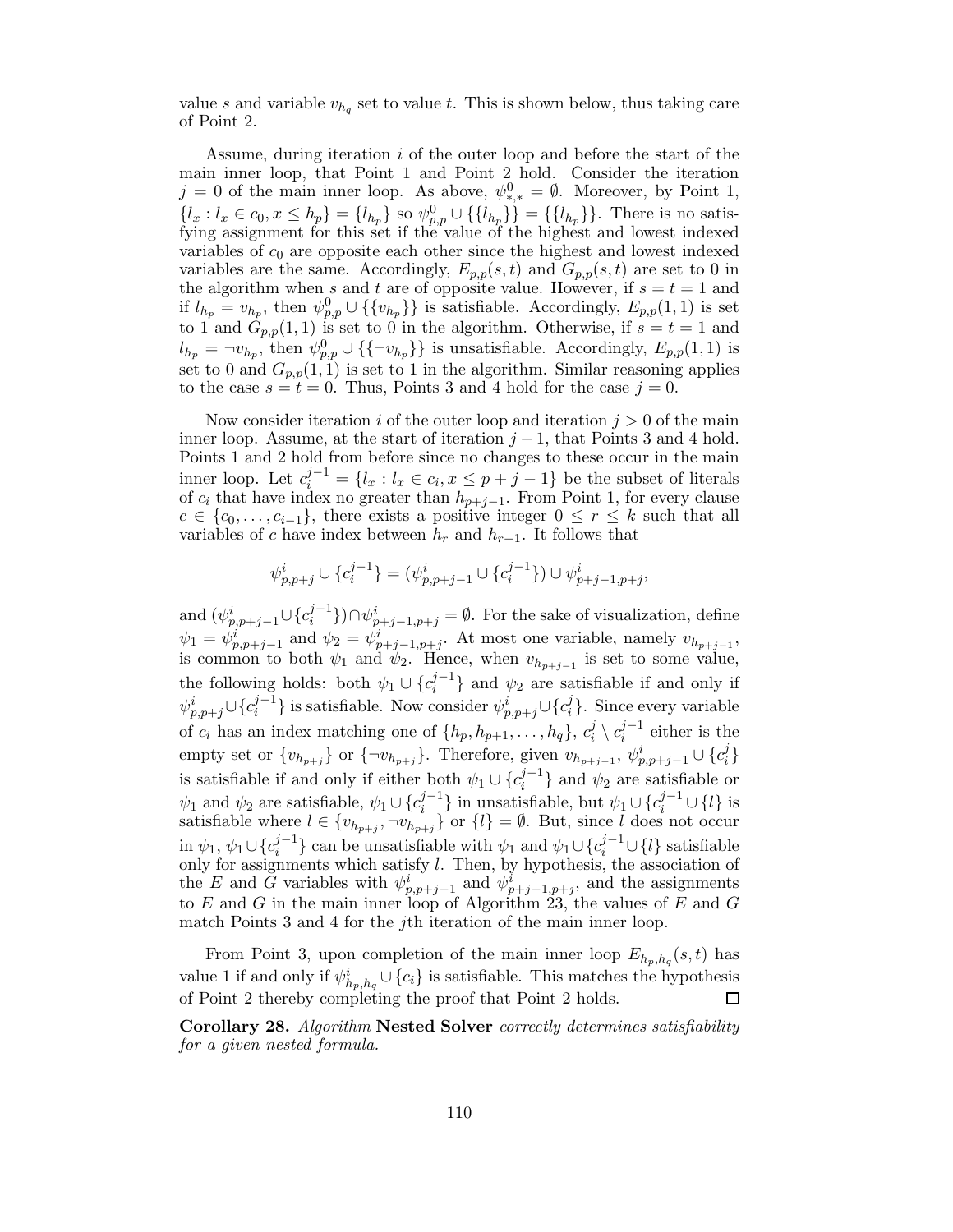*Proof.* Algorithm **Nested Solver** determines  $\psi$  is satisfiable if and only if  $D_{0,n+1}(1,1)$  has value 1. But, from Lemma 27,  $D_{0,n+1}(1,1)$  has value 1 if and only if  $\psi \cup \{v_0, v_{n+1}\}\$ is satisfiable and  $v_0$  and  $v_{n+1}$  are set to value 1. The corollary follows. 口

The operation of Nested Solver is demonstrated by means of an example taken from [73]. Suppose the algorithm is applied to a nested formula containing the following clauses which are shown in proper order after the topological sort:

$$
(v_1 \vee v_2) \wedge (v_2 \vee v_3) \wedge (\neg v_2 \vee \neg v_3) \wedge (v_3 \vee v_4) \wedge (v_3 \vee \neg v_4) \wedge (\neg v_3 \vee v_4) \wedge (\neg v_1 \vee v_2 \vee v_4)
$$

The following table shows the D values that have been computed prior to the start of iteration 6 of the outer loop of the algorithm. The columns show s, t values and the rows show variable intervals.

| $D_{*,*}(s,t)$ |  |  |
|----------------|--|--|
|                |  |  |
| 2, 3           |  |  |
|                |  |  |

Such a table could result from the following set of processed clauses at the head of the topological order (and before  $c$ ): processing clause  $c$ , using the initial values and recurrence relations for  $E$  and  $G$  variables given above, produces values as shown in the following tables.

| $E_{p,p+j}(s,t)$ | 0, |  |  |
|------------------|----|--|--|
|                  |    |  |  |
| 1.2              |    |  |  |
| 1, 3             |    |  |  |
|                  |    |  |  |

| $G_{p,p+j}(s,t)$ |  |  |
|------------------|--|--|
|                  |  |  |
|                  |  |  |
|                  |  |  |

The last line of the E table holds the new D values for the interval  $[v_1,v_4]$ as shown by the following table.

| $*, *$ ( $\cdot$<br>$ D_{*}$ .<br>S, t |  |  |
|----------------------------------------|--|--|
|                                        |  |  |

Linear time is achieved by careful data structure design and from the fact that no more than  $2m + n$  literals exist in a nested formula.

Theorem 29. Algorithm Nested Solver has worst-case time complexity that is linear in the size of  $\psi$ .  $\Box$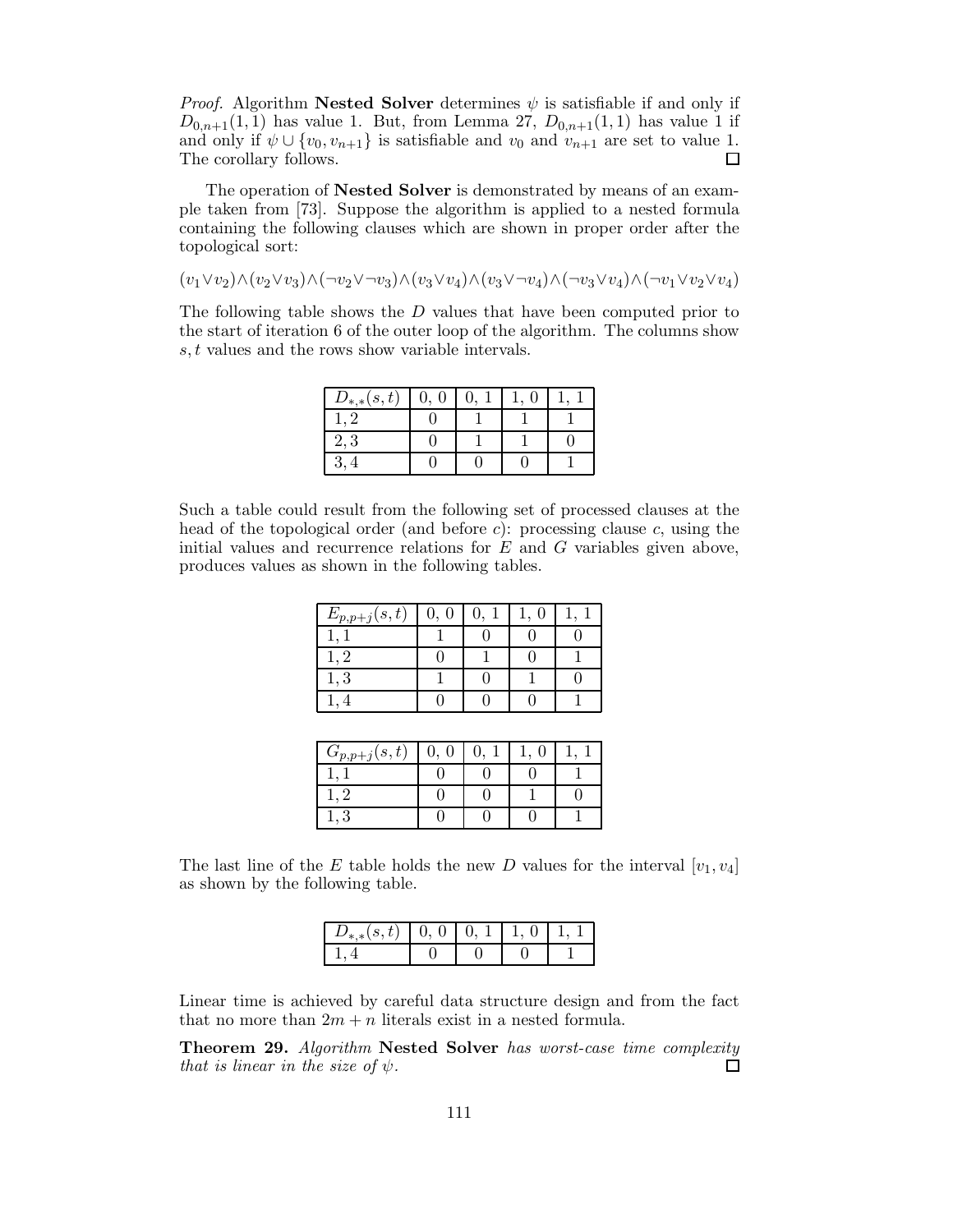The question of whether the variable indices of a given formula can, in linear time, be permuted to make the formula nested appears to be open.

An extension to nested satisfiability has been proposed in [57]. The details are skipped. This extension can be recognized and solved in linear time. For details, the reader is referred to [57].

### 5.9 Linear Autark Formulas

This class is based on the notion of an autark assignment which was introduced in [94]. Repeating the definition from Page 83, an assignment to a set of variables is an autark assignment if all clauses that contain at least one of those variables are satisfied by the assignment. An autark assignment provides a means to partition the clauses into two groups: one that is satisfied by the autark assignment and one that is completely untouched by that assignment. Therefore, autark assignments provide a way to reduce a formula to one that is equivalent in satisfiability.

The following shows how to find an autark assignment in polynomial time. Let CNF formula  $\psi$  of m clauses and n variables be represented as a  $(0, \pm 1)$  matrix  $\mathcal{M}_{\psi}$ . Let  $\alpha$  be an n dimensional real vector with components  $\alpha_1, \alpha_2, \ldots, \alpha_n$ . Consider the following system of inequalities:

$$
\mathcal{M}_{\psi}\alpha \geq 0, \qquad (14)
$$
\n
$$
\alpha \neq 0.
$$

**Theorem 30.** ([90]) A solution to (14) implies an autark assignment for  $\psi$ .

*Proof.* Create the autark assignment as follows: if  $\alpha_i < 0$  then assign  $v_i = 0$ , if  $\alpha_i > 0$  then assign  $v_i = 1$ , if  $\alpha_i = 0$  then keep  $v_i$  unassigned. It is shown that either a clause is satisfied by this assignment or it contains only unassigned variables.

For every clause, by (1), it is necessary to satisfy the following:

$$
a_1v_1 + a_2v_2 + \ldots + a_nv_n \ge 1 - b \tag{15}
$$

where  $a_i$  factors are 0,-1, or +1, and the number of negative  $a_i$  terms is b. Suppose  $\alpha$  is a solution to (14). Write an inequality of (14) as follows:

$$
a_1\alpha_1 + a_2\alpha_2 + \ldots + a_n\alpha_n \ge 0 \tag{16}
$$

Suppose at least one term, say  $a_i\alpha_i$ , is positive. If  $\alpha_i$  is positive then  $a_i = 1$ so, with  $v_i = 1$  and since there are at most b terms of value -1, the left side of (15) must be at least  $1 - b$ . On the other hand, if  $\alpha_i$  is negative, then  $a_i = -1, v_i = 0$  and the product  $a_i v_i$  in (15) is 0. Since there are  $b - 1$ negative factors left in (15), the left side must be at least  $1 - b$ . Therefore, in either case, inequalities of the form (16) with at least one positive term represent clauses that are satisfied by the assignment corresponding to  $\alpha$ .

Now consider the case where no terms in (16) are positive. Since the left side of (16) is at least 0, there can be no negative terms either. Therefore,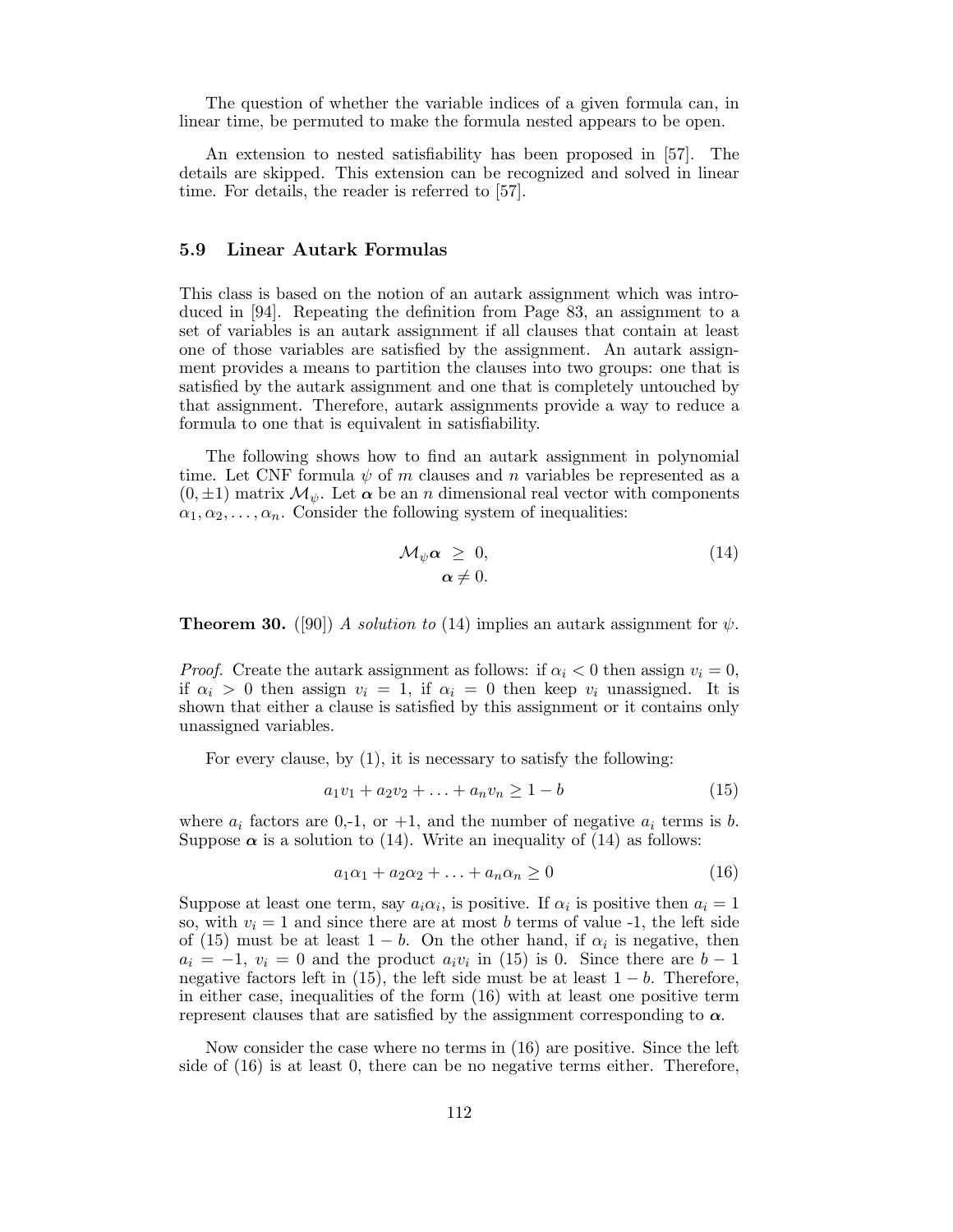A formula  $\psi$  for which the only solution to (14) is  $\alpha=0$  is said to be linear autarky-free.

System (14) is an instance of Linear Programming and can therefore be solved in polynomial time. Hence, an autark assignment, if one exists, can be found in polynomial time.

Algorithm **LinAut** of Figure 50 is the central topic of study in this section and it will be used to define a polynomial time solvable class of formulas called linear autarky formulas. The algorithm repeatedly applies an autark assignment as long as one can be found by solving (14). In a departure from [90] the algorithm begins with a call to Unit Resolution to eliminate all unit clauses. This is done to remove some awkwardness in the description of linear autarky formulas that will become clear shortly.

The following states an important property of Algorithm **LinAut**.

**Lemma 31.** Let  $\psi$  be a CNF formula that is input to Algorithm LinAut and let  $\psi'$  be the formula that is output. If  $\psi' = \overline{\emptyset}$  then  $\psi$  is satisfiable and  $\alpha^S$  transforms to a satisfying assignment for  $\psi.$ 

*Proof.* An autark assignment t to  $\psi'$  induces a partition of clauses of  $\psi'$ into those that are satisfied by  $t$  and those that are untouched by  $t$ . Due to the independence of the latter group, a satisfying assignment for that group can be combined with the autark assignment for the former group to satisfy  $\psi'$ . If there is no satisfying assignment for either group then  $\bar{\psi}'$ cannot be satisfiable. Therefore, since each iteration finds and applies an autark assignment (via  $\alpha$ ), if  $\psi' = \emptyset$  then the composition of the autark assignments of each iteration is a satisfying assignment for  $\psi$ .  $\Box$ 

The algorithm has polynomial time complexity. In some cases it solves its input formula.

**Theorem 32.** Let  $\psi$  be Horn or renamable Horn. If  $\psi$  is satisfiable then **LinAut** returns an  $\alpha^S$  that transforms to a solution of  $\psi$  as described in the proof of Theorem 30 and the formula returned by LinAut is  $\emptyset$ . If  $\psi$  is unsatisfiable LinAut returns "unsatisfiable."

*Proof.* Horn or renamable Horn formula  $\psi$  is unsatisfiable only if there is at least one positive unit clause in  $\psi$ . In this case Unit Resolution( $\psi$ ) will output a formula containing  $\emptyset$  and **LinAut** will output "unsatisfiable." Otherwise Unit Resolution( $\psi$ ) outputs a Horn or renamable Horn formula  $\psi'$  with no unit clauses and a partial assignment P which is recorded in  $\alpha^{S}$ . In the next paragraph we will show that any such Horn or renamable Horn formula is not linear autarky-free so there exists an autark assignment for it. By definition, the clauses that remain after the autark assignment is applied must be Horn or renamable Horn. Therefore, the Repeat loop of LinAut must continue until there are no clauses left. Then, by Lemma 31,  $\alpha^{S}$  transforms to a satisfying assignment for  $\psi$ .

Now it is shown that there is always an  $\alpha \neq 0$  that solves (14). Observe that any Horn formula without unit clauses has at least one negative literal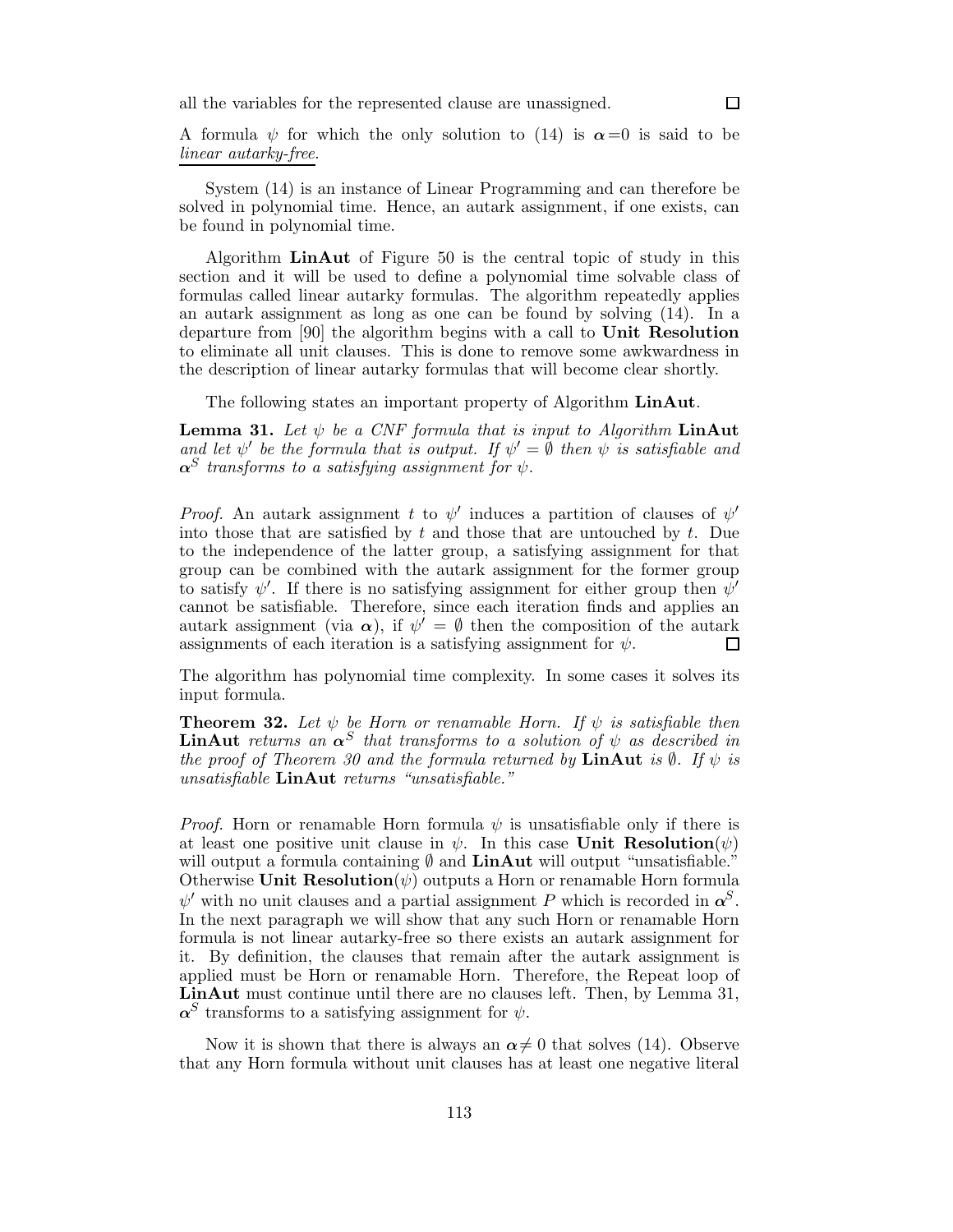# Algorithm 24.

LinAut  $(\psi)$ /\* Input: a set of sets CNF formula  $\psi$  \*/<br>/\* Output: pair (real vector, subformula of  $\psi$ ) or "unsatisfiable" \*/  $/$ \* Output: pair (real vector, subformula of  $\psi$ ) or "unsatisfiable" Set  $\langle \psi', P \rangle \leftarrow$  Unit Resolution( $\psi$ ). If  $\emptyset \in \psi'$  then Output "unsatisfiable". Set  $\alpha^S \leftarrow 0$ . For each  $v_i \in P$  Set  $\alpha_i^S \leftarrow 1$ . For each  $v_i$  such that  $v_i \notin P$  and  $v_i \in V_P$  Set  $\alpha_i^S \leftarrow -1$ . If  $\psi' = \emptyset$  then Output  $\langle \alpha^S, \emptyset \rangle$ . Repeat the following until some statement generates output: Solve for  $\alpha$  :  $\mathcal{M}_{\psi} \alpha \geq 0$  and  $\alpha_i^S = 0$  if column *i* in  $\mathcal{M}_{\psi'}$  is 0. If  $\alpha=0$  then Output  $\langle \alpha^S, \psi' \rangle$ . Otherwise, do the following: Set  $\alpha^S \leftarrow \alpha^S + \alpha$ . For every  $\alpha_i^S \neq 0$  do the following: Zero out rows of  $\mathcal{M}_{\psi'}$  with a non-zero entry in column *i*. Set  $\psi' \leftarrow \{c : c \in \psi', v_i \notin c, \neg v_i \notin c\}.$ 

# $\Box$

Figure 50: Repeated decomposition of a formula using autark assignments.  $V_P$  is the set of variables whose values are set in partial assignment  $P$ . Output real vector  $\alpha^S$  can be transformed to a truth assignment as described in the proof of Theorem 30.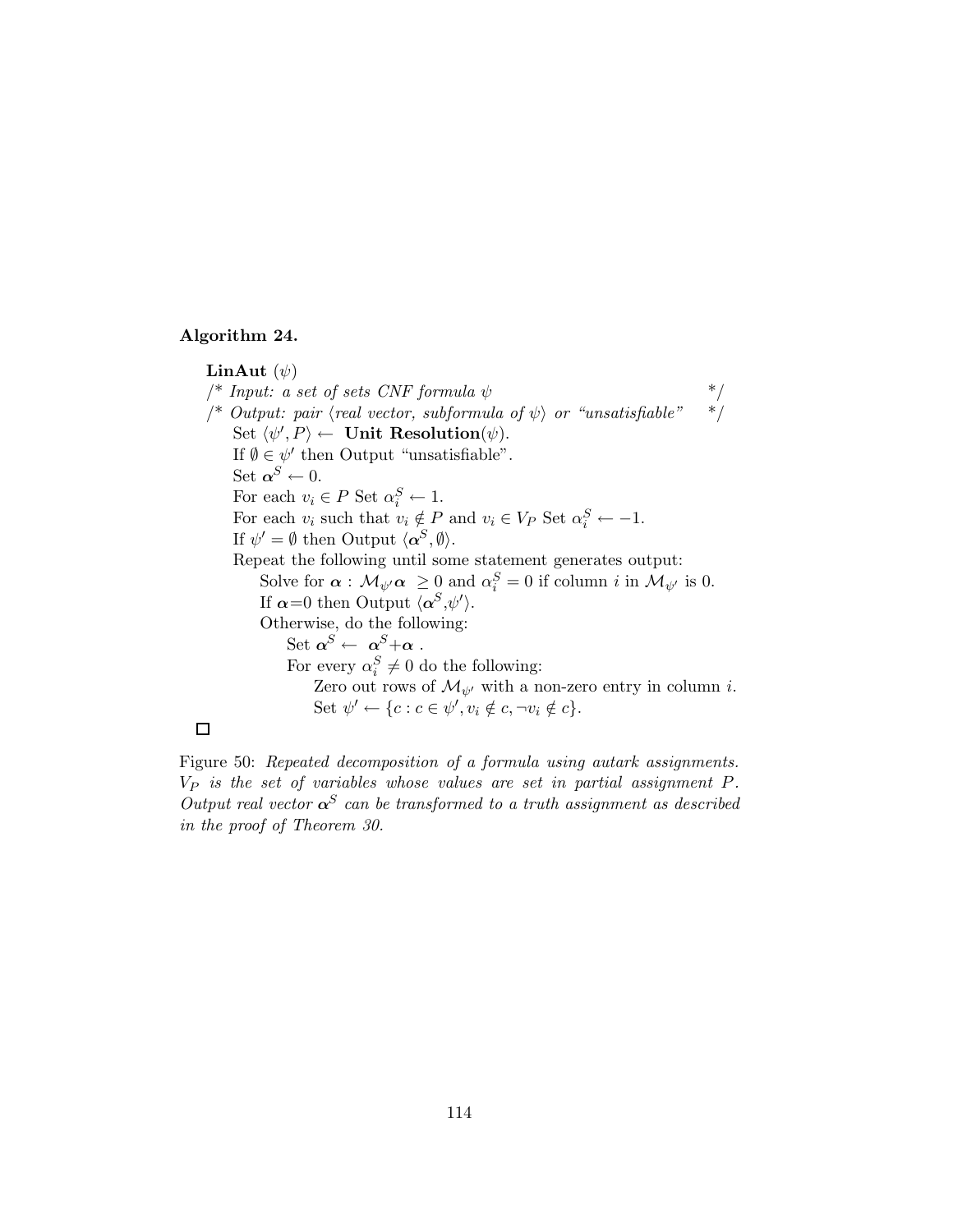in every clause. Therefore some all negative vector  $\alpha$  of equal components solves (14). In the case of renamable Horn, the polarity of  $\alpha$  components in the switch set is reversed to get the same result. Therefore, there is always at least one autark assignment for a Horn or renamable Horn formula. Note that Algorithm LinAut may find an  $\alpha$  that does not zero out all rows so the Repeat loop may have more than 1 iteration but, since the reduced formula  $\psi$  is Horn or renamable Horn, there is always an  $\alpha \neq 0$  that solves (14) for the clauses that are left.  $\Box$ 

The following Horn formula would violate Theorem 32 if the call to Unit Resolution had not been added to LinAut:

 $(v_1) \wedge (v_2) \wedge (v_3) \wedge (v_1 \vee \neg v_2 \vee \neg v_3) \wedge (\neg v_1 \vee v_2 \vee \neg v_3) \wedge (\neg v_1 \vee \neg v_2 \vee v_3).$ 

This formula is satisfied with variables set to 1 but is linear autarky-free.

**Theorem 33.** If  $\psi$  is a 2-SAT formula that is satisfiable, then **LinAut** outputs an  $\alpha^S$  that represents a solution of  $\psi$  and the formula output by LinAut is ∅.

*Proof.* In this case Unit Resolution( $\psi$ ) outputs  $\psi$  and causes no change to  $\alpha^S$ . The only non-zero autark solutions to  $\mathcal{M}_{\psi}\alpha \geq 0$  have the following clausal interpretation: choose a literal in a clause and assign its variable a value that satisfies the clause, for all non-satisfied clauses that contain the negation of that literal assign a value to the variable of the clause's other literal that satisfies that clause, continue the process until some clause is falsified or no variable is forced to be assigned a value to satisfy a clause. This is one iteration of Algorithm 2-SAT Solver so, since  $\psi$  is satisfiable, the process never ends in a falsified clause. Since what is left is a satisfiable 2-SAT formula this step is repeated until  $\emptyset$  is output. As in the proof of Theorem 32,  $\alpha^S$  transforms to a satisfying assignment for  $\psi$ .  $\Box$ 

If  $\psi$  is an unsatisfiable 2-SAT formula then  $\text{LinAut}(\psi)$  will output an unsatisfiable 2-SAT formula.

The class of linear autarky formulas is the set of CNF formulas on which the application of LinAut either outputs "unsatisfiable" or a formula that is  $\emptyset$  or a linear autarky-free 2-SAT formula. In the middle case the input formula is satisfiable, in the other two cases it is unsatisfiable. Observe that in the last case it is unnecessary to solve the remaining 2-SAT formula.

Theorem 34. All q-Horn formulas are linear autark formulas

*Proof.* Apply LinAut to q-Horn formula  $\psi$ . Then a linear autarky-free q-Horn formula is output. Assume that all clauses in the output formula have at least 2 literals - this can be done because all clauses of  $\psi'$  entering the Repeat loop for the first time have at least 2 literals and any subsequent autark assignment would not introduce a clause that is not already in  $\psi'$ . The rows and columns of  $\mathcal{M}_{\psi'}$  representing the output q-Horn formula  $\psi'$ may be permuted and columns may be scaled by -1 to get a form as shown on Page 79 where  $\mathcal{A}^1$  represents a Horn formula,  $\mathcal D$  is non-positive, and  $\mathcal{A}^2$ represents a 2-SAT formula. Construct vector  $\alpha$  as follows. Assign equal negative values to all  $\alpha_i$  where i is the index of a column through  $\mathcal{A}^1$  (reverse the value if the column had been scaled by -1) and 0 to all other  $\alpha_i$ . Then,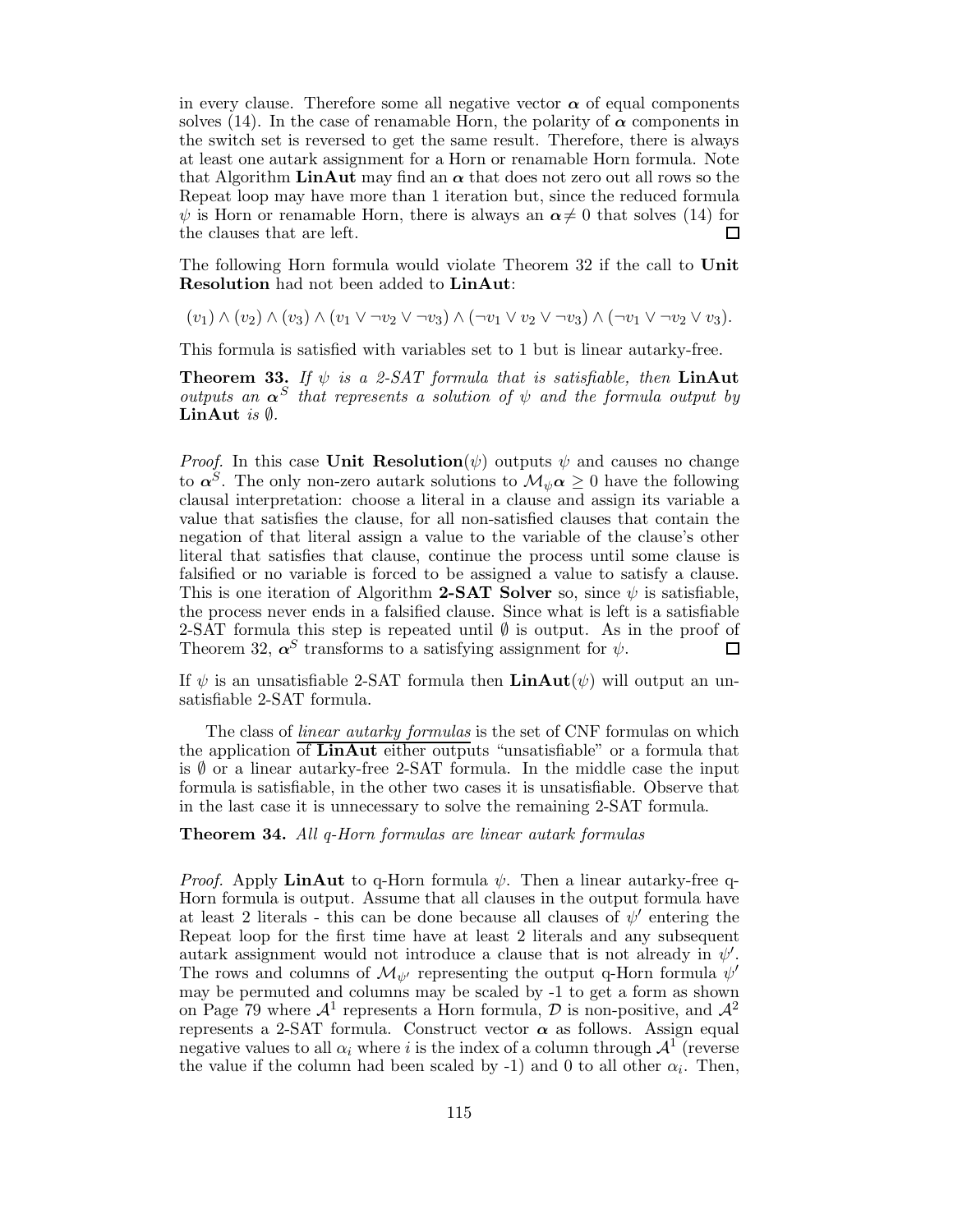since there are at least as many positive as negative entries in every row through  $\mathcal{A}^1$ , the product of any of those rows, unscaled, and  $\alpha$  is greater than 0. Since there are only negative entries in rows through  $D$  and all the entries through columns of  $\mathcal{A}^2$  multiply by  $\alpha_i$  values that are 0, the product of any of the rows through  $D$ , unscaled, and  $\alpha$  are also positive. Therefore,  $\alpha$  shows that  $\psi'$  is not linear autark-free, a contradiction. It follows that  $\mathcal{A}^1 = \mathcal{D} = \emptyset$  and the output formula is either 2-SAT or  $\emptyset$ . If it's 2-SAT, it must be unsatisfiable as argued in Theorem 33.  $\Box$ 

The relationship between linear autarky-free formulas and the satisfiability index provides a polynomial time test for the satisfiability of a given CNF formula.

**Theorem 35.** If the shortest clause of a CNF formula  $\psi$  has width k and if the satisfiability index of  $\psi$  is less than  $k/2$ , then  $\psi$  is satisfiable.

Proof. This is seen more clearly by transforming variables as follows. Define real *n* dimensional vector  $\beta$  with components

$$
\beta_i = 2\alpha_i - 1 \text{ for all } 0 \le i < n.
$$

The satisfiability index (2) for the transformed variables may be expressed, by simple substitution, as follows:

$$
\mathcal{M}_{\psi}\beta \le 2Z - 1 \tag{17}
$$

where  $I$  is an  $n$  dimensional vector expressing the number of literals in all clauses and  $\mathbf{Z} = \langle z, z, \ldots, z \rangle$ . The minimum z that satisfies (17) is the satisfiability index of  $\psi$ . Apply Algorithm LinAut to  $\psi$  which, by hypothesis, has shortest clause of width k. The algorithm removes rows so  $z$  can only decrease and k can only increase. Therefore, if  $z < k/2$  for  $\psi$ , it also holds for the  $\psi'$  that is output by **LinAut**. Suppose  $\psi' \neq \emptyset$ . Formula  $\psi'$  is linear autarky-free so the only solution to  $0 \leq \mathcal{M}_{\psi}/\beta$  is  $\beta = 0$  which implies  $0 \leq 2\mathbf{Z} - \mathbf{I}$ . Since the shortest clause of  $\psi'$  is at least k, it follows that  $k/2 \leq z$ . This contradicts the hypothesis that  $z < k/2$ . Therefore,  $\psi' = \emptyset$ and, by Lemma 31, the input formula is satisfiable. П

The effectiveness of this test on random k-CNF formulas will be discussed in Section 5.13.

# 5.10 Minimally Unsatisfiable Formulas

An unsatisfiable CNF formula is minimally unsatisfiable if removing any clause results in a satisfiable formula. The class of minimally unsatisfiable formulas is easily solved if the number of clauses exceeds the number of variables by a fixed positive constant  $k$ . This difference is called the formula's deficiency. This section begins with a discussion of the special case where deficiency is 1, then considers the case of any fixed deficiency greater than 1. The discussion includes some useful properties which lead to an efficient solver for this case and helps explain the difficulty of resolution methods for many CNF formulas.

The following result was proved in one form or another by several people (for example, [2, 81]). A simple argument due to Truemper is presented.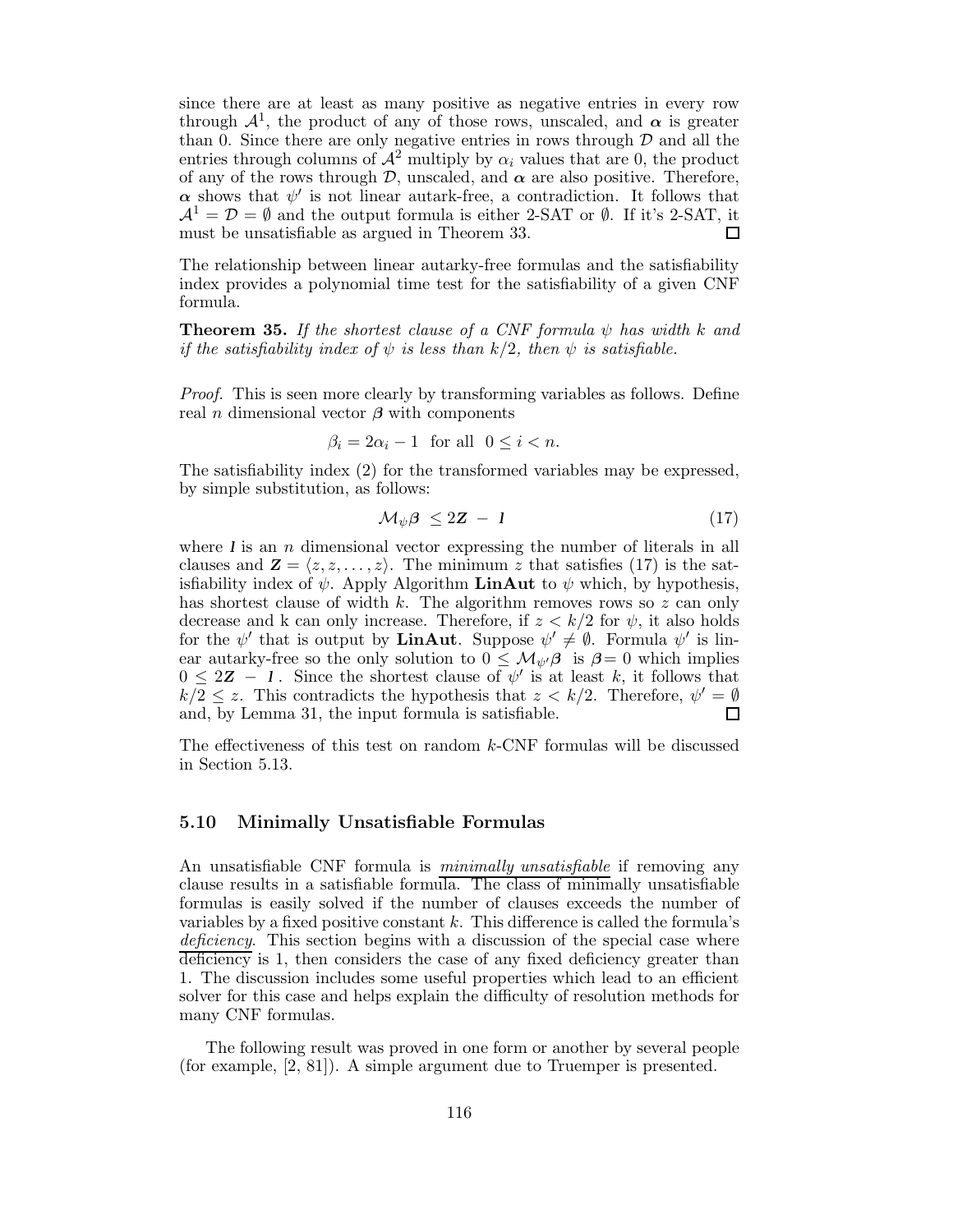**Theorem 36.** If  $\psi$  is a minimally unsatisfiable CNF formula with  $|V_{\psi}| = n$ variables, then the number of clauses in  $\psi$  must be at least  $n+1$ .

*Proof.* Let  $\psi$  be a minimally unsatisfiable CNF formula with  $n + 1$  clauses. Suppose  $|V_{\psi}| \geq n+1$ . Let  $G_{\psi}(V_1, V_2, E)$  be the variable-clause matching graph for  $\psi$  (see Section 2.5) where  $V_1$  is the set of clause vertices and  $V_2$  is the set of variable vertices. There is no total matching with respect to  $V_1$ since this would imply  $\psi$  is satisfiable, a contradiction. Therefore, by Hall's Theorem [55], there is a subset  $V'_{\psi} \subset V_1$  with neighborhood smaller than  $|V'_{\psi}|$ . Let  $V'_{\psi}$  be such a subset of maximum cardinality. Define  $\psi_1$  to be the CNF formula consisting of the clauses of  $\psi$  corresponding to the neighborhood of  $V'_{\psi}$ . By the minimality property of  $\psi$ ,  $\psi_1$  must be satisfiable. Delete from  $\psi$  the clauses of  $\psi_1$  and from the remaining clauses all variables occurring in  $\psi_1$ . Call the resulting CNF formula  $\psi_2$ . There must be a matching of the clauses of  $\psi_2$  into the variables of  $\psi_2$  since otherwise  $V'_{\psi}$  and therefore  $\psi_1$  was not maximal in size. Hence  $\psi_2$  is satisfiable. But if  $\psi_1$  and  $\psi_2$  are satisfiable then so is  $\psi$ , a contraction. satisfiable then so is  $\psi$ , a contraction.

Most of the remaining ideas of this section have been inspired by Oliver Kullmann [78].

A saturated minimally unsatisfiable formula  $\psi$  is a minimally unsatisfiable formula such that adding any literal l, existing in a clause of  $\psi$ , to any clause of  $\psi$  not already containing l or  $\neg l$  results in a satisfiable formula. The importance of saturated minimally unsatisfiable formulas is grounded in the following lemma.

**Lemma 37.** Let  $\psi$  be a saturated minimally unsatisfiable formula and let l be a literal from  $\psi$ . Then

$$
\psi' = \{c \setminus \{\neg l\} : c \in \psi, l \notin c\}
$$

is minimally unsatisfiable. In other words, if satisfied clauses and falsified literals due to l taking value 1 are removed from  $\psi$ , what's left is minimally unsatisfiable.

*Proof.* Formula  $\psi'$  is unsatisfiable if  $\psi$  is, otherwise there is an assignment which sets l to 1 and satisfies  $\psi$ . Suppose there is a clause  $c \in \psi'$  such that  $\psi' \setminus \{c\}$  is unsatisfiable. Clause c must contain a literal l' that is neither l nor  $\neg l$ . Construct  $\psi''$  by adding l' to all clauses of  $\psi$  containing  $\neg l$ . Since  $\psi$  is saturated, there is a truth assignment M satisfying  $\psi''$  and therefore  $\psi'$  with literals l'added as above. Assignment M must set l' to 1, otherwise  $\psi' \setminus \{c\}$ is satisfiable. Then, adjusting M so the value of l is 0 gives an assignment which also satisfies  $\psi'$ , a contradiction. П

The following is a simple observation that is needed to prove Theorem 39 below.

Lemma 38. Every variable of a minimally unsatisfiable formula occurs positively and negatively in the formula.

*Proof.* Let  $\psi$  be any minimally unsatisfiable formula. Suppose there is a positive literal l such that  $\exists c \in \psi : l \in c$  and  $\forall c \in \psi, \neg l \notin c$ . Let  $\psi_1 = \{c :$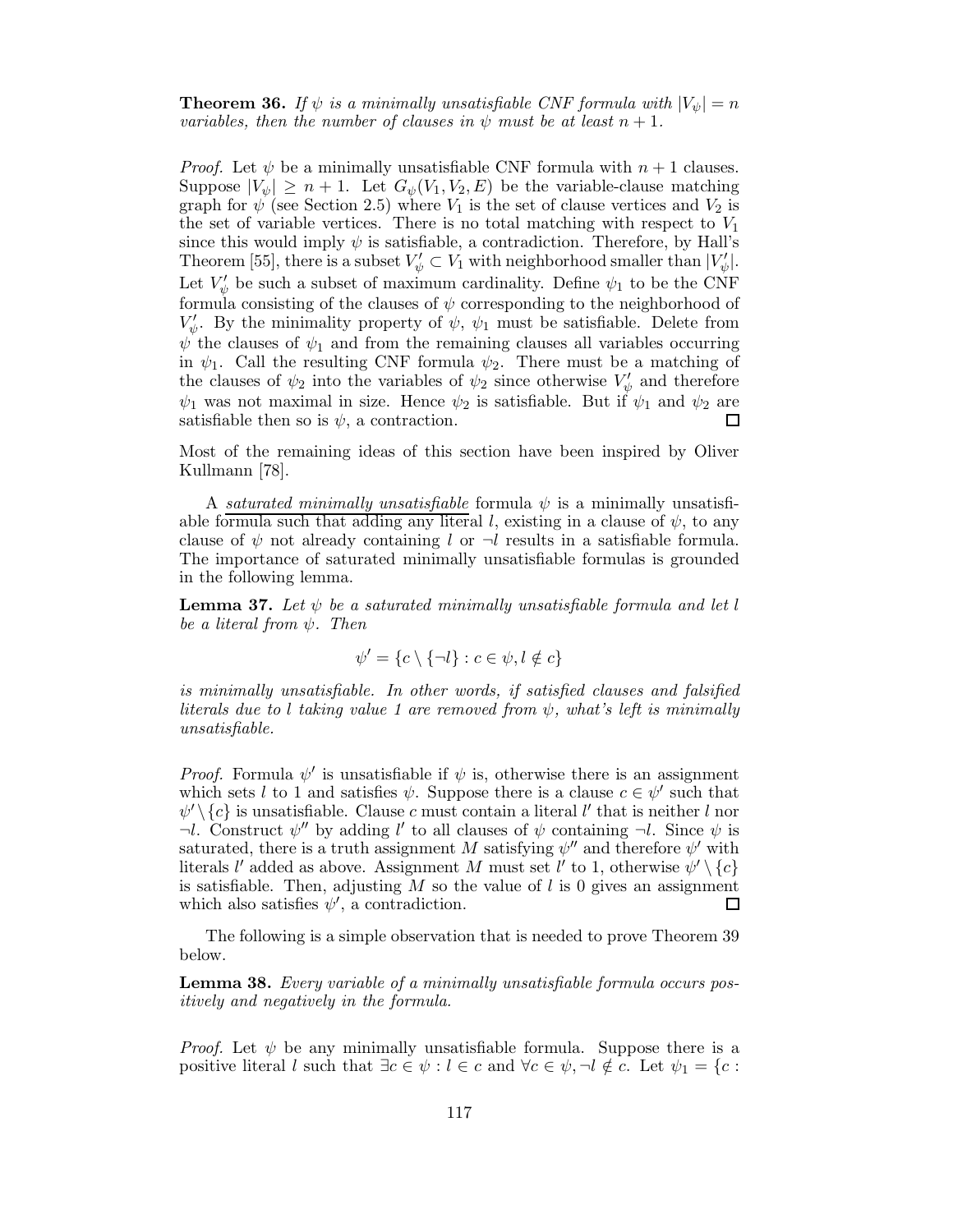$c \in \psi, l \notin c$ . Let  $\psi_2 = \psi \setminus \psi_1$  denote the clauses of  $\psi$  which contain literal l. Clearly,  $|\psi_2| > 0$ . Then, by definition of minimal unsatisfiability,  $\psi_1$  is satisfiable by some truth assignment M. Hence  $M \cup \{l\}$  satisfies  $\psi_1 \cup \psi_2 = \psi$ . This contradicts the hypothesis that  $\psi$  is unsatisfiable. A similar argument applies if literal  $l$  is negative, proving the lemma. 口

**Theorem 39.** Let  $\psi$  be a minimally unsatisfiable formula with  $n > 0$  variables,  $n+1$  clauses. Then there exists a variable  $v \in V_{\psi}$  such that the literal v occurs exactly one time in  $\psi$  and the literal  $\neg v$  occurs exactly one time in  $\psi$ .

*Proof.* If  $\psi$  is not saturated, there is some set of literals already in  $\psi$  that may be added to clauses in  $\psi$  to make it saturated. Doing so does not change the number of variables and clauses of  $\psi$ . So, suppose from now on that  $\psi$ is a saturated minimally unsatisfiable formula with n variables and  $n + 1$ clauses. Choose a variable  $v$  such that the sum of the number of occurrences of literal v and literal  $\neg v$  in  $\psi$  is minimum. By Lemma 38, the number of occurrences of literal v in  $\psi$  is at least one and the number of occurrences of literal  $\neg v$  in  $\psi$  is at least one. By Lemma 37,

$$
\psi_1 = \{c \setminus \{\neg v\} : c \in \psi, v \notin c\} \text{ and } \psi_2 = \{c \setminus \{v\} : c \in \psi, \neg v \notin c\}
$$

are minimally unsatisfiable. Clearly,  $|V_{\psi_1}| = |V_{\psi_2}| = n - 1$  or else the minimality of variable v is violated. By Theorem  $36$ , the fact that  $\psi_1$  and  $\psi_2$  are minimally unsatisfiable, and the fact that  $|\psi_i| < |\psi|, i \in \{1, 2\},\$ it follows that  $|\psi_1| = |\psi_2| = n$ . Therefore, the number of occurrences of literal v in  $\psi$  is one and the number of occurrences of literal  $\neg v$  in  $\psi$  is one.  $\Box$ 

**Lemma 40.** Let  $\psi$  be a minimally unsatisfiable CNF formula with  $n > 0$ variables and  $n+1$  clauses. Let v be the variable of Theorem 39 and define clauses  $c_v$  and  $c_{\neg v}$  such that literal  $v \in c_v$  and literal  $\neg v \in c_{\neg v}$ . Then there is no variable which appears as a positive literal in one of  $c_v$  or  $c_{\neg v}$  and as a negative literal in the other.

*Proof.* Suppose there is a variable w such that literal  $w \in c_v$  and literal  $\neg w \in c_{\bar{v}}$ . By the minimality of  $\psi$  and the fact that variable v appears only in  $c_v$  and  $c_{\neg v}$ , there exists an assignment M which excludes setting a value for variable v and satisfies  $\psi \setminus \{c_v, c_{\neg v}\}\$ . But M must also satisfy either  $c_v$ , if w has value 1, or  $c_{\neg v}$  if w has value 0. In the former case  $M \cup \{\neg v\}$  satisfies  $\psi$  and in the latter case  $M \cup \{v\}$  satisfies  $\psi$ , a contradiction. The argument can be generalized to prove the lemma. П

The next series of results shows the structure of minimally unsatisfiable formulas and how to exploit that structure for fast solutions.

**Theorem 41.** Let  $\psi$  be a minimally unsatisfiable formula with  $n > 1$  variables and  $n + 1$  clauses. Let v be the variable of Theorem 39, let  $c_v$  be the clause of  $\psi$  containing the literal v, and let  $c_{\neg v}$  be the clause of  $\psi$  containing the literal  $\neg v$ . Then  $\psi' = \psi \setminus \{c_v, c_{\neg v}\} \cup \{\mathcal{R}_{c_{\neg v}}^{c_v}\}$  is a minimally unsatisfiable formula with  $n-1$  variables and n clauses.

*Proof.* By Lemma 40 the resolvent  $\mathcal{R}_{c_{-\nu}}^{c_v}$  of  $c_v$  and  $c_{-\nu}$  exists. Moreover,  $\mathcal{R}_{c-v}^{c_v}! = \emptyset$  if  $n > 1$  or else  $\psi$  is not minimally unsatisfiable. Therefore,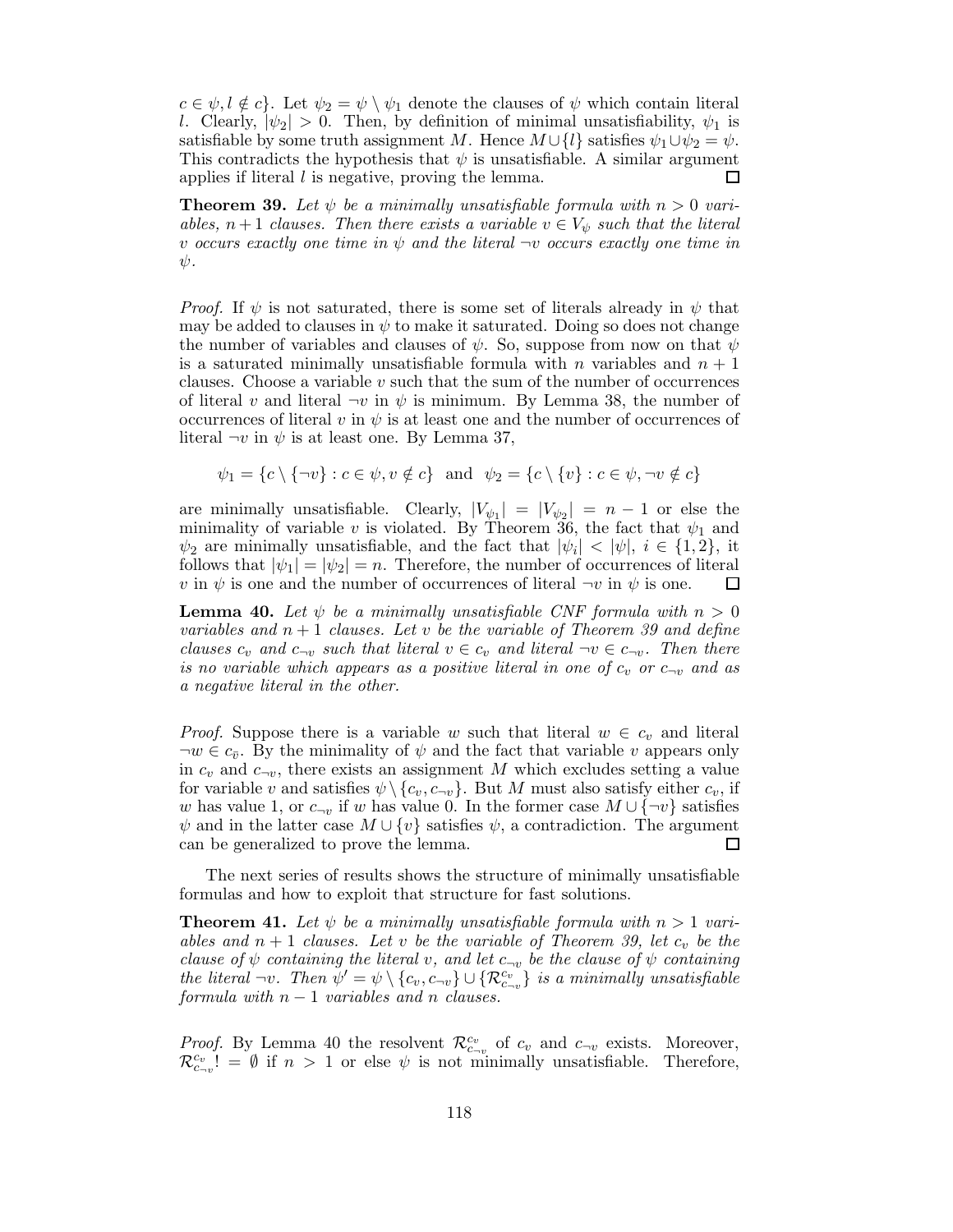$\psi'$  is unsatisfiable, contains  $n-1$  variables, and has n non-empty clauses. Remove a clause c from  $\psi \setminus \{c_v,c_{\neg v}\}$ . By the minimality of  $\psi$ , there is an assignment M which satisfies  $\psi \setminus \{c\}$ . By Lemma 5, M also satisfies  $\psi \setminus \{c, c_v, c_{\neg v}\} \cup \{\mathcal{R}_{c_{\neg v}}^{c_v}\}.$  Hence M satisfies  $\psi' \setminus \{c\}.$  Now remove  $c_v$  and  $c_{\neg v}$  from  $\psi$ . Again, by the minimality of  $\psi$ , there is an assignment M which satisfies  $\psi \setminus \{c_v, c_{\neg v}\}\$  and hence  $\psi' \setminus \{\mathcal{R}_{c_{\neg v}}^{c_v}\}\$ . Thus, removing any clause from  $\psi'$  results in a satisfiable formula and the theorem is proved. □

Theorem 41 implies the correctness of the polynomial time algorithm of Figure 51 for determining whether a CNF formula with one more clause than variable is minimally unsatisfiable. If the output is "munsat(1)" the input formula is minimally unsatisfiable, with clause-variable difference of 1, otherwise it is not.

The following results provide an interesting and useful characterization of minimally unsatisfiable formulas of the type discussed here.

**Theorem 42.** Let  $\psi$  be a minimally unsatisfiable formula with  $n > 1$  variables and  $n+1$  clauses. Then there exists a variable v, occurring once as a positive literal and once as a negative literal, and a partition of the clauses of  $\psi$  into two disjoint sets  $\psi_v$  and  $\psi_{\neg v}$  such that literal v only occurs in clauses of  $\psi_v$ , literal  $\neg v$  only occurs in clauses of  $\psi_{\neg v}$  and no variable other than v that is in  $\psi_v$  is also in  $\psi_{\neg v}$  and no variable other than v that is in  $\psi_{\neg v}$  is also in  $\psi_v$ .

Proof. By induction on the number of variables. The hypothesis clearly holds for minimally unsatisfiable formulas of one variable, all of which have the form  $(v) \wedge (\neg v)$ . Suppose the hypothesis is true for all minimally unsatisfiable CNF formulas containing  $k > 1$  or fewer variables and having deficiency 1. Let  $\psi$  be a minimally unsatisfiable CNF formula with  $k + 1$ variables and  $k + 2$  clauses. From Theorem 39 there is a variable v in  $\psi$ such that literal v occurs in exactly one clause, say  $c_v$ , and literal  $\neg v$  occurs in exactly one clause, say  $c_{\neg v}$ . By Lemma 40 the resolvent  $\mathcal{R}^{c_{v}}_{c_{\neg v}}$  of  $c_{v}$ and  $c_{\neg v}$  exists and  $\mathcal{R}_{c_{\neg v}}^{c_v} \neq \emptyset$  or else  $\psi$  is not minimally unsatisfiable. Let  $\psi' = (\psi \setminus \{c_v, c_{\neg v}\}) \cup \{\mathcal{R}_{c_{\neg v}}^{c_v}\}.$  That is,  $\psi'$  is obtained from  $\psi$  by resolving  $c_v$  and  $c_{\neg v}$  on variable v. By Theorem 41  $\psi'$  is minimally unsatisfiable with k variables and  $k + 1$  clauses. Then, by the induction hypothesis, there is a partition  $\psi'_{v'}$  and  $\psi'_{\neg v'}$  of clauses of  $\psi'$  and a variable v such that literal  $v'$  occurs only in one clause of  $\psi'_{v'}$ , literal  $\neg v'$  occurs only in one clause of  $\psi'_{\neg v'}$ , and, excluding v', there is no variable overlap between  $\psi'_{v'}$  and  $\psi'_{\neg v'}$ . Suppose  $\mathcal{R}^{c_v}_{c_{\neg v}} \in \psi'_{\neg v'}$ . Then  $\psi'_{v'}$  and  $(\psi'_{\neg v'} \setminus {\mathcal{R}^{c_v}_{c_{\neg v}}} ) \cup \{c_v, c_{\neg v}\}$  (denoted  $\psi_v$ and  $\psi_{\neg v}$ , respectively) form a non variable overlapping partition of clauses of  $\psi$  (excluding v' and  $\neg v'$ ), literal v' occurs once in a clause of  $\psi_v$ , and literal  $\neg v'$  occurs once in a clause of  $\psi_{\neg v}$ . A similar statement holds if  $\mathcal{R}_{c_{\neg v}}^{c_v} \in \psi'_{v'}$ . Therefore, the hypothesis holds for  $\psi$  or any other minimally unsatisfiable formula of  $k + 1$  variables and  $k + 2$  clauses. The theorem follows.

**Theorem 43.** A CNF formula  $\psi$  with n variables and  $n + 1$  clauses is minimally unsatisfiable if and only if there is a refutation tree for  $\psi$  in which every clause of  $\psi$  labels a leaf exactly one time, every variable of  $\psi$  labels exactly two edges (once as a positive literal and once as a negative literal), and every edge label of the tree appears in at least one clause of  $\psi$ .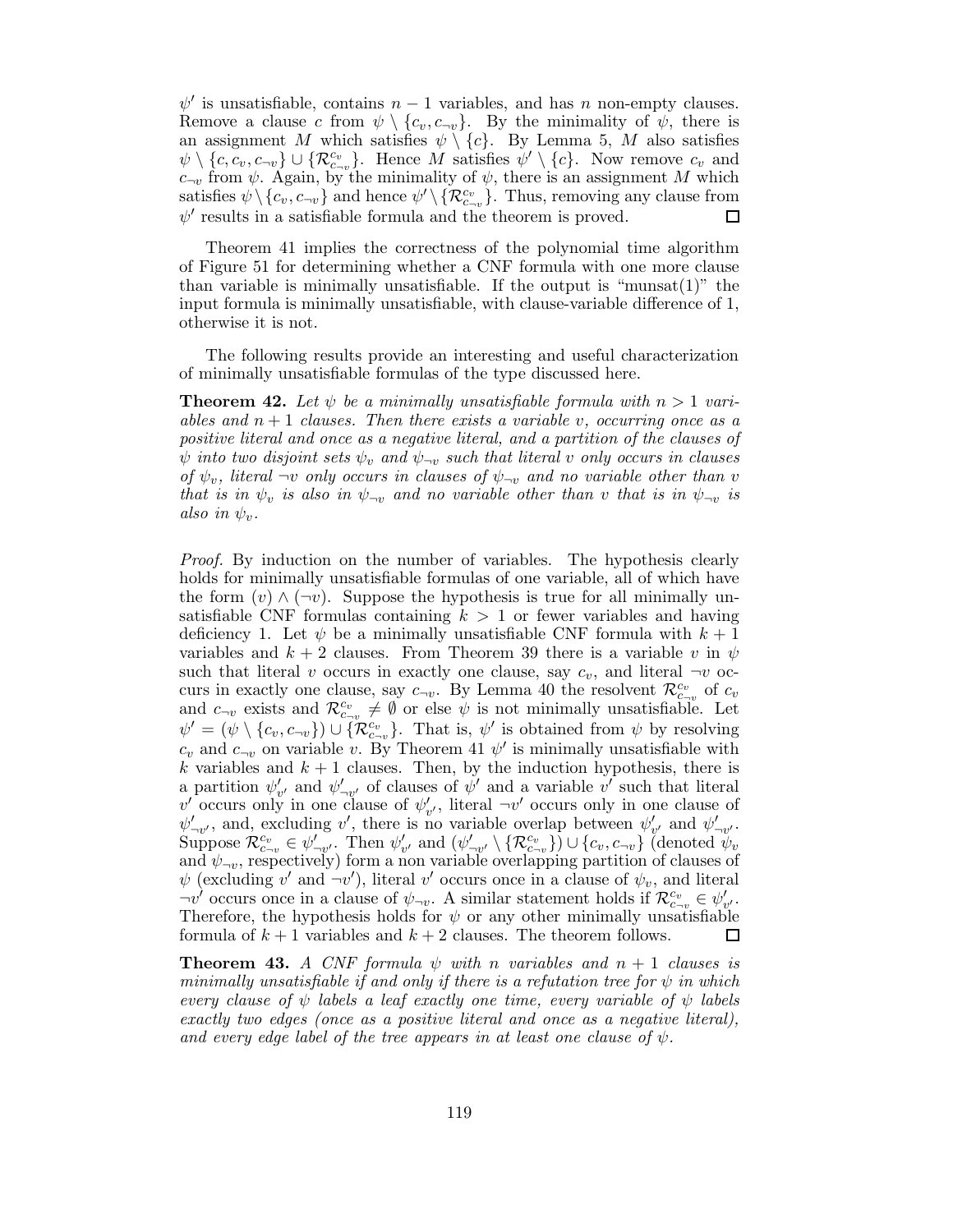#### Algorithm 25.

Min Unsat Solver  $(\psi)$  $\frac{1}{2}$  if  $\frac{1}{2}$  if  $\frac{1}{2}$  if  $\frac{1}{2}$  if  $\frac{1}{2}$  if  $\frac{1}{2}$  if  $\frac{1}{2}$  if  $\frac{1}{2}$  if  $\frac{1}{2}$  if  $\frac{1}{2}$  if  $\frac{1}{2}$  if  $\frac{1}{2}$  if  $\frac{1}{2}$  if  $\frac{1}{2}$  if  $\frac{1}{2}$  if  $\frac{1}{2}$  if  $\frac{1}{2}$  if  $/*$  Output: either "munsat(1)" or "not munsat(1)" \*/ Repeat the following until all variables of  $\psi$  are eliminated: If the difference between clauses and variables is not 1, Output "not munsat(1)." If no variable of  $\psi$  occurs once positively and once negatively, Output "not munsat(1)." If, for some v,  $\psi$  includes  $(v) \wedge (\neg v)$  and  $|\psi| > 2$ , Output "not munsat(1)." Choose variable v such that  $v \in c_v$  and  $\neg v \in c_{\neg v}$ and neither literals v nor  $\neg v$  are in  $\psi \setminus \{c_v, c_{\neg v}\}.$ Compute the resolvent  $\mathcal{R}_{c-v}^{c_v}$  of clauses  $c_v$  and  $c_{\neg v}$ . Set  $\psi \leftarrow \psi \setminus \{c_v, c_{\neg v}\} \cup \{\mathcal{R}_{c_{\neg v}}^{c_v}\}.$ Output "munsat(1)."  $\Box$ 

Figure 51: Algorithm for determining whether a CNF formula with one more clause than variable is minimally unsatisfiable.

*Proof.*  $(\leftarrow)$  By induction on the size of the refutation tree. Suppose there is such a refutation tree  $\mathcal{T}_{\psi}$  for  $\psi$ . If  $\mathcal{T}_{\psi}$  consists of two edges, they must be labeled v and  $\neg v$  for some variable v. In addition, each clause labeling a leaf of  $\mathcal{T}_{\psi}$  must consist of one literal that is opposite to that labeling the edge the leaf is the endpoint of. Hence,  $\psi$  must be  $(v) \wedge (\neg v)$  which is minimally unsatisfiable.

Now suppose the theorem holds for refutation trees of  $k > 2$  or fewer edges and suppose  $\mathcal{T}_{\psi}$  has  $k+1$  edges. Let v be the variable associated with the root of  $\mathcal{T}_{\psi}$ , and let  $\psi_v$  and  $\psi_{\neg v}$  be the sets of clauses labeling leaves in the subtree joined to the root edges labeled v and  $\neg v$ , respectively. Define  $\psi_1 = \{c \setminus \{\neg v\} : c \in \psi_v\}$  and  $\psi_2 = \{c \setminus \{v\} : c \in \psi_{\neg v}\}.$  It is straightforward to see that the relationships between each refutation subtree rooted at a child of the root of  $\mathcal{T}_{\psi}$  and  $\psi_1$  and  $\psi_2$  are as described in the statement of the theorem. Hence, by the induction hypothesis,  $\psi_1$  and  $\psi_2$  are minimally unsatisfiable. Let c be a clause in  $\psi_1$ . Let  $M_1$  be an assignment to variables of  $\psi_1$  satisfying  $\psi_1 \setminus \{c\}$ . Let  $M_2 = M_1 \cup \{v\}$ . Clearly,  $M_2$  satisfies  $\psi_v$  as well as all clauses of  $\psi_{\neg v}$  which contain literal v. The remaining clauses of  $\psi_{\neg v}$  are a proper subset of clauses of  $\psi_2$  and are satisfied by some truth assignment  $M_3$  to variables of  $\psi_2$  since  $\psi_2$  is minimally unsatisfiable. Since the variables of  $\psi_1$  and  $\psi_2$  do not overlap,  $M_2 \cup M_3$  is an assignment satisfying  $\psi_{\bar{v}} \cup \psi_{v} \setminus \{c\}$ and therefore  $\psi \setminus \{c\}$ . The same result is obtained if c is removed from  $\psi_2$ . Thus,  $\psi$  is minimally unsatisfiable.

 $(\rightarrow)$  Build the refutation tree in conjunction with running Algorithm **Min Unsat Solver** as follows. Before running the algorithm construct  $n+1$ (leaf) nodes and distinctly label each with a clause of  $\psi$ . While running the algorithm, add a new (non-leaf) node each time a resolvent is computed. Unlike the case for a normal refutation tree, label the new node with the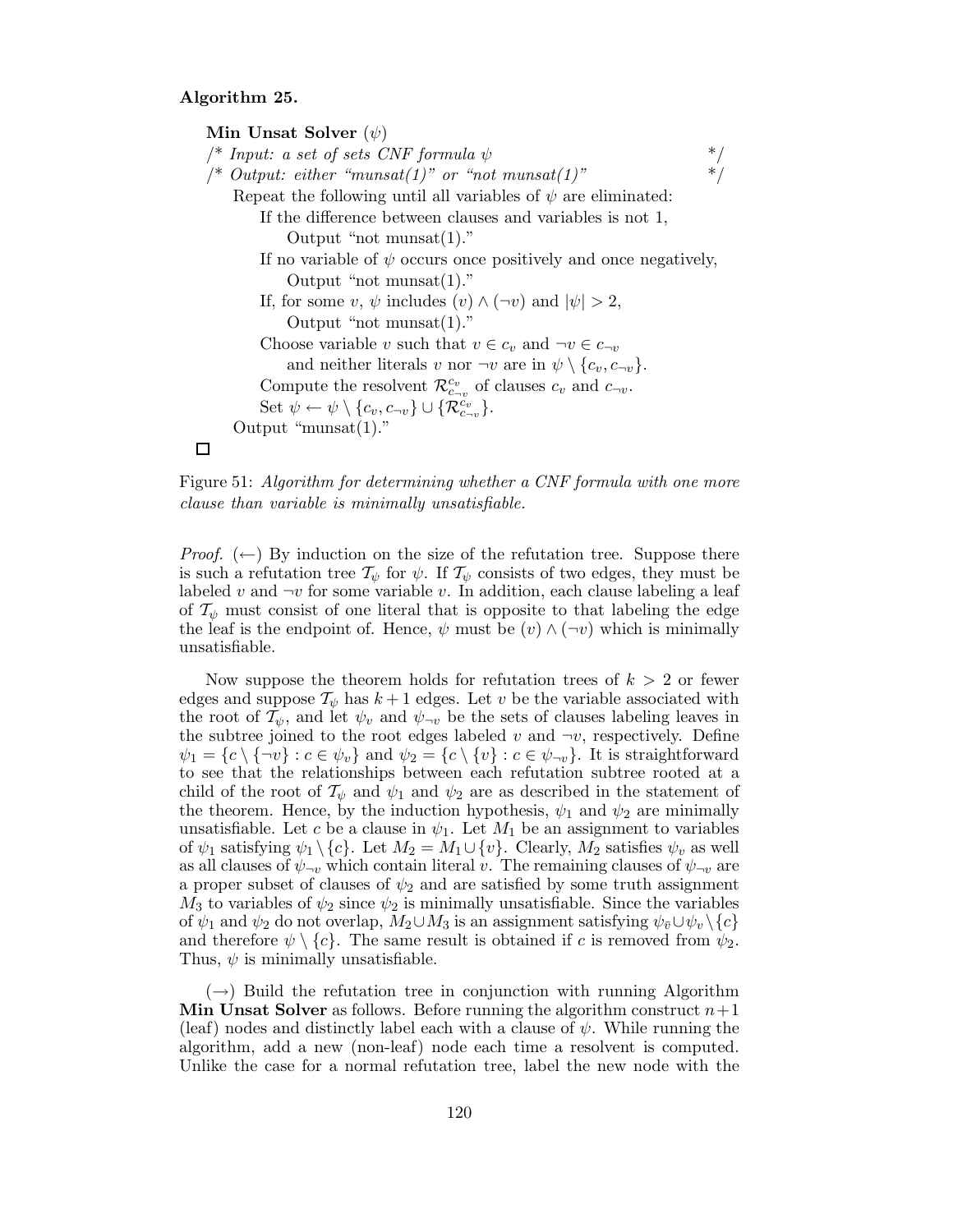

$$
(\neg v_1 \lor \neg v_4) \land (\neg v_1 \lor v_5) \land (\neg v_3 \lor \neg v_5)
$$

Figure 52: A minimally unsatisfiable CNF formula  $\psi$  of six variables and seven clauses and a corresponding refutation tree. Edge labels are variable assignments (e.g.  $\neg v_1$  means  $v_1$  has value 0). Each leaf is labeled with a clause that is falsified by the assignment indicated by the path from the root to the leaf.

resolvent. Construct two edges from the new node to the two nodes which are labeled by the two clauses being resolved  $(c_v \text{ and } c_{\neg v} \text{ in the algorithm.})$ If the pivot variable is v, label the edge incident to the node labeled by the clause containing v (alternatively  $\neg v$ )  $\neg v$  (v, respectively). Continue until a single tree containing all the original leaf nodes is formed.

The graph constructed has all the properties of the refutation tree as stated in the theorem. It must include one or more trees since each clause, original or resolvent, is used one time in computing a resolvent. Since two edges are added for each new non-leaf node and  $n$  new non-leaf nodes are added, there must be  $2n + 1$  nodes and  $2n$  edges in the structure. Hence, it must be a single tree. Any clause labeling a node contains all literals in clauses labeling leaves beneath that node minus all literals of pivot variables beneath and including that node. In addition, the label of the root is ∅. Therefore, all literals of a clause labeling a leaf are a subset of the complements of edge labels on a path from the root to that leaf. Obviously, the complement of each edge label appears at least once in leaf clauses. □

An example of such a minimally unsatisfiable formula and corresponding refutation tree is shown in Figure 52.

Now, attention is turned to the case of minimally unsatisfiable formulas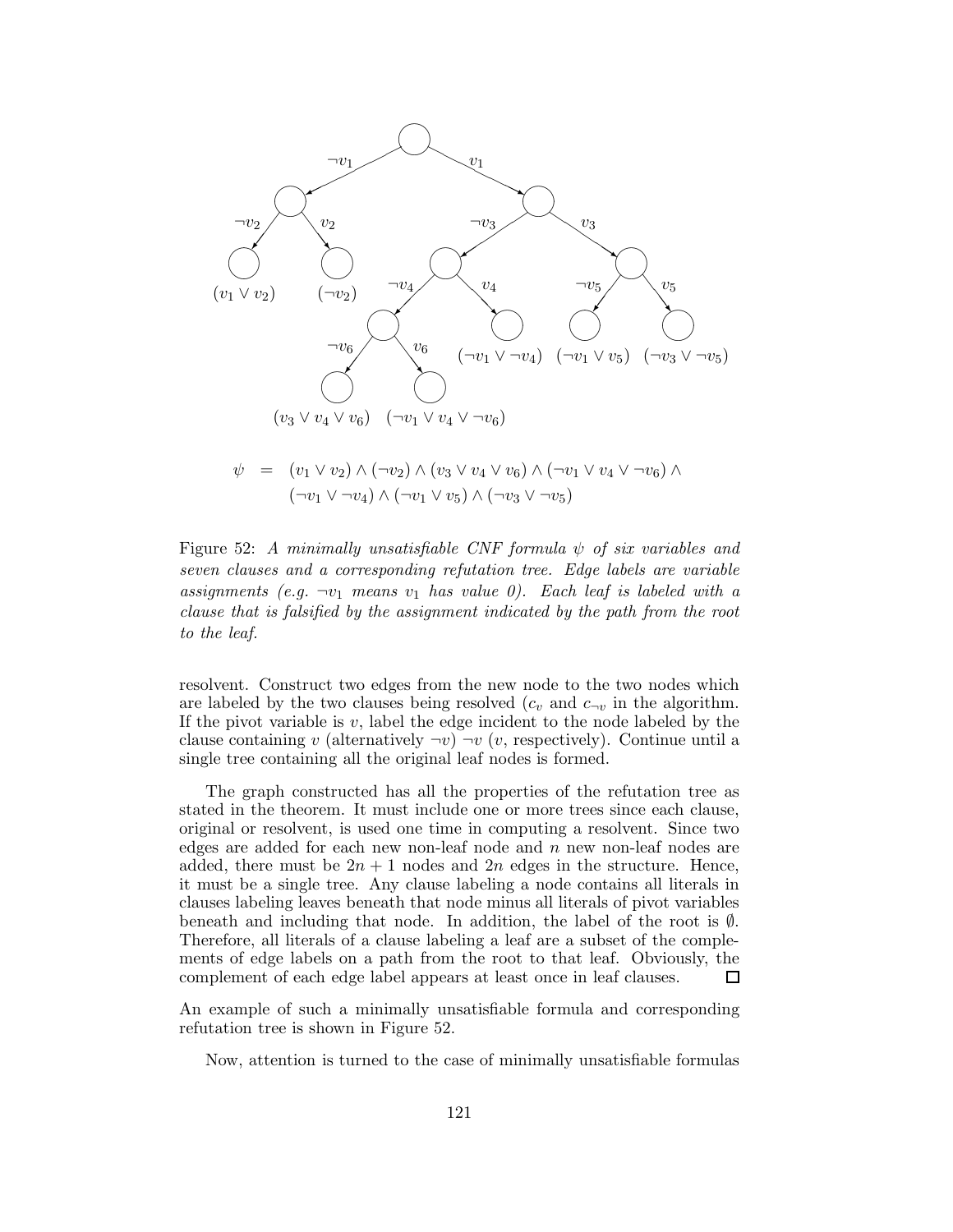with deficiency  $\delta > 1$ . Algorithms for recognizing and solving minimally unsatisfiable formulas in time  $n^{O(k)}$  were first presented in [80] and [46]. The fixed-parameter tractable algorithm that is presented in [115] is discussed here.

Let  $\psi$  be a CNF formula with m clauses and n variables. The deficiency of  $\psi$  is the difference  $m - n$ . Each subformula of  $\psi$  has its own deficiency, namely the difference between the number of clauses of the subformula and the number of variables it contains. The maximum deficiency of  $\psi$  is then the maximum of the deficiencies of all its subformulas. If, for every non-empty subset V' of variables of  $\psi$  there are at least  $|V'| + q$  clauses  $C \subset \psi$  such that some variable of V' is contained in C, then  $\psi$  is said to be *q-expanding*. The following four lemmas are stated without proof.

Lemma 44. The maximum deficiency of a formula can be determined in polynomial time.  $\Box$ 

**Lemma 45.** Let  $\psi$  be a minimally unsatisfiable CNF formula which has  $\delta$ more clauses than variables. Then the maximum deficiency of  $\psi$  is  $\delta$ .  $\Box$ 

**Lemma 46.** Let  $\psi$  be a minimally unsatisfiable formula. Then for every nonempty set V' of variables of  $\psi$  there is at least one clause  $c \in \psi$  such that some variable of  $V'$  occurs in c. 囗

**Lemma 47.** Let  $\psi$  be a CNF formula with maximum deficiency  $\delta$ . A maximum matching of the bipartite variable-clause graph  $G_{\psi}$  of  $\psi$  does not cover δ clause vertices. П

Lemma 47 is important because it is used in the next lemma and because it shows that the maximum deficiency of a CNF formula can be computed with a  $O(n^3)$  matching algorithm.

**Lemma 48.** Let  $\psi$  be a 1-expanding CNF formula with maximum deficiency δ. Let  $ψ' ⊂ ψ$  be a subformula of  $ψ$ . Then the maximum deficiency of  $ψ'$  is less than  $\delta$ .

*Proof.* We need to show that for any subset  $\psi' \subset \psi$ , if the number of variables contained in  $\psi'$  is  $n'$ , then  $|\psi'| - n' < \delta$ . Let  $G_{\psi}$  be the bipartite variableclause graph of  $\psi$ . In what follows symbols will be used to represent clause vertices in  $G_{\psi}$  and clauses in  $\psi$  interchangeably. Choose a clause  $c \in \psi \setminus \psi'$ . Let  $M_{G_{\psi}}$  be a maximum matching on  $G_{\psi}$  that does not cover vertex c. There is always one such matching because, by hypothesis, every subset of variable vertices has a neighborhood which is larger than the subset and this allows  $c$ 's cover to be moved to another clause vertex, if necessary. Let  $C$  be the set of all clause vertices of  $G_{\psi}$  that are not covered by  $M_{G_{\psi}}$ . By Lemma 47  $|C| = \delta$  so, since  $c \notin \psi', |C \cap \psi'| < \delta$ . Since  $M_{G_{\psi}}$  matches every clause vertex in  $\psi' \setminus C$  to a variable that is in  $\psi'$ , the number of clauses in  $\psi' \setminus C$  must be no bigger than n'. Therefore,  $|\psi'|-n' \leq |\psi'|-|\psi' \setminus C|$ . But  $|\psi'|-|\psi' \setminus C|$ is the number of clauses in  $C \cap \psi'$  which is less than  $\delta$ . □

**Theorem 49.** ([115]) Let  $\psi$  be a CNF formula with maximum deficiency δ. The satisfiability of  $\psi$  can be determined in time  $O(2<sup>δ</sup>n<sup>3</sup>)$  where n is the number of variables in  $\psi$ .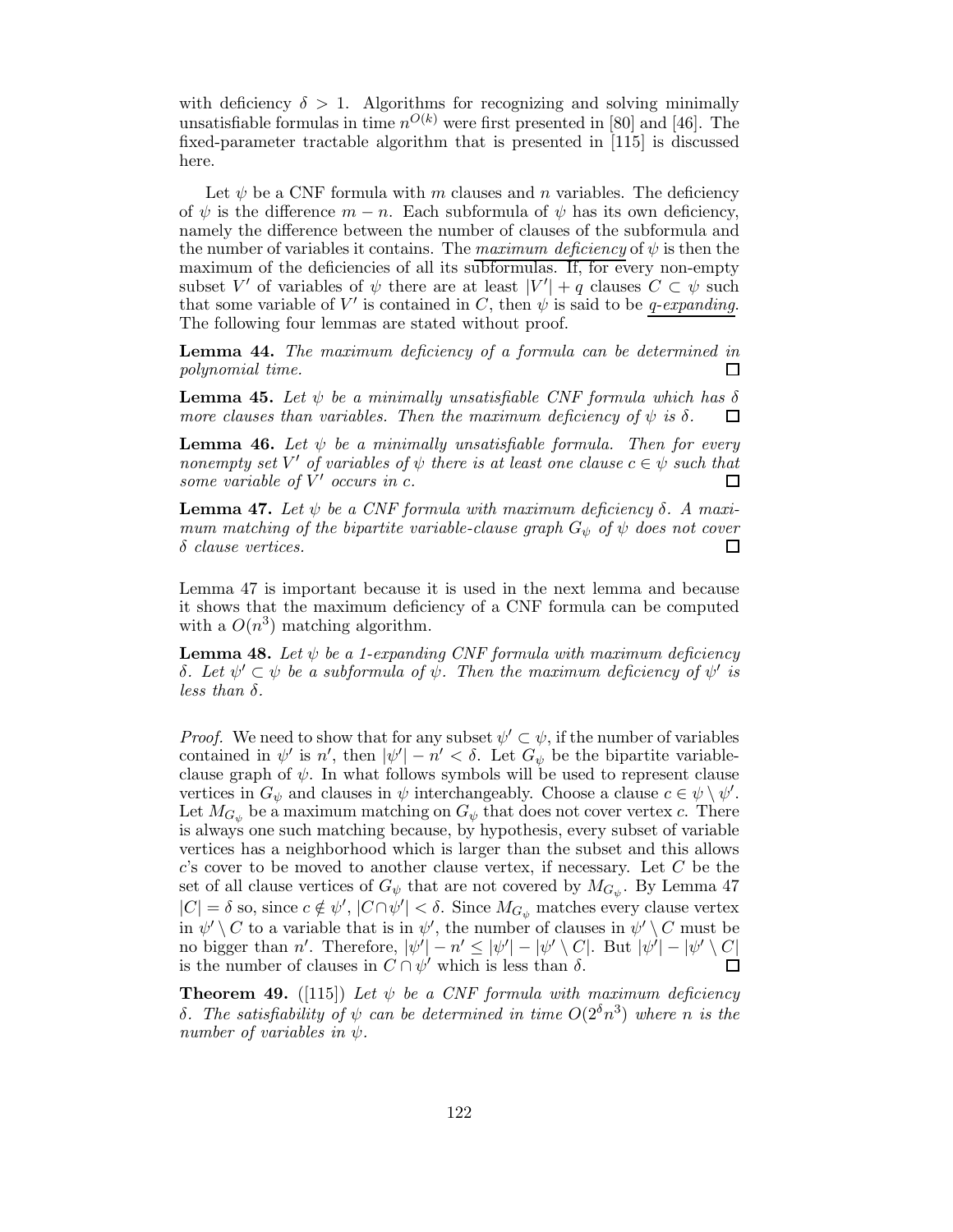*Proof.* Let m be the number of clauses in  $\psi$ . By hypothesis,  $m \leq n + \delta$ . Let  $G = (V_1, V_2, E)$  be the variable-clause matching graph for  $\psi$ . Find a maximum matching  $M_G$  for G. Since  $nm \leq n(n+\delta) = O(n^2)$ , this can be done in  $O(n^3)$  time by the well known Hopcroft-Karp maximum cardinality matching algorithm for bipartite graphs [30]. The next step is to build a refutation tree for  $\psi$  of depth  $\delta$ .  $\Box$ 

**Theorem 50.** ([115]) Let  $\psi$  be a minimally unsatisfiable CNF formula with  $\delta$  more clauses than variables. Then  $\psi$  can be recognized as such in time  $O(2^{\delta}n^4)$  where n is the number of variables in  $\psi$ .

*Proof.* By Theorem 45 the maximum deficiency of  $\psi$  is  $\delta$  which, by Lemma 47, can be checked in  $O(n^3)$  time. Since, by Lemma 48, the removal of a clause from  $\psi$  reduces the maximum deficiency of  $\psi$ , the algorithm inferred by Theorem 49 may be used to check that, for each  $c \in \psi$ ,  $\psi \setminus \{c\}$  is satisfiable. The algorithm may also be used to check that  $\psi$  is unsatisfiable. Since the algorithm is applied  $m+1$  times and  $m = n+\delta$ , the complexity of this check is  $O(2^{\delta}n^4)$ . Therefore, the entire check takes  $O(2^{\delta}n^4)$  time. □

#### 5.11 Bounded Resolvent Length Resolution

This class is considered here because it is a counterpoint to minimally unsatisfiable formulas. A CNF formula  $\psi$  is k-BRLR if Algorithm **BRLR** of Figure 53 either generates all resolvents of  $\psi$  or returns "unsatisfiable."

Algorithm **BRLR** implements a simplified form of  $k$ -closure [122]. It repeatedly applies the resolution rule to a CNF formula with the restriction that all resolvents are of size no greater than some fixed  $k$ . In other words, the algorithm finds what are sometimes called "k-bounded" refutations.

For a given CNF formula with n variables and  $m$  clauses, the worst-case number of resolution steps required by the algorithm is

$$
\sum_{i=1}^{k} 2^{i} \binom{n}{i} = 2^{k} \binom{n}{k} (1 + O(k/n)).
$$

This essentially reflects the product of the cost of finding a resolvent and the maximum number of times a resolvent is generated. The latter is  $2^k \binom{n}{k}$  $\binom{n}{k}$ . The cost of finding a resolvent depends on the data structures used in implementing the algorithm.

For every clause, maintain a linked list of literals it contains, in order by index, and a linked list of possible clauses to resolve with such that the resolvent has no greater than  $k$  literals. Maintain a list  $\mathcal T$  of matrices of dimension  $n \times 2, \tilde{\binom{n}{2}}$  $\binom{n}{2} \times 4, \ldots, \binom{n}{k}$  $\binom{n}{k} \times 2^k$  such that each cell has value 1 if and only if a corresponding original clause of  $\psi$  or resolvent exists at any particular iteration of the algorithm. Also, maintain a list of clauses that may resolve with at least one other clause to generate a new resolvent: the list is threaded through the clauses. Assume a clause can be accessed in constant time and a clause can access its corresponding cell in  $\mathcal T$  in constant time by setting a link just one time as the clause is scanned the first time or created as a resolvent.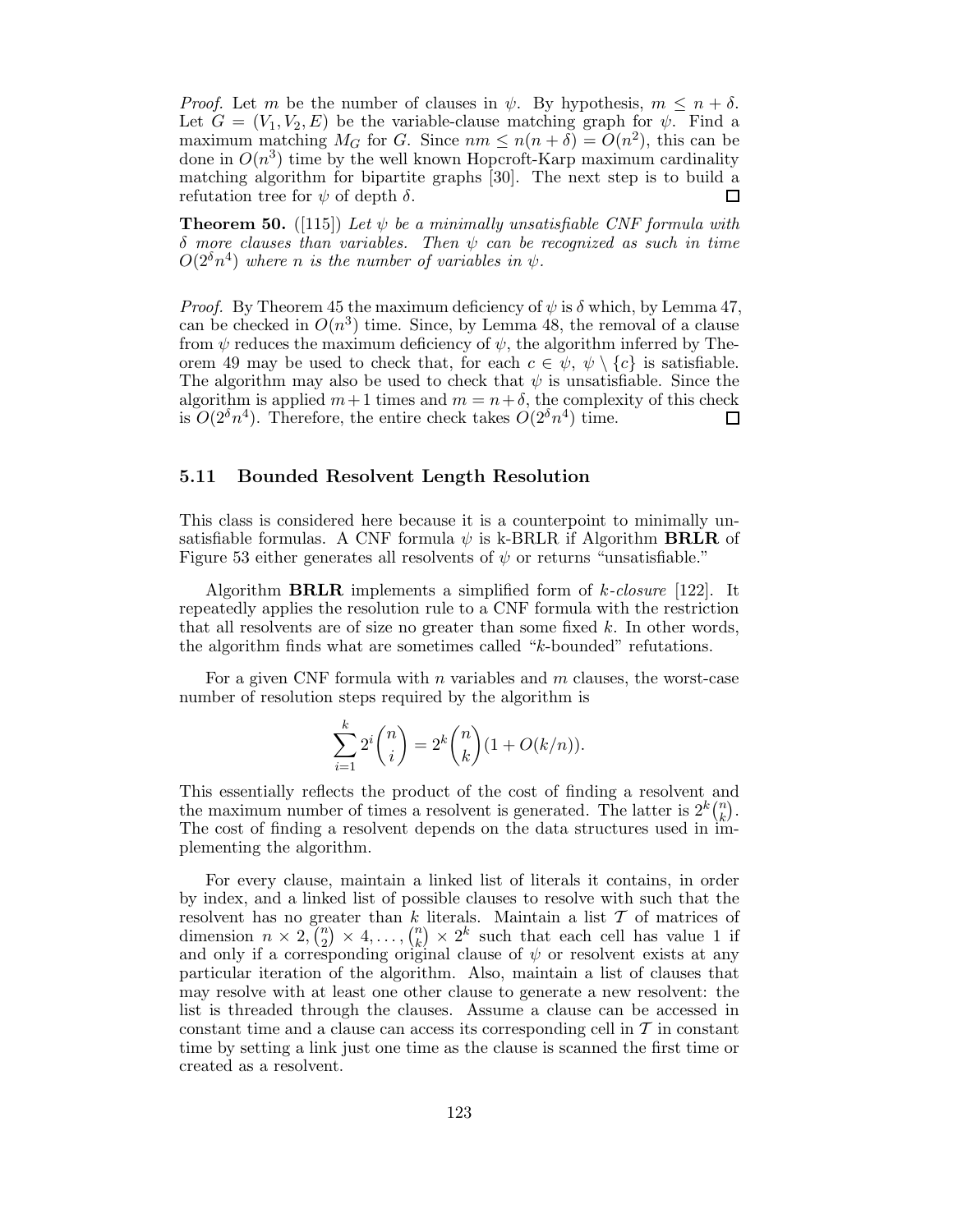#### Algorithm 26.

 $\mathbf{BRLR}(\psi, k)$  $\frac{1}{2}$  if  $\frac{1}{2}$  if  $\frac{1}{2}$  if  $\frac{1}{2}$  if  $\frac{1}{2}$  if  $\frac{1}{2}$  if  $\frac{1}{2}$  if  $\frac{1}{2}$  if  $\frac{1}{2}$  if  $\frac{1}{2}$  if  $\frac{1}{2}$  if  $\frac{1}{2}$  if  $\frac{1}{2}$  if  $\frac{1}{2}$  if  $\frac{1}{2}$  if  $\frac{1}{2}$  if  $\frac{1}{2}$  if  $\frac{1}{2}$  /\* Output: "unsatisfiable," "satisfiable," or "give up" \*/ Repeat the following until some statement outputs a value: If there are clauses  $c_1, c_2 \in \psi$  that resolve to  $\mathcal{R}_{c_2}^{c_1} \notin \psi$ ,  $|\mathcal{R}_{c_2}^{c_1}| \leq k$ Set  $\psi \leftarrow \psi \cup \mathcal{R}_{c_2}^{c_1}$ . Otherwise, if  $\emptyset \notin \psi$  do the following: If all resolvents have been generated then Output "satisfiable". Otherwise, Output "give up". If  $\emptyset \in \psi$ , Output "unsatisfiable."  $\Box$ 

Figure 53: Finding a k-bounded refutation

Initially, set to 1 all the cells of T which correspond to a clause of  $\psi$  and set all other cells to 0. Over  $\binom{m}{2}$  pairs of clauses, use 2L literal comparisons to determine whether the pair resolves. If so, and their resolvent has  $k$  or fewer literals, and the cell in  $\mathcal T$  corresponding to the resolvent has value 0, then set the cell to 1, add a link to the clause lists of the two clauses involved, and add to the potential resolvent list any of the two clauses that is not already threaded through it. This accounts for complexity  $O(Lm^2)$ .

During an iteration, select a clause  $c_1$  from the potential resolvent list. Scan through  $c_1$ 's resolvent list checking whether the cell of  $\mathcal T$  corresponding to the other clause,  $c_2$ , has value 1. If so, delete  $c_2$  from  $c_1$ 's list. If  $c_1$ 's list is scanned without finding a cell of value  $0$ , delete  $c_1$  from the potential resolvent list and try the next clause in the potential resolvent list. When some clause is paired with another having a cell of value 0 in  $\mathcal{T}$ , a new resolvent is generated. In this case, construct a new clause, create a resolvent list for the clause by checking for resolvents with all existing clauses.

## 5.12 Comparison of Classes

We briefly observe that the SLUR, q-Horn, nested and matched classes are incomparable, the class of q-Horn formulas without unit clauses is subsumed by the class of linear autark formulas and SLUR is incomparable with the linear autark formulas. All the other classes we considered are contained in one or more of the three. For example, Horn formulas are in the intersection of the q-Horn and SLUR classes and all 2-SAT formulas are q-Horn.

Any Horn formula with more clauses than distinct variables is not Matched, but is both SLUR and q-Horn.

The following is a matched and q-Horn formula but is not a SLUR formula:

$$
(v_1 \vee \neg v_2 \vee v_4) \wedge (v_1 \vee v_2 \vee v_5) \wedge (\neg v_1 \vee \neg v_3 \vee v_6) \wedge (\neg v_1 \vee v_3 \vee v_7).
$$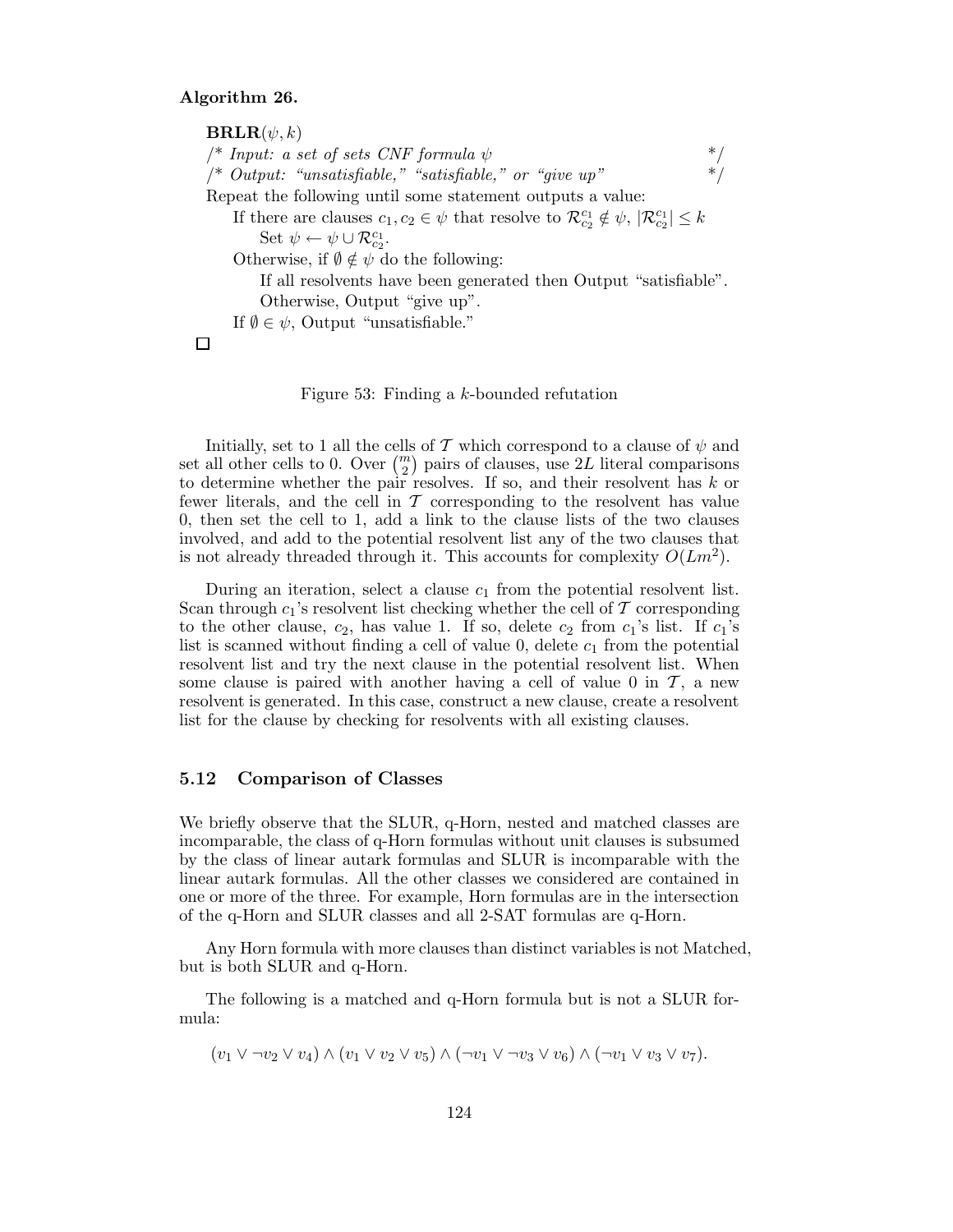In particular, in Algorithm **SLUR**, initially choosing 0 values for  $v_4$ ,  $v_5$ ,  $v_6$ ,  $v_7$ , leaves an unsatisfiable formula with no unit clauses. To verify q-Horn membership, set  $\alpha_1 = \alpha_2 = \alpha_3 = 1/2$  and the remaining  $\alpha$ 's to 0 in 2.

The following formula is matched and SLUR but is not q-Horn:

$$
(\neg v_2 \lor v_3 \lor \neg v_5) \land (\neg v_1 \lor \neg v_3 \lor v_4) \land (v_1 \lor v_2 \lor \neg v_4).
$$

In particular, the satisfiability index of this formula is 4/3. To verify SLUR membership, observe that in Algorithm SLUR no choice sequence leads to an unsatisfiable formula without unit clauses.

The following formula is nested but not q-Horn (minimum  $Z$  is  $5/4$ ):

$$
(\neg v_3 \vee \neg v_4) \wedge (v_3 \vee v_4 \vee \neg v_5) \wedge (\neg v_1 \vee v_2 \vee \neg v_3) \wedge (v_1 \vee v_3 \vee v_5).
$$

The following formula is nested but not SLUR (choose  $v_3$  first, use the branch where  $v_3$  is 0 to enter a situation where satisfaction is impossible):

 $(v_1 \vee v_2) \wedge (v_1 \vee \neg v_2 \vee v_3) \wedge (\neg v_1 \vee v_4) \wedge (\neg v_1 \vee \neg v_4).$ 

The following is a linear autark formula that is not q-Horn  $(\alpha=(0.5, -0.5, 0))$ and the minimum  $Z$  is  $3/2$ :

$$
(v_1 \vee v_2 \vee v_3) \wedge (\neg v_1 \vee \neg v_2 \vee \neg v_3).
$$

The following is SLUR but is not a linear autark formula (by symmetry, any variable choice sequence in SLUR leads to the same result which is a satisfying assignment and only  $\alpha = \langle 0, 0, 0 \rangle$  satisfies the inequality of (14)):

$$
(\neg v_1 \lor v_2 \lor v_3) \land (v_1 \lor \neg v_2 \lor v_3) \land (v_1 \lor v_2 \lor \neg v_3) \land (\neg v_1 \lor \neg v_2 \lor \neg v_3).
$$

The following formula is minimally unsatisfiable with one more clause than variable, but is not 3-BRLR:

```
(v_0 \vee v_1 \vee v_{48}) \wedge (v_0 \vee \neg v_1 \vee v_{56}) \wedge (\neg v_0 \vee v_2 \vee v_{60}) \wedge (\neg v_0 \vee \neg v_2 \vee v_{62}) \wedge(v_3 \vee v_4 \vee \neg v_{48}) \wedge (v_3 \vee \neg v_5 \vee v_{56}) \wedge (\neg v_3 \vee v_5 \vee v_{60}) \wedge (\neg v_3 \vee \neg v_5 \vee v_{62}) \wedge(v_6 \vee v_7 \vee v_{49}) \wedge (v_6 \vee \neg v_7 \vee \neg v_{56}) \wedge (\neg v_6 \vee v_8 \vee v_{60}) \wedge (\neg v_6 \vee \neg v_8 \vee v_{62}) \wedge(v_9 \vee v_{10} \vee \neg v_{49}) \wedge (v_9 \vee \neg v_{10} \vee \neg v_{56}) \wedge (\neg v_9 \vee v_{11} \vee v_{60}) \wedge (\neg v_9 \vee \neg v_{11} \vee v_{62}) \wedge(v_{12} \vee v_{13} \vee v_{50}) \wedge (v_{12} \vee \neg v_{13} \vee v_{57}) \wedge (\neg v_{12} \vee v_{14} \vee \neg v_{60}) \wedge (\neg v_{12} \vee \neg v_{14} \vee v_{62}) \wedge(v_{15} \vee v_{16} \vee \neg v_{50}) \wedge (v_{15} \vee \neg v_{16} \vee v_{57}) \wedge (\neg v_{15} \vee v_{17} \vee \neg v_{60}) \wedge (\neg v_{15} \vee \neg v_{17} \vee v_{62}) \wedge(v_{18} \vee v_{19} \vee v_{51}) \wedge (v_{18} \vee \neg v_{19} \vee \neg v_{57}) \wedge (\neg v_{18} \vee v_{20} \vee \neg v_{60}) \wedge (\neg v_{18} \vee \neg v_{20} \vee v_{62}) \wedge(v_{21} \vee v_{22} \vee \neg v_{51}) \wedge (v_{21} \vee \neg v_{22} \vee \neg v_{57}) \wedge (\neg v_{21} \vee v_{23} \vee \neg v_{60}) \wedge (\neg v_{21} \vee \neg v_{23} \vee v_{62}) \wedge(v_{24} \vee v_{25} \vee v_{52}) \wedge (v_{24} \vee \neg v_{25} \vee v_{58}) \wedge (\neg v_{24} \vee v_{26} \vee v_{61}) \wedge (\neg v_{24} \vee \neg v_{26} \vee \neg v_{62}) \wedge(v_{27} \vee v_{28} \vee \neg v_{52}) \wedge (v_{27} \vee \neg v_{28} \vee v_{58}) \wedge (\neg v_{27} \vee v_{29} \vee v_{61}) \wedge (\neg v_{27} \vee \neg v_{29} \vee \neg v_{62}) \wedge(v_{30} \vee v_{31} \vee v_{53}) \wedge (v_{30} \vee \neg v_{31} \vee \neg v_{58}) \wedge (\neg v_{30} \vee v_{32} \vee v_{61}) \wedge (\neg v_{30} \vee \neg v_{32} \vee \neg v_{62}) \wedge(v_{33} \vee v_{34} \vee \neg v_{53}) \wedge (v_{33} \vee \neg v_{34} \vee \neg v_{58}) \wedge (\neg v_{33} \vee v_{35} \vee v_{61}) \wedge (\neg v_{33} \vee \neg v_{35} \vee \neg v_{62}) \wedge(v_{36} \vee v_{37} \vee v_{54}) \wedge (v_{36} \vee \neg v_{37} \vee v_{59}) \wedge (\neg v_{36} \vee v_{38} \vee \neg v_{61}) \wedge (\neg v_{36} \vee \neg v_{38} \vee \neg v_{62}) \wedge(v_{39} \vee v_{40} \vee \neg v_{54}) \wedge (v_{39} \vee \neg v_{40} \vee v_{59}) \wedge (\neg v_{39} \vee v_{41} \vee \neg v_{61}) \wedge (\neg v_{39} \vee \neg v_{41} \vee \neg v_{62}) \wedge(v_{42} \vee v_{43} \vee v_{55}) \wedge (v_{42} \vee \neg v_{43} \vee \neg v_{59}) \wedge (\neg v_{42} \vee v_{44} \vee \neg v_{61}) \wedge (\neg v_{42} \vee \neg v_{44} \vee \neg v_{62}) \wedge(v_{45} \vee v_{46} \vee \neg v_{55}) \wedge (v_{45} \vee \neg v_{46} \vee \neg v_{59}) \wedge (\neg v_{45} \vee v_{47} \vee \neg v_{61}) \wedge (\neg v_{45} \vee \neg v_{47} \vee \neg v_{62})
```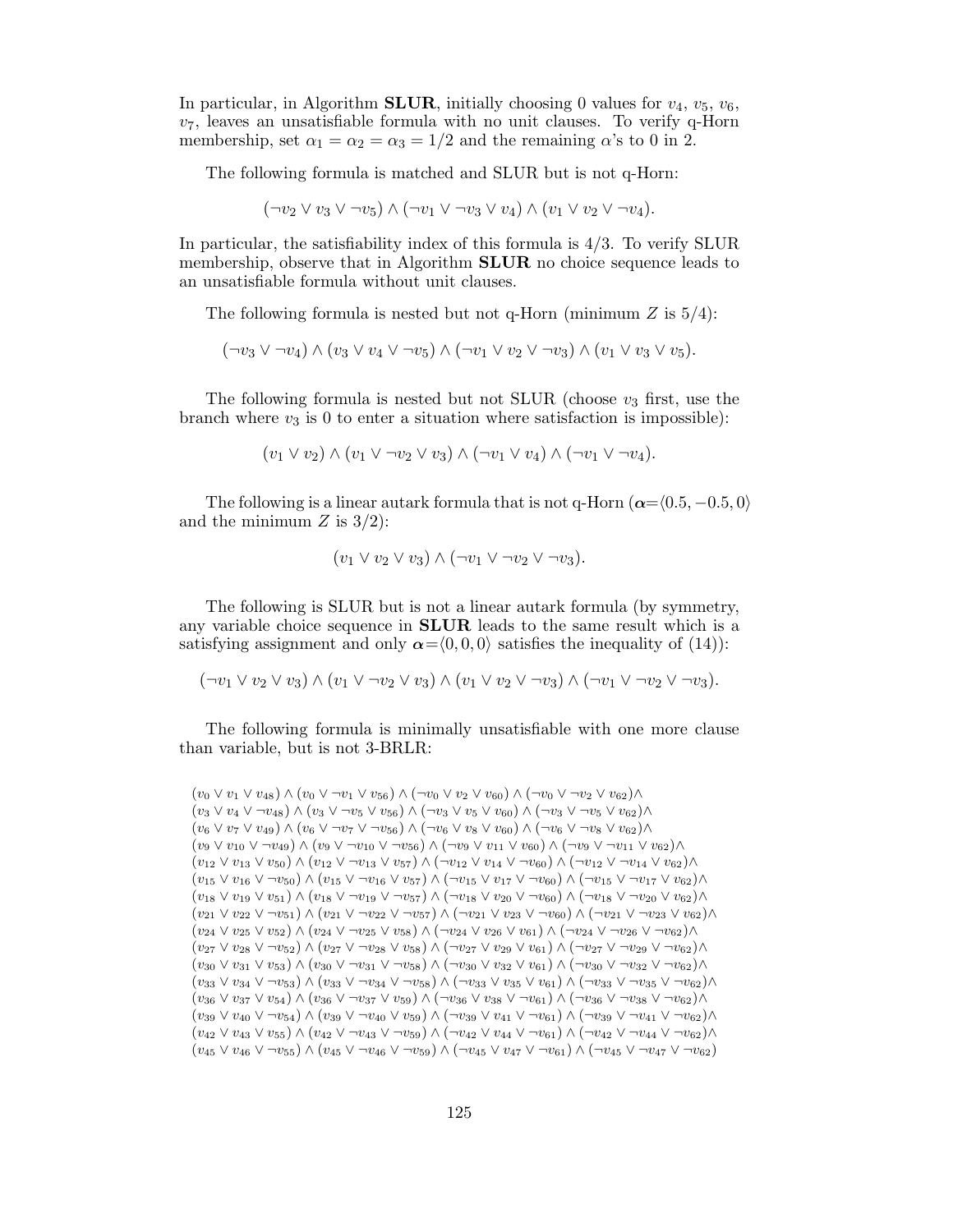This formula was obtained from a complete binary refutation tree, variables  $v_0$  to  $v_{47}$  labeling edges of the bottom two levels and  $v_{48}$  to  $v_{62}$  labeling edges of the top four levels. Along the path from the root to a leaf, the clause labeling that leaf contains all variables of the bottom two levels and one variable of the top four levels. Thus, resolving all clauses in a subtree rooted at variable  $v_{3i}$ ,  $0 \le i \le 15$ , leaves a resolvent of four literals, all taking labels from edges in the top four levels.

To any k-BRLR formula  $\psi$  that is unsatisfiable, add another clause arbitrarily using the variables of  $\psi$ . The result is a formula that is not minimally satisfiable.

The above ideas can be extended to show that each of the classes contains a formula that is not a member of any of the others. These examples may be extended to infinite families with the same properties.

The subject of comparison of classes will be revisited in Section 5.13 using probabilistic measures to determine relative sizes of the classes.

# 5.13 Probabilistic comparison of incomparable classes.

Formulas that are members of certain polynomial time solvable classes that have been considered in this section appear to be much less frequent than formulas that can usually be solved efficiently by some variant of DPLL. This statement is supported by a probabilistic analysis of these classes where a random formula is an instance of  $k$ -SAT with m clauses chosen uniformly and without replacement from all possible width  $k$  clauses taken from  $n$ variables. A few examples may help to illuminate. In what follows  $\psi$  is used to denote a random k-SAT formula.

Consider the class of Horn formulas (Section 5.2) first. The probability that a randomly generated clause is Horn is  $(k+1)/2^k$  so the probability that  $\psi$  is Horn is  $((k+1)/2^k)^m$ . This tends to 0 as m tends to  $\infty$  for any fixed k. For a hidden Horn formula (Section 5.3), regardless of switch set, there are only  $k+1$  out of  $2^k$  ways (k ways to place a positive literal and 1 way to place only negative literals) that a random clause can become Horn. Therefore, the expected number of successful switch sets is  $2^n((k+1)/2^k)^m$ . This tends to 0 for increasing m and n if  $m/n > 1/(k - \log_2(k + 1))$ . Therefore, by Markov's inequality,  $\psi$  is not hidden Horn, with probability tending to 1, if  $m/n > 1/(k - \log_2(k+1))$ . Even when  $k = 3$ , this is  $m/n > 1$ . This bound can be improved considerably by finding complex structures that imply a formula cannot be hidden Horn. Such a structure is presented next.

The following result for q-Horn formulas (Section 5.5) is taken from [47]. For  $p = |\ln(n)| \geq 4$ , call a set of p clauses a c-cycle if all but two literals can be removed from each of  $p-2$  clauses, all but three literals can be removed from two clauses, the variables can be renamed, and the clauses can be reordered in the following sequence

$$
(v_1 \lor \neg v_2) \land (v_2 \lor \neg v_3) \land \dots \land (v_i \lor \neg v_{i+1} \lor v_{p+1}) \land (18)
$$
  
... 
$$
\land (v_j \lor \neg v_{j+1} \lor \neg v_{p+1}) \land \dots \land (v_p \lor \neg v_1)
$$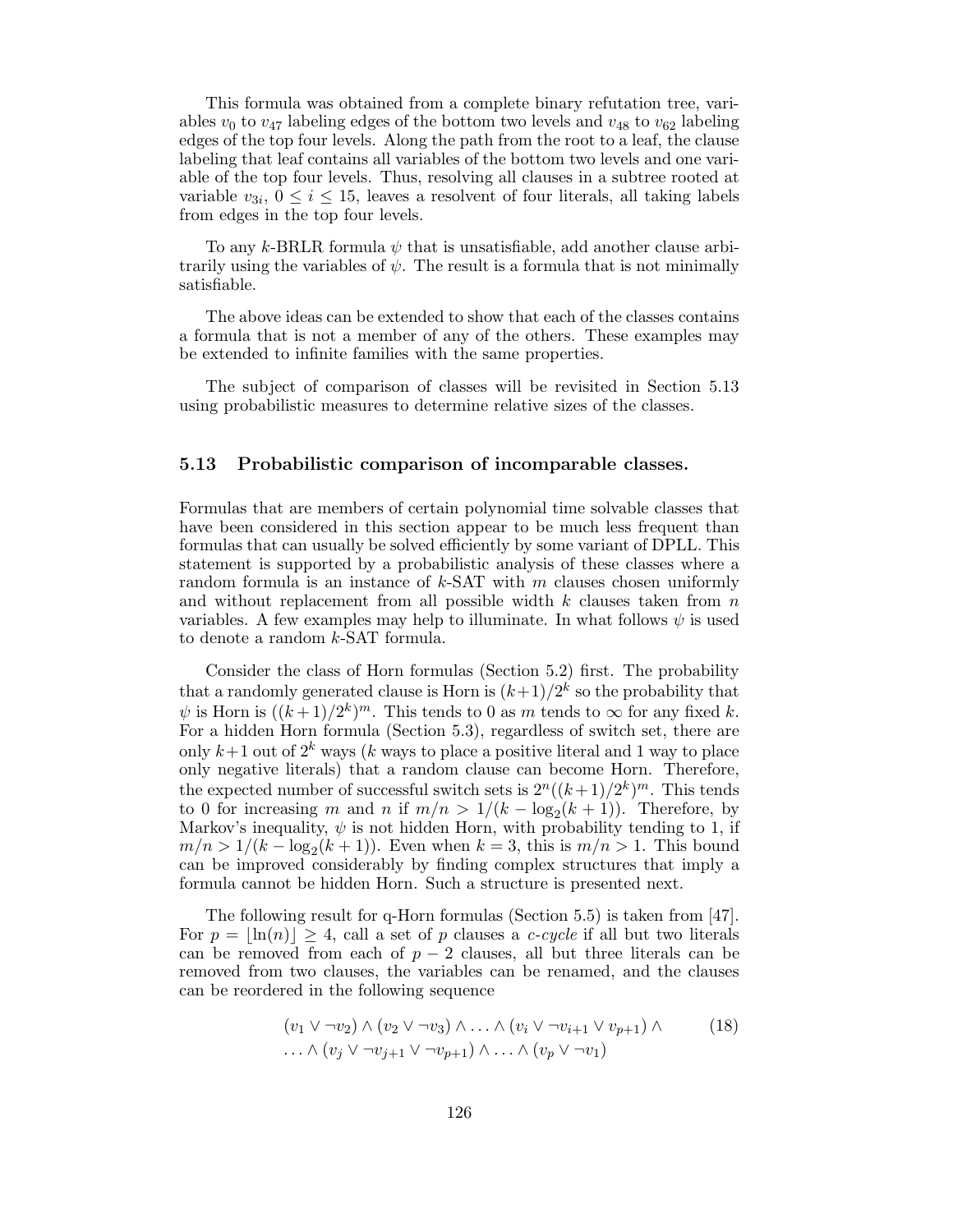where  $v_i \neq v_j$  if  $i \neq j$ . Use the term "cycle" to signify the existence of cyclic paths through clauses which share a variable: that is, by jumping from one clause to another clause only if the two clauses share a variable, one may eventually return to the starting clause. Given a c-cycle  $\mathcal{C} \subset \psi$ , if no two literals removed from  $\mathcal C$  are the same or complementary, then  $\mathcal C$  is called a q-blocked c-cycle.

If  $\psi$  has a q-blocked c-cycle then it is not q-Horn. Let a q-blocked c-cycle in  $\psi$  be represented as above. Develop satisfiability index inequalities (2) for  $\psi$ . After rearranging terms in each, a subset of these inequalities is as follows

$$
\alpha_1 \le Z - 1 + \alpha_2 - \dots \tag{19}
$$
  
\n...  
\n
$$
\alpha_i \le Z - 1 + \alpha_{i+1} - \alpha_{p+1} - \dots
$$
  
\n...  
\n
$$
\alpha_j \le Z - 1 + \alpha_{j+1} - (1 - \alpha_{p+1}) - \dots
$$
  
\n...

 $\alpha_p \leq Z - 1 + \alpha_1 - \dots$  (20)

From inequalities (19) to (20) it can be deduced that

$$
\alpha_1 \leq pZ - p + \alpha_1 - (1 - \alpha_{p+1} + \alpha_{p+1}) - \dots
$$

or

$$
0 \leq pZ - p - 1 + \dots
$$

where all the terms in  $\dots$  are non-positive. Thus, all solutions to (19) through (20) require  $Z > (p+1)/p = 1 + 1/p = 1 + 1/\lfloor \ln^2 n \rfloor > 1 + 1/n^{\beta}$  for any fixed  $\beta$  < 1. This violates the requirement (Theorem 24) that  $Z \leq 1$  in order for  $\psi$  to be q-Horn.

The expected number of q-blocked c-cycles can be found and the second moment method applied to give the following result.

**Theorem 51.** A random  $k$ -SAT formula is not  $q$ -Horn, with probability tending to 1, if  $m/n > 4/(k^2 - k)$ .  $\Box$ 

For  $k = 3$  this is  $m/n > 2/3$ .

A similar analysis yields the same results for hidden Horn, SLUR, CCbalanced, or extended Horn classes. The critical substructure which causes  $\psi$  not to be SLUR is called a criss-cross loop. An example is shown is Figure 54 as a propositional connection graph. Just one criss-cross loop in  $\psi$ prevents it from being SLUR. Comparing Figure 54 and expression (18) it is evident that both the SLUR and q-Horn classes are "vulnerable" to certain types of "cyclic" structures. Most other polynomial time solvable classes are similarly vulnerable to cyclic structures of various kinds. But random k-SAT formulas are constructed without consideration of such cyclic structures: at some point as  $m/n$  is increased cycles begin to appear in  $\psi$  in abundance and when this happens cycles that prevent membership in one of the above named polynomial time solvable classes also show up. Cycles appear in abundance when  $m/n > 1/O(k^2)$ . It follows that a random k-SAT formula is not a member of one of the above named polynomial time solvable classes,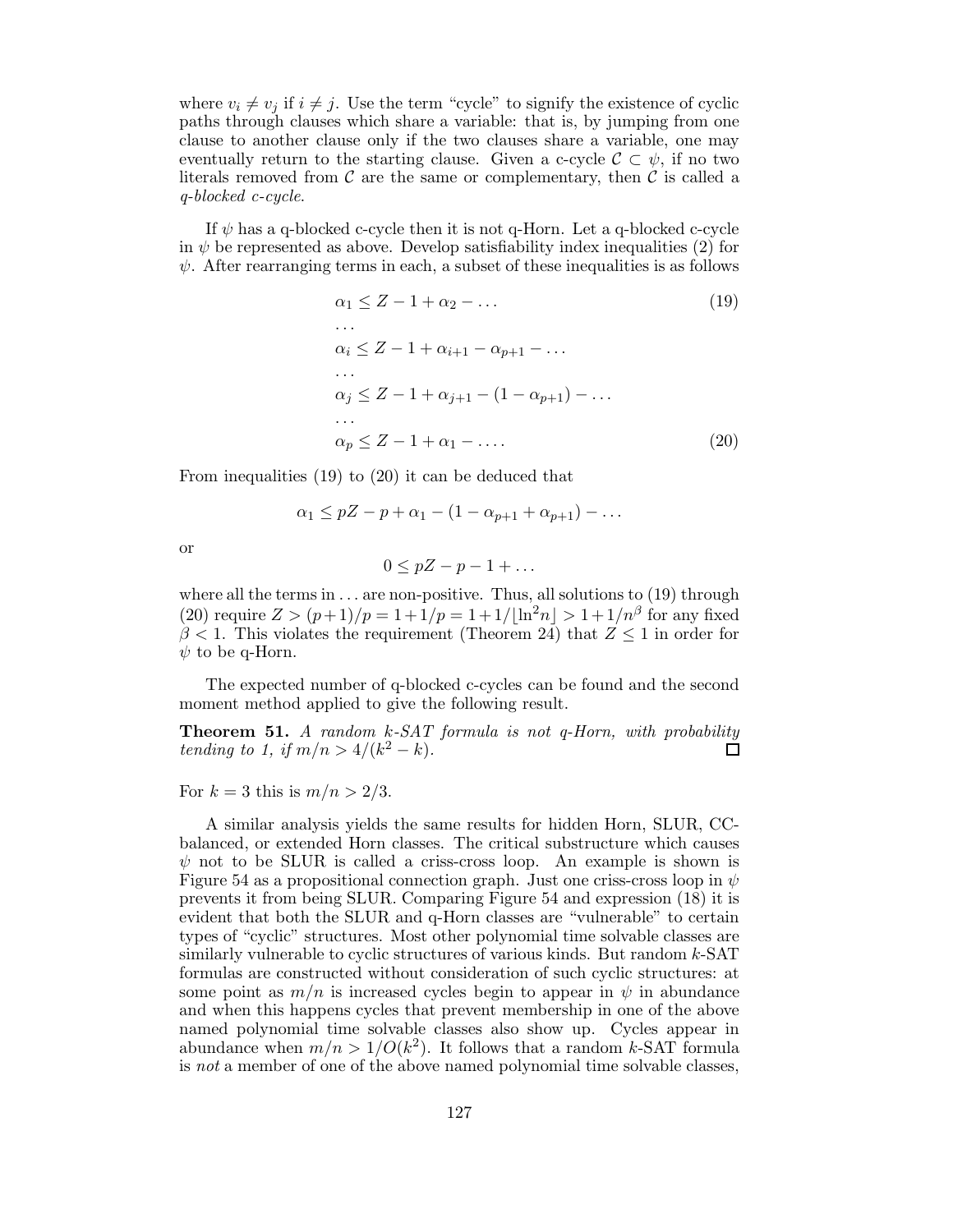

Figure 54: A "criss-cross loop" of  $t = 3p + 2$  clauses represented as a propositional connection graph. Only "cycle literals" are shown in the nodes; "padding literals," required for  $k \geq 3$  and different from cycle literals, are present but are not shown.

with probability tending to 1, when  $m/n > 1/O(k^2)$ . By contrast, simple polynomial time procedures will solve a random  $k$ -SAT formula with high probability when  $m/n < 2<sup>k</sup>/O(k)$ . The disappointing conclusion that many polynomial time solvable classes are relatively rare among random k-SAT formulas because they are vulnerable to cyclic structures is given added perspective by considering the class of matched formulas.

A k-CNF formula is a matched formula (see Page 105) if there is a total matching in its variable-clause matching bipartite graph: a property that is not affected by cyclic structures as above. A probabilistic analysis tells us that a random k-SAT generator produces "many more" matched formulas than SLUR or q-Horn formulas. Let  $Q \subset \psi$  be any subset of clauses of  $\psi$ . Denote by  $V(Q)$  the neighborhood of Q: that is, the set of variables that occur in  $Q$ . Then  $V(Q)$  is the set variables corresponding to a subset of vertices in  $V_2$  of  $G_{\psi}$  that are adjacent to the vertices in  $V_2$  that correspond to clauses in Q. Denote the deficiency of Q by  $\delta(Q)$ . From the definition of deficiency (Page 122)  $\delta(Q) = |Q| - |\mathbf{V}(Q)|$ . A subset  $Q \subset \psi$  is said to be deficient if  $\delta(Q) > 0$ . The following theorem is well known.

## Theorem 52. (Hall's Theorem [55])

Given a bipartite graph with vertex sets  $V_1$  and  $V_2$ , a matching that includes every vertex of  $V_1$  exists if and only if no subset of  $V_1$  is deficient. □

Theorem 53. Random k-SAT formulas are matched formulas with probability tending to 1 if  $m/n < r(k)$  where  $r(k)$  is given by the following table  $\frac{1}{4}$ .

| k. | r(k)    |
|----|---------|
| 3  | .64     |
| 4  | .84     |
| 5  | .92     |
| 6  | $.96\,$ |
| 7  | .98     |
| 8  | .990    |
| 9  | .995    |
| 10 | .997    |

 $\Box$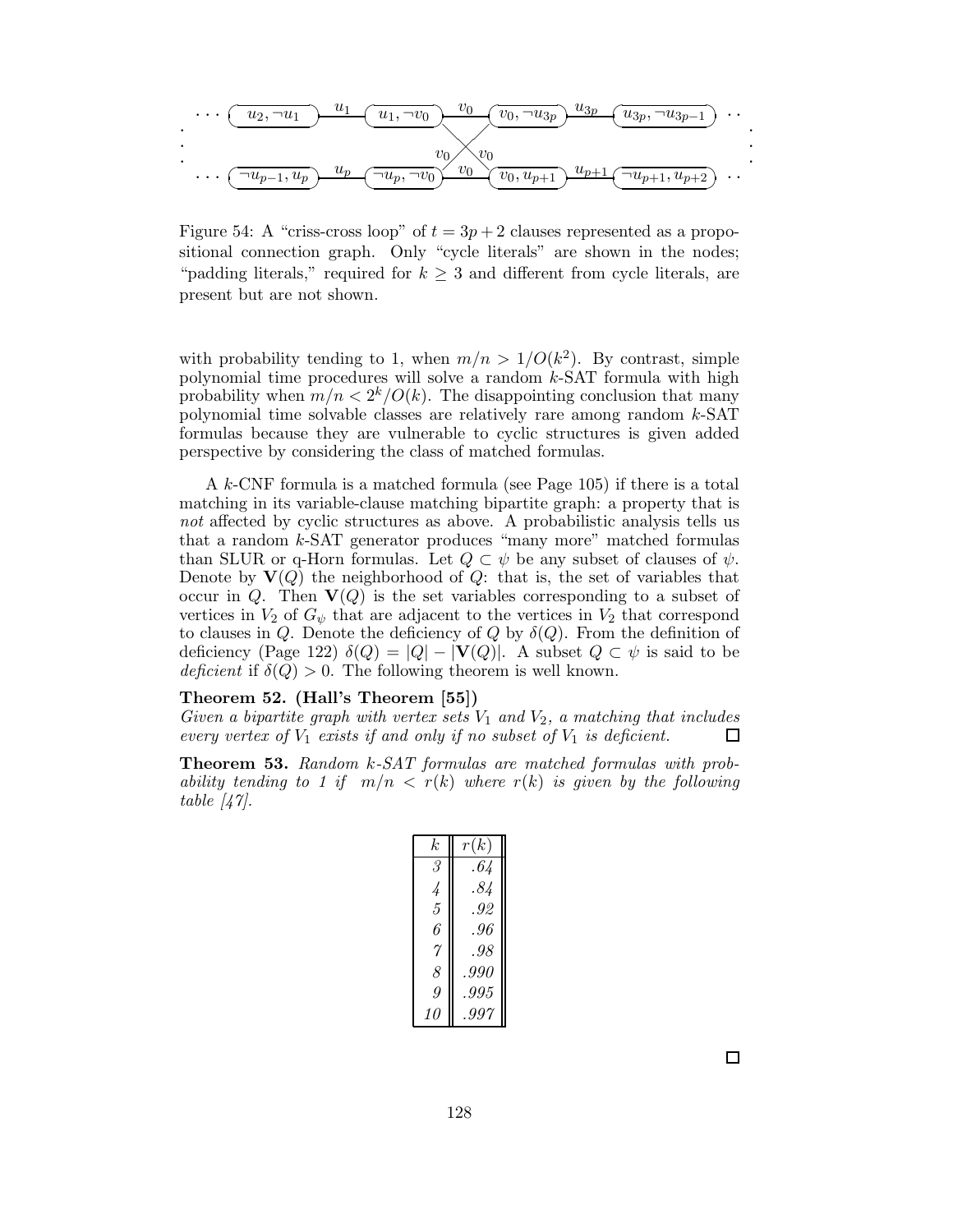Theorem 53 may be proved by finding a lower bound on the probability that a corresponding random variable-clause matching graph has a total matching. By Theorem 52 it is sufficient to prove an upper bound on the probability that there exists a deficient subset of clause vertices, then show that the bound tends to 0 for  $m/n < r(k)$  as given in the theorem. This bound is obtained by the first moment method, that is, by finding the expected number of deficient subsets.

The results in this subsection up to this point are interesting for at least two reasons. First, Theorem 53 says that random k-SAT formulas are matched formulas with high probability if  $m/n < r(k)$  which is approximately 1. But, by Theorem 51 and similar results, a random  $k$ -SAT formula is almost never a member of one of the well-studied classes mentioned earlier unless  $m/n < O(k^2)$ . As already pointed out, this is somewhat disappointing and surprising because all the other classes were proposed for rather profound reasons, usually reflecting cases when corresponding instances of integer programming present polytopes with some special properties. Despite all the theory that helped establish these classes, the matched class, mostly ignored in the literature because it is so trivial in nature, turns out to be, in some probabilistic sense, much bigger than all the others.

Second, the results provide insight into the nature of larger polynomial time solvable classes of formulas. Classes vulnerable to cyclic structures appear to be handicapped relative to classes that are not. In fact, the matched class has been generalized considerably to larger polynomial time solvable classes such as Linear Autarkies [79, 90] which are described in Section 5.9 and biclique satisfiable formulas of Section 5.7.

But, there is disappointing news concerning Linear Autarkies. Consider the test for satisfiability that is implied by Theorem 35: find the satisfiability index z of the given formula and compare against the width, say  $k$ , of the formula's shortest clause; if  $z < k/2$  then the formula is satisfiable. This test is based on the fact that Algorithm LinAut, Page 114, will output  $\psi' = \emptyset$ on any formula for which  $z < k/2$ .

**Theorem 54.** The above test for satisfiability does not succeed on a random k-SAT formula  $\psi$  with probability tending to 1 as  $m, n \to \infty$  and  $m/n >$ 1.  $\Box$ 

# 6 Other Topics

Several significant topics are not treated in this chapter. There are experimental algorithms that control the space of solutions with linear or quadratic cuts. The Handbook on Satisfiability [13] is a good source of information about these. Several probabilistic algorithms other than those presented here have been proposed, for example Simulated Annealing and Genetic Algorithm variants. These were omitted in favor of more influential varieties. Message passing algorithms such as Survey Propagation have been omitted as they seem to have a special niche. More general constraint programming algorithms have been omitted as the focus here is strictly on SAT. The use of SAT in non-monotonic settings was mentioned in the applications sec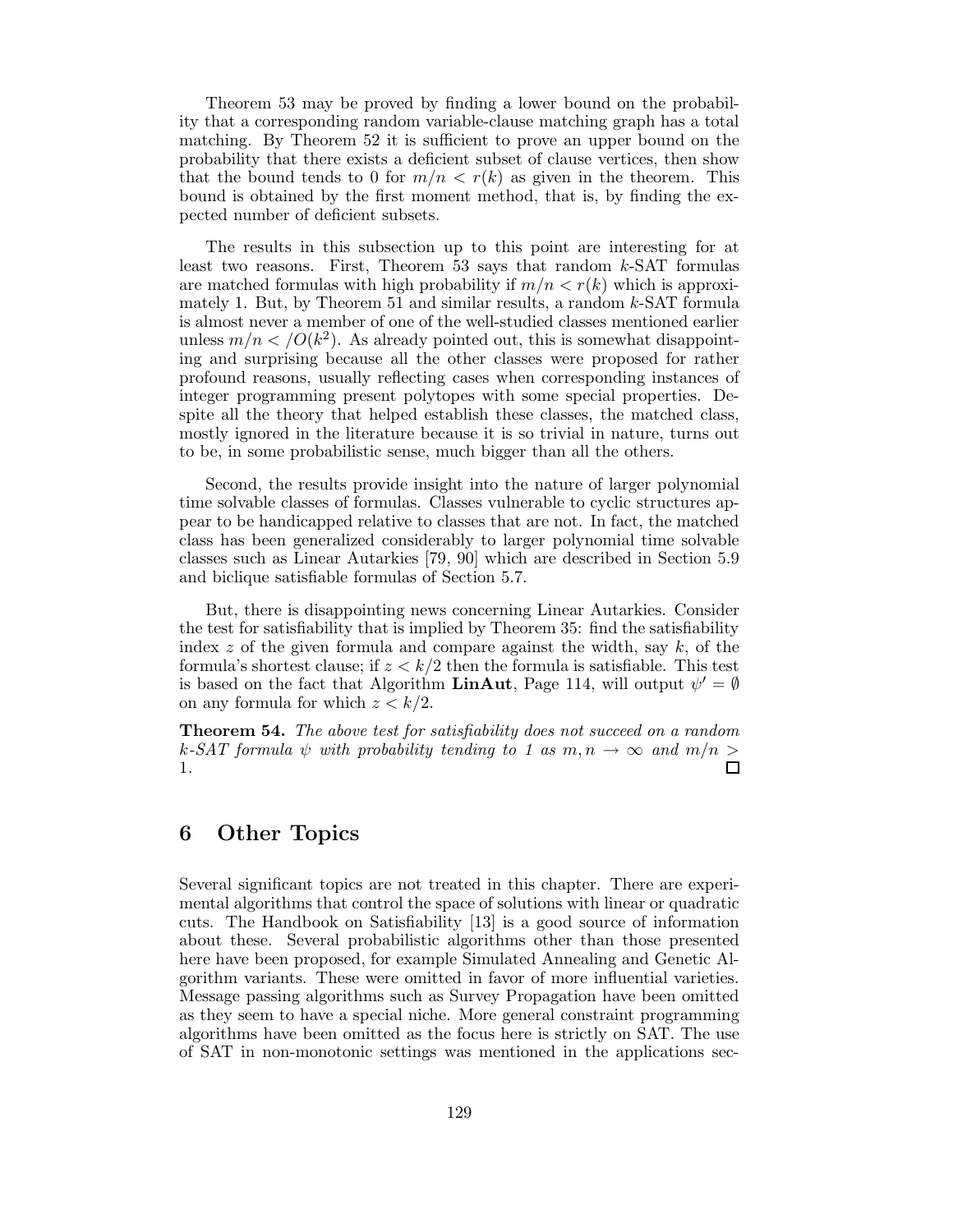tion but the topic is too broad to cover adequately in this chapter so Stable Models, Well Founded Semantics, and Answer Set Programming algorithms, among others, have been omitted.

# 7 Acknowledgment

We thank John S. Schlipf for help in writing some of the text, particularly the sections on the diagnosis of circuit faults, and Binary Decision Diagrams. We especially appreciate John's attention to detail which was quite valuable to us.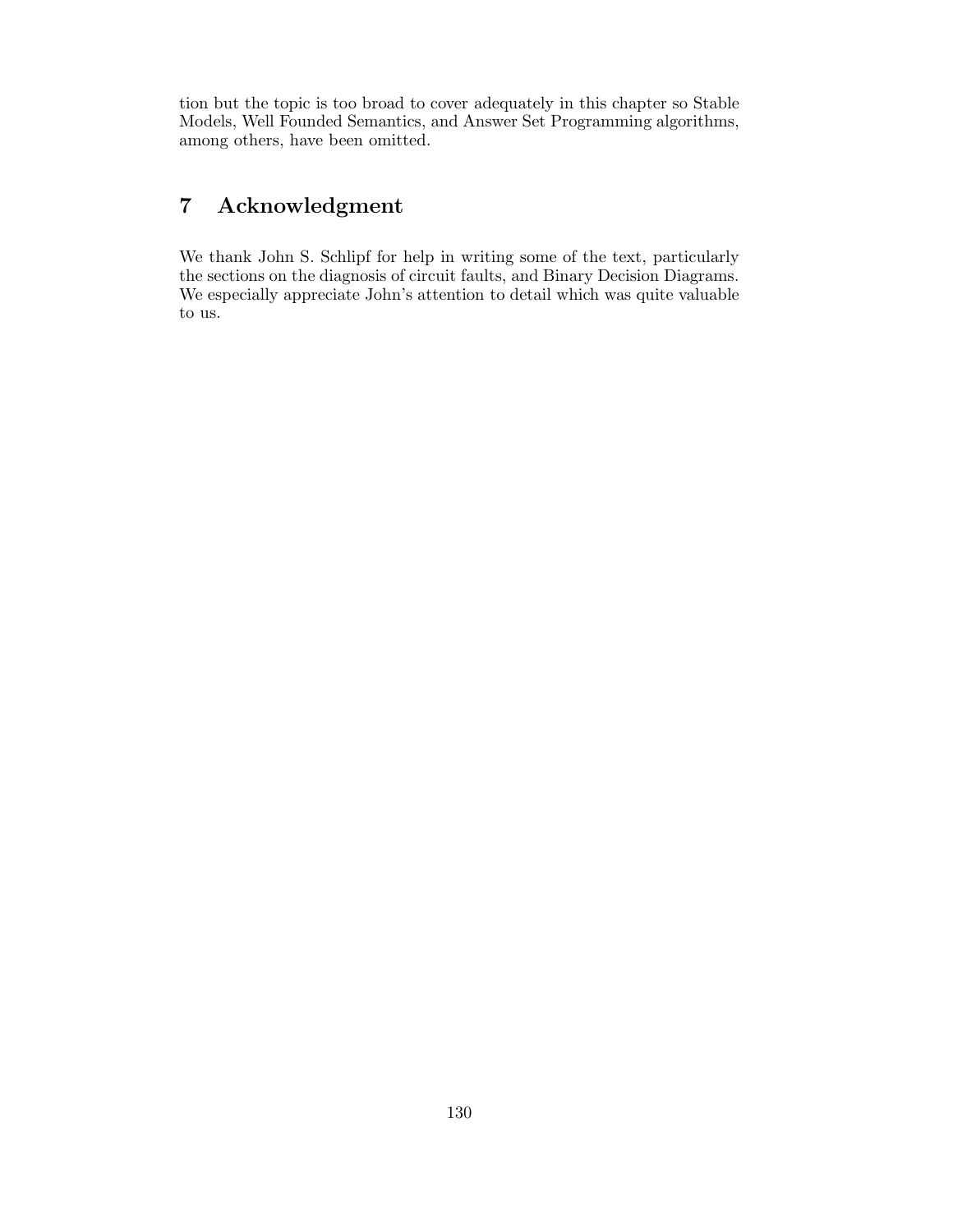# References

- [1] A. Agrawal, P. Klein, and R. Ravi. When trees collide: an approximation algorithm for the generalized Steiner problem on networks. SIAM Journal on Computing, 24:440–456, 1995.
- [2] R. Aharoni, and N. Linial. Minimal Non-Two-Colorable Hypergraphs and Minimal Unsatisfiable Formulas. Journal of Combinatorial Theory, Series A, 43:196–204, 1986.
- [3] S.B. Akers. Binary decision diagrams. IEEE Transactions on Computers, C-27:509–516, 1978.
- [4] M. Alekhnovich, J. Johannsen, T. Pitassi, A. Urquhart. An exponential separation between regular and general resolution. Theory of Computing, 3:81-102, 2007. http://theoryofcomputing.org
- [5] R. Amara, and A.J. Lipinski. Business Planning for an Uncertain Future: Scenarios & Strategies. Pergammon Press, 1983.
- [6] H. Andersen. An Introduction to Binary Decision Diagrams. Technical report, Department of Information Technology, Technical University of Denmark, 1998.
- [7] B. Aspvall. Recognizing disguised NR(1) instances of the satisfiability problem. Journal of Algorithms, 1:97–103, 1980.
- [8] G. Audemard, and L. Simon. Predicting learnt clauses quality in modern SAT solvers. In Proceedings of the 21st International Joint Conference on Artificial Intelligence, 399–404, Pasadena, CA, 2009.
- [9] C. Barrett, A. Stump, and C. Tinelli. The SMT-LIB Standard: Version 1.2. Linked from http://combination.cs.uiowa.edu/smtlib/.
- [10] P. Beame, H. Kautz, and A. Sabharwal. Understanding the Power of Clause Learning. In Proceedings of the 20th International Joint Conference on Artificial Intelligence, 1194–1201, Hyderabad, India, 2007.
- [11] P. Beame, H. Kautz, and A. Sabharwal. Towards Understanding and Harnessing the Potential of Clause Learning. Journal of Artificial Intelligence Research, 22:319–351, 2004.
- [12] A. Biere, A. Cimatti, E. Clarke, Y. Zhu. Symbolic Model Checking without BDDs. Lecture Notes in Computer Science, 1579:193-207, 1999.
- [13] A. Biere, M. Heule, H. van Maaren, and T. Walsh (eds.) Handbook of Satisfiability, IOS Press, 2009.
- [14] A. Blake. Canonical Expressions in Boolean Algebra. Ph.D. Dissertation, Department of Mathematics, University of Chicago, 1937.
- [15] E. Boros, Y. Crama, and P.L. Hammer. Polynomial-time inference of all valid implications for Horn and related formulae. Annals of Mathematics and Artificial Intelligence, 1:21–32, 1990.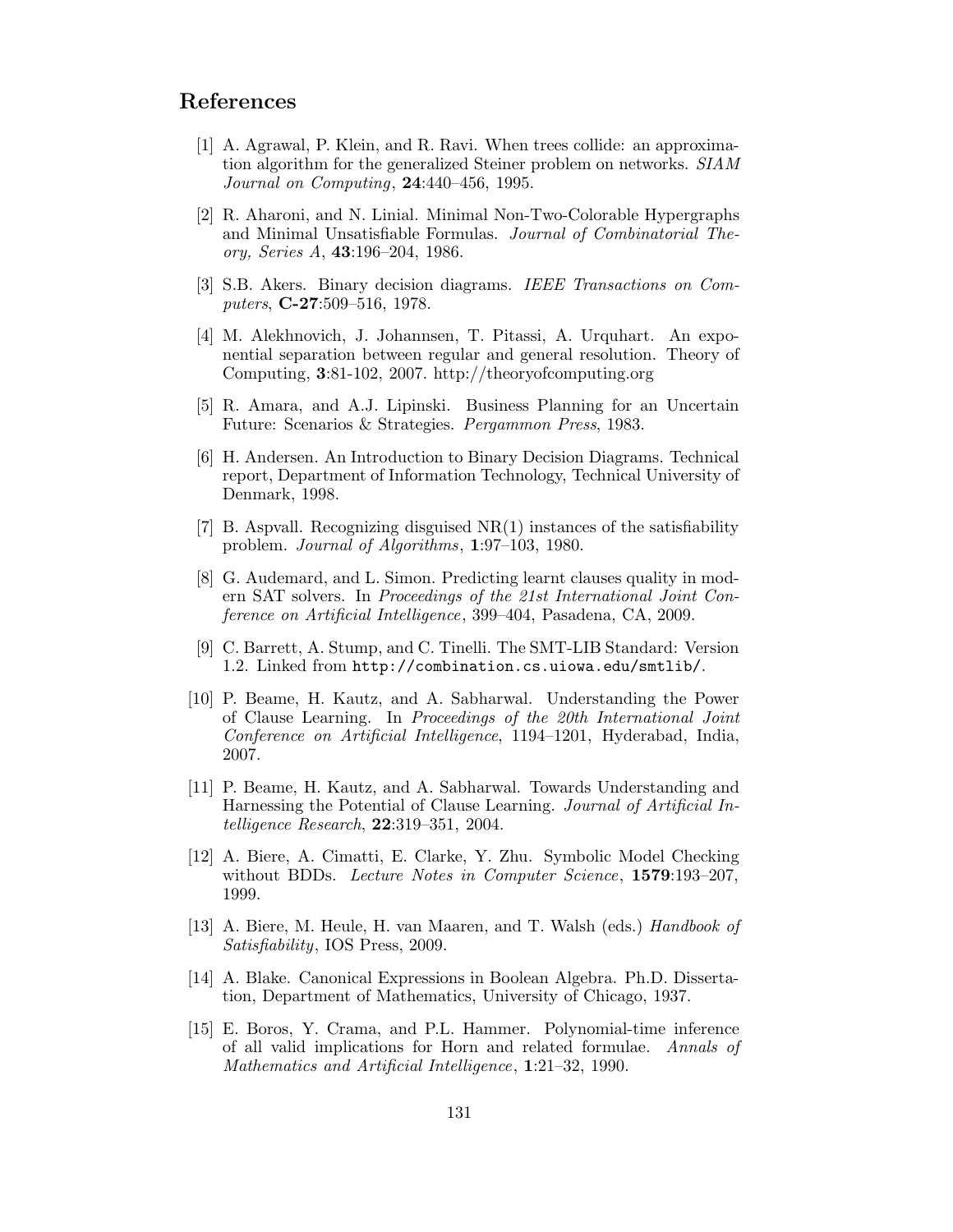- [16] E. Boros, P.L. Hammer, and X. Sun. Recognition of q-Horn formulae in linear time. Discrete Applied Mathematics, 55:1–13, 1994.
- [17] E. Boros, Y. Crama, P.L. Hammer, and M. Saks. A complexity index for satisfiability problems. SIAM Journal on Computing, 23:45–49, 1994.
- [18] E. Boros, P.L. Hammer, T. Ibaraki, A. Kogan, E. Mayoraz, and I. Muchnik. An implementation of Logical Analysis of Data. RUTCOR Research Report RRR 04-97, RUTCOR, Rutgers University, 1996.
- [19] E. Boros, P.L. Hammer, T. Ibaraki, and A. Kogan. Logical analysis of numerical data. Mathematical Programming, 79:163–190, 1997.
- [20] D. Brand. Verification of large synthesized designs. In Proceeding of the International Conference on Computer Aided Design, 534–537, IEEE Computer Society Press, Los Alamitos, 1993.
- [21] R.E. Bryant. Graph-based algorithms for Boolean function manipulation. IEEE Trans. on Computers, C-35:677–691, 1986.
- [22] R.E. Bryant. Symbolic Boolean manipulation with ordered binarydecision diagrams. ACM Computing Surveys, 24:293–318, 1992.
- [23] B. Buchberger. An Algorithm for Finding a Basis for the Residue of a Class Ring of a Zero-Dimensional Polynomial Ideal. Ph.D. Thesis, Universität Innsbruck, Institut für Mathematik, 1965.
- [24] R. Chandrasekaran. Integer programming problems for which a simple rounding type of algorithm works. In Progress in Combinatorial Optimization, W. Pulleyblank (ed.), Academic Press Canada, Toronto, Ontario, Canada, 101–106, 1984.
- [25] V. Chandru, and J.N. Hooker. Extended Horn sets in propositional logic. Journal of the Association for Computing Machinery, 38:205– 221, 1991.
- [26] E. Clarke, A. Biere, R. Raimi, Y. Zhu. Bounded Model Checking Using Satisfiability Solving. Formal Methods in System Design, 19(1):7–34, 2001.
- [27] M. Clegg, J. Edmonds, and R. Impagliazzo. Using the Groebner basis algorithm to find proofs of unsatisfiability. 28th ACM Symposium on the Theory of Computing, 174–183, ACM, Philadelphia, Pennsylvania, United States, 1996.
- [28] M. Conforti, G. Cornuéjols, A. Kapoor, K. Vušković, and M.R. Rao. Balanced Matrices. In Mathematical Programming: State of the Art, J.R. Birge, and K.G. Murty (eds.), Braun-Brumfield, United States. Produced in association with the 15th International Symposium on Mathematical Programming, University of Michigan, 1994.
- [29] S.A. Cook, and R.A. Reckhow. Corrections for "On the Lengths of Proofs in the Propositional Calculus." SIGACT News (ACM Special Interest Group on Automata and Computability Theory), 6, 1974.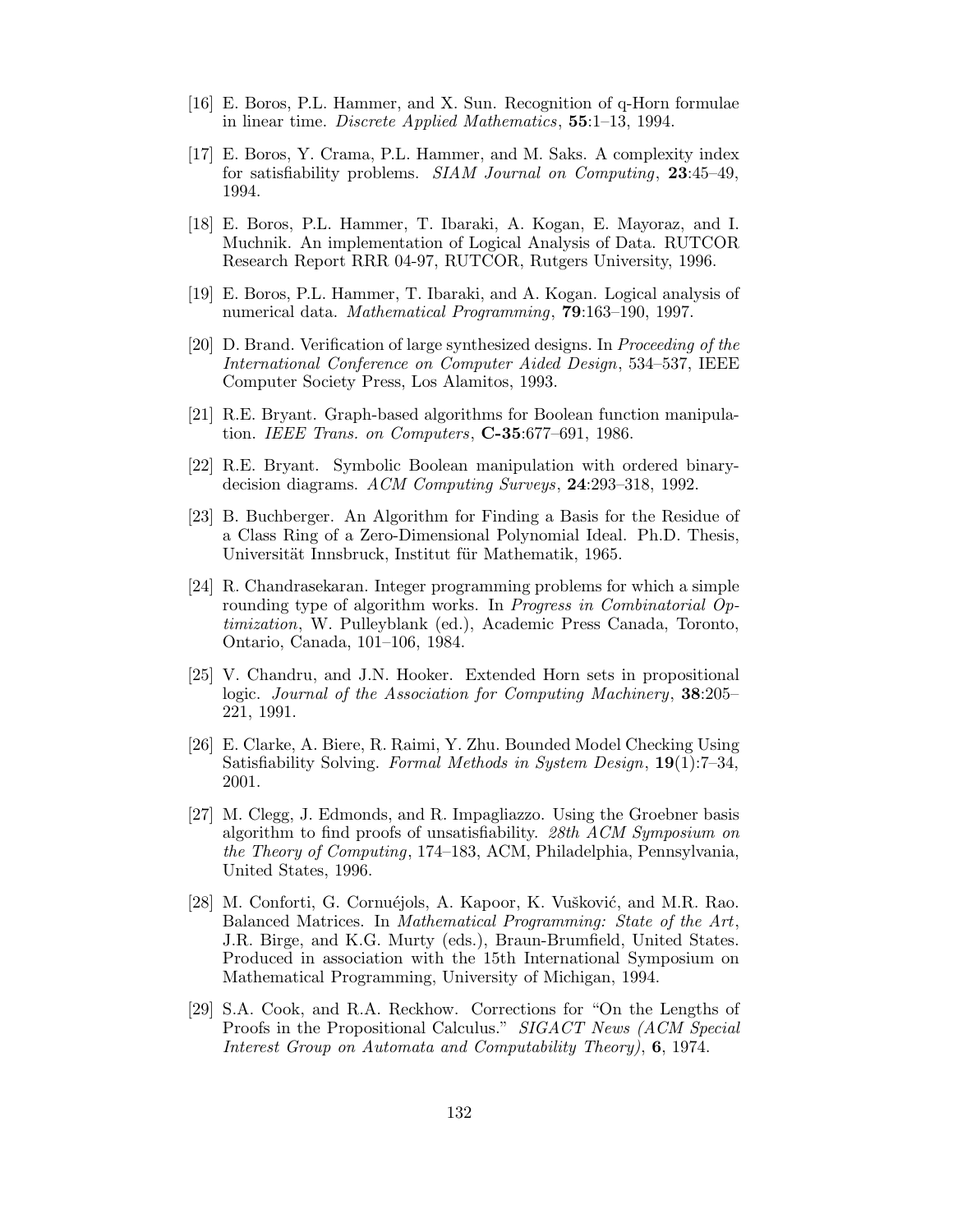- [30] T.H. Cormen, C.E. Leiserson, R.L. Rivest, and C. Stein. Introduction to Algorithms, 2nd edition. MIT Press and McGraw-Hill, 2001.
- [31] O. Coudert, C. Berthet, and J.C. Madre. Verification of synchronous sequential machines based on symbolic execution. Lecture Notes in Computer Science, 407:365–373, Springer, 1990.
- [32] O. Coudert, and J.C. Madre. A unified framework for the formal verification of sequential circuits. In Proceedings of the 1990 International Conference on Computer-Aided Design (ICCAD '90), 126–129, IEEE Computer Society Press, Los Alamitos, CA, 1990.
- [33] O. Coudert. On solving covering problems. In Proceedings of the  $33^{rd}$  Design Automation Conference, 197–202, IEEE Computer Society Press, Los Alimitos, 1996.
- [34] Y. Crama, P.L. Hammer, and T. Ibaraki. Cause-effect relationships and partially defined Boolean functions. Annals of Operations Research 16:299–326, 1998.
- [35] W. Craig. Linear reasoning: A new form of the Herbrand-Gentzen theorem. Journal of Symbolic Logic,  $22(3):250-268$ , 1957.
- [36] J.M. Crawford, and A.B. Baker. Experimental Results on the Application of Satisfiability Algorithms to Scheduling Problems. In Proceedings of the National Conference on Artificial Intelligence, 1092–1097, AAAI Press/The MIT Press, Menlo Park, CA, 1994.
- [37] A. Darwiche, and K. Pipatsrisawat. Complete Algorithms In Handbook of Satisfiability, A. Biere, M. Heule, H. van Maaren, and T. Walsh (eds.), IOS Press, 99–130, 2009.
- [38] M. Davis, and H. Putnam. Computational methods in the propositional calculus. Unpublished report, Rensselaer Polytechnic Institute, 1958.
- [39] M. Davis, and H. Putnam. A computing procedure for quantification theory. J. of the  $ACM$ ,  $7:201-215$ , 1960.
- [40] M. Davis, G. Logemann, and D. Loveland. A machine program for theorem proving. *Communications of the ACM*, **5**:394–397, 1962.
- [41] W.F. Dowling, and J.H. Gallier. Linear-time algorithms for testing the satisfiability of propositional Horn formulae. Journal of Logic Programming, 1:267–284, 1984.
- [42] C. Ducot, and G.J. Lubben. A typology for Scenarios. Future, 12:51– 57, 1980.
- [43] B. Dutertre, and L. de Moura. A Fast Linear-Arithmetic Solver for DPLL $(T)^*$ . In *Lecture Notes in Computer Science*, 4144:81-94, Springer, Berlin/Heidelberg, 2006.
- [44] S. Even, A. Itai, and A. Shamir. On the complexity of timetable and multi-commodity flow problems. SIAM J. on Computing, 5:691-703, 1976.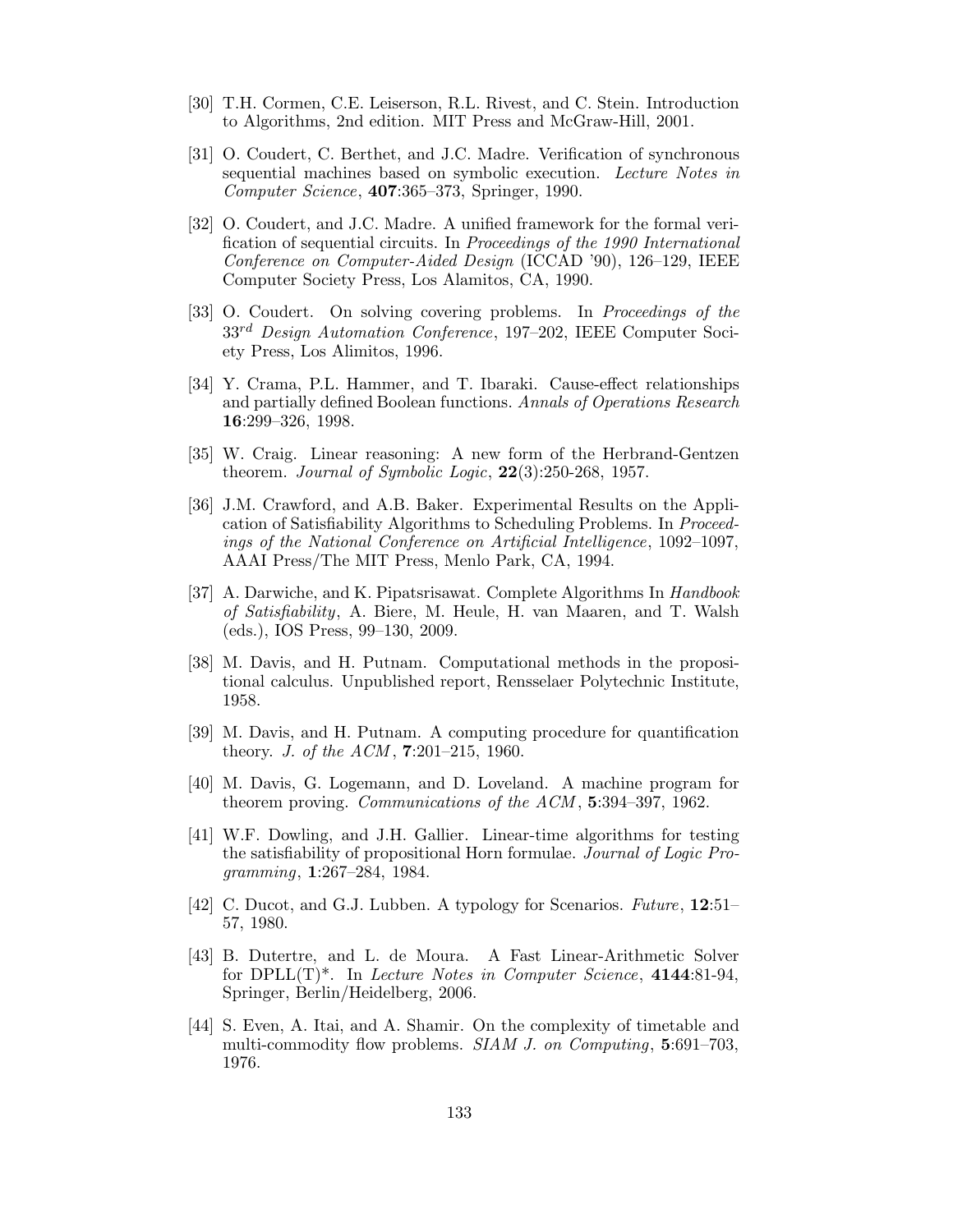- [45] R. Feldmann, and N. Sensen. Efficient algorithms for the consistency analysis in szenario projects. Technical Report, Universität Paderborn, Germany, 1997.
- [46] H. Fleischner, O. Kullmann, and S. Szeider. Polynomial-time recognition of minimal unsatisfiable formulas with fixed clause-variable difference. Theoretical Computer Science, 289(1):503-516, 2002.
- [47] J. Franco, and A. Van Gelder. A Perspective on Certain Polynomial Time Solvable Classes of Satisfiability. Discrete Applied Mathematics, 125(2-3):177–214, 2003.
- [48] J.W. Freeman. Improvements to Propositional Satisfiability Search Algorithms. Ph.D. Thesis, University of Pennsylvania, Computer and Information Science, 1995.
- [49] Z. Fu, and S. Malik. Solving the minimum-cost Satisfiability problem using SAT based branch-and-bound search. In Proceedings of the International Conference on Computer Aided Design, 852–859, Association for Computing Machinery, New York, 2006.
- [50] J. Gausemeier, A. Fink, and O. Schlake. Szenario-Management. Carl Hanser Verlag, München-Wien, 1995.
- [51] M. Godet. Scenarios and Strategic Management. Butterworths Publishing (Pty) Ltd., South Africa, 1987.
- [52] E. Goldberg, and Y. Novikov. How good can a resolution based SATsolver be? Lecture Notes in Computer Science, 2919:35–52, Springer, 2003.
- [53] E. Grégoire, B. Mazure, and L. Saïs. Logically-complete local search for propositional non-monotonic knowledge bases.
- [54] S. Haim, and T. Walsh. Restart Strategy Selection Using Machine Learning Techniques. In Proceedings of the 12th International Conference on Theory and Applications of Satisfiability Testing, 312–325, Swansea, UK, 2009.
- [55] P. Hall. On representatives of subsets. Journal of London Mathematical Society, 10:26–30, 1935.
- [56] P.L. Hammer. Partially defined Boolean functions and cause-effect relationships. In Proceedings of the International Conference on Multi-Attribute Decision Making Via OR-Based Expert Systems, University of Passau, Passau, Germany, 1986.
- [57] P. Hansen, B. Jaumard, and G. Plateau. An extension of nested satisfiability. Les Cahiers du GERAD, G-93-27, 1993.
- [58] H.H. Hoos. On the run-time behaviour of stochastic local search algorithms for SAT. In Proceedings of the 16th National Conference on Artificial Intelligence, 661–666, AAAI Press/The MIT Press, Menlo Park, CA, 1999.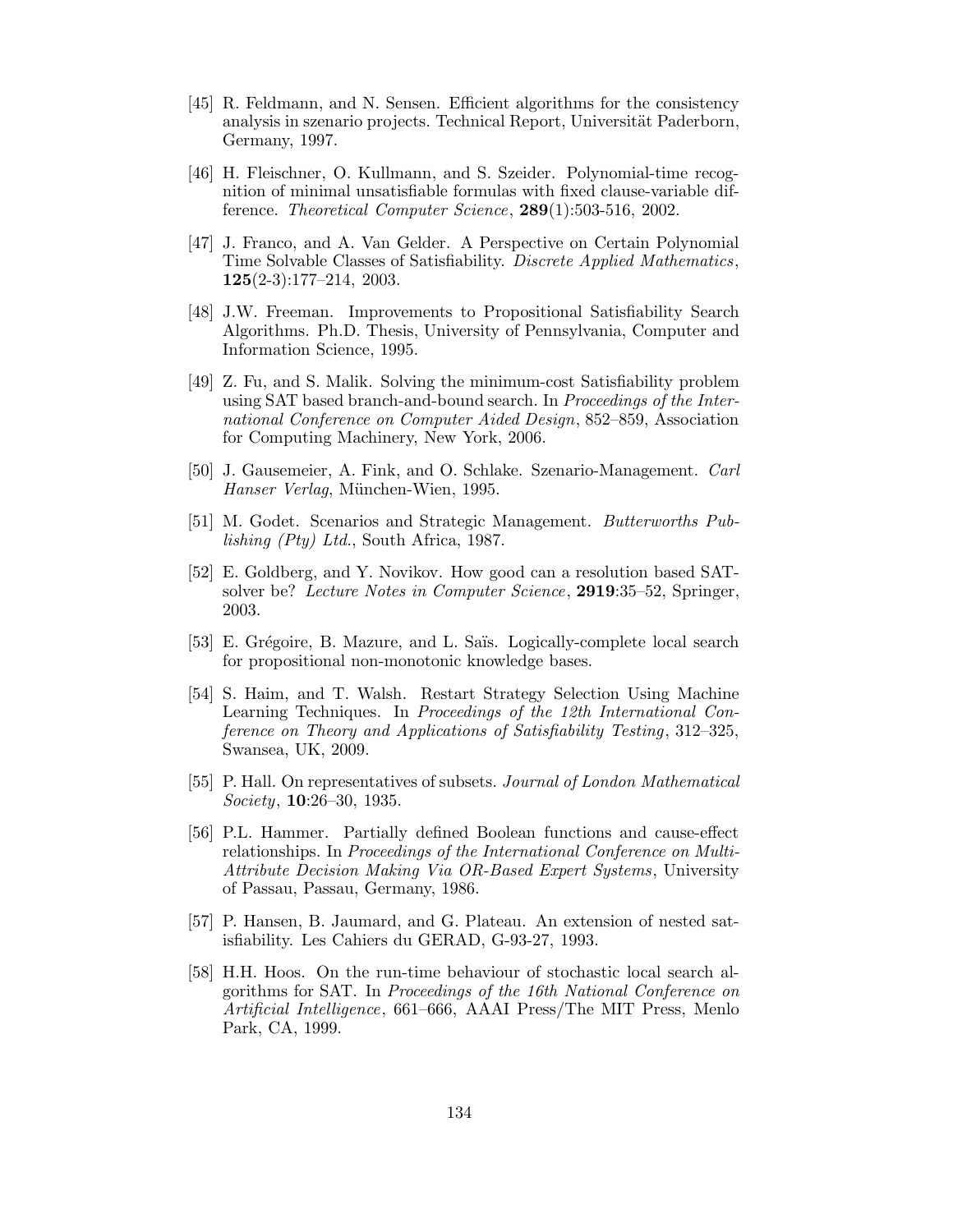- [59] H.H. Hoos. An adaptive noise mechanism for WalkSAT. In Proceedings of the National Conference on Artificial Intelligence, 655–660, AAAI Press/The MIT Press, Menlo Park, CA, 2002.
- [60] H.H. Hoos, and D.A.D. Tompkins. Adaptive Novelty+. Technical Report, Computer Science Department, University of British Columbia, 2007. Available from: http://www.satcompetition.org/2007/adaptnovelty.pdf
- [61] J. Huang. The Effect of Restarts on the Efficiency of Clause Learning. In Proceedings of the Eighteenth International Joint Conference on Artificial Intelligence, 2318–2323, Acapulco, Mexico, 2003.
- [62] W. Hunt, and S. Swords. Centaur Technology Media Unit Verification. In Proceedings of the International Conference on Computer Aided Design, 353–367, Association for Computing Machinery, Grenoble, France, 2009.
- [63] A. Itai, and J. Makowsky. On the complexity of Herbrand's theorem. Working paper 243, Department of Computer Science, Israel Institute of Technology, 1982.
- [64] R.E. Jeroslow and J. Wang. Solving propositional satisfiability problems. Annals of Mathematics and AI, 1:167–187, 1990.
- [65] D.S. Johnson. Approximation algorithms for combinatorial problems. Journal of Computer and Systems Sciences, 9:256–278, 1974.
- [66] E.L. Johnson, G.L. Nemhauser, and M.W.P. Savelsbergh. Progress in linear programming-based algorithms for Integer Programming: an exposition. INFORMS Journal on Computing, 12(1):2–23, 2000.
- [67] R.M. Karp. Reducibility among combinatorial problems. In Complexity of Computer Computations, R.E. Miller, and J.W. Thatcher (eds.), Plenum Press, New York, 85–103, 1972.
- [68] H. Kautz, B. Selman, and Y. Jiang. Stochastic search for solving weighted MAX-SAT encodings of constraint satisfaction problems. Preprint, AT&T Laboratories, 600 Mountain Ave., Murray Hill, NJ, 1998.
- [69] H. Kautz, E. Horvitz, Y. Ruan, C. Gomes, and B. Selman Dynamic Restart Policies. In Proceedings of the National Conference on Artificial Intelligence, 674–681, AAAI Press/The MIT Press, Menlo Park, CA, 2002.
- [70] H. Kautz, and B. Selman. MAXWalkSat. Available from: http://www.cs.rochester.edu/ kautz/walksat/
- [71] H. Kautz, A. Sabharwal, and B. Selman. Incomplete Algorithms. In Handbook of Satisfiability, A. Biere, M. Heule, H. van Maaren, and T. Walsh (eds.), IOS Press, 185–204, 2009.
- [72] F. Klaedtke. Decision Procedures for Logical Theories, Lecture 12: Combining Decision Procedures: Nelson-Oppen. Department of Computer Science, ETH Zurich, 2006.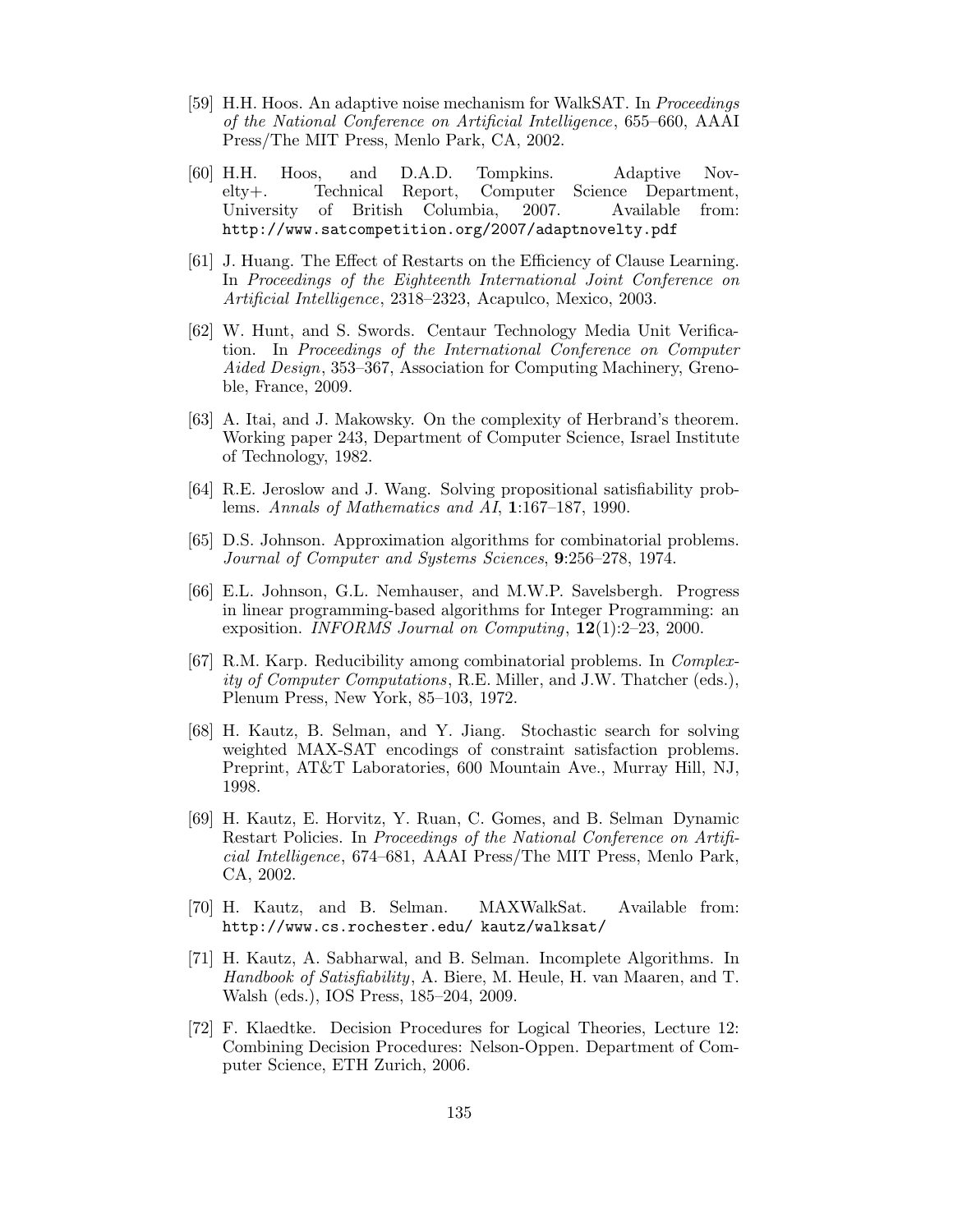- [73] D. Knuth. Nested satisfiability. Acta Informatica, 28:1-6, 1990.
- [74] F. Krohm, and A. Kuehlmann. Equivalence checking using cuts and heaps. In Proceedings of the  $34<sup>th</sup>$  Design Automation Conference, 263– 268, IEEE Computer Society Press, Los Alimitos, 1997.
- [75] F. Krohm, A. Kuehlmann, and A. Mets. The use of random simulation in formal verification. In Proceedings of the IEEE International Conference on Computer Design, 371–376, IEEE Computer Society Press, Los Alimitos, 1997.
- [76] A. Kuehlmann, V. Paruthi, F. Krohm, and M.K. Ganai. Robust Boolean reasoning for equivalence checking and functional property verification. IEEE Transactions on Computer Aided Design,  $21(12):1377-1394, 2002.$
- [77] A. Kuehlmann. Dynamic transition relation simplification for bounded property checking. In Proceeding of the IEEE International Conference on Computer Aided Design, 50–57, IEEE Computer Society Press, Los Alamitos, 2004.
- [78] O. Kullmann. A first summary on minimal unsatisfiable clause-sets. Technical report, June, 1998.
- [79] O. Kullmann. Investigations on autark assignments. Discrete Applied Mathematics, 107:99-137, 2000.
- [80] O. Kullmann. An application of Matroid theory to the SAT problem. In Proceedings of the  $15^{th}$  Annual IEEE Conference on Computational Complexity, 116–124, 2000.
- [81] H. Kleine Büning. On the minimal unsatisfiability problem for some subclasses of CNF. In Abstracts of 16th Int'l Symposium on Mathematical Programming, Lausanne, 1997.
- [82] M. Kouril, and J. Franco. Resolution Tunnels for Improved SAT Solver Performance. In Proceedings of the 8th International Conference on Theory and Applications of Satisfiability Testing, 136–141, St. Andrews, UK, 2005.
- [83] M. Kouril, and J. Paul. The van der Waerden Number W(2, 6) Is 1132. Experimental Mathematics, 17(1):53–61, 2008.
- [84] R.A. Kowalski. A proof procedure using connection graphs. Journal of the  $ACM$ , 22:572–595, 1974.
- [85] C.Y. Lee. Representation of switching circuits by binary decision programs. Bell Systems Technical Journal, 38:985–999, 1959.
- [86] H.R. Lewis. Renaming a set of clauses as a Horn set. Journal of the Association for Computing Machinery, 25:134–135, 1978.
- [87] D. Lichtenstein. Planar formulae and their uses. SIAM Journal on Computing, 11:329–343, 1982.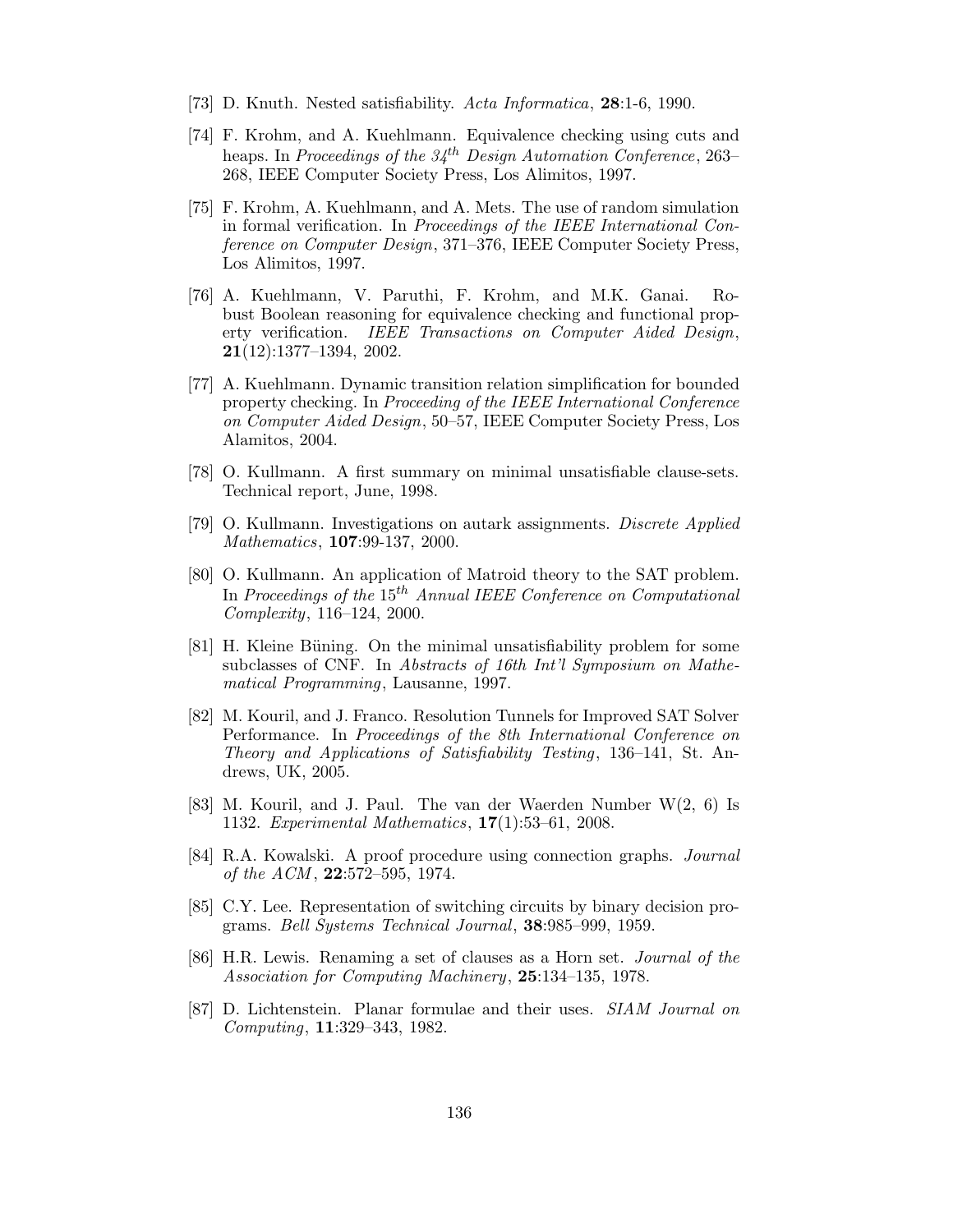- [88] I. Lynce, and J.P.M. Silva. Efficient data structures for backtrack search SAT solvers Annals of Mathematics and Artificial Intelligence, 43(1):137–152, 2005.
- [89] I. Lynce, and J.P.M. Silva. SAT in Bioinformatics: Making the Case with Haplotype Inference. In *Proceedings of the 9th International Con*ference on Theory and Applications of Satisfiability Testing, 136–141, Seattle, WA, 2006.
- [90] H. van Maaren. A short note on some tractable classes of the Satisfiability problem. *Information and Computation*,  $158(2):125-130$ , 2000.
- [91] V.M. Manquinho, and J.P.M. Silva. Search pruning techniques in SAT-based branch-and-bound algorithms for the binate covering problem. IEEE Transactions on CAD of Integrated Circuits and Systems,  $21(5):505-516, 2002.$
- [92] D. McAllester, B. Selman, and H. Kautz. Evidence for invariants in local search. In Proceedings of the 14th National Conference on Artificial Intelligence, 321-326, AAAI Press/The MIT Press, Menlo Park, CA, 1997.
- [93] I. Mironov, and L. Zhang. Applications of SAT Solvers to Cryptanalysis of Hash Functions. In Proceedings of the 9th International Conference on Theory and Applications of Satisfiability Testing, 102–115, Seattle, WA, 2006.
- [94] B. Monien, and E. Speckenmeyer. Solving Satisfiability in less than  $2^n$ steps. Discrete Applied Mathematics, 10:287–295, 1985.
- [95] M.W. Moskewicz, C.F. Madigan, Y. Zhao, L. Zhang, and S. Malik. Chaff: Engineering an Efficient SAT Solver. In Proceedings of the 38th Design Automation Conference, 530–535, Las Vegas, NV, USA, 2001.
- [96] G. Nelson, and D.C. Oppen. Simplification by cooperating decision procedures. ACM Transactions on Programming Languages and Sys $tems, 1(2):245-257, 1979.$
- [97] D.C. Oppen. Complexity, convexity and combinations of theories. Theoretical Computer Science, 12:291-302, 1980.
- [98] W.V.O. Quine. A Way To Simplify Truth Functions. American Mathematical Monthly, 62:627–631, 1955.
- [99] R. Reiter. A theory of diagnosis from first principles. Artificial Intelligence, 32:57–95, 1987.
- [100] J.A. Robinson. A machine-oriented logic based on the resolution principle. *Journal of the ACM*,  $12:23-41$ , 1965.
- [101] L. Ryan. Efficient Algorithms For Clause-Learning SAT Solvers. Masters Thesis, Simon Fraser University, 2004.
- [102] E.W. Samson, and B.E. Mills. Circuit minimization: algebra and algorithms for new Boolean canonical expressions. AFCRC Technical Report 54-21, 1954.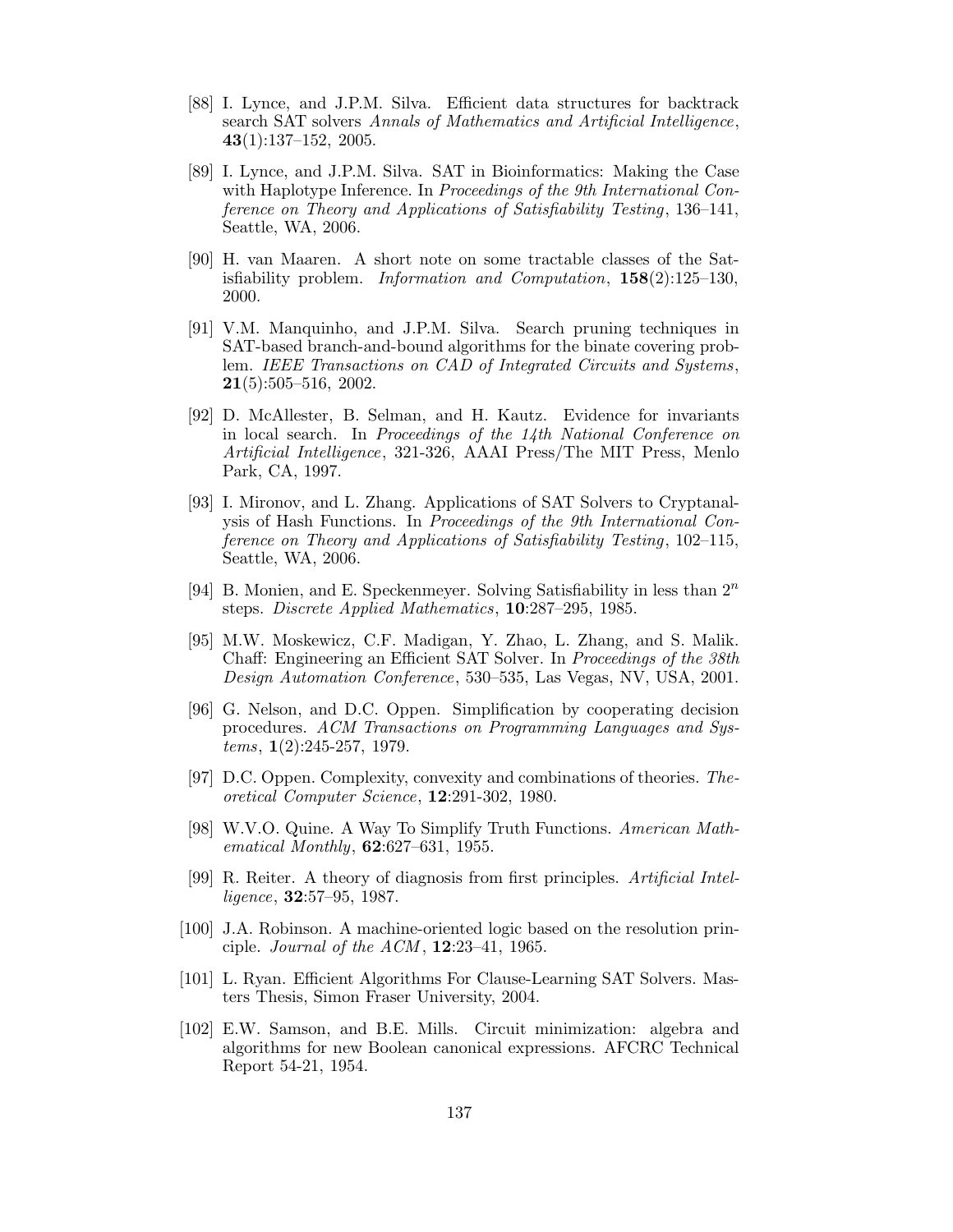- [103] T.S. Schaefer. The complexity of satisfiability problems. In *Proceedings* of  $10^{th}$  Annual ACM Symposium on Theory of Computing, 216–226, ACM, New York, 1978.
- [104] J.S. Schlipf, F. Annexstein, J. Franco, and R. Swaminathan. On finding solutions for extended Horn formulas. Information Processing Letters, 54:133–137, 1995.
- [105] M.G. Scutella. A note on Dowling and Gallier's top-down algorithm for propositional Horn satisfiability. Journal of Logic Programming, 8:265–273, 1990.
- [106] R. Sebastiani. Lazy Satisfiability Modulo Theories. Journal on Satisfiability, Boolean Modeling and Computation, 3:(3-4)141–224, 2007.
- [107] C. Barrett, R. Sebastiani, S.A. Sanjit, and C. Tinelli. Satisfiability Modulo Theories. In Handbook of Satisfiability, A. Biere, M. Heule, H. van Maaren, and T. Walsh (eds.), IOS Press, 825–886, 2009.
- [108] B. Selman, H. Kautz, and B. Cohen. Local search strategies for satisfiability testing. In Cliques, Coloring, and Satisfiability: the second DI-MACS implementation challenge, D.S. Johnson and M.A. Trick (eds.), American Mathematical Society, 521–532, 1996.
- [109] Y. Shang, and B.W. Wah. A discrete Lagrangian-based global search method for solving satisfiability problems. Journal of Global Optimiza*tion*,  $12(1):61-100$ , 1998.
- [110] C.E. Shannon. A symbolic analysis of relay and switching circuits. Masters Thesis, Massachusetts Institute of Technology, 1940. Available from http://hdl.handle.net/1721.1/11173.
- [111] J.P.M. Silva, and K.A. Sakallah. GRASP A New Search Algorithm For Satisfiability. In Proceedings of the 1996 International Conference on Computer-Aided Design (ICCAD '96), 220–227, IEEE Computer Society Press, Los Alamitos, CA, 1996.
- [112] J.P.M. Silva, I. Lynce, and S. Malik. Conflict-Driven Clause Learning SAT Solvers. In Handbook of Satisfiability, A. Biere, M. Heule, H. van Maaren, and T. Walsh (eds.), IOS Press, 131–153, 2009.
- [113] E.W. Smith, and D.L. Dill. Automatic Formal Verification of Block Cipher Implementations. In Proceedings of the Formal Methods in Computer-Aided Design Conference, 1-7, Portland, Oregon, 2008.
- [114] R.P. Swaminathan, and D.K. Wagner. The arborescence–realization problem. Discrete Applied Mathematics and Combinatorial Operations Research and Computer Science, 59(3):267–283, 1995.
- [115] S. Szeider. Minimal unsatisfiable formulas with bounded clausevariable difference are fixed-parameter tractable. Journal of Computer and System Sciences, 69:656–674, 2004.
- [116] S. Szeider. Generalizations of matched CNF formulas. Annals of Mathematics and Artificial Intelligence, 43(1):223–238, 2005.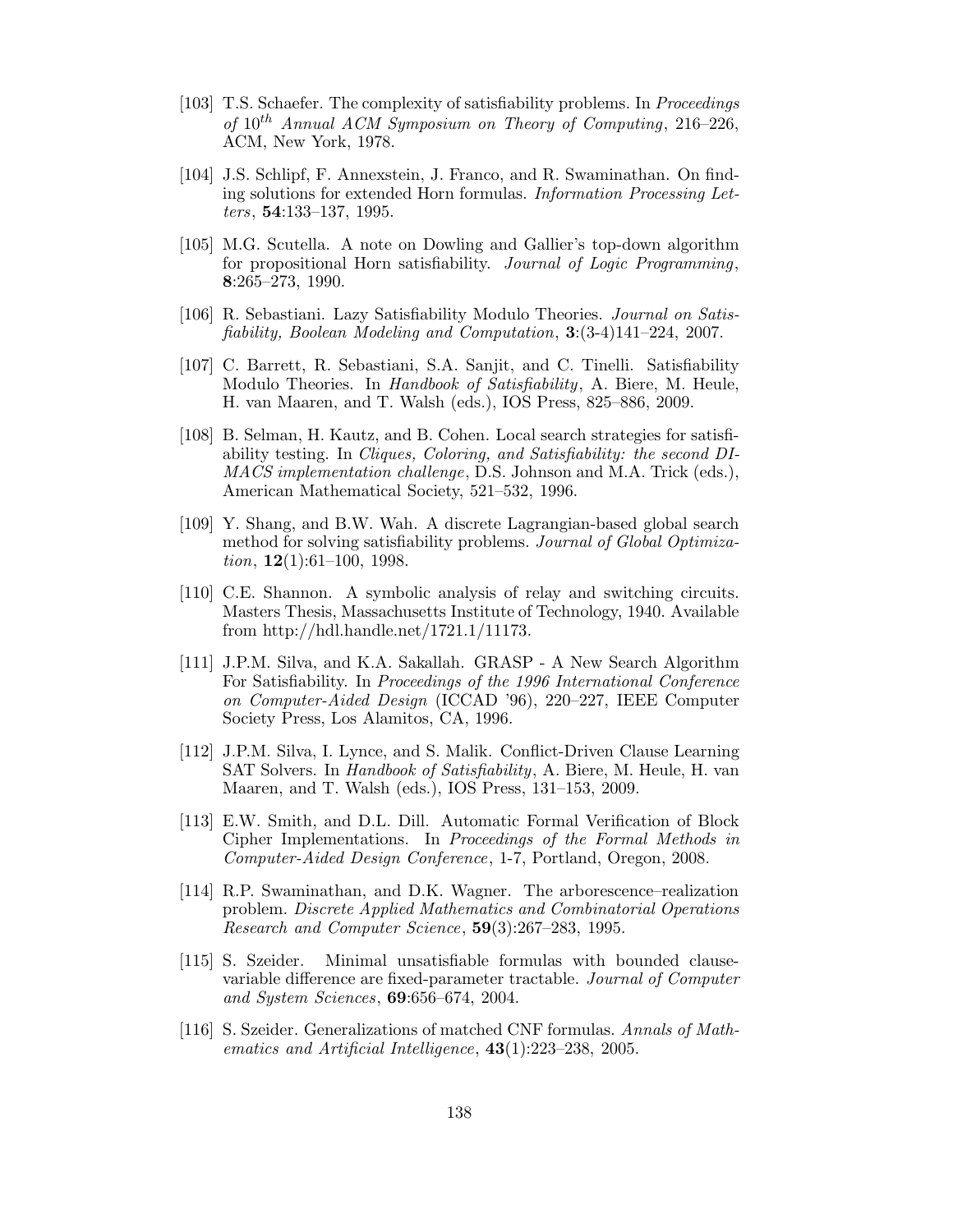- [117] C.A. Tovey. A simplified NP-complete satisfiability problem. Discrete Applied Mathematics, 8:85–89, 1984.
- [118] K. Truemper. Monotone Decomposition of Matrices. Technical Report UTDCS-1-94, University of Texas at Dallas. 1994.
- [119] K. Truemper. Effective Logic Computation. John Wiley, 1998.
- [120] G.S. Tseitin. On the Complexity of Derivations in Propositional Calculus. In Structures in Constructive Mathematics and Mathematical Logic, Part II, A.O. Slisenko (ed.), Nauka, Moscow, 115–125, 1968 (translated from Russian).
- [121] L.G. Valiant. A Theory of the Learnable. Communications of the  $ACM$ , 27:1134-1142, 1984.
- [122] A. Van Gelder, and Y. K. Tsuji. Satisfiability testing with more reasoning and less guessing. In Cliques, Coloring, and Satisfiability: Second DIMACS Implementation Challenge, D.S. Johnson, and M. Trick (eds.), American Mathematical Society, 1996.
- [123] A. Van Gelder. Generalizations of Watched Literals for Backtracking Search. In Seventh International Symposium on Artificial Intelligence and Mathematics, 2002.
- [124] A. Van Gelder. Verifying propositional unsatisfiability: Pitfalls to avoid. In Proceedings of the 10th International Conference on Theory and Applications of Satisfiability Testing, 328–333, Lisbon, Portugal, 2007.
- [125] A. Van Gelder. Improved Conflict-Clause Minimization Leads to Improved Propositional Proof Traces. In Proceedings of the 12th International Conference on Theory and Applications of Satisfiability Testing, 141–146, Swansea, UK, 2009.
- [126] S. Weaver, J. Franco, and J. Schlipf. Extending existential quantification in conjunctions of BDDs. Journal on Satisfiability, Boolean Modeling and Computation, 1:89–110, 2006.
- [127] Z. Wu, and B.W. Wah. Trap escaping strategies in discrete Lagrangian methods for solving hard satisfiability and maximum satisfiability problems. In Proceedings of the 16th National Conference on Artificial Intelligence, 673–678, AAAI Press/The MIT Press, Menlo Park, CA, 1999.
- [128] Z. Wu, and B.W. Wah. An efficient global-search strategy in discrete Lagrangian methods for solving hard satisfiability problems. In Proceedings of the 17th National Conference on Artificial Intelligence, 310–315, AAAI Press/The MIT Press, Menlo Park, CA, 2000.
- [129] M. Yoeli. Formal Verification of Hardware Design. IEEE Computer Society Press, Los Alamitos, California, 1988.
- [130] L. Zhang, and S. Malik. Validating SAT solvers using an independent resolution-based checker: Practical implementations and other applications. In Proceedings of the conference on Design, Automation and Test in Europe, page 880-885, Washington, DC, USA, 2003.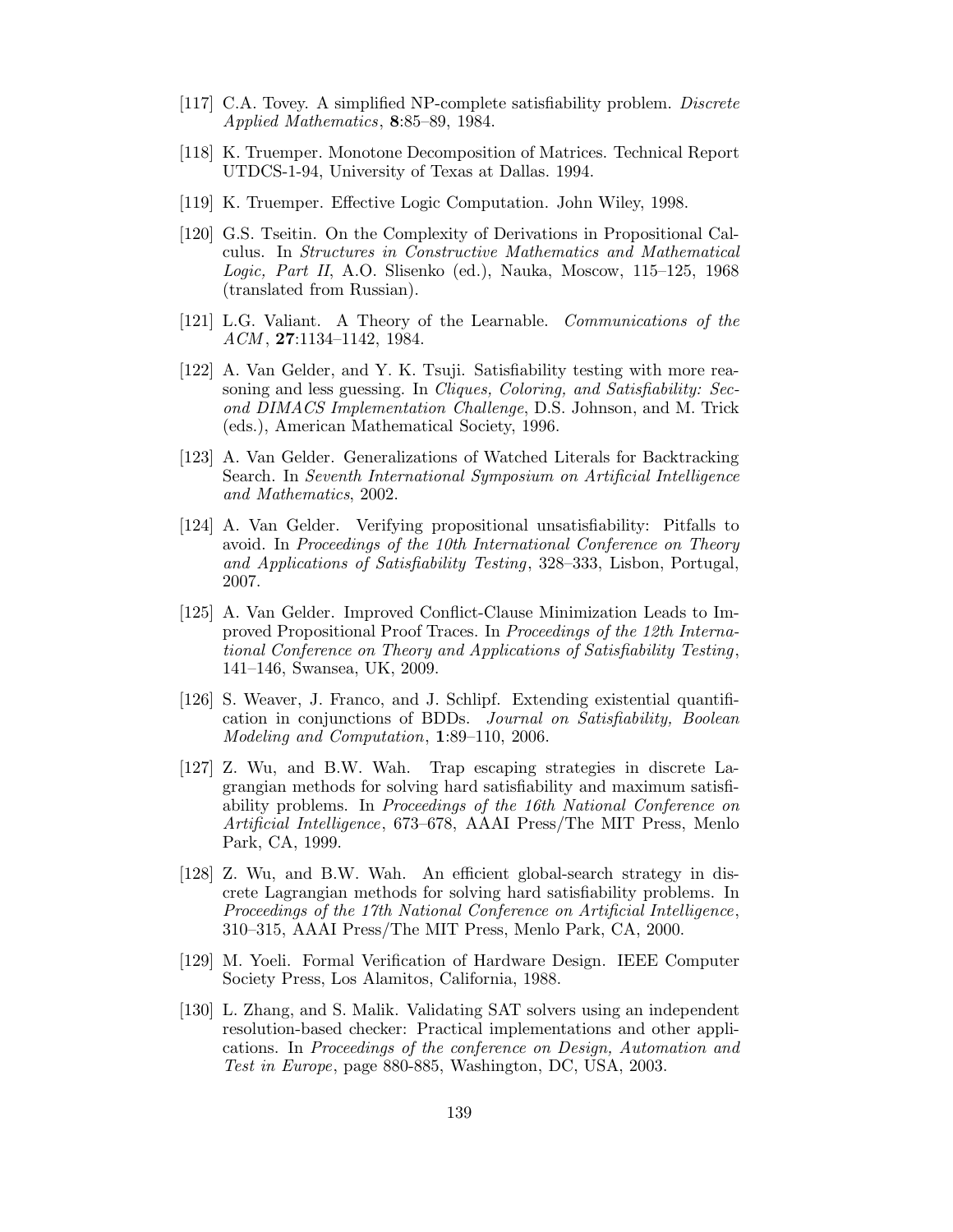[131] H. Zhang, D. Li, and H. Shen. A SAT Based Scheduler for Tournament Schedules. In Proceedings of the 7th International Conference on Theory and Applications of Satisfiability Testing, Vancouver, BC, 2004.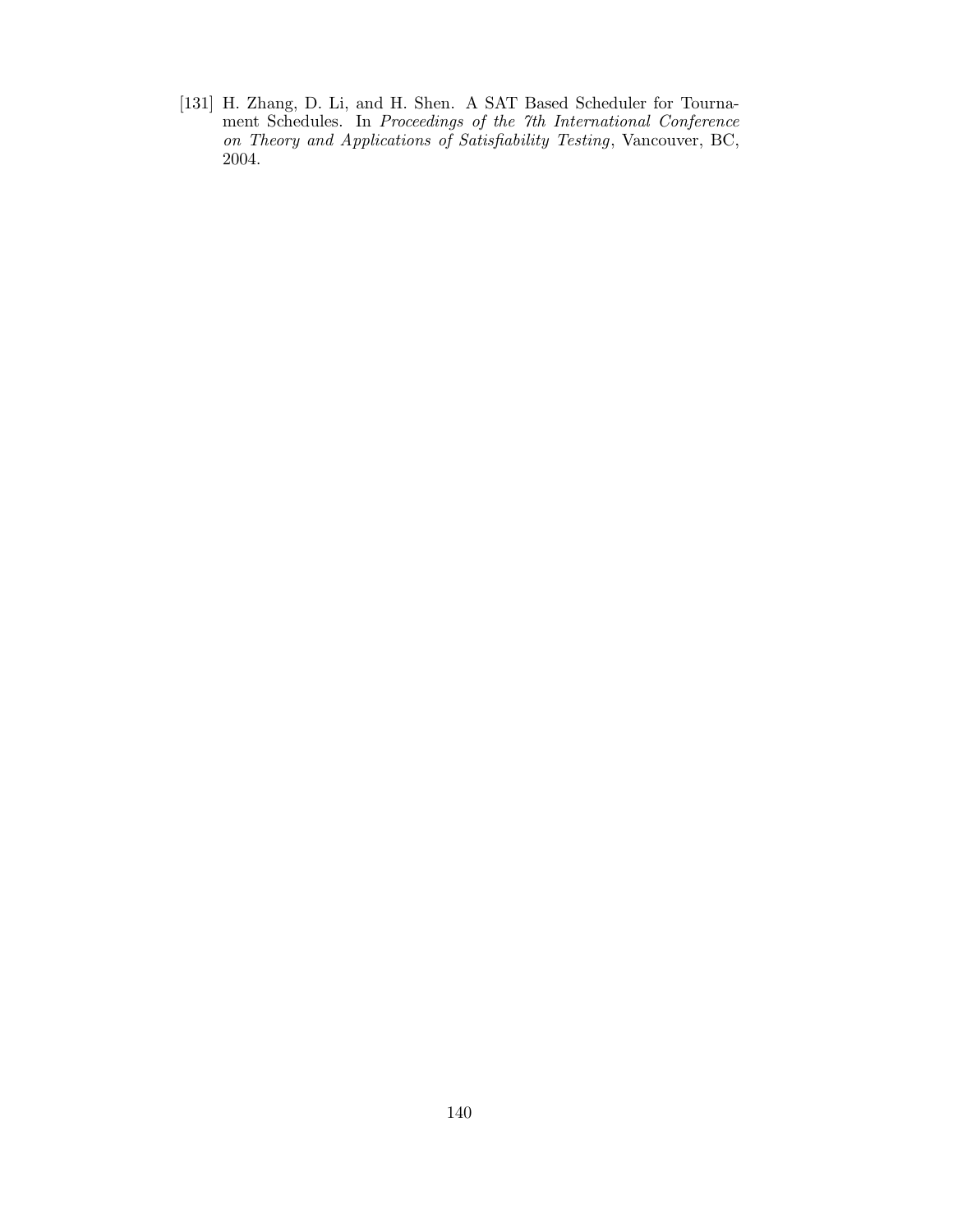# A Glossary

### Algorithm: (16, 25, 30)

A specific set of instructions for carrying out a procedure or solving a problem, usually with the requirement that the algorithm terminate at some point.

### Boolean Function: (4)

A mapping  $\{0,1\} \times \{0,1\} \times \ldots \times \{0,1\} \mapsto \{0,1\}.$  If the dimension of the domain is *n*, the number of possible functions is  $2^{2^n}$ .

### Clause: ( 3, also see Formula, CNF)

In CNF formulas a clause is a disjunction of literals such as the following: ( $\bar{a} \vee$  $b \vee c \vee d$ ). A clause containing only negative (positive) literals is called a *negative* clause (alternatively, a positive clause). In this chapter a disjunction of literals is also written as a set such as this:  $\{\bar{a}, b, c, d\}$ . Either way, the *width* of a clause is the number of literals it contains. In logic programming a clause is an implication such as the following:  $(a \wedge b \wedge c \rightarrow g)$ . In this chapter, if a formula is a conjunction or disjunction of expressions, we say each expression is a clause.

Clause Width: (see Clause)

Edge: (see Graph)

Endpoint: (26, 27, 34, 105, 107, 120)

One of two vertices spanned by an edge. See Graph.

### Formula, DNF: (33)

DNF stands for Disjunctive Normal Form. Let a literal be a variable or a negated variable. Let a conjunctive clause be a single literal or a conjunction of two or more literals (see Clause). A DNF formula is an expression of the form  $C_1 \vee C_2 \vee \ldots C_m$  where each  $C_i$ ,  $1 \leq i \leq m$ , is a conjunctive clause: that is, a DNF formula is a disjunction of some number m of conjunctive clauses. A conjunctive clause evaluates to true under an assignment of values to variables if all its literals has value true under the assignment.

Formula, CNF: (15, 18, 30, 1)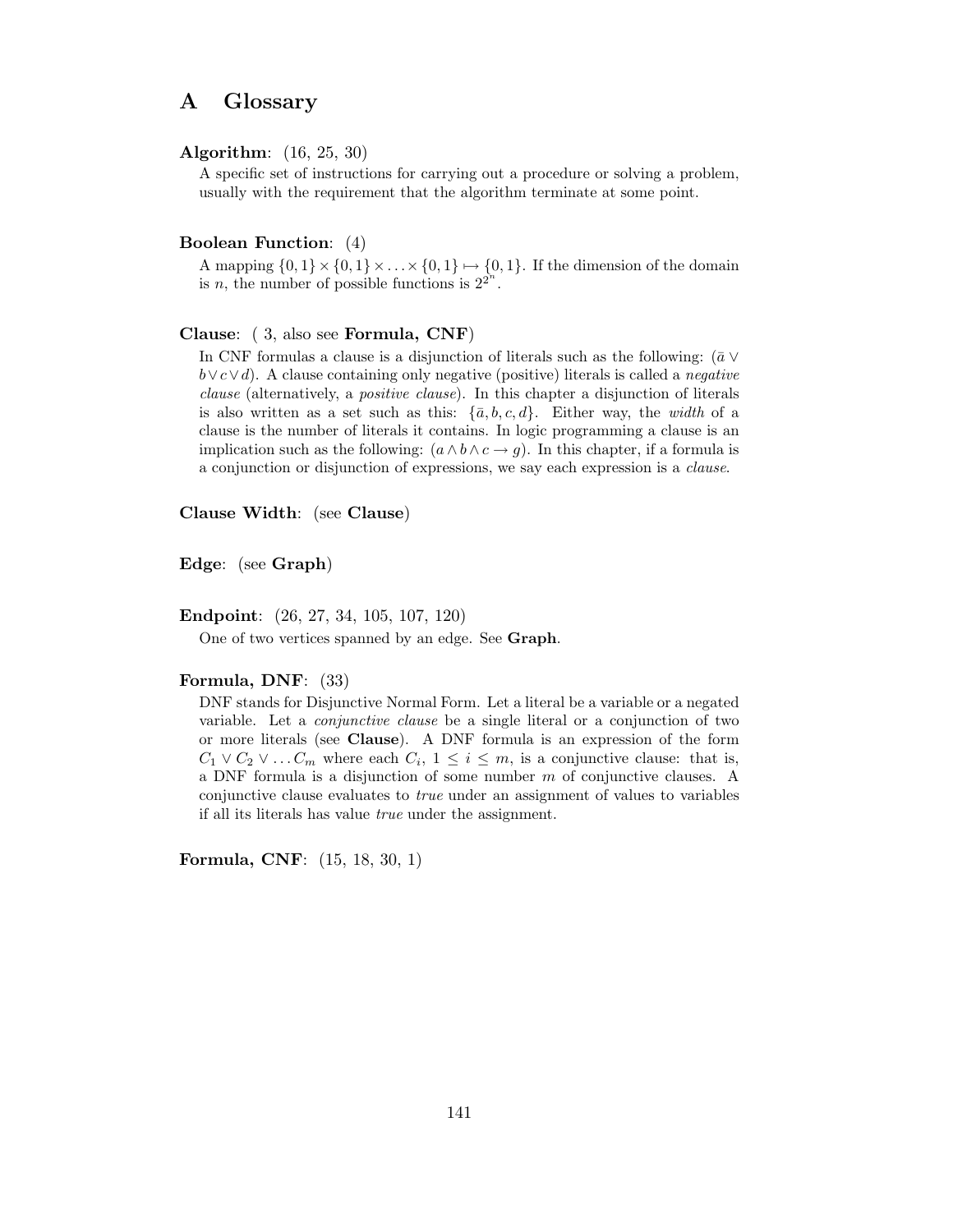CNF stands for conjunctive normal form. Let a literal be a variable or a negated variable. Let a disjunctive clause be a single literal or a disjunction of two or more literals (see Clause). A CNF formula is an expression of the form  $C_1 \wedge C_2 \wedge \ldots C_m$  where each  $C_i$ ,  $1 \leq i \leq m$ , is a disjunctive clause: that is, a CNF formula is a conjunction of some number  $m$  of disjunctive clauses. In this chapter a disjunctive clause, sometimes called a clause when the context is clear, is regarded to be a set of literals and a CNF formula to be a set of clauses. Thus the following is an example of how a CNF formula is expressed in this chapter.

$$
\{\{\bar{a},b\},\{a,c,d\},\{c,\bar{d},\bar{e}\}\}
$$

A CNF formula is said to be satisfied by an assignment of values to its variables if the assignment causes all its clauses to evaluate to true. A clause evaluates to true under an assignment of values to variables if at least one of its literals has value true under the assignment.

#### Formula, Horn: (3, 17)

A CNF formula in which every clause has at most one positive literal. Satisfiability of Horn formulas can be determined in linear time [41, 63]. Horn formulas have the remarkable property that, if satisfiable, there exists a unique minimum satisfying assignment with respect to the value true. In other words, the set of all variables assigned value true in any satisfying assignment other than the unique minimum one includes the set of variables assigned value true in the minimum one.

### Formula, Minimally Unsatisfiable: (5)

An unsatisfiable CNF formula such that removal of any clause makes it satisfiable.

### Formula, Propositional or Boolean: (15, 24, 30, 32, 3)

A Boolean variable is a formula. If  $\psi$  is a formula, then  $(\psi)$  is a formula. If  $\psi$ is a formula then  $\neg \psi$  is a formula. If  $\psi_1$  and  $\psi_2$  are formulas and  $\mathcal{O}_b$  is a binary Boolean operator, then  $\psi_1 \mathcal{O}_b \psi_2$  is a formula. In some contexts other than Logic Programming, we use  $\bar{a}$  or  $\bar{\psi}$  instead of  $\neg a$  or  $\neg \psi$  to denote negation of a variable or formula. Formulas evaluate to true or false depending on the operators involved. Precedence from highest to lowest is typically from parentheses, to  $\neg$ , to binary operators. Association, when it matters as in the case of  $\rightarrow$  (implies), is typically from right to left.

#### Graph: (29)

A mathematical object composed of points known as vertices or nodes and lines connecting some (possibly empty) subset of them, known as edges. Each edge is said to span the vertices it connects. If weights are assigned to the edges then the graph is a weighted graph. Below is an example of a graph and a weighted graph.

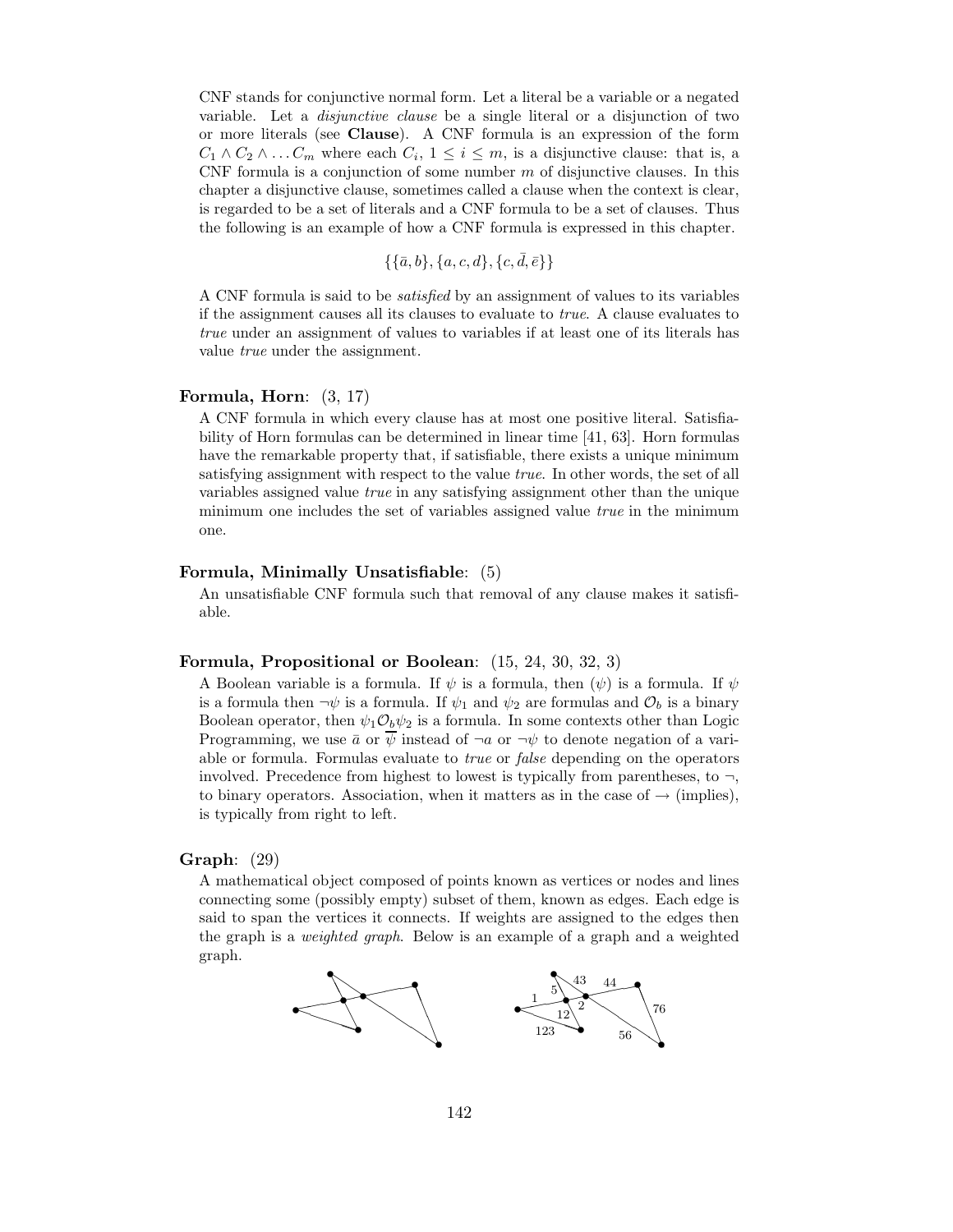### Graph, Directed: (10)

A graph in which some orientation is given to each edge.

#### Graph, Directed Acyclic: (13, 9, 9)

A directed graph such that, for every pair of vertices  $v_a$  and  $v_b$ , there is not both a path from  $v_a$  to  $v_b$  and a path from  $v_b$  to  $v_a$ .

#### Graph, Rooted Directed Acyclic: (13, 9, 9)

A connected, directed graph with no cycles such that there is exactly one vertex, known as the <u>root</u>, whose incident edges are all oriented away from it.

#### Literal: (1, see also Formula, CNF)

A Boolean variable or the negation of a Boolean variable. In the context of a formula, a negated variable is called a negative literal and an unnegated variable is called a positive literal.

#### Logic Program, Normal: (3)

A formula consisting of implicational clauses. That is, clauses have the form  $(a \wedge b \wedge c \rightarrow g)$  where atoms to the left of  $\rightarrow$  could be positive or negative literals.

### Maximum Satisfiability (MAX SAT): ()

The problem of determining the maximum number of clauses of a given CNF formula that can be satisfied by some truth assignment.

#### Model, Minimal Model: ( 4)

For the purposes of this chapter, a model is a truth assignment satisfying a given formula. A minimal model is such that a change in value of any true variable causes the assignment not to satisfy the formula. See also Formula, Horn.

### $\mathcal{NP}\text{-}\mathbf{hard}: (15)$

A very large class of difficult combinatorial problems. There is no known polynomial time algorithm for solving any  $\mathcal{NP}$ -hard problem and it is considered unlikely that any will be found. For a more formal treatment of this topic see M.R. Garey and D.S. Johnson. Computers and Intractability: A Guide to the Theory of  $\mathcal{NP}$ -completeness, W.H. Freeman, San Francisco, 1979.

Operator, Boolean: (22, 1, 34)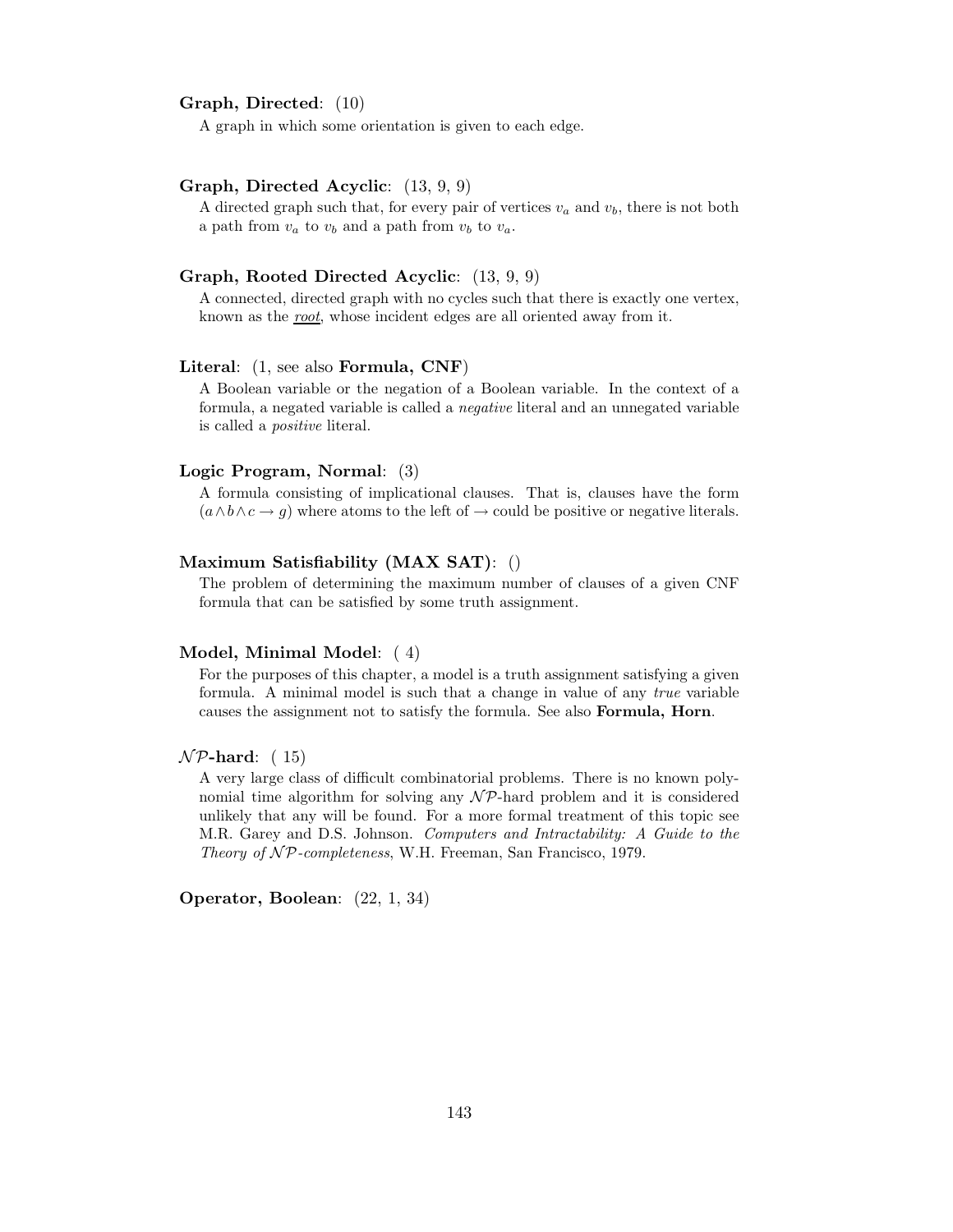A mapping from binary Boolean vectors to  $\{0, 1\}$ . Most frequently used binary operators are

| Or   | $\forall: \{00 \mapsto 0; 10, 01, 11 \mapsto 1\}$                       |
|------|-------------------------------------------------------------------------|
| And  | $\wedge: \{00, 01, 10 \mapsto 0; 11 \mapsto 1\}$                        |
|      | Implies $\rightarrow$ : $\{01 \mapsto 0; 00, 10, 11 \mapsto 1\}$        |
|      | Equivalent $\leftrightarrow$ : $\{01, 10 \mapsto 0; 00, 11 \mapsto 1\}$ |
| XOR. | $\oplus$ : {00, 11 $\mapsto$ 0; 01, 10 $\mapsto$ 1}                     |

out of the 16 possible mappings. A Boolean operator  $\mathcal O$  shows up in a formula like this:  $(v_l \mathcal{O} v_r)$  where  $v_l$  is called the left operand of  $\mathcal{O}$  and  $v_r$  is called the right operand of  $\mathcal{O}$ . Thus, the domain of  $\mathcal{O}$  is a binary vector whose first component is the value of  $v_l$  and whose second component is the value of  $v_r$ . In the text we sometimes use patterns of 4 bits to represent an operator: the first bit is the mapping from 00, the second from 01, the third from 10, and the fourth from 11. Thus, the operator 0001 applied to  $v_l$  and  $v_r$  has the same functionality as  $(v_l \wedge v_r)$ , the operator 0111 has the same functionality as  $(v_l \vee v_r)$ , and the operator 1101 has the same functionality as  $(v_l \rightarrow v_r)$ . The only meaningful unary operator is  $\neg: \{1 \mapsto 0; 0 \mapsto 1\}$ . We also sometimes write  $\bar{a}$  or  $\psi$  for  $\neg a$  or  $\neg \psi$  where a is a variable and  $\psi$  is a formula.

#### Operator, Temporal: (22, 22)

An operator used in temporal logics. Basic operators include henceforth  $(\Box \psi_1)$ , eventually  $({\diamond}\psi_1)$ , next  $({\diamond}\psi_1)$ , and until  $(\psi_1 \mathcal{U} \psi_2)$ .

### Satisfied Clause: (see Formula, CNF)

### Satisfiability (SAT): (15, 18, 27)

The problem of deciding whether there is an assignment of values to the variables of a given Boolean formula that makes the formula true. In 1971, Cook showed that the general problem is NP-complete even if restricted to CNF formulas containing clauses of width 3 or greater or if the Boolean operators are restricted to any truth-functionally complete subset. However, many efficiently solved subclasses are known.

#### State: (22, 22, 24)

A particular assignment of values to the parameters of a system.

### Subgraph: (29, 30, 32)

A graph whose vertices and edges form subsets of the vertices and edges of a given graph where an edge is contained in the subset only if both its endpoints are.

#### Unit Clause: (32)

A clause consisting of one literal. See also Clause in the glossary.

#### Variable, Propositional or Boolean: (19, 30, 32)

An object taking one of two values  $\{0, 1\}.$